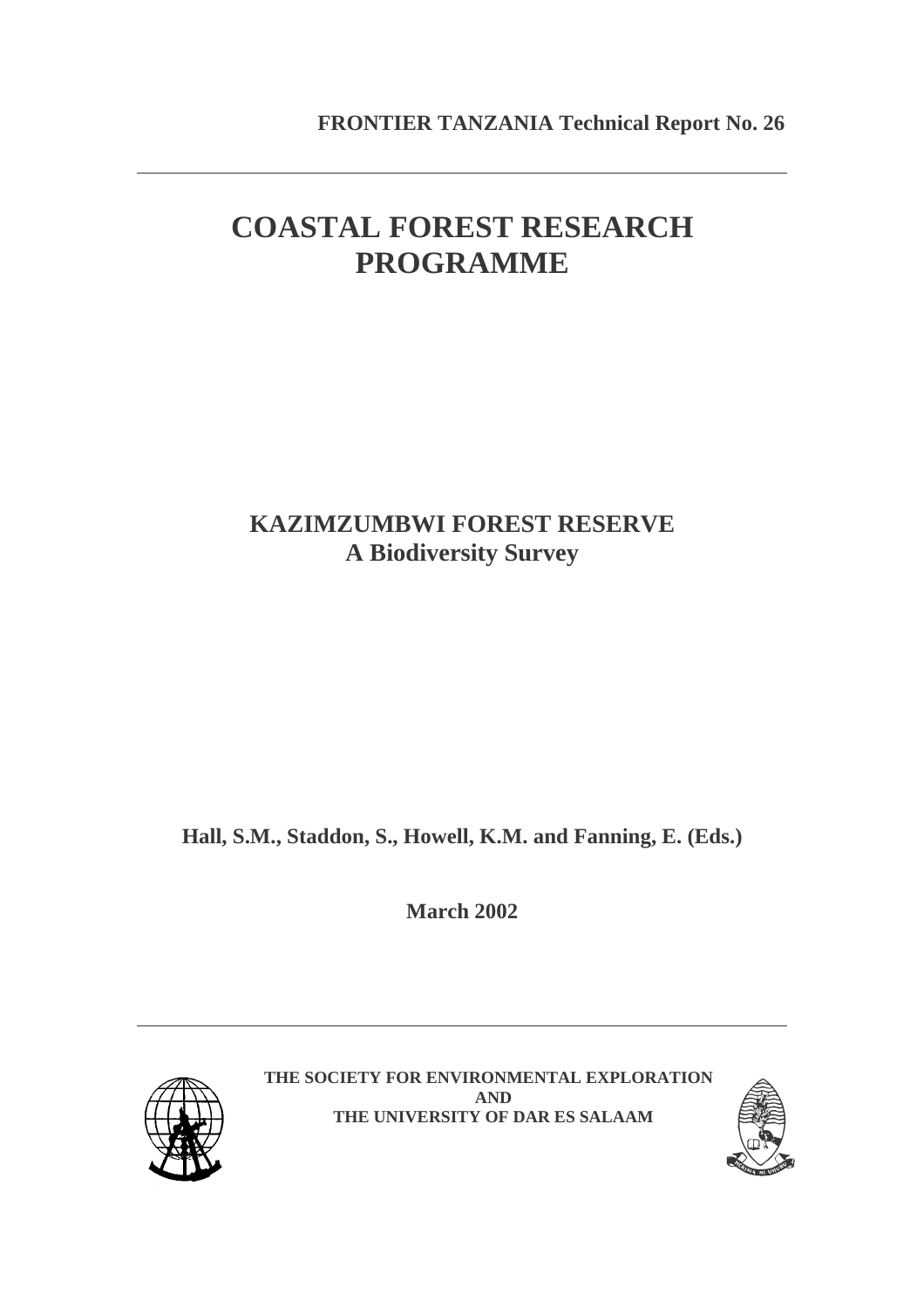## **© Society for Environmental Exploration, London, UK ISBN**

**Suggested citation:**

Whole Report

**Frontier Tanzania 2002.** Kazimzumbwi Forest Reserve. A Biodiversity Survey. Hall, S.M., Staddon, S., Howell, K.M. and Fanning, E. (Eds.). *Coastal Forest Research Programme Technical Report No. 26.* 

Section Within Report: (example using section 2).

**Staddon, S., Ntemi, A.S., Hall, S.M. and Murphy, A. 2002.** Floral Diversity of Kazimzumbwi Forest Reserve. In: Kazimzumbwi Forest Reserve. A Biodiversity Survey. Hall, S.M., Staddon, S., Howell, K.M. and Fanning, E. (Eds.). *Coastal Forest Research Programme Technical Report No. 26.*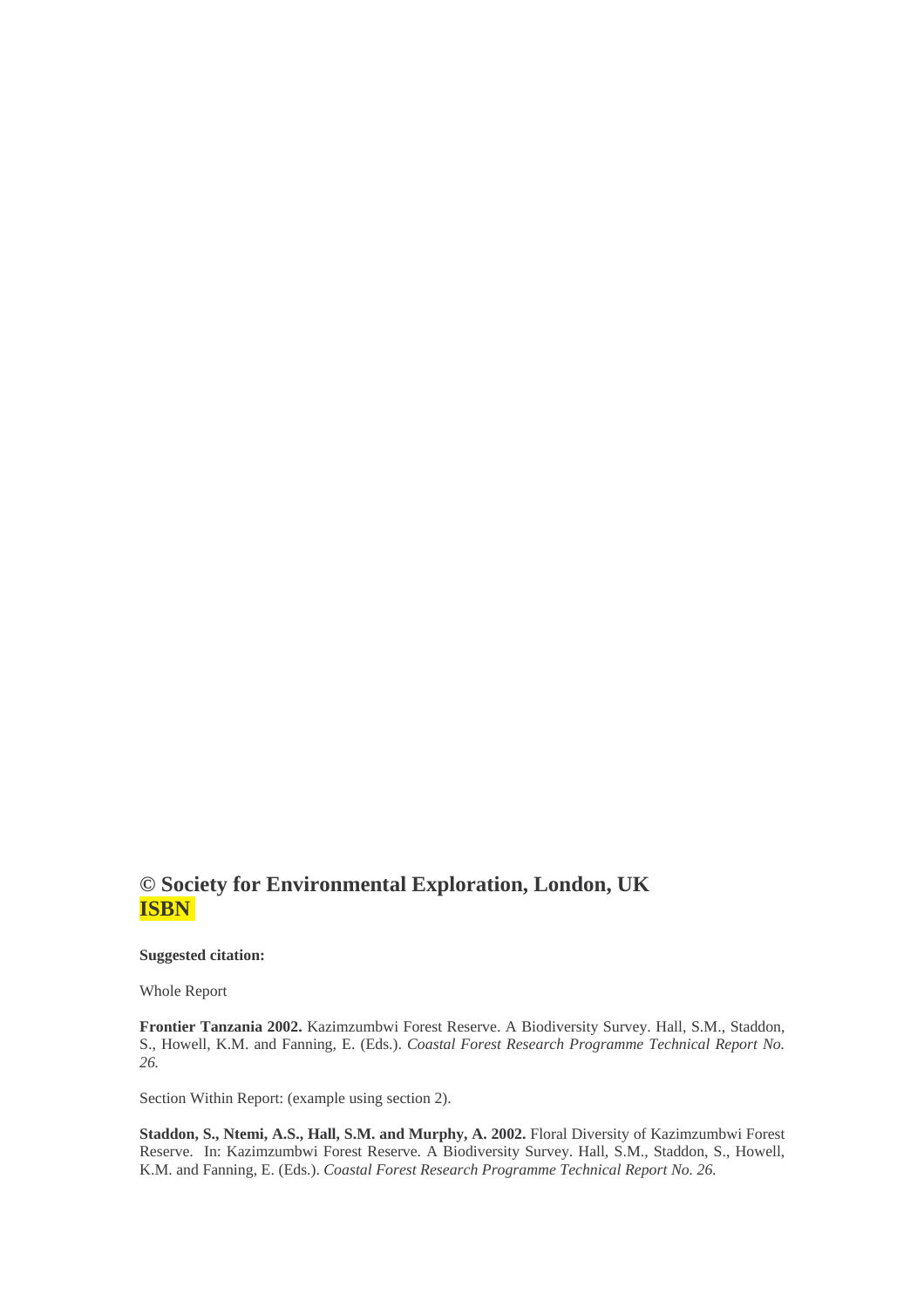#### **The University of Dar es Salaam (UDSM)**

The University of Dar es Salaam was established in July 1970 as a centre for learning and research in the arts and the physical, natural, earth, marine, medical and human sciences. The University is surveying and mapping the flora and fauna of Tanzania and is conducting research into the maintenance and improvement of the environment and the sustainable exploitation of Tanzania's natural resources.

#### **The Society for Environmental Exploration (SEE)**

The Society is a non-profit making company limited by guarantee and was formed in 1989. The Society's objectives are to advance field research into environmental issues and implement practical projects contributing to the conservation of natural resources. Projects organised by The Society are joint initiatives developed in collaboration with national research agencies in co-operating countries.

#### **Frontier Tanzania Forest Research Programme and Coastal Forest Research Programme**

The Society for Environmental Exploration and the University of Dar es Salaam have been conducting collaborative research into environmental issues since July 1989 under the title of Frontier Tanzania, of which one component is the Frontier Tanzania Forest Research Programme (FT FRP). Between 1989 and 1994 short term survey work was carried out in 27 Coastal Forests. The main objectives were to assess the extent and condition of the forests. The data collected during this research has contributed significantly to the publication of *Coastal Forests of Eastern Africa*, IUCN. Since July 1994, the FT FRP has been working in the forests of the East Usambara mountains in collaboration with the East Usambara Conservation Area Management Programme (EUCAMP) and Udzungwa Mountains in collaboration with Matumizi Endelevu ya Mistu ya Asili (MEMA). These surveys of selected forests reserves have collected baseline biodiversity data and assisted in the management of these mountain forests. During 2001, two Coastal Forest Reserves were revisited. Kazimzumbwi Forest Reserve and Ruvu Forest Reserve were surveyed more intensively to investigate biodiversity and forest-use.

### **FOR MORE INFORMATION:**

Dept. of Zoology & Marine Biology University of Dar es Salaam P.O. Box 35064, Dar es Salaam, Tanzania Tel: 255-22-2410462 E-mail: zoology@udsm.ac.tz

Frontier-Tanzania Project Co-ordinator Forest Research Programme P.O. Box 9473 Dar es Salaam E-mail: frontier@twiga.com

Society for Environmental Exploration 50-52 Rivington Street, London, U.K. Tel: +44 20 76 13 24 22 Fax: +44 20 76 13 29 92 E-mail: info@frontier.ac.uk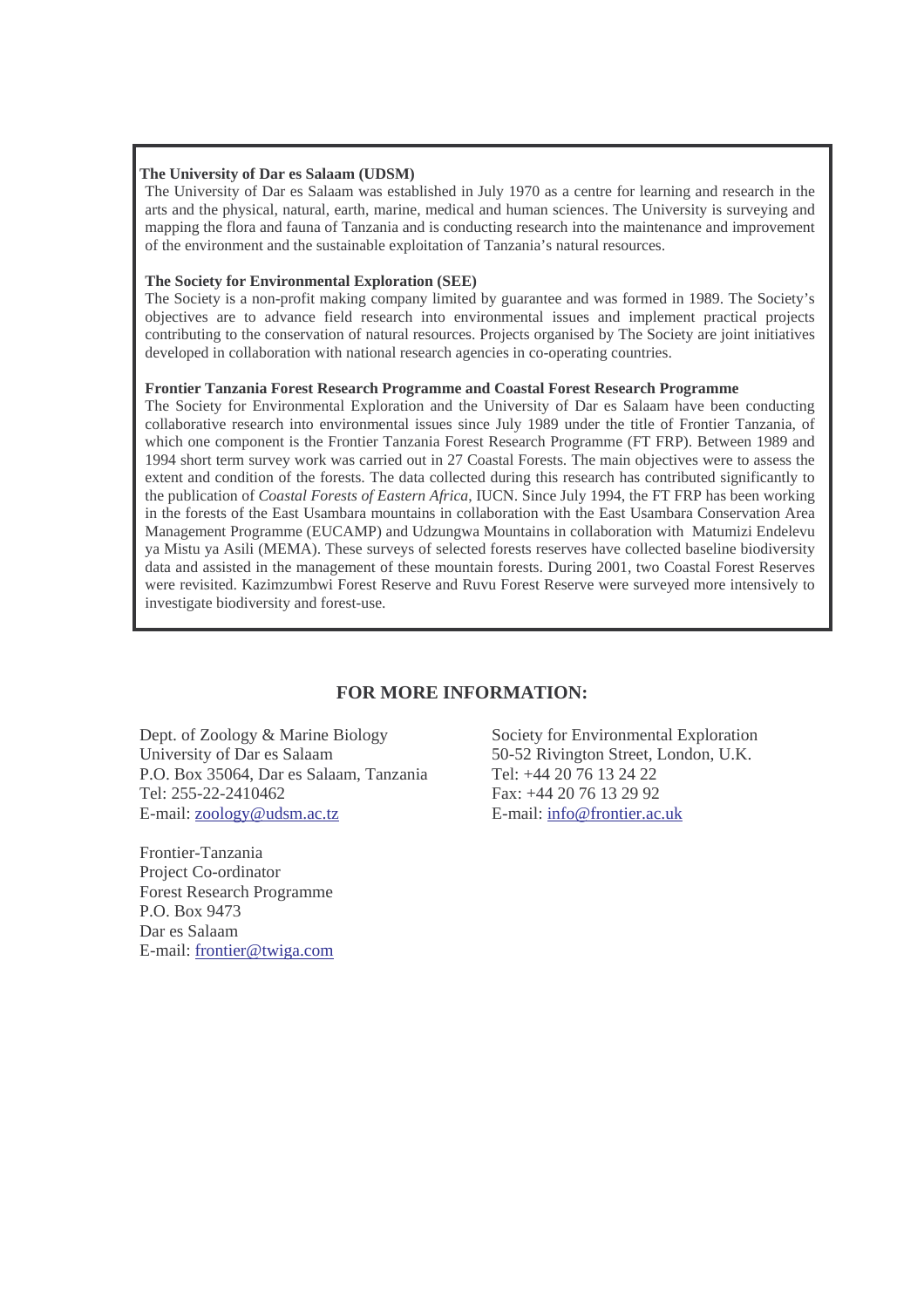## **EXECUTIVE SUMMARY**

Kazimzumbwi Forest Reserve encompasses a 35.5 km<sup>2</sup> area of East African Coastal Forest. It lies at an altitude of 120 to 280 m a.s.l., on the Pugu Hills in the District of Kisarawe, Pwani Region, some 20 km south-west of Dar es Salaam.

As part of the Coastal Forest Research Programme, Frontier Tanzania conducted a baseline biodiversity survey of the northern half of Kazimzumbwi FR between June and August 2001. The floral diversity of Kazimzumbwi FR was surveyed using a combination of systematic vegetation plots, regeneration sub-plots and opportunistic botanical collections. Mature trees and shrubs were sampled within the vegetation plots at an intensity equal to 0.06% of the total reserve area. Faunal diversity was assessed through surveying the following target taxa; mammals (including bats), reptiles, amphibians, butterflies, molluscs and millipedes. Surveying was achieved through a combination of standardised, repeatable methods at 'zoological trapsites', surveys of dung and other animal signs along specific transects and opportunistic collection and observation. An investigation of forest use and human impact within the reserve was made through systematic transect surveys and observations on an opportunistic basis. This report provides inventories of tree and shrub species recorded within plots and through opportunistic collection, and of all the targeted faunal taxa. Each species listed is described in terms of its ecological requirements, endemic status and conservation status. These criteria are used to assess the uniqueness of biodiversity within the reserve and its vulnerability to human disturbances. A summary of these findings is presented in Table 1.

| Taxon              | Total number                         | Number of        | Number of        | Number of           |
|--------------------|--------------------------------------|------------------|------------------|---------------------|
|                    | of species                           | forest dependent | endemic          | species not         |
|                    |                                      | species          | species $\wedge$ | previously recorded |
|                    |                                      |                  |                  | in Kazimzumbwi FR   |
| Plants             | $111 *$                              | $11(10\%)$       | 21 (19%)         | 13 (12%)            |
|                    | $11***$                              | $1(10\%)$        | 3(27%)           | $\theta$            |
|                    | $50***$                              | $5(10\%)$        | 8(16%)           | 7(14%)              |
| <b>Mammals</b>     | 32                                   | 7(22%)           | 4(13%)           | 9(28%)              |
| Reptiles           | 28                                   | 5(18%)           | $4(14\%)$        | 14 (50%)            |
| Amphibians         | 23                                   | 6(26%)           | $7(30\%)$        | 8(24%)              |
| <b>Butterflies</b> | 140                                  | 42 (30%)         | $12(9\%)$        | 81 (58%)            |
| Total              | 395                                  | 77 (20%)         | 59 (15%)         | 132 (33%)           |
| $\cdots$           | $\overline{\phantom{a}}$<br>$\cdots$ |                  | $\sim$           |                     |

**Table 1.** Summary of biodiversity surveyed within Kazimzumbwi Forest Reserve.

^ Endemic species: Trees and shrubs endemic to the Swahilian Regional Centre of Endemism

Fauna endemic to Coastal Forests and/or Eastern Arc forests and/or a few other East African forests

\* Recorded in vegetation plots

\*\* Recorded in regeneration sub-plots

\*\*\* Recorded through opportunistic botanical collection

Kazimzumbwi Forest Reserve encompasses a diverse assemblage of vegetation communities and a rich floral and faunal species diversity. The reserve comprises a mosaic of closed dry forest, *Brachystegia* forest, scrub, woodland, wooded grassland and riverine/swamp forest. The relatively low number of forest dependent species, and subsequently high number of ecological generalists, is thus to be expected.

Thirty-two species of plant and thirty species of animals recorded in Kazimzumbwi Forest Reserve are restricted in range and are considered endemics. The link between endemism and forest-dependency is demonstrated within all taxa surveyed. The liane *Milletia puguensis* is endemic to the Pugu Hills and the tree species *Baphia puguensis* is endemic to the Pugu Hills and Gongolamboto area. The record of the Montane agama *Agama montana* alters the endemic status of this species which has previously only been recorded in selected Eastern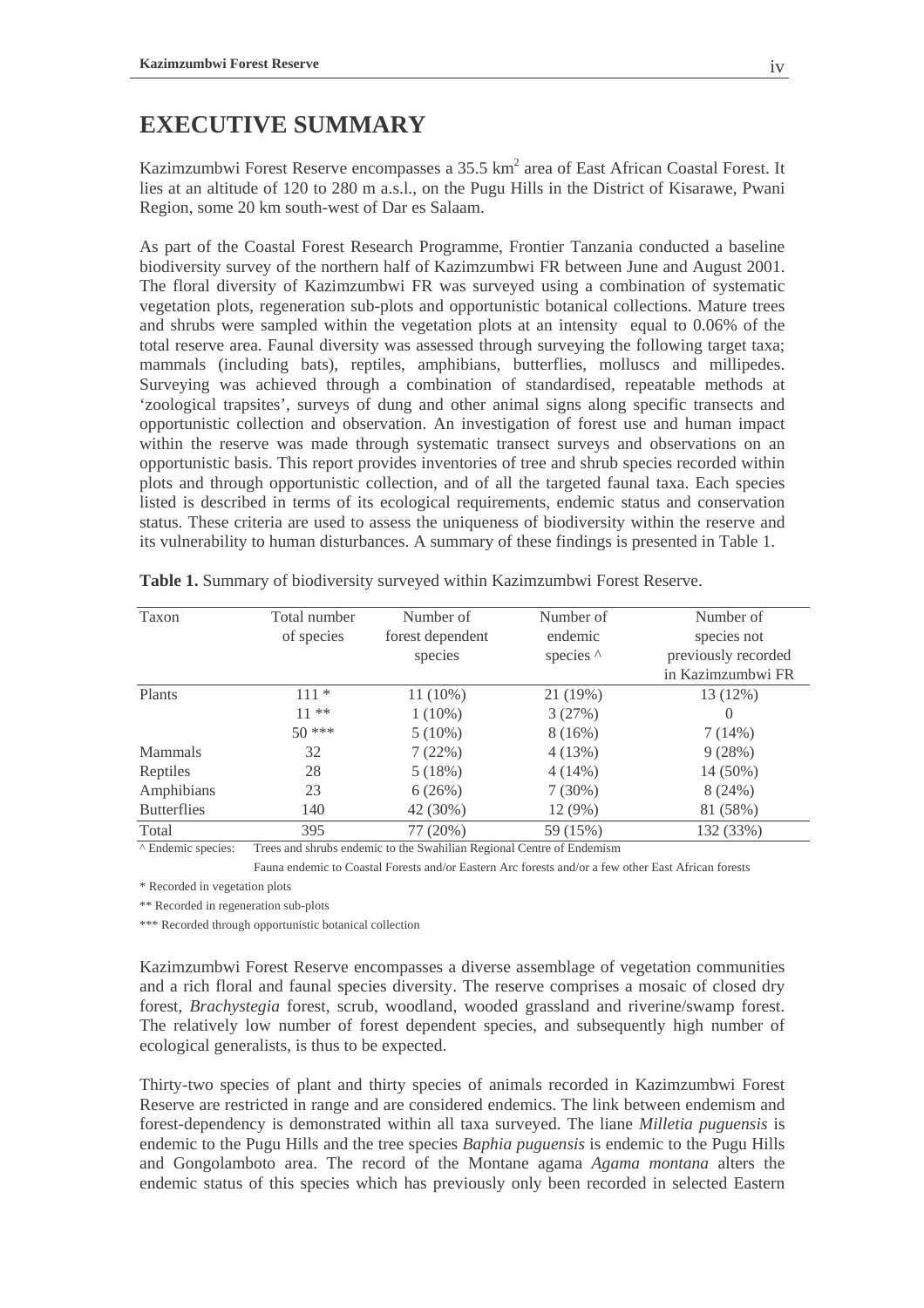Arc forests. If the identification of the frog *Leptopelis barbouri* is verified, the record in Kazimzumbwi Forest Reserve will also represent a range extension for this species, again previously only recorded within selected Eastern Arc forests. The butterfly *Pentila rondo*, considered endemic to the Rondo Plateau, was tentatively identified within the reserve, thus potentially representing another species range extension.

A high number of species recorded in Kazimzumbwi Forest Reserve have not previously been found in either the reserve or Coastal Forests in general. This reflects the lack of attention given to Coastal Forests in past biological inventory work, which has instead often been concentrated in the Eastern Arc mountains.

The habitats and species of Kazimzumbwi Forest Reserve were found to be under pressure from pole and timber extraction, charcoal production, fire, animal trapping, cultivation and the presence of footpaths. Certain tree species appear to have been targeted for pole and timber extraction, charcoal production and *makonde* carving. Important species such as *Milicia excelsa* and *Dalbergia melanoxylon* are now considered rare within the reserve.

It is hoped that the results of this survey work will be used be used by those working at all levels to ensure the protection of this extremely biologically rich but currently threatened reserve.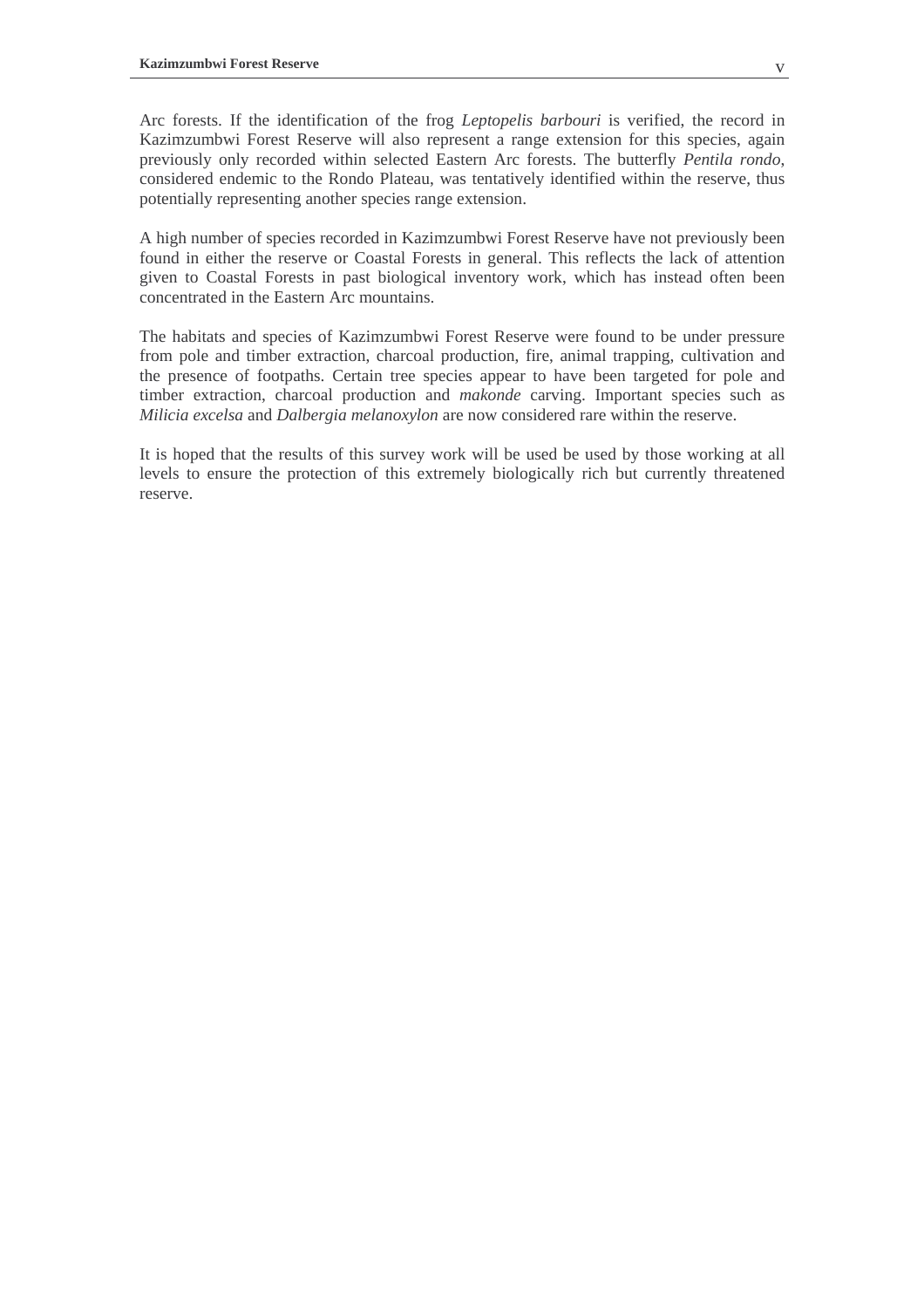## **FOREWORD**

Coastal Forest is thought to have once covered the whole of the eastern seaboard of Africa. Today only some 250 patches of forest are left, covering just 3200 km<sup>2</sup>. Coastal Forests are considered one of the richest forest types in Africa, containing large numbers of endemic species. Among these endemics are 550 plants, 8 mammals, 9 birds, 26 reptiles, 2 frogs, 79 butterflies, more than 89 snails and many more than 20 molluscs. Coastal Forests have gained global recognition as being part of one of 25 Global Biodiversity Hotspots (Conservation International). Collectively, these 25 Hotspots cover barely 1.4 % of the planet's land area but account for approximately 44 % of all vascular plant species and 35 % of four major vertebrate groups. Combined with Eastern Arc forests, Coastal Forests contain the highest levels of species endemism per unit area of remaining intact natural vegetation in the world.

Coastal Forests however epitomise the difficulties of conservation. They are small and highly fragmented patches surrounded by impoverished rural communities with a high and growing demand for and dependence on forest resources. Many of the isolated forest patches have exceptional levels of localised endemism, making prioritisation for conservation difficult.

The Coastal Forest Research Programme of Frontier Tanzania was initiated in 1989 to improve the poor knowledge of Coastal Forest status, distribution and biological character. Over the following six years the Programme gathered information on 25 Coastal Forests stretching the length of Tanzania. After gaining considerable experience in survey work of Tanzania's Eastern Arc forests, the Forest Research Programme of Frontier Tanzania subsequently returned to study additional Coastal Forests. The survey methods currently employed have been standardised and aim to provide systematic baseline information on the biological values of even more Coastal Forests. The results given in this report are hereby presented to conservationists and foresters to aid the sustainable long-term development of Tanzania's Coastal Forests.

The Programme involved locally employed Field Assistants and Forest Officers, staff from the University of Dar es Salaam and Frontier Tanzania, and an international network of taxonomists and other experts. This report is the result of the efforts of these many people and they are all thanked for their hard work and enthusiasm. It is hoped that the culmination of their work and the publication of this report will help in some way to ensure the future of the unique Coastal Forests of East Africa.

Prof. Howell University of Dar es Salaam

Eibleis Fanning The Society for Environmental Exploration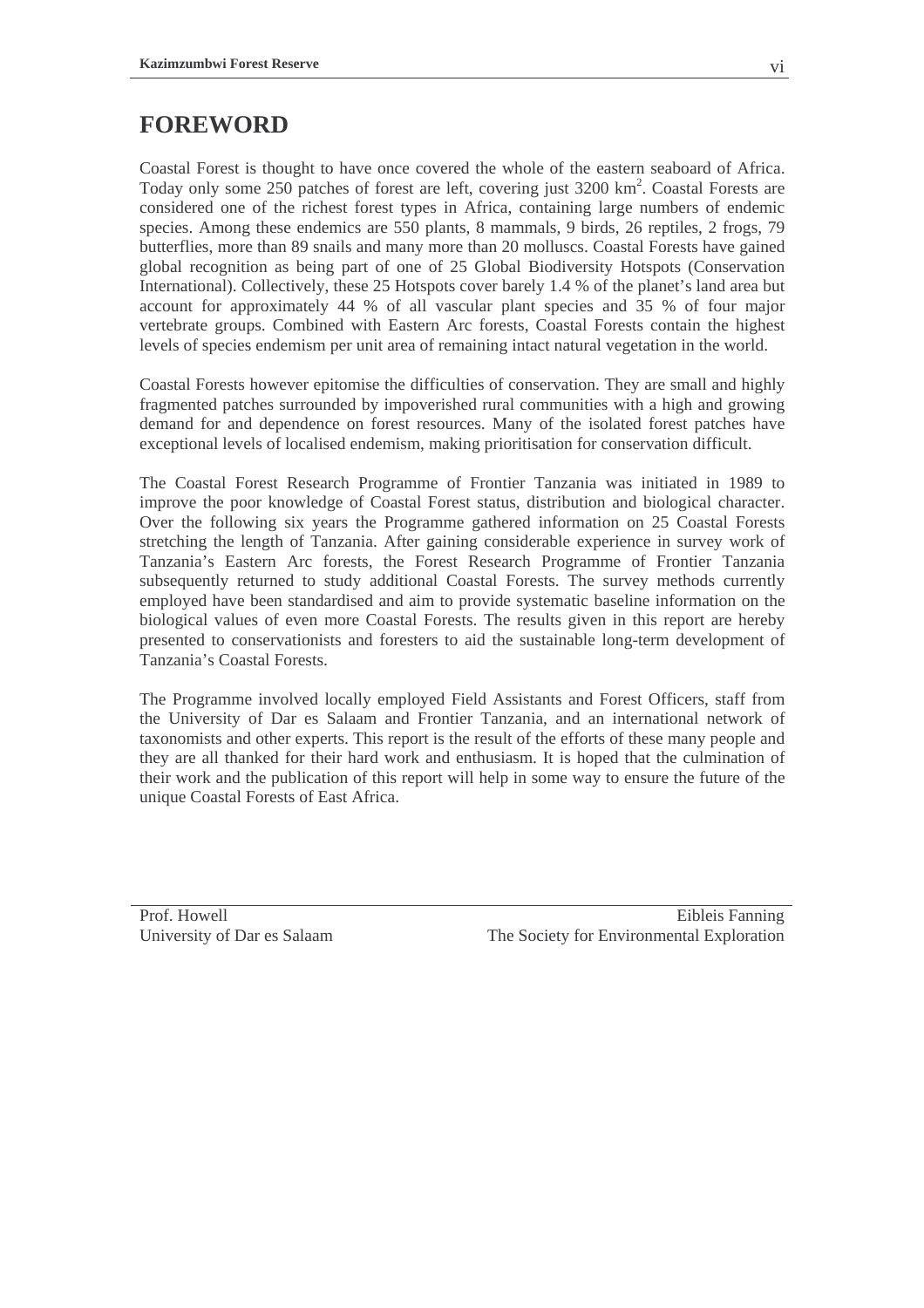# **TABLE OF CONTENTS**

|    |                 | <b>Executive Summary</b> |                                                | iv                                                |
|----|-----------------|--------------------------|------------------------------------------------|---------------------------------------------------|
|    | Foreword        |                          |                                                | $\rm{Vi}$                                         |
|    |                 | <b>Table of Contents</b> |                                                | vii                                               |
|    | List of Figures |                          |                                                | ix                                                |
|    | List of Tables  |                          |                                                | $\mathbf X$                                       |
|    |                 | Acknowledgments          |                                                | xi                                                |
| 1. |                 | Introduction             |                                                | $\mathbf{1}$                                      |
|    | 1.1             |                          | <b>Introduction to Coastal Forests</b>         | $\mathbf{1}$                                      |
|    |                 | 1.1.1                    | <b>Location and Extent</b>                     | $\mathbf{1}$                                      |
|    |                 |                          | 1.1.2 Vegetation Types                         |                                                   |
|    |                 | 1.1.3                    | Endemism                                       | $\begin{array}{c}\n2 \\ 2 \\ 3 \\ 3\n\end{array}$ |
|    |                 |                          | 1.1.4 Threat                                   |                                                   |
|    |                 |                          | 1.1.5 Protection and Management                |                                                   |
|    |                 |                          | 1.1.6 Conservation                             |                                                   |
|    |                 |                          | 1.1.7 Previous work                            | $\overline{3}$                                    |
| 2. |                 |                          | Aims and Objectives                            | 4                                                 |
|    | 2.1             | Aims                     |                                                | 4                                                 |
|    | 2.2             | Objectives               |                                                | $\overline{4}$                                    |
| 3. |                 | <b>Study Site</b>        |                                                | 5                                                 |
|    | 3.1             |                          | <b>General Description</b>                     | 5                                                 |
|    | 3.2             | Location                 |                                                | 5                                                 |
|    | 3.3             |                          | Physical features and land use                 | 5                                                 |
|    |                 |                          | 3.3.1 Soils                                    | 5                                                 |
|    |                 |                          | 3.3.2 Catchment values                         | 5                                                 |
|    |                 |                          | 3.3.3 Rainfall and topography                  | 6                                                 |
|    |                 |                          | 3.3.4 Vegetation                               | 6                                                 |
|    |                 | 3.3.5                    | Land use                                       | 6                                                 |
| 4. |                 |                          | Floral diversity of Kazimzumbwi Forest Reserve | 9                                                 |
|    | 4.1             |                          | Introduction                                   | 9                                                 |
|    | 4.2             | Aims                     |                                                | 11                                                |
|    | 4.3             | Methods                  |                                                | 11                                                |
|    |                 |                          | 4.3.1 Vegetation plots                         | 12                                                |
|    |                 | 4.3.2                    | Regeneration plots                             | 12                                                |
|    |                 | 4.3.3                    | Opportunistic botanial collection              | 12                                                |
|    | 4.4             | Results                  |                                                | 13                                                |
|    |                 | 4.4.1                    | Vegetation plots                               | 13                                                |
|    |                 | 4.4.2                    | Regeneration plots                             | 19                                                |
|    |                 | 4.4.3                    | Opportunistic botanical collection             | 22                                                |
|    |                 | 4.4.4                    | Vegetation types                               | 25                                                |
|    | 4.5             | Discussion               |                                                | 26                                                |
|    |                 | 4.5.1                    | Botanical richness and diversitt               | 26                                                |
|    |                 | 4.5.2                    | 'New records'                                  | 27                                                |
|    |                 | 4.5.3                    | Forest dependency                              | 28                                                |
|    |                 | 4.5.4                    | Endemism                                       | 28                                                |
|    |                 | 4.5.5                    | Regeneration                                   | 29                                                |
|    |                 | 4.5.6                    | Threats                                        | 29                                                |
|    | 4.6             |                          | Conclusions                                    | 31                                                |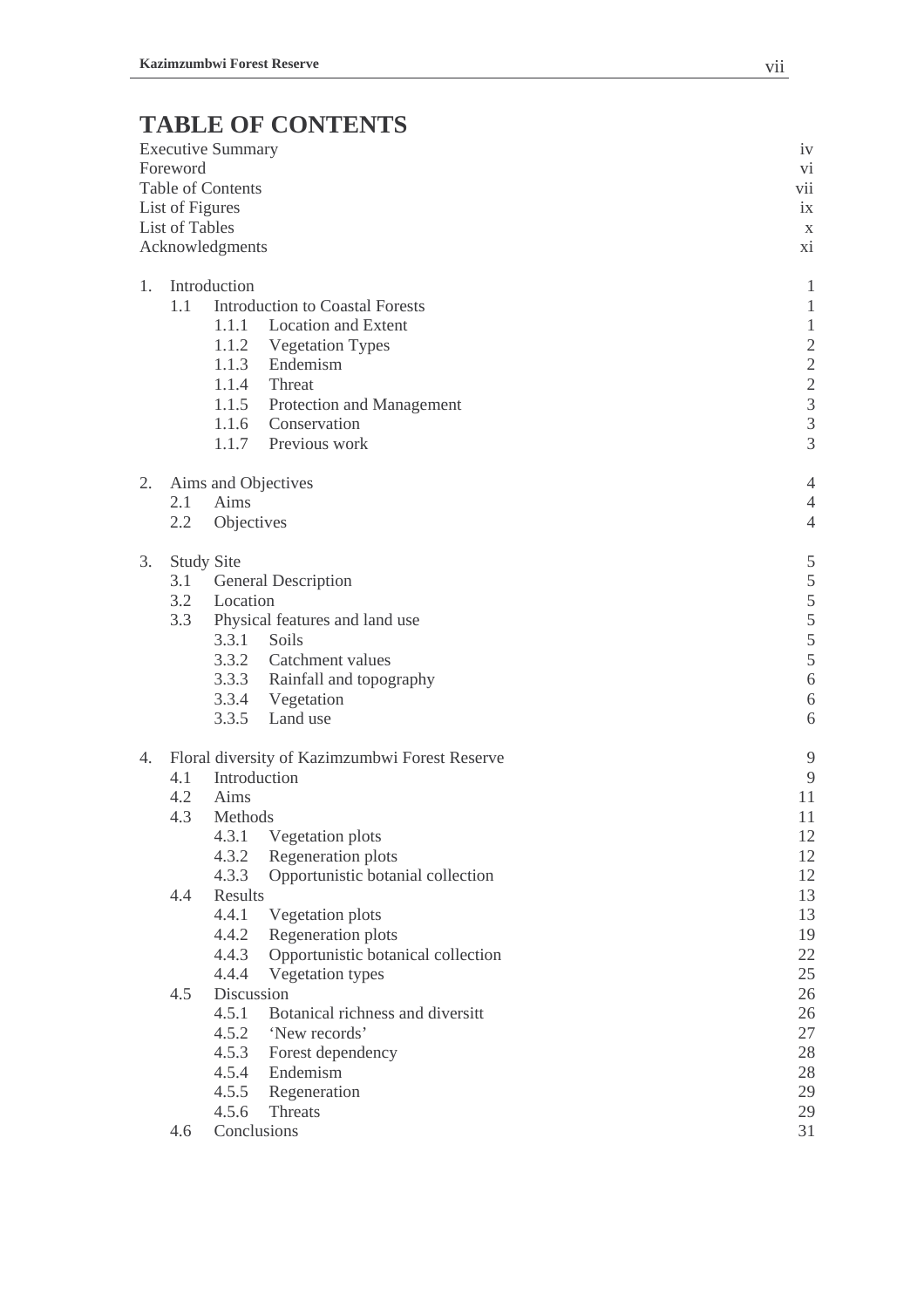| 5. |            |              | Forest use and human impact                                     | 32        |
|----|------------|--------------|-----------------------------------------------------------------|-----------|
|    | 5.1        | Introduction |                                                                 | 32        |
|    | 5.2        | Aims         |                                                                 | 34        |
|    | 5.3        | Methods      |                                                                 | 34        |
|    | 5.4        | Results      |                                                                 | 35        |
|    |            | 5.4.1        | Pole and timber extraction                                      | 35        |
|    |            | 5.4.2        | Poles                                                           | 35        |
|    |            | 5.4.3        | Timber                                                          | 37        |
|    |            | 5.4.4        | Other forms of disturbance                                      | 39        |
|    |            | 5.4.5        | Disturbance hotspots                                            | 39        |
|    |            | 5.4.6        | Charcoal production                                             | 43        |
|    |            | 5.4.7        | Animal trapping                                                 | 43        |
|    |            | 5.4.8        | Pitsawing                                                       | 43        |
|    |            | 5.4.9        | Fire                                                            | 43        |
|    |            | 5.4.10       | Past cultivation and settlement                                 | 44        |
|    | 5.5        | Discussion   |                                                                 | 44        |
|    |            | 5.5.1        | Pole and timber extraction                                      | 44        |
|    |            | 5.5.2        | Effects of access and disturbance                               | 45        |
|    |            | 5.5.3        | Priorities for management                                       | 46        |
| 6. |            |              | Faunal diversity of Kazimzumbwi Forest Reserve                  | 47        |
|    | 6.1        | Introduction |                                                                 | 47        |
|    | 6.2        | Aims         |                                                                 | 47        |
|    | 6.3        | Methods      |                                                                 | 48        |
|    |            | 6.3.1        | Zoological trapsites                                            | 48        |
|    |            | 6.3.2        | Dung and sign surveys                                           | 49        |
|    |            | 6.3.3        | Opportunistic collection and observations                       | 50        |
|    |            | 6.3.4        | Identification                                                  | 50        |
|    | 6.4        | Results      |                                                                 | 50        |
|    |            | 6.4.1        | Mammals                                                         | 51        |
|    |            |              | 6.4.1.1 Bats and small mammals                                  | 54        |
|    |            | 6.4.1.2      | Larger mammals                                                  | 56        |
|    |            | 6.4.2        | Reptiles                                                        | 56        |
|    |            | 6.4.3        | Amphibians                                                      | 58        |
|    |            | 6.4.4        | <b>Butterflies</b>                                              | 61        |
|    |            | 6.4.5        | Molluscs                                                        | 64        |
|    |            | 6.4.6        | Millipedes                                                      | 64        |
|    | 6.5        | Discussion   |                                                                 | 64        |
|    |            | 6.5.1        | Mammals                                                         | 64        |
|    |            | 6.5.2        | Reptiles                                                        | 66        |
|    |            | 6.5.3        | Amphibians                                                      | 67        |
|    |            | 6.5.4        | <b>Butterflies</b>                                              | 68        |
|    |            | 6.5.5        | Molluscs and millipedes                                         | 69        |
|    | 6.6        | Conclusions  |                                                                 | 69        |
|    |            | 6.6.1        | 'New records'                                                   | 69        |
|    |            | 6.6.2        | Species richness and diversity                                  | 70        |
|    |            | 6.6.3        | Forest dependency                                               | 70        |
|    |            | 6.6.4        | Endemism                                                        | 70        |
|    |            | 6.6.5        | Species of conservation concern                                 | 70        |
|    | References |              |                                                                 | 71        |
|    |            |              | Appendix 1. Coastal forest vegetation types                     | 72        |
|    |            |              | Appendix 2. Taxonomic verification                              | 74        |
|    |            |              | Appendix 3. Vegetation plot descriptions.                       | 75        |
|    |            |              | Appendix 4. Species lists for Coastal Forests                   | 76<br>117 |
|    |            |              | <b>Coastal Forest Research Programme Technical Paper Series</b> |           |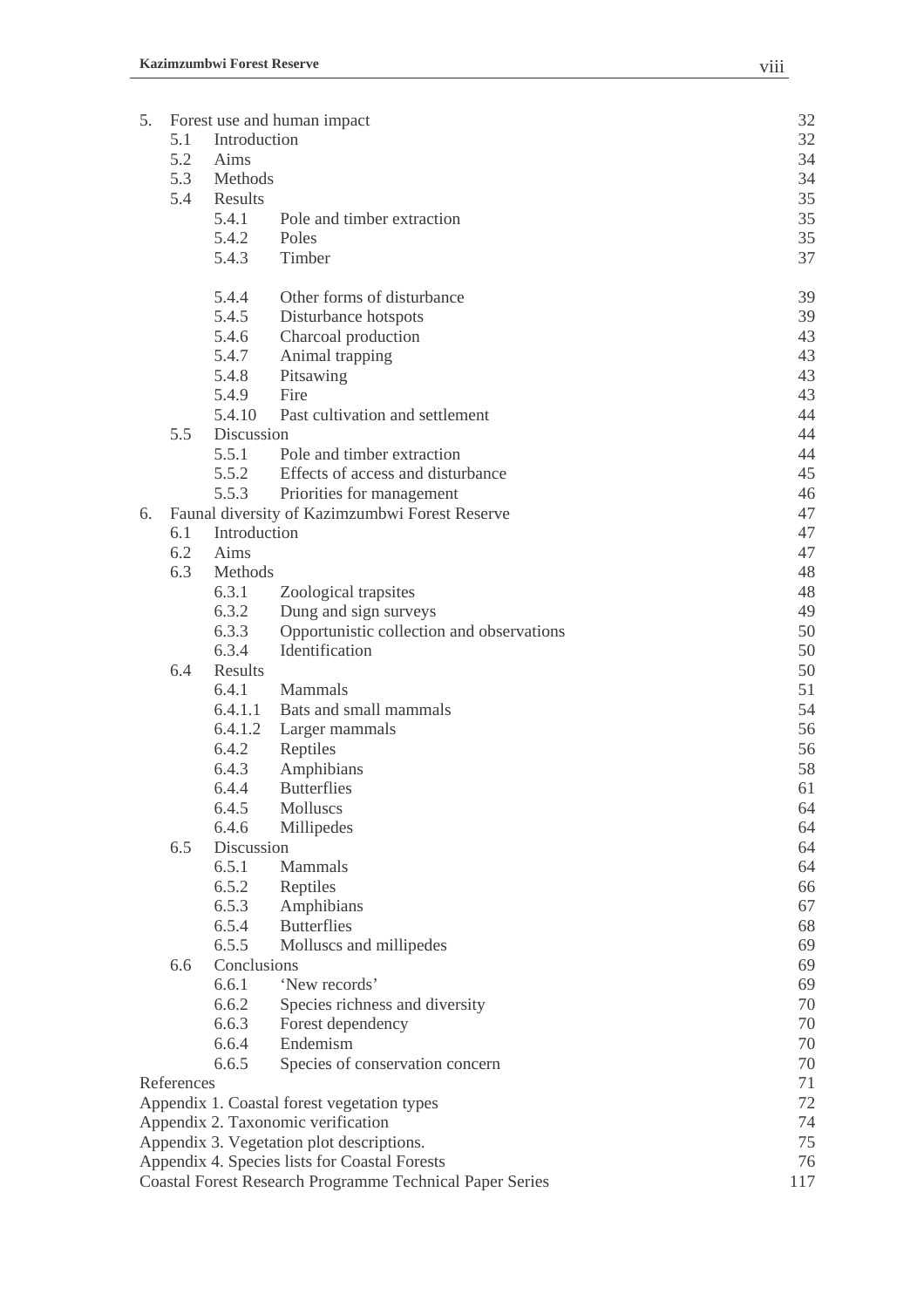# **LIST OF FIGURES**

|                                                                                                                                                                                                                                                                                                                                                                                                                                                                                    | Page   |
|------------------------------------------------------------------------------------------------------------------------------------------------------------------------------------------------------------------------------------------------------------------------------------------------------------------------------------------------------------------------------------------------------------------------------------------------------------------------------------|--------|
| Figure 1 Extent of major upland areas in eastern and south-eastern Africa, the Zanzibar-<br>Inhambane regional mosaic (sensu White, 1983a and b), and the Coastal Forest belt as<br>defined in this Chapter (which encompasses the Swahilian regional centre of endemism and                                                                                                                                                                                                       | 2      |
| the Swahilian/Maputaland regional transition zone). Taken from Burgess and Clarke, 2000.                                                                                                                                                                                                                                                                                                                                                                                           |        |
| Figure 2 Location of Kazimzumwi and Pugu FRs in Tanzania.                                                                                                                                                                                                                                                                                                                                                                                                                          | $\tau$ |
| <b>Figure 3</b> Location of Kazimzumwi FR in relation to surrounding towns and villages.                                                                                                                                                                                                                                                                                                                                                                                           | 8      |
| Figure 4 Relationships between the different kinds of eastern African Coastal Forest, as well<br>as to other regional and azonal forests. Eastern African Coastal Forest additionally merges<br>with Maputaland-Pondoland forest in southern Mozambique and northern Natal, but forest of<br>this type is not included here since it should be included as a transitional formation belonging<br>to the Maputaland-Pondoland regional mosaic. Taken from Burgess and Clarke, 2000. | 10     |
| Figure 5 Position of vegetation plots and disturbance transect lines in Kazimzumbwi<br>FR.                                                                                                                                                                                                                                                                                                                                                                                         | 11     |
| <b>Figure 6</b> Total number of poles and timber sampled per hectare during                                                                                                                                                                                                                                                                                                                                                                                                        | 35     |
| Kazimzumbwi FR disturbance assessment.                                                                                                                                                                                                                                                                                                                                                                                                                                             |        |
| Figure 7 Mean number of live, naturally fallen, old cut and new cut poles per hectare                                                                                                                                                                                                                                                                                                                                                                                              | 36     |
| throughout Kazimzumbwi FR with standard error bars.                                                                                                                                                                                                                                                                                                                                                                                                                                |        |
| Figure 8 Total number of live, old cut and new cut poles per hectare for each transect                                                                                                                                                                                                                                                                                                                                                                                             | 37     |
| line.                                                                                                                                                                                                                                                                                                                                                                                                                                                                              |        |
| <b>Figure 9</b> Mean total number of live, naturally fallen, old cut and new cut timber per                                                                                                                                                                                                                                                                                                                                                                                        | 38     |
| hectare throughout Kazimzumbwi FR with standard error bars.                                                                                                                                                                                                                                                                                                                                                                                                                        |        |
| Figure 10 Total number of live, old cut and new cut timber per hectare for each transect line.                                                                                                                                                                                                                                                                                                                                                                                     | 39     |
| Figure 11 Specific locations along Transect A of forms of disturbance other than<br>pole and timber cutting (where VP stands for vegetation plot and Bdr, Forest Reserve<br>Border).                                                                                                                                                                                                                                                                                               | 41     |
| Figure 12 Specific locations along Transect B of forms of disturbance other than                                                                                                                                                                                                                                                                                                                                                                                                   | 41     |
| pole and timber cutting.                                                                                                                                                                                                                                                                                                                                                                                                                                                           |        |
| Figure 13 Specific locations along Transect C of forms of disturbance other than                                                                                                                                                                                                                                                                                                                                                                                                   | 42     |
| pole and timber cutting.                                                                                                                                                                                                                                                                                                                                                                                                                                                           |        |
| Figure 14 Specific locations along Transect D of forms of disturbance other than                                                                                                                                                                                                                                                                                                                                                                                                   | 42     |
| pole and timber cutting.                                                                                                                                                                                                                                                                                                                                                                                                                                                           |        |
| Figure 15 Specific locations along Transect E of forms of disturbance other than                                                                                                                                                                                                                                                                                                                                                                                                   | 43     |
| pole and timber cutting.                                                                                                                                                                                                                                                                                                                                                                                                                                                           |        |
| Figure 16 Location of zoological trapsites (TS) in Kazimzumbwi FR.                                                                                                                                                                                                                                                                                                                                                                                                                 | 48     |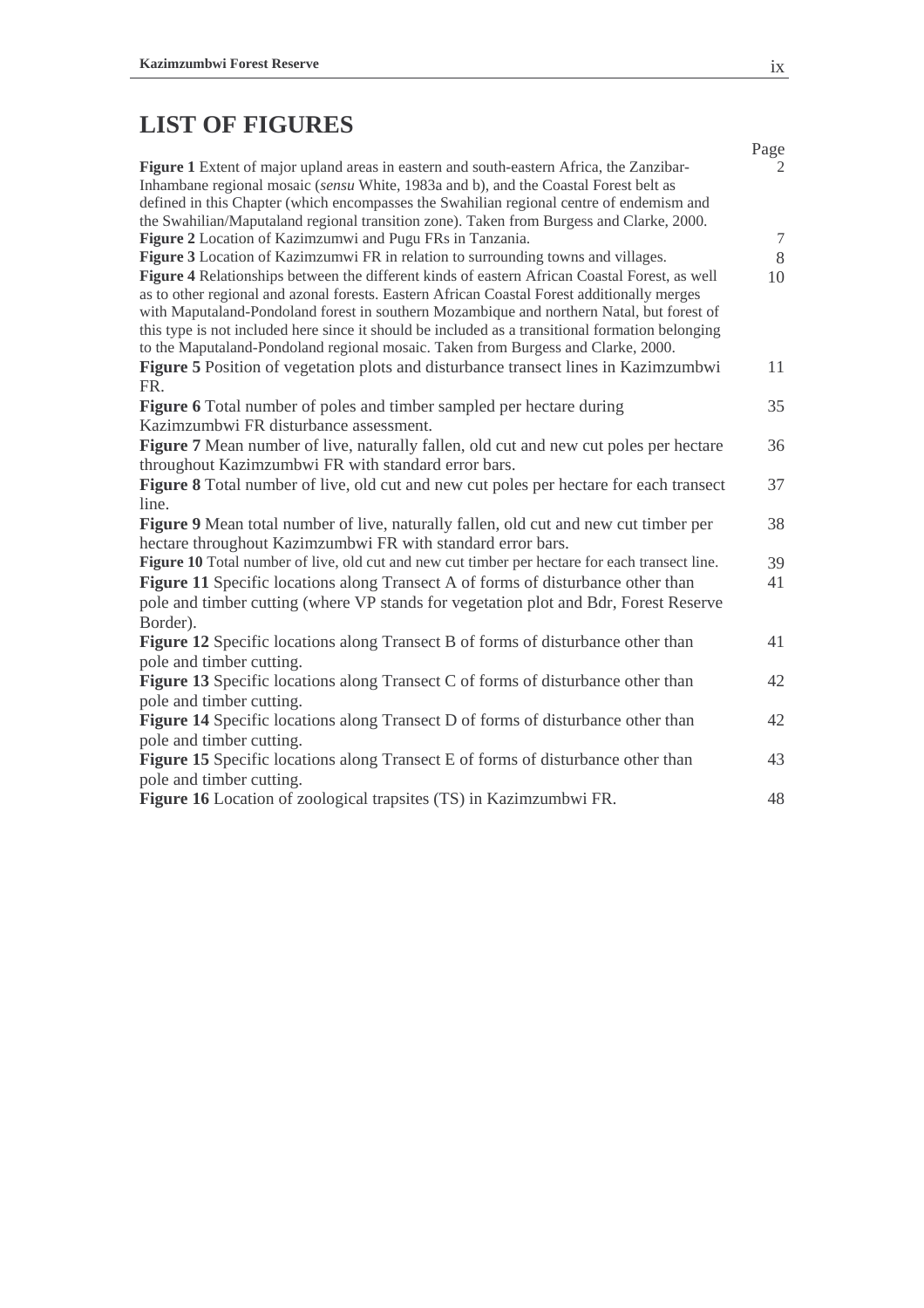# **LIST OF TABLES**

|                                                                                               | Page |
|-----------------------------------------------------------------------------------------------|------|
| Table 1. Summary of biodiversity surveyed within Kazimzumbwi Forest Reserve.                  | iv   |
| Table 2 Provisional list of tree and shrub species recorded within vegetation plots in        | 13   |
| Kazimzumbwi FR.                                                                               |      |
| Table 3 Tree and shrub species recorded within regeneration plots in Kazimzumbwi FR.          | 19   |
| Overlap exists between this list and that presented in Table 2, although those species solely |      |
| occurring in regeneration plots are highlighted with an *.                                    |      |
| Table 4 Opportunistic plant species recorded in Kazimzumbwi FR.                               | 22   |
| Table 5 Summary of plant diversity recorded in Kazimzumbwi FR.                                | 26   |
| Table 6 Disturbance transect results for total pole counts (mean percentages in               | 36   |
| brackets).                                                                                    |      |
| <b>Table 7</b> Disturbance transect results for total pole counts per hectare (percentages of | 36   |
| all poles sampled per hectare in brackets).                                                   |      |
| Table 8 Disturbance transect results for timber counts (mean percentage in brackets).         | 37   |
| Table 9 Disturbance transect results for average timber counts per hectare                    | 38   |
| (percentages of all timber sampled per hectare in brackets).                                  |      |
| Table 10 Incidences of various types of disturbance shown as a tally (of a total of           | 39   |
| 440 50m transect sections) a percentage, and a rank.                                          |      |
| Table 11 Summary of disturbance hotspots within Kazimzumbwi Forest Reserve (refer to          | 40   |
| Figure 6 for transect section locations).                                                     |      |
| Table 12 Mean percentages of natural and man made disturbance of four Coastal                 | 44   |
| Forest sites and Manga Forest Reserve (East Usambara mountains).                              |      |
| Table 13 Greatest mean extraction rates of poles and timber per hectare in                    | 45   |
| Kazimzumbwi and Manga Forest Reserves.                                                        |      |
| Table 14 Summary descriptions of trapsites in Kazimzumbwi FR.                                 | 50   |
| Table 15 Summary of mammal diversity recorded in Kazimzumbwi FR.                              | 51   |
| Table 16 Mammal species recorded in Kazimzumbwi FR.                                           | 51   |
| Table 17 Summary of ecological type and endemic status of mammal species                      | 53   |
| recorded in Kazimzumbwi FR.                                                                   |      |
| Table 18 Ranges of near-endemic mammal species recorded in Kazimzumbwi FR.                    | 54   |
| Table 19 Small mammal species captured at trapsites in Kazimzumbwi FR.                        | 55   |
| Table 20 Reptile species recorded in Kazimzumbwi FR.                                          | 56   |
| Table 21 Ranges of near endemic reptile species recorded in Kazimzumbwi FR.                   | 58   |
| Table 22 Ampibian species recorded in Kazimzumbwi FR.                                         | 59   |
| Table 23 Ranges of near-endemic amphibian species recorded in Kazimzumbwi FR.                 | 60   |
| Table 24 Summary of butterfly species recorded in Kazimzumbwi FR.                             | 61   |
| Table 25 Butterfly species recorded in Kazimzumbwi FR.                                        | 61   |
| Table 26 Ranges of near endemic butterfly species recorded in Kazimzumbwi FR.                 | 64   |
| Table 27 Summary of faunal richness and the forest dependency, endemicity and                 | 69   |
| conservation status of species recorded in Kazimzumbwi FR.                                    |      |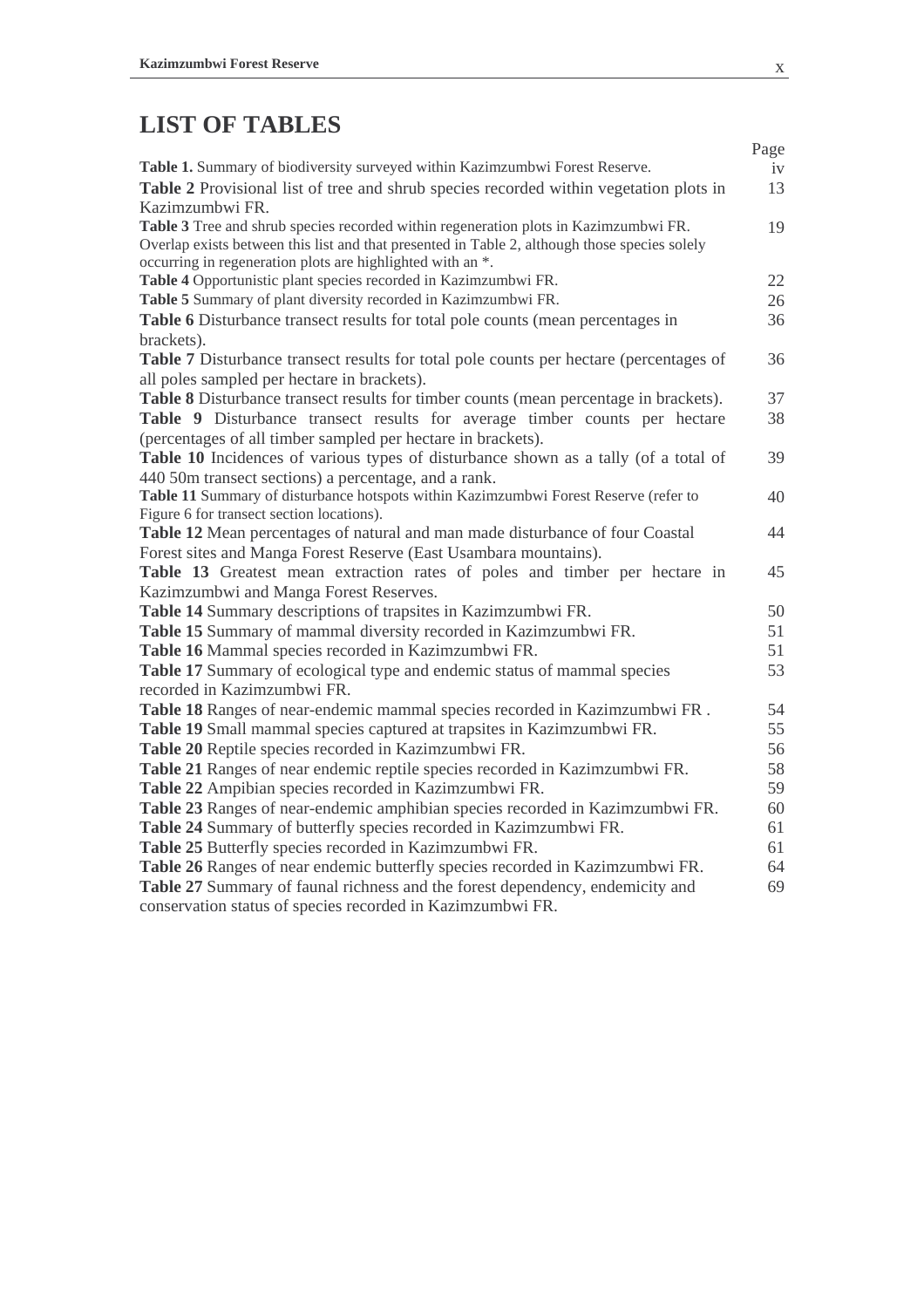## **ACKNOWLEDGEMENTS**

This report is the culmination of the advice, co-operation, hard work and expertise of many people. In particular we would like to acknowledge and thank the following people:

#### **MANAGEMENT**  FRONTIER-TANZANIA

| FRONTIER-TANZANIA              |                                                                              |
|--------------------------------|------------------------------------------------------------------------------|
| Managing Director of SEE:      | Eibleis Fanning                                                              |
| Development Programme Manager: | Elizabeth Humphreys                                                          |
| Director of Research:          | Dr. D. Stanwell Smith                                                        |
| <b>Operations Manager:</b>     | Matthew Willson                                                              |
| <b>UDSM</b> Co-ordinators:     | Prof. K. M. Howell and Dr M. Muruke                                          |
|                                | Forestry and Bee Keeping Division, Ministry of Natural Resources and Tourism |
|                                | Professor Iddi, Director of Forestry and Beekeeping                          |

#### **FIELD RESEARCH**  FRONTIER-TANZANIA

| FRUNTIER-TANZANIA                        |                                                            |
|------------------------------------------|------------------------------------------------------------|
| Project Manager:                         | Nicola Beharrell                                           |
| Research Co-ordinator:                   | Susannah Hall                                              |
| <b>Assistant Research Co-ordinators:</b> | Sam Staddon, Adam Murphy                                   |
| Logistics Co-ordinator:                  | Jillian Smith                                              |
| <b>Research Assistants</b>               | Laura Blair, Martin Burster, Oliver Davey, Matthew Fossey, |
|                                          | Charlie furness, Jody Gunn, Ashley Hanoman, Darren Kidney, |
|                                          | Chris King, Catherine Stevenson, Kieran Voong, Peter Ward, |
|                                          | Kate Woodcock.                                             |
| Field Assistants:                        | Mohamed Chenza, Hozea Martin, Kazim Kibiriti, Chenga       |
|                                          | Chamwi, Asia Salum.                                        |
| Forest Guards (Kisarawe):                | Salum Pazi, Tito Mwenda.                                   |
|                                          |                                                            |

Dr. Kilahama, Tanzania Forest and Conservation Project

#### **TECHNICAL SUPPORT**

| We would also like to thank the following: |                                                        |  |  |  |  |
|--------------------------------------------|--------------------------------------------------------|--|--|--|--|
| UDSM:                                      | Dr. C. Msuya, Department of Zoology and Marine Biology |  |  |  |  |
|                                            | Mr. Henry Ndangalasi, Department of Botany, Herbarium  |  |  |  |  |
|                                            | Mr. Frank Mbago, Department of Botany, Herbarium.      |  |  |  |  |
| Botanist:                                  | Mr. Albert Ntemi, East Usambara Conservation Area      |  |  |  |  |
|                                            | Management Programme.                                  |  |  |  |  |
| Kew Royal Botanical Gardens:               | Dr. Aaron Davis.                                       |  |  |  |  |

We are also grateful to all of the taxonomists listed in Appendix 2 for providing us with the identifications of the zoological specimens.

| <b>REPORT WRITING</b> | Sam Staddon, Susannnah Hall, Albert Ntemi and Adam                                                                                         |
|-----------------------|--------------------------------------------------------------------------------------------------------------------------------------------|
| Authors:              | Murphy.                                                                                                                                    |
| Editorial Comments:   | Dr. Neil Burgess, IUCN UK, Prof. K. M. Howell from the<br>University of Dar es Salaam; Dr. D. Stanwell-Smith and Nicola<br>Beharrell, SEE. |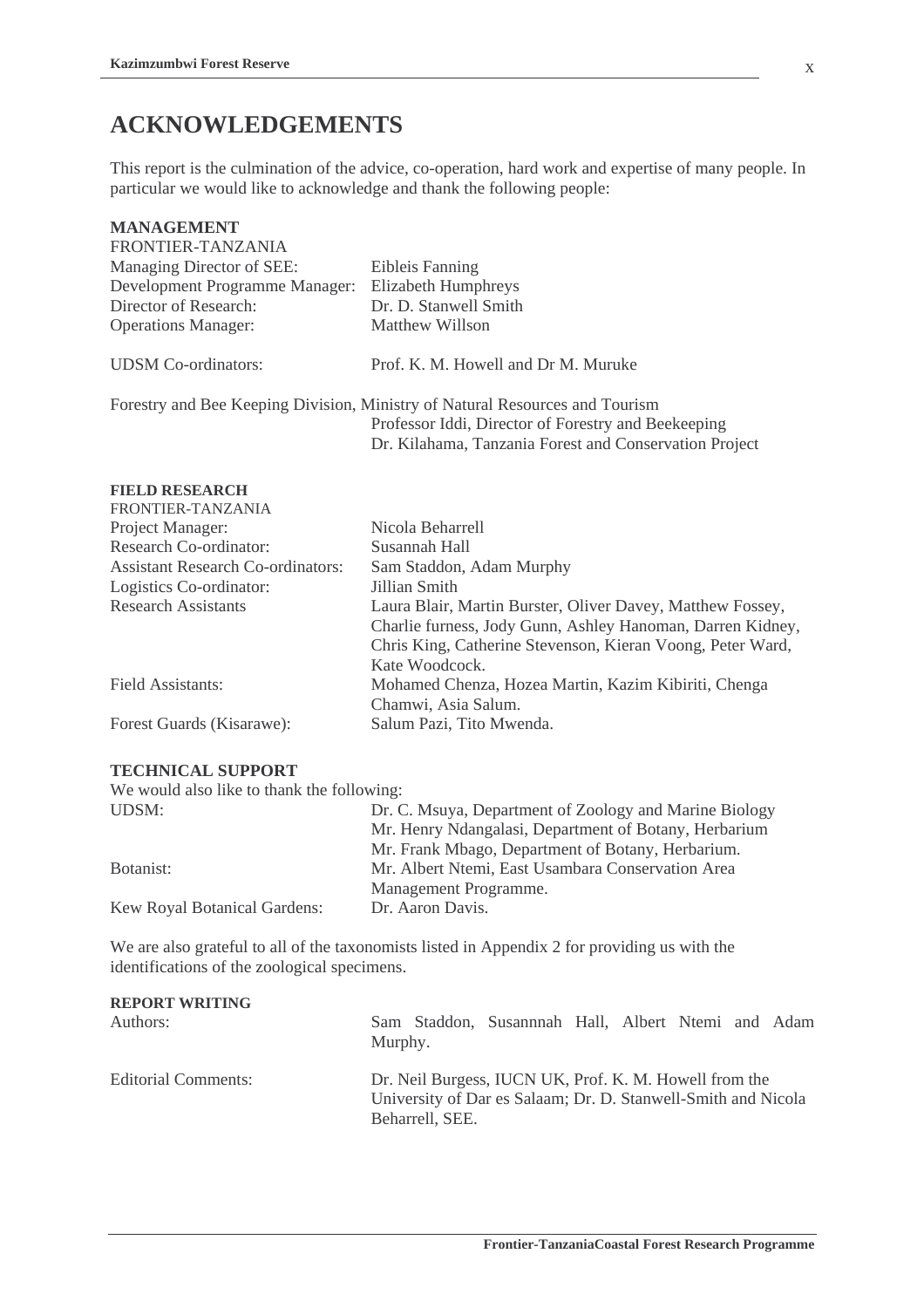## **1. INTRODUCTION**

## **1.1 INTRODUCTION TO COASTAL FORESTS**

'Eastern African Coastal Forests' (hereafter called Coastal Forests) are synonymous with the Swahili regional centre of endemism and the Swahili/Maputaland regional transition zone (*sensu* Clarke 2000). The forests cover an area of  $3167 \text{km}^2$  within six countries located between  $1^0$  North and  $25^0$  South and 34-41<sup>0</sup> East (Burgess, Clarke & Rodgers 1998). Much of the confusion and debate surrounding their geographical distribution, their biological affinities and the main vegetation formation type to which they belong has been clarified by Clarke (2000).

### **1.1.1 LOCATION AND EXTENT**

The Swahili regional centre of endemism and the Swahili/Maputaland regional transition zone are derived from the Zanzibar-Inhambane regional mosaic phytochoria. This vegetation block is recognised as a distinct area of plant endemism. and is found along the coastal strip of eastern tropical Africa (between the equator and Limpopo River), about 200-300km inland of the Indian Ocean (Figure 1). Approximately 35% of larger woody plants are endemic to the area (Clarke 2000). In recognition of botanical collections and taxonomic studies that confirmed a high number of endemic plant species in the north of the region however, Clarke (1998) redefined the phytochoria. He enlarged its area and divided it into the 'Swahilian regional centre of endemsim' (to the north of Mocambique town) and the 'Swahilian/Maptuland regional transition zone' (to the south). The term 'Swahilian region *sensu lato*' encompasses both of these divisions and it is this region with which Coastal Forests are synonymous.

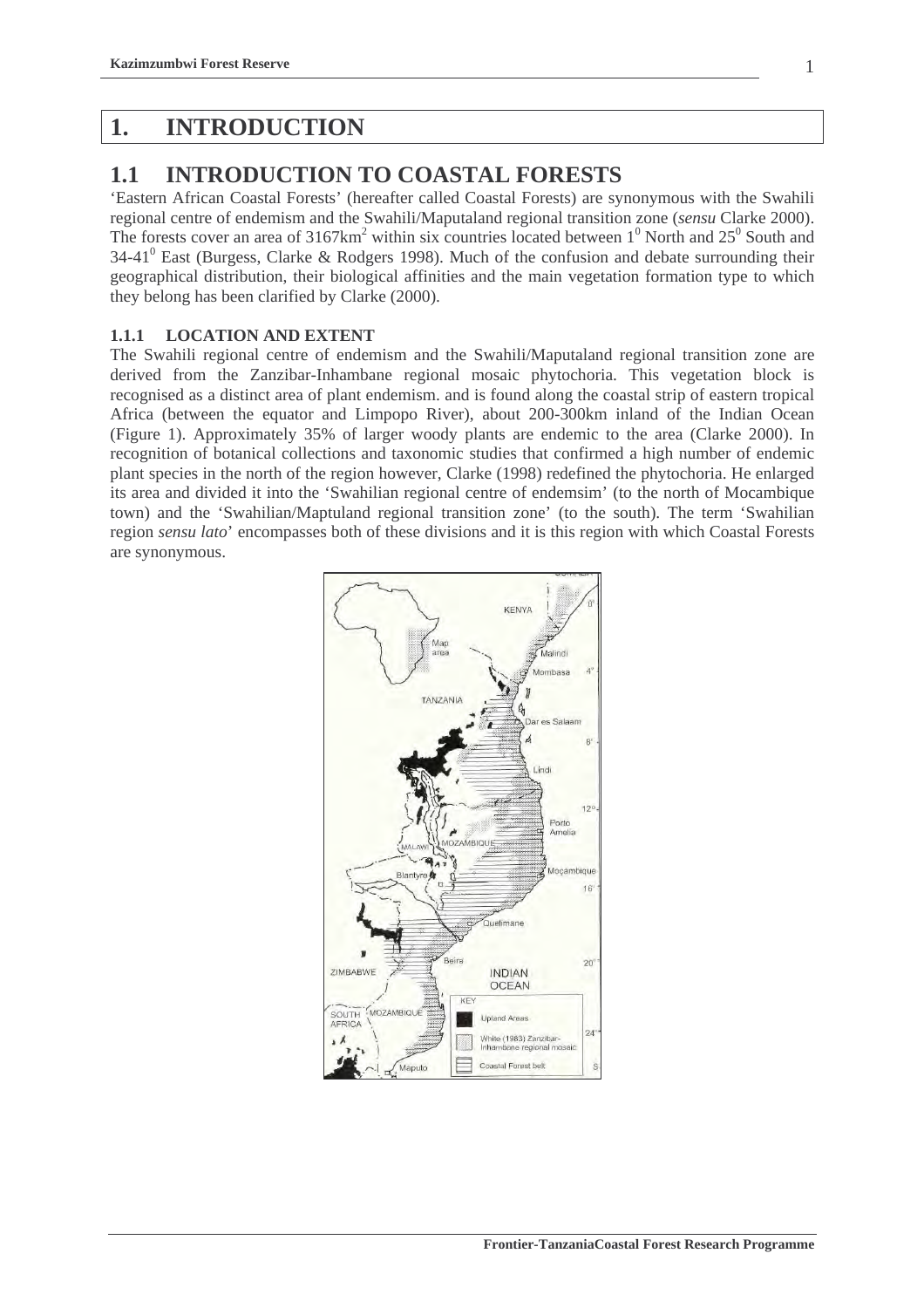**Figure 1** Extent of major upland areas in eastern and south-eastern Africa, the Zanzibar-Inhambane regional mosaic (*sensu* White, 1983a and b), and the Coastal Forest belt as defined in this Chapter (which encompasses the Swahilian regional centre of endemism and the Swahilian/Maputaland regional transition zone). Taken from Burgess and Clarke, 2000.

Coastal Forests can be found between sea level and 1100m a.s.l. and experience a tropical monsoon climate of the Indian Ocean with a unimodal (south of Dar es Salaam) or bimodal (north of Dar es Salaam) mean annual rainfall of 510 to 2000mm (Clarke 2000).

At least 194 patches of Coastal Forest known to cover a combined area of  $3167 \text{km}^2$ ;  $2 \text{km}^2$  within Somalia, 660km<sup>2</sup> within Kenya, 696.6km<sup>2</sup> within Tanzania, 1790km<sup>2</sup> within Mozambique, 16km<sup>2</sup> within Malawi and  $2.88 \text{km}^2$  within Zimbabwe (Burgess, Clarke & Rodgers 1998). This could well be the smallest forest coverage of any major forest type in Africa. The majority of Coastal Forest patches, of which there may be over 250 in total, are  $\leq 20 \text{km}^2$ . The largest patch is in Kenya; the Arabuko-Sokoke forest, covering 370km<sup>2</sup>. Forest patches may be separated by less than 1km and up to 10's of kms (Burgess *et al*. 2000) by farms, savanna and bushland, some of which is natural, some unnatural. Within Tanzania, Coastal Forest formerly covered large areas of the coast, inland to the base of the Eastern Arc Mountains. Clearance of land for agriculture and sisal estates has led to a reduction in Coastal Forest cover, notably around Tanga and Dar es Salaam (Burgess *et al*. 2000).

### **1.1.2 VEGETATION TYPES**

Coastal Forests comprise a mosaic of unique habitat types including Dry Forest, Coastal Scrub, Coastal *Brachystegia* forest, Riverine/Groundwater/Swamp Forest and Afromontane transitional Forest. An estimated 1356 plant species and 33 genera are endemic to the Swahilian region *sensu lato* (Clarke 2000). Just 3.4% of Coastal Forest and Guineo-Congolian forests florulas are shared, although phylogenetic evidence reveals Coastal Forests to be more strongly linked to these forests than Eastern Arc forests with which Coastal Forests grade with altitude (Clarke, Vollesen & Mwasumbi 2000, Clarke 2000).

### **1.1.3 ENDEMISM**

Research since the mid 1980's has shown that the Coastal Forests of eastern Africa are one of the richest tropical forest types in Africa (Burgess & Clarke 2000). Approximately 550 plant species, 8 mammal species, 9 bird species, 26 reptile species, 2 frog species, 79 butterfly species, more than 86 snail species and many more than 20 millipede species are restricted to Coastal Forests (Burgess, Clarke & Rodgers 1998, Burgess *et al*. 2000). Many Coastal Forest endemics have either a small distributional range, a scattered or disjunct range or are single-site endemics (Burgess, Clarke & Rodgers 1998). Most are considered paeleo-endemics, resulting from long isolation and more recent loss of habitat rather than neo-endemics which would exist as a result of recent evolution. The number of near-endemic species is also high, comprising species ranging beyond Coastal Forest to the Eastern Arc and/or other east African forests.

### **1.1.4 THREAT**

Coastal Forests are widely recognised to have been formely much more extensive (Clarke and Karoma, 2000). A combination of gradual climate dessication together with increasing human activity is thought to account for much of the loss of Coastal Forest during recent geological time (Clarke and Karoma, 2000). The most common uses of Coastal Forests include pole extraction, pitsawing, religious activities, medicinal plants and agriculture (Burgess and Muir, 1994). The Coastal Forests most heavily used are those closest to major centres of human population (e.g. close to Dar es Salaam), or in areas of expanding human populations and economic activity (e.g. coastal Kenya) (Burgess *et al.*, 2000). Such forests are also heavily threatened by the production of charcoal. Both local populations and outsiders extract wood and non-wood products from Coastal Forests, and in many cases these uses are so intense that they threaten the continued existence of the forests.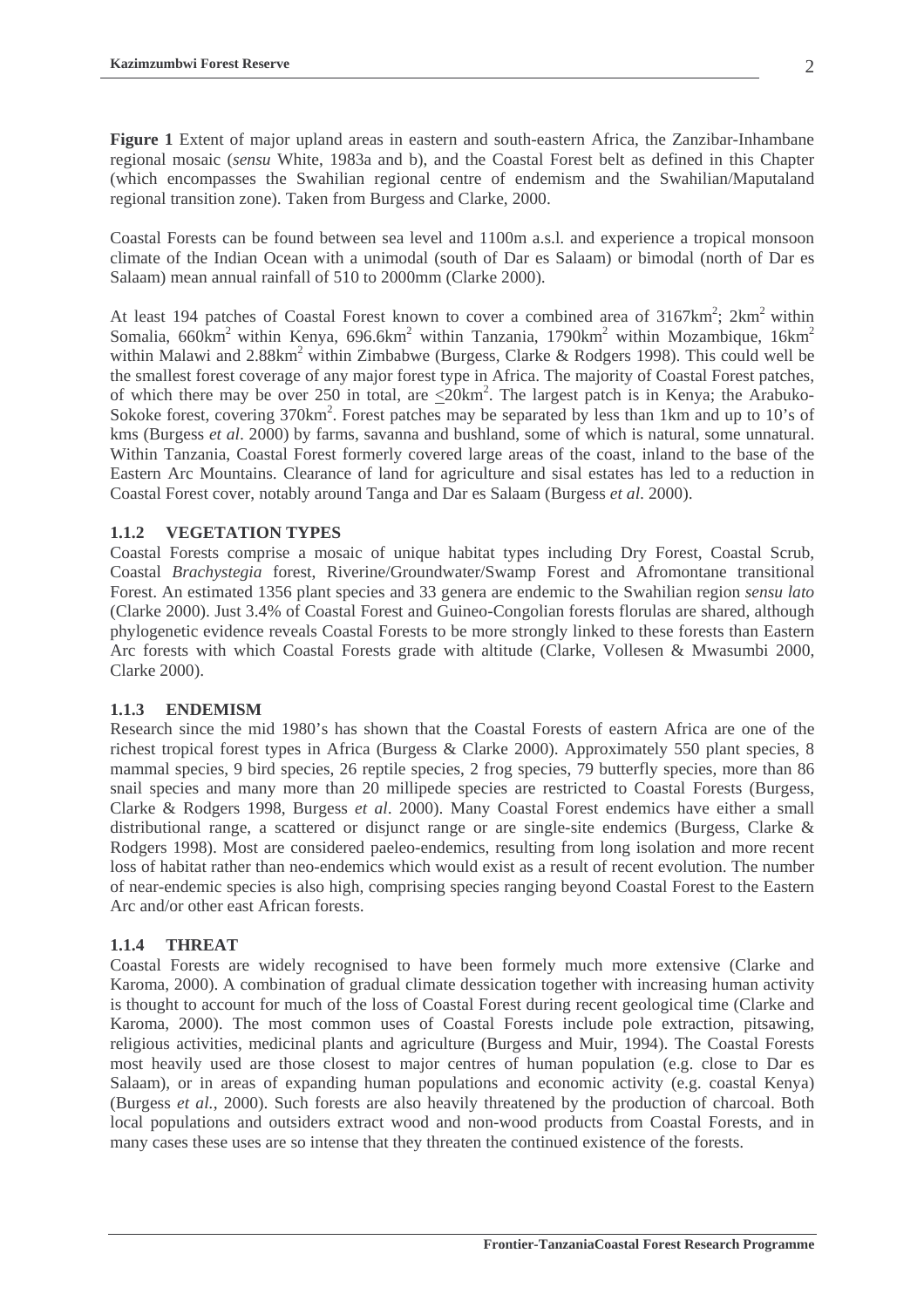### **1.1.5 PROTECTION AND MANAGEMENT**

At least in Kenya and Tanzania, the majority (c.80%) of Coastal Forests are under some form of government protection (Burgess *et al.* 2000). Within these countries 56 forests covering 1001km<sup>2</sup> (out of a total of 1386km<sup>2</sup>) have the status of Forest Reserve. Smaller numbers and areas of Coastal Forests have the status of National Park, National Reserve, National Monument (Kenya only), Game Reserve or Sacred forest. Within Tanzania, 21 forests covering 145km<sup>2</sup> are of no known status. Many Forest Reserves (gazetted during the colonial period before 1961) encompass a lot of non-Coastal Forest habitat, such as woodland or thicket that may act as buffer zones to the high forest areas. Some Forest Reserves are comprised entirely of woodland habitats along the coast and some contain plantations.

#### **1.1.6 CONSERVATION**

Coastal Forests epitomise the difficulty of conservation; they are small and highly fragmented patches surrounded by relatively impoverished rural communities, with a high and growing demand for and dependence on forest resources (Rodgers 2000). All forests are distinct and have high levels of local endemism, thus making prioiritisation difficult. A set of criteria with which to rate forests in order that those of highest biodiversity conservation value are given priority has yet to be devised. A strategy to identify core and buffer zones within forests to enable local use of forest edge resources and environmental education at many levels is also lacking (Rodgers 2000). Projects run by governments, conservation partners including NGO's and local communities are however currently in place in many areas and have had patchy success.

#### **1.1.7 PREVIOUS WORK**

Previous work in Coastal Forests has generally used 1:50,000 Ordanance Survey maps, government Forestry Department records and fieldwork to assess the location, extent and legal status of various forests. As a result of the Civil War in Mozambique however, little remains known of it's Coastal Forests (Burgess *et al*. 2000). In Tanzania work has been carried out by a variety of researchers including many from Dar es Salaam and those within the Frontier-Tanzania Coastal Forest Research Programme, run between 1980 and 1994, covering 25 Coastal Forests (see publications list at the end of this report). Much remains to be known however about the extent of Coastal Forest, its vegetation assemblages, the ecology and biogeography of its flora and fauna and the richness and diversity of different forest patches.

The *Coastal Forests of Eastern Africa* was published in 2000 (edited by Burgess and Clarke) and is a synthesis of information on Coastal Forests from various sources. It covers definitions, physical background, vegetation and status, biodiversity values and human and forest interactions. This text is considered the most current and complete work on Coastal Forests and thus its various chapters are frequently referenced in this report.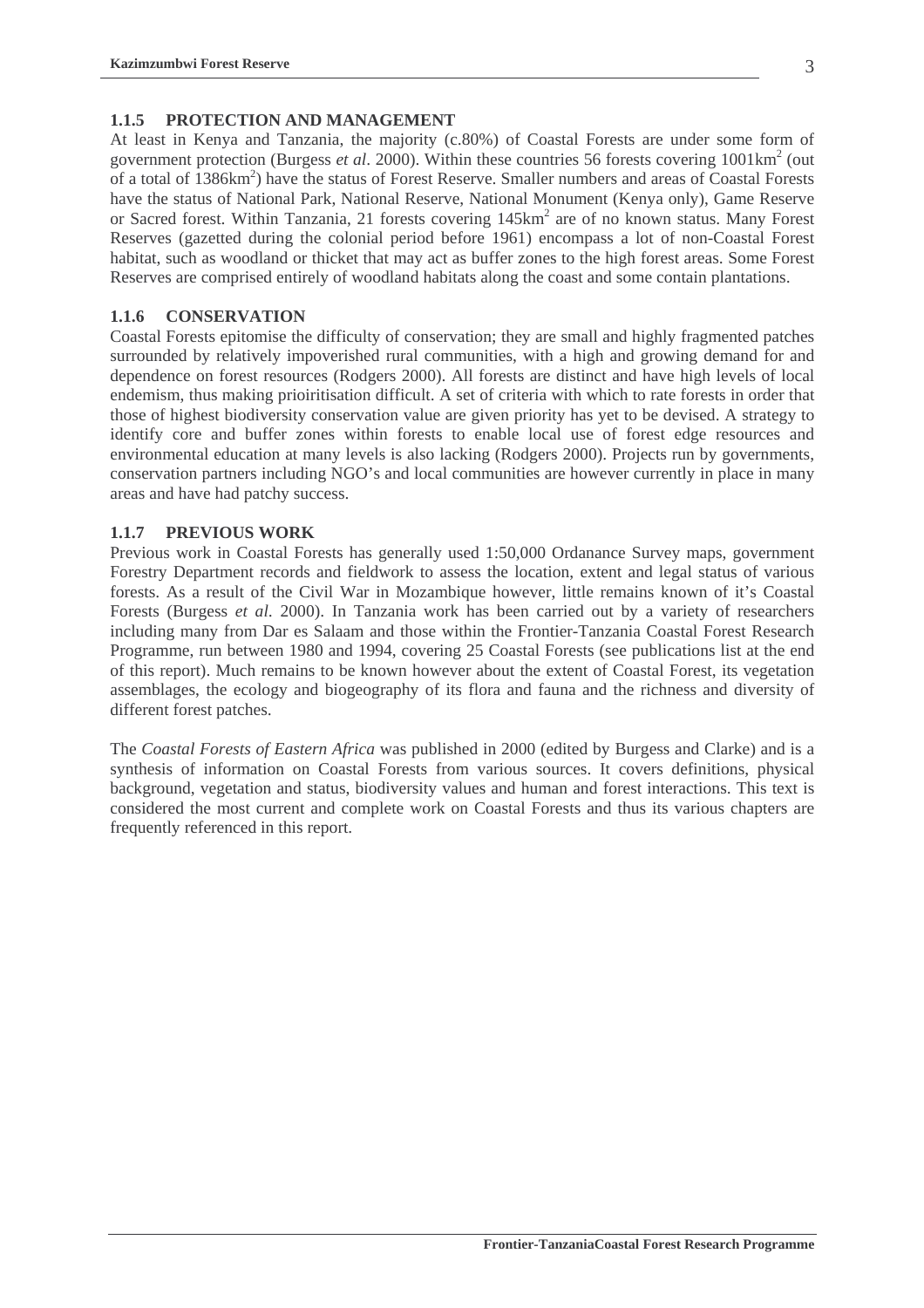## **2. AIMS AND OBJECTIVES**

## **2.1 AIMS**

To investigate the biodiversity and forest-use of Kazimzumbwi Forest Reserve and to collate and disseminate the resulting information.

## **2.2 OBJECTIVES**

- To sample both mature and regenerating tree and shrub species throughout the reserve using systematic sampling techniques at an intensity of 0.013%.
- To sample key faunal groups in representative habitats throughout the reserve using systematic sampling techniques; key faunal groups comprising mammals, reptiles, amphibians, butterflies, molluscs and millipedes.
- To supplement the information gathered through systematic techniques by the opportunistic collection of vascular plants, vertebrates and invertebrates.
- To conduct systematic surveys of forest-use and human impact throughout the reserve, focusing on levels of pole and timber cutting and the occurrence of other illegal activities.
- To produce a report presenting information resulting from the above work.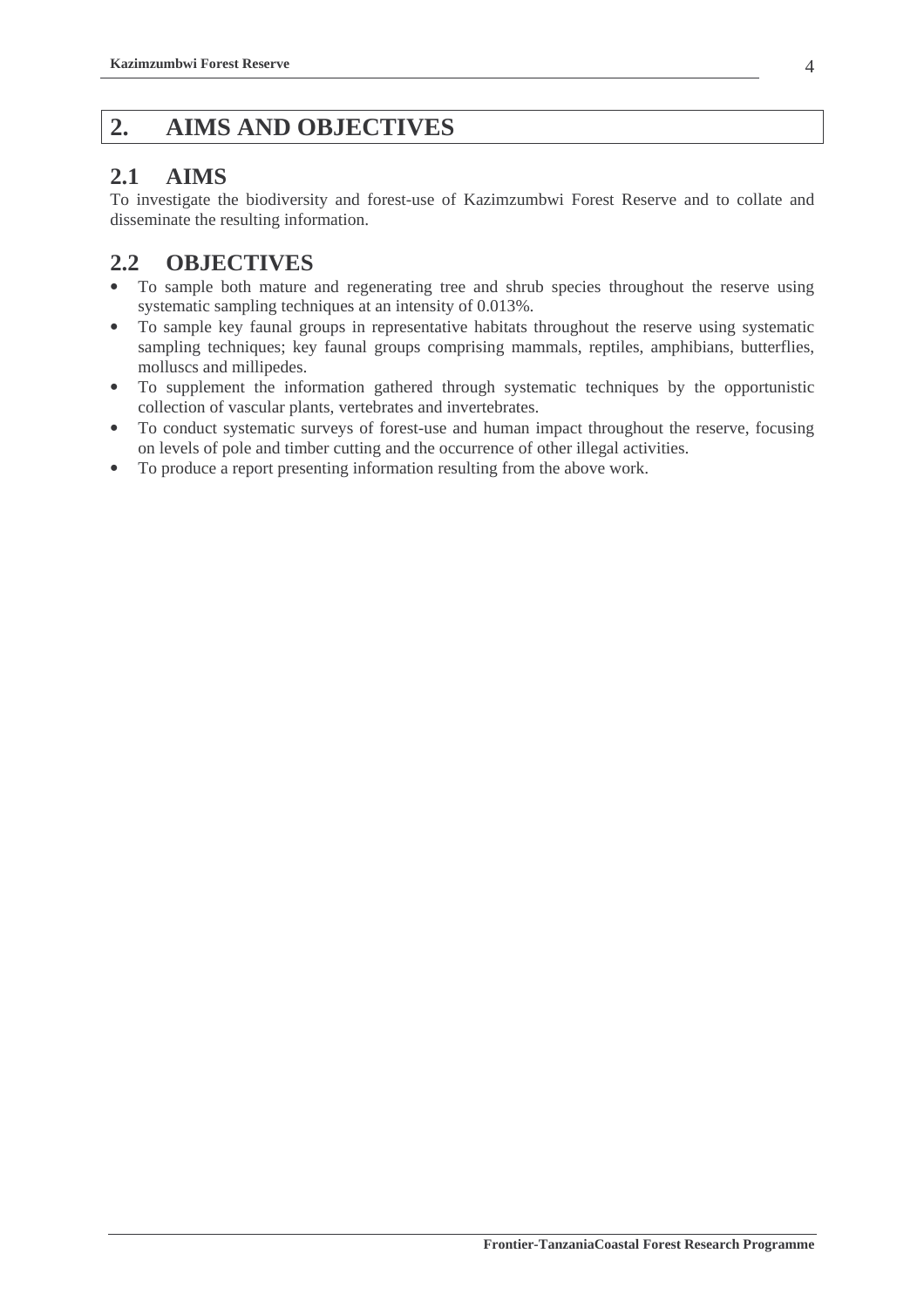## **3. STUDY SITE**

## **3.1 GENERAL DESCRIPTION**

| Kazimzumbwi Forest Reserve                                                                                                   |  |  |  |
|------------------------------------------------------------------------------------------------------------------------------|--|--|--|
| Kisarawe District, Coastal Region, Tanzania                                                                                  |  |  |  |
| 3550 hectares $(35.5 \text{ km}^2)$                                                                                          |  |  |  |
| <b>Protective Forest Reserve</b>                                                                                             |  |  |  |
| Appartently gazetted in the 1930s (Lagrstedt, 1995)                                                                          |  |  |  |
| Declaration Order 306 of $24/6/1954$ ; superseded by Cap. 389 – supp. 59 of 1959,<br>p.62                                    |  |  |  |
| Kisarawe District with donor support from Misitu Yetu Project, CARE International<br>and Wildlife Society of Tanzania (WCST) |  |  |  |
| Government land under district authority control                                                                             |  |  |  |
| Ordnance survey topographic maps 1: 50 000 series Y742 (DOS 422)<br>Sheet 186/3<br>Kisarawe<br>Edition 5-TSD/OSD 1987        |  |  |  |
|                                                                                                                              |  |  |  |

## **3.2 LOCATION**

Lat/Long:  $55' - 7^{\circ}00'$  S  $39^{\circ}01' - 39^{\circ}05'$  E

UTM:  $05020 - 05094$  92275 - 92353

Elevation: 120 – 280 meters above sea level

Kazimzumbwi Forest Reserve is situated in the Pugu Hills, approximately 20 km south-west of Dar es Salaam and within 1 km of Pugu Forest Reserve  $(24 \text{ km}^2)$  (Figures 2 and 3). Together the two reserves form part of what was once a much larger forest block extending to within 10 km of Dar es Salaam. The TAZARA railway goes through the reserve, with a nearby station at Vigama on thewestern edge of the reserve.

## **3.3 PHYSICAL FEATURES AND LAND USE**

### **3.3.1 SOILS**

Red to brown sandy-clay soils overlay kaolinitic sandstone, with of pH range 5-6 predominate.

### **3.3.2 CATCHMENT VALUES**

One permanent stream arises from the forest reserve and provides a water supply for some of the local people. In the past (when forest was more extensive on the Pugu Hills) streams arising from the area used to supply all the water needed in Dar es Salaam.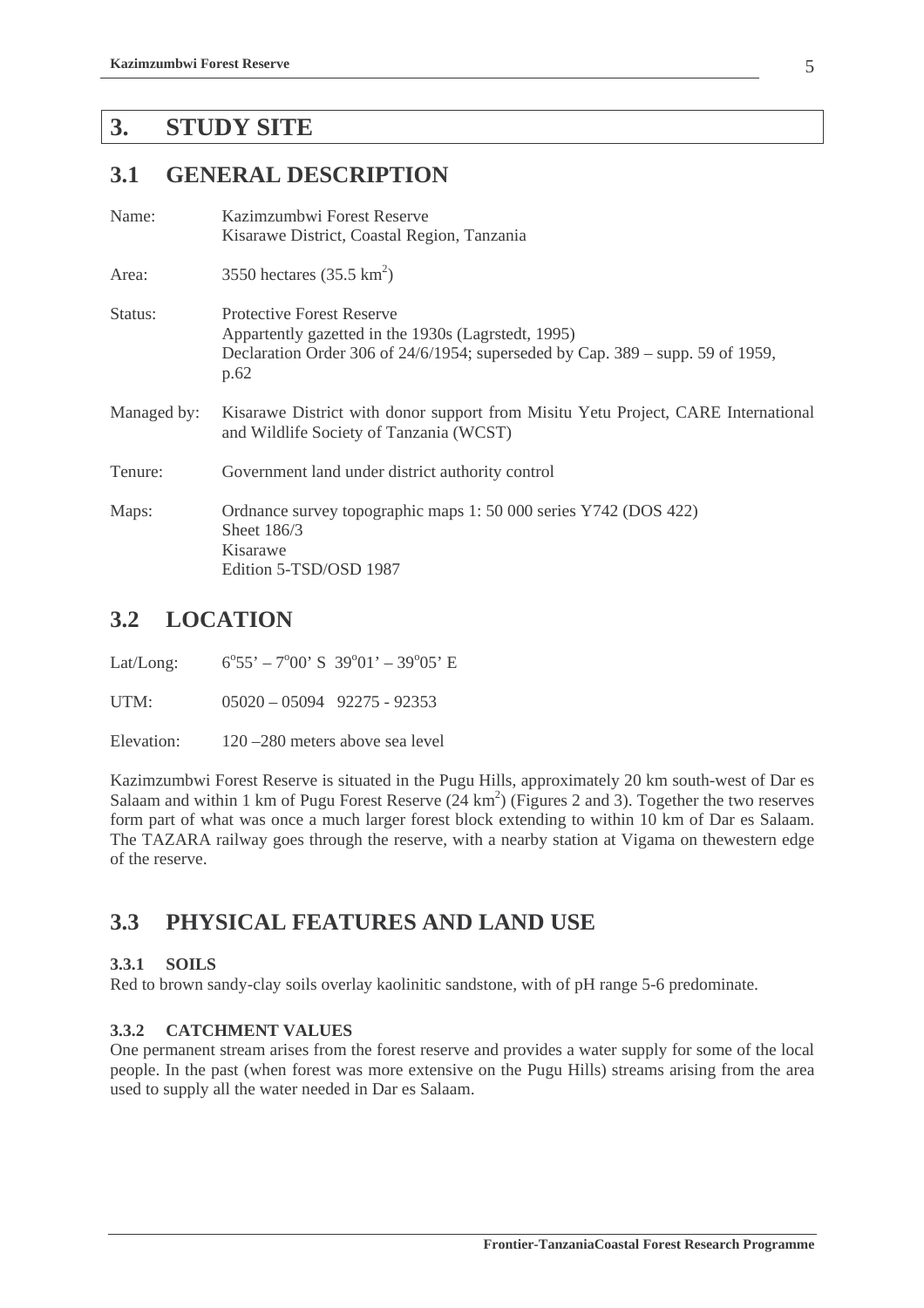#### **3.3.3 RAINFALL AND TOPOGRAPHY**

Kazimzumbwi FR is influenced by tropical East African oceanic temperatures that are slightly modified by altitude. Average annual rainfall of 1,236mm data at Kisarawe has been recorded for Kisarawe (Howell, 1981), falling principally from March to June.

#### **3.3.4 VEGETATION**

Kazimzumbwi FR and the neighbouring Pugu FR include part of what was once a much larger forest extending to within 10km of Dar es Salaam. According to the original gazettement map, Pugu and Kazimzumbwi forests were continguous in 1956, but had become seperated by 1968 when aerial photos were taken of the area.

A previous Frontier-Tanzania survey (1991) found that forest vegetation covered 23.5  $\text{km}^2$  (2350 ha) of the reserve (67%), only 9 km<sup>2</sup> with a canopy cover greater than or equal to 40% (Clarke & Dickinson, 1995). Due to the varied topography, a number of vegetation types have been recognised in the Pugu Hills, comprising distinct 'wet' valley bottoms, 'dry' ridge tops and 'intermediate' valley side communities.

#### **3.3.5 LAND USE**

The close proximity of Kazimzumbwi FR to Dar-es-Salaam and its outlying populations mean that the forest reserve is under significant resource use pressure from local communities that are dependent on it. In recent years high intensity resource use has led to conflict between Forestry officials and local communities. Awareness of such pressures amongst the non-governmental organisation (NGO) community led to CARE International, World Conservation Society of Tanzania (WCST) and Tanzanian Forest Conservation Group (TFCG) collaboration in the Misitu Yetu Project. The project is involved with enhancing the capacity of communities and other civil society institutions to manage and benefit biodiverse forests of Eastern/Coastal Tanzania, in partnership with relevant departments of the government of Tanzania.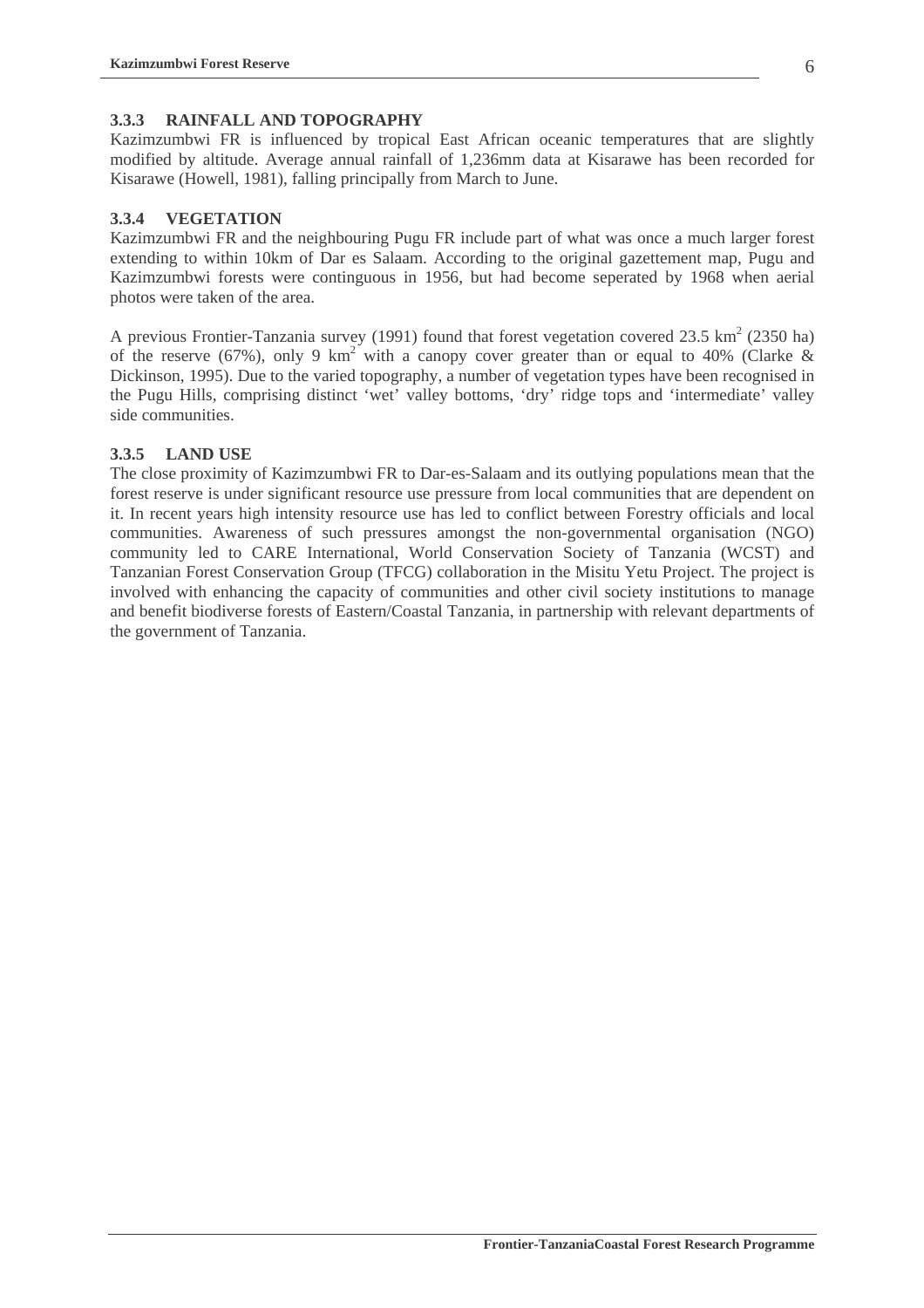

**Figure 2** Location of Kazimzumwi and Pugu FRs in Tanzania.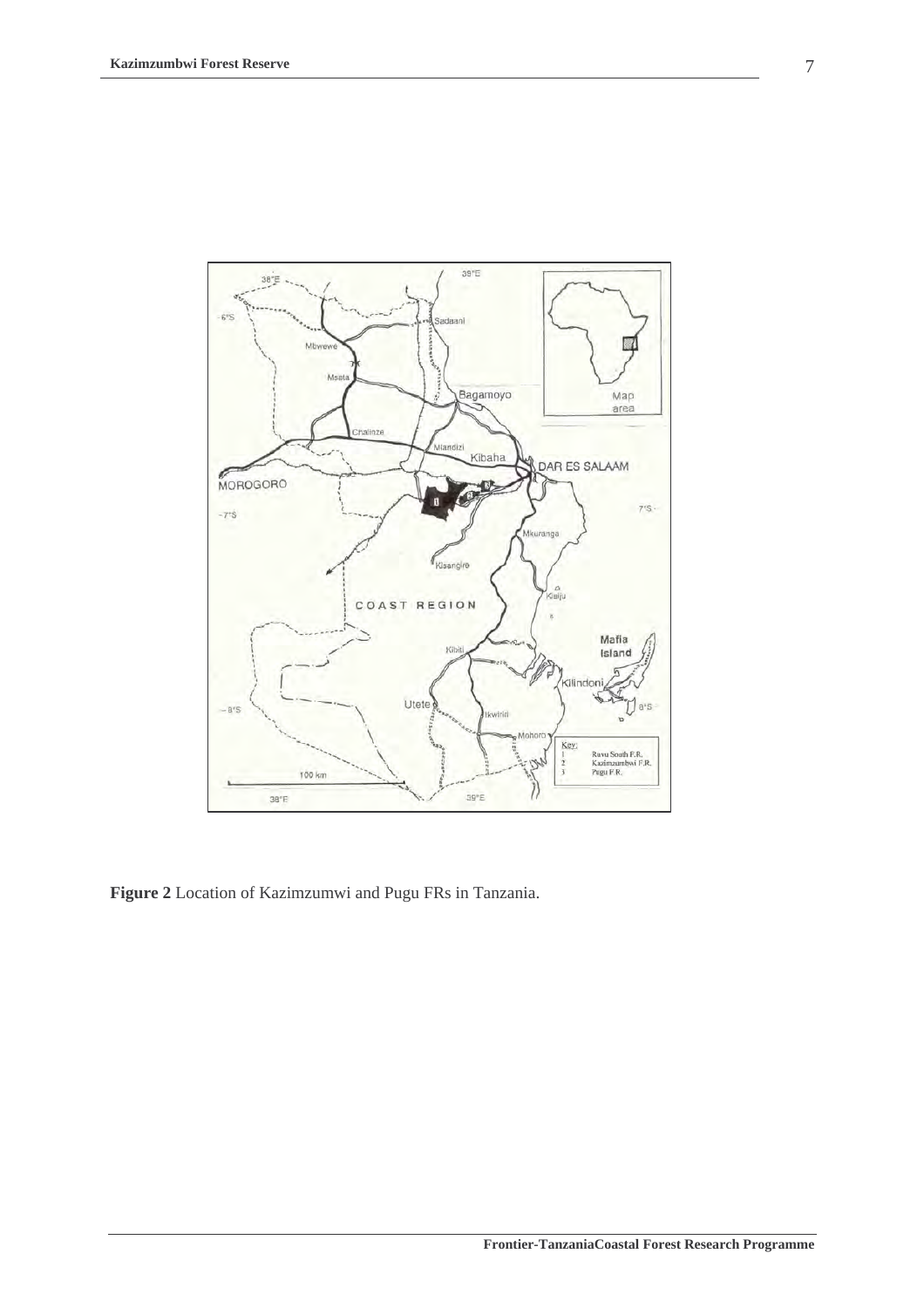

**Figure 3** Location of Kazimzumwi FR in relation to surrounding towns and villages.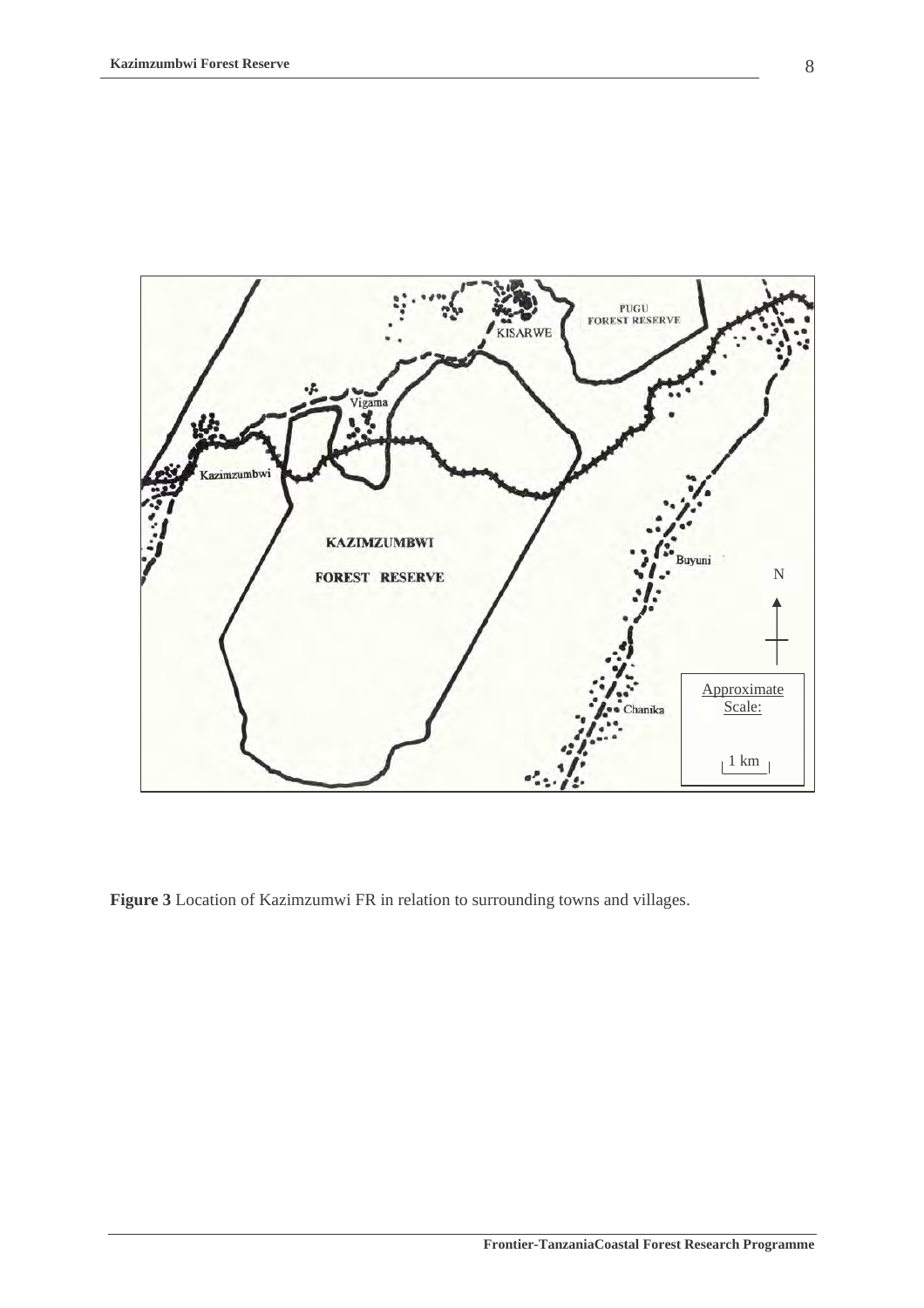## **4. FLORAL DIVERSITY OF KAZIMZUMBWI FOREST RESERVE**

*Authors: Staddon, S. Ntemi, A.S., Hall, S.M. and Murphy, A.* 

## **4.1 INTRODUCTION**

Coastal Forests contain an estimated 3000 plant species in 750 genera (Clarke, Vollesen & Mwasumbi 2000). Based on theoretical values of species richness, this makes Coastal Forests less species rich than Guineo-Congolian forest but more so than Eastern Arc forests. The phylogenetic affinities of Coastal Forests are infact closer to Guineo-Congolian forests than Eastern Arc forests. Coastal Forests may be relicts of the former pan-African lowland forests as genera dominating these forests are now limited to Coastal Forests and Guineo-Congolian forests, for example many Caesalpinioideae legumes (Clarke & Robertson 2000). Despite covering only c.1% of White's (1993) Zanzibar-Inhambane Regional Mosaic/Swahilian Region *sensu lato*, Coastal Forests contain 70% of the regions endemic plant species and 91% of its endemic genera. Of the regions endemic flora, 42% of species are forest dependent, as are 69% of genera (Clarke, Vollesen & Mwasumbi 2000).

 The main vegetation formation type of Coastal Forests is 'forest'. This term is much misused however and therefore it is defined here as a continuous stand of trees 10-50m tall, comprising several layers or strata, with overlapping tree crowns, few lianes, obvious shrub layer, sparse ground layer and few grasses (*sensu* White (1983), after Clarke 2000). Coastal Forests comprise 'typical', 'sub-type', 'variant' and 'transition' vegetation formation types, as defined by Clarke (2000) and are summarized in Figure 4 and Appendix 1.

Botanical collection and investigation in East Africa started at the end of the 18<sup>th</sup> Century, with a shift in focus from Mozambique to Tanzania and Kenya with European colonisation (Clarke, Vollesen & Mwasumbi 2000). The 1980's and 1990's saw an increased effort in botanical work within Coastal Forests, however it was neither complete nor comprehensive. There remains much to be learnt about the floristic composition and ecology of Coastal Forests; wherein there is still scope to discover new species (Clarke, Vollesen & Mwasumbi 2000).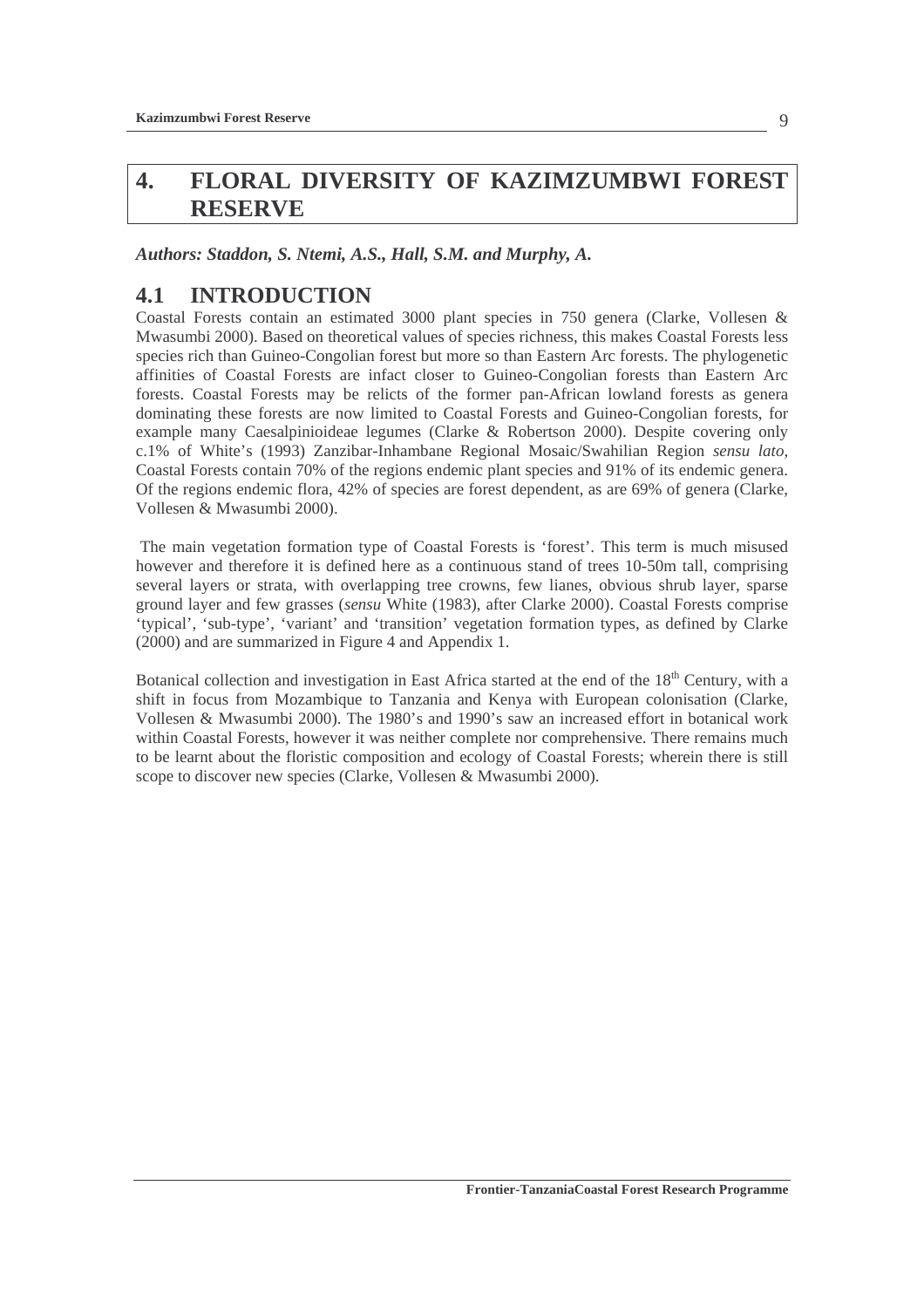#### **Kazimzumbwi Forest Reserve**



**Figure 4** Relationships between the different kinds of eastern African Coastal Forest, as well as to other regional and azonal forests. Eastern African Coastal Forest additionally merges with Maputaland-Pondoland forest in southern Mozambique and northern Natal, but forest of this type is not included here since it should be included as a transitional formation belonging to the Maputaland-Pondoland regional mosaic. Taken from Burgess and Clarke, 2000.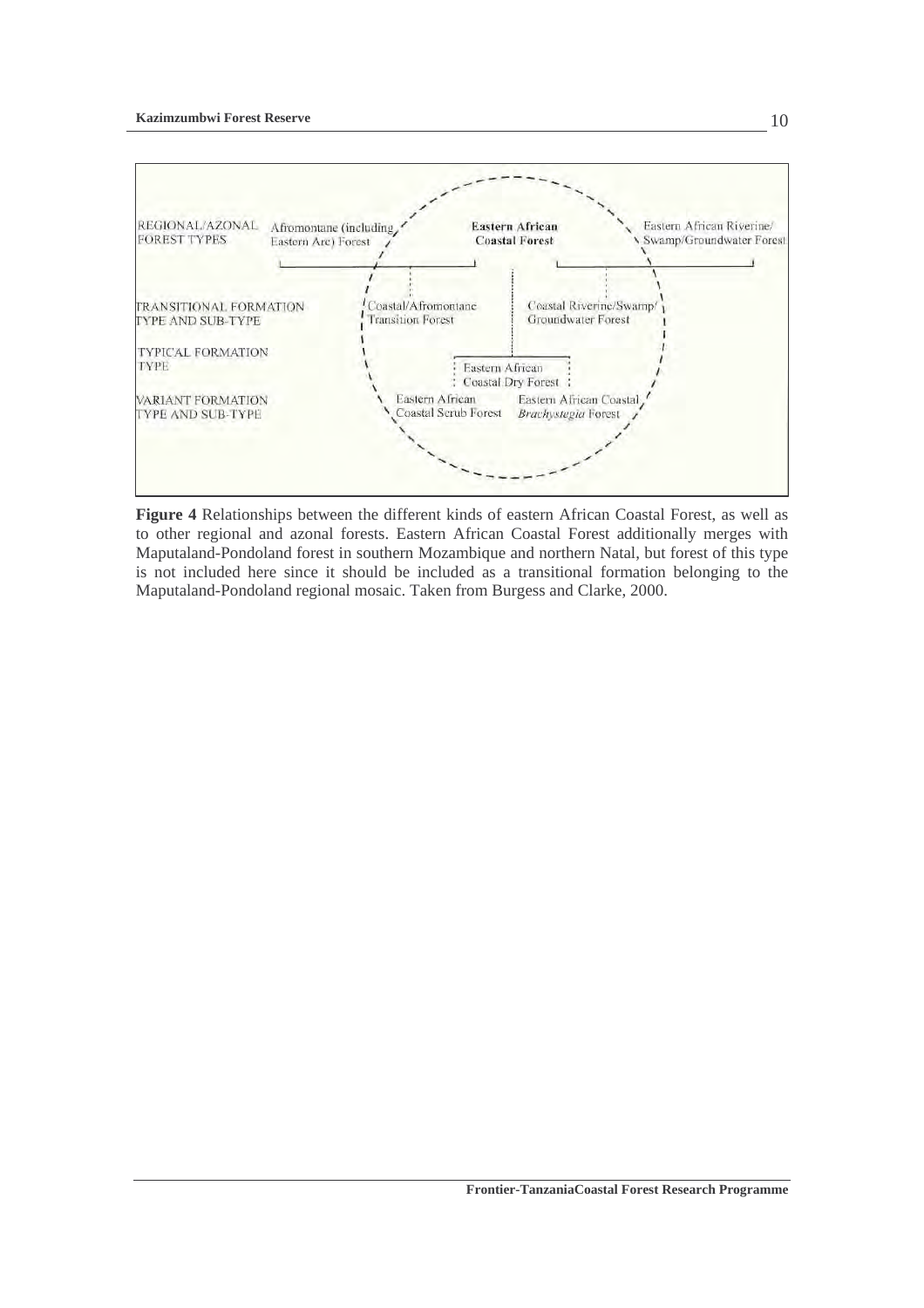## **4.2 AIMS**

The aim of this study was to survey both mature and regenerating trees and shrubs within Kazimzumbwi FR in order that they may be assessed in terms of species richness, species diversity, forest dependence, endemic status and conservation concern. In order to produce a comprehensive woody-plant checklist, opportunistic collections were also made.

## **4.3 METHODS**

The flora of Kazimzumbwi FR was surveyed using a combination of systematic vegetation plots, regeneration sub-plots and opportunistic botanical collections. For detailed research aims, objectives and methods see *Methodology Report* (SEE 1998).



**Figure 5** Position of vegetation plots and disturbance transect lines in Kazimzumbwi FR.

### **4.3.1 VEGETATION PLOTS**

Quantitative vegetation analysis was carried out using a 50m x 20m plot as a sampling unit. Plots were arranged on a 0.6km x 1.2km grid system (0.6km north-south, 1.2km east-west), with plots located in the south-east corner of each grid (Figure 6). Using a systematic grid would allow all habitats and vegetation types to be sampled. The grid system was superimposed on a map of the forest reserve and plot locations (grid references) calculated.

Plots were located in the field by following a compass bearing and using a hand-held GPS unit when nearby. Plots were aligned north-south 20m and east-west 50m using a compass and were temporarily delimited using ropes. The dbh (diameter at breast hieght; 1.3m) of all live trees or shrubs of >10cm was measured. All stems of mutli-stemmed individuals were measured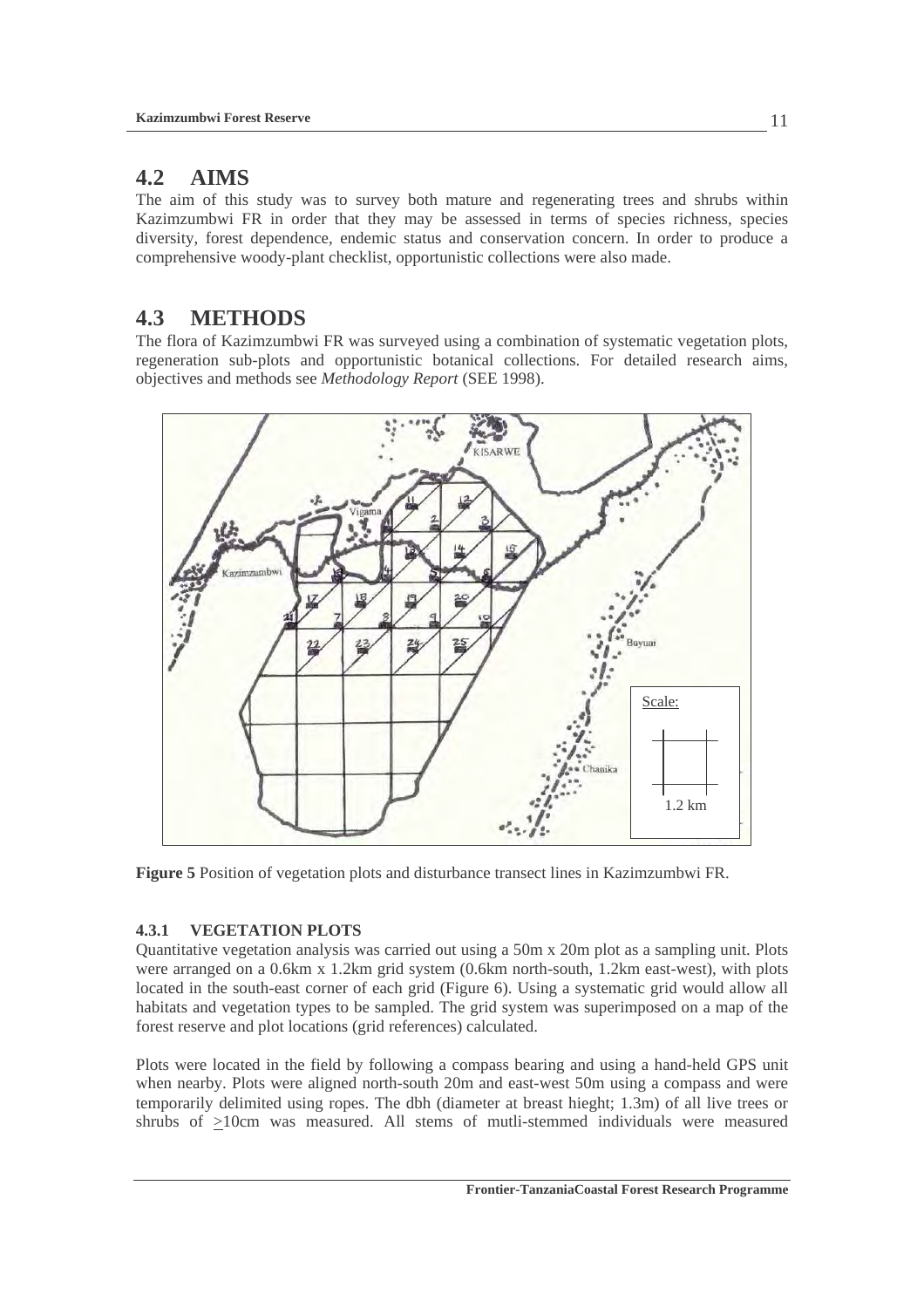individually and recorded if the total was >10 cm. The dbh of buttressed trees was measured 1.3m above the buttress and estimated if out of reach. Fallen trees were recorded if still alive. Vines, lianas and dead individuals were not recorded. Each tree or shrub was identified by a botanist and by vernacular name when possible. All individuals were marked using paint with the plot number, a line at breast-height and an individual unique number. Plots demarcation was semipermanent so that they may be visited by botanists for identification purposes and may offer the potential for monitoring activities. Habitat notes referring to altitude, topography and slope were taken for each plot.

#### **4.3.2 REGENERATION PLOTS**

Regeneration was analysed quantitatively using the grid system of vegetation plots as a basis. A plot 6m x 6m placed in approximately the centre of each 50m x 20m vegetation plot was the sampling unit. All regenerating trees or shrubs of <10cm dbh were counted, recording seedlings (1-10cm dbh) and saplings (<1cm dbh). Each individual was identified by a botanist but not marked using paint; thus plots were temporary. Again, vines, lianas and dead individuals were not recorded. Habitat notes referring to ground cover, cover dominance, soil colour and soil texture were taken for each plot.

#### **4.3.3 OPPORTUNISTIC BOTANICAL COLLECTION**

Opportunistic collection of botanical material was made throughout the reserve and throughout the survey period. This would allow species present in the reserve but not represented within vegetation or regeneration plots to be recorded. Particular effort was put into collecting fertile material as flowers or fruit aid greatly in the identification of plant species.

In order to verify the identification of plant species recorded in vegetation plots, regeneration plots and opportunistically, multiple specimens (up to a maximum of five) were taken whenever necessary. All collection techniques were adopted as elaborated in Kakwaro (1997). Specimens were pressed in the field and identified by the botanist at the University of Dar es Salaam (UDSM) herbarium with the aid of technical advice, dried specimens and the *Flora of Tropical East Africa* (FTEA). Specimen duplicates were deposited in the UDSM herbarium and sent to the National Herbarium of Tanzania in Arusha, Missouri Botanical Gardens (USA) and Kew Botanical Gardens (UK) for verification and storage.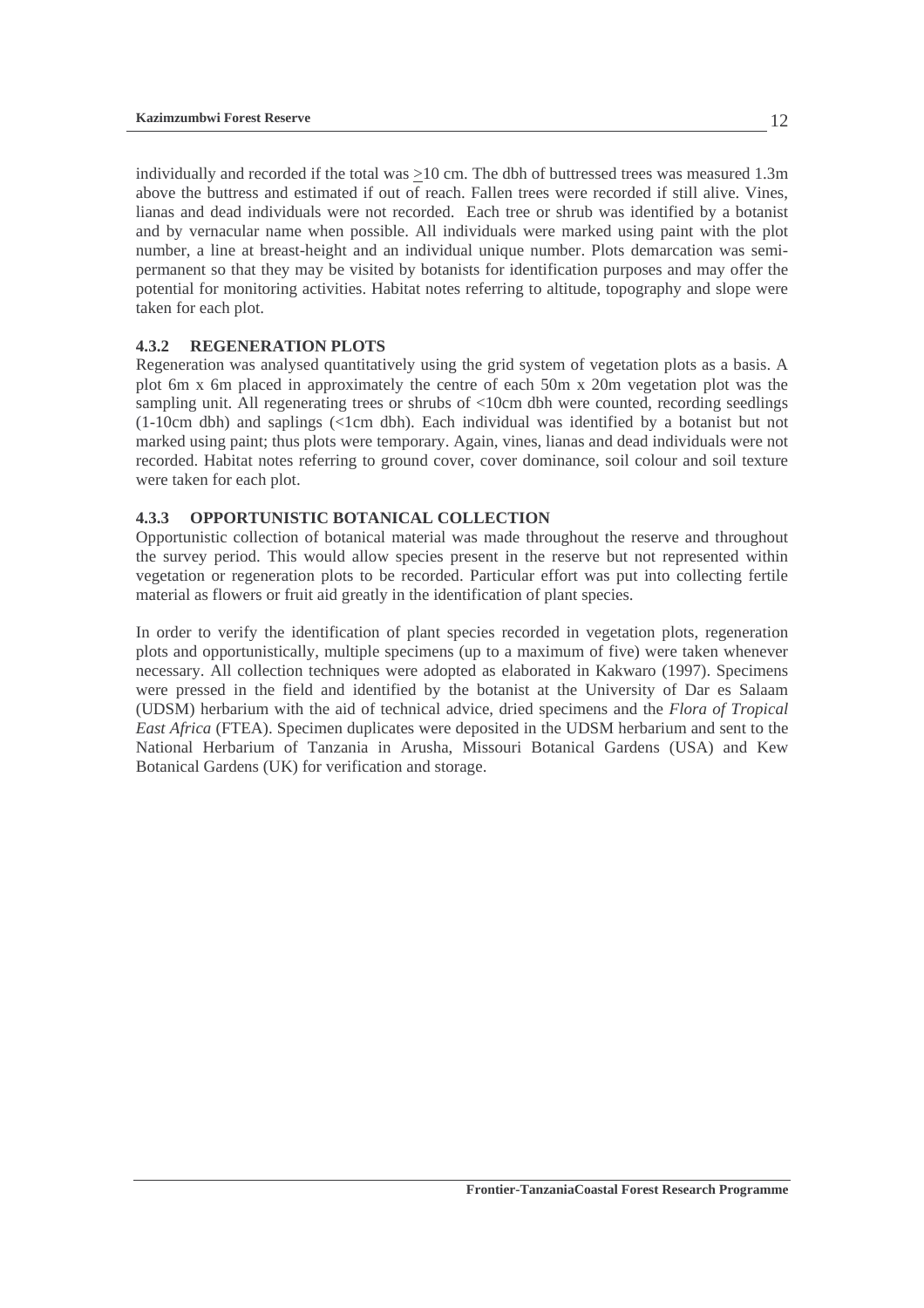## **4.4 RESULTS**

Twenty-three vegetation plots were established throughout the reserve, covering a total area of 2.3ha representing a sampling intensity of 0.06% of the total area of the reserve. Twenty-three regeneration plots were also established, covering a total area of 828m<sup>2</sup> representing a sampling intensity of 3.6% of the total area of the vegetation plots.

In total over 99% of species were identified to family, 99% to genus and 88% to species. Few trees were flowering or fruiting during the survey period and thus many sterile specimens were collected which led to some problems in identification to species for all specimens.

#### **4.4.1 VEGETATION PLOTS**

In total, 785 individuals were recorded within vegetation plots in Kazimzumbwi FR. These represented 37 families, 82 genera and 111 species (Table 2).

**Table 2** Provisional list of tree and shrub species recorded within vegetation plots in Kazimzumbwi FR. (Plant growth form, habitat and distribution data cannot be given for species identified to genera or family only).

| <b>Species</b>                                     | <b>Local name</b> | <b>Plant</b><br>growoth<br>form | <b>Habitat</b>     | <b>Distribution</b>                                 | Data<br>source |
|----------------------------------------------------|-------------------|---------------------------------|--------------------|-----------------------------------------------------|----------------|
| <b>ANACARDIACEAE</b>                               |                   |                                 |                    |                                                     |                |
| Lannea schweinfurthii Thwaites                     | Mjengaua          | T,S                             | F, W, B            | W                                                   | a,c            |
| Lannea sp.                                         |                   |                                 |                    |                                                     |                |
| Ozora obovata (Oliv.) R.& A.Fernandes              | Mgombakirangu     | T.S                             | F.W.B.T            | K7,T3,6,8,<br>Maf, MN, MZ,<br>MMS, MLM,<br>MT,S.Zim | a,b            |
| Sorindeia madagascariensis DC.                     | Mhilihili         | T.S                             | $\mathbf{F}$       | W                                                   | $\mathbf{C}$   |
| <b>ANNONACEAE</b>                                  |                   |                                 |                    |                                                     |                |
| Annona arenaria                                    | Mgwaza            | $\gamma$                        | $\overline{\cdot}$ | $\gamma$                                            |                |
| Annona senegalensis Pers.                          | Mtopetope         | T.S                             | F, W, T, G         | W                                                   | $\mathbf{C}$   |
| Xylopia mwasumbi                                   |                   | $\gamma$                        | $\overline{\cdot}$ | ?                                                   |                |
| Xylopia parviflora (A.Rich) Benth.                 | Mlawilila         | T.S                             | RF,FE,W,T          | W                                                   | $\rm _c$       |
| <b>APOCYNACEAE</b>                                 |                   |                                 |                    |                                                     |                |
| Carissa tetramera (Sacleux) Stapf                  | Mkalakala         | S                               | W.B.T              | W                                                   | $\mathbf{C}$   |
| Hunteria zeylanica (Retz.) Thwaites                |                   | T,S                             | F,T                | W                                                   | $\rm{c}$       |
| <b>BALANITACEAE</b>                                |                   |                                 |                    |                                                     |                |
| Balanites wilsonia zimmermannii (Bark) Polhill     |                   | $\gamma$                        | $\gamma$           | $\gamma$                                            |                |
| Balanites wilsoniana (maughamii) Dawe &<br>Sprague |                   | T,S                             | F,T                | K6,7,T3,6,8                                         | $\mathbf b$    |
| <b>BIGNONIACEAE</b>                                |                   |                                 |                    |                                                     |                |
| Fernandoa magnifica Seem                           |                   | T.S                             | $\mathbf{F}$       | W                                                   | $\mathbf{C}$   |
| Markhamia zanzibarica (DC.) K.Schum.               | Mhonongo          | T,S                             | F, RF, W, B        | W                                                   | $\mathbf C$    |
| <b>BOMBACEAE</b>                                   |                   |                                 |                    |                                                     |                |
| Bombax rhodognophalon K. Schum.                    | Mwale             | T                               | W,WG,F,<br>T,B     | W                                                   | a,b            |
| <b>BORAGINACEAE</b>                                |                   |                                 |                    |                                                     |                |
| Ehretia bakeri Britten                             | Mbunduki          | T.S                             | F.B.T              | K7, T2, 3, 6, 8, P,<br>extends inland               | b,c            |
| Ehretia litoralis                                  | $\bar{a}$         | $\gamma$                        | $\overline{\cdot}$ | $\gamma$                                            | $\equiv$       |
| <b>BUSERACEAE</b>                                  |                   |                                 |                    |                                                     |                |
| Comiphora sp.                                      |                   |                                 |                    |                                                     |                |

**Frontier-TanzaniaCoastal Forest Research Programme**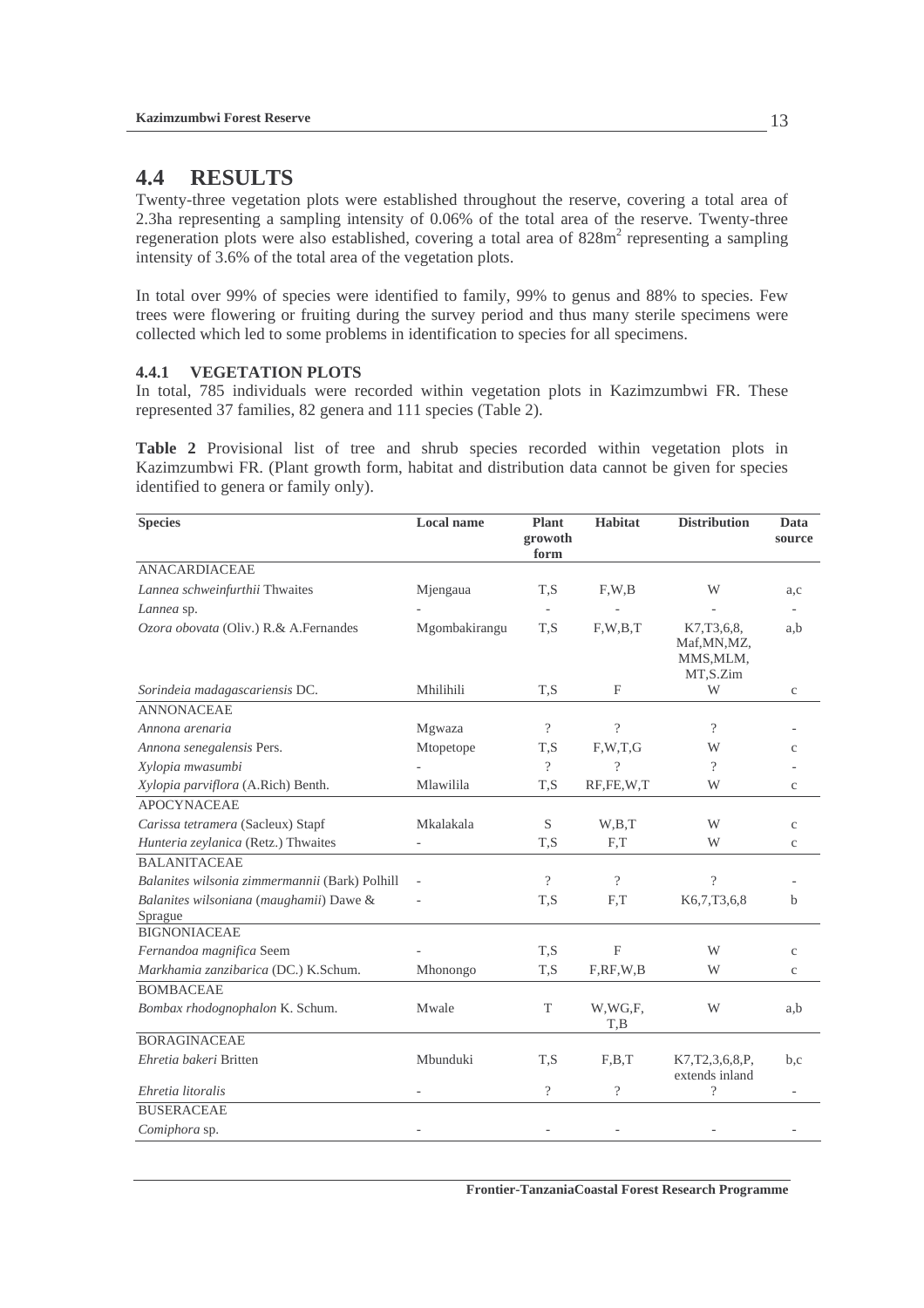#### **Kazimzumbwi Forest Reserve**

### **Table 2** continued.

| <b>L</b> able $\angle$ continued.<br><b>Species</b>              | Local name              | Plant<br>growth<br>form | <b>Habitat</b>                                     | <b>Distribution</b>                                      | Data<br>source |
|------------------------------------------------------------------|-------------------------|-------------------------|----------------------------------------------------|----------------------------------------------------------|----------------|
| <b>CAPPARIDACEAE</b>                                             |                         |                         |                                                    |                                                          |                |
| Boscia salicifolia Oliv. ^                                       | Mvuti                   | T                       | $\overline{\mathcal{C}}$                           | W                                                        | d              |
| <b>CELASTRACEAE</b>                                              |                         |                         |                                                    |                                                          |                |
| Maytenus undata (Thunb.) Blakelock                               |                         | T,S                     | F, RF, W, B                                        | W                                                        | $\mathbf{C}$   |
| Mystroxylon aethiopicum (Thunb.) Loes. ^                         | Mlimbolimbo/<br>Ulimbo  | T,S                     | F,FE,W,<br>T,G                                     | W                                                        | d              |
| <b>CHRYSOBALANACEAE</b>                                          |                         |                         |                                                    |                                                          |                |
| Parinari cuetilifolia Benth.                                     | Mbula                   | $\mathbf T$             | W,B,G                                              | W                                                        | $\mathbf c$    |
| <b>COMBRETACEAE</b>                                              |                         |                         |                                                    |                                                          |                |
| Combretum molle G.Don                                            | Mulama                  | $\mathbf T$             | WG,B                                               | W                                                        | a              |
| Pteleopsis myrtifolia (Laws.)Engl.& Diels                        | n'gombe<br><b>Ngovu</b> | T,S                     | F,RF,W,<br>B,WG                                    | W                                                        | a              |
| <b>CONNARACEAE</b>                                               |                         |                         |                                                    |                                                          |                |
| Brysocarpus orientalis (Baill.) Baker                            | Kisogo                  | T,S                     | FE,W,B                                             | W                                                        | c,d            |
| <b>DICHAPETALACEAE</b>                                           |                         |                         |                                                    |                                                          |                |
| Dichapetalum edulis Engl.                                        | Mzikoziko               | L, S                    | F,T                                                | T8,MN                                                    | b              |
| Dichapetalum madagascariense Poir                                | Mkomamene               | L, S                    | F,B                                                | W                                                        | $\mathbf{C}$   |
| Dichapetalum<br>Mkomamene/<br>stuhlmannii Engl.<br>Mgombakilanga | $\mathbf S$             | F, RF, B, T,<br>G       | W                                                  | $\rm _c$                                                 |                |
| <b>EBENACEAE</b><br>Diospyros loureiriana ssp. rufescens G.Don   |                         | T,S                     | F,W                                                | K7, T3, 6, 8,<br>MN, MZ, MT, M<br>MS.MSS,<br>E.Zim,S.Zim | b              |
| Diospyros verrucosa Hiern                                        | Mburuzu                 | T,S                     | F,G,T                                              | T6,8, MN,<br>MZ, MMS                                     | a,b            |
| Diospyros sp. nov.                                               | Mnaki                   |                         |                                                    |                                                          |                |
| Diospyros sp.                                                    | Mnaki                   |                         |                                                    |                                                          |                |
| Euclea natalensis A.DC. ^                                        |                         | $\overline{\cdot}$      | $\overline{\cdot}$                                 | W                                                        | d              |
| <b>EUPHORBIACEAE</b>                                             |                         |                         |                                                    |                                                          |                |
| Alchornea hirtella Benth. ^                                      |                         | S                       | $\overline{\mathcal{C}}$                           | W                                                        | d              |
| Drypetes sp.                                                     | Mkulyungu               |                         |                                                    |                                                          |                |
| Magaritaria discoides (Baill.) Webster                           | Msakulakwale            | T,S                     | F,BW,T                                             | W                                                        | a              |
| Mildebraedia sp.                                                 |                         |                         |                                                    | $\overline{\phantom{a}}$                                 |                |
| Pseudolachnostylis maprouneifolia Pax.                           | Msolo                   | T,S                     | BW,W,B                                             | W                                                        | а              |
| Sapium triloculare Pax & K.Hoffm.                                | ÷                       | T,S                     | $\boldsymbol{\mathrm{F}}, \boldsymbol{\mathrm{W}}$ | K7, T6, 8                                                | b,c            |
| <b>FLACOURTIACEAE</b>                                            |                         |                         |                                                    |                                                          |                |
| Flacourtia indica (Burm.f.) Merrill ^                            | Mchawa                  | T, S                    | W,WG,B                                             | W                                                        | d              |
| Ludia mauritiana Gmelin                                          | Myunguyungu             | $\mathrm{T},\mathrm{S}$ | F,B                                                | W                                                        | $\mathbf{C}$   |
| Oncoba routledgi Sprague                                         | Mgoo                    | S                       | $\overline{\cdot}$                                 | W                                                        | $\mathbf{C}$   |
| Rawsonia lucida Harv.& Sond. ^                                   | Mlawilia                | S                       | $\overline{\mathcal{L}}$                           | W                                                        | d              |
| <b>GUTTIFERAE</b>                                                |                         |                         |                                                    |                                                          |                |
| Garcinia volkensii Engl. ^                                       |                         | T                       | $\overline{\mathcal{C}}$                           | W                                                        | d              |
| <b>HYMENOCARDIACEAE</b>                                          |                         |                         |                                                    |                                                          |                |
| Hymenocardia ulmoides Oliv.                                      | Mtete                   | T,S                     | F,B,T                                              | W                                                        | $\mathbf{C}$   |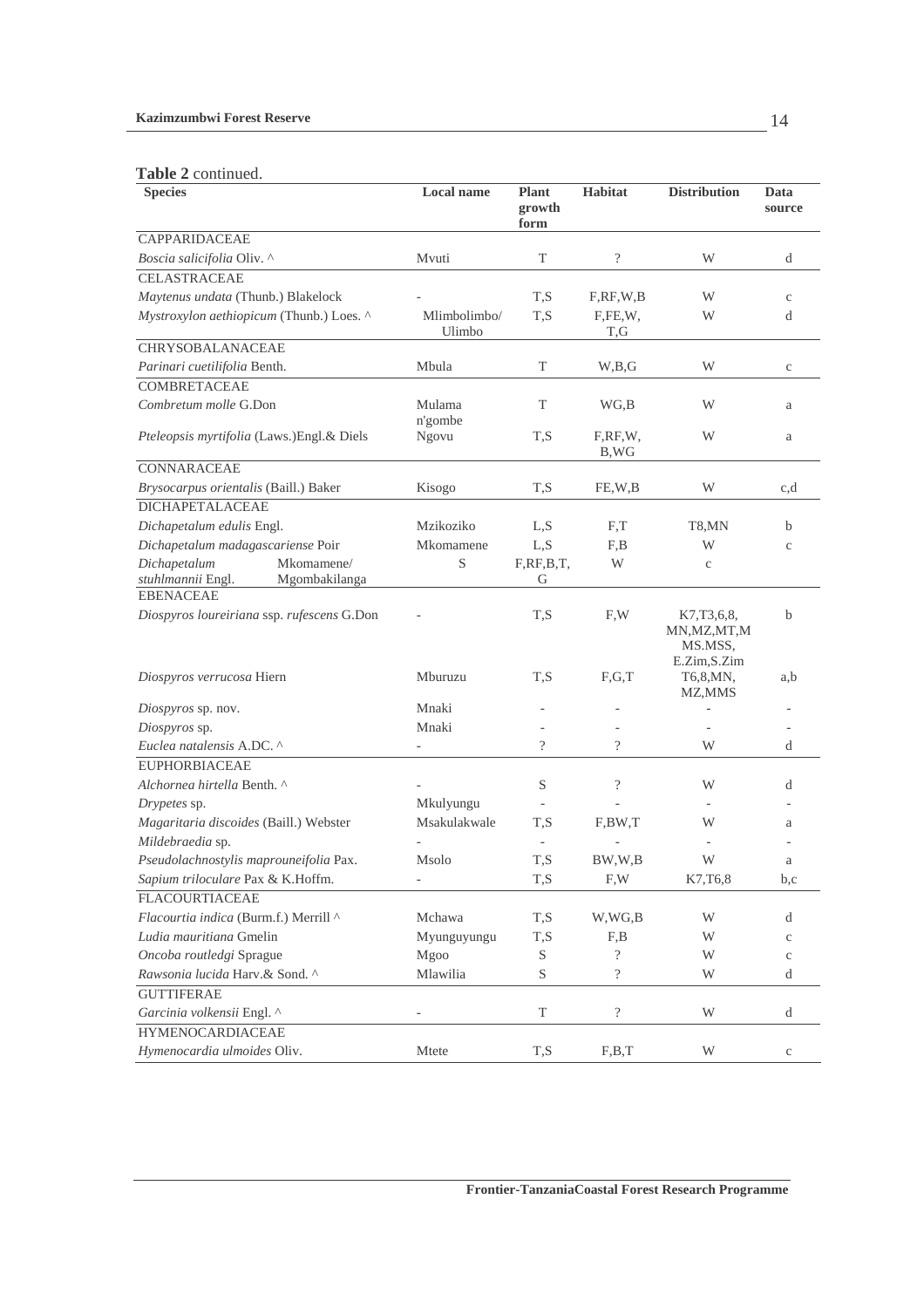#### **Kazimzumbwi Forest Reserve**

#### **Table 2** continued.

| <b>Tapic 4</b> Continued.<br><b>Species</b> | <b>Local name</b>        | Plant                    | <b>Habitat</b>           | <b>Distribution</b>                        | Data                     |
|---------------------------------------------|--------------------------|--------------------------|--------------------------|--------------------------------------------|--------------------------|
|                                             |                          | growth<br>form           |                          |                                            | source                   |
| LEGUMINOSAE - CAESALPINACEAE                |                          |                          |                          |                                            |                          |
| Afzelia quazensis Welw.                     | Mkongo                   | T                        | F, W, T                  | W                                          | $\mathbf{C}$             |
| Brachystegia spiciformis Benth.             | Myombo                   | T                        | FE,W,B,T                 | W                                          | $\mathbf{C}$             |
| Cassia abbreviata Oliv.                     | Mkundekunde              | T,S                      | W,B,G                    | W                                          | $\mathbf{C}$             |
| Cassia petersiana Bolle                     | Mkundekunde              | T,S                      | F,RF,FE,<br>W,B          | W                                          | $\mathbf{C}$             |
| Cassia siamea Lam.                          | Mkasia                   | T                        | Planted                  | Introduced                                 | $\mathbf{C}$             |
| Cynometra webberi Bak.f.                    | Mhamvi                   | T                        | F,W                      | K7,T3,6,8                                  | b,c                      |
| Cynometra sp.                               |                          |                          |                          |                                            | $\overline{\phantom{a}}$ |
| Dialium holstii Harms                       | Mtebeti                  | T                        | F,W                      | K7, T3, 6, 7, 8,<br>Maf, MN                | b,c                      |
| LEGUMINOSAE - CAESALPINACEAE                |                          |                          |                          |                                            |                          |
| Hymenaea verrucosa Gaertn.                  | Mnangu                   | T                        | F, W, B                  | W                                          | $\mathbf{C}$             |
| Tamarindus indica L.                        | Ukwaju                   | T                        | W,B,G                    | W                                          | $\rm{c}$                 |
| LEGUMINOSAE - MIMOSACEAE                    |                          |                          |                          |                                            |                          |
| Albizia gummifera (J.F.Gmel) C.A.Sm. ^      | Mkenge kigozi            | T                        | F                        | W                                          | d                        |
| Albizia petersiana (Bolle) Oliv.            | Mkenge                   | T                        | F, RF, W                 | W                                          | $\mathbf{C}$             |
| Albizia versicolor Oliv.                    | Mtanga                   | T                        | Not forest               | W                                          | $\mathbf{C}$             |
| Albizia sp.                                 |                          |                          |                          |                                            |                          |
| Dichrostachys cinerea (L.) Wight & Arn.     | Mkongowe/<br>Kigulagembe | T.S                      | FE,B,T,<br>G, Wa         | W                                          | $\mathbf{C}$             |
| LEGUMINOSAE - PAPILIONACEAE                 |                          |                          |                          |                                            |                          |
| Baphia kirkii Baker                         | Mkuruti                  | T                        | F,T,W                    | T3,6, Maf, MSS                             | b,c                      |
| Baphia puguensis Brummitt                   | Mdangalalila             | T,S                      | F                        | Endemic to<br>Pugu Hills &<br>Gongolamboto | b,c                      |
| Craibia sp.                                 |                          |                          |                          |                                            |                          |
| Milletia usaramensis Taub.                  | Mhamvi                   | T,S                      | F,G                      | W                                          | $\mathbf{C}$             |
| <b>LEGUMINOSAE</b>                          |                          |                          |                          |                                            |                          |
| Unknown sp.                                 |                          | $\overline{\phantom{a}}$ |                          |                                            |                          |
| <b>LOGANIACEAE</b>                          |                          |                          |                          |                                            |                          |
| Strichynos sp.                              | Mtonga                   |                          |                          |                                            |                          |
| <b>MALVACEAE</b>                            |                          |                          |                          |                                            |                          |
| Abutilon sp.                                | Mkozelambewa             |                          |                          |                                            |                          |
| <b>MELIACEAE</b>                            |                          |                          |                          |                                            |                          |
| Pseudobersama mossambicensis (Sim.) Verdc.  |                          | T                        | F                        |                                            | $\mathbf C$              |
| Trichilia sp.                               |                          |                          |                          |                                            |                          |
| <b>MORACEAE</b>                             |                          |                          |                          |                                            |                          |
| Dorstenia sp.                               |                          |                          |                          |                                            |                          |
| Melicia excelsa (Welw.) C.C.Berg            | Mvule                    | T                        | F,Wa                     | W                                          | $\mathbf C$              |
| Mesogyne insignis Engl. ^                   | Mkongolo                 | S                        | $\overline{\cdot}$       | W                                          | d                        |
| Trilepsium madagascariensis DC.             |                          | $\mathbf T$              | $\mathbf F$              | W                                          | $\rm{c}$                 |
| <b>MYRTACEAE</b>                            |                          |                          |                          |                                            |                          |
| Syzygium cumini (L.) Skeels ^               |                          | $\overline{\mathcal{L}}$ | $\overline{\mathcal{L}}$ | W                                          | d                        |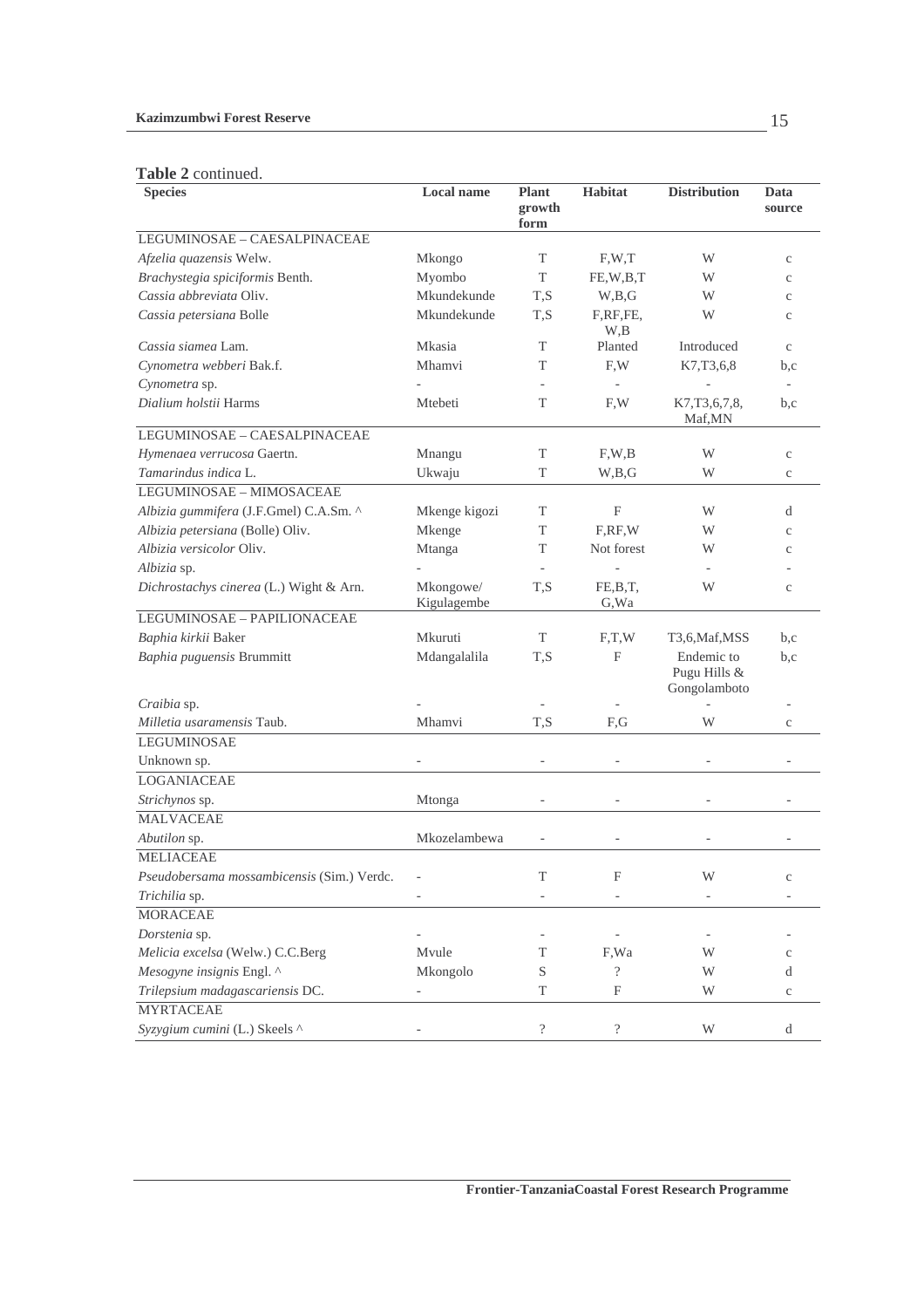### **Table 2** continued.

| <b>Species</b>                                                                             | <b>Local name</b>                  | <b>Plant</b><br>growth<br>form | <b>Habitat</b>           | <b>Distribution</b>            | Data<br>source |
|--------------------------------------------------------------------------------------------|------------------------------------|--------------------------------|--------------------------|--------------------------------|----------------|
| <b>OCHNACEAE</b>                                                                           |                                    |                                |                          |                                |                |
| Ochna thomasiana Engl.& Deils.                                                             | Mkumbi                             | T,S                            | F                        | K7,T3,6,P                      | b,c            |
| <b>OLACACEAE</b>                                                                           |                                    |                                |                          |                                |                |
| Ximenia americana L. ^                                                                     |                                    | T                              | $\overline{\mathcal{C}}$ | W                              | d              |
| <b>RUBIACEAE</b>                                                                           |                                    |                                |                          |                                |                |
| Canthium bibracteata                                                                       | Mshadapori/Mkon<br>$\cdot$ ?<br>ge | $\overline{\cdot}$             | $\overline{\mathcal{L}}$ |                                |                |
| Canthium oligonocarpum Hiern. ^                                                            | Mkonge/<br>Mshandapori             | S                              | $\overline{\cdot}$       | W                              | d              |
| Canthium sp.                                                                               |                                    |                                |                          |                                |                |
| Coffea sp.                                                                                 | Mbinibilizigwi                     |                                |                          |                                |                |
| Lamprothamnus zangubarensis Hiern                                                          |                                    | T,S                            | F,W,B,T                  | Som, K1, 7, T3,<br>$6,8$ , Maf | b              |
| Leptactina hexamera                                                                        |                                    |                                | $\overline{\mathcal{L}}$ | $\overline{\mathcal{C}}$       |                |
| Pyrostria bibracteata (Baker) Cavaco ^                                                     | Mkonge                             | S                              | $\overline{\mathcal{L}}$ | W                              | d              |
| Sericanthe sp.                                                                             |                                    |                                |                          |                                |                |
| Tarrena sp.                                                                                |                                    |                                |                          |                                |                |
| Unknown sp.                                                                                |                                    |                                |                          |                                |                |
| <b>RUTACEAE</b>                                                                            |                                    |                                |                          |                                |                |
| Toddaliopsis sansibarensis (Engl.) Engl.                                                   |                                    | T,S                            | F,B                      | Z-I Near Endemic               | $\mathbf{C}$   |
| Vepris ferrugiana                                                                          |                                    | $\gamma$                       | $\overline{\mathcal{L}}$ | $\gamma$                       |                |
| Vepris lanceolata (Lam.) G.Don                                                             |                                    | S                              | T                        | W                              | $\mathbf{C}$   |
| Zanthoxylum holtizianum (Engl.) Waterm.                                                    | Mnungunungu                        | T,S                            | F, W, B, T               | S.Som, K7, T3,<br>6, 8, P, MN  | b,d            |
| SAPINDACEAE                                                                                |                                    |                                |                          |                                |                |
| Allophylus sp.                                                                             |                                    |                                |                          |                                |                |
| Blighia unijugata Baker                                                                    |                                    | T                              | F, RF, G                 | W                              | $\mathbf{C}$   |
| Hyplocoelum foliosum (Hiern) Bullock                                                       | Mbunguru                           | T,S                            | W,B,Ro,S                 | W                              | $\mathbf{C}$   |
| Haplocoelum foliosum ssp. mombasanse                                                       | Mbunguru                           |                                |                          |                                |                |
| Hyplocoelopsis africana F.G.Davies                                                         |                                    | T                              | F,T                      | K7, T6, 8                      | $\mathbf{C}$   |
| <b>SAPOTACEAE</b><br>Bequaertiodendron magalismontanum (Sond.)                             | Mgerezi/                           | T,S                            | RF,W                     | W                              |                |
| Heine & Hemsl                                                                              | Msoteladako                        |                                |                          |                                | $\mathbf{C}$   |
| Manilkara sansibarensis (Engl.) Dubard                                                     | Mtunda                             | T                              | F, W, B                  | K7,T3,6,Z,P,<br>Maf,MN         | b,c            |
| Manilkara sulcata (Engl.) Dubard                                                           | Mchedi                             | T                              | F, W, B, T               | K1,4,7,T3,6,<br>Z,P,Maf        | b,c            |
| Synsepalum brevipes<br>(Synonym: Pachystela brevipes (Baker) Engl.<br><b>STERCULIACEAE</b> | Mgelezi                            | T                              |                          | W                              | d              |
| Nesogordnia holtzii (Engl.) Capuron                                                        | Mvimbatitwi                        | T,S                            | F, W, T                  | K7, T3, 6, 7, 8,<br>MZ,Maf     | $\rm{c}$       |
| TILIACEAE                                                                                  |                                    |                                |                          |                                |                |
| Grewia bicolor Juss.                                                                       | Mkole (mweupe)                     | T,S                            | F,FE,W,<br>B,T           | W                              | $\mathbf c$    |
| Grewia conocarpa K.Schum.                                                                  | Mkole                              | T,S                            | F,T                      | T6,8,Z,MN                      | b,c            |
| Grewia leptopus Ulbr.                                                                      | Mkole                              | S                              | F,T                      | T <sub>6</sub> ,8              | b,c            |
| Grewia microcarpa K.Schum.                                                                 | (b'wambwa)<br>Mkole                | T,S                            | RF, FE, W, B             | W                              | $\mathbf c$    |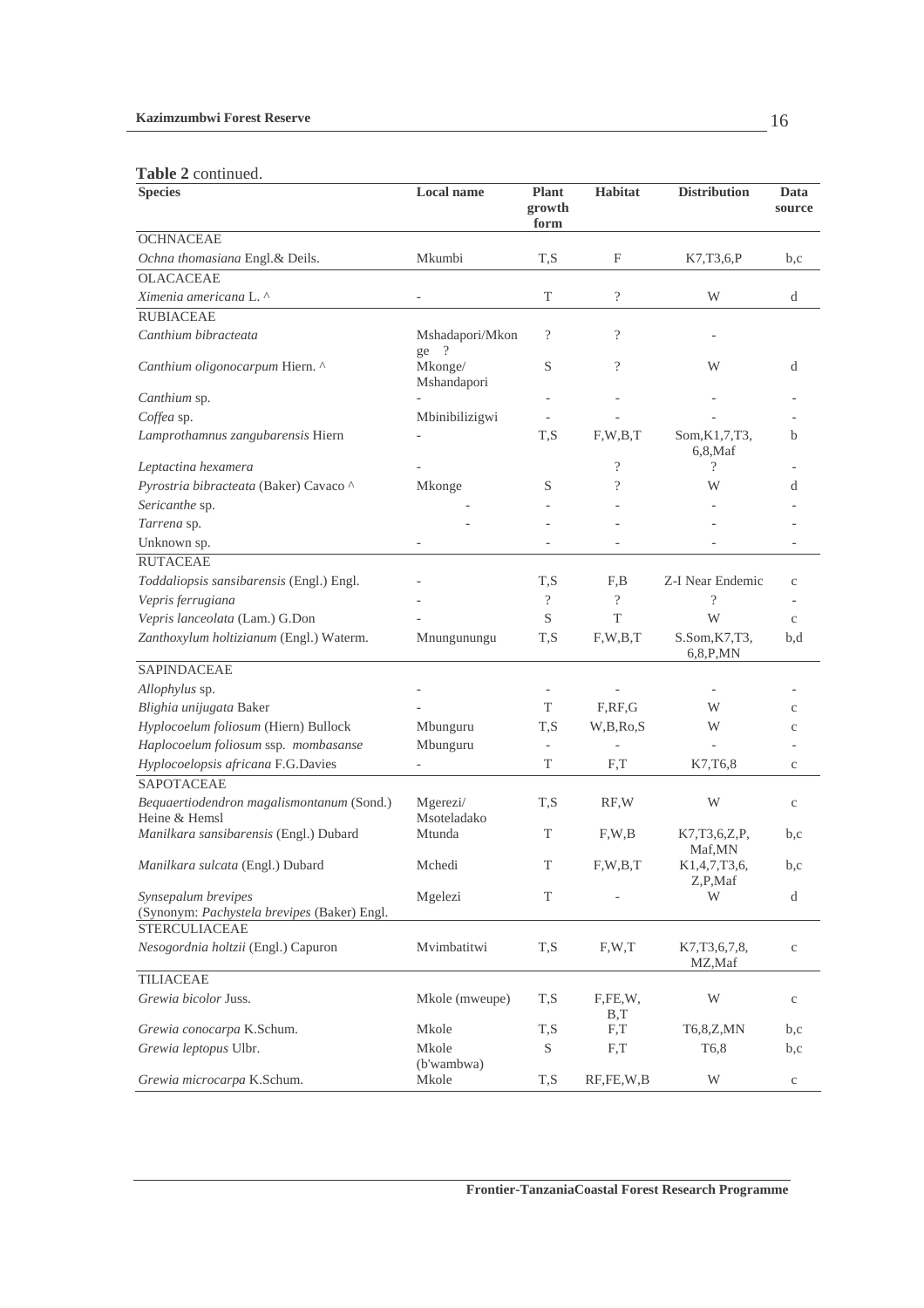|  | <b>Table 2</b> continued. |
|--|---------------------------|
|--|---------------------------|

| <b>Species</b>                                                                   | <b>Local name</b> | <b>Plant</b><br>growth<br>form | <b>Habitat</b> | <b>Distribution</b> | Data<br>source |
|----------------------------------------------------------------------------------|-------------------|--------------------------------|----------------|---------------------|----------------|
| <b>VERBENACEAE</b>                                                               |                   |                                |                |                     |                |
| Vitex ferruginea Schumach.& Thonn.                                               | Mpuya             | T                              | F              | W                   | c              |
| Vitex ferruginea ssp. ferruginea (var.<br><i>amboniensis</i> ) Schumach.& Thonn. |                   |                                | F              | W                   | $\mathbf{C}$   |
| Vitex bunguensis                                                                 | Mpuya             | $\Omega$                       | $\Omega$       | $\Omega$            |                |
| <i>Vitex zanzibarensis</i> Vatke                                                 | Mpuya             | S                              | F.B.T          | K7, T3, 6, 8        | $\mathbf{C}$   |
| <b>VIOLACEAE</b>                                                                 |                   |                                |                |                     |                |
| Rinorea angustifolia (Thou.) Baill.                                              | Mnyakaegele       | T                              | F              | W                   | $\mathbf{C}$   |
| Rinorea ilicifolia (Oliv.) Kuntze                                                | Mjamwofu          | T.S                            | F              | W                   | $\mathcal{C}$  |
| Unknown sp.                                                                      |                   |                                |                |                     |                |

### **KEY TO ABBREVIATIONS IN BOTANICAL TABLE 1**

#### **NEW RECORDS**

^ Species not previously recorded in Coastal Forests (those not in Clarke, Vollesen & Mwasumbi (2000) or Clarke (1995)).

#### **PLANT GROWTH FORM**

T – tree, S – shrub, C – Climber, H – Herb.

**HABITAT** (after Clarke, Vollesen & Mwasumbi (2000)).

F – Forest, FE – Forest Edge, RF – Riverine Forest, W – Woodland, BW – *Brachystegia* Woodland, B – Bushland, T – Thicket, G – Grassland, WG - Wooded Grassland, S – Swamp, Wa -Wasteland/Cultivation, Ro – Rocks . **DISTRIBUTION** (after Clarke, Vollesen & Mwasumbi (2000) and Clarke (1995) – as in FTEA and FZ).

Som – Somalia, K -Kenya, T – Tanzania, Z – Zanzibar Island, P – Pemba Island, Maf – Mafia Island, Moz – Mozambique, MN – Mozambique, Niassa Province, MZ – Mozambique, Zambesia Province, MMS – Mozambique, Sul do Save/Gaza-Inhambane Province, MLM – Mozambique, Lourenco Marques/Maputo Province, MT – Mozambique, Tete Province, Mal – Malawi, S.Mal – Southern Malawi, Zim – Zimbabwe, E.Zim – Eastern Zimbabwe, S.Zim – Southern Zimbabwe, Z-I Near Endemic – Zanzibar-Inhambane Regional Mosaic Near Endemic.

#### **DATA SOURCE**

 $\overline{a}$ 

a – Flora of Tropical East Africa (FTEA) (Turril & Milne-Redhead *et al*. 1952-), b - Clarke, Vollesen & Mwasumbi (2000), c – Clarke (1995), d – List of East African Plants (LEAP) (Knox 2000), e – Flora Zambesica (FZ) (Exell & Wild *et al*. 1960-).

The most abundant tree or shrub species recorded in vegetation plots were *Cassia siamea* (6.37% of all trees recorded), *Grewia conocarpa* (5.48% of all trees recorded), *Rinorea angustifolia* (4.71% of all trees recorded), *Albizia petersiana* (4.59% of all trees recorded), *Bequartiodendron magalismontanum* (4.46% of all trees recorded) and *Manilkara sansibarensis* (4.46% of all trees recorded)<sup>1</sup>. All other 105 species accounted for <4% of all trees recorded each, with 81 species (73%) accounting for <1% of all trees recorded each.

The most widespread species within vegetaion plots was *Diospyros verrucosa*, which was recorded in 12 of the 23 vegetation plots. *Lannea schweinfurthi* and *Albizia petersiana* were recorded in 11 plots, *Xylopia parviflora*, *Grewia conocarpa* and *Hymenocardia ulmoides* were recorded in nine plots, and *Bequartiodendron magalismontanum* and *Manilkara sulcata* were recorded in eight plots.

The mean number of trees recorded per plot was  $32.8 + 16.5$  (n = 23), which when extrapolated is equivalent to  $328 + 165$  trees ha<sup>-1</sup>. The mean number of species recorded per plot was  $13.4 + 4.3$ 

<sup>&</sup>lt;sup>1</sup> These figures are based on the number of individuals of each species and not the basal area, although it is possible that this may offer a more accurate picture of dominance.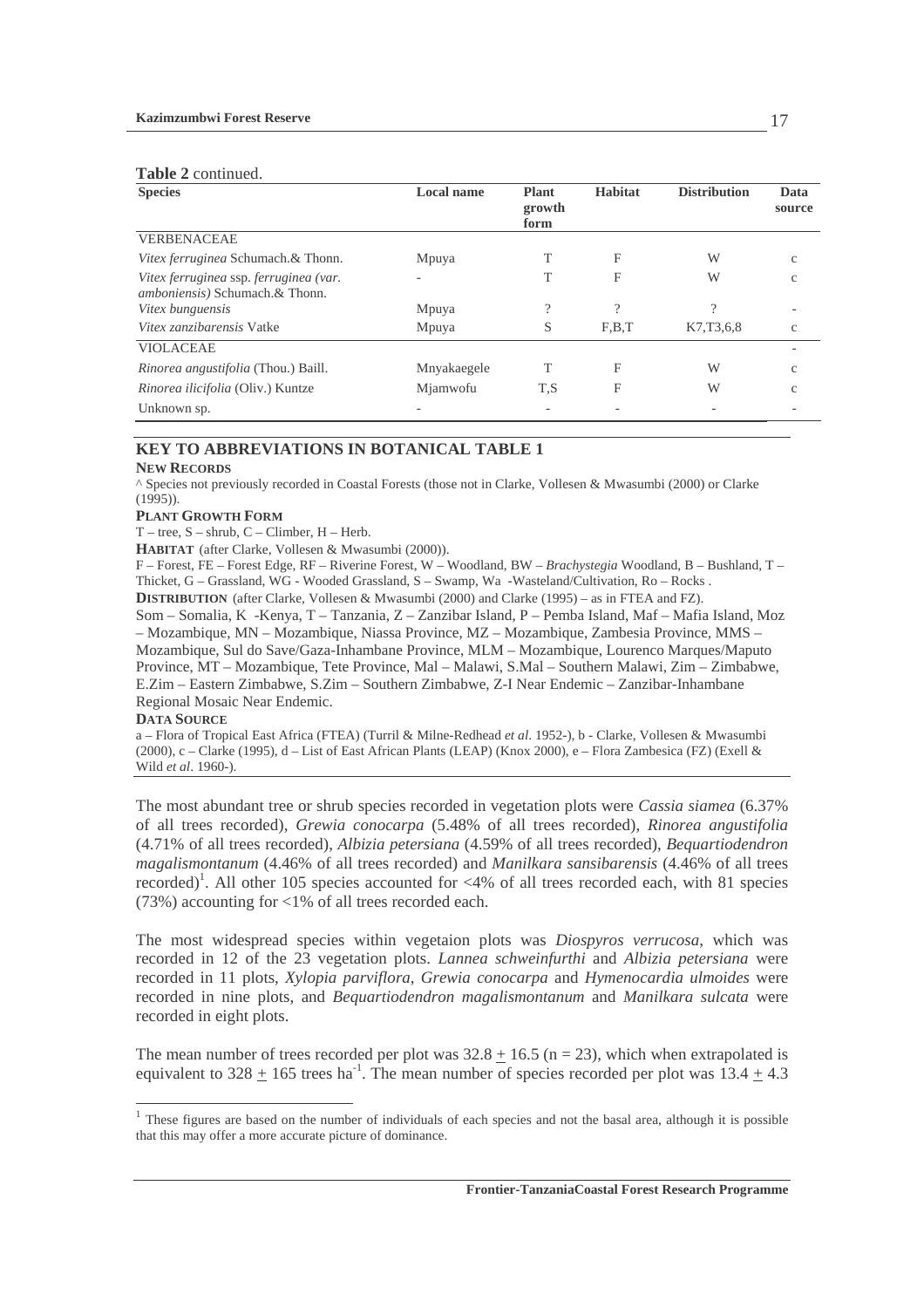$(n = 23)$ . The ratio of trees per plot to species per plot ranges from 16:14 (1.14) to 76:8 (9.50), demonstrating that species dominance varies greatly between plots. This is thought to be a result of the high diversity of vegetation types throughout the reserve, for example the data for the first ratio comes from a vegetation plot situated in Mixed dry Coastal Forest whilst the latter comes from a plot situated in an old *Cassia* sp. plantation.

Thirteen species recorded in the vegetation plots (12% of all species) represent new records for Coastal Forests, i.e. they do not appear in florulas given by Clarke, Vollesen and Mwasumbi (2000) (a list of plant species endemic to the Swahilian Regional Centre of Endemism *sensu lato*) or Clarke (1995) (a checklist of vascular plants from 13 Coastal Forests). All are widespread tree or shrub species in families already represented in Coastal Forests.

Eleven species recorded in the vegetation plots (10% of all species) are considered forest dependent species. These include species confined to 'forest', *Brachystegia* Forest and Riverine Forest, as Burgess and Clarke (2000) present these as major vegetation types within Coastal Forests.

One species recorded in the vegetation plots  $\left\langle \langle 1\% \rangle \right\rangle$  is endemic to the Pugu Hills and Gongolamboto; *Baphia puguensis*. Twenty-one species (19%) are endemic to the Swahilian Regional Centre of Endemism *sensu lato*. Kazimzumbwi FR is in region T6 as defined by the FTEA (see Table X for an explanation of abbreviations) and of these 21 species one is confined to T6 and 8; *Grewia leptopus*, two to K7 and T3 and 8; *Sapium triculare* and *Hyplocoelopsis africana*, and three to a combination of K7, T3, 6 and 8 and Pemba; *Cynometra webberi*, *Ochna thomasiana* and *Vitex zanzibarensis*. All other species are distributed in over 4 regions. *Dichapetalum edulis* has previously only been recorded from T8 and Mozambique (Niassa Province), thus the record in Kazimzumbwi FR represents a range extension for this species.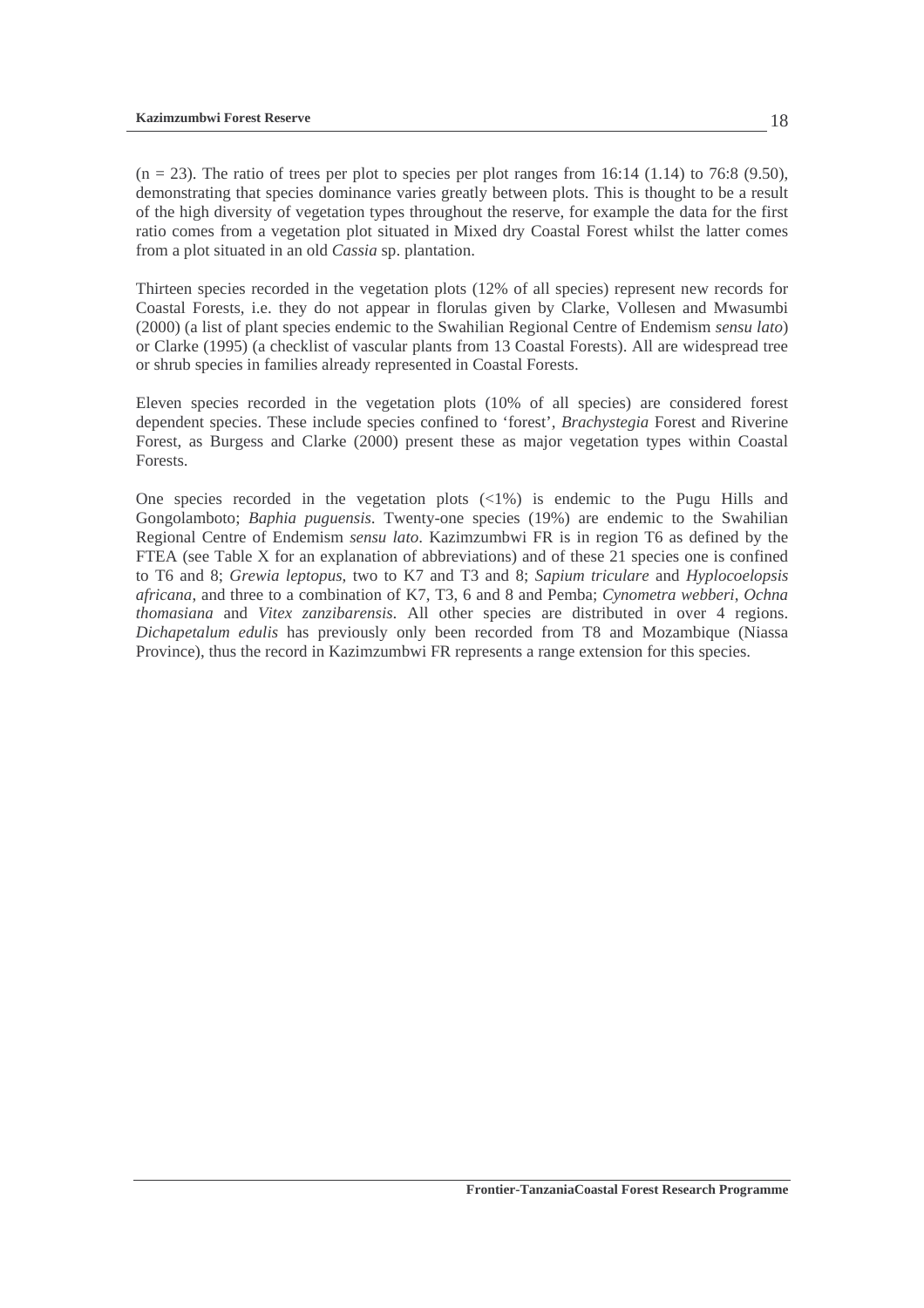#### **4.4.2 REGENERATION PLOTS**

In total, 224 individuals were recorded in regeneration plots in Kazimzumbwi FR. These represented 22 families, 31 genera and 42 species (Table 3). Of these, three families, seven genera and 11 species were recorded solely in regeneration plots i.e. were not recorded in vegetation plots.

**Table 3** Tree and shrub species recorded within regeneration plots in Kazimzumbwi FR. Overlap exists between this list and that presented in Table 2, although those species solely occurring in regeneration plots are highlighted with an \*. (Plant growth form, habitat and distribution data cannot be given for species identified to genera or family only).

| <b>Species</b>                         | <b>Local name</b>      | <b>Plant</b><br>growth<br>form | <b>Habitat</b> | <b>Distribution</b> | Data<br>source |
|----------------------------------------|------------------------|--------------------------------|----------------|---------------------|----------------|
| <b>ANACARDIACEAE</b>                   |                        |                                |                |                     |                |
| Lannea sp.                             |                        |                                |                |                     |                |
| Sorindeia madagascariensis *           |                        | T                              | F              | W                   | d              |
| <b>APOCYNACEAE</b>                     |                        |                                |                |                     |                |
| Carissa tetramera (Sacleux) Stapf      | Mkalakala              | S                              | W,B,T          | W                   | $\mathbf c$    |
| <b>BIGNONIACEAE</b>                    |                        |                                |                |                     |                |
| Markhamia zanzibarica (DC.) K.Schum.   | Mhonongo               | T,S                            | F, RF, W, B    | W                   | C              |
| <b>CLUSIACEAE</b>                      |                        |                                |                |                     |                |
| Garcinia volkensii Engl. *             |                        | T.S                            | F              | W                   | $\mathbf{C}$   |
| <b>COMBREATACEAE</b>                   |                        |                                |                |                     |                |
| Combretum molle G.Don ^                | Mulama n'gombe         | T                              | WG,B           | W                   | a              |
| <b>EBENACEAE</b>                       |                        |                                |                |                     |                |
| Diospyros verrucosa Hiern              | Mburuzu                | T,S                            | F,G,T          | T6,8,MN,<br>MZ, MMS | a,b            |
| Diospyros sp.                          |                        |                                |                |                     |                |
| <b>EUPHORBIACEAE</b>                   |                        |                                |                |                     |                |
| Magaritaria discoides (Baill.) Webster | Msakulakwale           | T.S                            | F,BW,T         | W                   | a              |
| Mildebradia sp.                        |                        | $\blacksquare$                 |                |                     |                |
| <b>HYMENOCARDIACEAE</b>                |                        |                                |                |                     |                |
| Hymenocardia ulmoides Oliv.            | Mtete                  | T,S                            | F,B,T          | W                   | $\mathbf c$    |
| LEGUMINOSAE - CAESEALPINACEAE          |                        |                                |                |                     |                |
| Cassia abbreviata Oliv.                | Mkundekunde            | T,S                            | W,B,G          | W                   | $\mathbf{C}$   |
| Cynometra webberi Bak.f.               | Mhamvi                 | T                              | F, W           | K7, T3, 6, 8        | b,c            |
| LEGUMINOSAE - MIMOSACEAE               |                        |                                |                |                     |                |
| Albizia petersiana (Bolle) Oliv.       | Mkenge                 | T                              | F,RF,W         | W                   | $\mathbf{C}$   |
| <b>OCHNACEAE</b>                       |                        |                                |                |                     |                |
| Ochna thomasiana Engl.& Deils.         | Mkumbi                 | T,S                            | F              | K7,T3,6,P           | b,c            |
| PITTOSPORACEAE                         |                        |                                |                |                     |                |
| Pittosporum sp. *                      |                        |                                |                |                     |                |
| <b>RUBIACEAE</b>                       |                        |                                |                |                     |                |
| Canthium bibracteata                   | Mshadapori/Mkonge      |                                |                |                     |                |
| Canthium sp.                           |                        |                                |                |                     |                |
| Canthium oligonocarpum Hiern. ^        | Mkonge/<br>Mshandapori | S                              | $\gamma$       | W                   | d              |
| Tricalysia sp. *                       |                        |                                |                |                     |                |
| <b>RUTACEAE</b>                        |                        |                                |                |                     |                |
| Vepris sp.                             |                        |                                |                |                     |                |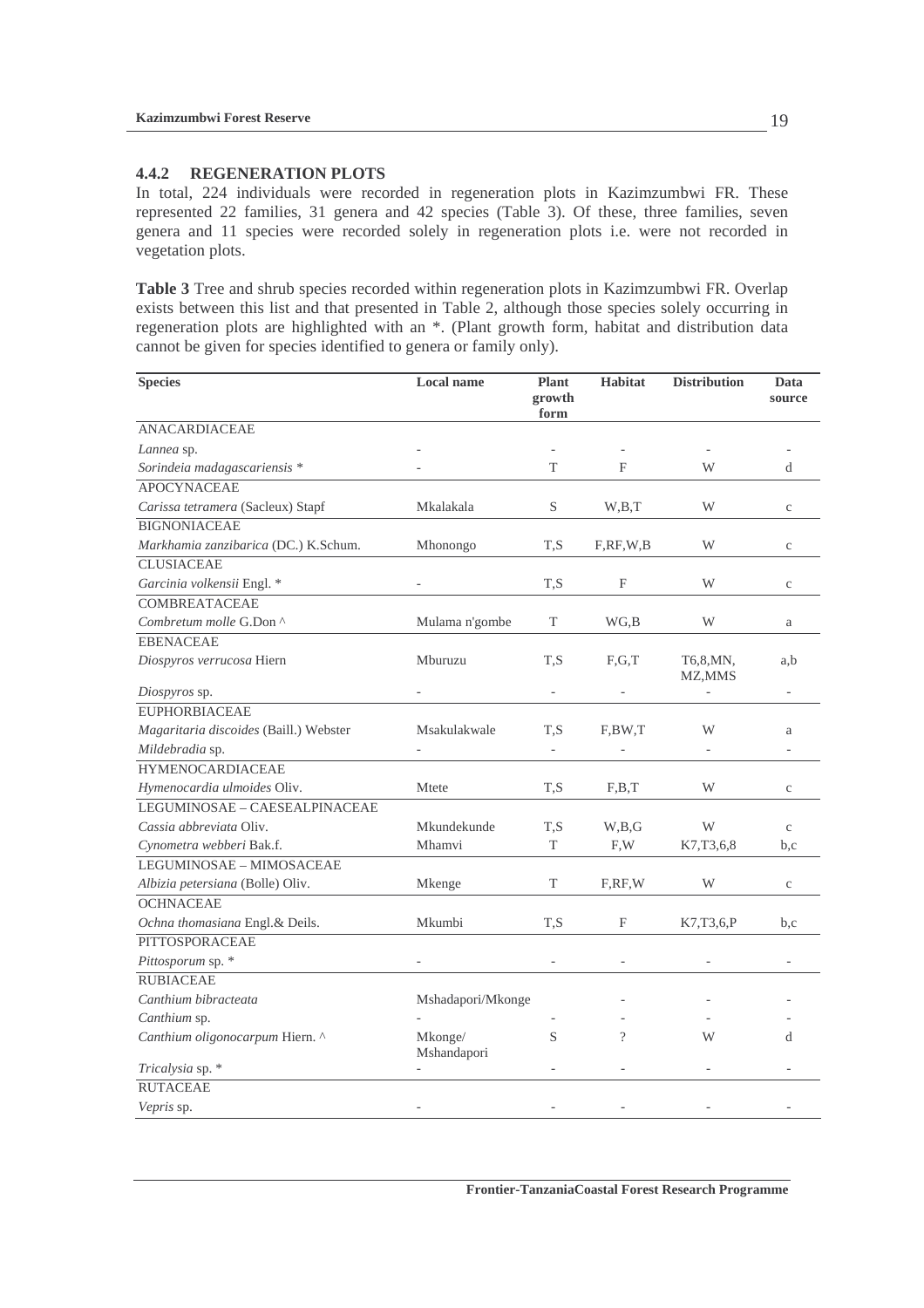#### **Table 3** continued.

| <b>LUDIU O COMMUNICO.</b><br><b>Species</b>                | <b>Local name</b>       | <b>Plant</b><br>growth<br>form | <b>Habitat</b>  | <b>Distribution</b>                 | Data<br>source |
|------------------------------------------------------------|-------------------------|--------------------------------|-----------------|-------------------------------------|----------------|
| <b>SALVADORACEAE</b>                                       |                         |                                |                 |                                     |                |
| Dobera loranthifolia (Warb.) Harms *                       |                         | T                              | F,T,G           | S.Som, K1, 4, 7, T<br>3,6,8, MN, MZ | b,c            |
| <b>SAPINDACEAE</b>                                         |                         |                                |                 |                                     |                |
| Haplocoelum foliosum mombasanse (Hiern)<br><b>Bullock</b>  | Msungura                | T,S                            | W,B,Ro,S        | W                                   | $\mathbf{C}$   |
| Lecaniodiscus fischeri *                                   |                         |                                |                 |                                     |                |
| Lecanodiscus sp. *                                         |                         |                                |                 |                                     |                |
| <b>SAPOTACEAE</b>                                          |                         |                                |                 |                                     |                |
| Bequaertiodendron magalismontanum (Sond.)<br>Heine & Hemsl | Mgerezi/<br>Msoteladako | T.S                            | RF.W            | W                                   | $\mathbf{C}$   |
| Manilkara sansibarensis (Engl.) Dubard                     | Mtunda                  | T                              | F, W, B         | K7,T3,6,Z,P,<br>Maf, MN             | b,c            |
| Manilkara sulcata (Engl.) Dubard                           | Mchedi                  | T                              | F, W, B, T      | K1,4,7,T3,6,<br>Z,P,Maf             | b.c            |
| Synsepalum ceraciferum *                                   |                         |                                |                 |                                     |                |
| Unknown sp.                                                |                         |                                |                 |                                     |                |
| <b>STERCULIACEAE</b>                                       |                         |                                |                 |                                     |                |
| Cola sp. $*$                                               |                         |                                |                 |                                     |                |
| Nesogordnia holtzii (Engl.) Capuron                        | Mvimbatitwi             | T,S                            | F.W.T           | K7, T3, 6, 7, 8,<br>MZ, Maf         | $\mathbf{C}$   |
| <b>TILIACEAE</b>                                           |                         |                                |                 |                                     |                |
| Grewia conocarpa K.Schum.                                  | Mkole                   | T,S                            | F,T             | T6,8,Z,MN                           | b,c            |
| Grewia goetzeana K.Schum *                                 |                         | T,S                            | F,RF,FE,W,<br>G | T3,6,8                              | b,c            |
| Grewia holtzii Burret *                                    |                         | T,L,S                          | F, FE, W, B, T  | S.Som, K7, T3,<br>6,8,Z,MN          | b.c            |
| Grewia microcarpa K.Schum.                                 | Mkole                   | T,S                            | RF,FE,W,B       | W                                   | $\rm{c}$       |
| Grewia sp.                                                 |                         | $\overline{\phantom{a}}$       |                 |                                     |                |
| <b>VERBENACEAE</b>                                         |                         |                                |                 |                                     |                |
| Vitex puguensis                                            |                         |                                |                 |                                     |                |
| <b>VIOLACEAE</b>                                           |                         |                                |                 |                                     |                |
| Afroscesalia sp.                                           |                         |                                |                 |                                     |                |
| Rinorea ilicifolia (Oliv.) Kuntze                          | Mjamwofu                | T.S                            | F               | W                                   | C              |
| Rinorea sp.                                                |                         |                                |                 |                                     |                |
| Unknown sp.                                                |                         |                                |                 |                                     |                |

### **KEY TO ABBREVIATIONS IN BOTANICAL TABLE 2**

### **NEW RECORDS**

^ Species not previously recorded in Coastal Forests (those not in Clarke, Vollesen & Mwasumbi (2000) or Clarke (1995)).

#### **PLANT GROWTH FORM**

T – tree, S – shrub, C – Climber, H – Herb

**HABITAT** (after Clarke, Vollesen & Mwasumbi (2000)).

F – Forest, FE – Forest Edge, RF – Riverine Forest, W – Woodland, BW – *Brachystegia* Woodland, B – Bushland, T – Thicket, G – Grassland, WG - Wooded Grassland, S – Swamp, Wa -Wasteland/Cultivation, Ro – Rocks.

**DISTRIBUTION** (after Clarke, Vollesen & Mwasumbi (2000) and Clarke (1995) – as in FTEA and FZ).

Som – Somalia, K -Kenya, T – Tanzania, Z – Zanzibar Island, P – Pemba Island, Maf – Mafia Island, Moz – Mozambique, MN – Mozambique, Niassa Province, MZ – Mozambique, Zambesia Province, MMS – Mozambique, Sul do Save/Gaza-Inhambane Province, MLM – Mozambique, Lourenco Marques/Maputo Province, MT – Mozambique, Tete Province, Mal – Malawi, S.Mal – Southern Malawi, Zim – Zimbabwe, E.Zim – Eastern Zimbabwe, S.Zim – Southern Zimbabwe, Z-I Near Endemic – Zanzibar-Inhambane Regional Mosaic Near Endemic.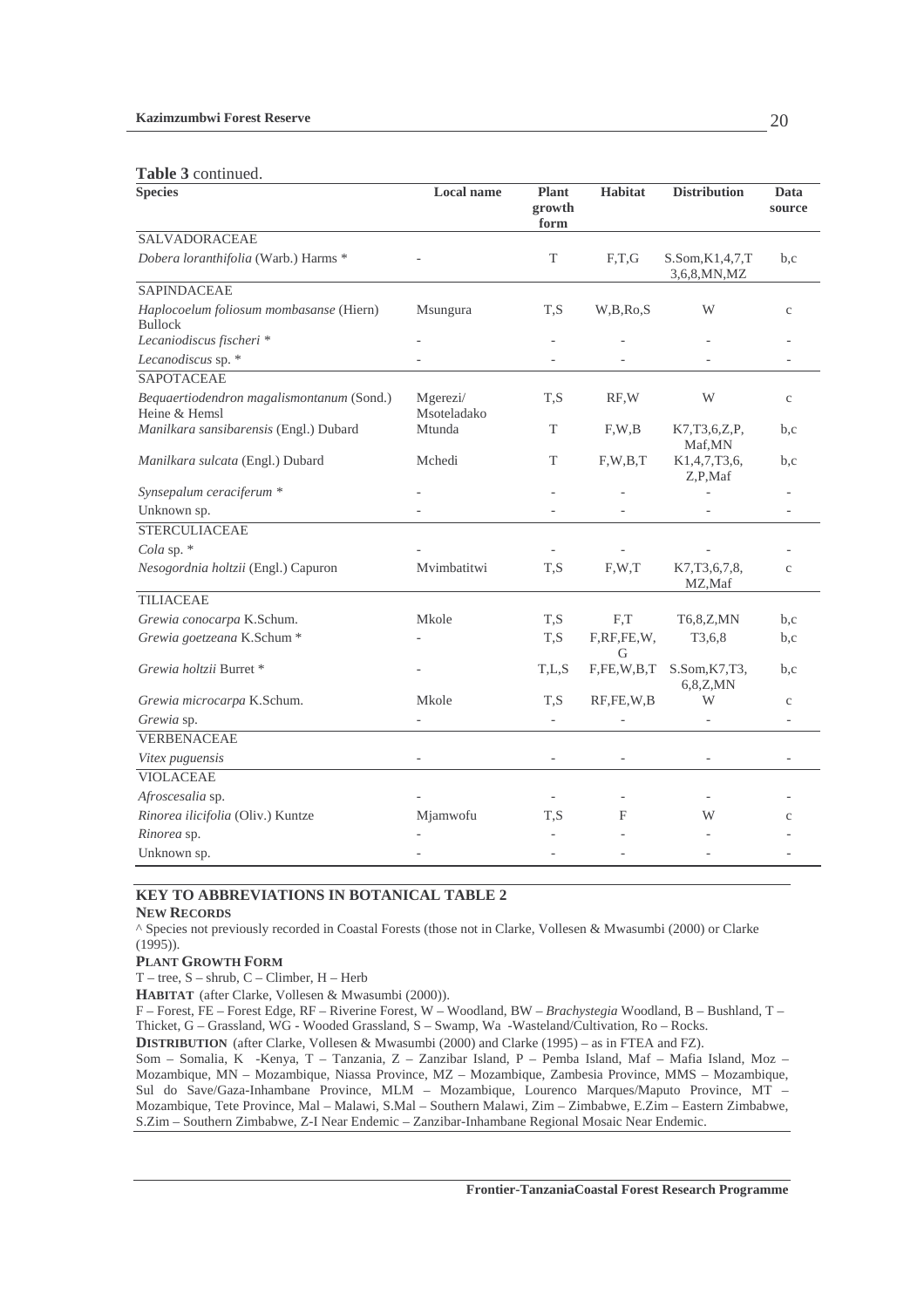#### **DATA SOURCE**

The most abundant regenerating tree or shrub species recorded in regeneration plots were *Lecaniodiscus fischeri* (12.5% of all trees recorded), *Lecaniodiscus* sp. (10.71% of all trees recorded), *Rinorea ilicifolia* (6.70% of all trees recorded), *Diospyros verrucosa* (5.80% of all trees recorded), *Rinorea* sp. (4.91% of all trees recorded), *Tricalysia* sp. (4.91% of all trees recorded), *Manilkara sulcata* (4.46% of all trees recorded)<sup>2</sup>. All other 42 species accounted for  $\langle 4\%$  of all trees recorded each, with 25 species (60%) accounting for  $\langle 2\%$  of all trees recorded each.

The most widespread species in regeneration plots was *Rinorea ilicifolia*, which was recorded in five of the 21 plots. *Diospyros verrucosa* was recorded in four plots and *Rinorea* sp., *Manilkara sulcata*, *Lecaniodiscus* sp. and *Diospyros* sp. were each recorded in three plots.

The species not also recorded in vegetation plots are trees or shrubs from a variety of habitats, including one forest dependent species. Three are known to be endemic to the Swahilian Regional Centre of Endemism *sensu lato*. None are pioneer or exotic species.

The mean number of regenerating trees recorded per plot was  $9.7 + 7.8$  (n = 21), which when extrapolated is equivalent to  $2694 + 2167$  regenerating trees ha<sup>-1</sup>. The mean number of species recorded per plot was  $2.9 + 1.6$  (n = 21). The ratio of trees per plot to species per plot ranges from 3:3 or 1:1 (1.00) to 31:2 (15:5), demonstrating that species dominance varies greatly between regeneration plots. As wihtin vegetation plots, this is thought to be due to the high diversity of vegetation types within the reserve. The data for the first ratios comes from regeneration plots situated in Mixed dry Coastal Forest (3:3) and *Brachystegia* Forest (1:1) for example, whilst the latter comes from a plot dominated by the most abundant regenerating species *Lecaniodiscus fisheri*.

Two species recorded in the regeneration plots (5%) represent new records for Coastal Forests, i.e. they do not appear in florulas given by Clarke, Vollesen and Mwasumbi (2000) or Clarke (1995). Both of the species, *Combretum molle* and *Canthium olingonocarpum*, were however also recorded in the vegetation plots.

Three species (7%) recorded in the regeneration plots are considered forest dependent species. As for the vegetation plot analysis, these include species confined to 'forest', *Brachystegia* Forest and Riverine Forest. One of these species, *Garcinia volkensii*, is not recorded in the vegetation plots.

Ten species (24%) recorded are endemic to the Swahilian Regional Centre of Endemism *sensu lato*. Of these 10 species, one is confined to T3, 6 and 8; *Grewia goetzeana*, and two are confined to four of the five regions K7, T3, 6 and 8 and Pemba Island; *Cynometra webberi* and *Ochna thomasiana* (again, see Table X for an explanation of abbreviations). The rest are confined to more than four regions. Three of these 10 species are not recorded in the vegetation plots; *Dobera loranthifolia*, *Grewia holtzii* and *G. goetzeana*.

a – Flora of Tropical East Africa (FTEA) (Turril & Milne-Redhead *et al*. 1952-), b - Clarke, Vollesen & Mwasumbi (2000), c – Clarke (1995), d – List of East African Plants (LEAP) (Knox 2000), e – Flora Zambesica (FZ) (Exell & Wild *et al*. 1960-).

<sup>&</sup>lt;sup>2</sup> These figures are based on the number of individuals of each species and not the basal area, although it is possible that this may offer a more accurate picture of dominance; it may not however be possible for regenerating trees.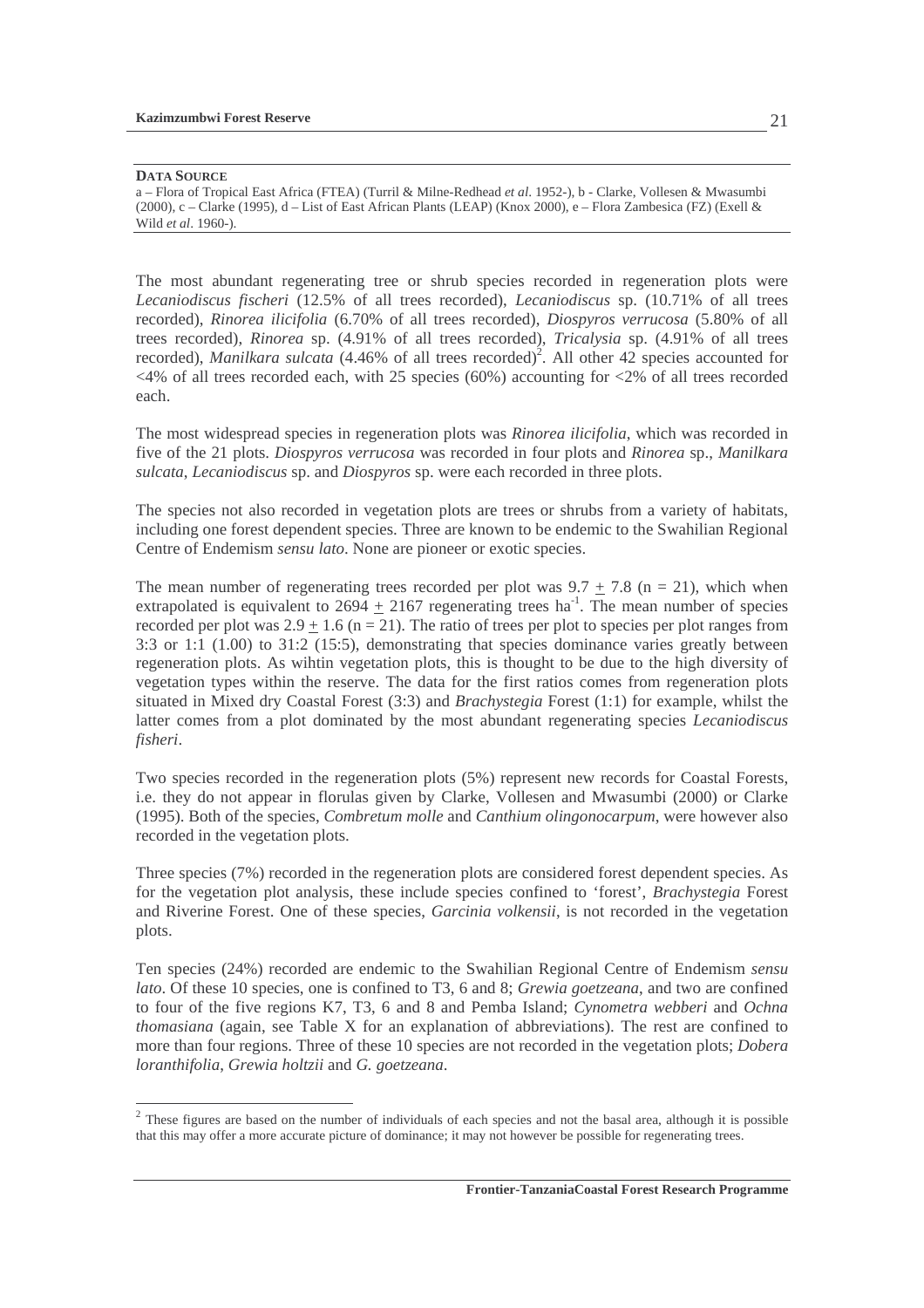#### **4.4.3 OPPORTUNISTIC BOTANICAL COLLECTION**

Twenty-six families, 43 genera and 50 species were recorded through opportunistic collections made throughout Kazimzumbwi FR (Table 4). Of these, 11 families, 35 genera and all 50 species were recorded soley through opportunstic collection i.e. they were not recorded within either vegetation or regeneration plots.

**Table 4** Opportunistic plant species recorded in Kazimzumbwi FR. (Plant growth form, habitat and distribution data cannot be given for species identified to genera or family only).

| <b>Species</b>                                         | <b>Local name</b>        | <b>Plant</b><br>growth<br>form | <b>Habitat</b> | <b>Distribution</b>                                          | Data<br>source    |
|--------------------------------------------------------|--------------------------|--------------------------------|----------------|--------------------------------------------------------------|-------------------|
| <b>ACANTHACEAE</b>                                     |                          |                                |                |                                                              |                   |
| Justicia heterocarpa T.Anderson ^                      |                          | $\overline{?}$                 | $\overline{?}$ | W                                                            | d                 |
| Pseudoranthemum tunicatum (Afzel.) Milne-<br>Redh      |                          | H                              | F,T,S          | W                                                            | $\mathbf{C}$      |
| <b>AGAVACEAE</b>                                       |                          |                                |                |                                                              |                   |
| Agava sisalana Perr. & Engelm.                         |                          |                                |                | Introduced                                                   | d                 |
| <b>ANACARDIACEAE</b>                                   |                          |                                |                |                                                              |                   |
| Lannea stuhlmanii (Engl.) Engl.                        | Mjengaua                 | T,S                            | F, W, B, WG    | W                                                            | a                 |
| Mangifera indica L.                                    |                          | T                              | Cultivation    | Naturalised                                                  | $\mathbf{c}$      |
| Rhus longipes var. longipes Engl.                      |                          | T,S                            | F, FE, B       | W                                                            | $\mathbf{c}$      |
| <i>Rhus</i> sp.                                        |                          |                                |                |                                                              |                   |
| <b>ANNONACEAE</b>                                      |                          |                                |                |                                                              |                   |
| Ophrypetalum odoratum Deils                            |                          | T,S                            | F,W            | K7,T3,6,8                                                    | b,c               |
| <b>ARAUCARIACEAE</b>                                   |                          |                                |                |                                                              |                   |
| Araucaria sp.                                          | ÷,                       | $\qquad \qquad \blacksquare$   |                | Introduced                                                   | $\qquad \qquad -$ |
| <b>ASTERACEAE</b>                                      |                          |                                |                |                                                              |                   |
| Brachyllaena melanoxylon O.Hoffm.                      | $\overline{\phantom{0}}$ | T                              | FE,W,B         | W                                                            | $\mathbf C$       |
| <b>CELASTRACEAE</b>                                    |                          |                                |                |                                                              |                   |
| Salacia madagascariensis (Lam.) DC.                    |                          | L,S                            | RF, W, B, T    | W                                                            | C                 |
| <b>COMBRETACEAE</b>                                    |                          |                                |                |                                                              |                   |
| Combretum schumannii Engl.                             |                          | T,S                            | F.W.G          | W                                                            | $\mathbf{C}$      |
| Combretum sp.                                          |                          |                                |                |                                                              |                   |
| <b>CYPERACEAE</b>                                      |                          |                                |                |                                                              |                   |
| Cyperus sp.                                            |                          | Sedge                          |                |                                                              |                   |
| <b>EUPHORBIACEAE</b>                                   |                          |                                |                |                                                              |                   |
| Manihot glaziovii Mull.Arg. ^                          |                          | S                              | $\overline{?}$ | Introduced                                                   | d                 |
| <b>FLACOURTIACEAE</b>                                  |                          |                                |                |                                                              |                   |
| Casearia glandiiformis Mast.                           |                          | T,S                            | F,RF,FE,W,B    | W                                                            | $\mathbf{C}$      |
| Xylotheca tettensis var. fessistyla (Klotzsch) Gilg. - |                          | T,S                            | Not forest     | K7, T3, 6, 8, Z,<br>Maf, N.Mal,<br>S.Mal, MN, MZ,<br>MMS, MT | $\mathbf{C}$      |
| <b>LABIATAE</b>                                        |                          |                                |                |                                                              |                   |
| Tectona grandis L.f.                                   |                          | T                              |                | Introduced                                                   |                   |
| Tinnea aethiopica Kotschy ex Hook f.                   |                          | S                              | F              | W                                                            | c,d               |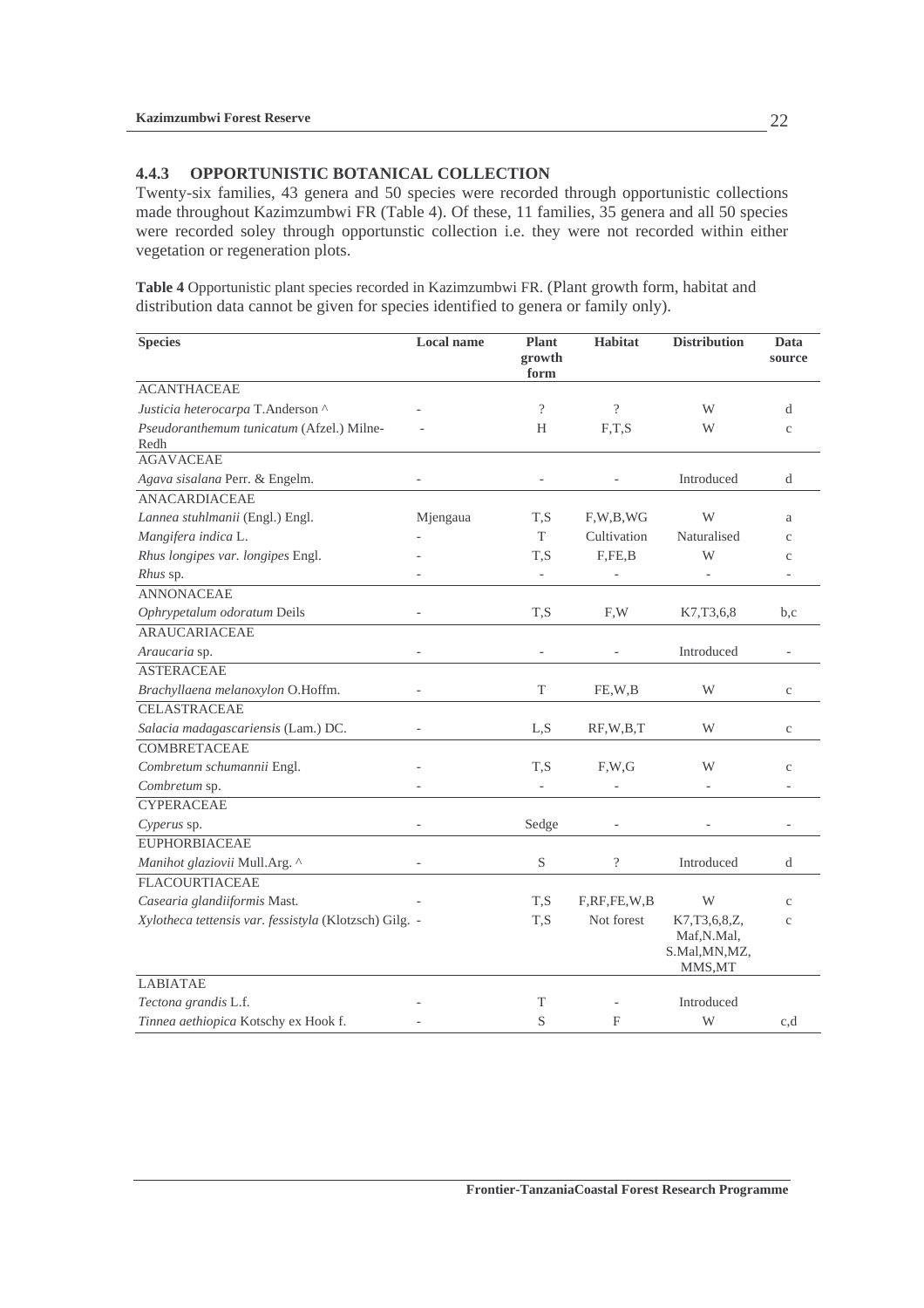#### **Kazimzumbwi Forest Reserve**

#### **Table 4** continued.

| <b>Tanic 4 community</b><br><b>Species</b> | <b>Local name</b>        | <b>Plant</b><br>growth | <b>Habitat</b>            | <b>Distribution</b>                                      | Data<br>source |
|--------------------------------------------|--------------------------|------------------------|---------------------------|----------------------------------------------------------|----------------|
| LEGUMINOSAE - PAPILIONACEAE                |                          | form                   |                           |                                                          |                |
| Crotolaria goodiiformis Vatke              |                          | S                      | F,FE,W,B,<br>G, WA        | W                                                        | $\rm{c}$       |
| Dalbergia melanoxylon Guill. & Perr ^      |                          | S                      | $\overline{\mathcal{L}}$  | W                                                        | d              |
| Milletia impressa Harms                    |                          | L                      | FE,G                      | W                                                        | $\mathbf{C}$   |
| Milletia puguensis Gillet                  |                          | L                      | F                         | Endemic to<br>Pugu Hills                                 | b              |
| Pterocarpus angolensis DC. ^               | Mninga                   | T                      | $\overline{\mathcal{C}}$  | W                                                        | d              |
| <b>LOGANIACEAE</b>                         |                          |                        |                           |                                                          |                |
| Mostuea brunonis var. brunonis Didr.       |                          | L,S                    | F, RF, W, B, T            | W                                                        | $\mathbf C$    |
| Strychnos madagascariensis Poir.           |                          | T,S                    | F, RF, W, B, T            | W                                                        | $\mathbf{C}$   |
| <b>LORANTHACEAE</b>                        |                          |                        |                           |                                                          |                |
| Loranthus sp.                              | $\overline{\phantom{a}}$ |                        |                           |                                                          |                |
| <b>MRYTACEAE</b>                           |                          |                        |                           |                                                          |                |
| Eucalyptus sp.                             |                          | T                      |                           | Introduced                                               |                |
| Syzygium cordatum Hochst. Ex Krauss        |                          | T                      | RF                        | W                                                        | $\rm{c}$       |
| <b>OCHNACEAE</b>                           |                          |                        |                           |                                                          |                |
| Ochna mossambicensis Klotzsch              | Mkumbi                   | T,S                    | F, W, BW, B               | K7, T3, 6, 8, Z,<br>Maf, MN, MZ,<br>MMS, S.Zim,<br>E.Zim | b,c            |
| <b>OLEACEAE</b>                            |                          |                        |                           |                                                          |                |
| Jasminum sp.                               |                          |                        |                           |                                                          |                |
| <b>PANDANACEAE</b>                         |                          |                        |                           |                                                          |                |
| Pandanus rabaiensis Rendle                 |                          | T                      | F,S                       | K7, T3, 6, 7, Z, P                                       | b,c            |
| <b>PINACEAE</b>                            |                          |                        |                           |                                                          |                |
| Pinus patula                               |                          | T                      |                           | Introduced                                               |                |
| <b>RUBIACEAE</b>                           |                          |                        |                           |                                                          |                |
| Agathisanthemum bojeri Klotzsch            |                          | S,H                    | FE,W,B,T,Wa               | W                                                        | $\mathbf{C}$   |
| Aidia micrantha (K.Schum.) F.White ^       |                          | T                      | $\overline{\mathcal{L}}$  | W                                                        | d              |
| Gardenia transvenulosa Verdc.              | Kitang'ombe              | T,S                    | F, W, B                   | K7,T3,6,8,Z                                              | b,c            |
| Heinsia crinata (Afz.) G.Taylor            |                          | T, S                   | FE,B                      | W                                                        | $\rm _c$       |
| Polysphaeria multifolia Hiern              |                          | T, S                   | F,W,B,T,Wa                | W                                                        | $\mathbf{C}$   |
| Polysphaeria parvifolia Hiern              |                          | T,S                    | F,W,B,T,Wa                | Z-I Near<br>Endemic (inc.<br>Somalia)                    | $\mathbf{C}$   |
| Psychotria pumila var. pumila Hiern ^      |                          | S                      | $\overline{\mathcal{C}}$  | $\overline{\cdot}$                                       | d              |
| Psychortia sp.                             |                          |                        |                           |                                                          |                |
| Rothmania macrosphon (Engl.) Bridson       |                          | T,S                    | F                         | K7,T3,6,8                                                | b              |
| <b>SAPINDACEAE</b>                         |                          |                        |                           |                                                          |                |
| Allophylus rubifolius (A.Rich) Engl.       |                          | T,S                    | F, RF, W, B, T            | W                                                        | $\rm{c}$       |
| <b>STERCULIACEAE</b>                       |                          |                        |                           |                                                          |                |
| Dombeya kirkii Mast. ^                     | Msosowana                | $\mathbf T$            | $\overline{\mathcal{L}}$  | W                                                        | d              |
| <b>TILIACEAE</b>                           |                          |                        |                           |                                                          |                |
| Triumfetta rhomboidea Jacq.                |                          | S,H                    | F,B,G,W                   | W                                                        | $\rm{c}$       |
| Triumfetta sp.                             |                          |                        |                           |                                                          |                |
| <b>ULMACEAE</b>                            |                          |                        |                           |                                                          |                |
| Trema orientalis (L.) Bl.                  |                          | T,S                    | $\boldsymbol{\mathrm{F}}$ | W                                                        | $\mathbf C$    |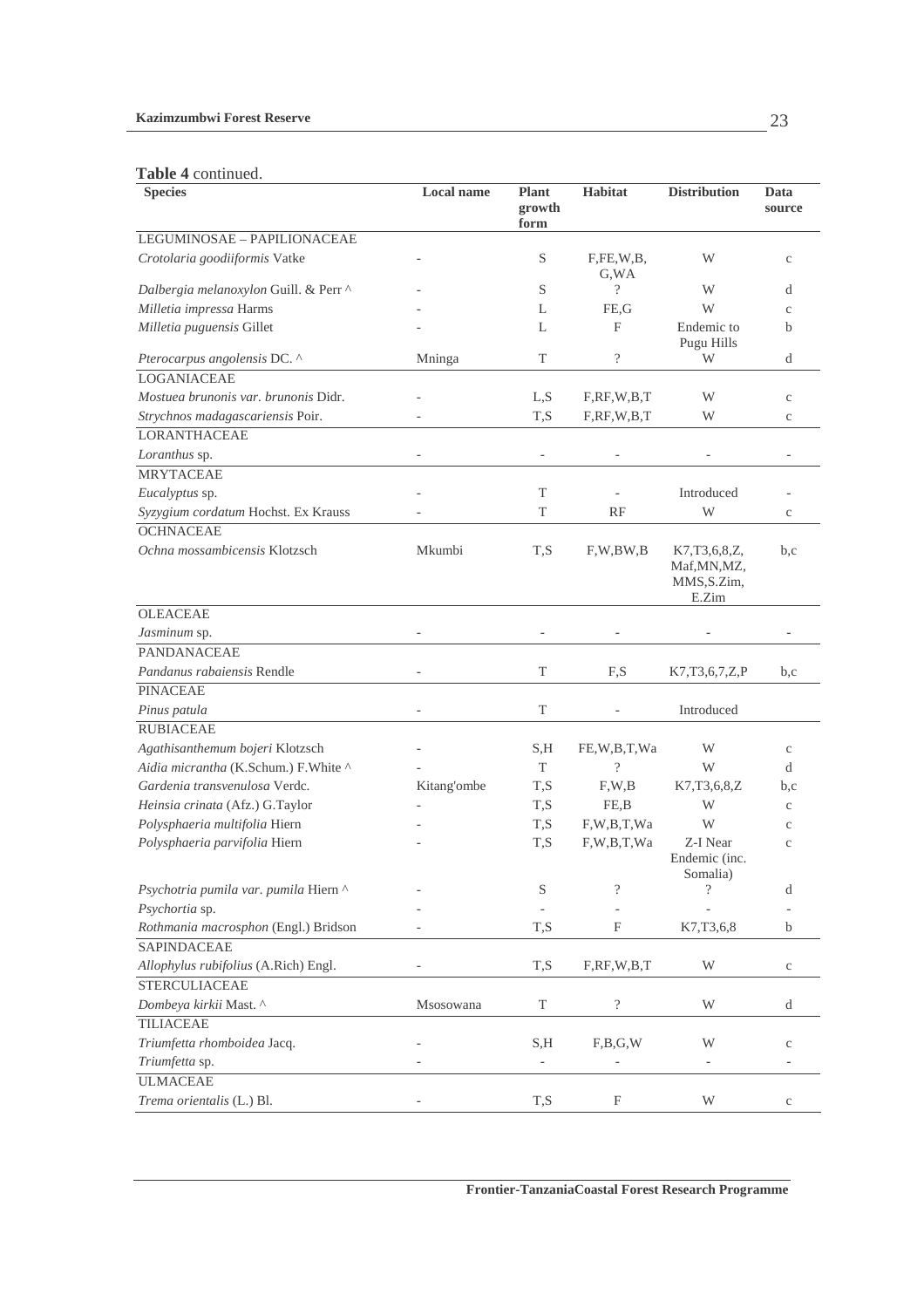#### **Table 4** continued.

| <b>Species</b>                                 | <b>Local name</b> | <b>Plant</b><br>growth<br>form | <b>Habitat</b> | <b>Distribution</b> | Data<br>source |
|------------------------------------------------|-------------------|--------------------------------|----------------|---------------------|----------------|
| <b>VERBENACEAE</b>                             |                   |                                |                |                     |                |
| Clerodendron cephalanthum cephalanthum Oliv. - |                   | S                              | F.FE. ?W. ?B   | W                   |                |
| Lantana camara L.                              |                   | S                              | F,FE,B,T,Wa    | Introduced          | c              |
| Lantana virbunoides (Forssk.) Vahl             | -                 | S                              | FE.W.B.T       | W                   | c              |

### **KEY TO ABBREVIATIONS IN BOTANICAL TABLE 3**

#### **NEW RECORDS**

^ Species not previously recorded in Coastal Forests (those not in Clarke, Vollesen & Mwasumbi (2000) or Clarke  $(1995)$ ).

#### **PLANT GROWTH FORM**

T – tree, S – shrub, C – Climber, H – Herb.

**HABITAT** (after Clarke, Vollesen & Mwasumbi (2000)).

F – Forest, FE – Forest Edge, RF – Riverine Forest, W – Woodland, BW – *Brachystegia* Woodland, B – Bushland, T – Thicket, G – Grassland, WG - Wooded Grassland, S – Swamp, Wa -Wasteland/Cultivation, Ro – Rocks

**DISTRIBUTION** (after Clarke, Vollesen & Mwasumbi (2000) and Clarke (1995) – as in FTEA and FZ).

Som – Somalia, K -Kenya, T – Tanzania, Z – Zanzibar Island, P – Pemba Island, Maf – Mafia Island, Moz – Mozambique, MN – Mozambique, Niassa Province, MZ – Mozambique, Zambesia Province, MMS – Mozambique, Sul do Save/Gaza-Inhambane Province, MLM – Mozambique, Lourenco Marques/Maputo Province, MT – Mozambique, Tete Province, Mal – Malawi, S.Mal – Southern Malawi, Zim – Zimbabwe, E.Zim – Eastern Zimbabwe, S.Zim – Southern Zimbabwe, Z-I Near Endemic – Zanzibar-Inhambane Regional Mosaic Near Endemic. **DATA SOURCE**

a – Flora of Tropical East Africa (FTEA) (Turril & Milne-Redhead *et al*. 1952-), b - Clarke, Vollesen & Mwasumbi (2000), c – Clarke (1995), d – List of East African Plants (LEAP) (Knox 2000), e – Flora Zambesica (FZ) (Exell & Wild *et al*. 1960-).

Seven species recorded opportunistically (14%) represent new records for Coastal Forests, i.e. they do not appear in florulas given by Clarke, Vollesen and Mwasumbi (2000) or Clarke (1995). All are trees or shrubs with widespread distributions.

Five species (10%) recorded through opportunistic collection are considered forest dependent species. As for the vegetation plot and regeneration plot analysis, these include species confined to 'forest', *Brachystegia* Forest and Riverine Forest. One of these species is the endemic *Milletia puguensis* whilst others include the introduced *Tectona grandis* (teak) and the pioneer species *Trema orientalis*.

One species (2%) recorded through opportunistic collection is endemic to the Pugu Hills; the liane *Milletia puguensis*. Seven species (14%) are endemic to the Swahilian Regional Centre of Endemism *sensu lato*. Of these 7 species, two are confined to the regions K7, T3, 6 and 8; *Ophrypetalum odoratum* and *Rothmania macrosphon*, and the rest to more than four regions (see Table 3 for an explanation of abbreviations).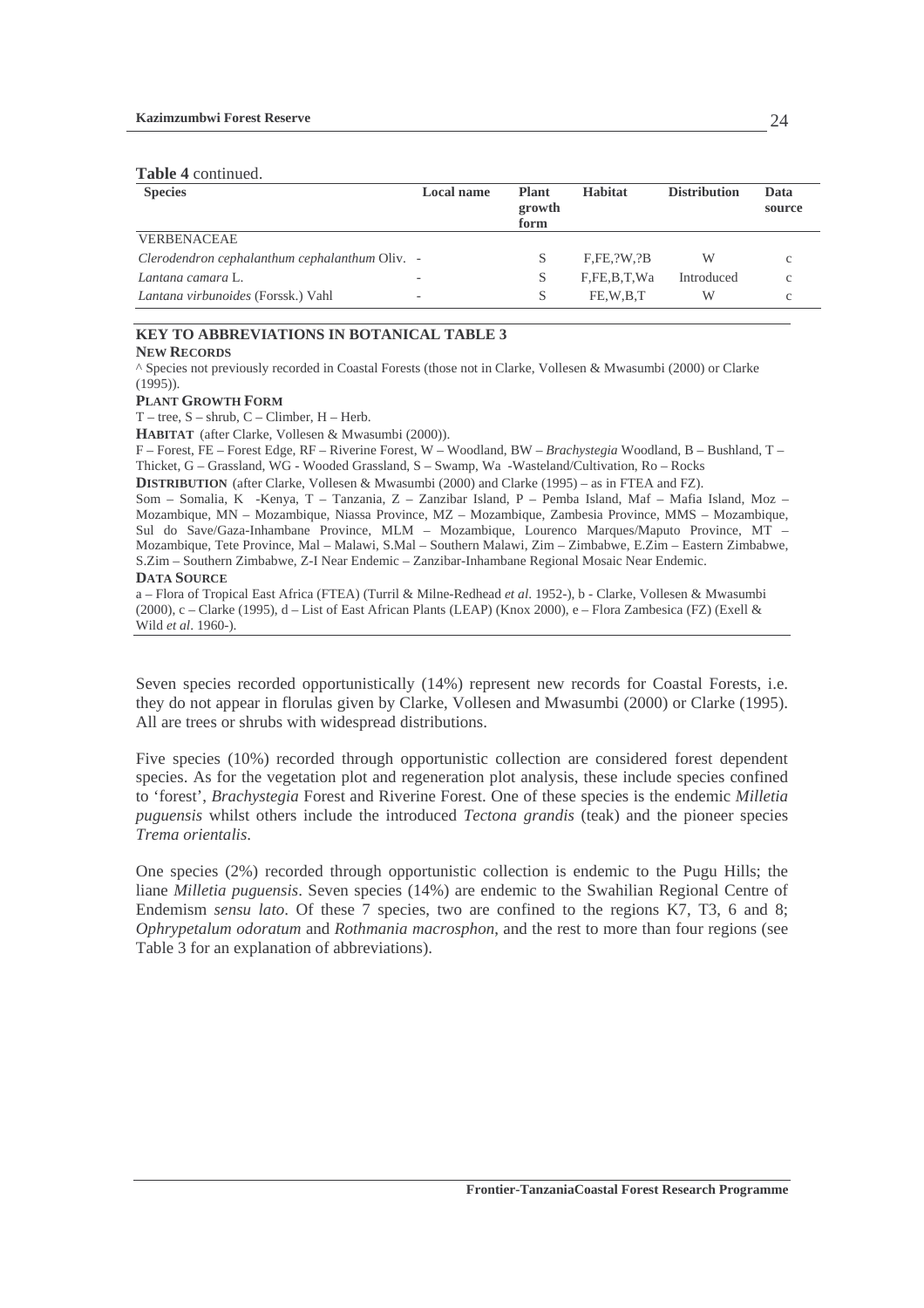### **4.4.4 VEGETATION TYPES**

Several vegetation types were recognised across the reserve, varying in species diversity and abundance and physical structure; especially canopy cover.

### **Closed Dry Forest**

Dominated by big tall trees of *Dialium holtzii*, *Hymanaea verrucosai, Pteleopsis madagascariensis, Diospyros* sp., *Albizia petersiana*, *Manilkara sansibarensis* and *Haplocoelopsis africana*, forming a closed canopy. The forest shrub *Rinorea angustifolia* dominated the shrub layer in this vegetation type.

### *Brachystegia* **Forest**

Characterized by big tall trees of *Brachystegia spiciformis*, *Albizia versicolor* and *Lannea schweinfurthii*, forming a closed canopy. Lianes and vines were scarce to absent and shrubs scarce to frequent, rendering this vegetation type resistant to fire.

### **Scrub,Thicket/Bush**

Common in the northern part of the reserve (north of the railway), characterized by the presence of *Baphia puguensis, Dichapetalum stuhlmannii, Xylopia* sp., *Rawsonia lucida*, *Maytenus* sp. vines with thorns of *Caesalpinia* species and the endemic liane *Milletia puguensis*.

### **Open Woodland**

Common in the central part of the reserve (south of the railway), dominated by *Manilkara sulcata*, *Magaritaria discoidea, Hymenocardia ulmoides, Annona senegalensis, Ochna thomasiana* and many *Acacia* species.

### **Wooded Grassland**

Common in the north-west of the reserve (north of the railway), dominated by *Maprounea* sp., *Ochna thomasiana*, *Parinari cuetifolia*, *Dalbergia melanoxylon* and many Rubiaceae shrubs mixed with different grass species.

### **Open areas**

Areas mainly covered by grasses and small herbs such as *Agathisanthum bojeri*, *Crotolaria* sp. and *Indigofera* sp.. On transect C (see Figure X) there was an open area covered by vines, climbers and lianes of *Milletia puguensis*, *Jusminum* sp., although it was difficult to tell why there were no standing trees.

### **Swamp or Riverine Forest**

Occurring in small patches in the central part of the reserve along the River Mzumbwi (south of the railway), containing mono-dominant stands of *Pandanus rabaiensis*. This vegetation type has a closed canopy

### **Edge forest**

Found along the railway (which has created large open areas 50m either side), along forest borders and near to plantations. Dominated by *Bridelia cathartica*, *Sapium ellipticum*, *Mgaritaria discoidea*, *Annona senegalnsis* and *Combretum* sp.. Different grass and herb species predominate.

### **Plantation forest**

Old trial or experimental plots of *Auraucaria* sp. and *Pinus patula*, and plantations of *Cassia siamea* and *Tectona grandis* were observed within the forest.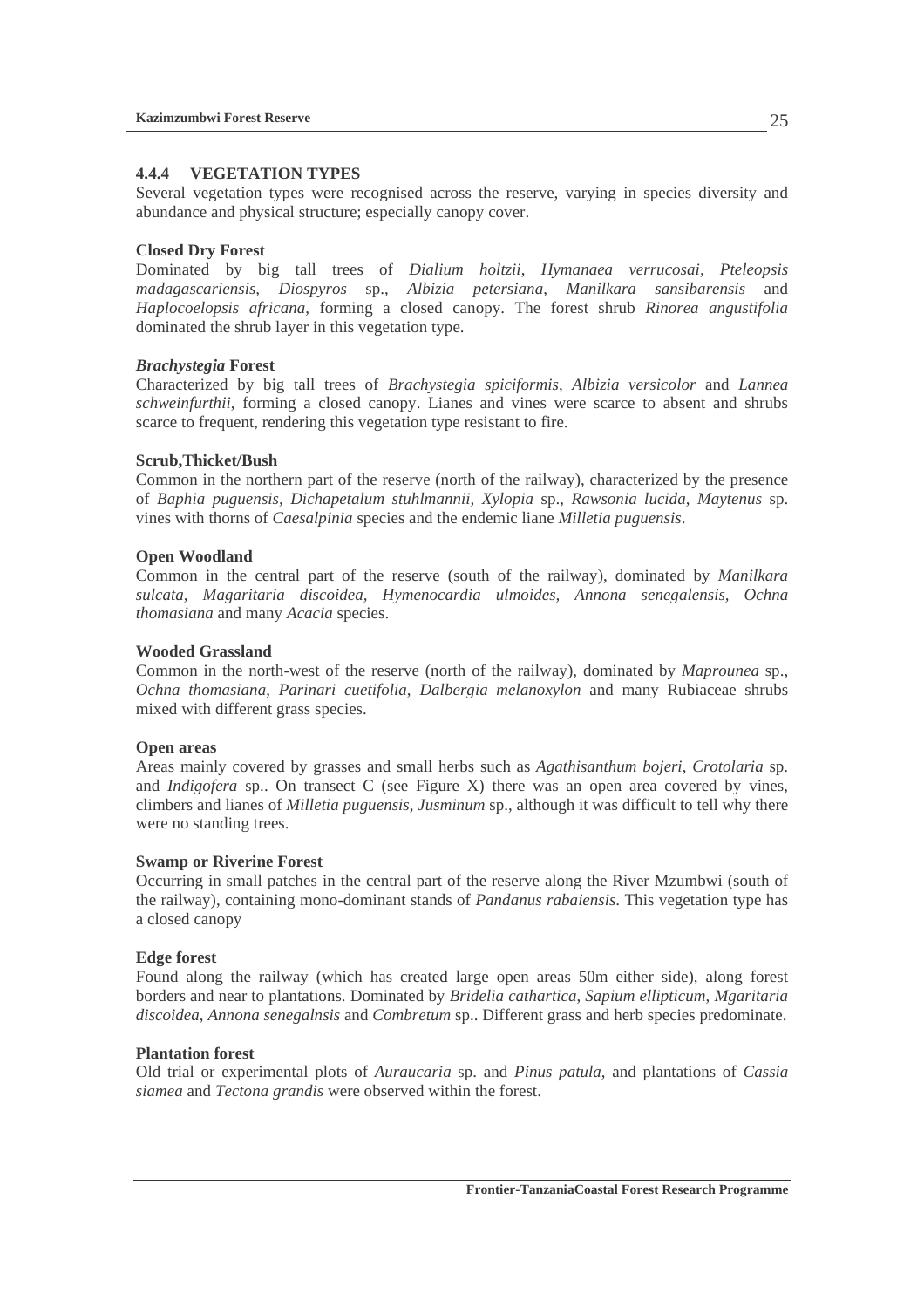# **4.5 DISCUSSION**

Kazimzumbwi FR encompasses a diverse assemblage of vegetation communities and a rich species diversity (Table 5).

**Table 5** Summary of plant diversity recorded in Kazimzumbwi FR. (The numbers given for regeneration plots and opportunistic collection do not include those already given for vegetation plots i.e. they are additional).

| <b>Taxon</b>             | Number of<br>families | Number of<br>genera | Number of<br>species | <b>Species not</b><br>previously<br>recorded in<br><b>Kazimzumbwi</b><br>FR | Forest<br>dependent<br>species | <b>Endemic to</b><br><b>Swahilian</b><br><b>Regional</b><br><b>Centre of</b><br><b>Endemism</b> |
|--------------------------|-----------------------|---------------------|----------------------|-----------------------------------------------------------------------------|--------------------------------|-------------------------------------------------------------------------------------------------|
| Vegetation plots         | 37                    | 82                  | 111                  | 13 (12%)                                                                    | $11(10\%)$                     | 21 (19%)                                                                                        |
| Regeneration plots       | 3                     | $\tau$              | 11                   | $\overline{0}$                                                              | $1(10\%)$                      | 3(27%)                                                                                          |
| Opportunistic collection | 11                    | 35                  | 50                   | 7(14%)                                                                      | $5(10\%)$                      | 8(16%)                                                                                          |
| Totals                   | 51                    | 124                 | 172                  | 20(12%)                                                                     | 17 (10%)                       | 32 (19%)                                                                                        |

### **4.5.1 BOTANICAL RICHNESS AND DIVERSITY**

Through systematic vegetation sampling, 122 plant species were recorded within Kazimzumbwi FR. An additional 50 species were recorded through opportunistic collection and thus 172 species were recorded in total. All species recorded through systematic vegetation sampling were trees or shrubs and only 9% of species recorded through opportunistic collection were lianes (or shrubs) and 9% were herbs (or shrubs). There is therefore great potential to record many more lianes, herbs and also climbers, epiphytes and parasitic plants within the reserve. Calculations by Whittaker (1960) on the alpha diversity (within community) of vascular plants would suggest that each Coastal Forest is home to between 300 and 800 species (Clarke, Vollesen & Mwasumbi 2000). Comparing forests based on their species lists is prone to errors due to uneven and biased collection, with emphasis placed on easily identified species (Clarke & Robertson 2000). The total number of species within Kazimzumbwi FR is however expected to be high and be comparable with the figures given by Whittaker.

Of the species recorded within vegetation plots, only *Grewia conocarpa* and *Bequartiodendron magalismontanum* were amongst both the most abundant and widepread. Other species, such as *Cassia siamea*, were abundant but not widepsread. All 50 records of this species were made in a vegetation plot located in an old plantation for example. Species recorded within regeneration plots revealed a greater degree of overlap between the most abundant and widespread species. *Rinorea* sp., *Diospyros* sp., *Manilkara sulcata* and *Lecaniodiscus* sp. were all amongst the most abundant and widespread species. Little overlap was apparent between the most abundant species in vegetation plots and regeneration plots. Only *Rinorea* sp. was amongst the most abundant species in both plot types. *Diospyros verrucosa* and *Manilkara sulcata* were amongst the most widespread species recorded within both vegetation plots and regeneration plots, thus again the degree of overlap is low. The dominant species within mature and regenerating vegetation within Kazimzumbwi FR is thus variable, in terms of both numbers of individuals and spatial extent.

It is common for Coastal Forest canopies to be dominated by a few species; five species may for example account for 80% of canopy trees in any 1 ha block (Clarke & Robertson 2000). This contrasts to rainforests but compares to other lowland African forests where monospecific dominance is common. When compared to the figure given above, monospecific dominance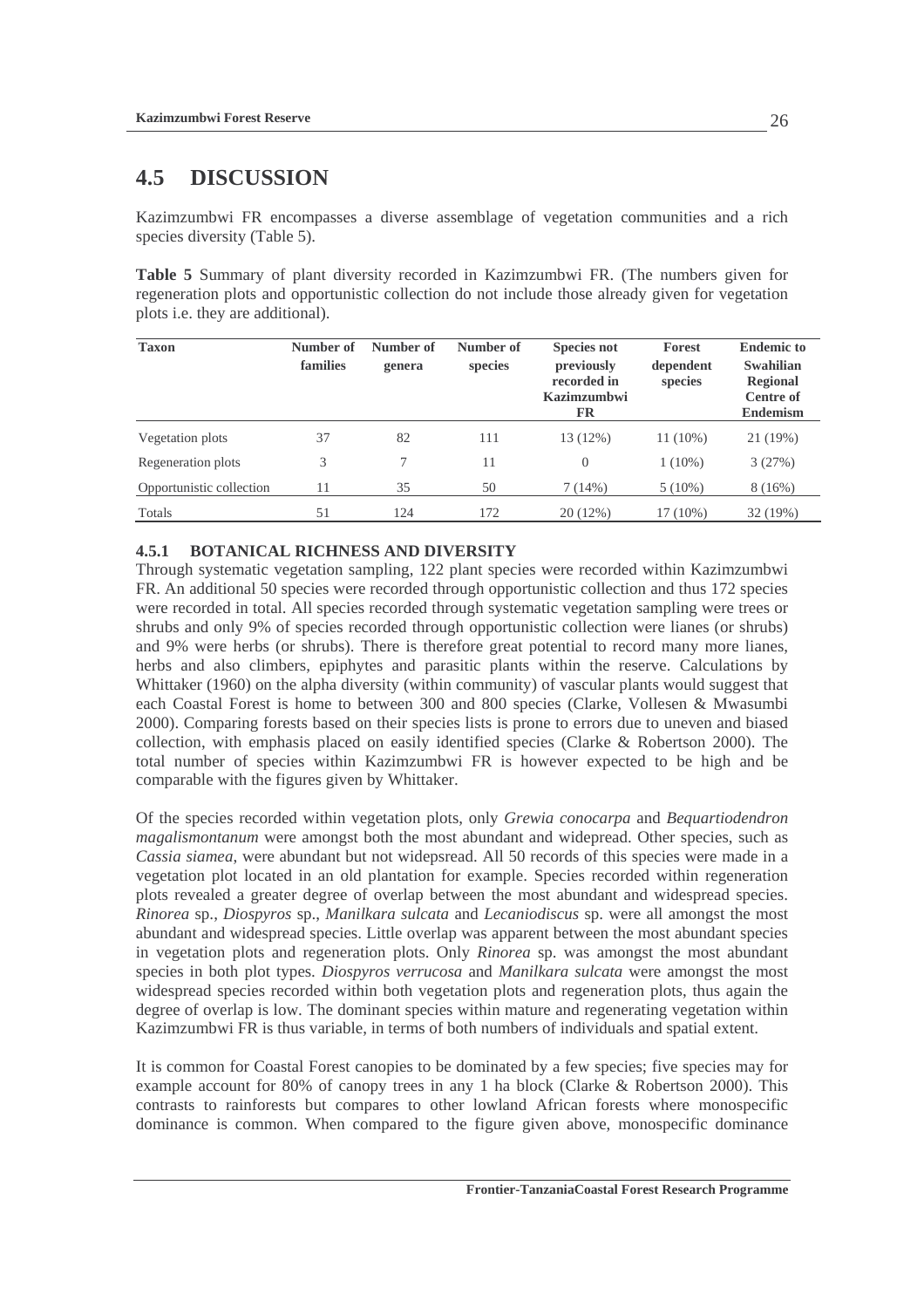wiithin Kazimzumbwi FR was found to be low. Overall within vegetation plots, the five most common species accounted for only 25% of all individuals recorded. This figure does however include all trees of a dbh of 10cm or over; thus it is not confined to canopy trees, and is not confined to trees within any 1ha block. Calculations based on the number of trees and species per plot (vegetation and regeneration) in this study revealed the vegetation of Kazimzumbwi FR to vary greatly in its degree of monospecific dominance. Those plots with the highest mono-specific dominance were dominated by a few species such as *Cassia siamea* or *Lecaniodiscus fischeri*. These figures are based on the number of individuals however and abundance does not necessarily reflect dominance, especially when considering canopy dominance. Of those species found to be most abundant within vegetation plots, only *Manilkara sansibarensis* and *Albizia petersiana* are canopy trees whilst *Cassia siamea* is a plantation species and *Rinorea angustifolia* a dominant forest shrub. Calculations based on basal area could possibly yield interesting results, however qualitative observations of dominance amongst species would appear to provide good, but possibly subjective, results. These conclude that dominance is spread between 5-7 species within each vegetaion type and thus a few species do infact dominate most of the vegetation types encountered.

Many vegetation types were recognised within Kazimzumbwi FR, the various characteristics of which reflect those of Coastal Forest vegetation types as described by Clarke and Robertson (2000) fairly well. The Coastal Forest vegetation types of 'Mixed Dry Forest', '*Brachystegia* Forest' and 'Swamp Forest' are all represented within Kazimzumbwi FR. The existence of the latter of these is particularly important, as freshwater swamp conditions, and thus Swamp Forest, are rare in Coastal Forests (Clarke & Robertson 2000). The 'scrub/thicket/bush' and 'edge forest' vegetation types recorded in Kazimzumbwi FR do not correspond well with any of the vegetation types listed by Clarke and Robertson (2000), and rather contain species from all of them. This can be explained as variation in plant communities is continual through space (and time) and thus the strict definition of vegetation types is not always appropriate. Such areas were previously disturbed by human activity (refer to section 5 for more detail).

Altitude varies little within Coastal Forests and thus factors other than this are important in determining their vegetation communities (Clarke, Vollesen & Mwasumbi 2000). Climate, soil, geology, geomorphology, human disturbance, aspect, historical factors and even termites may all effect forest assemblages. Any number of these factors could be important in determining vegetation communities within Kazimzumbwi FR, but human disturbance is considered to be particularly important. *Brachystegia* forest, scrub forest, wooded grassland, grassland, open areas and edge forest are all habitats potentially resulting from human activities. *Brachystegia* forest may result from past clearance and subsequent soil degradation, scrub forest from regeneration after clearance and/or burning, wooded grassland and grasslands from widespread and frequent fire-burning by early humans, open areas from selective logging and edge forest through activites such as railway construction (see Clarke 2000, Clarke and Robertson 2000). Topography is also considered to be an important determining factor, particularly with regard to the extent of vines, through its' link to the availability of water resources.

### **4.5.2 'NEW RECORDS'**

Combining the species recorded systematically and through opportunistic collection, 20 species (12%) recorded within Kazimzumbwi FR have not previously been recorded in Coastal Forests (based on florulas given by Clarke, Vollesen and Mwasumbi (2000) and Clarke (1995)). All of these species have widespread distributions and are from families already represented within Coastal Forests. The botanical collection and study of Coastal Forest is far form complete and thus these findings are particularly important.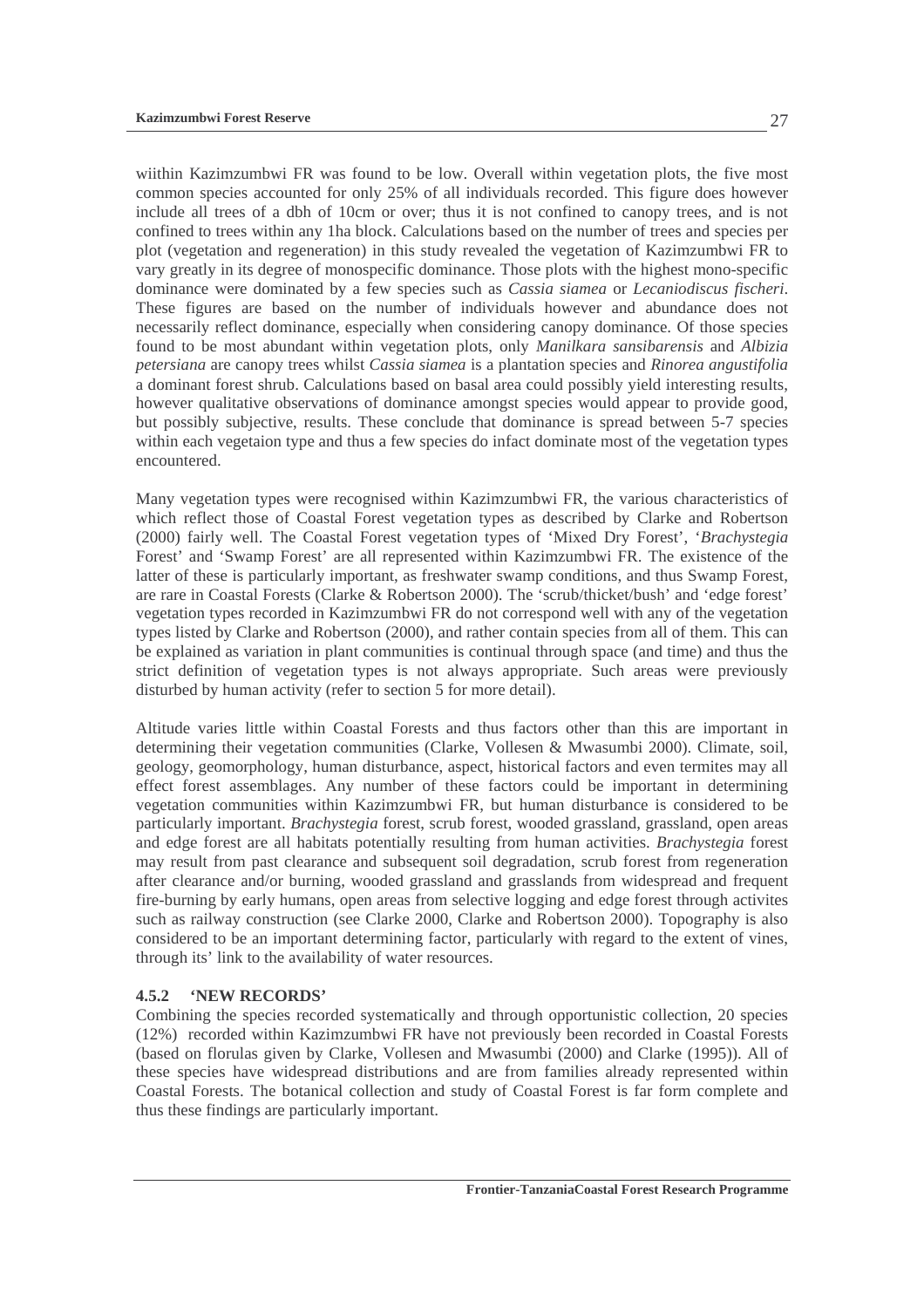### **4.5.3 FOREST DEPENDENCY**

Seventeen species (10%) recorded in Kazimzumbwi FR are considered to be forest dependent. For the purposes of this study this was taken to include *Brachystegia* Forest and Riverine Forest (including Swamp Forest), as Clarke and Robertson (2000) present these as main vegetation types within Coastal Forests. Twelve of these 17 species were recorded through systematic sampling and five through opportunistic collection.

The majority of forest dependent species were recorded within three or less plots, although the near-endemic species *Baphia puguensis* was recorded in six of the 23 vegetation plots (26%). The majority of forest dependent species were represented by only one individual. *Ochna mossambicensis* (also near-endemic) was however represented by eight individuals, *Baphia puguensis* by 10 individuals, *Albizia gummifera* by 11 individuals and *Rinorea angustifolia* by 37 individuals.

Large areas of Kazimzumbwi FR comprise habitats other than forests and thus the low number of forest dependent species and consequently high number of ecological generalists is to be expected. The dominance of ecological generalists in Coastal Forests in general is attributed to the small size of forest patches and the fact that they are surrounded by open habitats and are dry for large parts of the year (Burgess *et al*. 2000).

## **4.5.4 ENDEMISM**

Thirty-two (19%) of the 172 species recorded in Kazimzumbwi FR are endemic to the Swahilian Regional Centre of Endemism *sensu lato*, including two species (1%) that are endemic to the Pugu Hills (and Gongolamboto in one case). Twenty-four of these 32 species were recorded through systematic sampling and eight through opportunistic collection. Twelve species in total are endemic to the Pugu Hills, including the two recorded during this work. The regional endemic *Dichapetalum edulis* has previously only been recorded from T8 and Mozambique (Niassa Province), thus the record in Kazimzumbwi FR (recorded within vegetation plots) represents a range extension for this species.

Approximately half of the regional endemic species within Kazimzumbwi FR were recorded in only one or two plots. *Dialium holtsii* and *Manilkara sulcata* were however recorded in eight plots, *Grewia conocarpa* in nine plots, *Manilkara sansibarensis* in 11 plots and *Diospyros verrucosa* in 12 plots. Almost half of the regional endemic species were represented by only one or two individuals. *Hyplocoelopsis africana* was however represented by 24 individuals, *Diospyros verrucosa* by 30 individuals, *Manilkara sansibarensis* by 35 individuals and *Grewia conocarpa* by 43 individuals.

The family Rubiaceae contributes 14.3% of Coastal Forest regional endemic species, with many others from the families Leguminosae, Euphorbiaceae, Acanthaceae, Annonaceae, Asclepiadaceae, Cucurbitaceae, Poaceae, Vitaceae, Asteraceae and Verbenaceae (Clarke, Vollesen & Mwasumbi 2000). Rubiaceae and Leguminosae were important families for regional endemic species recorded in Kazimzumbwi FR, along with Sapotaceae and Tiliaceae. *Diospyros*, *Tricalysia*, *Grewia*, *Combretum* and *Ochna* are genera containing many regional endemic species in both Coastal Forests in general and Kazimzumbwi FR.

The majority of Coastal Forest regional endemic species are to be found in fire-excluded habitats, thus not woodlands or grasslands (Clarke, Vollesen & Mwasumbi 2000). In Kazimzumbwi FR, regional endemic species were recorded in all vegetation plots except one (Plot 1). This plot was located in Wooded Grassland disturbed by fire as little as one year before the survey fieldwork.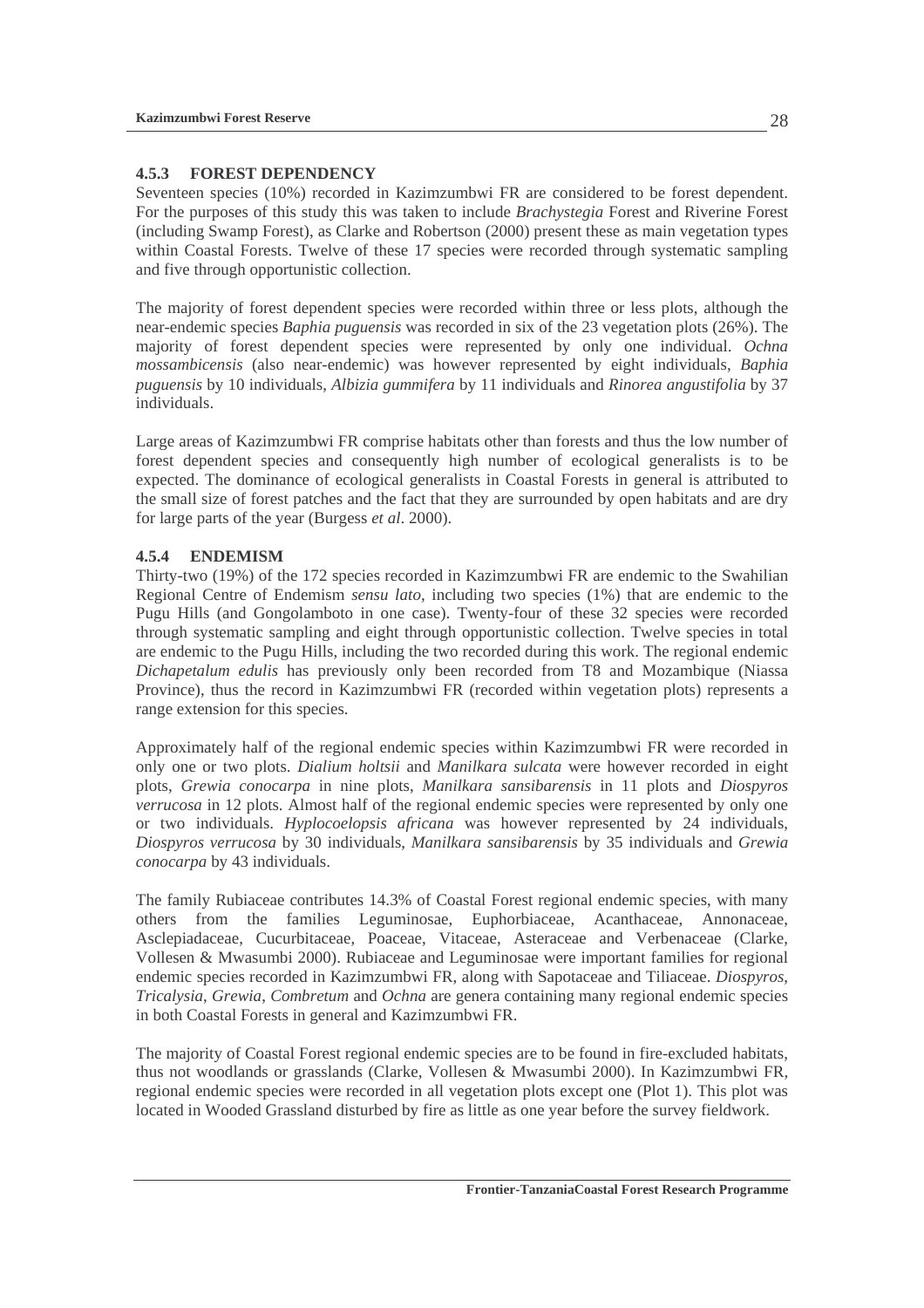### **4.5.5 REGENERATION**

Forty-two species within 31 genera and 22 families were recorded in regeneration plots within Kazimzumbwi FR. Thirty-one of these species (74%) were also recorded in vegetation plots, along with 24 genera (78%) and 19 families (86%). The similarity of species composition between regeneration plots and vegetation plots was thus high. This indicates that the majority of regeneration within Kazimzumbwi had the potential to contribute to the forest canopy and understorey when mature. This would indicate a stable, or climax, non-pioneer forest community.

Eleven species were recorded in regeneration plots alone. These are trees or shrubs typical of a variety of habitats, however one species, *Garcinia volkensii*, is forest dependent. Three species are known to be endemic to the Swahilian Regional Centre of Endemism *sensu lato*; *Dobera loranthifolia*, *Grewia goetziana* and *G. holtzii*. None of the 11 species are considered pioneer or secondary growth species.

Low amounts of regeneration (up to a certain point) may indicate a stable forest community or one that has suffered limited diturbance. Brown (1998) for example demonstrated that due to patchy canopy clearance areas of high disturbance in forest habitats tend to have a high amounts of regenerating species (Frontier-Tanzania 2001b). Previous Frontier-Tanzania Forest Research Project work in the Udzungwa Mountains used the same methods as employed in the current study to work on regeneration in two Forest Reserves. This work revealed a significantly higher number of regenerating trees and shrubs within the more heavily disturbed New Dabaga/Ulangambi Forest Reserve (NUDFR) when compared to the less disturbed and more stable forest community within West Kilombero Scarp Forest Reserve (WKSFR) (Frontier-Tanzania 2001b,c). The same methods were also employed by Frontier-Tanzania Forest Research Programme whilst working in Ruvu South Forest Reserve (RSFR) (Frontier-Tanzania *unpubl.*) and thus comparisons can be made between all three reserves and Kazimzumbwi FR. It should be noted however that the vegetation types of the Udzungwas (within the Eastern Arc) and RSFR and Kazimzumbwi FR (within Coastal Forest) are different. The figures given are also based on means about which, at least in Kazimzumbwi FR, there is much variation. Due to a lack of other comparative data however, these figures were tentatively used a basis for discussion. The number of regenerating trees and shrubs recorded within a 3m x 3m plot in NUDFR was 18.0, in WKSFR was 6.1, in RSFR was 2.9 and in Kazimzumbwi FR was 2.4. The abundance of regeneration within both RSFR and Kazimzumbwi FR is thus lower than that in either WKSFR or NUDFR, but closest to that in WKSFR. This reserve was deemed to comprise a stable forest commmunity based on the low amount of regeneration and the fact that they have low numbers of secondary or pioneer species. RSFR and Kazimzumbwi FR also contain low numbers of secondary and pioneer species and thus may also be deemed to comprise stable forest communities.

### **4.5.6 THREATS**

Certain plant species recorded within Kazimzumbwi FR have been recognised as at threat from activites such as pitsawing, charcoal burning and the collection of wood for building and carving. Based on local information and personal observation it was noted that pitsawing is targeted towards valuable timber species such as *Brachystegia spiciformis*, *Milicia excelsa*, *Afzelia quazensis* and *Pterocarpus angolensis*. Mature *M*. *excelsa* were considered uncommon in the forest and *B*. *spiciformis* is currently cut as an alternative. Charcoal burning is directed at hardwood species such as *Parinari cuetifolia*, *Annona senegalensis*, *Dichrostachys cinerea*, *Ochna thomasiana* and *Manilkara sulcata*. These activities are considered to pose a serious threat to these species, particularly as no management is taking place in the form of regeneration encouragement. Pole cutting for building materials is also considered a serious problem within Kazimzumbwi FR as selected young tree species are targeted. Those species under pressure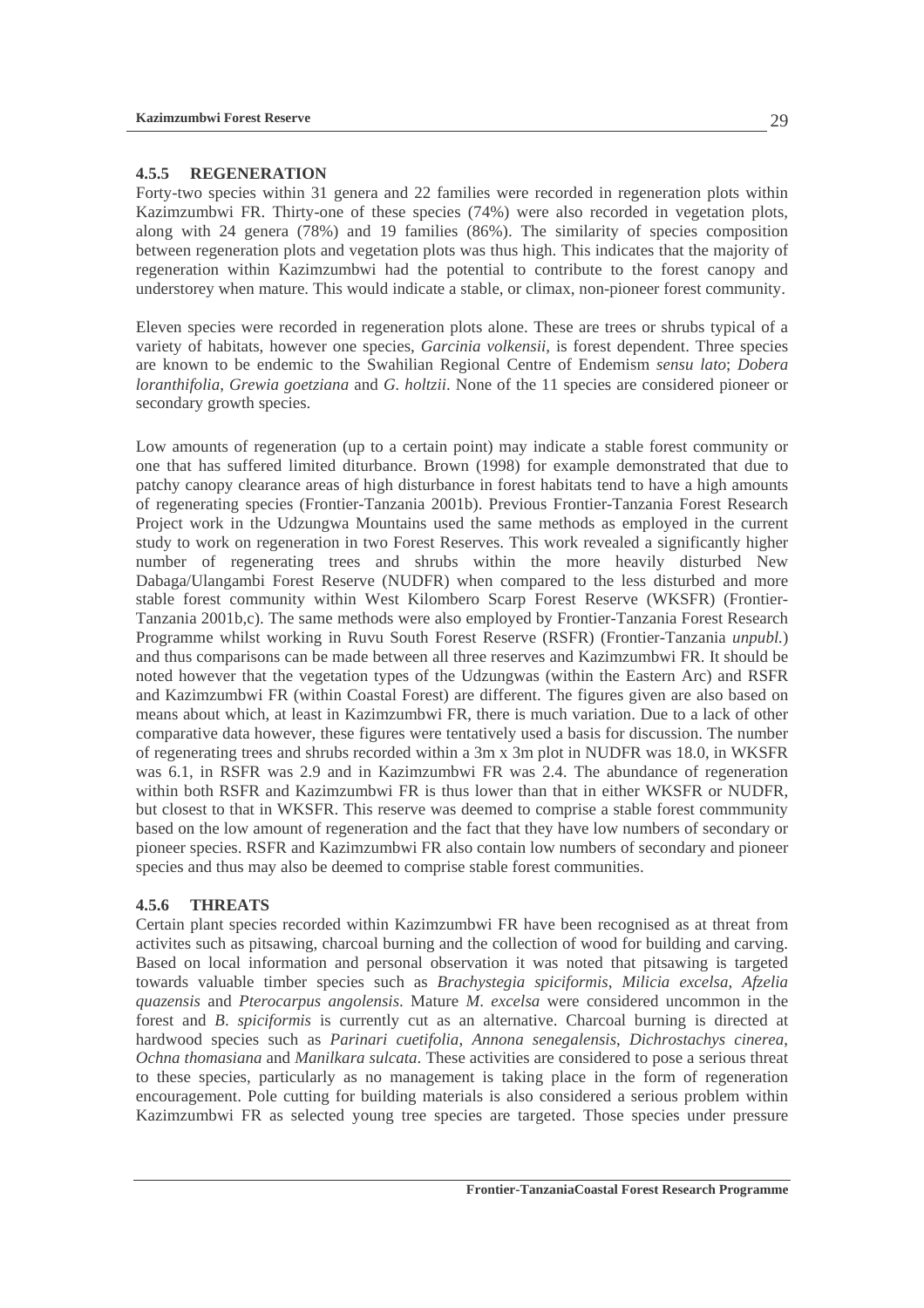include *Baphia puguensis*, *Nesogordonia holtzii*, *Diospyros* sp. and *Ludia mauritiana*. The former of these species is endemic to the Pugu Hills and thus any threat to it is of particular concern. *Makonde* carving has endangered the black wood species *Dalbergia melanoxylon*. This species is currently particularly rare within the reserve and *Annona senegalensis* is used as an alternative. It is thought that if not controlled, the making of animal traps from *Rinorea angustifolia* may effect this evergreen shrub. Bushfires are also a problem within Kazimzumbwi FR, particularly for easily combustible shrubs and herbs during dry season periods. According to the *Coastal Forest Medicinal Plant Checklist* (Mathews 1993) many shrubs and herbs found within Kazimzumbwi FR are of great medicinal value, thus bushfires threaten not only the biological value but also the medicinal and commercial value of the reserve.

A number of exotic and pioneer species were recorded in Kazimzumbwi FR. Plantations and trial plots of the timber species *Eucalyptus* sp., *Tectona grandis, Pinus patula* and *Cassia siamea* were observed, although these species tended to be confined to such areas. *Cassia siamea* is also planted to mark parts of the northern border of the reserve however. Exotic species and pioneer species such as *Auraucaria* sp. and *Trema orientalis* (respectively) were observed within wooded grasslands near to the forest border in the north of the reserve. Another exotic species, *Magnifera indica*, was recorded in an area of *Brachystegia* Forest in the west of the reserve whilst the pioneer species *Lantana camara* was recorded throughout the Dry Mixed Forest but only found regenerating in gap areas and forest edge. Based purely on qualitative observational data, the threat of 'invasion' by both exotic and pioneer species is however not currently considered serious.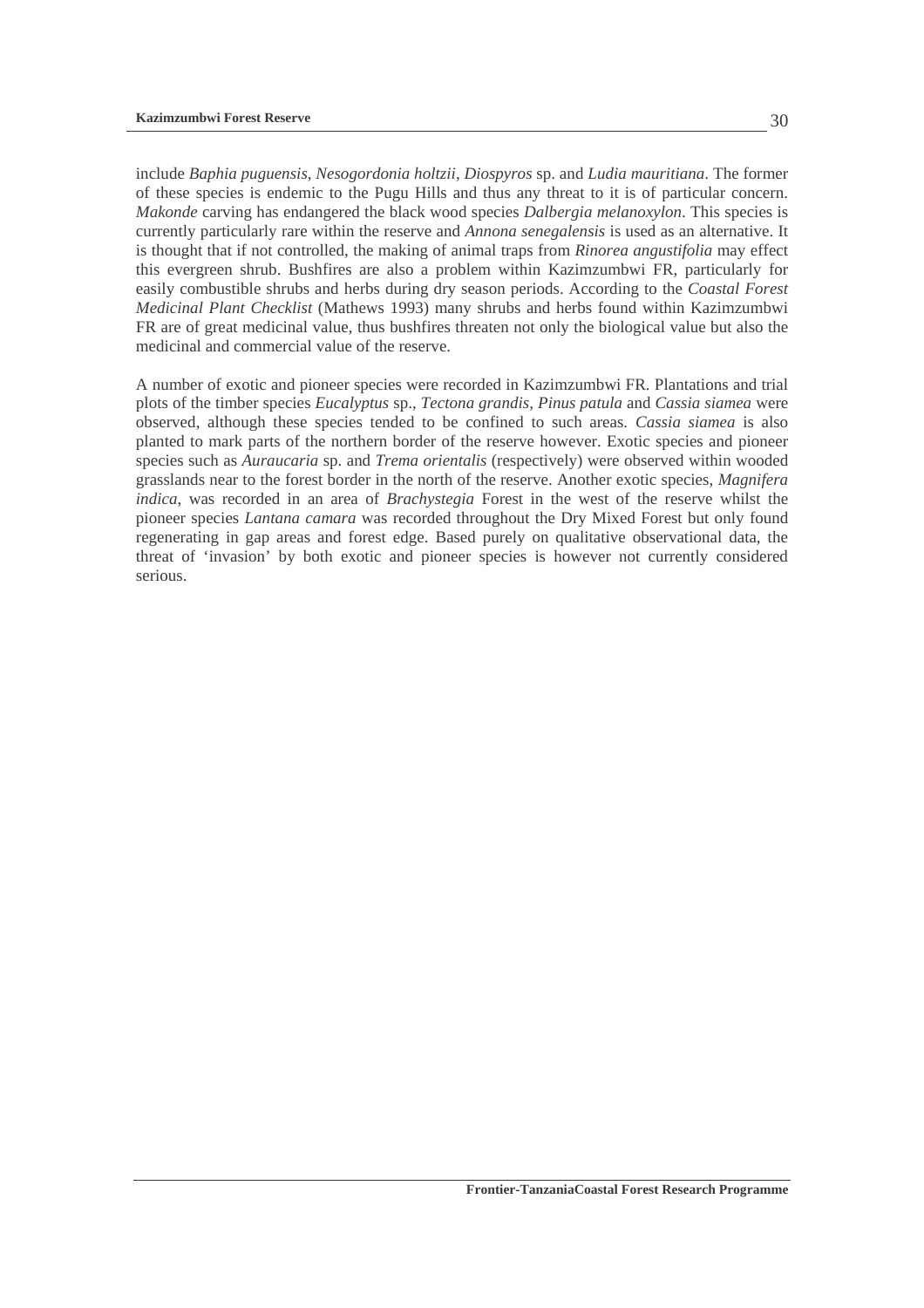## **4.6 CONCLUSIONS**

Kazimzumbwi FR clearly contains a highly heterogeneous and diverse assemblage of plant communities, including many forest dependent species, species endemic to both the Pugu Hills and the Swahilian Regional Centre of Endemism *sensu lato*, and species not previously recorded within Coastal Forests. Through information based on regeneration and the presence of pioneer species within the reserve, the forest overall is considered to be in a stable, climax state. Based on qualitative observational data alone, exotic and introduced species present within the reserve are not currently considered to pose a threat to the native vegetation. Certain species are however threatened by various human activites that have the potential to indirectly affect plant diversity and vegetation communities in general.

Certain species found within Coastal Forests are considered 'anthropogenic endemics' (*sensu*  Gentry 1996); those with distributions that are an artefact of the loss of former habitat through human disturbance and destruction (Clarke, Vollesen & Mwasumbi 2000). The island-like nature of Coastal Forests is cause for concern for the long-term viability of its rare species (Clarke, Vollesen & Mwasumbi 2000). Considering these facts along with that of the botanical richness and diversity within Kazimzumbwi FR, management plans are clearly required to safeguard the reserve's future. Closer investigation of forest products is urgently needed in order to identify from where they are taken and therefore where conservation measures should be directed. In order to ensure sustainable utilisation of forest resources, intensive joint patrolling involving villagers and environmental education within surrounding villages should also be encouraged. Lastly, further research and intensive collection focusing on herbs and lianes is needed in order to produce a comprehensive checklist of Kazimzumbwi FR flora.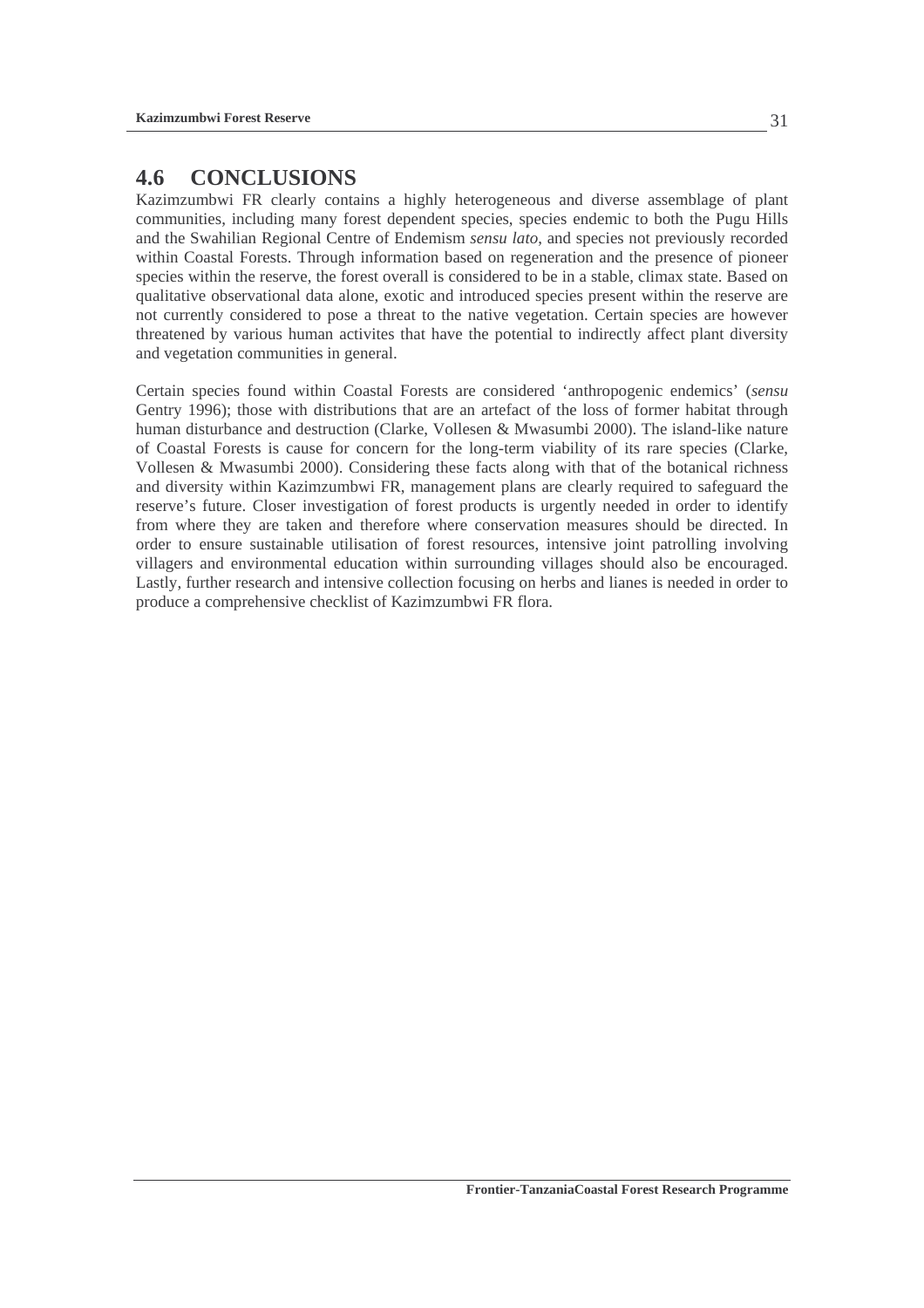# **5. FOREST USE AND HUMAN IMPACT**

*Authors: Hall, S.M., Staddon, S. and Murphy, A.* 

# **5.1 INTRODUCTION**

The small fragmented nature of Coastal Forests, surrounding growing impoverished rural communities with increasing demands on forest resources, and a lack of adequate protection mean that biodiversity is seriously under threat.

Kazimzumbwi epitomises the problems facing forests near Dar es Salaam. Almost all trees of commercial value were removed during commercial logging activities, according to local sources ending in 1980. Timber is the top ranking perceived value of forest products for young men surrounding Kazimzumbwi FR (Lagerstedt 1995 and Mwamfupe 1997).

A long history of non-timber exploitation also exists within Kazimzumbwi FR including charcoal production, cultivation, pole extraction, fuelwood collection, hunting and collection of medicinal and food plants. An extensive network of resource collection trails covers the forest.

Charcoal production was common in the forest reserve until 1991 when forest guards were employed by the Wildlife Conservation Society of Tanzania (WCST) to address these illegal activities. Charcoal has been shown to be the second ranking perceived value of forest products for men, young men and women surrounding Kazimzumbwi FR (Lagerstedt 1995 and Mwamfupe 1997). Logging for the production of charcoal, possibly combined with logging for firewood, removed virtually all trees from some areas (Clarke & Dickinson 1995).

Building materials have been collected from Kazimzumbwi FR for local use, and poles recorded as having been collected commercially for sale in Dar es Salaam (Burgess & Dickinson, 1993). Building materials and poles have been shown to be the third ranking perceived value of forest products for men, young men and women surrounding Kazimzumbwi FR (Lagerstedt 1995 and Mwamfupe 1997). Concerns exist regarding the effects of commercial scale exploitation of poles. The effects of extracting selectively chosen species such as *Scorodophloeus fischeri* potentially damage the forest by removing young canopy trees, altering its natural composition (Clarke & Dickinson, 1995).

Firewood collection is the most important perceived value of forest products for women surrounding Kazimzumbwi FR, and has been recorded as commonplace. Collection of traditional medicines, honey and gum has also been noted (Clarke & Dickinson, 1995 and Burgess & Dickinson, 1993).

A number of trial plots were established within the natural forest areas of Kazimzumbwi FR mainly for exotic timber species such as teak (*Tectona grandis*), blackwood cassia (*Senna siamea*), *Eucalyptus* sp., rubber (*Hevea brasiliensis*) and the indigenous timber species *Mninga*  (*Pterocarpus angolensis*). Results from these trials indicate that Kazimzumbwi FR is a marginal to suitable site for pine plantations (Procter, 1996 in Somi & Nshubemuki, 1980 in Burgess & Dickinson, 1993).

Past threats to large mammals in Kazimzumbwi FR have been acute (Burgess & Dickinson, 1993). Hunting for local and probably commercial operations has occurred. Most commonly trapped species were duiker and bush pig. **Black and white colobus monkeys** and hippopotamus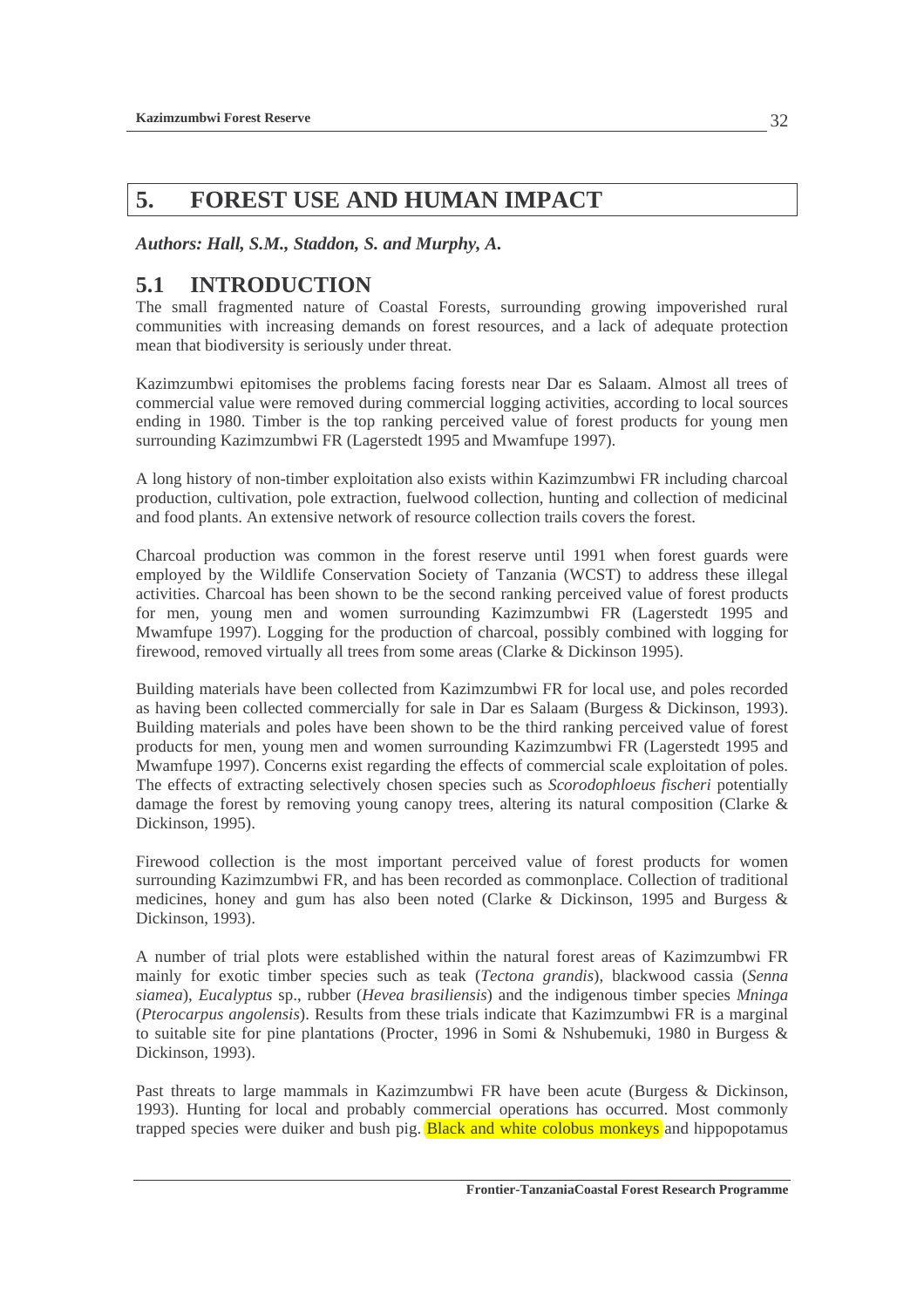have been hunted out of the forest presumably using fire arms (Burgess & Dickinson, 1993). The hunting of animals for food has been shown to be the top ranking perceived value of forest products for men surrounding Kazimzumbwi FR (Lagerstedt 1995 and Mwamfupe 1997).

The close proximity of agricultural land to forest reserve borders and poor border maintenance encourages the dispersal of fire into the reserve. Degradation of forest to more fire susceptible habitats such as woodland or grassland also encourage the chances of fire damage (Sheil 1992).

According to local tradition, cultivation was permitted in the reserve following its gazettement during the 1930s. In 1995 Clarke & Dickinson reported that the forest was under heavy pressure from agricultural encroachment in the reserve, especially from the east and southwest. Violent confrontation took place between forestry officials and some local people over this issue in 1994, 1995 and in 1998. In 1998 several hundred families were evicted from within the forest reserve. While the forest is now potentially retrieved, the relationship between the community and the Government is still hostile, particularly in the south and south-eastern parts of the reserve. Concerns over continued illegal encroachment for cultivation in Kazimzumbwi FR by people from local villages meant that the forest reserve was earmarked for protection by Tanzanian Forest Action Plan (TFAP) (Sheil, 1992). Other national and international organisations have also recently taken a large role in helping alleviate the pressures on Kazimzumbwi FR.

Since 1991, The Wildlife Conservation Society of Tanzania (WCST) has been working with local villages and Government to try and alleviate some of the problems that exist. WCST has acted on several roles (Rodgers and Burgess 2000):

channelling donor funds or conservation and education to District level; implementing conservation by convening planning meetings with villagers, training field staff, demarcating boundaries, planting village nurseries, etc.

acting as an information organisation, by issuing press releases and news sheets;

becoming an advocacy organisation, openly pushing Government to seek a solution as normal policing and extension methodologies failed; and

bringing together Central and District administrations with villagers and the press.

In 1999/2000 the Misitu Yetu Project was established to support local communities to manage and benefit from the biodiverse forests of Eastern Tanzania. This project is a collaboration between CARE International, WCST and the Tanzanian Forest Conservation Group (TFCG). Kazimzumbwi FR was chosen as one of four reserve areas targeted by the project. The Misitu Yetu Project allows communities the potential to secure tenure and user rights, increases long term livelihood security for households and increases the effectiveness of biodiversity conservation, as well as promoting the search for alternatives to forest exploitation.

A quantitative assessment of resource extraction and thorough study of disturbance patterns throughout Kazimzumbwi FR will help inform the Misitu Yetu Project of current pressures on the forest and guide managerial activities.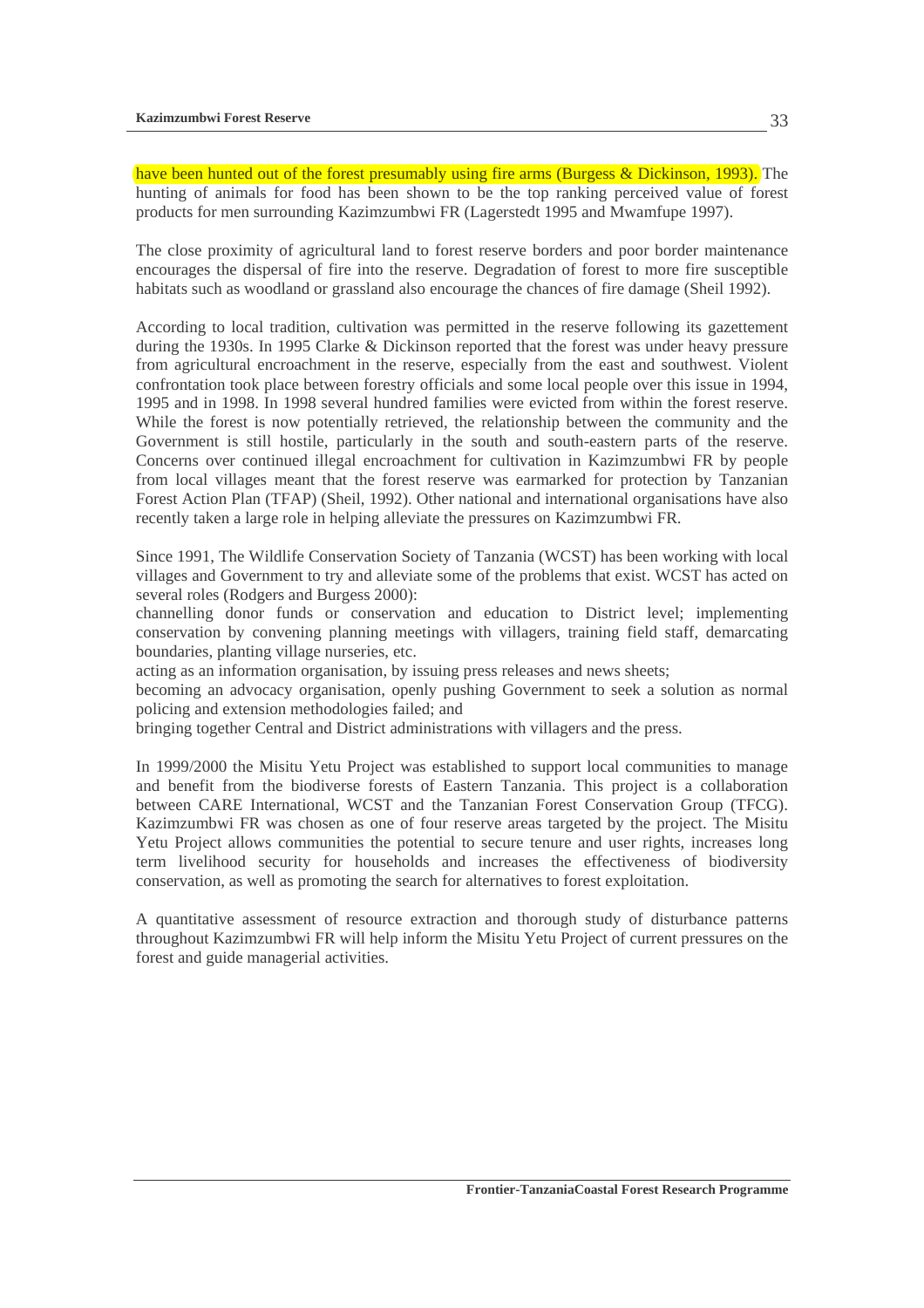## **5.2 AIMS**

- Ouantify the intensity of pole and timber extraction per hectare along transect lines to give an indication of the rates/sustainability and sites of extraction.
- Compare quantified anthropogenic extraction with natural death along transect lines.
- Document all disturbance observations and intensities in order to form priorities for conservation management.

## **5.3 METHODS**

Disturbance transects were used to record the intensity of pole cutting and logging systematically throughout the forest reserve. Disturbance transects were positioned diagonally across an imaginary 1.2 km x 1.2 km grid, running north-east, south-west across the reserve (Figure 5). Each transect was sampled from the northern border to a southern extent at grid reference 9230 (S  $6^{\circ}58^{\circ}00$ ")<sup>3</sup> (Figure 5).

Every self-standing tree (not creepers or lianas) above 5cm diameter at breast height (dbh) was measured within an area 5m either side of each transect line. Each plant was recorded under one of four categories: live, old cut, new cut or naturally dead or fallen. Old cutting was identified by darkening and rotting of a cut stump, and was assumed to have been cut more than 6 month prior to surveying. New cutting was identified by fresh cream or green cut stumps and assumed to have been cut less than six months prior to sampling. Within these categories a distinction was made between poles and timbers. Poles were classified as having a dbh between 5 and 15cm and a minimum 3m relatively straight trunk. Timber was classified as having a dbh greater than 15cm with a minimum 3m relatively straight trunk. These divisions are based on differences in use. Timber and pole cutting data are presented as an average per hectare.

All other forms of anthropogenic disturbance within an area 5m either side of each transect were also recorded for every 50m section. Other forms of disturbance were defined as follows:

1. Fire damage – an area affected by fire, evidence included burnt trees and ground vegetation.

2. Charcoal – an area where charcoal was burnt in the forest, evidence included small patches of burnt ground with charcoal remains.

3. Pitsaw – an area obviously cleared for pitsaw activities, with pitsaw platform, or remains of such.

4. Timber/planks/poles – cut timber, planks or cut poles laying on the ground ready for transportation.

- 5. Trapping animal traps of all varieties whether set or sprung.
- 6. Cultivation evidence of crop cultivation (past or present).
- 7. Grazing direct evidence or remains of cattle or goat grazing.
- 8. Footpath including all human used footpaths.

 $\overline{a}$ 

9. Clearing - well-established clearings within the forest as a consequence of human disturbance (usually short grassland, potentially previous settlement).

<sup>&</sup>lt;sup>3</sup> Forest Officers advised this to be the southern limit of fieldwork as a consequence of recent unrest in local communities in the south of the reserve.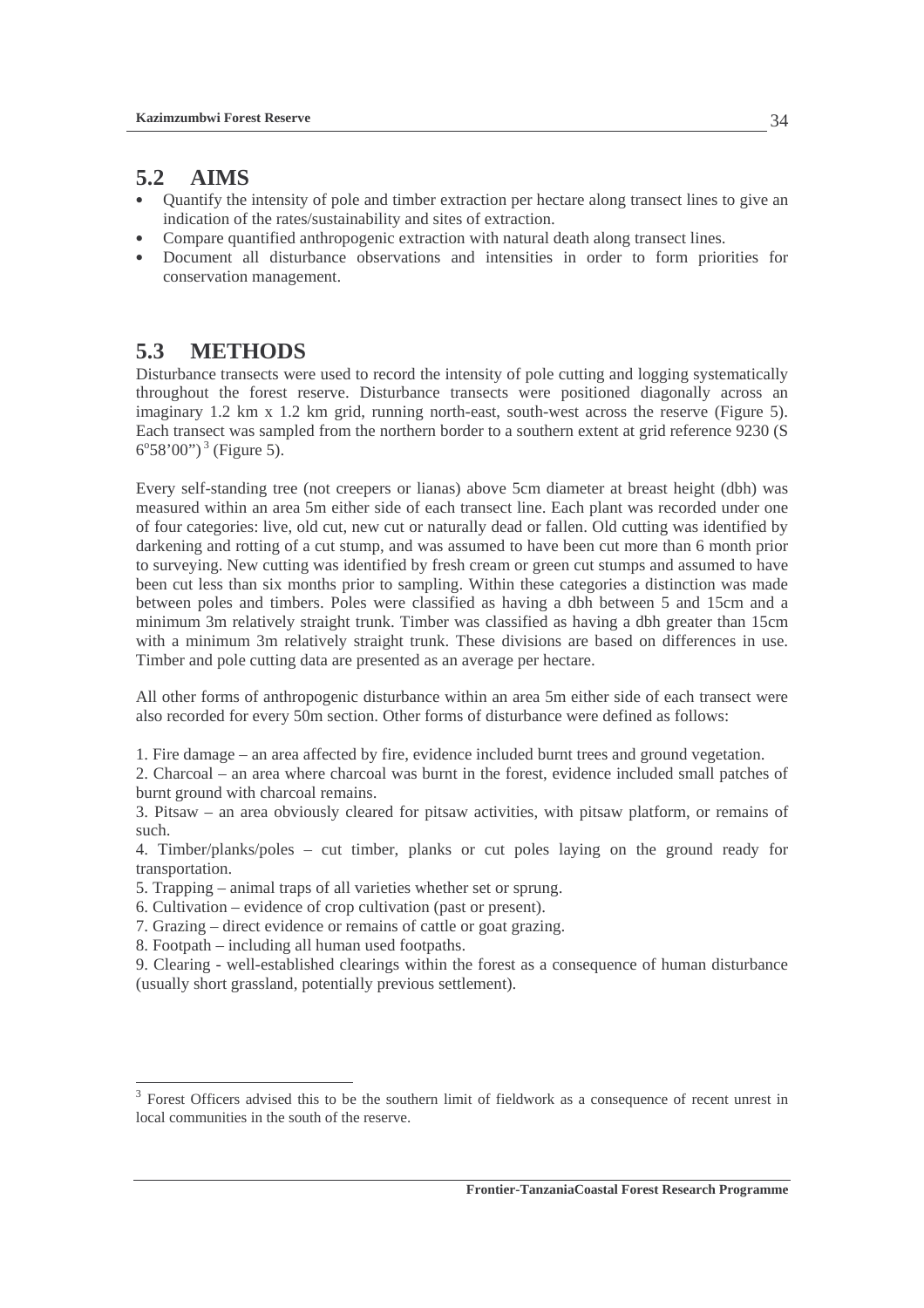## **5.4 RESULTS**

A total area of 22 hectares was surveyed for signs of human disturbance along the five transects (labelled A-E, Figure 5). Due to the varied vegetation, access and topography of the reserve, the extent and type of disturbance differed between areas. Access in the reserve is by a network of footpaths (there is a well established footpath running east-west through the centre of the reserve between the villages of Buyuni and Vigama/Kazimzumbwi), a railway track in the northern section and by roads leading up to the reserve borders. The surrounding area is densely populated and due to its relatively flat topography, human access to the reserve is not difficult.

A total of 22,235 stems were sampled throughout the reserve, represented by 1060 poles per hectare and 317 timber per hectare, 87 % and 23 % respectively (Figure 6).

### **5.4.1 POLE AND TIMBER EXTRACTION**

Pole and timber extraction was found along all five transects. The highest concentrations of recent cuttings were found near to footpaths. Cutters were heard and seen throughout these areas during the fieldwork.

### **5.4.2 POLES**

Rates of pole extraction are summarised in Tables 6 and 7, Figures 7 and 8. A mean total of 584 (77%) poles sampled per hectare were alive, 83 (12%) naturally fallen, 140 (11%) old cut and 5 (0.4%) new cut. The number of cut poles was on average greater than the number of naturally fallen poles. The number of new cut poles was minimal. Old cutting was highly variable between transect lines.



**Figure 6** Total number of poles and timber sampled per hectare during Kazimzumbwi FR disturbance assessment.

Transect lines D and E showed greatest evidence of pole cutting with 223 and 383 cut poles per hectare (21.5 % and 41.2 % of all poles sampled along each respective transect line). These figures were significantly greater (sixteen times greater along transect E) than the average number of naturally fallen poles per hectare. Transect E supported the largest density of new and old cut poles per hectare.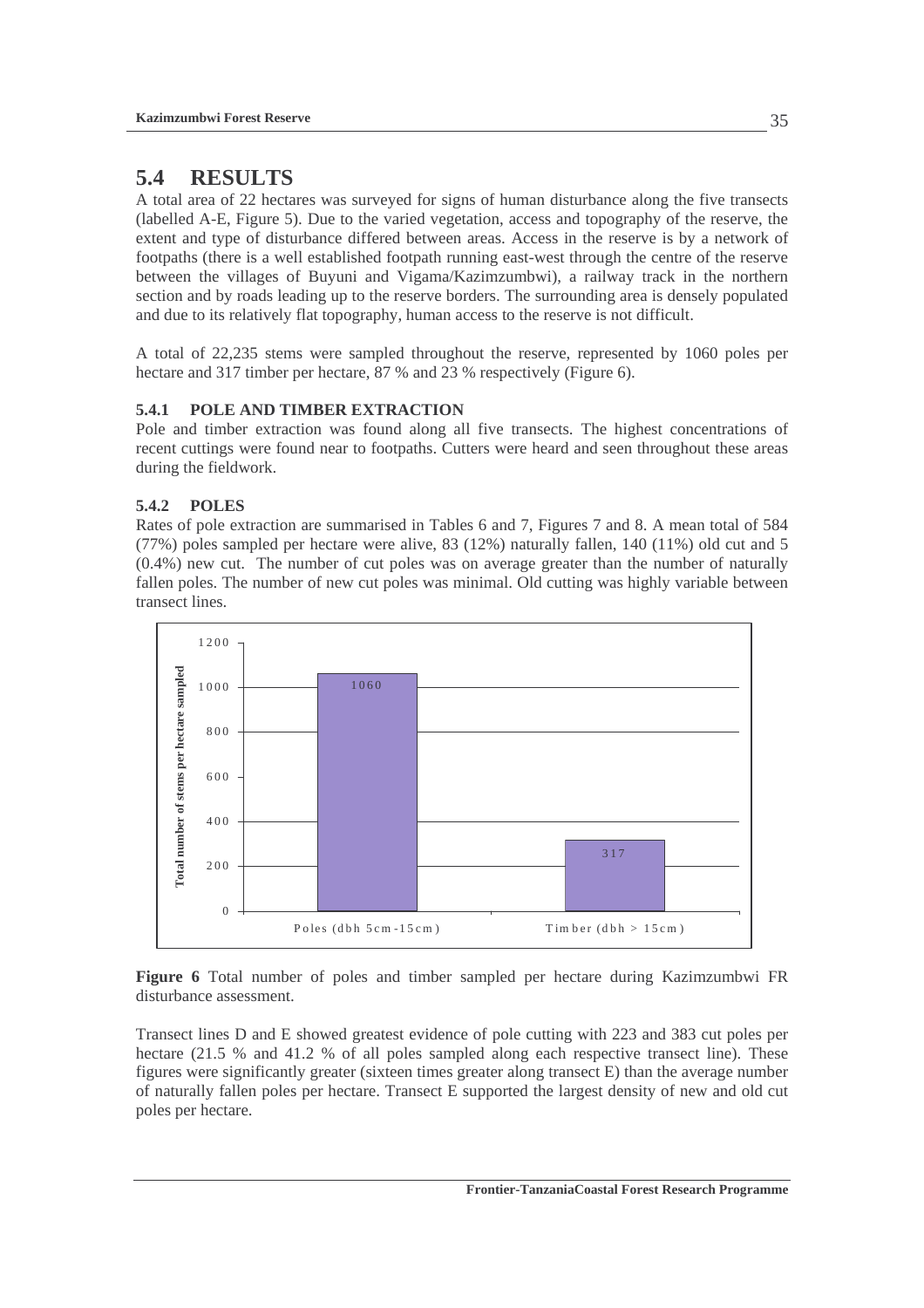| <b>Transect</b> | <b>Transect</b> | Total no.                                                  | <b>Total Number</b> | <b>Total Number</b>              | <b>Total Number Total Number</b> |                        |  |
|-----------------|-----------------|------------------------------------------------------------|---------------------|----------------------------------|----------------------------------|------------------------|--|
| Line            | of 50m          | Length $(m)$ (no.<br>Live poles $(LP)$<br>poles<br>sampled |                     | <b>Naturally</b><br>fallen poles | <b>Old Cut Poles</b><br>(OCP)    | New cut poles<br>(NCP) |  |
|                 | sections)       |                                                            |                     | (NFP)                            |                                  |                        |  |
| А               | 4600 (92)       | 3295                                                       | 2665(80)            | 459(14)                          | 164(5)                           | 7(0.2)                 |  |
| B               | 6650 (133)      | 5419                                                       | 4469 (82)           | 589 (11)                         | 339(6)                           | 22(0.4)                |  |
| C               | 5850 (117)      | 3491                                                       | 2993 (86)           | 335(10)                          | 152(4)                           | 11(0.3)                |  |
| D               | 4150 (83)       | 4231                                                       | 2695(64)            | 610(14)                          | 904(21)                          | 22(0.5)                |  |
| Е               | 750 (15)        | 686                                                        | 382 (56)            | 17(2)                            | 278 (40)                         | 9(1.2)                 |  |
| <b>TOTAL</b>    | 22,000 (440)    | 17,122                                                     | 13,204              | 2.010                            | 1,837                            | 71                     |  |

**Table 6** Disturbance transect results for total pole counts (mean percentages in brackets).

**Table 7** Disturbance transect results for total pole counts per hectare (percentages of all poles sampled per hectare in brackets).

| <b>Transect Line</b> | <b>Transect</b> | <b>Transect</b> |                |          | Number of poles Number of LP Number of NFP | Number of  | Number of  |
|----------------------|-----------------|-----------------|----------------|----------|--------------------------------------------|------------|------------|
|                      | Length $(m)$    | Length $(m)$    | sampled per ha | per ha   | per ha                                     | OCP per ha | NCP per ha |
|                      | (no. of 50m)    |                 |                |          |                                            |            |            |
|                      | sections)       |                 |                |          |                                            |            |            |
| А                    | 4600(92)        | 4600            | 716 (100)      | 579 (81) | 100(14)                                    | 36(5)      | 2(0.3)     |
| B                    | 6650 (133)      | 6650            | 815 (100)      | 672 (83) | 89(11)                                     | 51(6)      | 3(0.4)     |
| C                    | 5850 (117)      | 5850            | 597 (100)      | 512 (86) | 57 (10)                                    | 26(4)      | 2(0.3)     |
| D                    | 4150 (83)       | 4150            | 1020 (100)     | 649 (64) | 147 (14)                                   | 218 (21)   | 5(0.5)     |
| E                    | 750 (15)        | 750             | 915 (100)      | 509 (56) | 23(3)                                      | 371(41)    | 12(1.3)    |
| <b>MEAN</b>          |                 |                 |                | 584.2    | 83.2                                       | 140.4      | 4.8        |
| (Std. Dev.)          |                 |                 |                | (67.5)   | (41.7)                                     | (135.0)    | (3.8)      |



**Figure 7** Mean number of live, naturally fallen, old cut and new cut poles per hectare throughout Kazimzumbwi FR with standard error bars.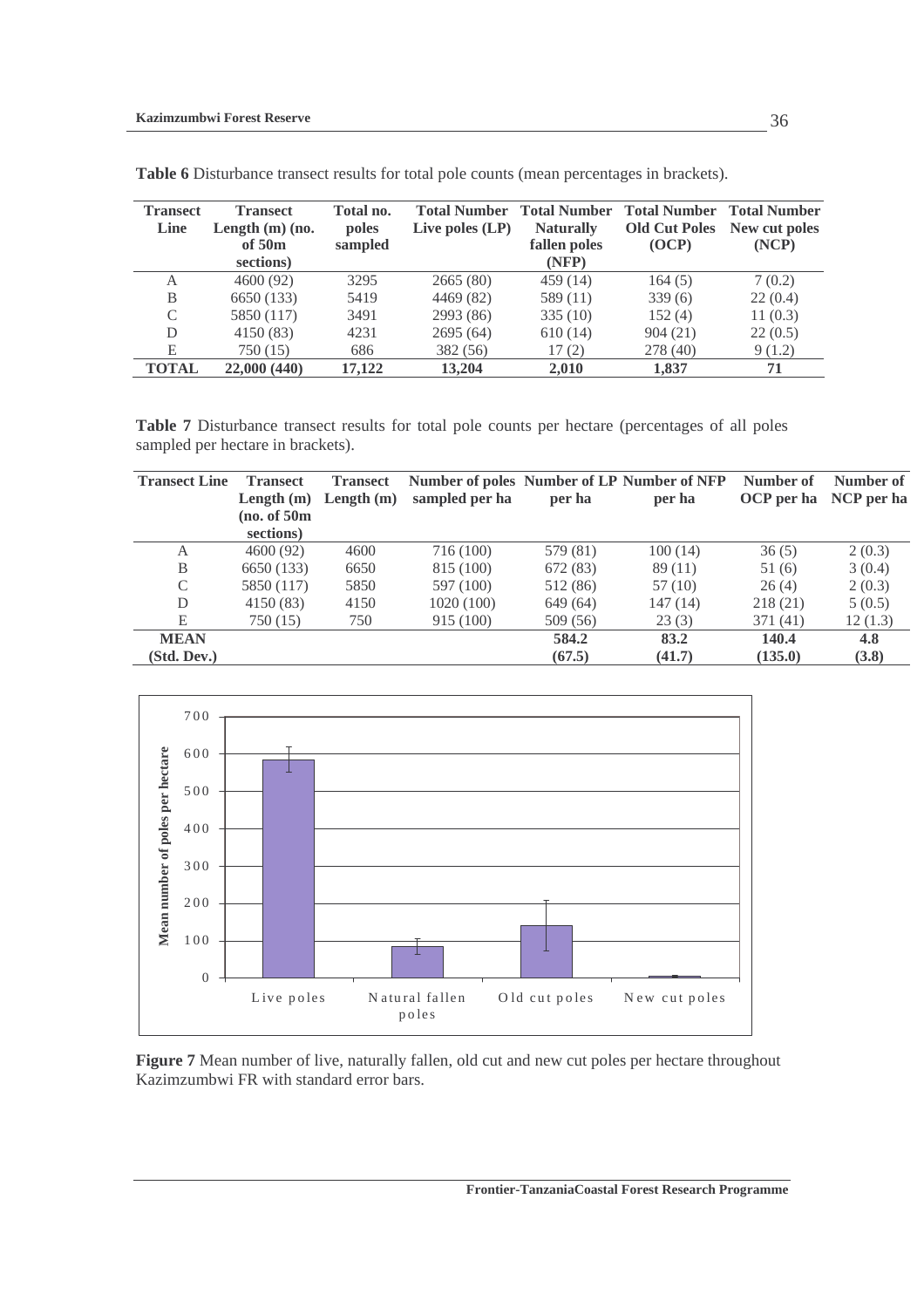

**Figure 8** Total number of live, old cut and new cut poles per hectare for each transect line.

## **5.4.3`TIMBER**

Rates of timber extraction are summarised in Tables 8 and 9 and Figures 9 and 10. An average total of 192 (83% of all) timber sampled per hectare were live, 27 (11%) naturally fallen, 14 (6%) old cut and 0.5 (0.2%) new cut. As for poles, the number of naturally fallen timber was on average greater than cut timber. The number of new cut timber was minimal.

As for poles, transect lines D and E showed greatest evidence from timber cutting with 24 and 89 cut timber per hectare (11.2% and 39% of all timber sampled along respective transect lines). Transect C supported the greatest density of new cut timber, whilst transect D supported the greatest density of old cut timber. The mean density of cut timber per hectare was greater than that of naturally fallen timber along transect D.

**Table 8** Disturbance transect results for timber counts (mean percentage in brackets).

| <b>Transect</b><br>Line | <b>Transect</b><br>Length $(m)$<br>(no. of 50m)<br>sections) | <b>Transect</b> | Total no.<br>Length (m) timber sampled | Live timber<br>(LT) | <b>Naturally</b><br>dead timber<br>(NDT) | Old Cut<br>Timber (OCT) | New cut<br>timber (NCT) |
|-------------------------|--------------------------------------------------------------|-----------------|----------------------------------------|---------------------|------------------------------------------|-------------------------|-------------------------|
| A                       | 4600 (92)                                                    | 4600            | 903                                    | 734 (81)            | 118(13)                                  | 50(5)                   | 1(0.1)                  |
| B                       | 6650 (133)                                                   | 6650            | 1728                                   | 1501 (87)           | 172(10)                                  | 52(3)                   | 3(0.2)                  |
| C                       | 5850 (117)                                                   | 5850            | 1394                                   | 1203(86)            | 157(11)                                  | 30(2)                   | 4(0.3)                  |
| D                       | 4150 (83)                                                    | 4150            | 914                                    | 691 (76)            | 123(13)                                  | 98(11)                  | 2(0.2)                  |
| E                       | 750(15)                                                      | 750             | 174                                    | 92(53)              | 15(9)                                    | 67 (39)                 | 0(0)                    |
| TOTAL                   | 22,000 (440)                                                 | 22000           | 5113                                   | 4221                | 585                                      | 297                     | 10                      |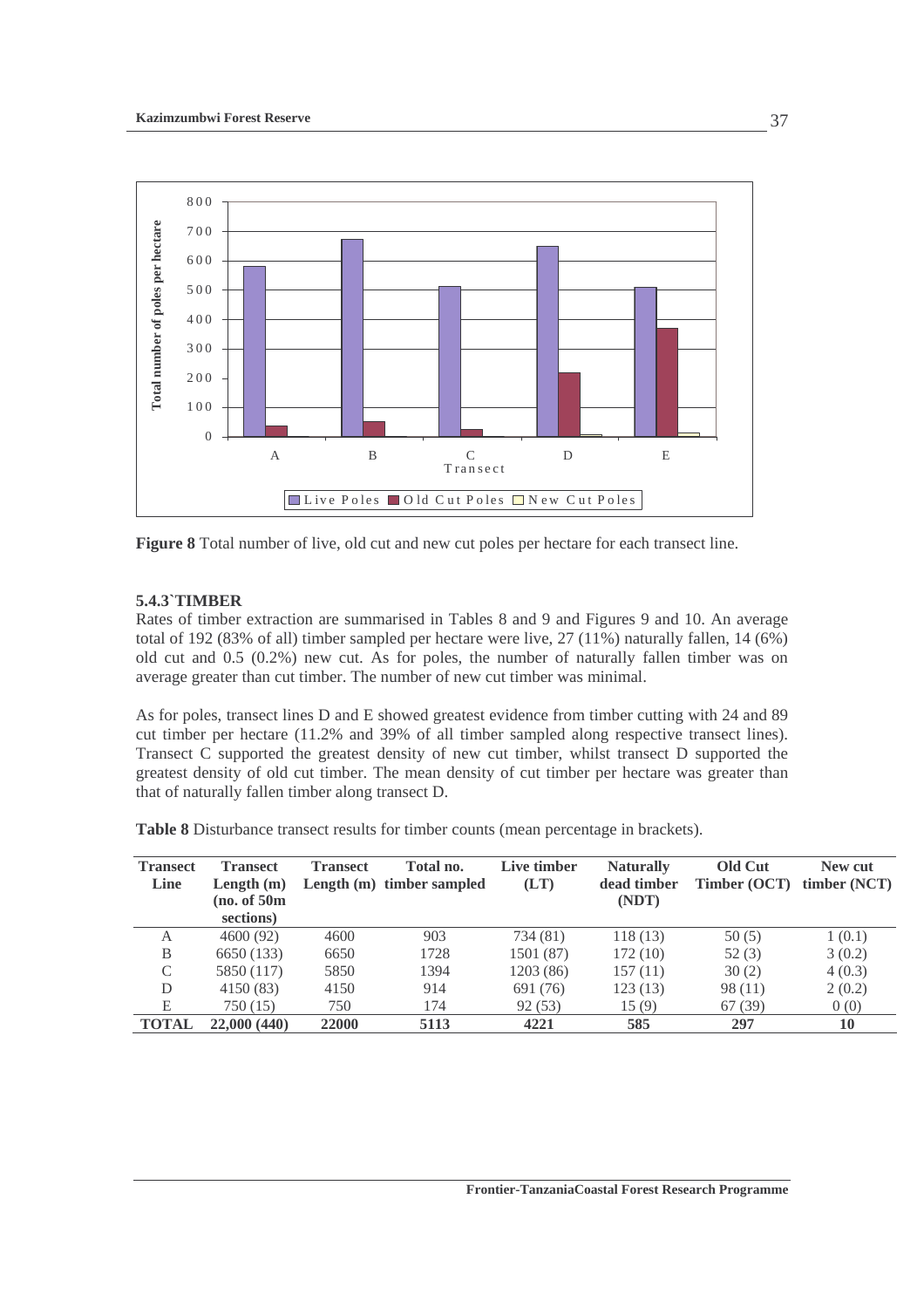| <b>Transect</b> | <b>Transect</b> | Number of                 | Number of LT | Number of  | Number of  | Number of  |
|-----------------|-----------------|---------------------------|--------------|------------|------------|------------|
| Line            |                 | Length (m) timber sampled | per ha       | NFT per ha | OCT per ha | NCT per ha |
|                 | (no. of 50m)    | per ha                    |              |            |            |            |
|                 | sections)       |                           |              |            |            |            |
| A               | 4600(92)        | 196 (100)                 | 160(82)      | 26(13)     | 11(6)      | 0.22(0.1)  |
| B               | 6650 (133)      | 260(100)                  | 226(87)      | 26(10)     | 8(3)       | 0(0)       |
| C               | 5850 (117)      | 238 (100)                 | 206(87)      | 27(11)     | 5(2)       | 1(0.4)     |
| D               | 4150(83)        | 220 (100)                 | 167(76)      | 30(14)     | 24(11)     | 0(0)       |
| E               | 750 (15)        | 232 (100)                 | 123(53)      | 20(9)      | 89 (38)    | 0(0)       |
| <b>MEAN</b>     |                 |                           | 176.4        | 25.8       | 27.4       | 0.2        |
| (Std. Dev.)     |                 |                           | (40.5)       | (3.6)      | (35.2)     | (0.4)      |

**Table 9** Disturbance transect results for average timber counts per hectare (percentages of all timber sampled per hectare in brackets).



**Figure 9** Mean total number of live, naturally fallen, old cut and new cut timber per hectare throughout Kazimzumbwi FR with standard error bars.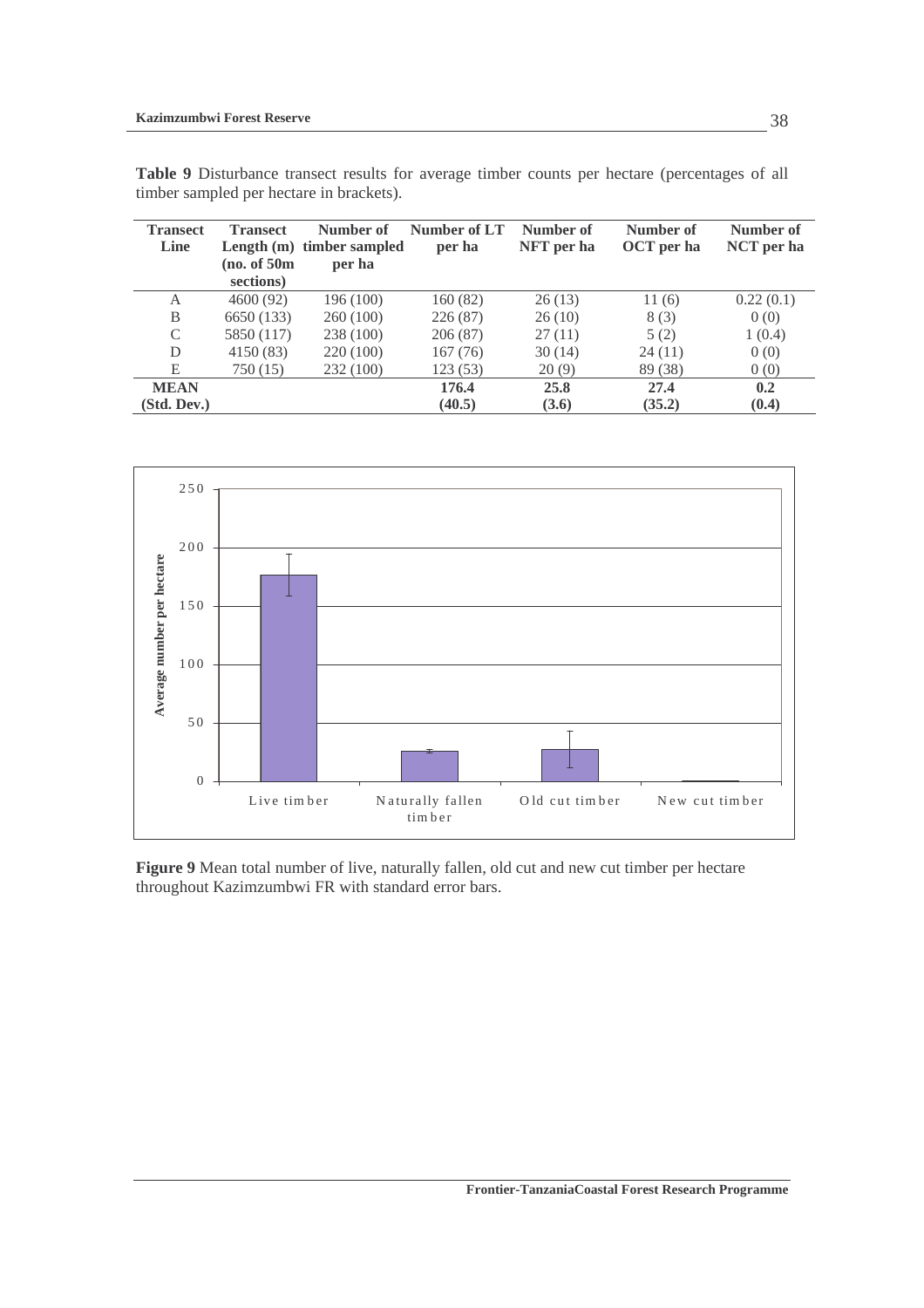

**Figure 10** Total number of live, old cut and new cut timber per hectare for each transect line.

### **5.4.4 OTHER FORMS OF DISTURBANCE**

The most common form of disturbance other than pole and timber extraction throughout Kazimzumbwi FR was the presence of footpaths; present in 18% of all 50m sample sections (Table 10). Other commonly seen forms of disturbance included evidence of charcoal burning (ranked 2), piles of timber, planks or poles and trapping (jointly ranked 3). No evidence of cattle grazing or fresh settlement was seen during the survey.

**Table 10** Incidences of various types of disturbance shown as a tally (of a total of 440 50m transect sections) a percentage, and a rank.

|                      |      | <b>Footpath Charcoal Timber/</b> | <b>planks</b><br>/poles |     |     |     | Trapping Fire Clearing Cultivation Pitsaw Grazing |     |  |
|----------------------|------|----------------------------------|-------------------------|-----|-----|-----|---------------------------------------------------|-----|--|
| Tally                | 80   | 43                               | 30                      | 30  | 19  | 12  |                                                   |     |  |
| Percentage<br>$(\%)$ | 18.3 | 9.9                              | 6.9                     | 6.9 | 4.4 | 2.8 |                                                   | 0.2 |  |
| <b>Rank</b>          |      |                                  |                         |     |     |     |                                                   |     |  |

### **5.4.5 DISTURBANCE HOTSPOTS**

Figures 10 to 16 summarise the specific locations of disturbance within the forest reserve. 'Hotspots of disturbance' have been identified and are classified as areas within the forest reserve with more than a 30% incidence of a single disturbance type per transect section (a transect section is made up of seventeen 50m sections running bewteen each vegetation plot). Hotspots are summarised in Table 11.

At the time of study, northern border areas of the forest reserve were recovering from past fire disturbance and suffering from charcoal exploitation, timber/plank/pole extraction and duiker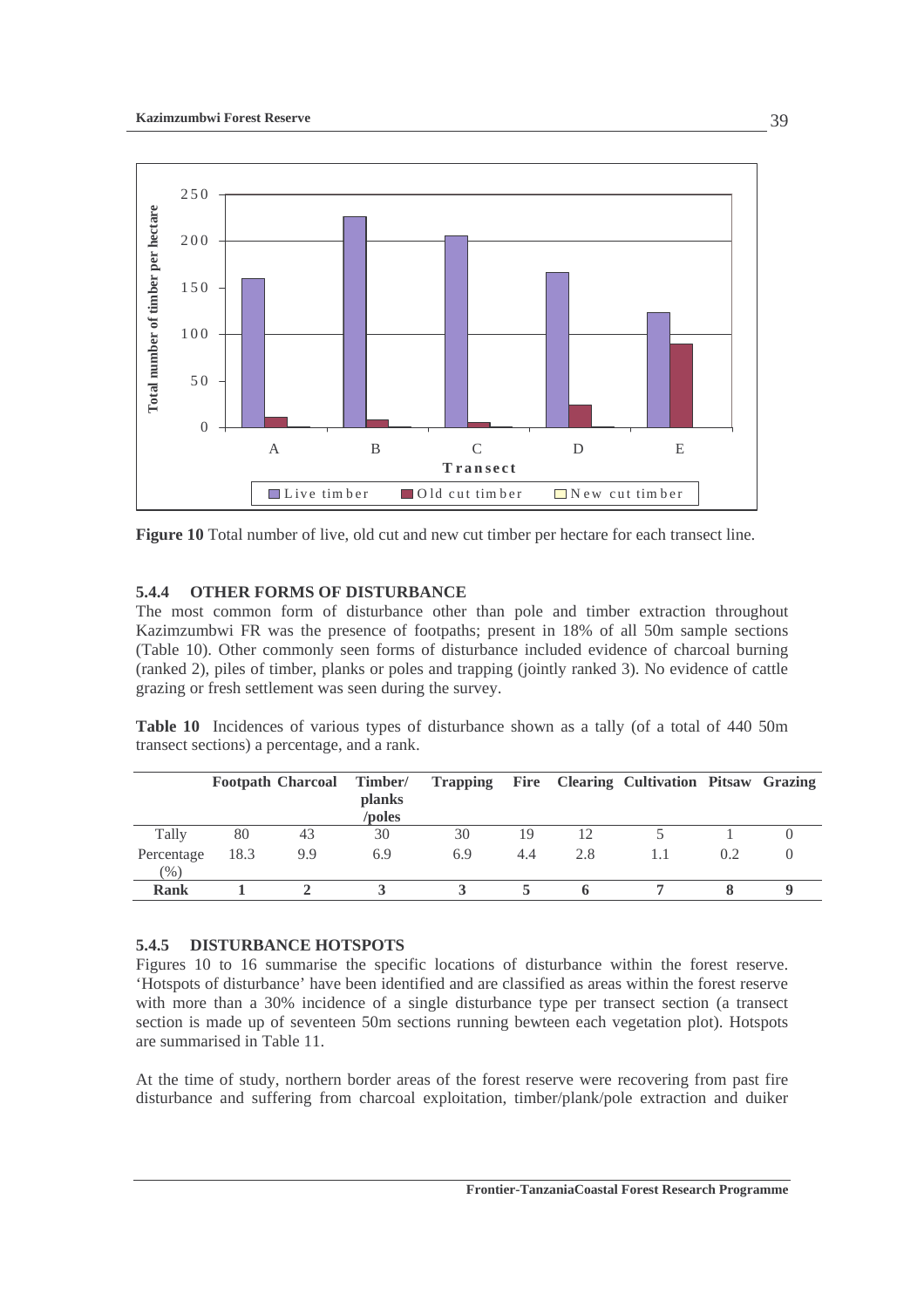trapping. Clearings were found mainly in the southern part of the survey area (Figures 11, 12, 13, 14 and 15).

Transect D is under the most cumulative pressure (Table 11 and Figure 14). The hottest hotspots were between Vegetation Plot (VP) 3 and VP14 where significant evidence of duiker trapping was observed, between VP1 and the border near to the railway where charcoal burning was particularly evident, and northern border of transect E in the east where many footpaths were observed (refer to Figure 5 for transect section locations).

**Table 11** Summary of disturbance hotspots within Kazimzumbwi Forest Reserve (refer to Figure 6 for transect section locations). Percentages greater than 50% are given in bold.

| <b>Transect</b> | <b>Transect Section</b>                          | Disturbance type            | Incidence as a percentage<br>of transect section $(\% )$ |
|-----------------|--------------------------------------------------|-----------------------------|----------------------------------------------------------|
| A               | $VP1 - Bdr$                                      | <b>Charcoal</b>             | 75                                                       |
|                 | <b>VP17 – VP 21</b>                              | <b>Charcoal</b>             | 53                                                       |
| B               | <b>VP18 - VP 7</b>                               | Footpath                    | 53                                                       |
|                 | $VP$ 18 – $VP$ 7                                 | Fire                        | 41                                                       |
|                 | $VP 7 - VP 22$                                   | Clearing                    | 41                                                       |
|                 | $VP7 - VP22$                                     | Timber/planks/poles         | 35                                                       |
| $\mathcal{C}$   | $VP$ 3 – $VP$ 14<br>$VP$ 23 – Southern<br>extent | <b>Trapping</b><br>Footpath | 76<br>41                                                 |
| D               | $VP_6 - VP_20$                                   | Footpath                    | 41                                                       |
|                 | $VP15 - VP 6$                                    | Trapping                    | 35                                                       |
|                 | $VP 6 - VP 20$                                   | Timber/planks/poles         | 35                                                       |
|                 | $VP 20 - VP 9$                                   | Charcoal                    | 35                                                       |
|                 | North $Bdr - VP 15$                              | Timber/planks/poles         | 33                                                       |
|                 | North Bdr - VP 15                                | Charcoal                    | 33                                                       |
| E               | <b>North Bdr</b>                                 | Footpath                    | 73                                                       |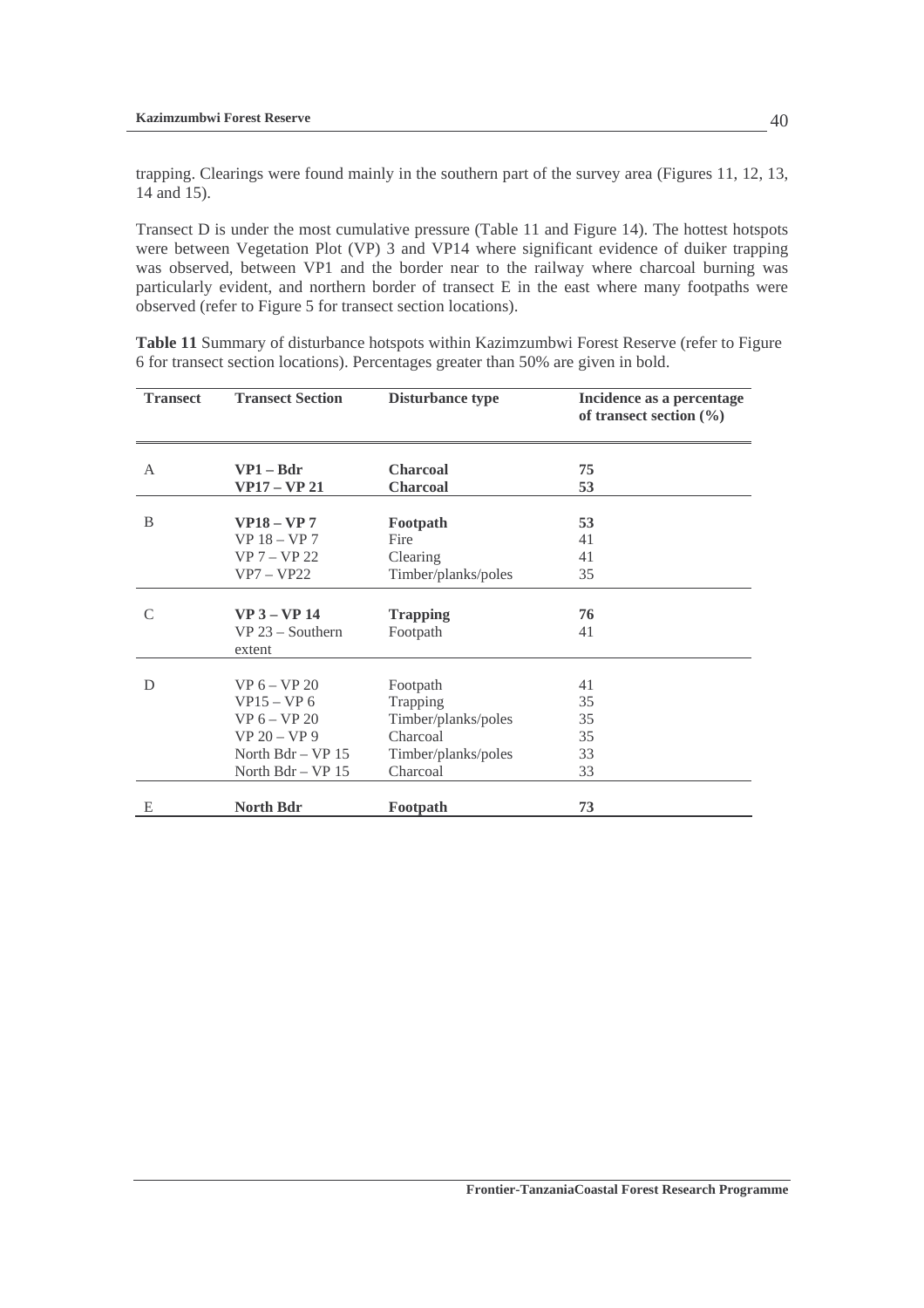

**Figure 11** Specific locations along Transect A of forms of disturbance other than pole and timber cutting (where VP stands for vegetation plot and Bdr, Forest Reserve Border).



**Figure 12** Specific locations along Transect B of forms of disturbance other than pole and timber cutting.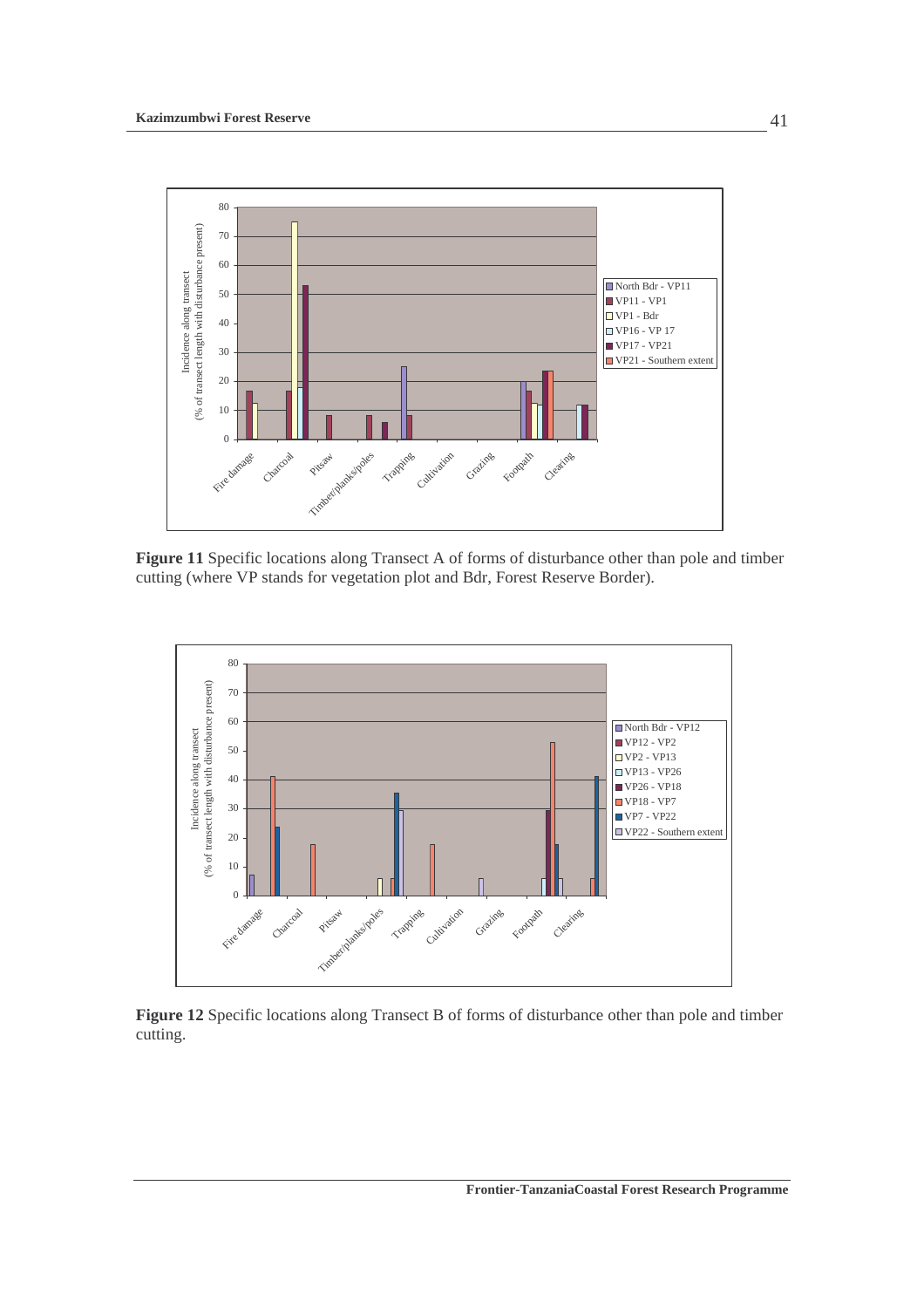

**Figure 13** Specific locations along Transect C of forms of disturbance other than pole and timber cutting.



**Figure 14** Specific locations along Transect D of forms of disturbance other than pole and timber cutting.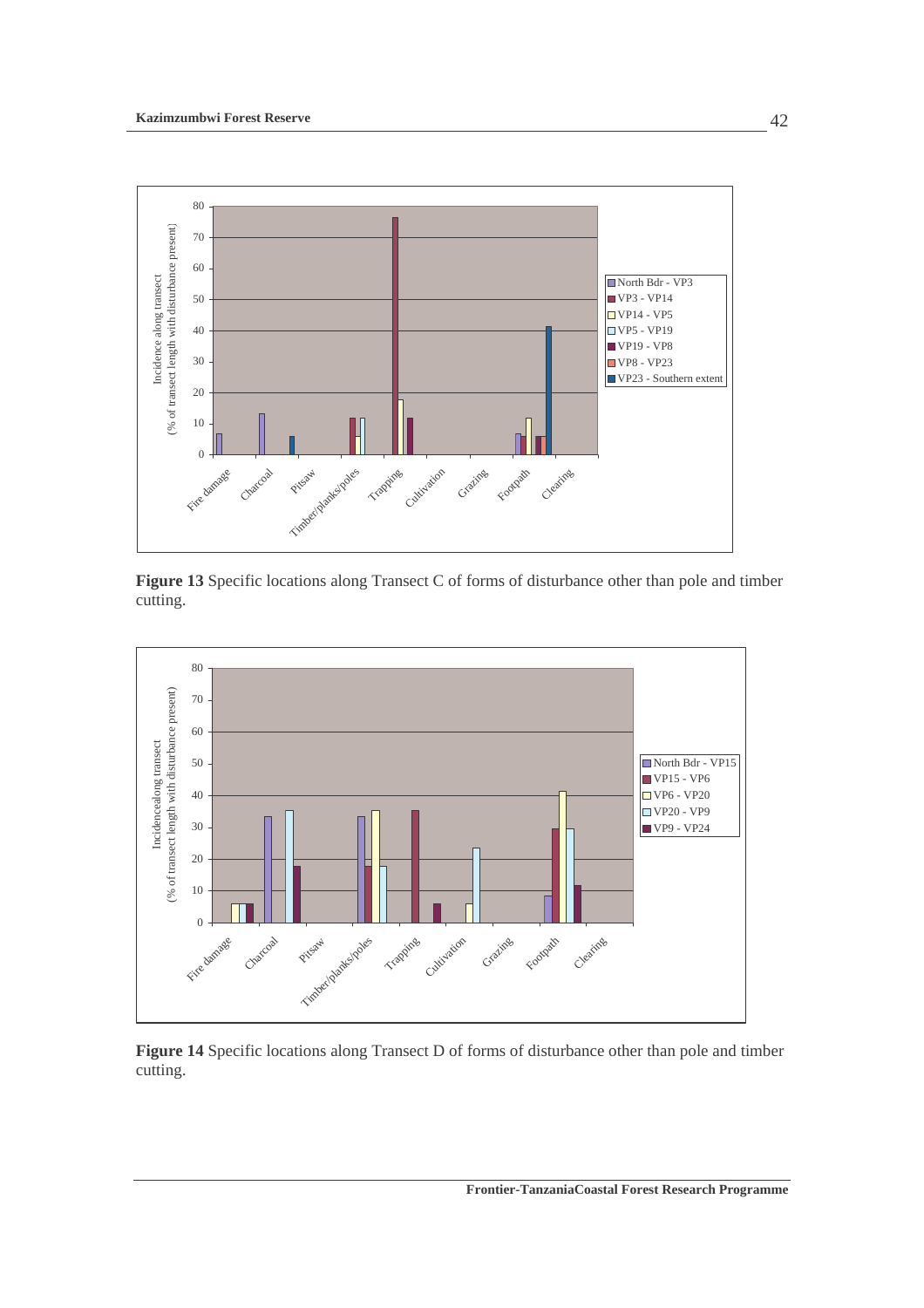

**Figure 15** Specific locations along Transect E of forms of disturbance other than pole and timber cutting.

### **5.4.6 CHARCOAL PRODUCTION**

Areas near to the reserve borders (particularly in the north-west and north-east) would appear to have suffered most heavily from charcoal production, although no activities were taking place during the survey period (probably a seasonal pattern).

## **5.4.7 ANIMAL TRAPPING**

A significant number of traps were seen in the northern part of the reserve, north of the railway. Most traps were snares for small antelope such as suni (*Neotragus moschatus*) and duiker (*Cephalophus* sp.). Traps were deliberately placed in low canopy habitats with a high density of vines. Animal trapping between VP3 and VP14 was intense.

### **5.4.8 PITSAWING**

Although little pitsaw activity was seen along transect lines, fresh pitsaw platforms were seen in Kazimzumbwi FR during other survey work. Pitsawers were heard on a daily basis in southern parts of the survey area. The main access route for pitsawers seemed to be the Buyuni to Vigama/Kazimzumbwi village footpath that passes through the middle of the forest reserve. Large areas of forest between transect E and D and near to Trapsite 7 (see Figure 16) have been destroyed by recent harvesting activities.

### **5.4.9 FIRE**

No recent fires were seen, probably because the study was conducted soon after the long rainy season. However, past fire damaged areas were seen on northern borders of the reserve. Fire has altered the structure of the forest significantly in these areas and secondary grassland and woodland habitats now exist.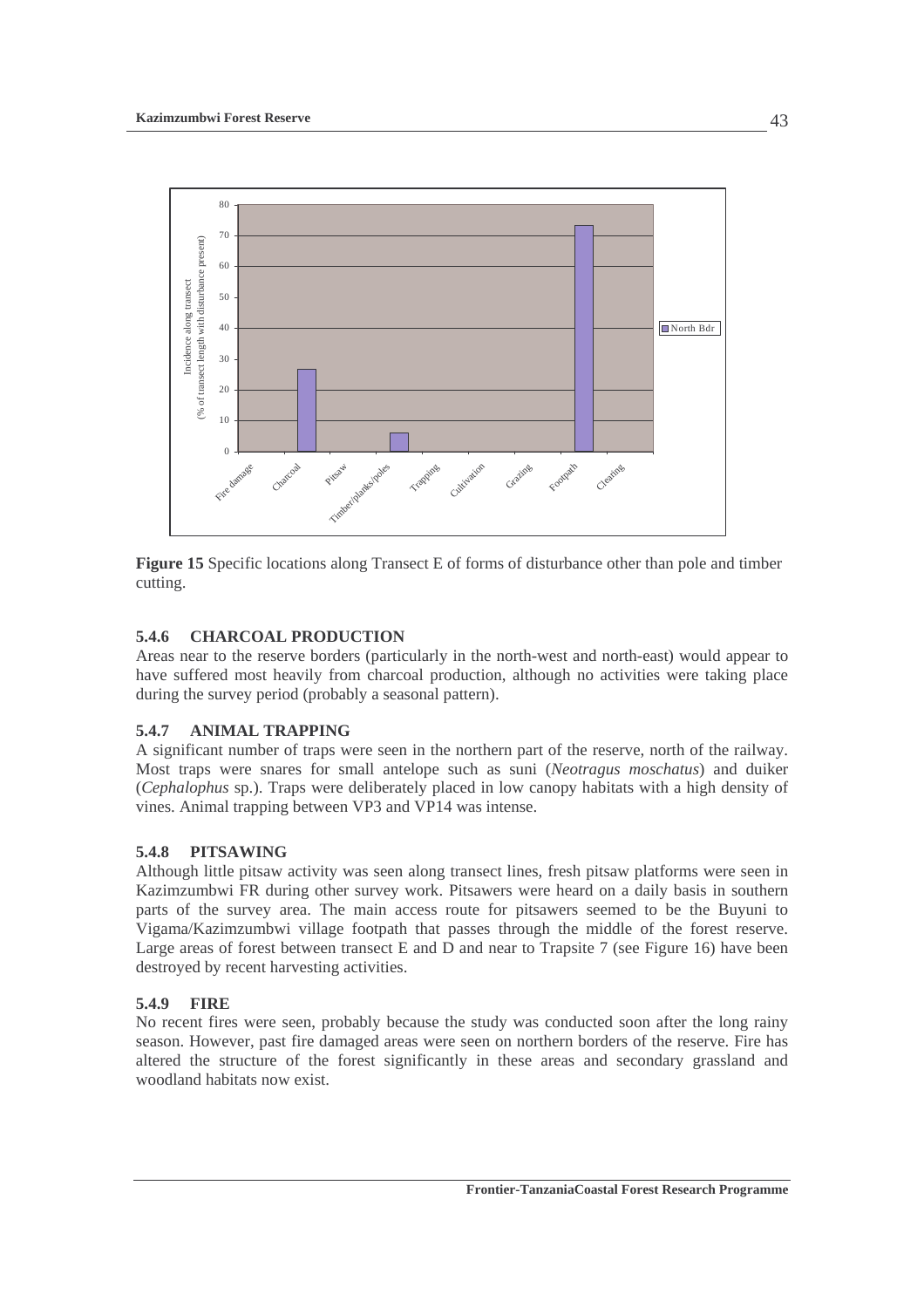### **5.4.10 PAST CULTIVATION AND SETTLEMENT**

Past cultivation and evidence of settlement was common in the south-east and western parts of the study area. No current activities were witnessed.

## **5.5 DISCUSSION**

Kazimzumbwi FR is still under significant pressure from local communities, although extraction levels are thought to have decreased in recent time (*pers comm* N. Kinyau, WCST). Relations between Government and communities are still poor, although improving slowly, thanks to work carried out by WCST. Threats from population influxes in the east, as a consequence of resettlement schemes, significantly increase pressures on the forest reserve and complicate the work of WCST.

### **5.5.1 POLE AND TIMBER EXTRACTION**

Pole and timber extraction in Kazimzumbwi FR, when compared to other forest areas previously studied by Frontier-Tanzania (1993-1997), show similar patterns. Compared to other Coastal Forests, Kazimzumbwi FR has a low mean percentage of live poles, although similar proportional densities to Manga Forest Reserve in the East Usambara mountains (Table 12). The proportions of live timber in Kazimzumbwi FR were similar to that of Genda Genda in northern Tanzania, whilst cut pole and timber figures were average. The proportion of stems falling naturally was similar to that in Manga FR, although greater than all other Coastal Forest sites reported here.

|                                                                      | Live poles<br>$\left(\frac{0}{0}\right)$ | Live timber<br>$(\%)$ | <b>Cut poles</b><br>$(\%)$ | <b>Cut timber</b><br>$(\%)$ | <b>Total natural</b><br>falls $(\% )$ |
|----------------------------------------------------------------------|------------------------------------------|-----------------------|----------------------------|-----------------------------|---------------------------------------|
| Kazimzumbwi<br><b>Forest Reserve</b><br>(2001)                       | 59                                       | 19                    | 9                          | 1.4                         | 12                                    |
| Genda Genda<br>(northern)<br>Tanzania) (1993) *                      | 64.5                                     | 17.5                  | 14.6                       | 0.3                         | 4.3                                   |
| Litipo (southern)<br>Tanzania) (1994) $*$                            | 82.3                                     | 7                     | 7                          | 1.6                         | 2.3                                   |
| Kimboza (lowland<br>Ulugurus (1994) $*$                              | 78                                       | 7.2                   | 12                         | 0.3                         | 2                                     |
| Manga Forest<br>Reserve (lowland<br>forest East<br>Usambara $(1997)$ | 58                                       | 26                    | 2                          |                             | 14                                    |

**Table 12** Mean percentages of natural and man made disturbance of four Coastal Forest sites and Manga Forest Reserve (East Usambara mountains). Refer also to Burgess et al. 2000 pp. 282).

\* NB. In these asterisked forests, poles were classified as <10cm dbh, timber > 10cm dbh, in others poles were classified as 5-15cm dbh and timber > 15cm dbh

Although Kazimzumbwi FR shows similar proportional stem densities to that of Manga FR, a comparison of the highest extraction rates per hectare for timber and poles show Kazimzumbwi FR to be under much greater pressure (Table 13). The maximum extraction rate of poles per sample section in Kazimzumbwi FR was more than four times greater than that of Manga FR.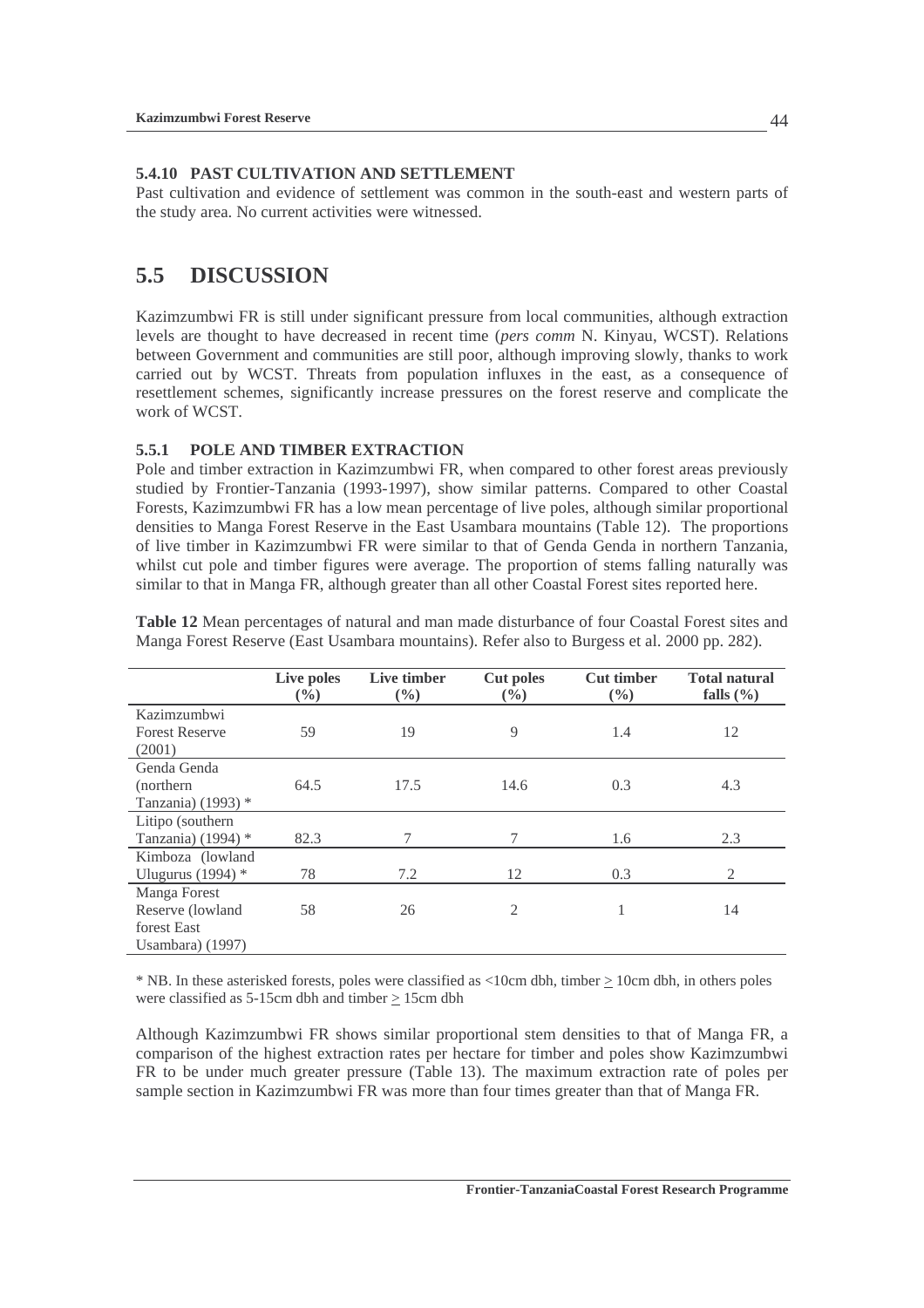**Table 13** Greatest mean extraction rates of poles and timber per hectare in Kazimzumbwi and Manga Forest Reserves.

| <b>Forest Reserve (study</b><br>date) | Greatest mean extraction rate<br>of poles along transect section<br>(between vegetation plots) per<br>hectare | Greatest mean extraction rate<br>of timber along transect section<br>(between vegetation plots) per<br>hectare |  |  |  |
|---------------------------------------|---------------------------------------------------------------------------------------------------------------|----------------------------------------------------------------------------------------------------------------|--|--|--|
| Kazimzumbwi FR<br>(2001)              | 383                                                                                                           | 89                                                                                                             |  |  |  |
| Manga FR (1997)                       | 80                                                                                                            | 60                                                                                                             |  |  |  |

### **5.5.2 EFFECTS OF ACCESS ON DISTURBANCE**

It is likely that the main factor affecting disturbance in Kazimzumbwi FR is access. A complicated network of footpaths exists within the reserve. The main routeways include border paths, the railway that accesses northern parts of the reserve, and the large footpath that transects the central parts of the reserve running from Buyuni village in the east to Vigama and Kazimzumbwi villages in the west.

Most timber extraction and pitsawing activities were seen around the Buyuni to Vigama/Kazimzumbwi footpath, particularly in the east (Buyuni side). Kazimzumbwi FR forest guards are based in Kisarawe offices, which are a particularly long way from this eastern part (Buynuni side) of the forest reserve. Current timber extraction and pitsaw activities around this footpath are severely degrading forest structure. This extraction is unsustainable particularly as few large trees remain.

Charcoal is still being extracted from Kazimzumbwi FR particularly near to borders where extraction is easy. With increasing population pressures in the area, concern lies for the future of the small patches of remaining forest.

Trapping of small antelope north of the railway is unsustainable at present intensities, action is required before populations of these mammals are decimated. It was previously thought that Black and White Colobus monkeys had been hunted out of Kazimzumbwi FR. Although none were seen during the survey, they were heard. It is likely that small fragmented and possibly isolated populations still exist which are still seriously under threat.

New settlement was not at present seen as a threat in any of the areas surveyed.

### **5.5.2 EFFECTS OF HABITAT ON DISTURBANCE**

Kazimzumbwi FR comprises a patchwork of different types of secondary vegetation, which were formed as a consequence of past disturbance. The concentrations of present disturbance types are highly related to habitat.

Ridge tops in areas of closed dry forest have suffered from timber extraction and both old and recent pitsaws were found. Closed dry forest on steeper slopes appeared to be less disturbed by human activity due to its more inaccessible nature. This is also true of the Riverine and Swamp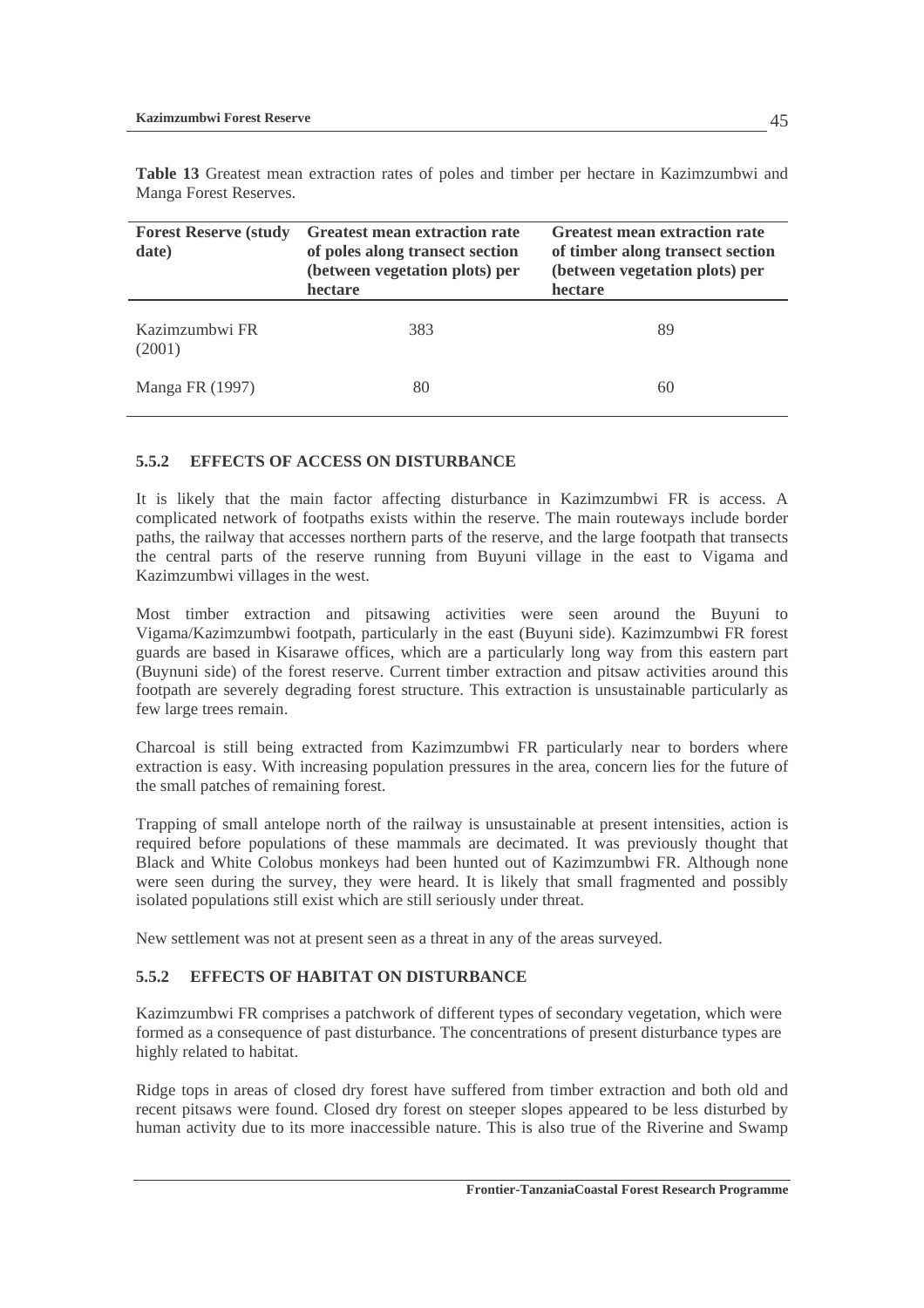forest areas within the reserve. Scrub forest exists on plateau areas and indicates past clearance of the area (most probably for cultivation and settlement). These areas are currently under pressure from animal traps set mostly for small antelope. *Brachystegia* forest and Grassland areas also indicate past clearance (again for cultivation and settlement) and both show evidence of past charcoal production and are currently affected by the presence of human footpaths. *Brachystegia* forest also suffers from timer extraction, with recent pitsaws being found. Grassland areas show signs of fire damage.

### **5.5.3 PRIORITIES FOR MANAGEMENT**

Heavy disturbance has resulted in the introduction of secondary vegetation into remaining forest. This has not only diminished the biological value of the forest, but has introduced the risk of fires and further damage. Protection from fire and further exploitation may, however, allow the regrowth of forest e.g. woodland giving way to young forest regrowth. Degraded forest and subsequent thickets often preserve components of previous forest communities (Sheil, 1992). Such habitats were found in Kazimzumbwi FR, which therefore needs to be protected.

If community use of the forest is presently impossible to effectively control with the resources available, 'acceptable levels' of extraction or forest decline have to be set and local communities encouraged to manage the forest for themselves.

Action is required to decrease intensities of extraction in disturbance hotspots to prevent complete depletion of resources. Two forest guards were trained in biodiversity survey techniques during the present survey. More training is required and a cheap yet effective monitoring system designed to monitor changes in resource use in the field.

Continued efforts to work with local communities to manage their own forest resources are required and more intensive efforts needed to develop resource alternatives outside the forest.

Additonal surveys are also required in order to assess biodiversity and conservation issues in the south and south-west of Kazimzumbwi FR. Agricultural encroachment is particuclarly evident in this area of the reserve (Clarke & Dickinson 1995) and therefore possibly also other forms of human disturbance are too.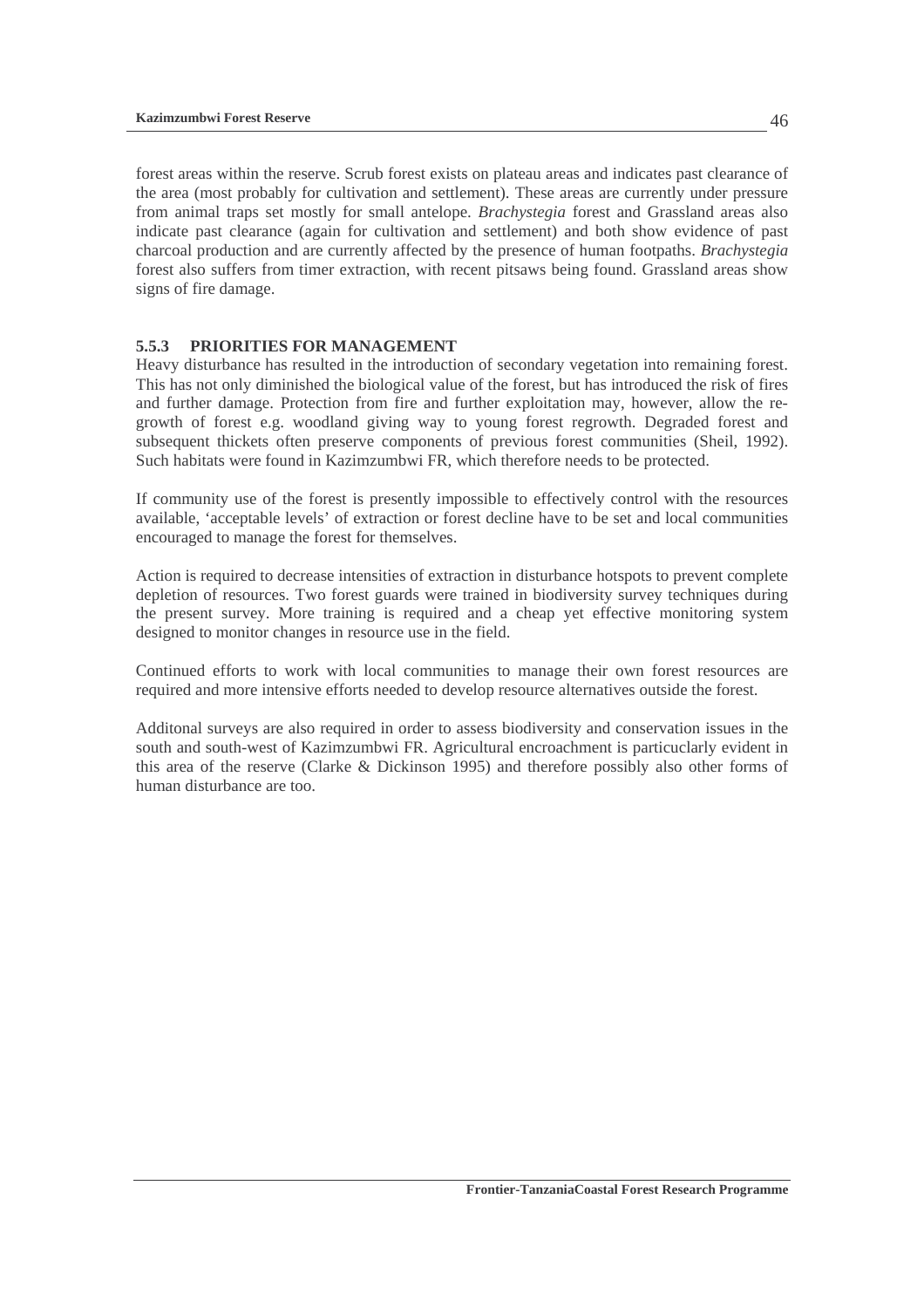# **6. FAUNAL DIVERSITY OF KAZIMZUMBWI FOREST RESERVE**

*By: Staddon,S., Hall, S.M. and Murphy, A.* 

# **6.1 INTRODUCTION**

Coastal Forests, along with other forested areas of Africa, harbour an extremely rich fauna. Affinities between Coastal Forest and Guineo-Congolian forests tend to be limited, with Coastal Forests presenting a distinct fauna, more closely related to that of Eastern Arc forests (Burgess and Clarke 2000, and references therein). As a result of their small size and the fact that they are surrounded by open habitats, Coastal Forests tend to have a low number of forest dependent species. There are exceptions however; the great majority of molluscs are restricted to remnant forest patches of the Coastal Forests and Eastern Arc (Lange & Meena 2000). Endemism within Coastal Forests is extremely high, especially considering the small area involved. The number of endemic reptile species per  $km^2$  in Coastal Forests is for example 8.0 x  $10^{-3}$ , whilst in Eastern Arc forests is 5.5 x  $10^{-3}$  and in Guineo-Congolian forests is 0.9 x  $10^{-4}$  (Broadley & Howell 2000). Endemism within Coastal Forest millipede and mollusc fauna may for example be as high as 50% and 79% respectively (Hoffman 2000, Verdcourt 2000). Coastal Forests are considered the most important site in the world for both endemic and near-endemic elephant shrews (Nicoll  $\&$ Rathbun 1990 in Burgess *et al*. 2000). Many endemic species are considered to be relicts of formerly more widespread species, currently restricted to small forest patches of the Coastal Forest mosaic.

With the exception of birds, few animal groups in Coastal Forests have been well documented (Mlingwa *et al*. 2000). Past research on Tanzanian mammals has concentrated on larger mammals of the open plains, whilst little is known of the bats, shrews, galagos, and nocturnal animals of Coastal Forests (Burgess *et al*. 2000). Records of both reptiles and amphibians tend to be greater for Eastern Arc forests than Coastal Forests and virtually nothing was known about the millipedes of Coastal Forests until Frontier-Tanzania started work in these forest in 1989 (Hoffman 2000). Taxonomic uncertainties and constant revisions hamper a clear knowledge of nearly all groups, with many Coastal Forest species, including five shrews and 190 millipedes, still undescribed.

# **6.2 AIMS**

The aim of this study was to survey key faunal groups within Kazimzumbwi FR in order that they may be assessed in terms of species richness, diversity, forest dependence, endemic status and conservation concern. Target groups comprised mammals, reptiles, amphibians, butterflies, molluscs and millipedes. These groups were chosen for a combination of their relative ease of capture, ease of identification and the information they offer on ecological preferences and endemism.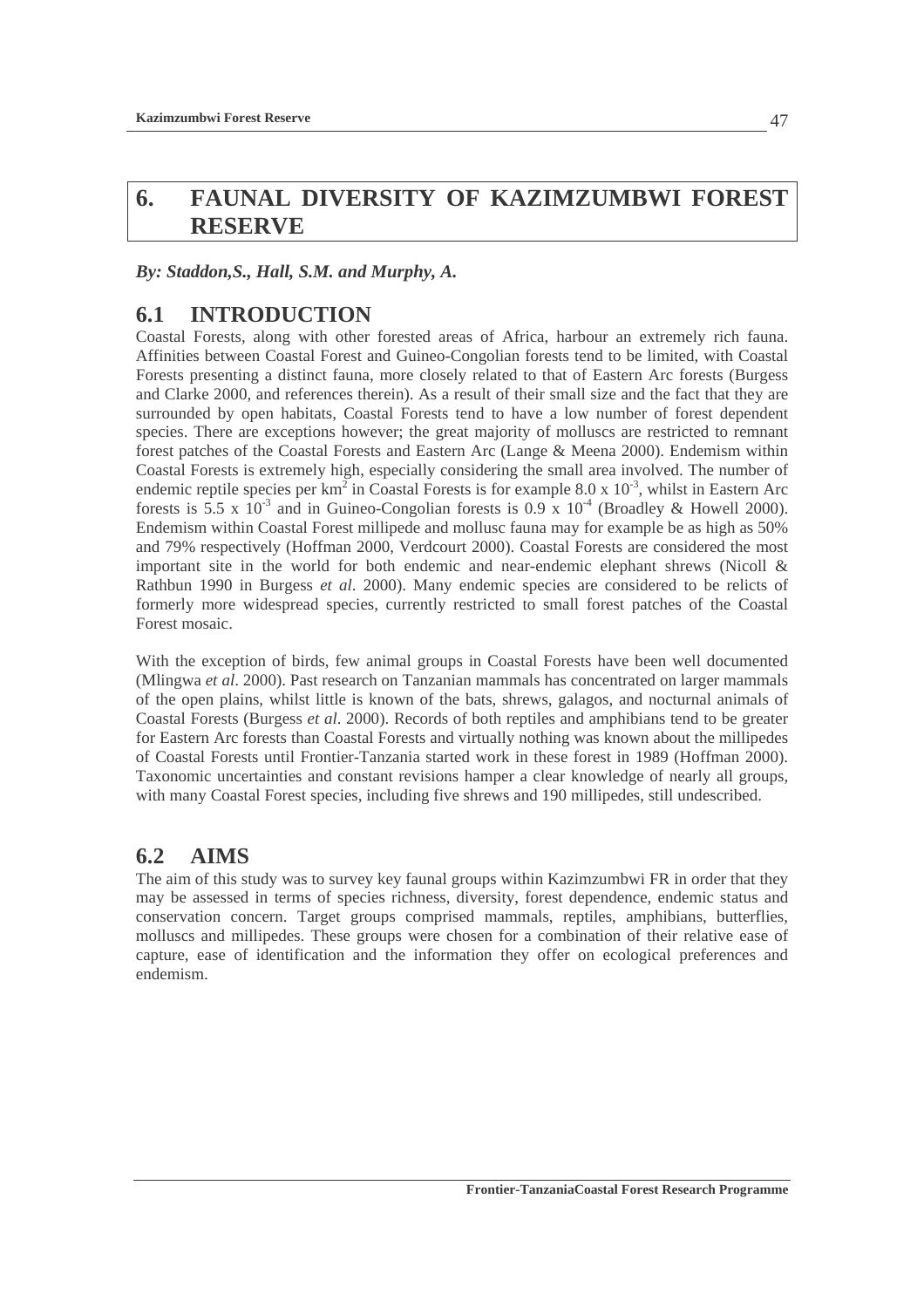

**Figure 16.** Location of zoological trapsites (TS) in Kazimzumbwi FR.

# **6.3 METHODS**

The target groups of fauna within Kazimzumbwi FR were surveyed using a combination of standardised, repeatable methods at 'zoological trapsites', surveys of dung and other animal signs along specific transects and opportunistic collection and observation on a casual basis. For detailed research aims, objectives and methods see *Methodology Report* (SEE 1998).

## **6.3.1 ZOOLOGICAL TRAPSITES.**

Seven trapsites were established in habitats representative of those found within the reserve. All but one trapsite were of 8 night duration. At each trapsite the following methods were employed:

## **Bucket pitfall traps**

Small mammals and ground-dwelling amphibians and reptiles were sampled using three linear transects, each consisting of buckets and a 'drift fence'. Eleven 20 litre plastic buckets were placed 5m apart and sunk flush to the ground to form each line. A piece of plastic sheeting approximately 0.5m high was erected perpendicular to the bucket line to act as the drift fence, channelling animals moving into the area from either side towards the buckets. Each line was placed no more than 50m apart but was located in order to encompass as great a diversity of micro-habitats as possible. Detailed habitat notes were taken for each pitfall trap. Traps were checked early each morning for the duration of the trapsite and data recorded on standardised data sheets regarding the identification of each animal captured.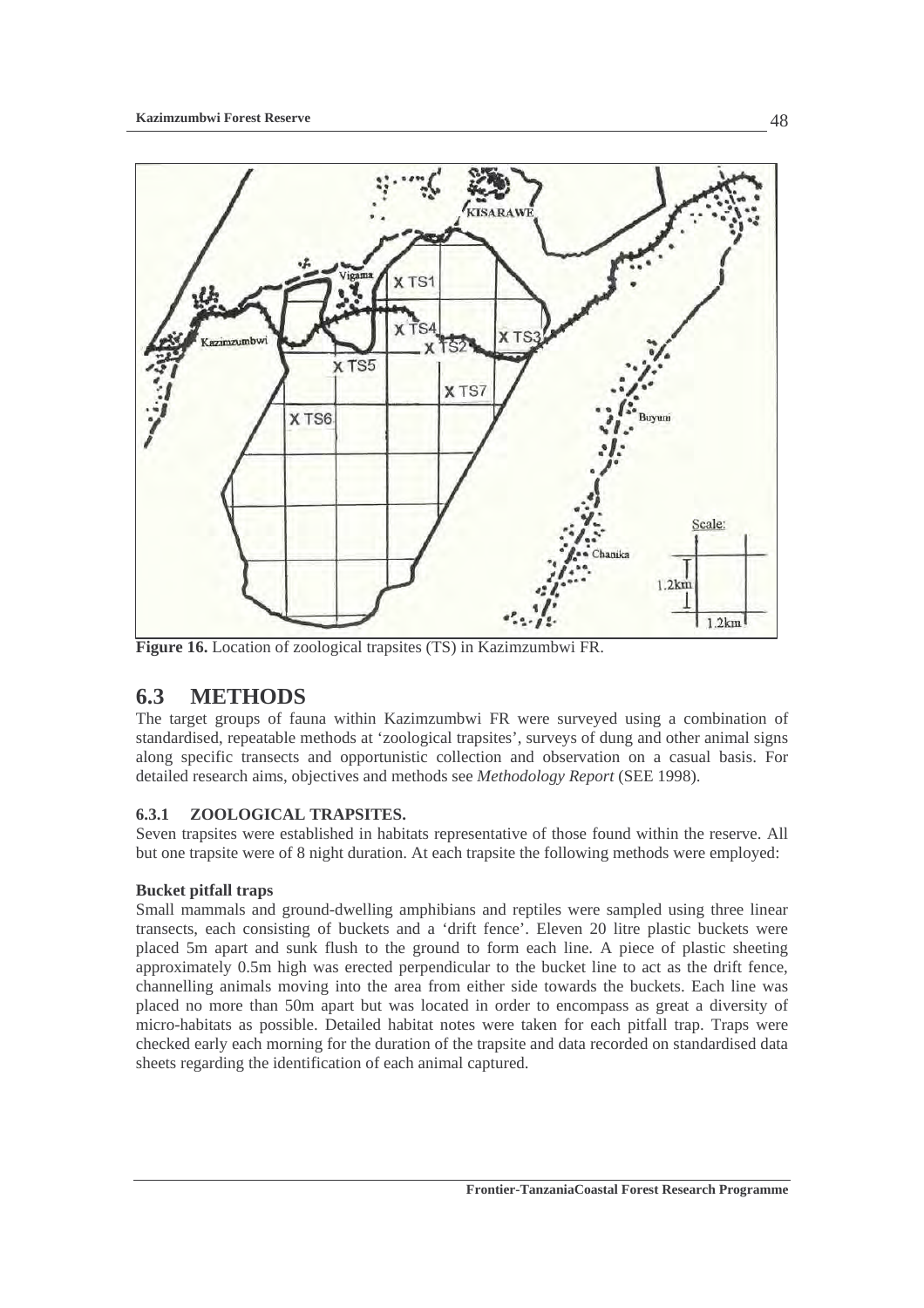### **Sherman traps**

Small rodents and insectivores were sampled using 100 Sherman traps (standard size) baited with varying combinations of fried coconut and peanut butter and small fish (*dagaa*). Traps were placed at least 2m apart forming wide loops around the bucket pitfall trap lines; 33 around two of the lines and 34 around the other. Traps were baited each evening for the duration of the trapsite and checked early the next morning. Traps were closed during the day. Data were recorded on standardised data sheets regarding the identification, sex, breeding status, weight and biometrics of each animal captured. In order to identify 'recaptures', released animals were given an individual mark code made by trimming small patches of fur in a given pattern. Detailed habitat notes were taken for each trap.

### **Mist-netting**

Bats were sampled using varying combinations and configurations of mistnets (1 x 3m, 2 x 7m, 1 x 9m). Nets were placed across predicted 'flight corridors' such as rivers and paths, with the top of the net at a maximum height of 3m. Nets were opened at dusk and checked every 15 minutes for at least 3 hours each night that they were in use. Data were recorded on standardised data sheets regarding the identification, sex, breeding status, weight and biometrics of each bat captured. Detailed habitat notes were taken for each mist-netting location and the number of netmetre hours calculated (this varied between trapsites).

### **Butterfly sweep-netting**

Low-flying butterflies were sampled using hand-held sweep-nets. Two man-hours were spent netting along the bucket pitfall lines each day for the duration of the trapsite.

### **Butterfly canopy traps**

Butterflies were sampled using six canopy traps placed at varying heights within the canopy; two associated with each of the bucket pitfall trap lines. Traps were baited with fermenting banana and checked late afternon each day for the duration of the trapsite. Data were recorded on the identification of all species collected and detailed habitat notes taken for each trap, including its height within the canopy.

#### **Mollusc plots**

Molluscs were sampled in three 1m x 1m quadrats per trapsite; one established near each of the bucket pitfall trap lines and located in order to encompass a range of microhabitats. Two manhours were spent searching the leaf litter and first 3cm of soil within each quadrat. All molluscs encountered were collected.

### **Millipede plots**

Millipedes were sampled in three 3m x 3m quadrats per trapsite; again, one established near each of the bucket pitfall trap lines and located in order to encompass a range of microhabitats. Four man-hours were spent searching the leaf litter and first 3cm of soil within each quadrat. All millipedes encountered were collected.

### **6.3.2 DUNG AND SIGN SURVEYS**

More cryptic animals were surveyed along five transects of varying length (these transects were also used to investigate forest use and human impact, see Figure 5). The transects ran north-east to south-west through the reserve. Either side of the central transect line a 2m wide strip was searched for any animal dung, tracks, paths, burrows, diggings, feathers or other signs. All signs of animals were recorded and habitat notes were taken for each 50m stretch of transect.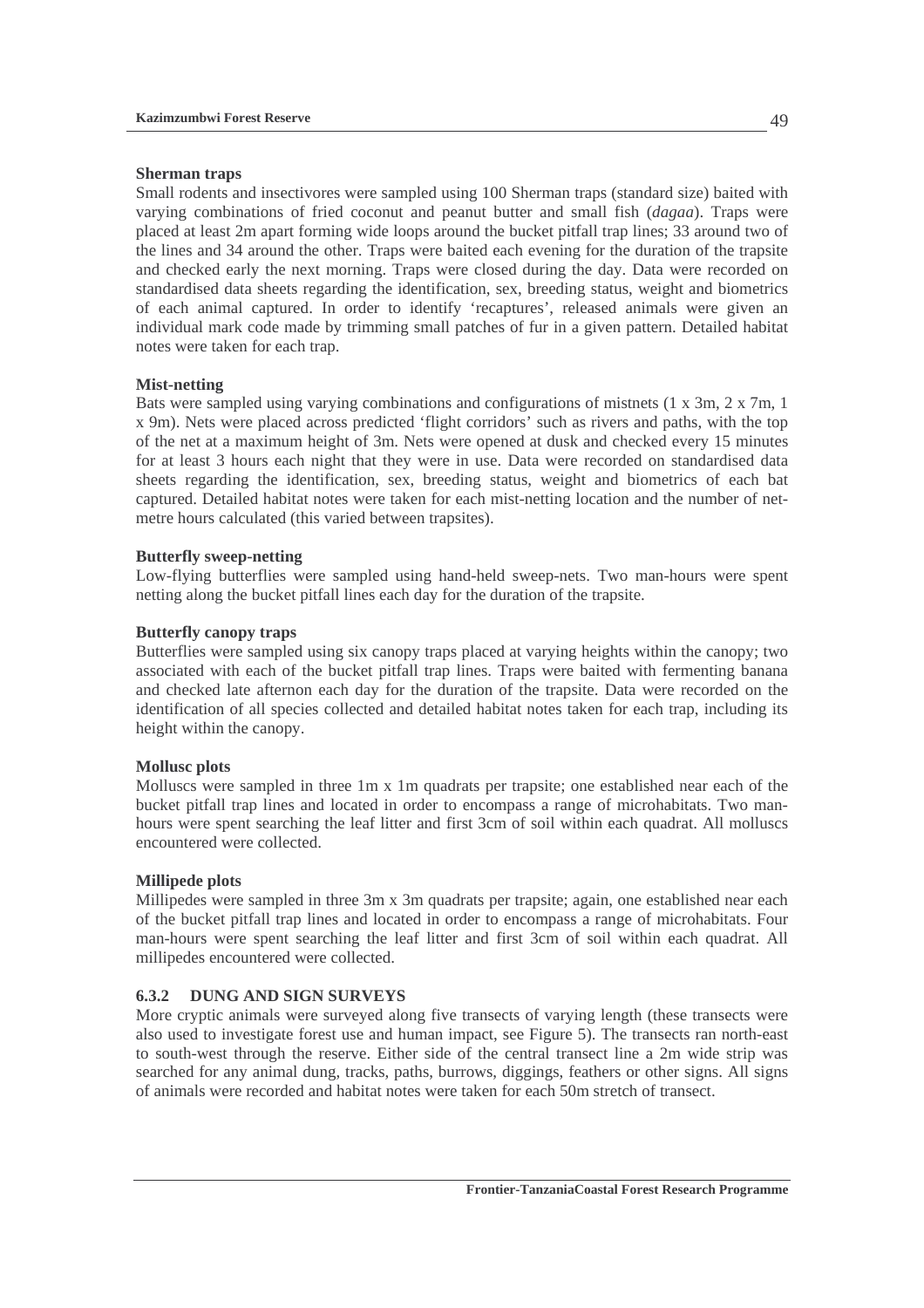### **6.3.3 OPPORTUNISTIC COLLECTION AND OBSERVATIONS**

All taxa were collected and observed on a casual basis throughout the survey period. Opportunistic collections of amphibians and reptiles and observations and vocalisations of larger mammals were expected to be particularly useful in revealing the presence of species not encountered in the standardised trapsite techniques and dung and sign surveys.

### **6.3.4 IDENTIFICATION**

In order to verify the identification of species recorded a number of measures were taken. Whereever possible, two specimens (one male, one female) of each species recorded were taken and sent to a variety of experts for taxonomic verification (Appendix 2.). Specimens were also taken of anything that could not be confidently identified in the field or cross-referenced to a specimen already taken. Detailed habitat notes of capture locations accompanied all specimens in order to aid identification. Where indirect evidence was being used (for instance in the dung and sign survey) identifications were based on discussion with trained gameguards/forest guards, a reference dung collection and by using Walker (1988).

## **6.4 RESULTS**

Fieldwork was carried out over a 12 week period between 26 May 2000 and 5 September 2000. A total of 52 nights of trapping were accrued from all seven trapsites (Table 14), during which time 4796 Sherman trap-nights, 1749 bucket pitfall trap-nights and 2286 net metre-hours were completed. The trapsites were spread across the reserve (Figure 16) and encompassed a variety of habitats. Sites varied little in altitude but steep slopes tended to be associated with Mixed dry Coastal Forest whilst gentle slopes were associated with woodland and grasslands. Only some trapsites were associated with water sources.

| Trap<br>site   | Duration | Location                            | Altitude<br>$(m \text{ as } l)$ | Vegetation type                                                 | Topography                                            | Water<br>association<br>$(x$ distance) |
|----------------|----------|-------------------------------------|---------------------------------|-----------------------------------------------------------------|-------------------------------------------------------|----------------------------------------|
| 1              | 4 nights | S 06° 55' 56.3"<br>E 039° 03' 12.4" | 200                             | Mixed dry Coastal Forest                                        | Gentle mid-slope                                      | None                                   |
| $\overline{2}$ | 8 nights | S 06° 56' 40.4"<br>E 039° 03' 43.2" | $140 - 180$                     | Mixed dry Coastal Forest<br>& Riverine forest<br>(near railway) | Steep lower- & mid-<br>slope & gentle upper-<br>slope | <b>Stream</b><br>$(5-50m)$             |
| 3              | 8 nights | S 06° 58′ 33.1″<br>E 038° 04' 21.7" | 240                             | Mixed dry Coastal Forest<br>(near railway)                      | Gentle mid-slope                                      | None                                   |
| $\overline{4}$ | 8 nights | S 06° 56' 53.5"<br>E 038° 52' 39.9" | $200 - 230$                     | Mixed dry Coastal Forest<br>& Swamp forest                      | Steep lower- & mid-<br>slope & hilltop                | River<br>$(0-50m)$                     |
| 5              | 8 nights | S 06°56'47.6"<br>E 039°02'30.0"     | 180                             | <b>Wooded Grassland</b>                                         | Gentle lower-slope                                    | Swamp<br>$(0-50m)$                     |
| 6              | 8 nights | S 06°57'36.8"<br>E 039°02'05.7"     | 170                             | Brachystegia Forest                                             | Gentle lower-slope                                    | Dry river<br>$(0-50m)$                 |
| $\tau$         | 8 nights | S 06°57'19.5"<br>E 039°03'43.2"     | 220                             | Mixed dry Coastal Forest<br>(highly disturbed by<br>pitsawing)  | Gentle upper-slope                                    | None                                   |

**Table 14** Summary descriptions of trapsites in Kazimzumbwi FR.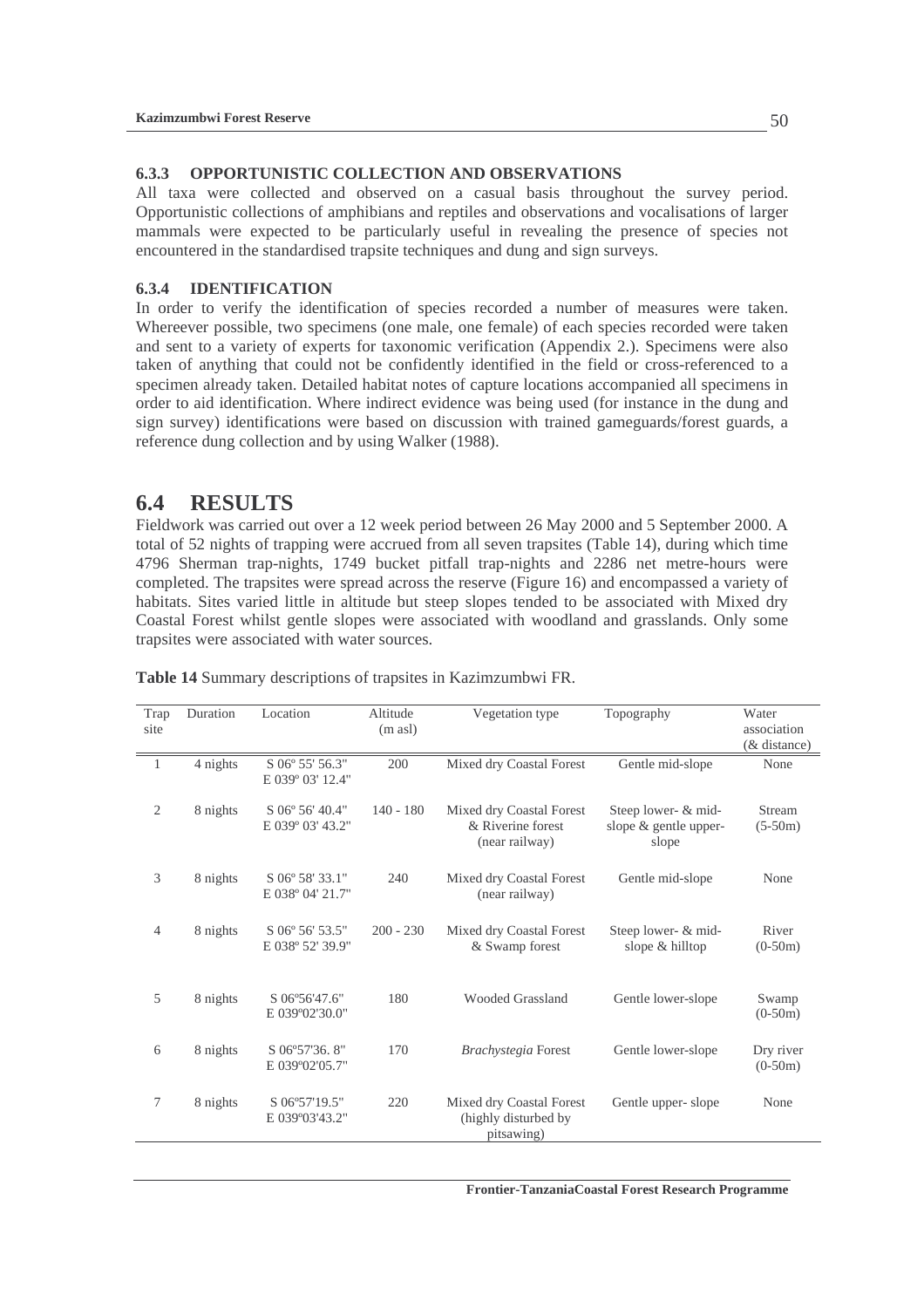### **6.4.1 MAMMALS**

The mammal species recorded in Kazimzumbwi FR represent 18 families, 28 genera and 32 species (Table 15 and 16). Identifications of small mammals and bats recorded from trapping activities remain tentative whilst awaiting taxonomic verifications (see Appendix 2). Identifications of species recorded from observational or indirect data sources are considered certain.

| Order                 | Number of       |        |         |
|-----------------------|-----------------|--------|---------|
|                       | <b>Families</b> | Genera | species |
| Primates              | 3               |        | 5       |
| <b>Bats</b>           | 3               | 3      | 3       |
| Insectivores          |                 |        |         |
| Elephant shrews       |                 | 2      | 2       |
| Hares                 |                 |        |         |
| Rodents               | 4               | 10     | 12      |
| Carnivores            | 2               | 3      | 3       |
| Scaly ant-eater       |                 |        |         |
| Ungulates (even-toed) | 2               | 3      | 5       |
| Totals                | 18              | 28     | 32      |

**Table 15** Summary of mammal diversity recorded in Kazimzumbwi FR.

**Table 16** Mammal species recorded in Kazimzumbwi FR. (Ecological type, endemic status, conservation status and 'new records' are compiled from the National Biodiversity Database (UDSM 1997), Kingdon (1989) and Burgess and Clarke (2000) and lists given in Appendix 4 and IUCN (1996). These are not given for species identified to genera only).

| <b>Species</b>                         | <b>Common name</b>    | Ecol. | End.   | <b>IUCN</b>   |              |              | <b>Evidence</b> |                              |       |
|----------------------------------------|-----------------------|-------|--------|---------------|--------------|--------------|-----------------|------------------------------|-------|
|                                        | (local name)          | type  | status | status        |              |              |                 | Trap Direct Dung Track Other |       |
|                                        |                       |       |        | (CITES)       |              | obs.         |                 |                              |       |
| <b>Primates - Primates</b>             |                       |       |        |               |              |              |                 |                              |       |
| <b>COLOBIDAE</b>                       |                       |       |        |               |              |              |                 |                              |       |
| Colobus sp.                            | Colobus               |       |        |               |              |              |                 |                              | heard |
| <b>CERCOPITHECIDAE</b>                 |                       |       |        |               |              |              |                 |                              |       |
| Papio cynocephalus *                   | Yellow baboon (Nyani) | f     | W      | (II)          |              | $\mathbf{X}$ |                 | X                            | path  |
| Cercopithicus mitis                    | Blue monkey (Kima)    | f     | W      | (II)          |              | X            | $\mathbf X$     |                              |       |
| <b>GALAGONIDAE</b>                     |                       |       |        |               |              |              |                 |                              |       |
| Galagoides zanzibaricus                | Zanzibar galago       | F     | N(b)   | LR nt<br>(II) |              | X            |                 |                              | heard |
| <b>Bats – Chiroptera</b>               |                       |       |        |               |              |              |                 |                              |       |
| <b>NYCTERIDAE</b>                      |                       |       |        |               | $\mathbf{X}$ |              |                 |                              |       |
| <i>Nycteris</i> sp.                    | Slit-faced bat        |       |        |               |              |              |                 |                              |       |
| <b>HIPPOSIDERIDAE</b>                  |                       |       |        |               | X            |              |                 |                              |       |
| Hipposideros ruber                     | Leaf-nosed bat        | f     | W      |               | X            |              |                 |                              |       |
| RHINOLOPHIDAE                          |                       |       |        |               |              |              |                 |                              |       |
| Rhinolophus simulator ** Horseshoe bat |                       | F     | W      |               | X            |              |                 |                              |       |
| <b>Insectivores - Insectivora</b>      |                       |       |        |               |              |              |                 |                              |       |
| <b>SORICIDAE</b>                       |                       |       |        |               |              |              |                 |                              |       |
| Crocidura sp.                          | White-toothed shrew   |       |        |               | $\mathbf X$  |              |                 |                              |       |

**Frontier-TanzaniaCoastal Forest Research Programme**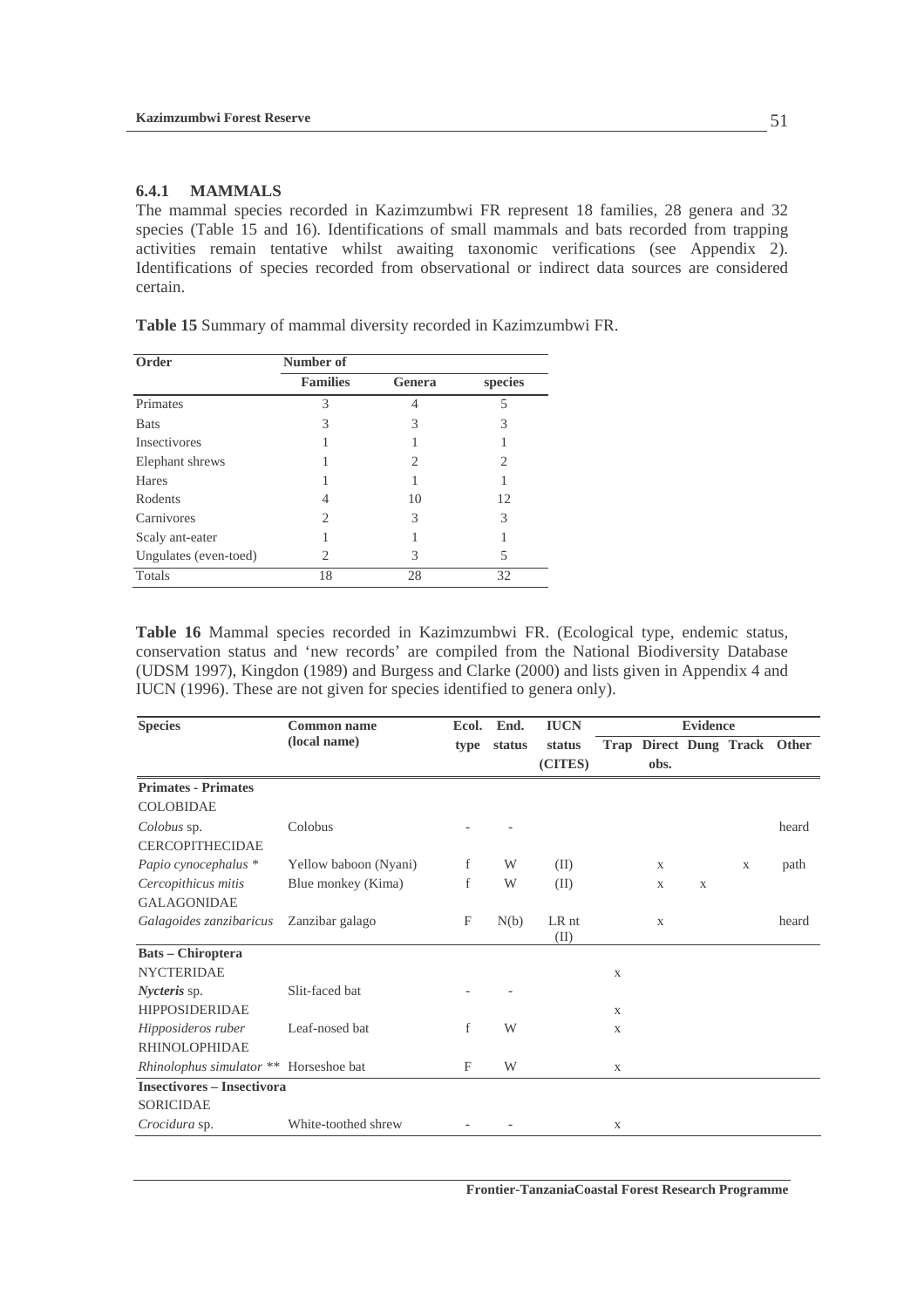**Table 16 Continued.** 

| Elephant shrews - Macroscelidea                       |                                      |                           |      |       |             |             |   |             |         |
|-------------------------------------------------------|--------------------------------------|---------------------------|------|-------|-------------|-------------|---|-------------|---------|
| <b>MACROSCELIDAE</b>                                  |                                      |                           |      |       |             |             |   |             |         |
| Rhynchocyon petersi                                   | Zanj elephant shrew<br>(Ndovu/Ndole) | F                         | N(b) | EN    |             |             | X |             | path    |
| Petrodromus tetradactylus Four-toed elephant shrew    | (Sengi)                              | f                         | W    |       |             |             | X |             |         |
| Hares - Lagomorpha                                    |                                      |                           |      |       |             |             |   |             |         |
| <b>LEPORIDAE</b>                                      |                                      |                           |      |       |             |             |   |             |         |
| Lepus saxatalis **                                    | Scrub hare                           | $\Omega$                  | W    |       |             |             | X |             |         |
| Rodents - Rodentia                                    |                                      |                           |      |       |             |             |   |             |         |
| THRYONOMYDAE                                          |                                      |                           |      |       |             |             |   |             |         |
| Thryonomys cf.<br>swinderianus<br><b>CRICETOMYDAE</b> | Marsh cane-rat                       | f                         | W    |       |             |             | X | $\mathbf X$ |         |
| Cricetomys cf. gambianus Greater pouched rat          | (Panya buku)                         | f                         | W    |       |             |             |   |             | burrow  |
| Beamys hindei <sup>*</sup><br>DENDROMURINAE           | Lesser pouched rat                   | F                         | N(c) | VU    | $\mathbf X$ |             |   |             |         |
| Dendromys sp.                                         | Climbing mouse                       |                           |      |       | $\mathbf X$ |             |   |             |         |
| <b>MURIDAE</b>                                        |                                      |                           |      |       | X           |             |   |             |         |
| Acomys sp.                                            | Spiny mouse                          |                           |      |       | X           |             |   |             |         |
| Grammomys sp. A                                       | Narrow-footed woodland<br>mouse      |                           |      |       | X           |             |   |             |         |
| Grammomys sp. B                                       | Narrow-footed woodland<br>mouse      |                           |      |       | $\mathbf X$ |             |   |             |         |
| Lemniscomys sp.                                       | Zebra mouse                          |                           |      |       | X           |             |   |             |         |
| Mastomys natalensis *                                 | Multimammate rat                     | f                         | W    |       | $\mathbf X$ |             |   |             |         |
| Mastomys sp.                                          | Multimammate rat                     |                           |      |       | X           |             |   |             |         |
| Mus sp.                                               | Common mouse                         | $\sim$                    |      |       | $\mathbf X$ |             |   |             |         |
| Rattus rattus                                         | Black rat                            | $\Omega$                  | W    |       | $\mathbf X$ |             |   |             |         |
| Carnivores - Carnivora                                |                                      |                           |      |       |             |             |   |             |         |
| <b>HERPESTIDAE</b>                                    |                                      |                           |      |       |             |             |   |             |         |
| Mungos sp.<br><b>VIVERRIDAE</b>                       | Mongoose (Mwchiro)                   |                           |      |       |             |             | X | X           |         |
| Genetta genetta                                       | Common genet                         | O                         | W    |       |             | X           |   |             |         |
| Nandinia binotata                                     | African palm civet                   | f                         | W    |       |             | X           |   |             |         |
| Scaly ant-eaters - Pholidota<br>ORYCTEROPODIDAE       |                                      |                           |      |       |             |             |   |             |         |
| Orycteropus afer *                                    | Aardvark (Muhanga)                   | f                         | W    |       |             |             |   |             | burrow  |
| Even-toed ungulates - Artiodactyla                    |                                      |                           |      |       |             |             |   |             |         |
| <b>SUIDAE</b>                                         |                                      |                           |      |       |             |             |   |             |         |
| Potamochoerus larvatus                                | Bush pig (Nguruwe)                   | f                         | W    |       |             | $\mathbf X$ | X | $\mathbf X$ | digging |
| <b>BOVIDAE</b>                                        |                                      |                           |      |       |             |             |   |             |         |
| Cephalophus adersi *<br>(IDENTIFICATION UNSURE)       | Aders' duiker (Mbala)                | $\boldsymbol{\mathrm{F}}$ | N(a) | EN    |             |             | X | $\mathbf X$ |         |
| Cephalophus monticola *                               | Blue duiker (Ndimba)                 | $\boldsymbol{\mathrm{F}}$ | W    | (II)  |             |             | X | $\mathbf X$ |         |
| Cephalophus natalensis                                | Natal duiker (Digi-digi)             | $\boldsymbol{\mathrm{F}}$ | W    | LR cd |             |             | X | $\mathbf X$ |         |
| Neotragus moschatus *                                 | Suni (Nokera)                        | $\mathbf f$               | W    |       |             |             | X | $\mathbf X$ | path    |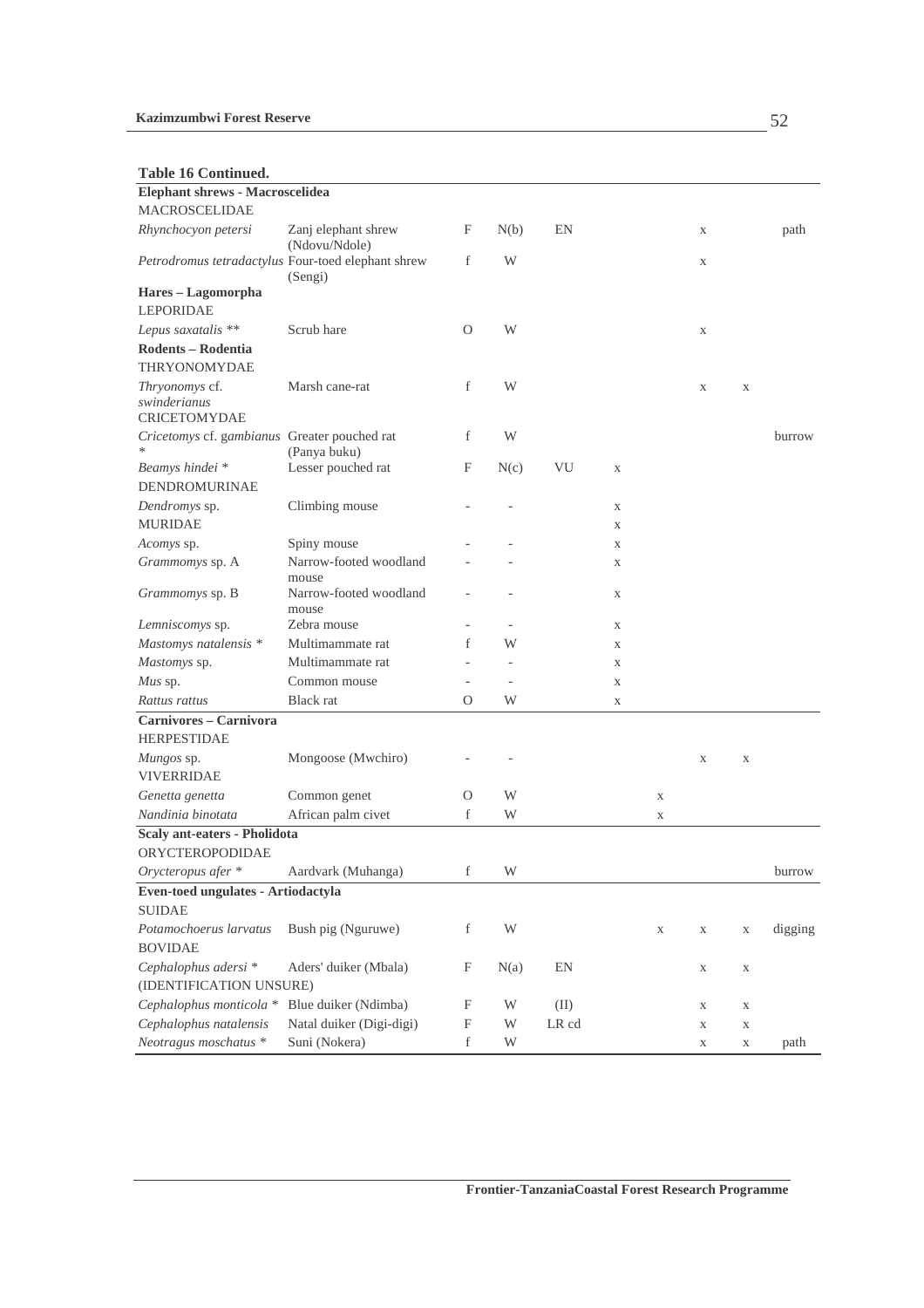## **KEY TO ABBREVIATIONS IN ZOOLOGICAL TABLES**

**NEW RECORDS** \* Species not previously recorded in Kazimzumbwi FR \*\* Species not previously recorded in Coastal Forests **ECOLOGICAL (ECOL.) TYPE**  F - Forest dependent species (primary forest only, not including forest edge or secondary forest) f - Forest dwelling but not forest dependent species O - Non-forest species **ENDEMIC (END.) STATUS** E - Endemic species (occurring only in the Pugu Hills) N - Near endemic species (a - range limited to Coastal Forests, b – range limited to Coastal Forests and the Eastern Arc Mountains, c – range limited to Coastal Forests, the Eastern Arc Mountains and a few other East African forests) W - Widespread distribution species **IUCN STATUS (1996)**  EN – Endangered, VU – Vulnerable, LR – Lower Risk (cd – Conservation Dependent, nt – Near Threatened)

(CITES classification is given as the Appendix in which the species appears)

Nine species listed in Table 16 have not previously been recorded in Kazimzumbwi FR; mainly antelope (including the near-endemic *Cephalophus adersi*) and Cricetomyidae (including the near-endemic *Beamys hindei*). Two of these species also represent new records for Coastal Forests (in general). One species; *Lepus saxatalis*, is a non-forest species however and it may be for this reason that it has not been listed in previous Coastal Forest mammal fauna.

Of the 32 mammal species recorded in Kazimzumbwi FR, 7 (22%) are forest dependent, 11 (34%) forest dwelling and 3 (9%) non-forest species (Table 17). The greatest forest dependency is within the ungulates, notably *Cephalophus* species. There are no mammal species endemic to the Pugu Hills, although 4 species recorded (13%) are near-endemics. One has a range restricted to Coastal Forests alone, two have ranges restricted to Coastal Forests and Eastern Arc Mountains and one has a range of Coastal Forests, Eastern Arc Mountains and a few other East African forests (Table 17 and 18). The majority of species recorded (17 or 53%) have wide distributions. Three species were recorded which are listed as Threatened (Endangered or Vulnerable) by the IUCN and two that are listed as at Lower Risk. Four species were recorded which appear in CITES Appendix II.

| <b>Taxon</b>    |   |                  | <b>Ecological type</b> |                | <b>Endemic status</b> |                  |    |                |
|-----------------|---|------------------|------------------------|----------------|-----------------------|------------------|----|----------------|
|                 | F |                  | $\bf{O}$               | <b>Unknown</b> | E                     | N                | W  | <b>Unknown</b> |
| Primates        |   | ◠                | $\theta$               |                |                       |                  |    |                |
| <b>Bats</b>     |   |                  | $\Omega$               |                |                       | $\left( \right)$ |    |                |
| Insectivores    | υ | $\cup$           | $\left( \right)$       |                |                       | $\left( \right)$ |    |                |
| Elephant shrews |   |                  | $\left( \right)$       |                |                       |                  |    |                |
| Hares           |   | $\left( \right)$ |                        |                |                       | $\left( \right)$ |    |                |
| Rodents         |   |                  |                        |                |                       |                  |    |                |
| Carnivores      | 0 |                  |                        |                |                       | $\left( \right)$ |    |                |
| Scaly ant-eater | O |                  |                        |                |                       | $\mathcal{O}$    |    |                |
| Ungulates       |   |                  | $\Omega$               |                |                       |                  |    |                |
| Totals          |   | 11               | $\mathcal{L}$          |                |                       | 4                | 17 | 11             |

**Table 17** Summary of ecological type and endemic status of mammal species recorded in Kazimzumbwi FR. (For abbreviations see key following Table 16).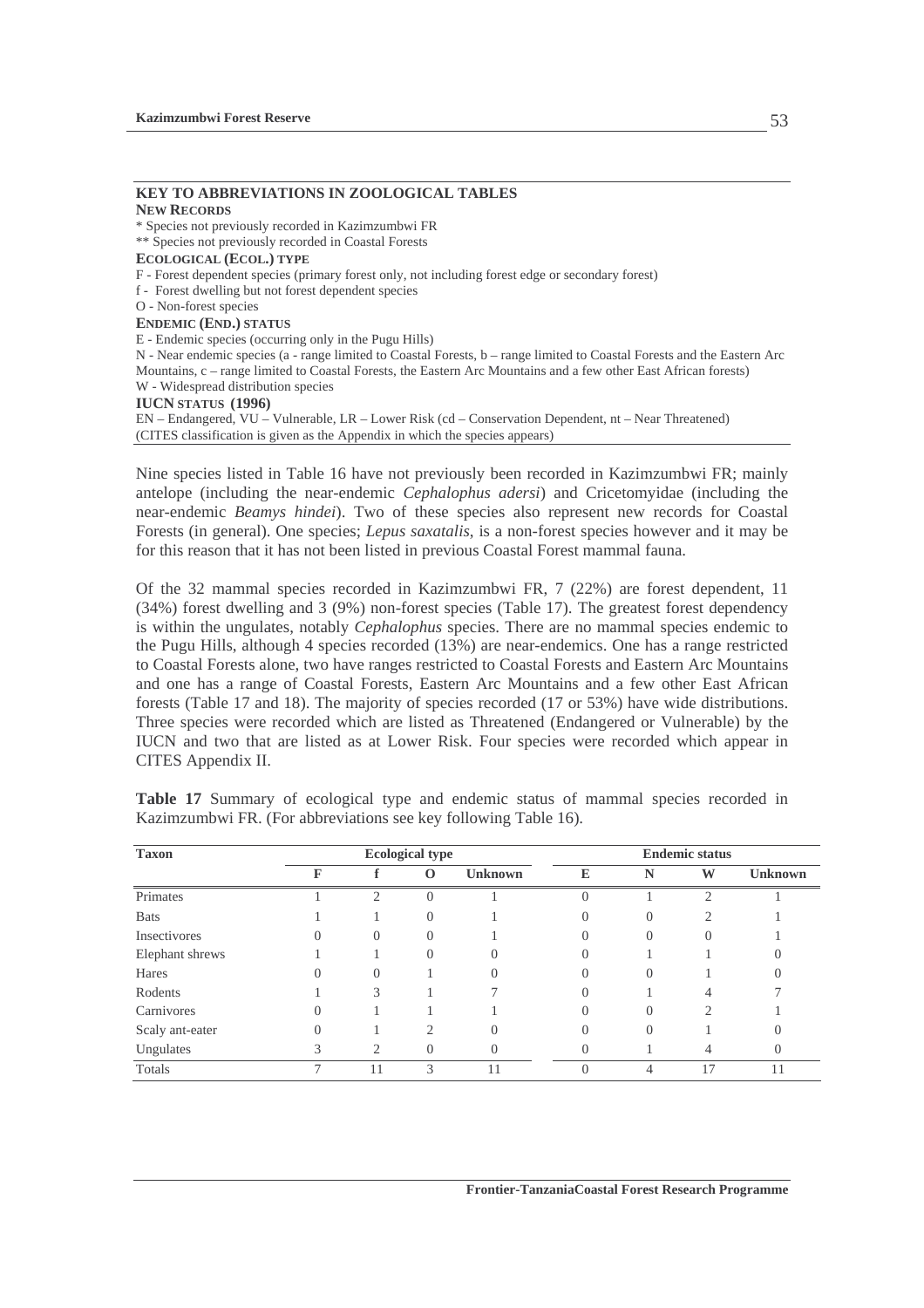**Table 18** Ranges of near-endemic mammal species recorded in Kazimzumbwi FR . (Taken from National Biodiversity Database (UDSM 1997)).

| <b>Species</b>          | Range                                                                            |
|-------------------------|----------------------------------------------------------------------------------|
| <b>GALAGONIDAE</b>      |                                                                                  |
| Galagoides zanzibaricus | Coastal Forests in southern Kenya, northern Tanzania and Zanzibar (Kingdon 1997) |
| MACROSCELIDIDAE         |                                                                                  |
| Rhychocyon petersi      | NE and E Tanzania, also Zanzibar and Mafia, SE Kenya                             |
| <b>CRICETOMYDAE</b>     |                                                                                  |
| Beamys hindei           | Coastal forests in NE and E Tanzania, also SE Kenya                              |
| <b>BOVIDAE</b>          |                                                                                  |
| Cephalophus adersi      | Zanzibar, also Sokoke Forest in Kenya                                            |

### **6.4.1.1 Bats and small mammals**

Different groups of mammals were sampled using different techniques and as bats and small mammals were surveyed systematically within trapsites (for which detailed habitat records were made, see Table 14 for a summary), additional information can be gained concerning their distribution and ecology.

Records of 6 bats, 9 shrews and 60 rodents were collected through the use of mistnets, Sherman traps and bucket pitfall traps (Table 19).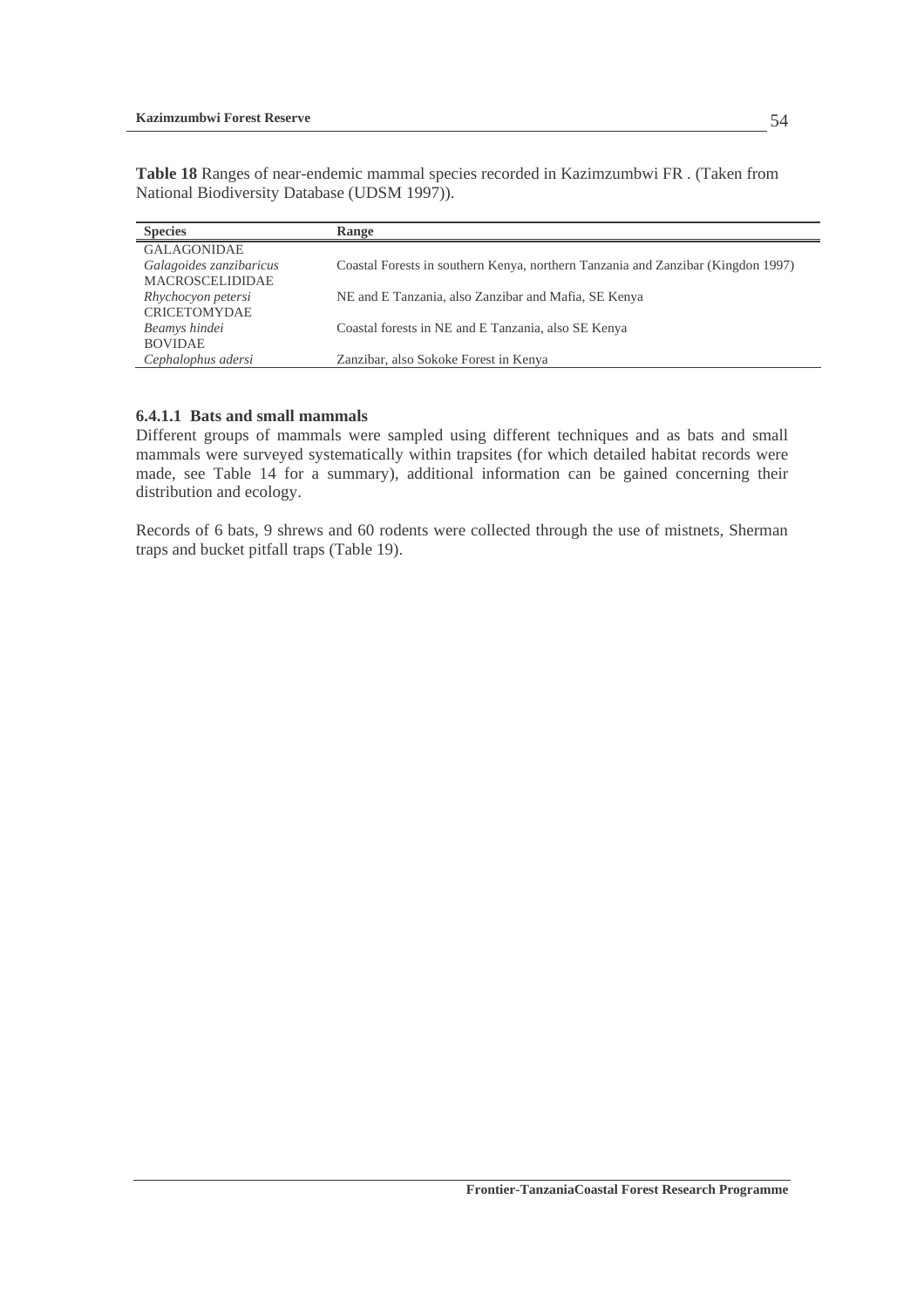| Species                  | Common name            |          | Number recorded at each trapsite |                          |                |                |                |                |                  |
|--------------------------|------------------------|----------|----------------------------------|--------------------------|----------------|----------------|----------------|----------------|------------------|
|                          |                        | 1        | $\overline{2}$                   | $\overline{\mathcal{E}}$ | $\overline{4}$ | 5              | 6              | $\overline{7}$ | <b>Total</b>     |
| <b>BATS</b>              |                        |          |                                  |                          |                |                |                |                |                  |
| <b>NYCTERIDAE</b>        |                        |          |                                  |                          |                |                |                |                |                  |
| Nycteris sp.             | Slit-faced bat         |          |                                  |                          | $\overline{4}$ |                |                |                | 4                |
| <b>HIPPOSIDERIDAE</b>    |                        |          |                                  |                          |                |                |                |                |                  |
| Hipposideros ruber       | Leaf-nosed bat         |          |                                  |                          | $\mathbf{1}$   |                |                |                | $\mathbf{1}$     |
| <b>RHINOLOPHIDAE</b>     |                        |          |                                  |                          |                |                |                |                |                  |
| Rhinolophus simulator    | Horseshoe bat          |          |                                  |                          |                | 1              |                |                | 1                |
|                          | Totals                 | $\theta$ | $\overline{0}$                   | $\theta$                 | 5              | $\mathbf{1}$   | $\theta$       | $\overline{0}$ | 6                |
| <b>SHREWS</b>            |                        |          |                                  |                          |                |                |                |                |                  |
| <b>SORICIDAE</b>         |                        |          |                                  |                          |                |                |                |                |                  |
| Crocidura sp.            | White-toothed shrew    |          |                                  |                          |                | 2              | $\mathbf{2}$   | 5              | 9                |
|                          | Totals                 | $\Omega$ | $\overline{0}$                   | $\Omega$                 | $\Omega$       | $\overline{2}$ | $\overline{2}$ | $\overline{5}$ | $\boldsymbol{9}$ |
| <b>RODENTS</b>           |                        |          |                                  |                          |                |                |                |                |                  |
| <b>CRICETOMINAE</b>      |                        |          |                                  |                          |                |                |                |                |                  |
| Beamys hindei            | Lesser pouched rat     | 3        |                                  |                          | $\overline{2}$ |                |                |                | 5                |
| <b>DENDROMURINAE</b>     |                        |          |                                  |                          |                |                |                |                |                  |
| Dendromys sp.            | Climbing mouse         |          |                                  |                          |                | $\overline{2}$ | 1              | 1              | 4                |
| <b>MURIDAE</b>           |                        |          |                                  |                          |                |                |                |                |                  |
| Acomys sp.               | Spiny mouse            |          |                                  |                          |                |                | 19             |                | 19               |
| Grammomys sp. A          | Narrow-footed woodland |          | 1                                |                          |                |                | 1              |                | $\mathbf{2}$     |
|                          | mouse                  |          |                                  |                          |                |                |                |                |                  |
| Grammomys sp. B          | Narrow-footed woodland |          |                                  |                          | 9              |                |                |                | $\boldsymbol{9}$ |
| Lemniscomys sp.          | mouse<br>Zebra mouse   |          |                                  |                          |                | 1              |                |                | 1                |
| Mastomys natalensis      | Multimammate rat       |          |                                  |                          | $\mathbf{1}$   |                |                |                | 1                |
|                          | Multimammate rat       |          |                                  |                          |                | 14             |                | 2              | 16               |
| Mastomys sp.             | Common mouse           |          |                                  |                          |                | $\overline{2}$ |                |                | $\overline{2}$   |
| Mus sp.<br>Rattus rattus | <b>Black</b> rat       |          |                                  |                          |                |                |                |                | 1                |
|                          | Totals                 | 3        | 1<br>$\overline{c}$              | $\theta$                 | 12             | 19             | 21             | 3              |                  |
|                          |                        |          |                                  |                          |                |                |                |                | 60               |

**Table 19** Small mammal species captured at trapsites in Kazimzumbwi FR.

The majority of bats were captured at trapsite 4, where mistnets were set up over the River Mzumbwi. Four of the six records were of only one species; *Nycteris* sp., although mistnetting was carried out over a number of consecutive nights and the number of recaptures is unknown but may bias the results.

Shrews were recorded in half of the trapsites, within Wooded Grassland, *Brachystegia* Forest and Mixed dry Coastal Forest. Over half of the individuals recorded were captured at only one trapsite; trapsite 7.

A high number, at least 12 species, of rodent were recorded; a number which may increase further on receipt of the formal identification of specimens taken. Rodents were recorded in almost all of the habitats surveyed. *Acomys* sp. was the most abundant rodent, although all records were in one trapsite only. This trapsite was in *Brachystegia* Forest; a very dry and fairly open habitat. *Mastomys* sp. was also found to be abundant, occurring mainly in Wooded Grassland habitats, where one record of *Lemniscomys* sp. was also made. *Grammomys* were recorded only in forest habitats, as was the near-endemic and forest dependent *Beamys hindei*. One record of *Rattus rattus* was collected, from trapsite 2.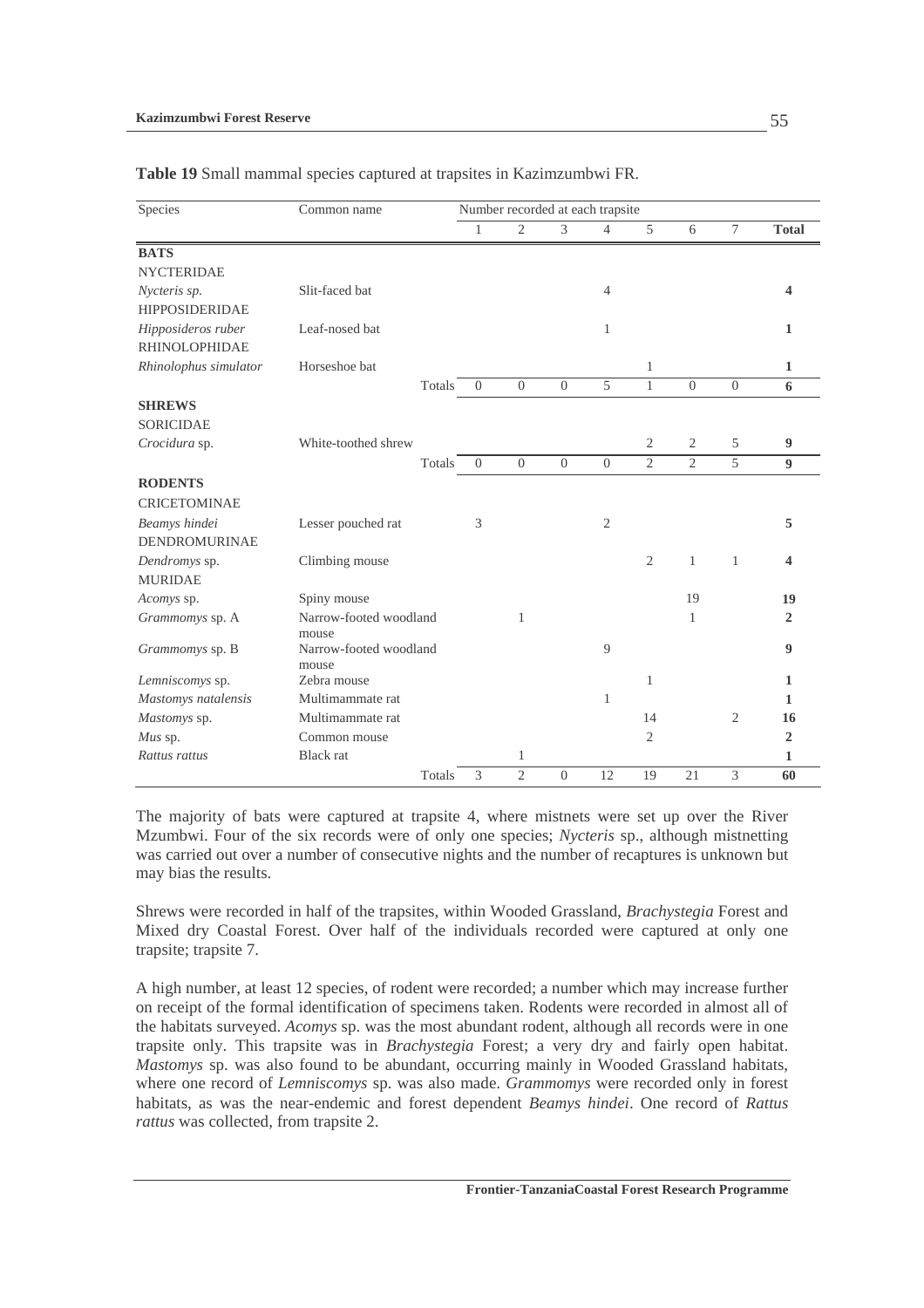#### **6.4.1.2 Larger mammals**

Mammal species other than those bats and small mammals discussed above were detected from opportunistic observations or by using dung and sign surveys. Records are thus from locations and habitats throughout the reserve.

*Colobus* sp. was heard calling on only one occasion and only from within forested areas, whilst *Papio cynocephalus* and *Cercopithicus mitis* were abundant and most evident at the forest edge. Certain forest dependent species were indeed only recorded from forested areas; *Galagoides zanzibaricus*, *Rhynocyon petersi* and *Cephalophus* spp. Elephant shrew paths were widely observed in forested habitats and *Orycteropus afer* burrows were fairly widely distributed in at least partly forested areas. *Cricetomys* cf, *gambianus* burrows were observed on only a few occasions, although are obviously less easy to spot than an aardvark burrow. *Cephalophus natalensis* and *Neotragus moschatus* were the most frequently recorded antelope. *Potamochoerus larvatus* was recorded from all habitats and from the large number of records collected was considered abundant. Evidence of *Mungos* sp. was found throughout the reserve, whilst *Genetta genetta* and *Nandinia binotata* were recorded from only a few observations around the forest edge.

#### **6.4.2 REPTILES**

Records of 46 reptiles were made in Kazimzumbwi FR, representing 8 families, 19 genera and 28 species (Table 20). Taxonomic verifications have yet to be received for all specimens and therefore some identifications should be considered tentative.

**Table 20** Reptile species recorded in Kazimzumbwi FR. The identification of species given in bold have been confimed. (Ecological type, endemic status, conservation status and 'new records' are compiled from National Biodiversity Database (1997), Broadley and Howell (unpubl.), IUCN (1996) and Burgess and Clarke (2000); this is not possible for species identified to genera only).

| <b>Species</b>                       | <b>Common name</b>                  | Ecol.<br>type            | End.<br>status | <b>IUCN</b><br>status | Number recorded at each trapsite |                |   |   |   |   |                |    |              |
|--------------------------------------|-------------------------------------|--------------------------|----------------|-----------------------|----------------------------------|----------------|---|---|---|---|----------------|----|--------------|
|                                      |                                     |                          |                | (CITES)               | - 1                              | $\overline{2}$ | 3 | 4 | 5 | 6 | $\overline{7}$ | ä, | <b>Total</b> |
| <b>VARANIDAE</b>                     |                                     |                          |                |                       |                                  |                |   |   |   |   |                |    |              |
| <i>Varanus</i> sp.                   | Monitor lizard                      |                          |                |                       |                                  |                |   |   |   |   |                |    | 1            |
| <b>VIPERIDAE</b>                     |                                     |                          |                |                       |                                  |                |   |   |   |   |                |    |              |
| Bitis arietans**                     | Puff adder                          | $\Omega$                 | W              |                       |                                  |                |   |   |   |   |                |    | 1            |
| Bitis gabonica                       | Gaboon viper                        | $\mathbf{F}$             | W              |                       |                                  |                |   |   |   |   |                |    | 1            |
| <b>COLUBRIDAE</b>                    |                                     |                          |                |                       |                                  |                |   |   |   |   |                |    |              |
| Apparalactus capensis**              | Cape centipede<br>eater             | $\overline{\mathcal{L}}$ | W              |                       |                                  |                |   |   |   |   | 1              |    | 1            |
| Crotaphopeltis hotamboei**           | Herald snake                        | $\Omega$                 | W              |                       |                                  |                |   |   |   | 1 |                |    | 1            |
| Lamphrosis capensis**                | <b>Common house</b><br>snake        | f                        | W              |                       |                                  |                |   |   |   |   |                |    | 1            |
| Lamphrosis fuliginosus**             | Brown house<br>snake                | $\Omega$                 | W              |                       |                                  |                |   |   |   |   |                |    | 1            |
| Lycophidion capense<br>$loveridgei*$ | Loveridge's Wolf<br>snake           | F                        | W              |                       |                                  |                |   |   |   |   |                |    | 1            |
| Lychophidion meleagre**              | <b>Speckled Wolf</b><br>snake       | F                        | W              |                       |                                  | 1              |   |   |   |   |                |    | 1            |
| Natriciteres olivacea*               | <b>Olive Marsh-</b><br><b>Snake</b> | f                        | W              |                       |                                  |                |   |   |   |   |                |    | 1            |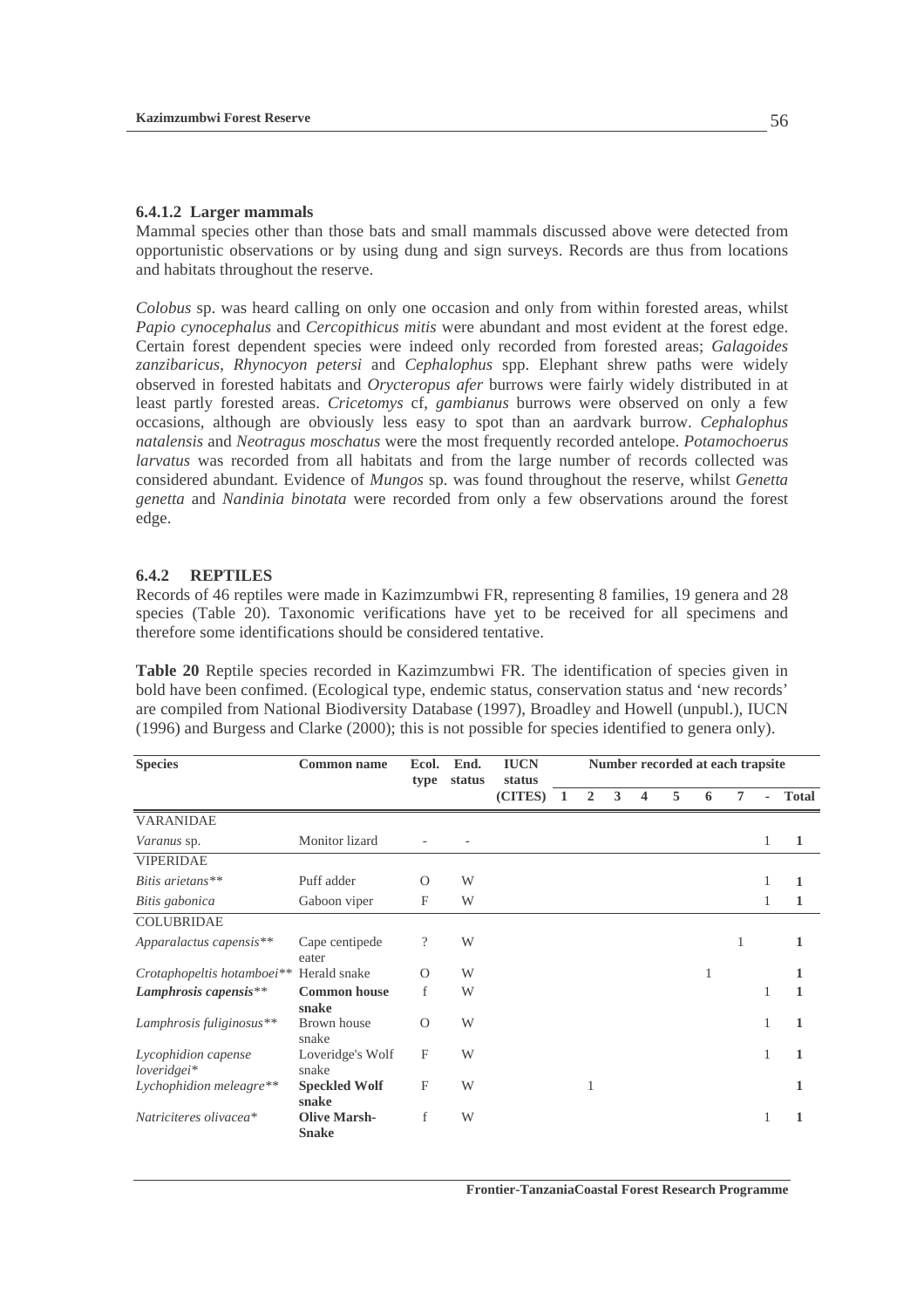### **Table 20 Continued.**

| Philothamnus haplogaster                | Southeastern<br><b>Green snake</b>        | f                  | W                        |               |          |   |                          |                |                |                |                |                | 1              |
|-----------------------------------------|-------------------------------------------|--------------------|--------------------------|---------------|----------|---|--------------------------|----------------|----------------|----------------|----------------|----------------|----------------|
| Philothamnus                            | Slender Green                             | $\gamma$           | W                        |               |          |   |                          |                |                | $\mathbf{1}$   |                |                | $\mathbf{1}$   |
| hetereolepidotus**                      | snake                                     |                    |                          |               |          |   |                          |                |                |                |                |                |                |
| Philothamnus sp.                        | Green snake                               |                    |                          |               |          |   |                          |                |                |                |                | $\mathbf{1}$   | $\mathbf{1}$   |
| Prosymna abigua                         | East African                              | f                  | W                        |               |          |   |                          |                |                |                | $\mathbf{1}$   |                | $\mathbf{1}$   |
| stuhlmanni                              | Shovel-Snout                              |                    |                          |               |          |   |                          |                |                |                |                |                |                |
| Psammophis subtaeniatus<br>orientalis** | Stripe-bellied sand                       | $\gamma$           | W                        |               |          |   |                          |                |                |                |                | $\overline{2}$ | $\overline{2}$ |
| Thelotornis capensis                    | snake<br>Mozambique vine                  | f                  | W                        |               |          |   |                          | $\mathbf{1}$   |                |                |                | 1              | $\overline{2}$ |
|                                         | snake                                     |                    |                          |               |          |   |                          |                |                |                |                |                |                |
| <b>CHAMAELEONIDAE</b>                   |                                           |                    |                          |               |          |   |                          |                |                |                |                |                |                |
| Chamaeleo dilepis                       | Flap-necked                               | f                  | W                        | (II)          |          |   |                          | $\mathbf{1}$   |                |                |                |                | $\mathbf{1}$   |
|                                         | chamaeleon                                |                    |                          |               |          |   |                          |                |                |                |                |                |                |
| Chamaeleo melleri                       | Giant one-horned                          | f                  | W                        |               |          |   | $\mathbf{1}$             |                |                |                |                | $\overline{2}$ | $\mathbf{3}$   |
|                                         | chamaeleon                                |                    |                          |               |          |   |                          |                |                |                |                |                |                |
| Rhampholeon brevicaudatus Bearded pygmy | chamaeleon                                | F                  | N(b)                     | VU            |          |   |                          | $\mathbf{1}$   |                |                |                | $\mathfrak{2}$ | 3              |
| <b>SCINCIDAE</b>                        |                                           |                    |                          |               |          |   |                          |                |                |                |                |                |                |
| Mabuya maculilabris                     | <b>Speckled-lipped</b>                    | f                  | W                        |               |          |   | $\overline{\mathcal{E}}$ |                |                |                | $\overline{2}$ |                | 5              |
|                                         | skink                                     |                    |                          |               |          |   |                          |                |                |                |                |                |                |
| Sepsina tetradactyla*                   | <b>Four-toed</b>                          | $\gamma$           | N(a)                     |               |          | 1 |                          |                |                |                |                |                | $\mathbf{1}$   |
| <b>AGAMIDAE</b>                         | burrowing skink                           |                    |                          |               |          |   |                          |                |                |                |                |                |                |
|                                         |                                           |                    |                          |               |          |   |                          |                |                |                |                |                |                |
| Agama montana**                         | Montane agama                             | F                  | $\mathbf N$              | VU            |          |   |                          |                |                |                |                | $\mathbf{1}$   | $\mathbf{1}$   |
| Agama sp.                               | Agama                                     |                    | $\overline{\phantom{a}}$ |               |          |   |                          |                |                |                |                |                | 1              |
| <b>LACERTIDAE</b>                       |                                           |                    |                          |               |          |   |                          |                |                |                |                |                |                |
| Nucras boulengeri**                     | <b>Boulenger's</b><br><b>Scrub-lizard</b> | $\gamma$           | W                        |               |          |   |                          |                | 7              |                |                |                | $\overline{7}$ |
| Unidentified sp.                        |                                           | $\frac{1}{2}$      | $\blacksquare$           |               |          | 1 |                          |                |                |                |                | 1              | $\overline{2}$ |
| <b>GEKKONIDAE</b>                       |                                           |                    |                          |               |          |   |                          |                |                |                |                |                |                |
| Hemidactylus maboui                     | Moreau's                                  | f                  | W                        |               |          |   |                          | $\mathfrak{2}$ |                |                |                | 1              | 3              |
|                                         | <b>Tropical house</b>                     |                    |                          |               |          |   |                          |                |                |                |                |                |                |
| Lygodactylus grotei*                    | gecko<br>Grote's dwarf                    | $\overline{\cdot}$ | N(c)                     |               |          |   |                          |                |                |                |                | 1              | 1              |
|                                         | gecko                                     |                    |                          |               |          |   |                          |                |                |                |                |                |                |
| Unidentified sp.                        |                                           |                    |                          |               |          |   |                          |                |                |                |                | $\mathbf{1}$   | $\mathbf{1}$   |
|                                         |                                           |                    |                          | <b>Totals</b> | $\bf{0}$ | 3 | $\overline{\mathbf{4}}$  | 5              | $\overline{7}$ | $\overline{2}$ | 4              | 21             | 46             |
|                                         |                                           |                    |                          |               |          |   |                          |                |                |                |                |                |                |

## **KEY TO ABBREVIATIONS IN ZOOLOGICAL TABLES**

#### **NEW RECORDS**

\* Species not previously recorded in Kazimzumbwi FR

\*\* Species not previously recorded in Coastal Forests

### **ECOLOGICAL (ECOL.) TYPE**

F - Forest dependent species (primary forest only, not including forest edge or secondary forest)

f - Forest dwelling but not forest dependent species

## **ENDEMIC (END.) STATUS**

E - Endemic species (occurring only in the Pugu Hills)

N - Near endemic species (a - range limited to Coastal Forests, b – range limited to Coastal Forests and the Eastern Arc Mountains, c – range limited to Coastal Forests, the Eastern Arc Mountains and a few other East African forests) W - Widespread distribution species

**IUCN STATUS (1996)** 

#### EN - Endangered

VU - Vulnerable

LR – Lower Risk (cd – Conservation Dependent, nt – Near Threatened)

(CITES classification is given as the Appendix in which the species appears)

O - Non-forest species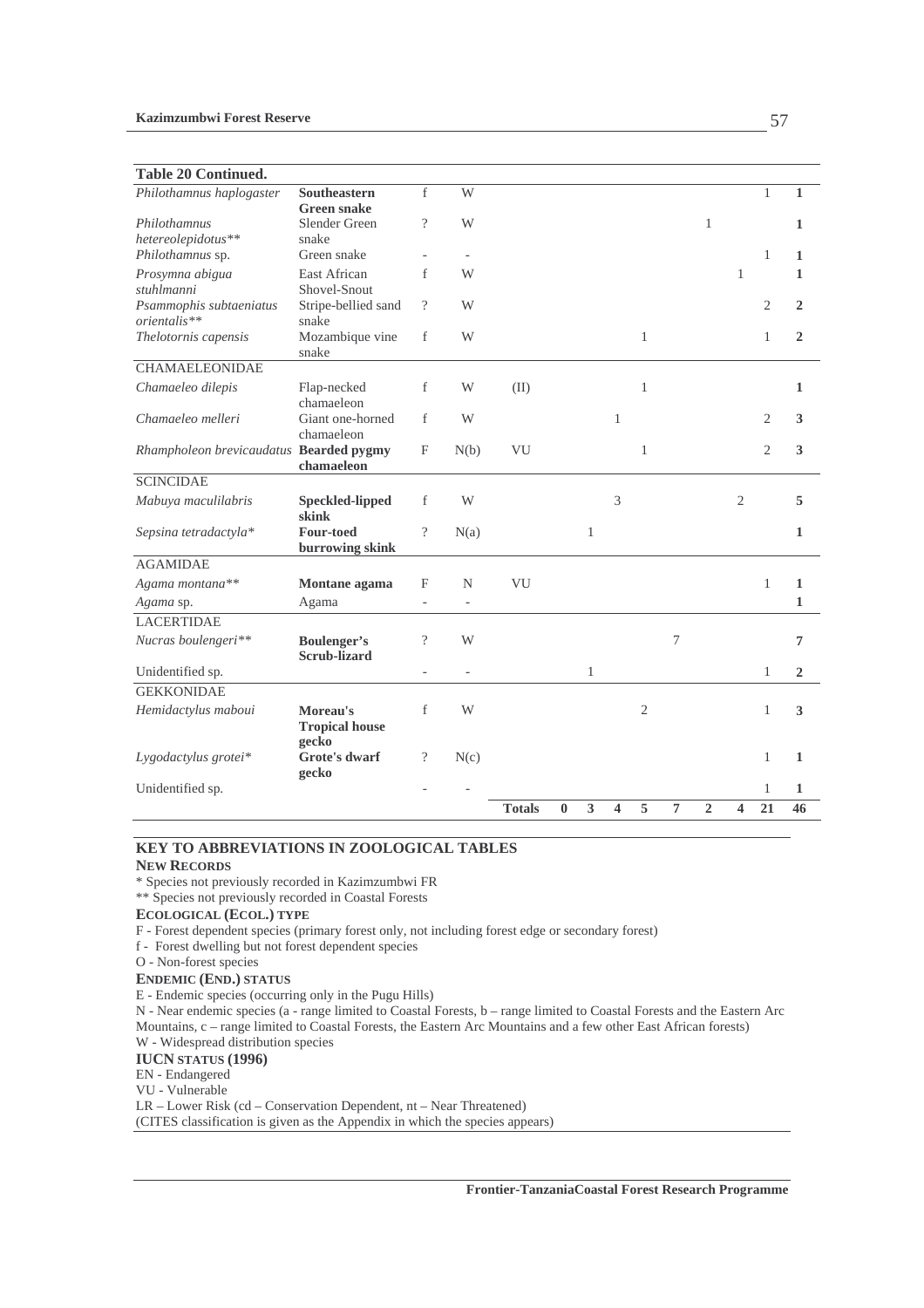Fourteen species listed have not previously been recorded in Kazimzumbwi FR, including the near-endemic *Sepsina tetradactyla* and *Natriciteres olivaecea*. The latter species has apparently not been found on the coast for 15 years (K.Howell, *pers. comm.*). Ten of these species have not previously been recorded in Coastal Forest, although half of these are non-forest species and it may be for this reason that they have not previously been listed in other Coastal Forest inventories. The record of *Agama montana*, previously recorded only from Eastern Arc Mountains, represents a range extension for the species.

Although more reptiles were captured in trapsite 5 than any other these records represent just one species. No reptiles were recorded from trapsite 1 but this trapsite ran for only half the time of the others (see Table 14). No clear patterns emerge with regard to the diversity or species richness recorded from the different trapsites, and thus different habitats.

Five reptile species (19%) were forest dependent whilst 9 (33%) were forest dwelling. Three species (11%) are non-forest and these were indeed found outside of densely forested areas.

There are no reptiles endemic to the Pugu Hills although four near-endemic species were recorded; one endemic to Coastal Forests alone, one endemic to Coastal Forests and Eastern Arc Mountains and one endemic to Coastal Forest, Eastern Arc Mountains and a few other East African forests (see Table 21). The majority of species (70%) are known to have widespread distributions.

Two species are considered Vulnerable by the IUCN and one species appears on Appendix II of CITES listings.

**Table 21** Ranges of near endemic reptile species recorded in Kazimzumbwi FR. (Taken from National Biodiversity Database (UDSM 1997)).

| <b>Species</b>                          | <b>Range</b>                                                                                                 |
|-----------------------------------------|--------------------------------------------------------------------------------------------------------------|
| <b>CHAMAELEONIDAE</b>                   |                                                                                                              |
| Rhampholeon brevicaudatus               | Forests of coastal Tanzania and part of Eastern Arc mountains (Usambara)<br>Mountains and Uluguru mountains) |
| <b>SCINCIDAE</b>                        |                                                                                                              |
| Sepsina tetradactyla<br><b>AGAMIDAE</b> | S.E. Tanzania, Malawi and Zambia                                                                             |
| Agama montana<br><b>GEKKONIDAE</b>      | Usambara, Uluguru and Nguru Mountains                                                                        |
| Lygodactylus grotei                     | S.E. Tanzania, Mafia Island and N. Mozambique                                                                |

### **6.4.3 Amphibians**

Records of 801 amphibians were made in Kazimzumbwi FR, representing 8 families, 13 genera and 23 species (Table 22). Taxonomic verifications have been received and thus all identifications are confimed.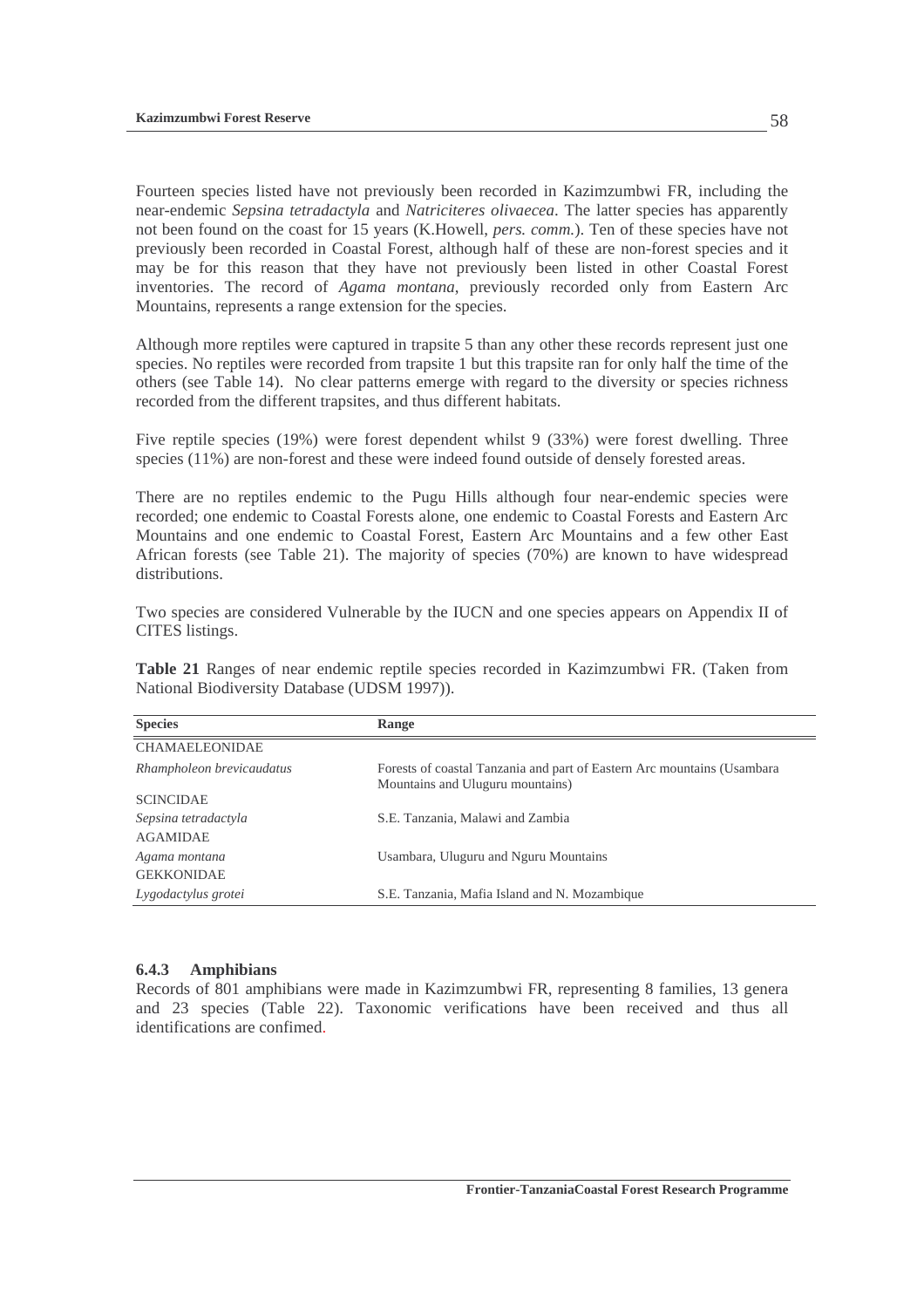**Table 22** Ampibian species recorded in Kazimzumbwi FR. (Ecological type, endemic status, conservation status and 'new records' are complied from the National Biodiversity Database (1997), Schiotz (1999), IUCN (1996) and Burgess and Clarke (2000); this is not given for species identified to genus only).

| <b>Species</b>                       | Ecol.                     | End.                         | <b>IUCN</b>   | Number recorded at each trapsite |                |                         |                         |                |              |                |                |                         |
|--------------------------------------|---------------------------|------------------------------|---------------|----------------------------------|----------------|-------------------------|-------------------------|----------------|--------------|----------------|----------------|-------------------------|
|                                      | type                      | status                       | status        |                                  |                |                         |                         |                |              |                |                |                         |
|                                      |                           |                              | (CITES)       | $\mathbf 1$                      | $\overline{2}$ | $\overline{\mathbf{3}}$ | $\overline{\mathbf{4}}$ | 5              | 6            | $\overline{7}$ |                | <b>Total</b>            |
| <b>ARTHROLEPTIDAE</b>                |                           |                              |               |                                  |                |                         |                         |                |              |                |                |                         |
| Arthroleptis stenodactylus           | F                         | W                            |               | 15                               | 103            | 13                      | 71                      | 44             | 15           | 37             | 1              | 298                     |
| Arthroleptis xenodactyloides *       | F                         | N(c)                         |               | $\overline{2}$                   | 14             | 11                      | 308                     | 10             | $\mathbf{1}$ | 15             | 4              | 365                     |
| Arthroleptis sp. indet.              | $\overline{\phantom{a}}$  | ÷,                           |               |                                  | $\overline{2}$ |                         |                         |                |              |                | 1              | 3                       |
| <b>BUFONIDAE</b>                     |                           |                              |               |                                  |                |                         |                         |                |              |                |                |                         |
| Bufo guttaralis                      | $\Omega$                  | W                            |               |                                  |                |                         |                         | $\mathbf{1}$   |              |                | 1              | $\mathbf{2}$            |
| Bufo lindneri *                      | f                         | N(c)                         |               |                                  |                |                         |                         | 11             |              | $\overline{2}$ |                | 13                      |
| Mertensophryne micranotis            | F                         | N(b)                         |               |                                  |                |                         |                         | $\mathbf{1}$   | 1            | 1              | 3              | 6                       |
| <b>HYPEROLIDAE</b>                   |                           |                              |               |                                  |                |                         |                         |                |              |                |                |                         |
| Leptopelis argenteus *               | $\mathcal{O}$             | N(c)                         |               |                                  |                |                         |                         | $\mathbf{1}$   |              |                |                | 1                       |
| Leptopelis barbouri **               | $\boldsymbol{\mathrm{F}}$ | N                            |               |                                  |                |                         |                         |                |              |                | $\mathbf{1}$   | 1                       |
| Leptopeis flavomaculatus             | $\mathbf{F}$              | N(c)                         |               |                                  | $\mathbf{1}$   |                         | 1                       | 1              |              |                | $\mathbf{1}$   | $\overline{\mathbf{4}}$ |
| Kassina senegalensis argyreivittus * | $\Omega$                  | W                            |               |                                  |                |                         |                         | $\overline{2}$ | $\mathbf{1}$ |                |                | 3                       |
| Afrixalus brachynemis                | $\mathcal{O}$             | W                            |               |                                  |                |                         |                         |                |              |                | 1              | 1                       |
| MICROHYLIDAE                         |                           |                              |               |                                  |                |                         |                         |                |              |                |                |                         |
| Breviceps mossambicus                | $\Omega$                  | W                            |               |                                  |                |                         |                         |                |              |                | $\mathbf{1}$   | 1                       |
| <b>PIPIDAE</b>                       |                           |                              |               |                                  |                |                         |                         |                |              |                |                |                         |
| Xenopus muelleri *                   | f                         | W                            |               |                                  |                |                         |                         |                |              |                | 3              | $\mathbf{3}$            |
| <b>RANIDAE</b>                       |                           |                              |               |                                  |                |                         |                         |                |              |                |                |                         |
| Hemisus marmoratus *                 | f                         | W                            |               |                                  |                |                         | $\mathbf{1}$            | 19             |              |                | 1              | 21                      |
| Ptychadena anchietae *               | $\Omega$                  | W                            |               |                                  |                |                         |                         |                |              |                | 3              | 3                       |
| Ptychadena mossambica                | f                         | W                            |               |                                  |                |                         |                         | $\mathbf{1}$   |              |                |                | 1                       |
| Ptychadena sp. indet.                |                           |                              |               |                                  |                |                         |                         | $\mathbf{1}$   |              |                | $\mathfrak{2}$ | 3                       |
| Phrynobatrachus acridoides           | f                         | W                            |               |                                  |                |                         |                         |                |              |                | 1              | 1                       |
| Phrynobatrachus mababiensis          | О                         | W                            |               |                                  |                |                         |                         | $\overline{2}$ | 36           |                |                | 38                      |
| Unidentified sp.                     | $\overline{\phantom{0}}$  | $\qquad \qquad \blacksquare$ |               |                                  |                |                         | 30                      |                |              |                | 1              | 31                      |
| <b>RHACOPHORIDAE</b>                 |                           |                              |               |                                  |                |                         |                         |                |              |                |                |                         |
| Chiromantis xerampelina              | $\Omega$                  | W                            |               |                                  |                |                         |                         |                |              |                | $\mathbf{1}$   | $\mathbf{1}$            |
| <b>CAECILIDAE</b>                    |                           |                              |               |                                  |                |                         |                         |                |              |                |                |                         |
| Boulengerula cf. changamwensis *     | F                         | N(c)                         |               |                                  | $\mathbf{1}$   |                         |                         |                |              |                |                | 1                       |
|                                      |                           |                              | <b>Totals</b> | 17                               | 121            | 24                      | 411                     | 93             | 54           | 55             | 26             | 801                     |

### **KEY TO ABBREVIATIONS IN ZOOLOGICAL TABLES**

#### **NEW RECORDS**

- \* Species not previously recorded in Kazimzumbwi FR
- \*\* Species not previously recorded in Coastal Forests

**ECOLOGICAL (ECOL.) TYPE** 

F - Forest dependent species (primary forest only, not including forest edge or secondary forest)

f - Forest dwelling but not forest dependent species

- O Non-forest species
- **ENDEMIC (END.) STATUS**

E - Endemic species (occurring only in the Pugu Hills)

N - Near endemic species (a - range limited to Coastal Forests, b – range limited to Coastal Forests and the Eastern Arc Mountains, c – range limited to Coastal Forests, the Eastern Arc Mountains and a few other East African forests) W - Widespread distribution species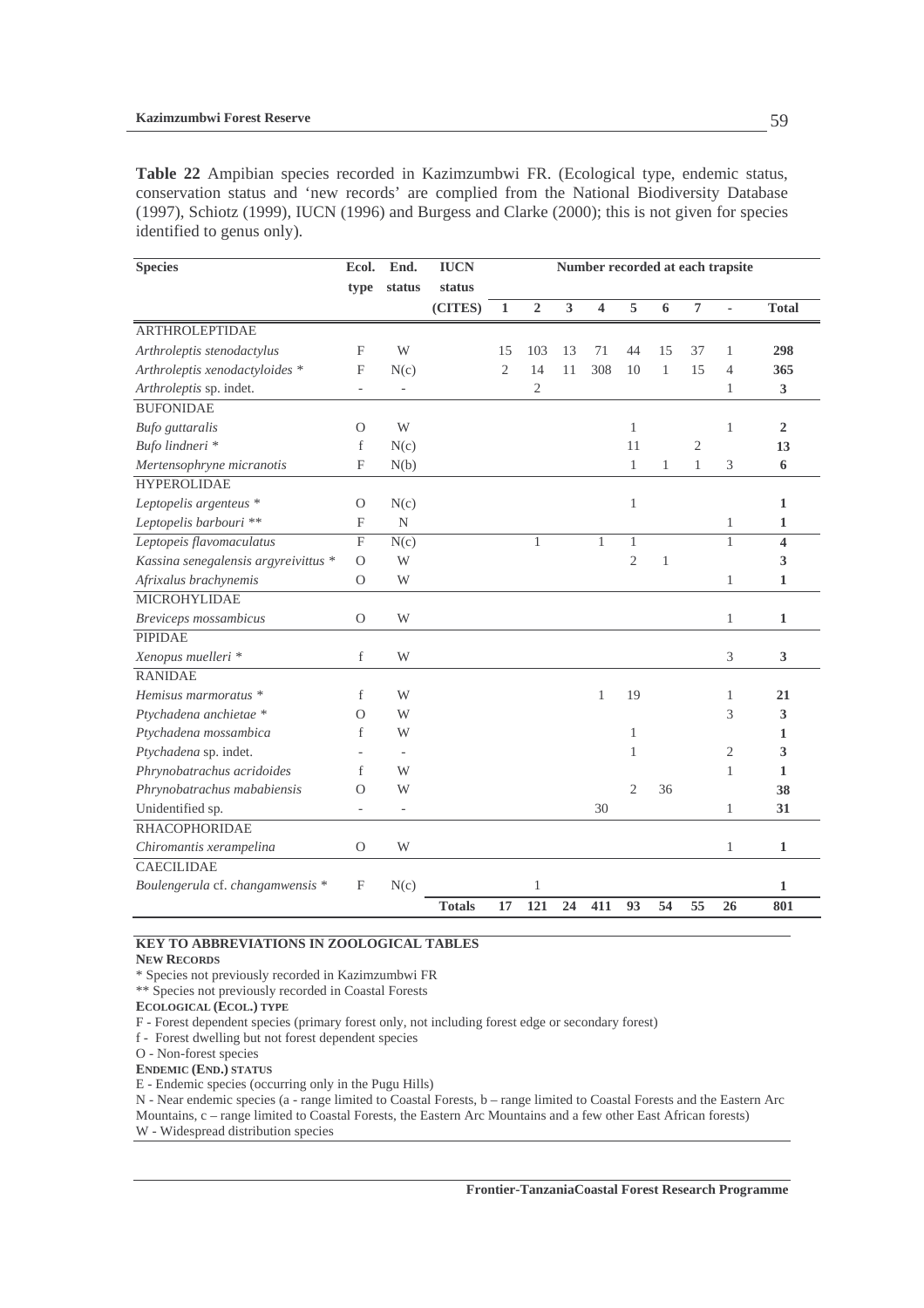| <b>IUCN STATUS</b>                                                           |
|------------------------------------------------------------------------------|
| EN - Endangered                                                              |
| VU - Vulnerable                                                              |
| $LR$ – Lower Risk (cd – Conservation Dependent, nt – Near Threatened)        |
| (CITES classification is given as the Appendix in which the species appears) |

Eight species listed have not previously been recorded in Kazimzumbwi FR, including *Leptopelis barbouri* that has not previously been recorded in Coastal Forests (the identification of this species is however the only one not yet confirmed (KMH 23614) and thus this record remains tentative).

The majority of amphibian records were of *Arthroleptis* species, which were recorded throughout the reserve. Few amphibian records were collected at trapsites 1 and 3, which unsurprisingly were not associated with water sources. The caecilian was, as expected, collected near to a water source; the River Mzumbwi.

Six species recorded (26%) were forest dependent, 5 (22%) were forest dwellers and 8 (35%) were non-forest species. The greatest forest dependence was among the Arthroleptidae and some Hyperolidae, with other Hyperolidae and many Ranidae non-forest species.

There are no endemic species to the Pugu Hills although 7 near-endemic species (30%) were recorded (see Table 23). One species was endemic to Coastal Forests and Eastern Arc Mountains and five species were endemic to Coastal Forest, Eastern Arc Mountains and a few other East African forests Twelve species (43%) had widespread distributions.

None of the species recorded were listed as Threatened by IUCN or appear on CITES listings.

**Table 23** Ranges of near-endemic amphibian species recorded in Kazimzumbwi FR. (Taken from National Biodiversity Database (UDSM 1997)).

| Species                      | Range                                                                  |
|------------------------------|------------------------------------------------------------------------|
| <b>ARTHROLEPTIDAE</b>        |                                                                        |
| Arthroleptis xenodactyloides | Forests in Tanzania, Malawi, Mozambique, E. Zambia and E. Zimbabwe     |
| <b>BUFONIDAE</b>             |                                                                        |
| Bufo lindneri                | Dar es Salaam and vicinity, S. Malawi and N. Mozambique                |
| Mertensophryne micranotis    | Coastal Forests of Kenya and Tanzania and the East Usambaras           |
| <b>HYPEROLIDAE</b>           |                                                                        |
| Leptopelis argenteus         | E. and S.E. Tanzanian coastal lowlands, possibly N. Mozambique         |
| Leptopelis barbouri          | Usambara and Udzungwa Mountains                                        |
| Leptopeis flavomaculatus     | Coastal zone from Kenya to Mozambique, possibly Malawi and E. Zimbabwe |
| <b>CAECILIDAE</b>            |                                                                        |
| Boulengerula changamwensis   | Coastal Forests of Kenya and Tanzania                                  |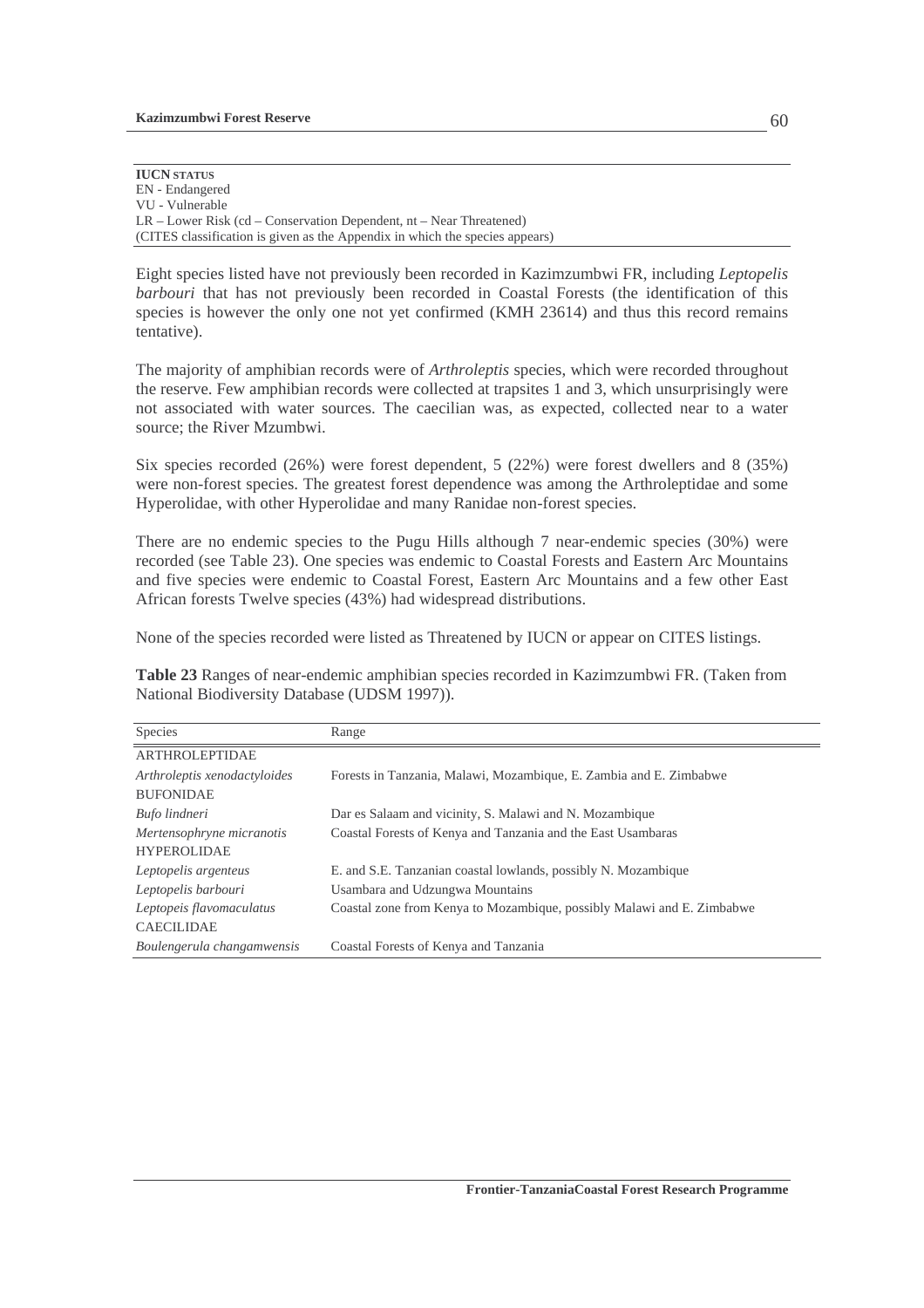### **6.4.4 BUTTERFLIES**

Records of 1115 butterflies were collected in Kazimzumbwi FR, representing 5 families, 53 genera, 140 species and 148 subspecies (Table 24 and 25). All identifications are considered tentative whilst awaiting taxonomic verifications.

| Family       | No. of genera               | No. of species | No.of subspecies |
|--------------|-----------------------------|----------------|------------------|
| Hesperiidae  | 4                           |                |                  |
| Lycaenidae   | 11                          | 20             | 21               |
| Nymphalidae  | 27                          | 77             | 79               |
| Papilionidae | $\mathcal{D}_{\mathcal{A}}$ | 5              |                  |
| Pieridae     |                             | 33             | 36               |
| Totals       | 53                          | 140            | 148              |

**Table 24** Summary of butterfly species recorded in Kazimzumbwi FR.

**Table 25** Butterfly species recorded in Kazimzumbwi FR. (Ecological type, endemic status and 'new records' are compiled from Kielland (1990), Larsen (1996) and Burgess and Clarke (2000); this is not given for species identified to genus only).

| Species                              | Ecol.        | End.   | Species                           | Ecol.    | End.   |
|--------------------------------------|--------------|--------|-----------------------------------|----------|--------|
|                                      | type         | status |                                   | type     | status |
| <b>HESPERIIDAE</b>                   |              |        |                                   |          |        |
| Coeliades sejuncta **                | F            | W      | Tagiades flesus *                 | F        | W      |
| Monza cretacea ***                   | $\gamma$     | W      | Unknown sp.                       |          |        |
| Spialia despauperata despauperata ** | f            | W      |                                   |          |        |
| <b>LYCAENIDAE</b>                    |              |        |                                   |          |        |
| Anthene sp.                          |              |        | Ornipholidotos peucetia peuceda * | f        | W      |
| Appias epaphia                       | f            | W      | Pentila pauli **                  | f        | W      |
| Deudarix dinochares                  | f            | W      | Pentila rondo *                   | F        | N      |
| Euchrysops malathana ***             | f            | W      | Pentila rogersi *                 | F        | N      |
| Euchrysops osiris ***                | f            | W      | Pentila tropicalis                | F        | W      |
| Euchrysops subpallida ***            | $\Omega$     | W      | Pentila tropicalis mombasae       | F        | W      |
| Hemiolaus coeculus                   | f            | W      | Pentila sp.                       |          |        |
| Hemiolaus coeculus littoralis*       | f            | W      | Teriomima micra *                 | F        | N      |
| Lepidochrysops barkeri ***           | f            | W      | Teriomima subpunctata **          | F        | N      |
| Lepidochrysops sp.                   |              |        | Unknown sp.                       |          |        |
| Leptotes pirithous ***               | $\Omega$     | W      |                                   |          |        |
| <b>NYMPHALIDAE</b>                   |              |        |                                   |          |        |
| Acraea aganice montana               | F            | W      | Euxanthe wakefieldi               | F        | W      |
| Acraea cerasa *                      | $\mathbf{F}$ | W      | Hamanumida daedalus               | f        | W      |
| Acraea encedena *                    | f            | W      | Harma theobene                    | f        | W      |
| Acraea epaea epitellus               | $\mathbf{F}$ | N      | Harma theobene blassi *           | f        | W      |
| Acraea eponina eponina *             | f            | W      | Henotesia perspicua *             | f        | W      |
| Acraea insignis insignis *           | f            | W      | Hypolimnas anthedon walbergi **   | F        | W      |
| Acraea orestia orestia **            | $\mathbf{F}$ | W      | Hypolimnas deceptor deceptor *    | f        | W      |
| Acraea petraea*                      | f            | W      | Hypolimnas misippus *             | $\Omega$ | W      |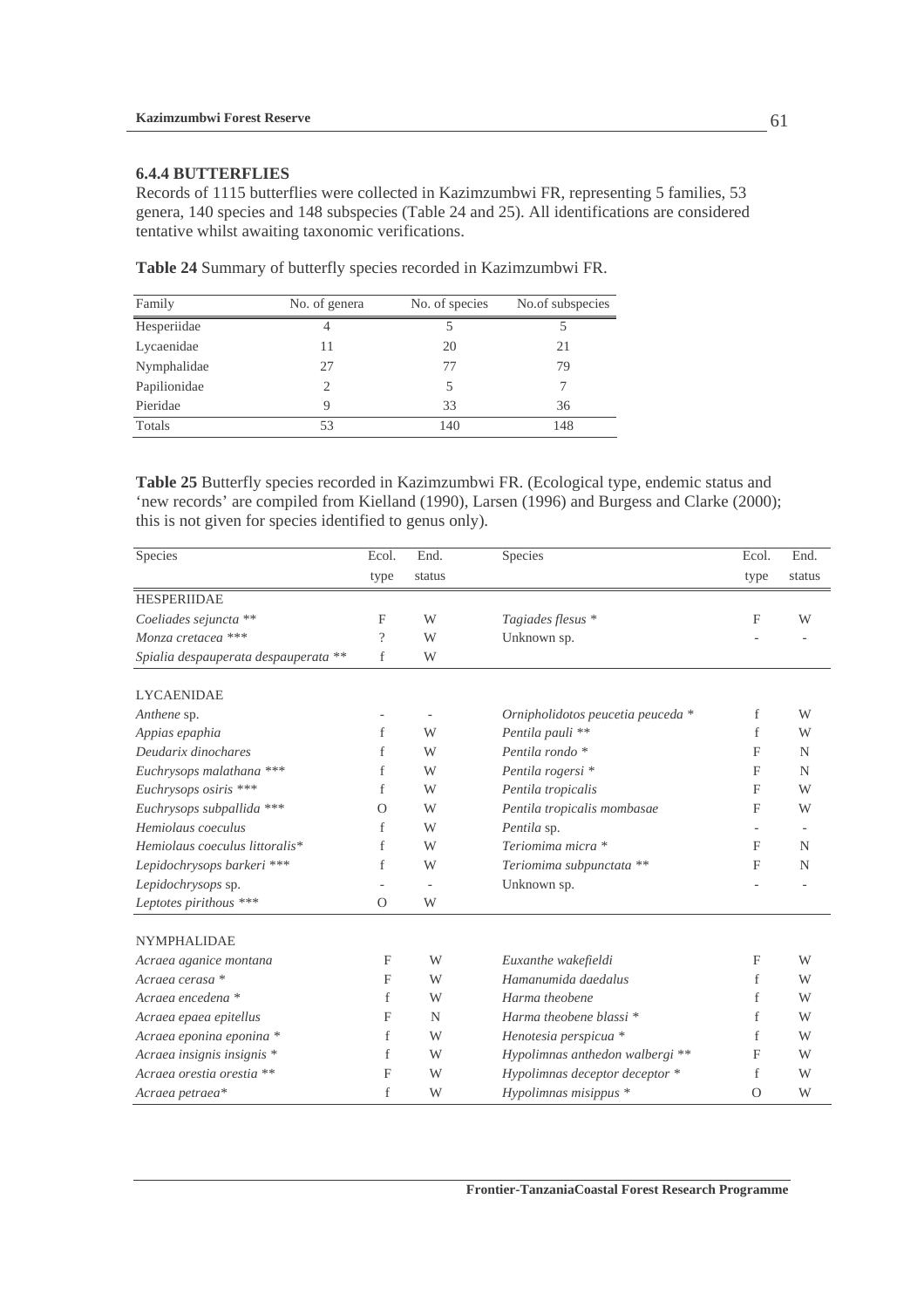#### **Table 25 Continued.**

| Acraea rabbaiae mombasae*           | $\overline{F}$ | W                        | Junonia natalica natalica *             | f                         | $\overline{\text{W}}$ |
|-------------------------------------|----------------|--------------------------|-----------------------------------------|---------------------------|-----------------------|
| Acraea zonata *                     | F              | $\mathbf N$              | Junonia oenone oenone                   | f                         | W                     |
| Acraea sp.                          |                |                          | Junonia orithya madagascariensis *      | f                         | W                     |
| Amauris niavus niavus**             | f              | W                        | Junonia terea elgiva                    | f                         | W                     |
| Amauris ochlea ochlea *             | f              | W                        | Melanitis leda                          | f                         | W                     |
| Bicyclus campinus ocelligerus *     | F              | W                        | Mylothris kiwuensis rhodopoides         | F                         | W                     |
| Bicyclus safitza saftiza *          | $\Omega$       | W                        | Neptidopsis fulgurata platyptera *      | F                         | N                     |
| Bicyclus sp.                        |                |                          | Neptis alta **                          | f                         | W                     |
| Byblia anvatara acheloia            | f              | W                        | Neptis carcassoni *                     | F                         | W                     |
| Byblia ilithya *                    | f              | W                        | Neptis goochi                           | F                         | W                     |
| Byblia sp.                          |                |                          | Neptis melicerta **                     | F                         | W                     |
| Charaxes baumanni granti*           | f              | W                        | Neptis morosa                           | f                         | W                     |
| Charaxes brutus trans. ad. Angustus | f              | W                        | Neptis saclava marpessa *               | f                         | W                     |
| Charaxes candiope candiope          | F              | W                        | Neptis sp.                              |                           |                       |
| Charaxes castor castor              | f              | W                        | Pardopsis punctatissima *               | f                         | W                     |
| Charaxes cithaeron nairobicus **    | F              | W                        | Phalanta eurytis eurytis *              | F                         | W                     |
| Charaxes etesipe gordoni *          | F              | W                        | Physcaeneura leda *                     | f                         | N                     |
| Charaxes hansali baringana **       | f              | W                        | Precis pelarga actia                    | f                         | W                     |
| Charaxes jahlusa kenyensis **       | f              | W                        | Pseudacrea lucretia protracta           | F                         | W                     |
| Charaxes lasti lasti *              | F              | N                        | Salamis anacardii anacardii *           | f                         | W                     |
| Charaxes macclounii **              | O              | W                        | Salamis parhassus parhassus             | F                         | W                     |
| Charaxes protoclea azota            | f              | W                        | Salamis sp.                             |                           |                       |
| Charaxes varanes volgensis          | f              | W                        | Sallya amulia rosa **                   | f                         | W                     |
| Charaxes violetta maritimus *       | F              | N                        | Sallya boisduvali                       | f                         | W                     |
| Charaxes zoolina zoolina            | f              | W                        | Sallya boisduvali omissa *              | f                         | W                     |
| Charaxes sp.                        |                |                          | Sallya garega garega **                 | f                         | W                     |
| Coenyropsis carcasonni *            | f              | N                        | Sallya natalensis *                     | f                         | W                     |
| Danaus chrysippus chrysippus *      | f              | W                        | Sallya umbrina **                       | f                         | W                     |
| Euphaedra neophron *                | f              | W                        | Ypthima asterope **                     | O                         | W                     |
| Euptera kinugnana                   | F              | N                        | Ypthima recta **                        | f                         | W                     |
| Eurytela dryope                     | f              | W                        | Unknown sp.                             |                           |                       |
| Eurytela dryope angulata            | f              | W                        |                                         |                           |                       |
| <b>PAPILIONIDAE</b>                 |                |                          |                                         |                           |                       |
| Catopsila florella                  | f              | W                        | Papilio dardanus tibullus               | F                         | W                     |
| Papilio constantinus constantinus * | F              | W                        | Papilio demadocus demadocus             | f                         | W                     |
| Papilio dardanus dardanus **        | F              | W                        | Papilio ophidicephalus ophidicephalus** | $\boldsymbol{\mathrm{F}}$ | W                     |
| Papilio dardanus polytrophus **     | F              | W                        |                                         |                           |                       |
| <b>PIERIDAE</b>                     |                |                          |                                         |                           |                       |
| Appias epaphia orbona **            | f              | W                        | Dixeia sp.                              |                           |                       |
| Appias lasti lasti                  | F              | W                        | Eronia cleodora *                       | f                         | W                     |
| Belenois aurota aurota *            | F              | W                        | Eronia leda *                           | f                         | W                     |
| Belenois creona severina            | f              | W                        | Eurema brigatta brigatta **             | f                         | W                     |
| Belenois subeida sylvander **       | f              | W                        | Eurema desjardiusi oberthane *          | f                         | W                     |
| Belenois thysa thysa                | f              | W                        | Eurema floricola orientalis             | F                         | W                     |
| Belenois sp.                        |                | $\overline{\phantom{a}}$ | Eurema hecabe                           | f                         | W                     |
| Catopsilia florella                 | f              | W                        | Eurema hecabe solifera                  | f                         | W                     |
| Colotis antevippe zera *            | f              | W                        | Eurema regularis **                     | f                         | W                     |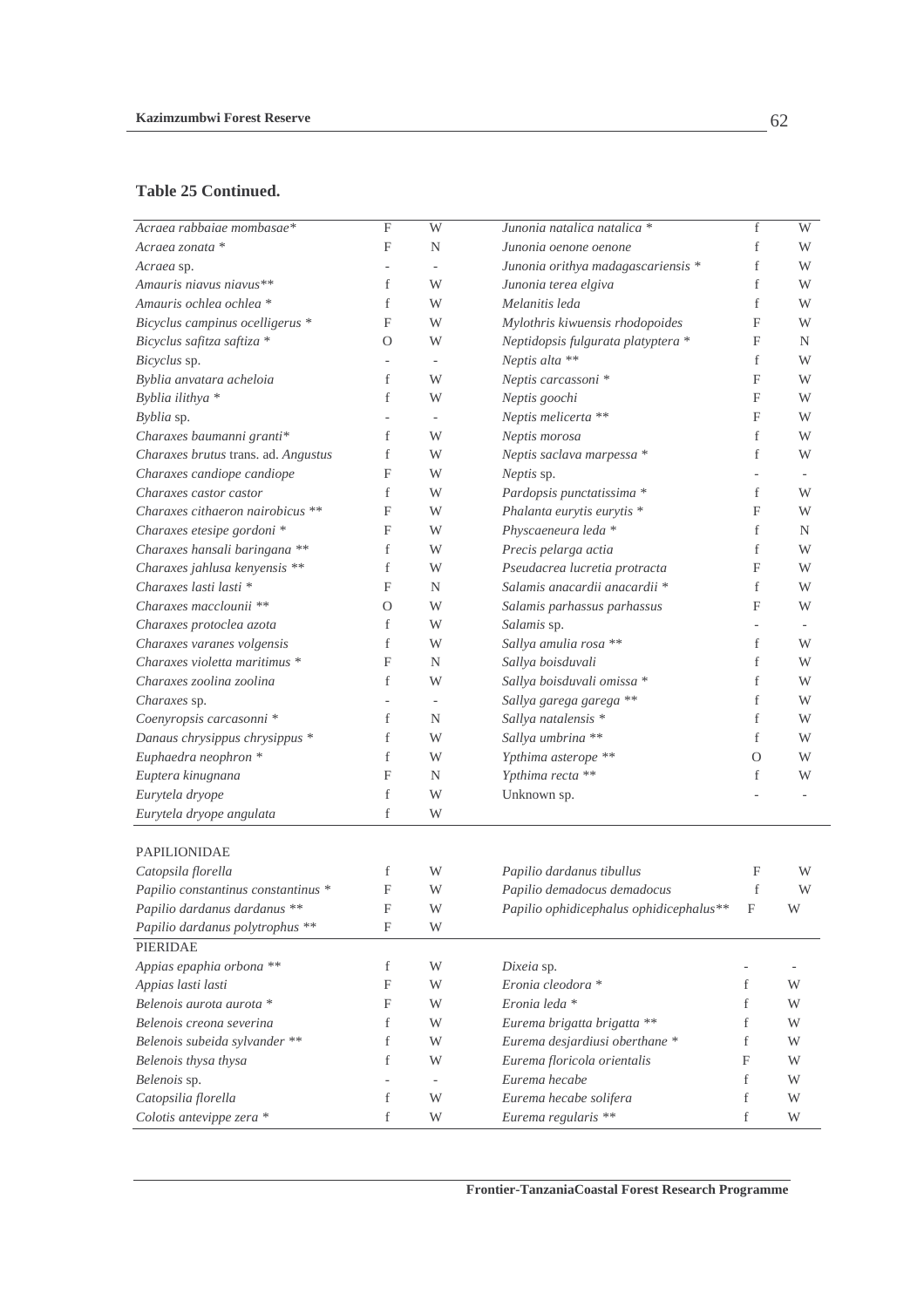#### **Table 25 Continued.**

| Colotis auxo $**$            | W | Eurema senegalensis          | F | W |
|------------------------------|---|------------------------------|---|---|
| Colotis daira jacksoni **    | W | Eurema sp.                   |   |   |
| Colotis danae eupompe **     | W | Leptosia alcesta inalcesta * |   | W |
| Colotis euippe $*$           | W | Leptosia nupta nupta **      |   | W |
| Colotis euippe complexivus * | W | Nepheronia argia argia       | F | W |
| Colotis euippe omphale $*$   | W | Nepheronia buqueti buqueti * |   | W |
| Colotis ione                 | W | Nepheronia thalassina        |   | W |
| Colotis sp.                  |   | Nepheronia sp.               |   |   |
| Dixeia doxo costata $*$      | W | Unknown sp.                  |   |   |

#### KEY TO ABBREVIATIONS IN ZOOLOGICAL TABLES

#### **NEW RECORDS**

\* Species not previously recorded in Kazimzumbwi FR

\*\* Species not previously recorded in Coastal Forests

**ECOLOGICAL (ECOL.) TYPE** 

F - Forest dependent species (primary forest only, not including forest edge or secondary forest)

- f Forest dwelling but not forest dependent species
- O Non-forest species

**ENDEMIC (END.) STATUS**

E - Endemic species (occurring only in the Pugu Hills)

N - Near endemic species (a - range limited to Coastal Forests, b – range limited to Coastal Forests and the Eastern Arc Mountains, c – range limited to Coastal Forests, the Eastern Arc Mountains and a few other East African forests)

W - Widespread distribution species

Over half (58%) of the butterfly species listed have not previously not been recorded in Kazimzumbwi FR and most notably all of the Hesperiids represent new records. These records also represent 29 species and 6 genera that have not previously been recorded in Coastal Forests. All of these genera are from the Hesperiidae and Lycaenidae families.

Many Nymphalidae were recorded whilst very few Hesperiidae. Forty-two species recorded (30%) were forest dependent, including the majority of Papilionidae species. Relatively few forest dependent Pieridae species were recorded, most being forest dwelling. Eighty species recorded (54%) were forest dwellers and only 7 (5%) were non-forest species. No endemic butterfly species were recorded although 12 (8%) were near-endemics (see Table 26). If verified taxonomically, the record of *Pentils rondo* repesents a range extension for the species that has only been found on the Rondo Plateau. The majority of butterfly species recorded (111 or 75%) have widespread distributions. No species recorded are listed by IUCN as Threatened or appear in CITES listings.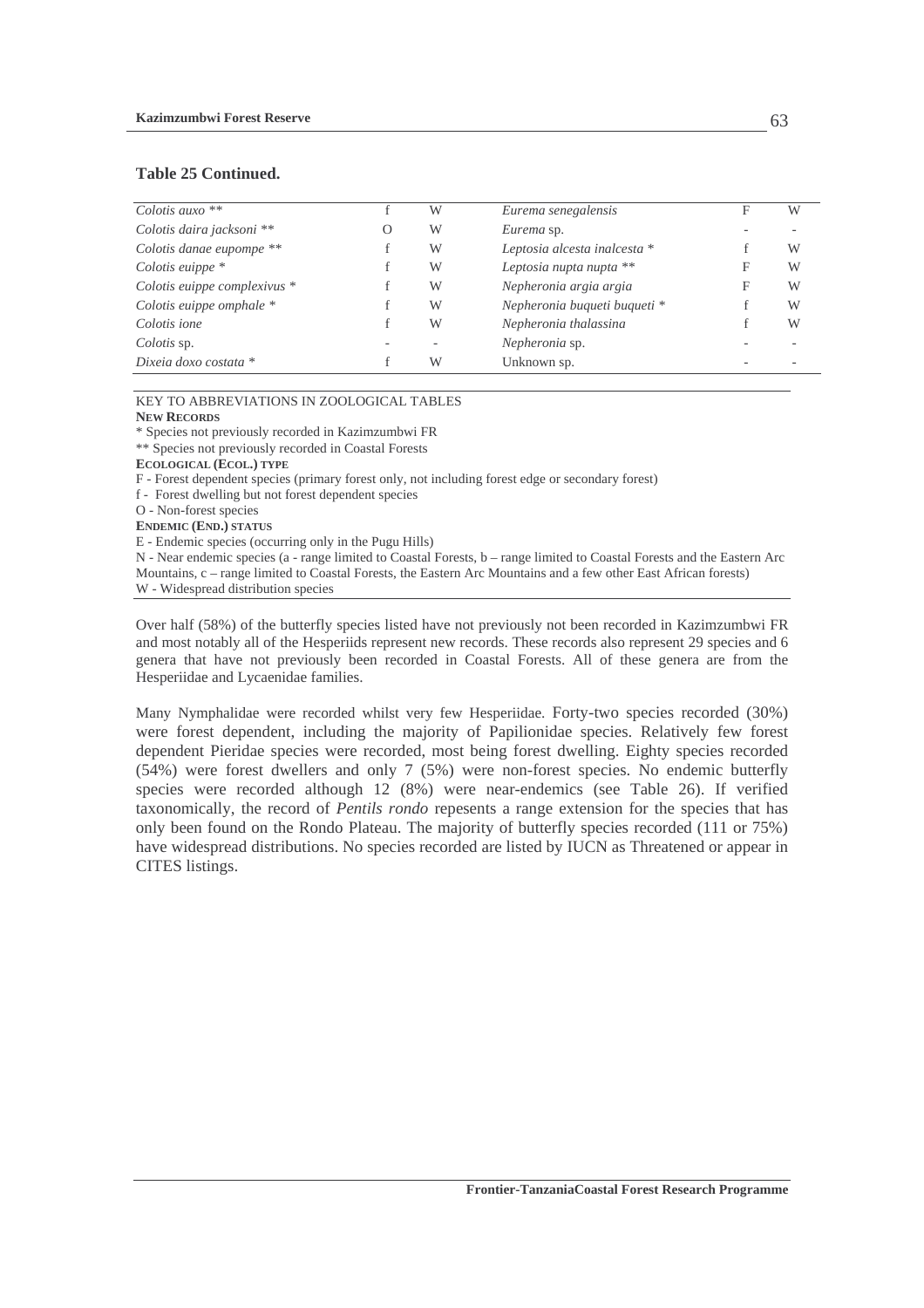| Species                          | Range                                                            |
|----------------------------------|------------------------------------------------------------------|
| <b>LYCAENIDAE</b>                |                                                                  |
| Pentila rondo                    | Known only from a FR on the Rondo Plateau, W. of Lindi, Tanzania |
| Pentila rogersi                  | Coastal Forests of Kenya and Tanzania                            |
| Teriomima micra                  | Coastal Forests of Kenya and Tanzania                            |
| Teriomima subpunctata            | Coastal Forests of Kenya and Tanzania                            |
| <b>NYMPHALIDAE</b>               |                                                                  |
| Acraea epaea epitellus           | Coastal Forests of Kenya and Tanzania                            |
| Acraea zonata                    | Coastal Forests of Kenya and Tanzania                            |
| Charaxes lasti lasti             | Coastal Forests of Kenya and Tanzania                            |
| Charaxes violetta maritimus      | Coastal Forests of Kenya and Tanzania                            |
| Coenyropsis carcasonni           | E. Tanzania and S.E. Kenya                                       |
| Euptera kinugnana                | Coastal Forests of Kenya and Tanzania                            |
| Neptidopsis fulgurata platyptera | Coastal Forests of Kenya and Tanzania                            |
| Physcaeneura leda                | Coastal Forests of Kenya and Tanzania                            |

**Table 26** Ranges of near endemic butterfly species recorded in Kazimzumbwi FR. (Compiled from Kielland & Cordiero 2000).

#### **6.4.5 MOLLUSCS**

Whilst awaiting the formal identification of 50 mollusc, little can unfortunately be ascertained regarding the mollusc fauna of Kazimzumbwi FR.

#### **6.4.6 MILLIPEDES**

Whilst awaiting the formal identification of 200 millipede, little can unfortunately be ascertained regarding the millipede fauna of Kazimzumbwi FR.

### **6.5 DISCUSSION**

#### **6.5.1 MAMMALS**

Thirty-two species of mammal were recorded in Kazimzumbwi FR. This compares favourably with other Coastal Forests, which have an average of 24 + 12.3 species each (Burgess *et al*. 2000). Taxonomic verifications are still awaited for shrew, rodent and bat specimens and these are expected to increase the number of species recorded even further. In general, the most diverse groups of mammals in Coastal Forests are bats (58 species), rodents (>27 species), carnivores (19 species), primates (14 species) and shrews (14 species) (Burgess *et al*. 2000). This general pattern was largely observed within Kazimzumbwi, although recorded bat diversity was low. This may reflect seasonal variations or serve to emphasise the difficulties of mistnetting in open habitats. The results will also be biased towards low-flying insectivorous species, for example those feeding close above the water at riverine sites. No megachiroptera were recorded. High numbers of rodents and ungulates were recorded, reflecting the great diversity that exists within these taxa and the high forest dependence of many ungulate species. *Rattus rattus* was recorded close to the railway track and its associated drainage system; this may have provided the species with an access route into the forest from villages and cultivated areas around the reserve. Primate and carnivore diversity was fairly high, although difficulties exist in gaining evidence of elusive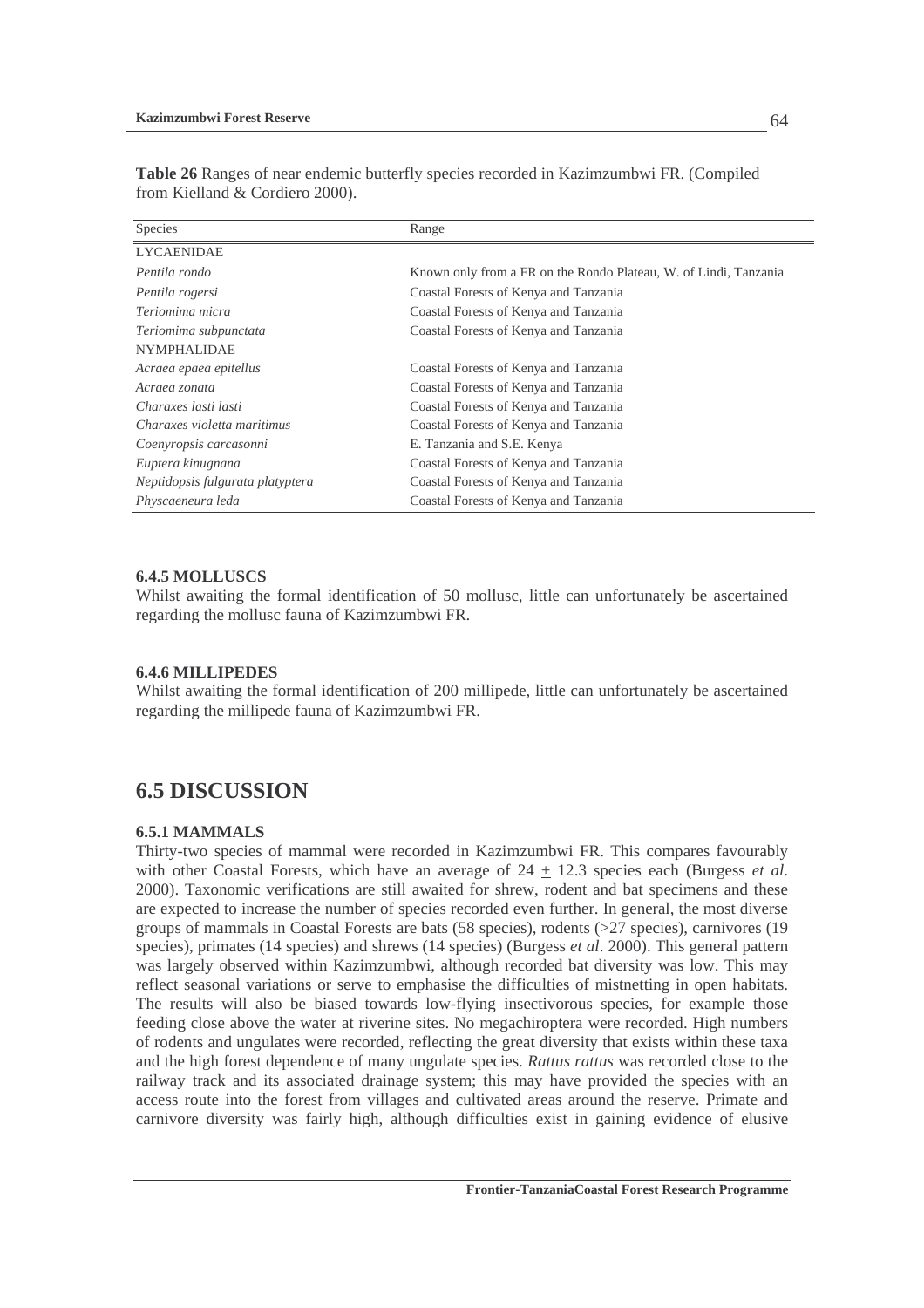carnivores and therefore true species diversity may well be greater. People living around the reserve believe there to be *Panthera pardus* (Leopard) south of the railway track. Records of galagos may have been increased if vocalisations were used more widely. When taxonomic verifications are received and species identified the number of shrews is expected to reflect the high shrew diversity of Coastal Forests in general. Although shrews generally prefer moist habitats (Kingdon 1997), only some of the sites where shrews were recorded in Kazimzumbwi were associated with water. Previous studies report a positive relationship between shrew abundance and rain (Frontier Tanzania 2001). There was very little rain during the study period although no formal records were made in order to investigate such a relationship. Much remains to be known about Coastal Forest shrew fauna, with five unidentified species recorded from separate forests (including one from Kazimzumbwi FR), four of which are undescribed (Burgess et al. 2000). Results of shrews from this study should therefore prove interesting. No Hyracoidea (Hyrax) records were made although *Dendrohyrax* species are expected within the reserve and were possibly smelt on a number of occasions.

Nine of the 32 mammal species recorded (28%) have not previously been reported in Kazimzumbwi FR. Many are antelope (including the near-endemic *Cephalophus adersi<sup>4</sup>* ) or Cricetomyidae (including the near-endemic *Beamys hindei*). This reflects the lack of attention given Kazimzumbwi FR, despite the large number of biological studies within neighbouring Pugu FR. The results of the current study are thus particularly important.

Within Kazimzumwbi FR 22% of species recorded are forest dependent, 34% are forest dwelling and 9% are non-forest species (the ecological requirements of 11 species or 34% are unkown). These figures compare well with those recorded in Coastal Forest mammals in general, where 20% of species are recorded as forest dependent, 42% as forest dwelling and 37% as non-forest species (Burgess *et al*. 2000). The greatest forest dependence would appear to be among the ungulates, notably *Cephalophus* species. The galago and elephant shrews recorded also show high forest dependence. No information on the ecological requirements of the majority of small mammals recorded is currently available (as few are yet identified to species). From their trapping locations however it would appear that *Grammomys* are confined to forested areas (along with *Beamys hindei*, which is known to be forest dpenedent). Four of the seven forest dependent species recorded in Kazimzumbwi FR are also near-endemics, highlighting the link between endemism and forest dependence. Large areas of the Kazimzumbwi FR comprise habitats other than forests and thus the high number of ecological generalists is to be expected. The dominance of ecological generalists in Coastal Forests in general is attributed to the small size of forest patches and the fact that they are surrounded by open habitats and are dry for large parts of the year (Burgess *et al*. 2000).

Four species recorded in Kazimzumbwi FR have restricted ranges. The antelope *Cephalophus adersi* is endemic to Coastal Forests alone, the galago *Galagoides zanzibaricus* and the elephant shrew *Rhynchocyon petersi* are endemic to Coastal Forests and Eastern Arc Mountains, and the rodent *Beamys hindei* is endemic to Coastal Forests, Eastern Arc Mountains and a few other East African forests. In Coastal Forests in general, endemism is especially high within shrews, bats, galagos, rodents, antelope and elephant shrews, thus the pattern in Kazimzumbwi FR fits well with this general trend. The endemic status cannot be given for those species identified to genera only and at the time of writing the taxonomic verification of small rodents, insectivores and bats is awaited. All of these groups show high levels of endemism and thus information regarding this should prove interesting. All of the restricted range species recorded in Kazimzumbwi FR are also forest dependent. The number of near-endemic species recorded is the same as that recorded

 4 The identification of this species remains uncertain.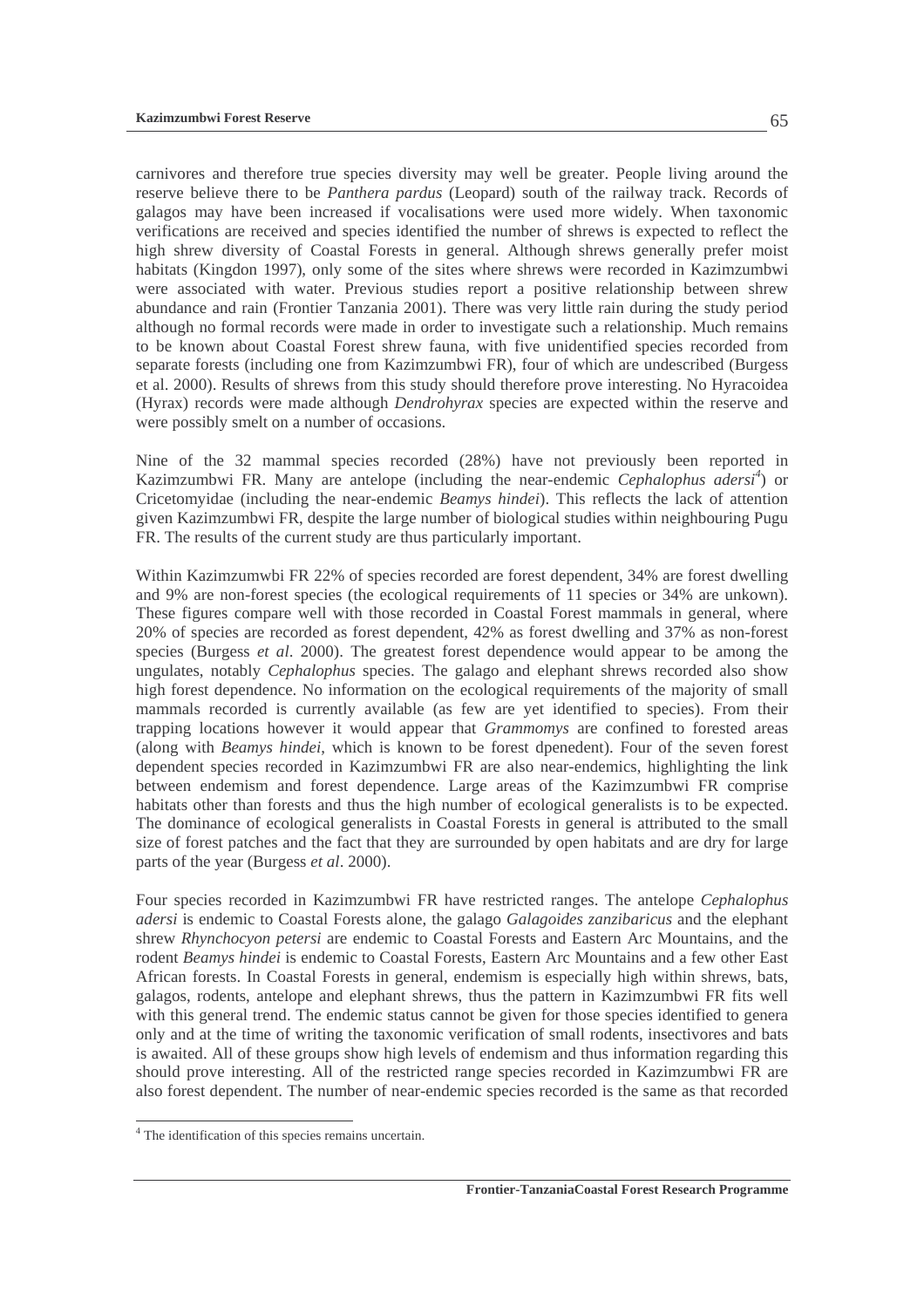during previous surveys of the Pugu Hills (Burgess *et al*. 2000). The species are however different as both *Beamys hindei* and *Cephalophus adersi* (recorded during the current study) have not previously been recorded in the reserve.

Five species recorded within Kazimzumbwi FR are listed by IUCN as of conservation concern. Two are listed as Endangered, both of which are forest dependent and near-endemic; the Zanj elephant shrew *Rhynchocyon petersi* and Ader's duiker *Cephalophus adersi*. One is listed as Vulnerable, the forest dependent and near-endemic Lesser pouched rate *Beamys hindei*. Two are listed as at Lower Risk; the forest dependent and near-endemic Zanzibar galago *Galagoides zanzibaricus* and the forest dependent Natal duiker *Cephalophus natalesis*. Three of the primate species recorded appear on CITES Appendix II, along with the antelope *Cephalophus monticola*.

The present study employed a number of survey technqiues in order to sample various groups of mammals. With regard to mist-netting for bats, the river Mzumbwi provided a natural flight corridor, an excellent feeding site for insectivorous bats and an ideal location for mistnetting. Mist-netting in more open habitats, such as wooded grassland, proved far less successful. Sherman traps were most successful in trapping rodents whilst bucket pitfall traps were more successful with regard to shrews. It may be that shrews were not attracted to the coconut and peanut butter bait used in Sherman traps, although small fish (*dagaa*) were used at one trapsite but with no noticeable increased success rates in catching shrews. It is considered advisable to use the combination of both trapping methods in order to fully sample small mammal fauna. It was thought possible that larger rodent species may be able to escape bucket pitfall traps, whilst Sherman traps may be biased towards catching nocturnal species however.

#### **6.5.2 REPTILES**

Twenty-eight species of reptile were recorded within Kazimzumbwi FR, half of which have not previously been recorded within the reserve. This reflects the lack of attention given to Coastal Forests in past reptile research and the resulting small number of forests with full species lists (Broadley & Howell 2000). Of the fourteen species not peviously recorded within the reserve, *Sepsina tetradactyla* is near-endemic to Coastal Forests and *Natriciteres olivacea* has not been recorded on the coast for 15 years (K.Howell, *pers. comm.*). The record of *Agama montana* represents a range extension for this species which has previously only been recorded in the Usambara, Uluguru and Nguru Mounatins (National Biodiversity Database, UDSM 1997). Two of the three chameleon genera occurring in Coastal Forests were represented in Kazimzumbwi FR, with three species recorded. Two species of venomous snake were recorded in Kazimzumbwi, although when compared to West and Central African forests, Coastal Forests (in general) are poor in such species (Broadley & Howell 2000). If taxonomic verifications are received confirming field identifications, many of the colubrid species recorded in Kazimzumbwi FR will represent new records for the reserve and some for Coastal Forests. Unfortunately, as in previous studies, fossorial reptiles were under-represented in this study.

Of the 28 reptile species recorded in Kazimzumbwi FR, only five (19%) are forest dependent, although the ecological requirements of ten species (37%) are not known and therefore bias these results. This figure is (without additional information) low when compared to that within Coastal Forests in general, where 50% are forest dependent (Broadley & Howell 2000). Reptiles were recorded at all trapsites and oportunistically throughout the reserve, in both forested and nonforested habitats. Large areas of the Kazimzumbwi FR comprise habitats other than forests and thus, as with the mammal rceords, the high number of ecological generalists is to be expected. Two of the five forest dependent species also have restricted ranges.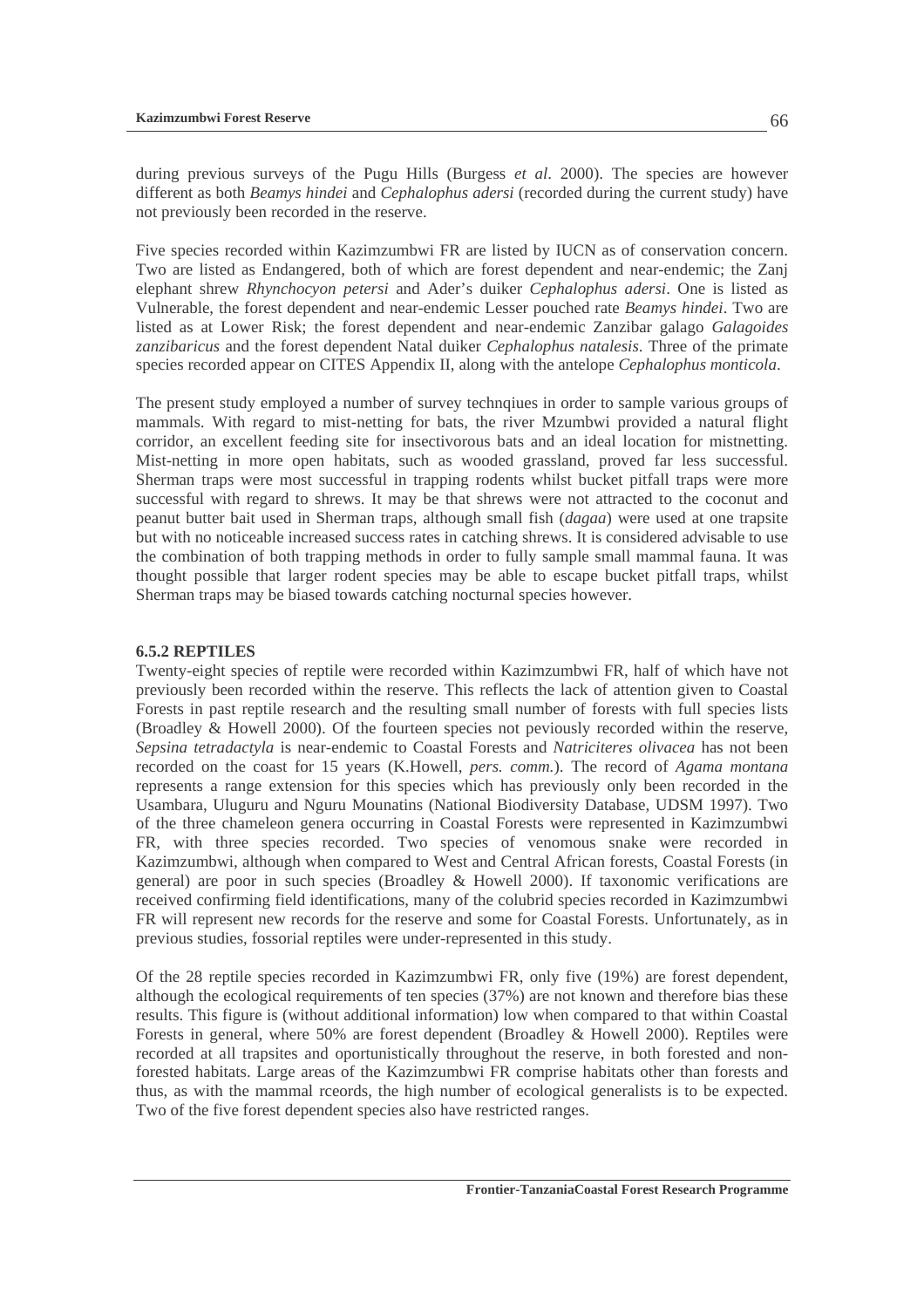Four species recorded in Kazimzumbwi FR (14%) have restricted ranges. The skink *Sepsina tetradactyla* is endemic to Coastal Forests alone, the dwarf chameleon *Rhampholeon brevicaudatus* is endemic to Coastal Forests and Eastern Arc Mountains and the gecko *Lygodactylus grotei* is endemic to Coastal Forests, Eastern Arc Mountains and a few other East African forests. The remaining species, *Agama montana*, is recorded as endemic to selected Eastern Arc forests. The record in Kazimzumbwi FR however alters the endemic status of this species. The ecological requirements of two the four restricted range species could not be found, however the other two are forest dependent. Twenty-four species are known to be endemic to Coastal Forests, although it is believed that this figure could easily increase with greater sampling effort (Broadley & Howell 2000). The remaining taxonomic verifications of reptiles recorded in Kazimzumbwi FR are thus eagerly awaited, particularly as between 1989 and 1994 Frontier-Tanzania Coastal Forest Research Programme found six new species within a number of Coastal **Forests** 

Two reptile species recorded in Kazimzumbwi FR are listed as Vulnerable by the IUCN. Both *Rhampholeon brevicaudatus* and *Agama montana* are forest dependent and have restricted ranges. The chameleon *Chamaeleo dilepis* is listed on CITES Appendix II.

Almost half (46%) of the reptile species recorded in Kazimzumbwi FR were as a result of opportunistic collections or observations made outside of the trapsites. This highlights the importance of this activity and the limitations of relying solely on the trapsite techniques to specifically capture reptiles. Larger reptiles will easily escape bucket pitfall traps and arboreal species will not be targeted by this sampling technique at all.

#### **6.5.3 AMPHIBIANS**

Twenty-three species of amphibia were recorded in Kazimzumbwi FR, including eight (35%) that have not prevously been recorded in the reserve. If the identification of *Leptopelis barbouri* is confimed it will represent the first record of the species in Coastal Forests. Three of the species not previously recorded in the reserve are forest dependent and five are near-endemics. The species recorded in Kazimzumbwi FR represent a typical lowland assemblage (Poynton, *pers. comm.*). *Arthroleptis* species were the commonest species in Kazimzumbwi FR, as they are in Coastal Forests in general (Poynton 2000). Coastal Forest and the Eastern Arc differ quite substantially in terms of amphibia, with no records of the speciose bufonid genus *Nectophrynoides* in Coastal Forests whilst Coastal Forests appear to be the distributional centre of the bufonid genera *Mertensophryne* and *Stephopaedes* (Poynton 2000). *Mertensophryne micranotis* was recorded in Kazimzumbwi FR although no *Stephopaedes*. With its highly specialised breeding strategy, *Mertensophryne micranotis* is very interesting from an evolutionary and biogeographical point of view and thus the record in Kazimzumbwi FR is important. The caecilian record is interesting as much data is required in order to adequately assess the forest dependence and distribution of these little studied amphibia (Poynton 2000). *Leptopelis* was represented by only a few individuals and no *Hyperolius* were recorded. This may well reflect the timing of the survey, which took place in the dry season. Very little rainfall occurred for the duration of the survey period. Interestingly, nearly all of the *Hemisus* and *Phrynobatrachus*  records were from Wooded Grassland and *Brachystegia* Forest respectively. *Hemisus* is considered a forest dwelling species whilst *Phrynobatrachus mababiensis* is considered a nonforest species.

Six of the amphibian species recorded (26%) are forest dependent, although the ecological requirements of four species (17%) are unknown and thus possibly bias the results. The greatest forest dependence was found within the Arthroleptidae and Hyperolidae, although almost equal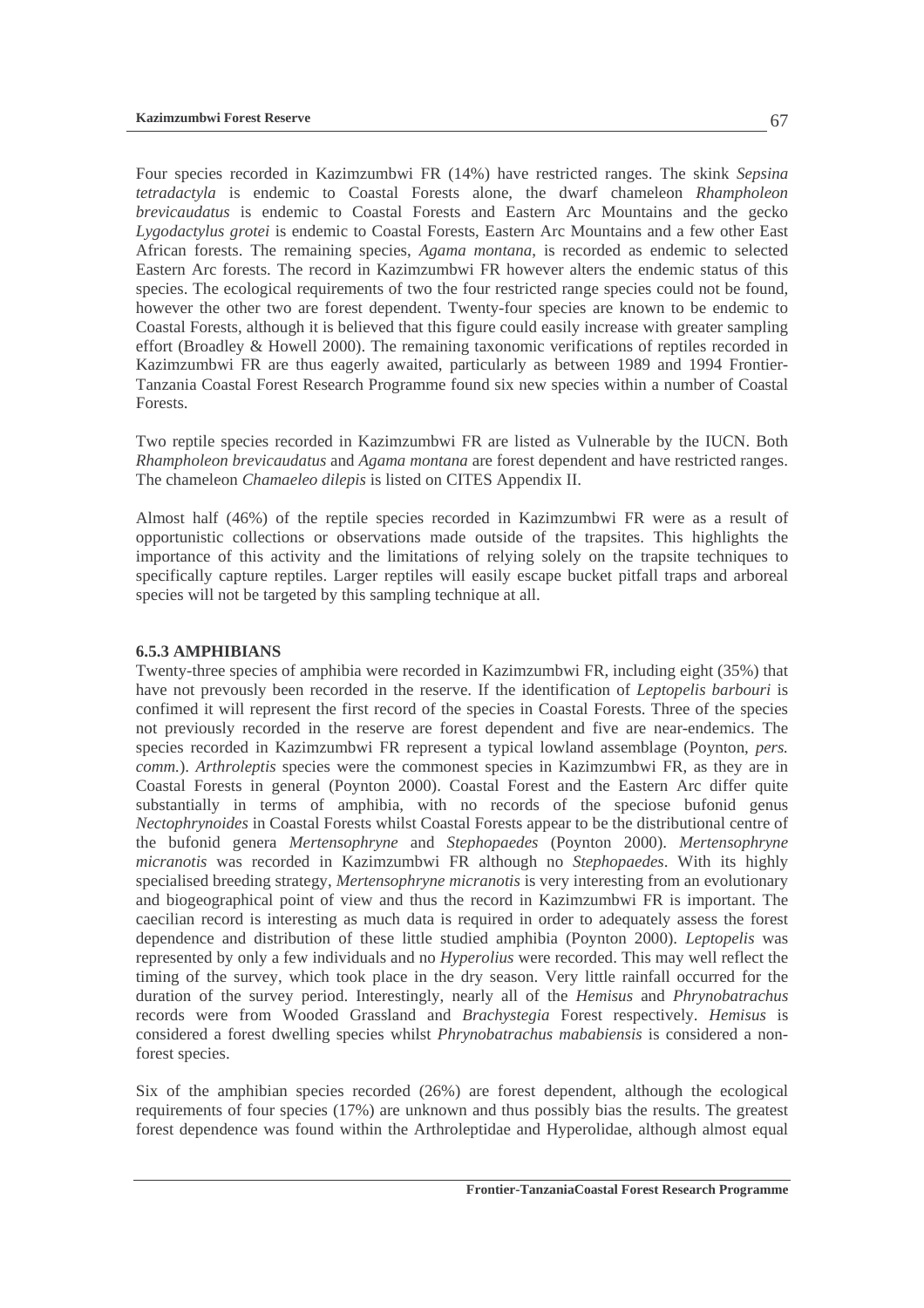numbers of Hyperolidae are non-forest species. Five of the six forest dependent species also have restricted ranges. Difficulties exist in defining forest dependence among amphibia as many species breed in open habitats (Poynton 2000) and figures with which to compare the extent of forest dependency in Kazimzumbwi FR amphibia were hard to find.

Seven species recorded in Kazimzumbwi FR (30%) have restricted ranges. One is confined to Coastal Forests and Eastern Arc Mountains; *Mertensophryne micranotis*, and five are confined to Coastal Forests, Eastern Arc Mountains and a few other East African forests; *Arthroleptis xenodactyloides*, *Bufo linderi*, *Leptopelis argenteus*, *Leptopelis flavomaculatus* and *Boulengerula*  cf. *changamwensis*. The remaining species, *Leptopelis barbouri*, is endemic to the Usambara and Udzungwa Mountains, although if the identification of the species is confirmed the record alters its endemic status. Five of these restricted range species are also forest dependent.

No amphibian species recorded are listed by IUCN or CITES as of conservation concern.

With regards to sampling techniques, unlike the reptiles recorded in Kazimzumbwi FR, the majority of amphibians recorded were the result of standard trapsite methods. Opportunistic collection did however reveal the presence of genera such as *Chiromantis*, *Xenopus* and some species of *Ptychadena.*

#### **6.5.4 BUTTERFLIES**

One hundred and forty species of butterfly were recorded in Kazimzumbwi FR, of which 58% have not previously been reported in the reserve, 20% have not previously been recorded in Coastal Forests and 5% are genera that have not previously been recorded in Coastal Forests. If formal identifications verify the species recorded, these represent a wealth of new data on Coastal Forest butterfly fauna. This is especially true as these records build on those of 241 species recorded throughout the Pugu Hills during extensive survey by regional experts (Kielland & Cordiero 2000). Due to their small size and inconspicuousness, Hesperiids and Lycaenids tend to be under-represented in butterfly records, and indeed, all of the Hesperiids recorded in Kazimzumbwi FR are at least new species to the reserve, with some representing new genera to Coastal Forests. The Nymphalidae family is particularly well represented in Kazimzumbwi FR, reflecting their generally larger size and conspicuousness. Pieridae species of open habitats often migrate and exhibit much seasonal variation (Kielland 1990). It would therefore be interesting to re-survey at different times of year in order to investigate any such changes. Butterflies are a relatively well studied taxa and although Coastal Forests are known to harbour a diverse assemblage of butterflies, surveys of all forests are far from complete (Kielland & Cordeiro 2000). The results of the current study would support this statement.

Forty-two species (30%) recorded in Kazimzumbwi FR are forest dependent, including the majority of Papilionidae species. High numbers of Hesperiidae are also forest dependent although relatively few Pieridae are forest dependent, most being forest dwelling. Seventy-five of more than 400 butterfly species and subspecies (c.19%) inhabiting Coastal Forests are known to be forest dependent (Kielland & Cordeiro 2000) and thus the level of forest dependency in Kazimzumbwi FR is high. One-quarter of forest dependent species also have restricted ranges.

Twelve species (8%) recorded in Kazimzumbwi FR are endemic to Coastal Forests including one, which if verified taxonomically, represents a range extension for the species *Pentila rondo*, previously only recorded on the Rondo Plateau, southern Tanzania. All but two of these species are also forest dependent. Neither of the two genera endemic to Coastal Forests were recorded although the near-endemic genera *Teriomima* was represented in Kazimzumbwi by two species.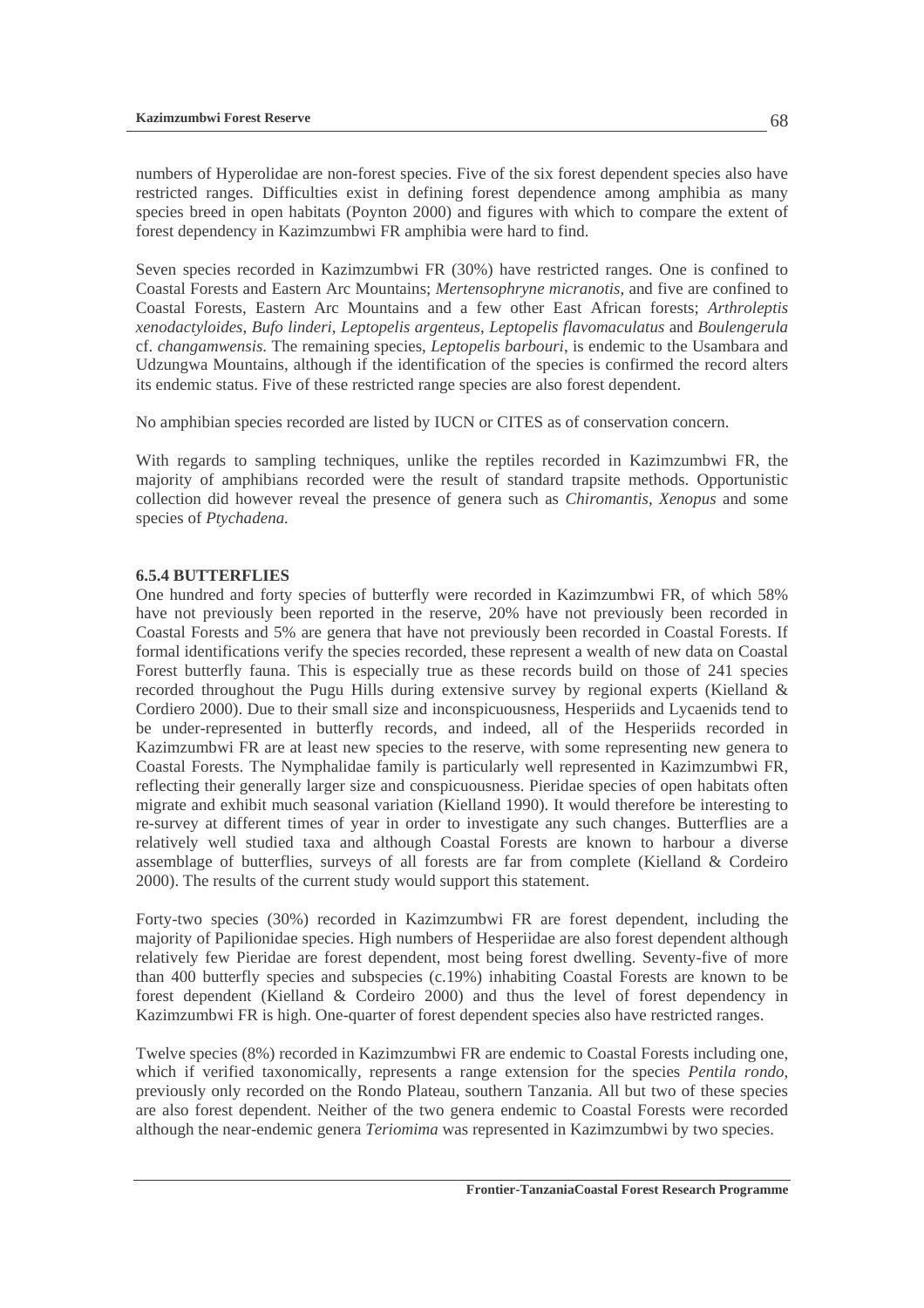The use of both canopy traps baited with fermenting fruit and hand-held sweepnets was found to sample greater species diversity than either method alone. Canopy traps sampled an obviously higher flying butterfly assemblage and captured many *Charaxes* and *Sallya* species. Sweepnets could be used to target smaller species flying low to the ground.

#### **6.5.5 MOLLUSCS AND MILLIPEDES**

Unfortunately until identifications are received for those specimens collected in Kazimzumbwi FR, little can be ascertained regarding the ecological preferences or endemic status of its mollusc and millipede fauna. These results are eagerly awaited however and should prove to be very interesting. Virtually nothing is known about Coastal Forest millipede fauna, although due to their hard, persistent shells, mollusc fauna (namely snails) is better known (Hoffman 2000). One hundred and twenty-five mollusc species are known to inhabit Coastal Forests and coastal bushland (Verdcourt 2000) whilst 224 named and 190 undescribed species of millipede are known to occur in Tanzania. Endemism is thought to be high in both; 79% in molluscs and >50% in millipedes. As many undescribed taxa exist within both groups however, the true number of endemic, and also forest dependent, species is likely to be higher.

### **6.6 CONCLUSIONS**

The faunal diversity recorded in Kazimzumbwi FR is summarised in Table 27, accompanied by the forest dependency, endemic status and conservation concern of the taxon involved. The species richness, number of forest dependent species and those of restricted ranges are all expected to increase when taxonomic verifications are received. This is especially likely to be true within the molluscs, millipedes, shrews and rodents recorded.

**Table 27** Summary of faunal richness and the forest dependency, endemicity and conservation status of species recorded in Kazimzumbwi FR. (For sources of information refer to relevant tables in the results section).

| Taxon              | Number of | Number of | Number of | Species not | Forest    | Restricted | <b>IUCN</b> conservation |
|--------------------|-----------|-----------|-----------|-------------|-----------|------------|--------------------------|
|                    | families  | genera    | species   | previously  | dependent | range      | concern                  |
|                    |           |           |           | recorded    |           |            |                          |
| Mammals            | 17        | 28        | 32        | 9(28%)      | 7(22%)    | 4(13%)     | 5(16%)                   |
| Reptiles           | 8         | 19        | 28        | 14 (50%)    | 5(18%)    | $4(14\%)$  | 2(7%)                    |
| Amphibians         | 8         | 13        | 23        | 8(24%)      | 6(26%)    | $7(30\%)$  | $\overline{0}$           |
| <b>Butterflies</b> |           | 53        | 140       | 81 (58%)    | 42 (30%)  | 12(9%)     | $\overline{0}$           |
| Totals             | 38        | 113       | 223       | 112 (50%)   | 60(27%)   | 27(12%)    | 7(3%)                    |

#### **6.6.1 'NEW RECORDS'**

A high proportion of species within all taxon have not previously been recorded in Kazimzumbwi FR. This is particularly notable in the butterflies and reptiles, at least half of the species of which represent 'new records' for the reserve. The figure given for butterflies would be even greater if subspecies were considered. Broadley and Howell (2000) note the lack of attention given Coastal Forests in past reptile research and Kielland and Cordiero (2000) report a far from complete coverage of butterfly studies despite Lepidoptera being a fairly well studied order. Records of Coastal Forest amphibia are also considered patchy and incomplete (Poynton 2000) and Kingdon (1997) stresses the need for more information on the ecology and distribution of certain mammal species in order to develop efficient conservation strategies. Detailed habitat notes accompanied all records of species recorded in Kazimzumbwi FR and as such, the data collected from this study represents a wealth of information with regard to all the taxon. Gathering information on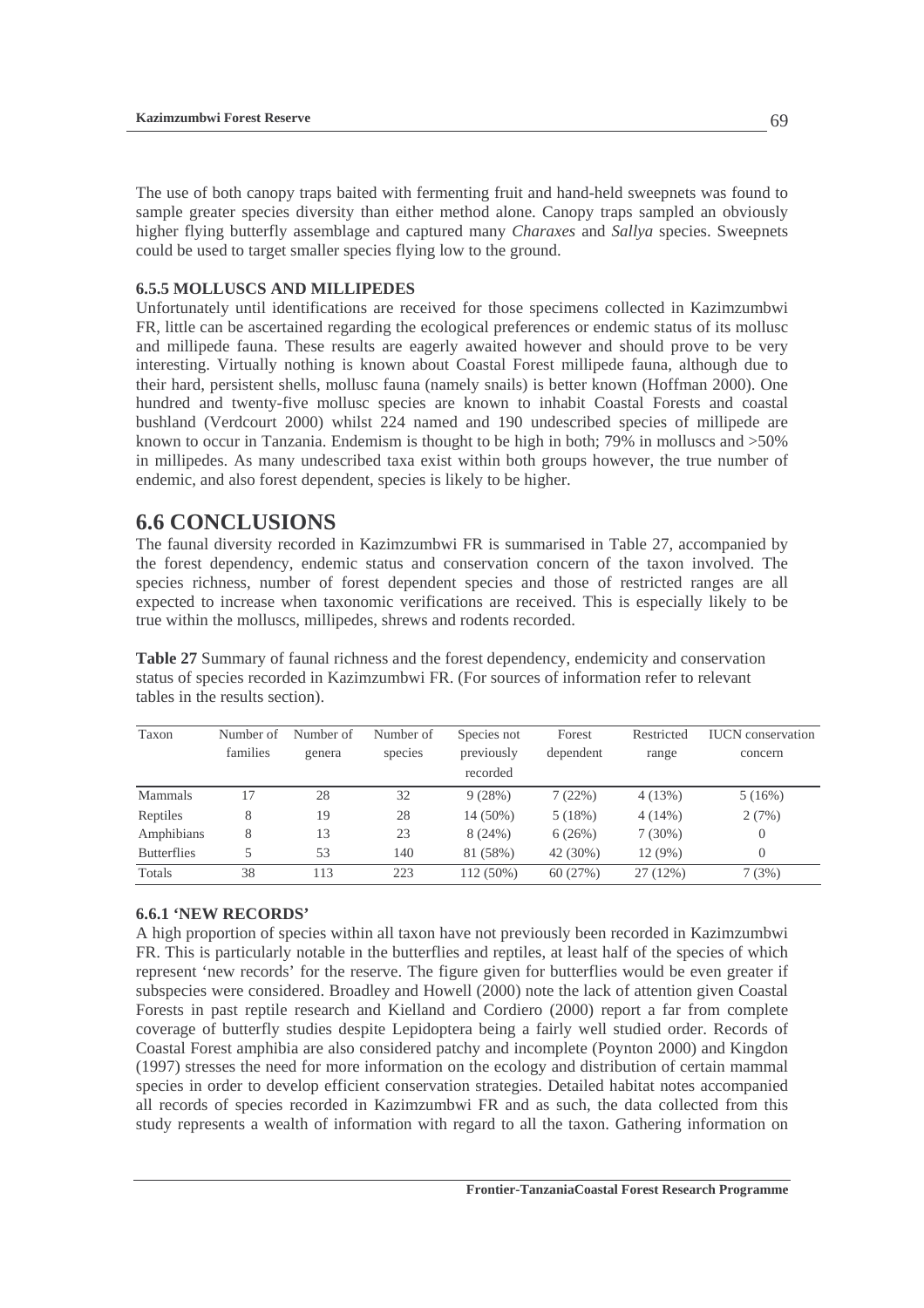the presence of species in different forests also allows the distribution and ranges of individual species to be assessed. The distribution of *Beamys hindei* has for example recently been found to be greater than once thought, although it is very patchy but for reasons as yet unknown (Burgess et al. 2000). *Mertensophryne* also presents an interesting case of biogeography which is indicative of the distinctiveness of East African lowland amphibian fauna (Poynton 2000). Both of these species were recorded in Kazimzumbwi FR, *Beamys hindei* for the first time.

#### **6.6.2 SPECIES RICHNESS AND DIVERSITY**

For those taxa for which information is available, the species richness and diversity of Kazimzumbwi FR compares very favourably with that of other Coastal Forests. The recorded mammal diversity was for example shown to be above average for Coastal Forests (even without species identifications for shrews and rodents) and the number of restricted range mammals is comparable to that recorded throughout the Pugu Hills. This high diversity was to be expected, as the Pugu Hills have been ranked third amongst all Coastal Forests in terms of their mammal diversity (Burgess *et al*. 2000).

#### **6.6.3 FOREST DEPENDENCY**

Sixty species (27%) from all taxa recorded in Kazimzumbwi FR are directly dependent upon closed canopy, primary forest. Forest dependency is highest within the butterflies and amphibians. The mosaic of habitats present in Kazimzumbwi FR supports a great variety of species, including many ecological generalists, however it is the forest dependent species that are most at threat from habitat alteration. Forest dependent species rely on areas which are currently threatened by activites such as pole cutting, charcoal production and pitsawing (see Chapter 5) and it is these habitats that should thus receive top conservation priority.

#### **6.6.4 ENDEMISM**

Thirty species recorded in Kazimzumbwi FR (13 %) have ranges restricted to Coastal Forest and/or Eastern Arc Mountains and/or other East African forests. The highest degree of endemism is recorded within the amphibia. The endemic status of *Agama montana* has been altered by the record of this species within Kazimzumbwi FR, as it has previously only been recorded in certain Eastern Arc Mountains. The link between endemism and forest dependence has been demonstrated within all taxa recorded in Kazimzumbwi FR, as has the link between these factors and species of conservation concern.

#### **6.6.5 SPECIES OF CONSERVATION CONCERN**

Seven species recorded are of IUCN conservation concern, many of which are mammals. This reflects, in part, the relatively more complete investigation of this taxa when compared to others. Many Tanzanian reptiles have for example been deemed of conservation concern based on the criteria of IUCN by Professor K. Howell (UDSM), although none are officially recognised as such (see Frontier Tanzania 2001). Six of the seven species of conservation concern recorded in Kazimzumbwi FR are considered Threatened (Vulnerable or Endangered) by IUCN whilst the other two are considered of Lower Risk.

Overall, the fauna recorded in Kazimzumbwi FR demonstrates high species richness, moderate forest dependency and a high level of endemism. A number of species are also internationally recognised as being under threat. Species are distributed throughout the mosaic of habitats found within the reserve, although the restricted range species tend to be confined to areas of forest and thus this habitat is considered the highest priority for conservation. It is also this habitat that is most at threat from human activites that may alter both vegetation type and structure.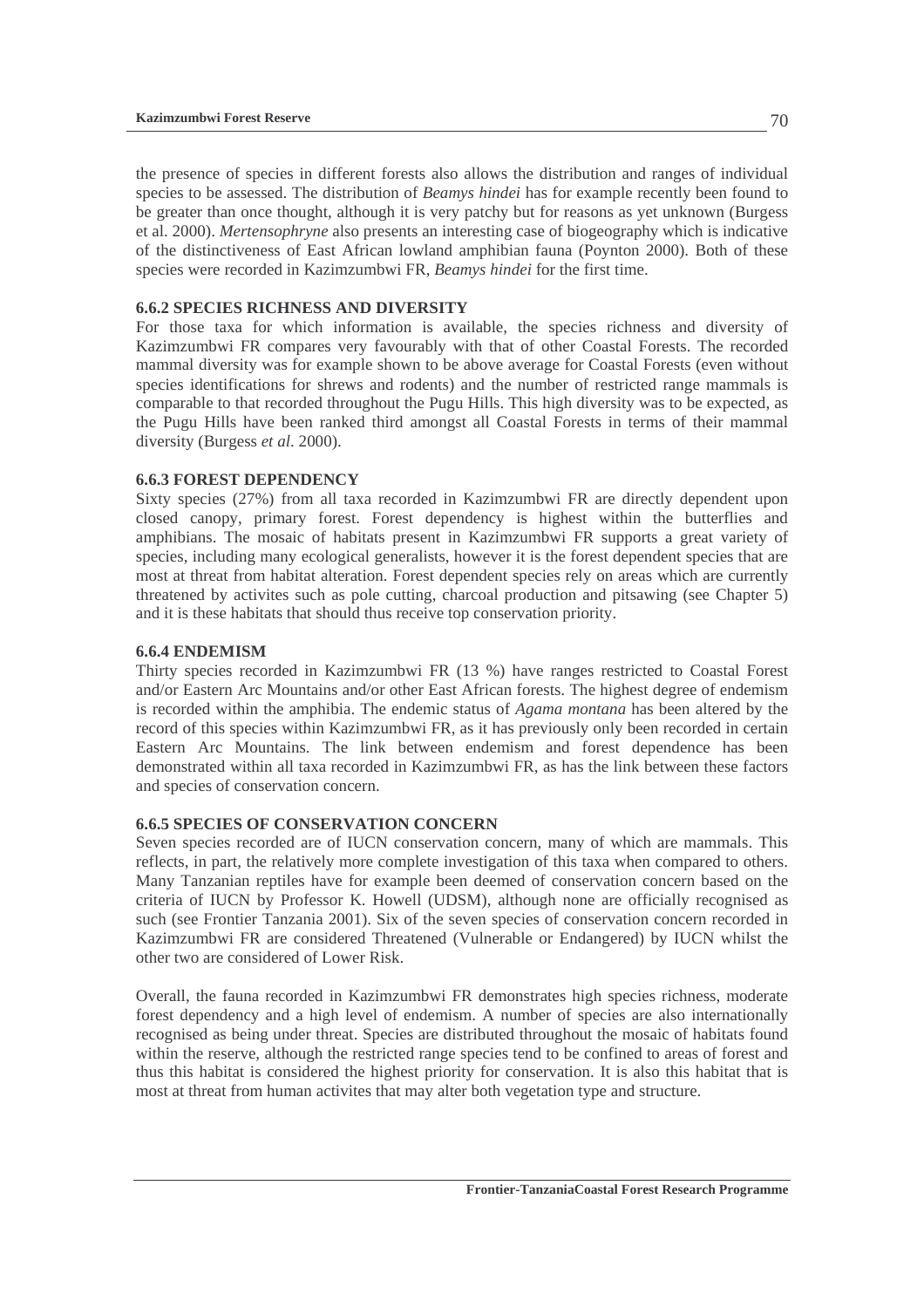# **REFERENCES**

Burgess, N.D. & Dickinson, A. (1993) Site description and evaluation: Kazimzumbwi Forest Reserve, Kisarawe District, Tanzania. *Frontier Tanzania (unpublished report).* 

Burgess, N. D. & Muir, C. (Eds.) (1994). *The Coastal Forests of Eastern Africa: Biodiversity and Conservation.* The SOciety for Environmental Exploration and the University of Dar es Salaam, London and Dar es Salaam.

Burgess, N.D., Matthews, P., Evers, Y. and Woodcock, K. (2000) Non-timber uses, threats and local attitudes pp.281 - 302. In: Burgess, N.D. & Clarke, G.P. (Eds.) *Coastal Forests of Eastern Africa.* The IUCN Forest Conservation Programme, Cambridge, UK.

Clarke, G.P. & Dickinson, A. (1995) Status reports for 11 coastal forests in Coast Region, Tanzania. *Frontier Tanzania Technical Report No. 17.* Coastal Forest Research Programme. The Society for Environmental Exploration and The University of Dar es Salaam ISSN 0960-2437.

Clarke, G.P. and Karoma, N.J. (2000) History and anthropogenic disturbance. In: Burgess, N.D. & Clarke, G.P. (Eds.) *Coastal Forests of Eastern Africa.* The IUCN Forest Conservation Programme, Cambridge, UK.

Misitu Yetu Project proposal (1999) submitted to NORAD. Supporting communities to manage and benefit from the biodiverse forests of Eastern Tanzania. Wildlife Conservation Society of Tanzania; Tanzania Forest Conservation Group and CARE International

Howell, K. M. (1991) Pugu Forest Reserve: biological values and development. *African Journal of Ecology* 19,73-81.

Lagerstedt, E. (1995) *Views, Needs, Uses and Problems connected with the Forest in Kazimzumbwi Village, Tanzania.* WCST, Dar es Salaam.

Mwamfupe, D.G. (1997) *PCIP Report of Pugu and Kazimzumbwi Forest Reserves: a report submitted to WWF Tanzania.* WWF, Dar es Salaam.

Rodgers, W.A. & Burgess, N.D. (2000) Taking conservation action pp. 317-334. In:Burgess, N.D. & Clarke, G.P. (Eds.) Coastal Forests of Eastern Africa. The IUCN Forest Conservation Programme, Cambridge, UK.

Sheil, D. (1992) Tanzanian Coastal Forests – unique, threatened and overlooked. *Oryx* 26, 107- 114.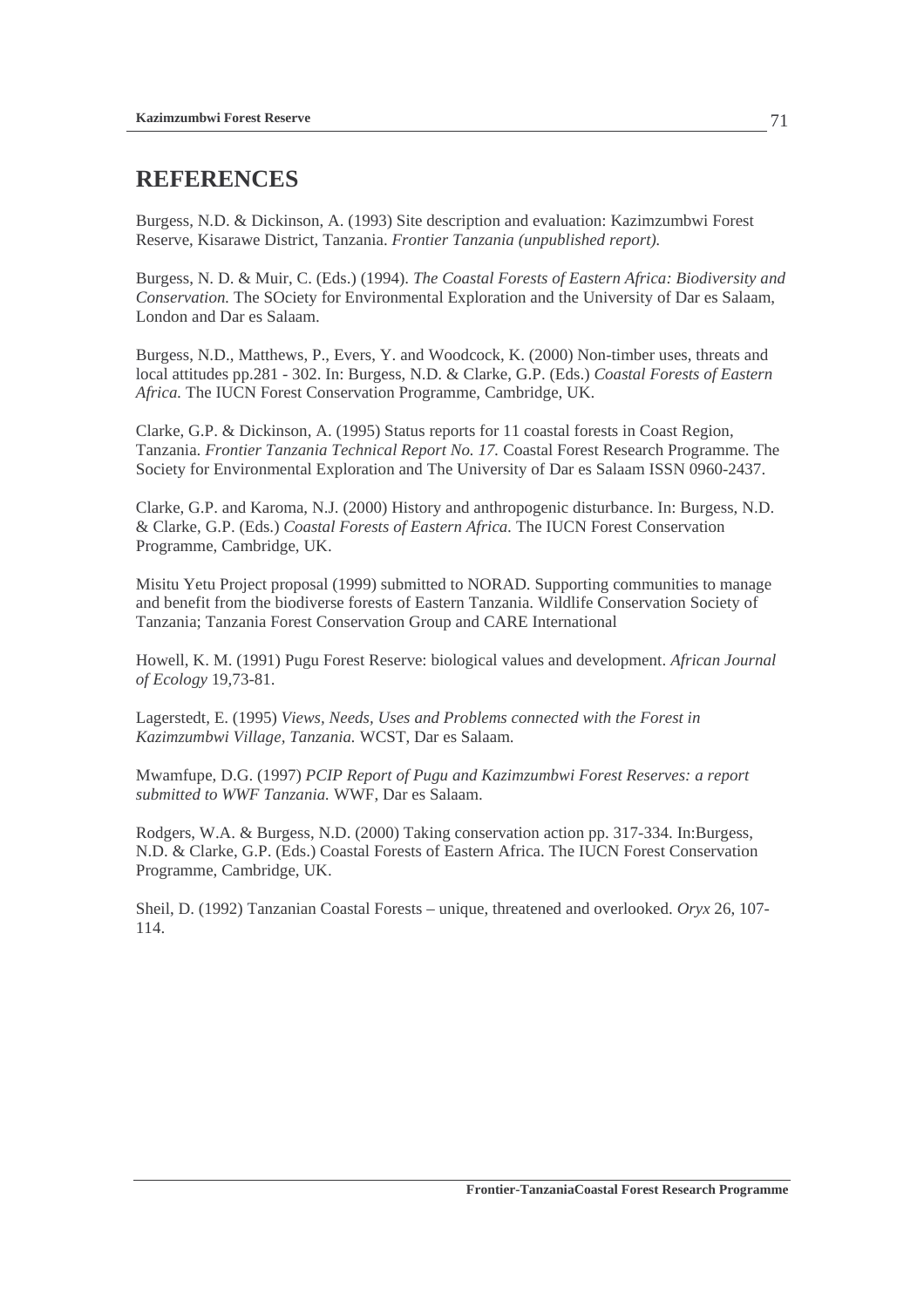### **APPENDIX 1**

## COASTAL FOREST VEGETATION TYPES *AfterClarke (2000)*

#### • EASTERN AFRICAN COASTAL DRY FOREST

This is the predominant and most variable of the Coastal Forest vegetation types. Legume dominance is high and it is believed to have covered much of the eastern African coastal zone prior to human intervention. It comprises two sub-types:

*1. Legume-dominated dry forest* 

This occurs on well-drained soils with <50-95% of individuals accounted for by 1 or 2 legume species. Characteristic species include *Scorodophloeus fischeri*, *Cynometra* sp., *Manilkara sulcata*, *M. sansibarensis* and *Brachylaena huillensis*. Shrubs are common, herbs are rare and lianes scarce. Canopy height varies between 6m and 25m, but is typically around 12-15m. This is a long-term vegetation climax community.

#### *2. Mixed dry forest*

There is much inter-forest variation in this vegetation type, with 152 species recorded as dominant in one or more forests and 94 listed as common or frequent. *Grewia* and *Combretum* are virtually absent. Lianes and shrubs are frequent, herbs infrequent and epiphytes rare. Canopy height varies between 10 and 30-40m. It may develop on coral rag and is considered a regeneration climax community in the absence of competition from slower dispersed legumes.

• EASTERN AFRICAN COASTAL SCRUB FOREST

This is often mislabelled as forest or thicket. Most is seral following disturbance or regeneration from clearing and/or burning. Other is sub-climax where disturbance has stopped or climax on coral rag. It comprises two sub-types:

*1. Mixed Scrub Forest* 

Monospecific dominance is rare in this vegetation type, with 141 species dominant or common. Well-represented genera include *Albizia*, *Combretum*, *Diospyros, Grewia*, *Manilkara*, *Strychnos* and *Vitex.* Lianes are frequent to scarce whilst herbs are absent. Canopies may reach 5-6m. *2. Maritime Scrub Forest* 

This is scrub forest and thicket on coral rag along the coast. It is similar to Mixed Scrub Forest but with a canopy reaching 6-10m. It is depauperate in species compared to other forest types.

• EASTERN AFRICAN COASTAL *BRACHYSTEGIA* FOREST

This is a fire-excluded, closed-canopy vegetation type, dominated by *Brachystegia spiciformis* or *B. microphylla*. Frequent co-dominants include *Hymenea verrucosa* and *Julbernardia magnistipulata*. Lianes are scarce to absent, shrubs frequent to scarce and grasses scare to absent.

It is found on well-drained, nutrient poor or heavily leached soils.

• EASTERN AFRICAN COASTAL/AFROMONTANE TRANSITIONAL FOREST

This occurs where rainfall is increased (typically >1500mm) or drainage impeded;

physiognomically similar to lowland rainforest. Characteristic species are also common to Riverine Forest and include *Sterculia* sp. and *Milicia* sp. Multiple tree strata are present with 45m emergents reaching above a 30-40m canopy and a dense shrub layer. Lianes, epiphytes and herbs rare or scarce although the grass *Olyra latifolia* may be abundant.

• EASTERN AFRICAN COASTAL RIVERINE/SWAMP/GROUNDWATER FOREST

Some unique species differentiate between the otherwise difficult to separate Riverine and Groundwater Forest. 87 species dominate with 28 common or frequent species occurring in these vegetation types.

*1. Groundwater Forest* 

This occurs on slopes of impeded drainage and in valley bottoms. Typically deciduous emergents occur above a 25-35m canopy. Moraceae are prominent and bird and bats commonly disperse these and others species. Shrubs and lianes are frequent.

*2. Riverine Forest*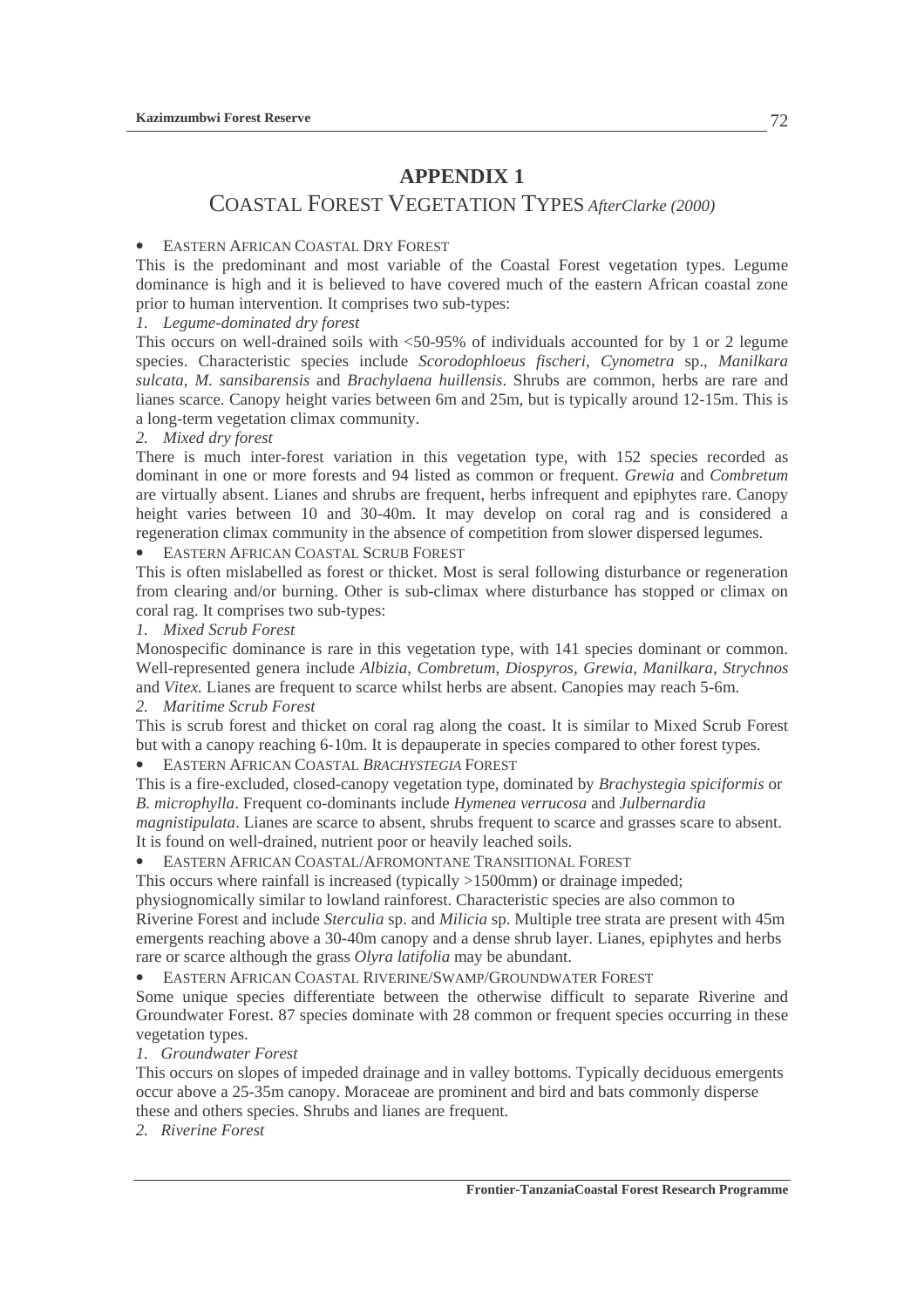This is found along permanent or near-permanent watercourses or on floodplains (where species composition depends on the recurrence interval of floods). Large trees typically occur in a diverse canopy. Lianes may be abundant whilst herbs are rare.

*3. Swamp Forest* 

Freshwater swamp conditions are rare in Coastal Forest and thus so is this vegetation type. Monocotyledon dominated, for example *Pandanus rabaiensis*, *Raphia farnifera*, *Elaeis guineensis* and *Typhonodorum lindleyanum*.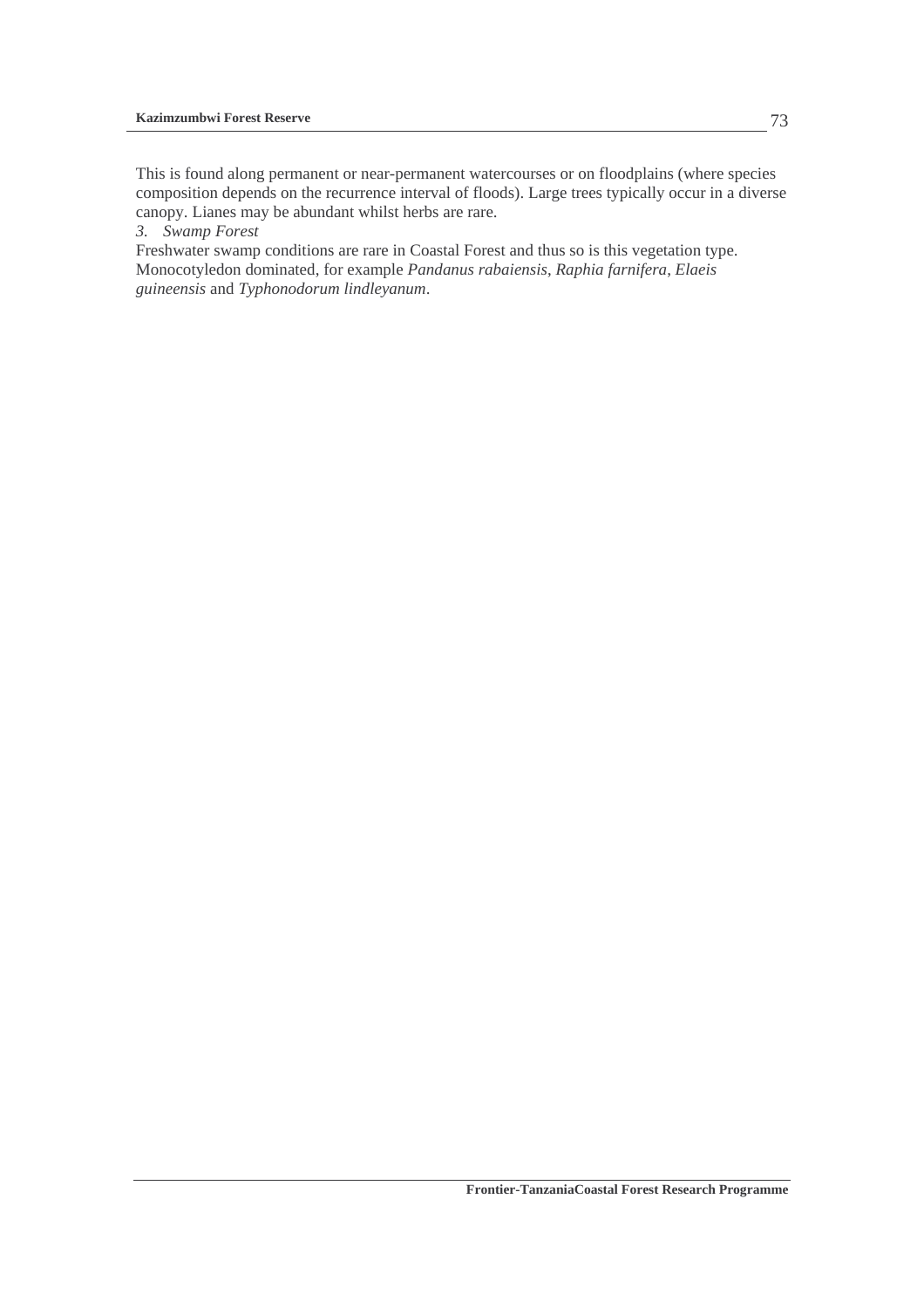# **APPENDIX 2**  TAXONOMIC VERIFICATION

### **BOTANY**

| Mr Albert Ntemi Sallu | East Usambara Catchment Area  | P.O.Box 85869, Tanga, Tanzania |
|-----------------------|-------------------------------|--------------------------------|
|                       | Management Programme (EUCAMP) |                                |

### **ZOOLOGY**

#### **Vertebrates:**

| <b>Bats and small mammals.</b>    |                                      |                                                                                           |
|-----------------------------------|--------------------------------------|-------------------------------------------------------------------------------------------|
| Prof. Kim Howell                  | Department of Zoology                | University of Dar es Salaam, P.O. Box<br>35060, Dar es Salaam, Tanzania                   |
| Dr. Dieter Kock                   | Frankfurt Zoological Museum          | Saugetiere III, Senckenberg,<br>Senckenberganlage 25, 60325 Frankfurt am<br>Main, Germany |
| Dr. W. Stanley                    | Field Museum of Natural History      | Chicago, Illinois, USA                                                                    |
| <b>Amphibians</b>                 |                                      |                                                                                           |
| Prof. Kim Howell<br>Charles Msuya | Department of Zoology                | University of Dar es Salaam, P.O. Box<br>35060, Dar es Salaam, Tanzania                   |
| Dr. J. Poynton<br>Dr. B. Clarke   | Natural History Museum               | Cromwell Road, London, UK                                                                 |
| <b>Reptiles</b>                   |                                      |                                                                                           |
| Prof. Kim Howell                  | Department of Zoology                | University of Dar es Salaam, P.O. Box<br>35060, Dar es Salaam, Tanzania                   |
| Dr. Don Broadley                  | Natural History Museum               | P.O. Box 240, Bulawayo, Zimbabwe                                                          |
| <b>Invertebrates:</b>             |                                      |                                                                                           |
| <b>Millipedes</b>                 |                                      |                                                                                           |
| Dr. R. Hoffman                    | Virginia Museum of Natural History   | 1001 Douglas Av., Martinsville, Virginia<br>24112, USA                                    |
| <b>Butterflies</b>                |                                      |                                                                                           |
| Dr. Steve Collins                 | African Butterfly Research Institute | P.O. Box 14308, Nairobi, Kenya                                                            |
| <b>Molluscs</b>                   |                                      |                                                                                           |
| Dr. B Verdcourt                   | <b>Kew Gardens</b>                   | Kew, Richmond, Surrey, TW7 9AF, UK                                                        |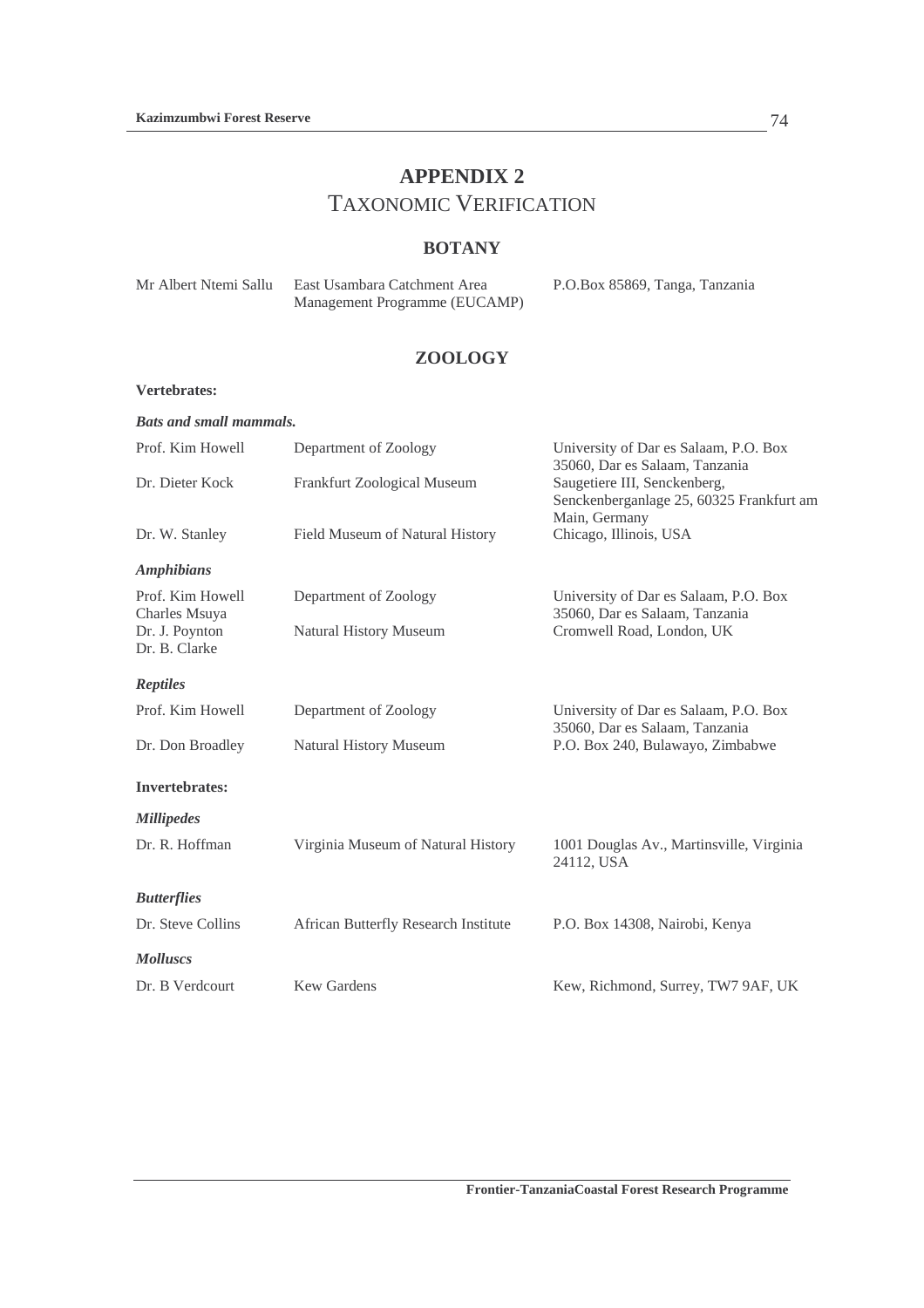| Plot             |                          | Geo co-ordinates                    | Altitude   | Slope            | Topography Vegetation      |                     | Canopy     | Disturbance              |
|------------------|--------------------------|-------------------------------------|------------|------------------|----------------------------|---------------------|------------|--------------------------|
| number           | S                        | E                                   | (m a.s.l.) | (degrees)        |                            | type                | height (m) | category                 |
| $\mathbf{1}$     | 06 56' 01.3"             | 039 03' 04.1"                       | 200        | $\Omega$         | <b>VF</b>                  | <b>GS</b>           | <10        | C, F                     |
| $\sqrt{2}$       | 06 56' 01.3"             | 039 03' 43.2"                       | 250        | $\boldsymbol{0}$ | $\rm HT$                   | $\rm LF$            | $<\!\!10$  | $\mathsf C$              |
| 3                | 06 56' 01.3"             | 039 04' 22.3"                       | 240        | 6                | ${\rm UP}$                 | $\operatorname{LF}$ | $<\!\!10$  | L                        |
| 4                | (refer to VP 26 instead) |                                     |            |                  |                            |                     |            |                          |
| 5                |                          |                                     |            |                  |                            |                     |            |                          |
| $\sqrt{6}$       | 06 56' 40.4"             | 039 04' 22.3"                       | 180        | $\mathfrak s$    | $\rm{VF}$                  | $\rm LF$            | $10 - 20$  | C, Cu, T                 |
| $\boldsymbol{7}$ | 06 57' 19.5"             | 039 02' 25.0"                       | 190        | 10               | <b>GLS</b>                 | $LF & WO$           | $10 - 20$  | C, Pa, Road              |
| 8                | 06 57' 19.5"             | 039 03' 04.1"                       | 230        | $\overline{4}$   | $\ensuremath{\mathrm{UP}}$ | $\rm LF$            | $10 - 20$  | C, L                     |
| $\overline{9}$   | 06 57' 19.5"             | 039 03' 43.2"                       | 260        | 17               | <b>GUS</b>                 | $\rm LF$            | $10 - 20$  | C, L                     |
| 10               |                          | (outside of Forest Reserve borders) |            |                  |                            |                     |            |                          |
| 11               | 06 55' 41.0"             | 039 03' 23.7"                       | 200        | 11               | <b>SLS</b>                 | $\rm LF$            | $<$ 10     | Road                     |
| 12               | 06 55' 41.8"             | 039 04' 02.8"                       | 240        | $\overline{0}$   | ${\rm UP}$                 | $\mathrm{CF}$       | $<$ 10     |                          |
| 13               | 06 56' 20.9"             | 039 03' 23.7"                       | 170        | 11               | <b>GUS</b>                 | $\rm LF$            | $10-20$    | $\mathbf C$              |
| 14               | 06 56' 20.9"             | 039 04' 02.8"                       | 200        | $\overline{0}$   | HT                         | <b>STB</b>          | <10        | $\overline{\phantom{a}}$ |
| 15               | 06 56' 20.9"             | 039 04' 41.9"                       | 160        | 19               | HT                         | $\rm LF$            | $<$ 10     | $\overline{\phantom{a}}$ |
| 16               | 06 56' 40.4"             | 039 02' 25.0"                       | 160        | $\boldsymbol{7}$ | <b>GLS</b>                 | $\operatorname{LF}$ | $<$ 10     | $\qquad \qquad -$        |
| 17               | 06 56' 59.9"             | 039 02' 05.5"                       | 160        | $\mathfrak{Z}$   | <b>GLS</b>                 | $\operatorname{LF}$ | $10 - 20$  | C, F                     |
| 18               | 06 56' 59.9"             | 039 02' 44.6"                       | 180        | $10\,$           | $\ensuremath{\mathrm{UP}}$ | $\rm LF$            | $10-20$    | $\mathsf C$              |
| 19               | 06 56' 59.9"             | 039 03' 23.7"                       | 170        | $\mathfrak s$    | <b>GLS</b>                 | $\rm LF$            | $<$ 10     | $\overline{\phantom{a}}$ |
| $20\,$           | 06 56' 59.9"             | 039 04' 02.8"                       | 100        | 10               | <b>GMS</b>                 | $\rm PF$            | $<\!\!10$  | $\overline{\phantom{a}}$ |
| 21               | 06 57' 19.5"             | 039 01' 45.9"                       | 210        | 14               | GLS                        | <b>WO</b>           | $10 - 20$  | $\mathsf C$              |
| $22\,$           | 06 57' 39.0"             | 039 02' 05.5"                       | 180        | $20\,$           | $\rm GUS$                  | $\rm LF$            | $10 - 20$  | $\mathsf C$              |
| 23               | 06 57' 39.0"             | 039 02' 44.6"                       | 180        | 20               | $\rm GUS$                  | $\rm LF$            | $10 - 20$  | $\mathbf C$              |
| 24               | 06 57' 39.0"             | 039 03' 23.7"                       | 200        | $\mathfrak s$    | $\rm GUS$                  | $\rm LF$            | $10 - 20$  | $\overline{\phantom{a}}$ |
| 25               |                          | (outside of Forest Reserve borders) |            |                  |                            |                     |            |                          |
| 26               | 06 56' 40.4"             | 039 03' 04.1"                       | 200        | 50               | HT                         | $\rm LF$            | $<\!\!10$  |                          |

# **APPENDIX 3**  VEGETATION PLOT DESCRIPTIONS

*Abbreviations:* 

**Topography**: G - Gentle, S - Steep, LS - Lower Slope, MS - Mid Slope, US - Upper Slope, HT - Hilltop, UP - Upland Plateau, VF - Valley Floor, LP - Lowland Plain

**Vegetation type**: LF - Lowland Forest, WO -Woodland, GS - Grasslands, STB - Scrub/Thicket/Bush PF -Plantation Forest, CF - Colonising Forest

**Disturbance category**: C - Cutting, L - Logging, F - Fire, Cu - Cultivation, Pa - Path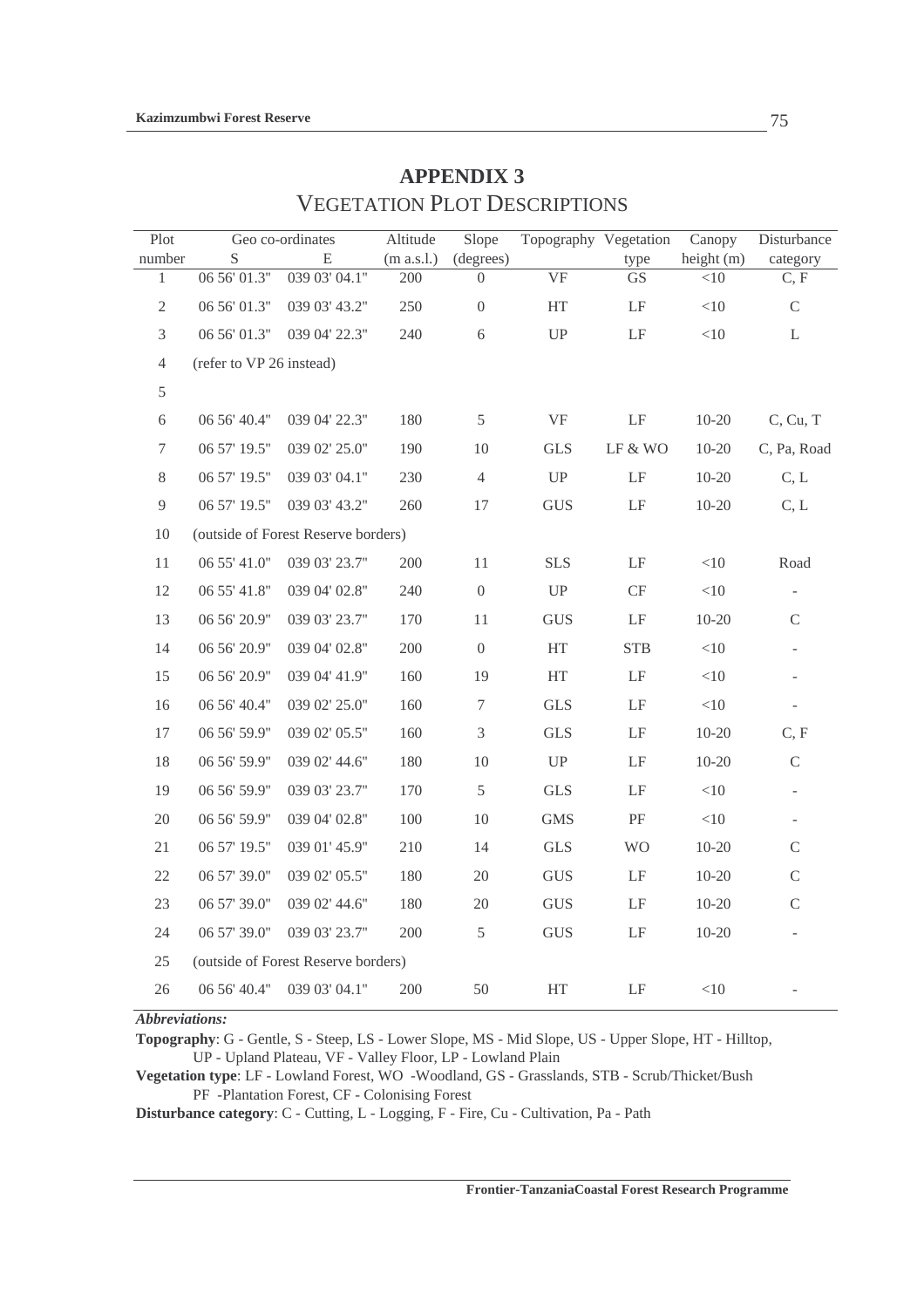### **APPENDIX 4**

# SPECIES LISTS FOR COASTAL FORESTS (NOT INCLUDING DATA FROM BURGESS &CLARKE (2000))

#### **VASCULAR PLANTS**

| Family        | Genus             | species               | <b>Ruvu South</b> |           | <b>Pugu FR</b> |           | Kazimzumbwi  |           | <b>Pande Game</b> |           |
|---------------|-------------------|-----------------------|-------------------|-----------|----------------|-----------|--------------|-----------|-------------------|-----------|
|               |                   |                       | <b>FR</b>         | Reference |                | Reference | <b>FR</b>    | Reference | <b>Reserve</b>    | Reference |
| Acanthaceae   | <b>Barleria</b>   | prionitis             |                   |           | X              | Mwa.'91   | $\mathbf{X}$ | Rul.'95   | $\mathbf X$       | Mwa.'91   |
|               | Elytraria         | acaulis               |                   |           | $\mathbf X$    | Nda.'95   |              |           |                   |           |
|               | Hypoestes         | forskalii             |                   |           | $\mathbf X$    | Nda.'95,  | $\mathbf X$  | Rul.'95   | $\mathbf X$       | Mwa.'91   |
|               |                   |                       |                   |           |                | Mba.'91   |              |           |                   |           |
|               | Lankesteria       | alba                  |                   |           | X              | Nda.'95   |              |           |                   |           |
|               | Pseudoranthenus   | hildebrandtii         |                   |           | $\mathbf X$    | Mwa.'91   |              |           | $\mathbf X$       | Mwa.'91   |
|               | Sclerochiton      | holstii               |                   |           | $\mathbf X$    | Mwa.'91   |              |           | $\mathbf X$       | Mwa.'91   |
|               | Sclerochiton      | vogelii               |                   |           | $\mathbf{X}$   | Mwa.'91   |              |           | $\mathbf X$       | Burg.'90, |
|               |                   |                       |                   |           |                |           |              |           |                   | Mwas.'94  |
|               |                   |                       |                   |           |                |           |              |           |                   | Mwa.'91   |
|               | Thurnibergia      | kirkii                |                   |           | $\mathbf X$    | Nda.'95   |              |           |                   |           |
|               | Thurnibergia      | sp.                   |                   |           | $\mathbf X$    | Nda.'95   |              |           |                   |           |
|               | Whitfielda        | stuhmannii            |                   |           |                |           |              |           | X                 | Burg.'90, |
|               |                   |                       |                   |           |                |           |              |           |                   | Mwas.'94  |
| Amaranthaceae | Achyranthes       | aspera                |                   |           |                |           |              |           |                   |           |
| Anacardaceae  | Lannea            | schweinfurthii        |                   |           | $\mathbf X$    | Ism.'95,  |              |           | $\mathbf X$       | Burg.'90, |
|               |                   |                       |                   |           |                | Mwa.'91   |              |           |                   | Mwas.'94  |
|               |                   |                       |                   |           |                |           |              |           |                   | Mwa.'91   |
|               | Lannea            | stuhlmanii            |                   |           | $\mathbf X$    | Mwa.'91   |              |           |                   |           |
|               | Lannea            | sp.                   |                   |           | $\mathbf X$    | Nda.'95   |              |           |                   |           |
|               | Ozoroa            | mucronata             |                   |           | X              | Nda.'95,  |              |           | $\mathbf X$       | Mwa.'91   |
|               |                   |                       |                   |           |                | Mwa.'91   |              |           |                   |           |
|               | Rhus              | longipes              |                   |           | X              | Mwa.'91   |              |           |                   |           |
|               | Sclerocarya       | caffra                |                   |           |                |           |              |           | $\mathbf X$       | Mbw.'91   |
|               | Sorindeia         | madagascariensis      |                   |           | $\mathbf X$    | Mbw.'91   | $\mathbf X$  | Rul.'95   |                   |           |
| Annonaceae    | Annona            | senegalensis          |                   |           | $\mathbf X$    | Nda.'95,  |              |           | $\mathbf X$       | Mwa.'91   |
|               |                   |                       |                   |           |                | Mbw.'91   |              |           |                   |           |
|               |                   |                       |                   |           |                | Mwa.'91   |              |           |                   |           |
|               | Artabotyrs        | ap.aff. brachypetalus |                   |           | $\mathbf{X}$   | Nda.'95,  |              |           | $\mathbf X$       | Mwa.'91   |
|               |                   |                       |                   |           |                | Mwa.'91   |              |           |                   |           |
|               | <b>Artabotyrs</b> | modestus              |                   |           | X              | Mwa.'91   | $\mathbf{X}$ | Rul.'95   | $\mathbf X$       | Mwa.'91   |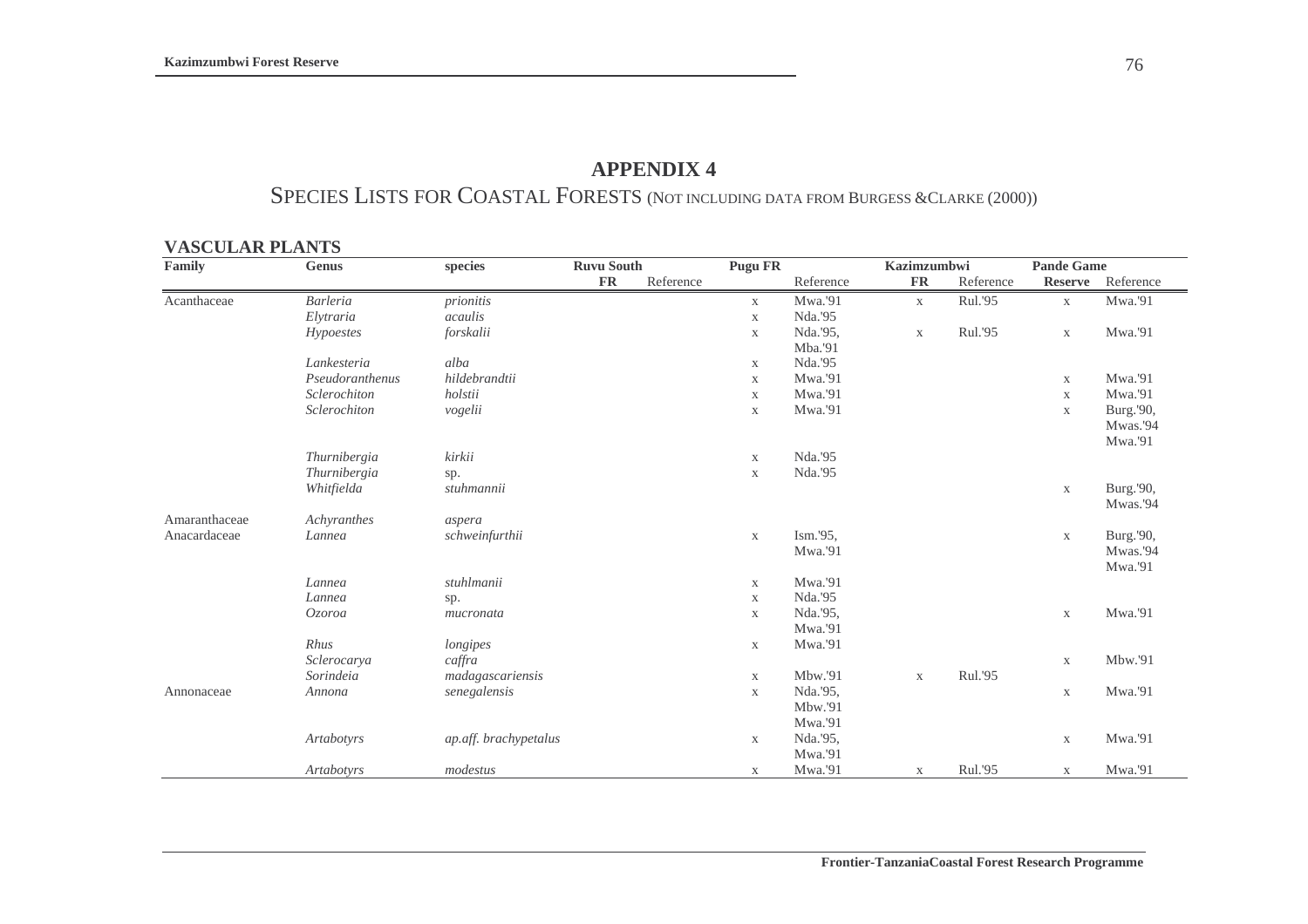| Family<br><b>Genus</b> |                                | species        | <b>Ruvu</b><br>South |           |              | Kazimzumbwi    |             |           | Pande<br>Game  |           |  |
|------------------------|--------------------------------|----------------|----------------------|-----------|--------------|----------------|-------------|-----------|----------------|-----------|--|
|                        |                                |                | $\mathbf{FR}$        | Reference |              | Reference      | <b>FR</b>   | Reference | <b>Reserve</b> | Reference |  |
|                        | $\label{thm:star} Asteran the$ | asterias       |                      |           | $\mathbf{X}$ | Nda.'95,       |             |           | $\mathbf X$    | Burg.'90, |  |
|                        |                                |                |                      |           |              | Mwa.'91        |             |           |                | Mwas.'94  |  |
|                        |                                |                |                      |           |              |                |             |           |                | Mwa.'91   |  |
|                        | Monanthotaxis                  | buchananii     |                      |           | $\mathbf X$  | Nda.'95,       | $\mathbf X$ | Rul.'95   | $\mathbf X$    | Burg.'90, |  |
|                        |                                |                |                      |           |              | Mwa.'91        |             |           |                | Mwa.'91   |  |
|                        | Monanthotaxis                  | formicata      |                      |           |              |                |             |           | $\mathbf X$    | Burg.'90  |  |
|                        | Monanthotaxis                  | trichocarpa    |                      |           | $\mathbf X$  | Nda.'95,       |             |           | $\mathbf X$    | Burg.'90, |  |
|                        |                                |                |                      |           |              | Mwa.'91        |             |           |                | Mwas.'94  |  |
|                        |                                |                |                      |           |              |                |             |           |                | Mwa.'91   |  |
|                        | Monathotaxis                   | fornicata      |                      |           |              |                |             |           | $\mathbf X$    | Mwas.'94  |  |
|                        | Monodora                       | grandidieri    |                      |           | $\mathbf X$  | Mwa.'91        | $\mathbf X$ | Rul.'95   | $\mathbf X$    | Burg.'90, |  |
|                        |                                |                |                      |           |              |                |             |           |                | Mwa.'91   |  |
|                        | Monodora                       | junodii        |                      |           | $\mathbf X$  | Mwa.'91        |             |           |                |           |  |
|                        | Monodora                       | minor          |                      |           | $\mathbf X$  | Mwa.'91        |             |           | $\mathbf X$    | Burg.'90, |  |
|                        |                                |                |                      |           |              |                |             |           |                | Mwas.'94  |  |
|                        |                                |                |                      |           |              |                |             |           |                | Mwa.'91   |  |
|                        | Ophrypetalum                   | odoratum       |                      |           | $\mathbf X$  | Nda.'95, Mwas. |             |           | $\mathbf X$    | Burg.'90, |  |
|                        |                                |                |                      |           |              |                |             |           |                | Mwa.'91   |  |
|                        |                                |                |                      |           |              | Mwa.'91        |             |           |                |           |  |
|                        | Uvaria                         | acuminata      |                      |           | $\mathbf X$  | Nda.'95        |             |           | $\mathbf X$    | Burg.'90, |  |
|                        |                                |                |                      |           |              |                |             |           |                | Mwas.'94  |  |
|                        | Uvaria                         | kirkii         |                      |           | $\mathbf X$  | Mwa.'91        | $\mathbf X$ | Rul.'95   | $\mathbf X$    | Mwa.'91   |  |
|                        | Uvaria                         | leptocladon    |                      |           | $\mathbf X$  | Nda.'95        |             |           |                |           |  |
|                        | Uvaria                         | pandensis **   |                      |           | $\mathbf X$  | Nda.'95, Mwas. |             |           | $\mathbf X$    | Burg.'90, |  |
|                        |                                |                |                      |           |              |                |             |           |                | Mwas.'94  |  |
|                        |                                |                |                      |           |              | Cla.'95        |             |           |                | Mwa.'91,  |  |
|                        |                                |                |                      |           |              |                |             |           |                | Cla.'95   |  |
|                        | Uvaria                         | tanzaniae      |                      |           |              |                |             |           | $\mathbf X$    | Burg.'90  |  |
|                        | Uvaria                         | sp.nov. $**$   |                      |           | $\mathbf X$  | Nda.'95, Mwas. |             |           | $\mathbf X$    | Burg.'90, |  |
|                        |                                |                |                      |           |              |                |             |           |                | Mwas.'94  |  |
|                        |                                |                |                      |           |              | Mba.'91,       |             |           |                | Cla.'95   |  |
|                        |                                |                |                      |           |              | Cla.'95        |             |           |                |           |  |
|                        | Uvaria                         | sp.**          |                      |           |              |                |             |           | $\mathbf X$    | Cla'95    |  |
|                        | Uvariodendron                  | kirkii         |                      |           | $\mathbf X$  | Nda.'95        |             |           | $\mathbf X$    | Burg.'90, |  |
|                        |                                |                |                      |           |              |                |             |           |                | Mwa.'91   |  |
|                        | Xylopia                        | $a$ renaria ** |                      |           | $\mathbf X$  | Ism.'95,       | $\mathbf X$ | Rul.'95   | $\mathbf X$    | Mwa.'91   |  |
|                        |                                |                |                      |           |              | Nda.'95        |             |           |                |           |  |
|                        |                                |                |                      |           |              | Mba.'91        |             |           |                |           |  |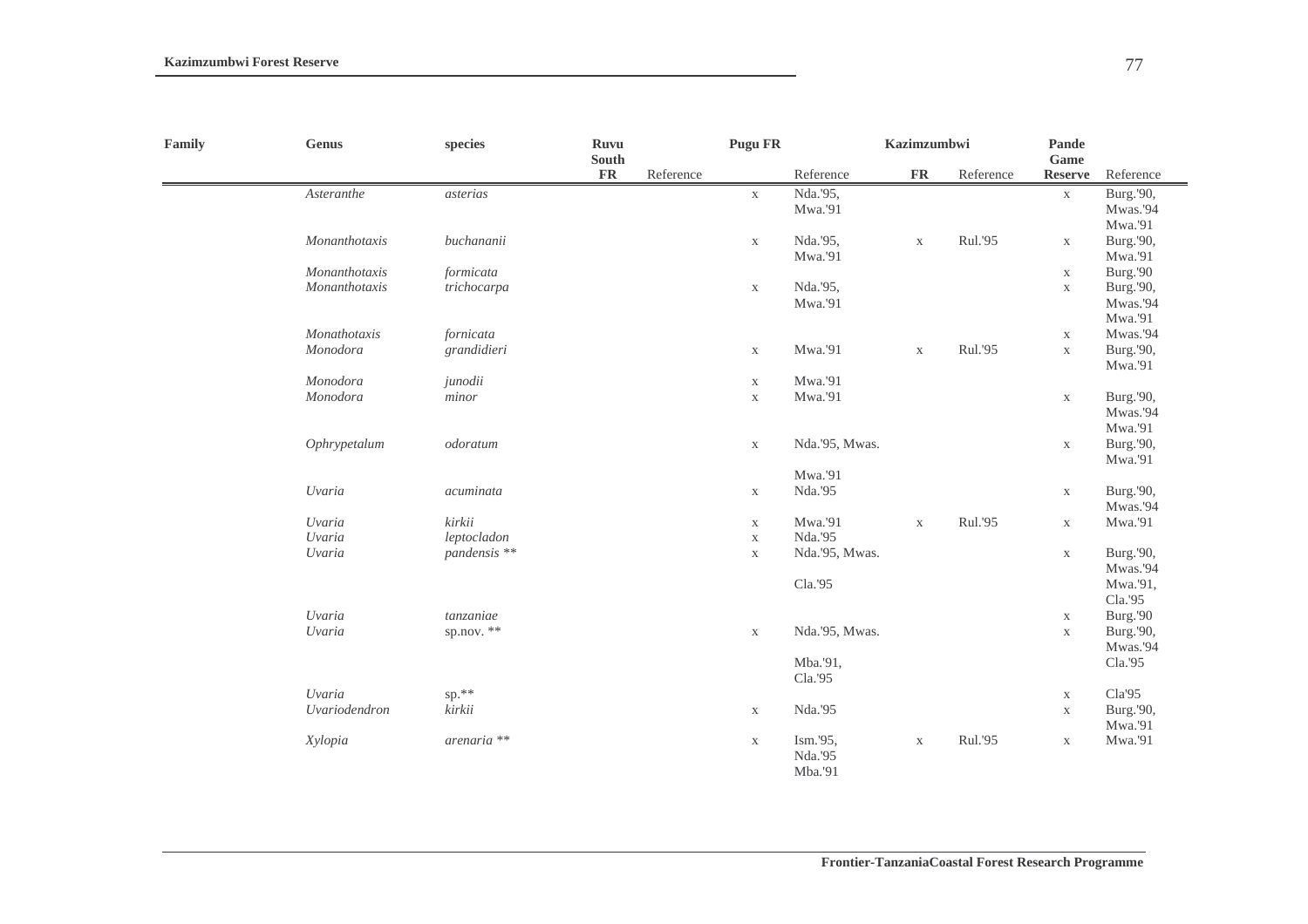| Family           | <b>Genus</b>     | species          | <b>Ruvu</b><br><b>South</b> |           | <b>Pugu FR</b>             |           | <b>Kazimzumbwi</b> |           | Pande<br>Game  |                       |
|------------------|------------------|------------------|-----------------------------|-----------|----------------------------|-----------|--------------------|-----------|----------------|-----------------------|
|                  |                  |                  | ${\bf FR}$                  | Reference |                            | Reference | <b>FR</b>          | Reference | <b>Reserve</b> | Reference             |
|                  | Xylopia          | parviflora       |                             |           | $\mathbf X$                | Ism.'95,  |                    |           |                |                       |
|                  |                  |                  |                             |           |                            | Nda.'95   |                    |           |                |                       |
|                  | Xylopia          | sp. B of FTEA ** |                             |           | $\mathbf{X}$               | How.'81,  |                    |           | $\mathbf X$    | Cla.'95               |
|                  |                  |                  |                             |           |                            | Mbw.91    |                    |           |                |                       |
| Annonaceae       |                  |                  |                             |           |                            | Cla.'95   |                    |           |                |                       |
|                  | $\overline{?}$   | sp. *            |                             |           | $\mathbf{X}$               | Cla.'95   |                    |           |                |                       |
| Aopcynaceae      | Carissa          | tetramera        |                             |           | $\mathbf X$                | Nda.'95,  | $\mathbf X$        | Rul.'95   | $\mathbf X$    | Mwa.'91               |
|                  |                  |                  |                             |           |                            | Mwa.'91   |                    |           |                |                       |
|                  | Dictyophleba     | lucida           |                             |           | $\mathbf X$                | Nda.'95   |                    |           |                |                       |
|                  | Holarrhena       | pubescens        |                             |           |                            |           |                    |           | $\mathbf X$    | Burg.'90,             |
|                  |                  |                  |                             |           |                            |           |                    |           |                | Mwas.'94              |
|                  |                  |                  |                             |           |                            |           |                    |           |                | Mwa.'91               |
|                  | Landolphia       | kirkii           |                             |           | $\mathbf X$                | Nda.'95   | $\mathbf X$        | Rul.'95   | $\mathbf X$    | Burg.'90,<br>Mwas.'94 |
|                  | Mascarenhasia    | arborescens      |                             |           | $\mathbf X$                | Mwa.'91   |                    |           |                |                       |
|                  | Rauvolfia        | caffra           |                             |           | $\mathbf X$                | Nda.'95   |                    |           |                |                       |
|                  | Rauvolfia        | mombasiana       |                             |           | $\mathbf X$                | Mwa.'91   |                    |           |                |                       |
|                  | Rauvolfia        | nigelise         |                             |           | $\mathbf X$                | Mwa.'91   |                    |           |                |                       |
|                  | Saba             | comorensis       |                             |           | $\mathbf X$                | Nda.'95   | $\mathbf X$        | Rul.'95   | $\mathbf X$    | Burg.'90,<br>Mwas.'94 |
|                  | Schizozygia      | coffaeoides      |                             |           |                            | Nda.'95   |                    |           |                |                       |
|                  | Stephanostoma *  | stenocarpus *    |                             |           | $\mathbf X$                | How.'81   |                    |           |                |                       |
|                  | Stropanthus      | courmontii       |                             |           | $\mathbf X$<br>$\mathbf X$ | Mwa.'91   |                    |           | $\mathbf X$    | Mwa.'91               |
|                  | Stropanthus      | kombe            |                             |           | $\mathbf X$                | Nda.'95   |                    |           |                |                       |
|                  | Stropanthus      | petersiana       |                             |           | $\mathbf X$                | Nda.'95   |                    |           | $\mathbf X$    | Burg.'90,             |
|                  |                  |                  |                             |           |                            |           |                    |           |                | Mwas.'94              |
|                  | Voacanga         | africana         |                             |           | $\mathbf X$                | Mwa.'91   |                    |           |                |                       |
| Araceae          | Gonatopus        | boivinnii        |                             |           | $\mathbf X$                | Nda.'95   |                    |           |                |                       |
| Araliaceae       | Cussonia         | zimmermanii      |                             |           | $\mathbf X$                | Ism.'95,  | $\mathbf X$        | Rul.'95   |                |                       |
|                  |                  |                  |                             |           |                            | Nda.'95   |                    |           |                |                       |
| Aristolochiaceae | Aristolochia     | petersiana       |                             |           | $\mathbf X$                | Mwa.'91   |                    |           |                |                       |
| Asciepiadaceae   | Harrisonia       | abyssinica       |                             |           | $\mathbf X$                | Mwa.'91   |                    |           |                |                       |
|                  | Anchomanes       | abbreviatus      |                             |           | $\mathbf X$                | Nda.'95   |                    |           |                |                       |
| Asciepiadaceae   | Anchomanes       | difformis        |                             |           | $\mathbf X$                | Mwa.'91   | $\mathbf X$        | Rul.'95   | $\mathbf X$    | Mwa.'91               |
|                  | Sarcostemma      | viminale         |                             |           | $\mathbf X$                | Nda.'95   |                    |           |                |                       |
| Asteraceae       | Aspilia          | sp. $*$          |                             |           | $\mathbf X$                | Cla.'95   |                    |           |                |                       |
| Balanitaceae     | <b>Balanites</b> | wilsoniana       |                             |           | $\mathbf X$                | Nda.'95   |                    |           |                |                       |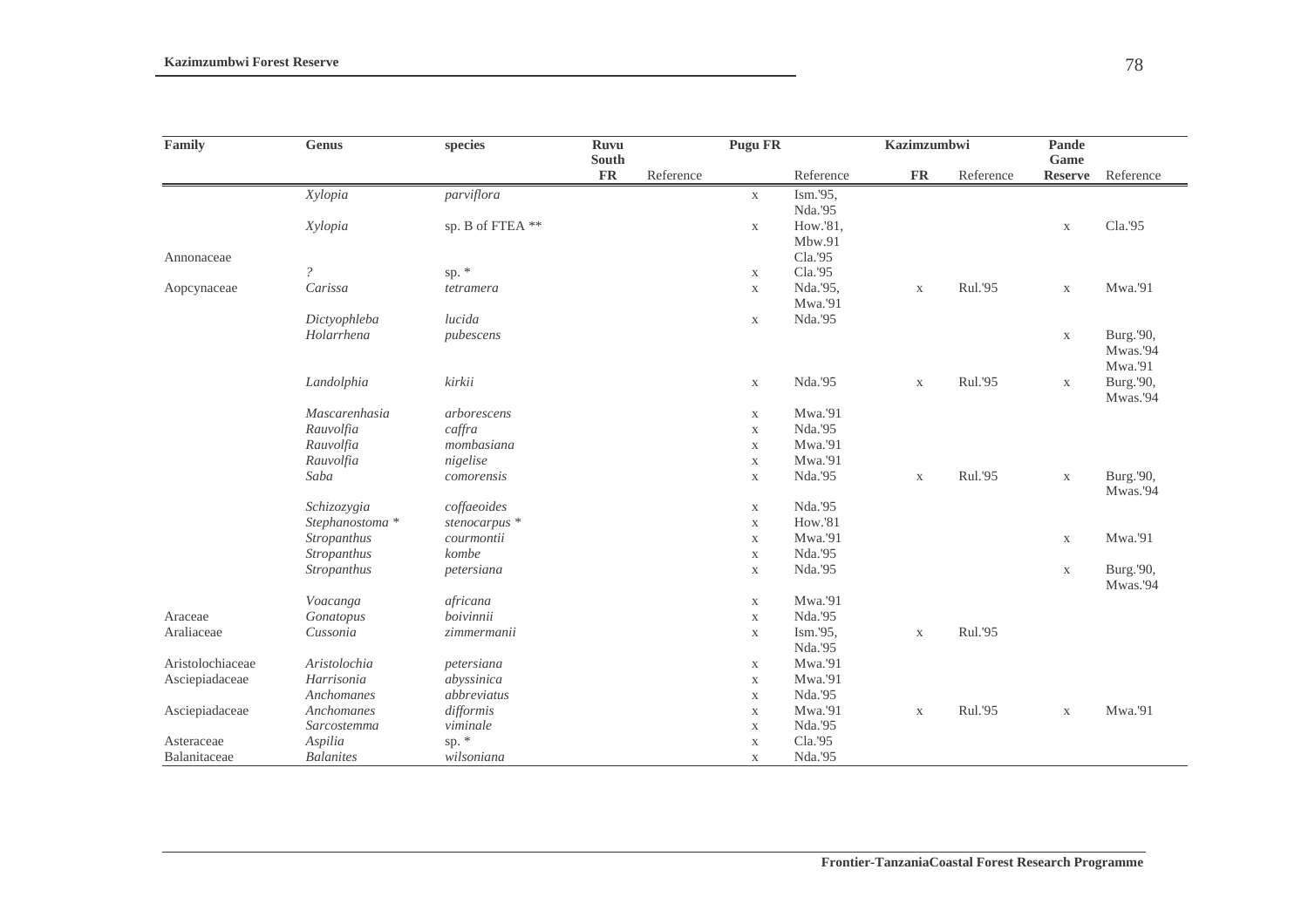| Family          | <b>Genus</b>   | species          | <b>Ruvu</b><br>South |           |             | <b>Pugu FR</b> |               | Kazimzumbwi |                        |           |
|-----------------|----------------|------------------|----------------------|-----------|-------------|----------------|---------------|-------------|------------------------|-----------|
|                 |                |                  | <b>FR</b>            | Reference |             | Reference      | $\mathbf{FR}$ | Reference   | Game<br><b>Reserve</b> | Reference |
| Bignoniaceae    | Fernandoa      | magnifica        |                      |           | $\mathbf X$ | Nda.'95,       |               |             | $\mathbf X$            | Mbw.'91   |
|                 |                |                  |                      |           |             | Mbw.'91        |               |             |                        |           |
|                 | Kigelia        | africana         |                      |           | $\mathbf X$ | Nda.'95        |               |             |                        |           |
|                 | Markhamia      | obtusifolia      |                      |           | $\mathbf X$ | Nda.'95,       | $\mathbf X$   | Rul.'95     | $\mathbf X$            | Mbw.'91   |
|                 |                |                  |                      |           |             | Mwa.'91        |               |             |                        |           |
|                 | Markhamia      | zanzibarica      |                      |           | $\mathbf X$ | Mbw.'91        |               |             | $\mathbf X$            | Burg.'90, |
|                 |                |                  |                      |           |             |                |               |             |                        | Mwas.'94  |
|                 |                |                  |                      |           |             |                |               |             |                        | Mwa.'91   |
|                 | Markhamia      | zanzibarensis    |                      |           | $\mathbf X$ | Nda.'95        | $\mathbf X$   | Rul.'95     |                        |           |
|                 | Fernandoa      | magnifica        |                      |           | $\mathbf X$ | Ism.'95        |               |             |                        |           |
| Bombaceae       | Adansonia      | digitata         |                      |           |             |                |               |             | $\mathbf X$            | Mbw.'91   |
|                 | <b>Bombax</b>  | schumannianum    |                      |           |             |                |               |             | $\mathbf X$            | Burg.'90  |
|                 | <b>Bombax</b>  | rhodognaphalon   |                      |           | $\mathbf X$ | Nda.'95        | $\mathbf X$   | Rul.'95     | $\mathbf X$            | Mwas.'94  |
|                 | Ceiba          | sp.              |                      |           |             |                |               |             | $\mathbf X$            | Mbw.'91   |
|                 | Rhodognaphalon | schumannianum    |                      |           |             |                |               |             | $\mathbf X$            | Mbw.'91   |
| Boraginaceae    | Ehretia        | amoena           |                      |           | $\mathbf X$ | Mwa.'91        |               |             | $\mathbf X$            | Mwa.'91   |
|                 | Ehretia        | bakeri           |                      |           | $\mathbf X$ | Ism.'95,       |               |             | $\mathbf X$            | Burg.'90, |
|                 |                |                  |                      |           |             | Nda.'95        |               |             |                        | Mwas.'94  |
|                 |                |                  |                      |           |             | Mwa.'91        |               |             |                        | Mwa.'91   |
|                 | Ehretia        | litoralis        |                      |           | $\mathbf X$ | Mwa.'91        |               |             | $\mathbf X$            | Mwa.'91   |
|                 | Ehretia        | sp.              |                      |           |             |                |               |             | $\mathbf X$            | Mbw.'91   |
|                 | Bourreria      | petiolaris       |                      |           | $\mathbf X$ | Mwas.          |               |             |                        |           |
| Burseraceae     | Commiphora     | fulvotomentosa   |                      |           | $\mathbf X$ | Mbw.'91,       |               |             | $\mathbf X$            | Mwa.'91   |
|                 |                |                  |                      |           |             | Mwa.'91        |               |             |                        |           |
|                 | Commiphora     | madagascariensis |                      |           | $\mathbf X$ | Mwa.'91        |               |             | $\mathbf X$            | Mwa.'91   |
|                 | Commiphora     | serrata          |                      |           | $\mathbf X$ | Ism.'95,       |               |             |                        |           |
|                 |                |                  |                      |           |             | Nda.'95        |               |             |                        |           |
|                 | Commiphora     | zimmermanii      |                      |           | $\mathbf X$ | How.'81,       |               |             | $\mathbf X$            | Mbw.'91   |
|                 |                |                  |                      |           |             | Mbw.'91        |               |             |                        |           |
| Cactaceae       | Rhipsalis      | sp.              |                      |           | $\mathbf X$ | Nda.'95        |               |             |                        |           |
| Caesalpiniaceae | Afzelia        | quanzensis       |                      |           | $\mathbf X$ | Mbw.'91        | $\mathbf X$   | Rul.'95     | $\mathbf X$            | Mbw.'91   |
|                 | Caesalpinia    | bonduc           |                      |           | $\mathbf X$ | Nda.'95        |               |             |                        |           |
|                 | Caesalpinia    | volkensii        |                      |           | $\mathbf X$ | Nda.'95        |               |             |                        |           |
|                 | Cassia         | abbreviatus      |                      |           | $\mathbf X$ | Ism.'95,       | $\mathbf X$   | Rul.'95     |                        |           |
|                 |                |                  |                      |           |             | Nda.'95        |               |             |                        |           |
|                 | Cassia         | afrofistula      |                      |           | $\mathbf X$ | Mbw.'91,       |               |             | $\mathbf X$            | Mwa.'91   |
|                 |                |                  |                      |           |             | Mwa.'91        |               |             |                        |           |
|                 | Cassia         | petersiana       |                      |           | $\mathbf X$ | Mwa.'91        |               |             | $\mathbf X$            | Mwa.'91   |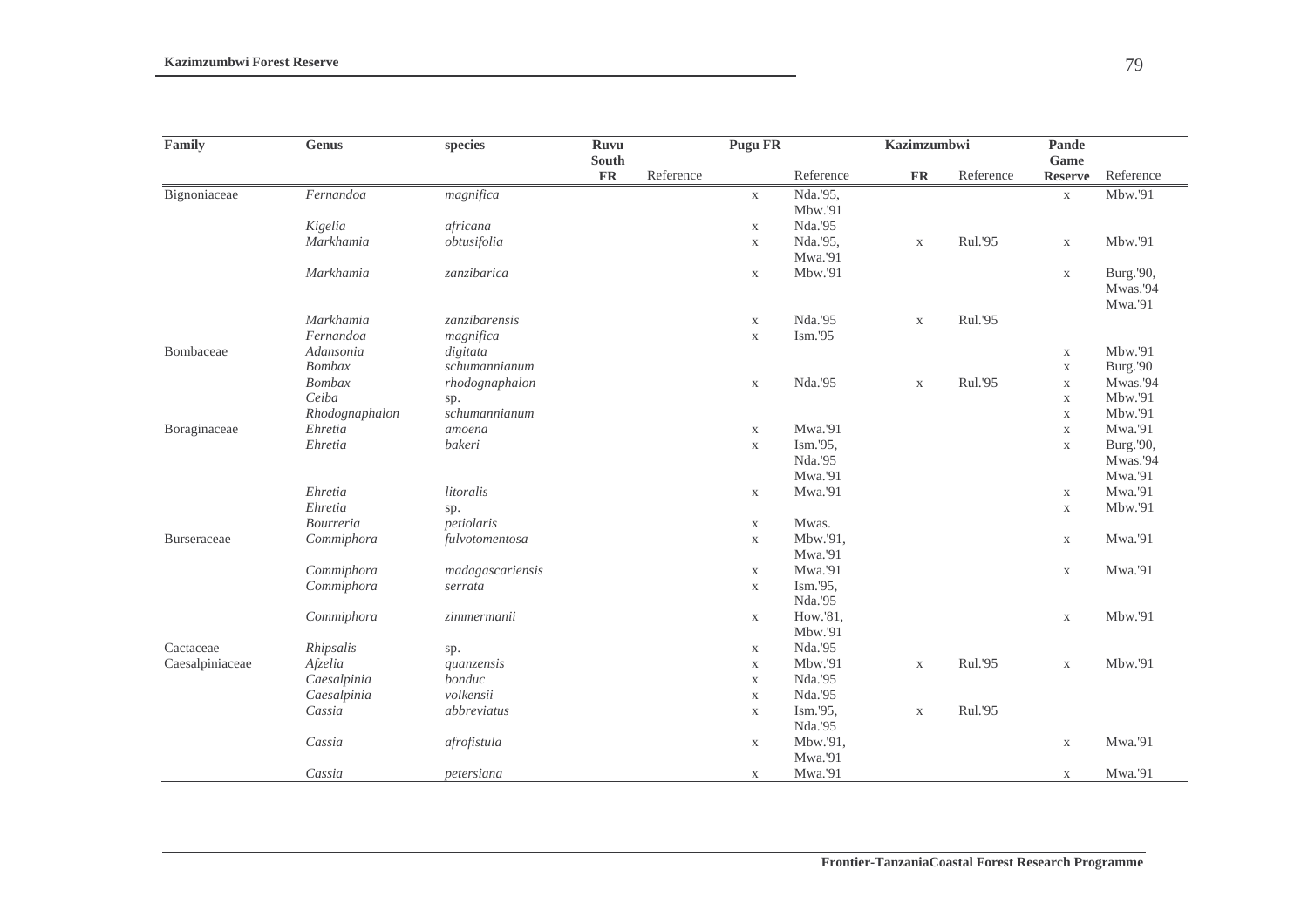| Family        | <b>Genus</b>   | species                  | <b>Ruvu</b><br>South |           | <b>Pugu FR</b> |                     | Kazimzumbwi |           | Pande<br>Game              |                      |
|---------------|----------------|--------------------------|----------------------|-----------|----------------|---------------------|-------------|-----------|----------------------------|----------------------|
|               |                |                          | <b>FR</b>            | Reference |                | Reference           | <b>FR</b>   | Reference | <b>Reserve</b>             | Reference            |
|               | Cynometra      | webberi                  |                      |           | $\mathbf X$    | Ism.'95,<br>Nda.'95 | $\mathbf X$ | Rul.'95   | $\mathbf X$                | Burg.'90,<br>Mwa.'91 |
|               | Cynometra      | suahelensis              |                      |           |                |                     |             |           | $\mathbf X$                | Burg.'90             |
|               | Cynometra      | sp.                      |                      |           | $\mathbf X$    | How.'81             |             |           |                            |                      |
|               | Dialium        | holtzii                  |                      |           | $\mathbf X$    | Ism.'95,            | $\mathbf X$ | Rul.'95   |                            |                      |
|               |                |                          |                      |           |                | Nda.'95             |             |           |                            |                      |
|               |                |                          |                      |           |                | How.'81             |             |           |                            |                      |
|               |                |                          |                      |           | $\mathbf X$    | Mbw.'91             |             |           |                            |                      |
|               | Hymeneae       | verrucosa                |                      |           | $\mathbf X$    | Ism.'95.            | $\mathbf X$ | Rul.'95   | $\mathbf X$                | Mbw.'91,             |
|               |                |                          |                      |           |                | Nda.'95             |             |           |                            | Mwa.'91              |
|               |                |                          |                      |           |                | How.'81,            |             |           |                            |                      |
|               |                |                          |                      |           |                | Mbw.'91             |             |           |                            |                      |
|               |                |                          |                      |           |                | Mwa.'91             |             |           |                            |                      |
|               | Julbernadia    | magnistipulata           |                      |           | $\mathbf X$    | Mbw.'91,            |             |           | $\mathbf X$                | Mwa.'91              |
|               |                |                          |                      |           |                | Mwa.'91             |             |           |                            |                      |
|               | Mezoneuron     | angolense                |                      |           | X              | Mwa.'91             |             |           |                            |                      |
|               | Scorodophloeus | fischeri                 |                      |           | $\mathbf X$    | Ism.'95,            | $\mathbf X$ | Rul.'95   | $\mathbf X$                | Burg.'90,            |
|               |                |                          |                      |           |                | Nda.'95             |             |           |                            | Mwas.'94             |
|               |                |                          |                      |           |                | How.'81,            |             |           |                            | Mbw.'91,             |
|               |                |                          |                      |           |                | Mbw.91              |             |           |                            | Mwa.'91              |
|               |                |                          |                      |           |                | Mba.'91             |             |           |                            |                      |
|               | Tessmania      | mauritania <sup>**</sup> |                      |           | $\mathbf X$    | Ism.'95,<br>Nda.'95 |             |           | $\mathbf X$                | Cla.'95              |
|               |                |                          |                      |           |                | Cla.'95             |             |           |                            |                      |
|               | Trachylobium   | verricossum              |                      |           | $\mathbf X$    | Mbw.'91             |             |           |                            |                      |
| Capparaceae   | Capparis       | erythrocarpos            |                      |           | $\mathbf X$    | Nda.'95             |             |           |                            | Burg.'90             |
|               | Capparis       | viminea                  |                      |           | $\mathbf X$    | Nda.'95,            | $\mathbf X$ | Rul.'95   | $\mathbf X$<br>$\mathbf X$ | Mwa.'91              |
|               |                |                          |                      |           |                | Mwa.'91             |             |           |                            |                      |
|               | Maerua         | holstii                  |                      |           | $\mathbf X$    | Mwa.'91             |             |           | $\mathbf X$                | Mwa.'91              |
|               | Maerua         | sp.                      |                      |           | $\mathbf X$    | Nda.'95             |             |           |                            |                      |
|               | Ritchie        | capparoides              |                      |           | $\mathbf X$    | Nda.'95,            |             |           | $\mathbf X$                | Mwa.'91              |
|               |                |                          |                      |           |                | Mwa.'91             |             |           |                            |                      |
| Capparidaceae | Thylachium     | macrophyllum             |                      |           | $\mathbf X$    | Mwa.'91             |             |           |                            |                      |
| Celastraceae  | Elaeodendron   | buchananii               |                      |           | $\mathbf X$    | Mwa.'91             | $\mathbf X$ | Rul.'95   | $\mathbf X$                | Mwa.'91              |
|               | Elaeodendron   | schlecteranum            |                      |           | $\mathbf X$    | Mwa.'91             |             |           | $\mathbf X$                | Mwa.'91              |
|               | Hippocratea    | africana                 |                      |           |                |                     |             |           | $\mathbf X$                | Burg.'90             |
|               | Hippocratea    | clematoides              |                      |           |                |                     |             |           | $\mathbf X$                | Burg.'90             |
|               | Maytenus       | heterophylla             |                      |           | $\mathbf X$    | Nda.'95             |             |           |                            |                      |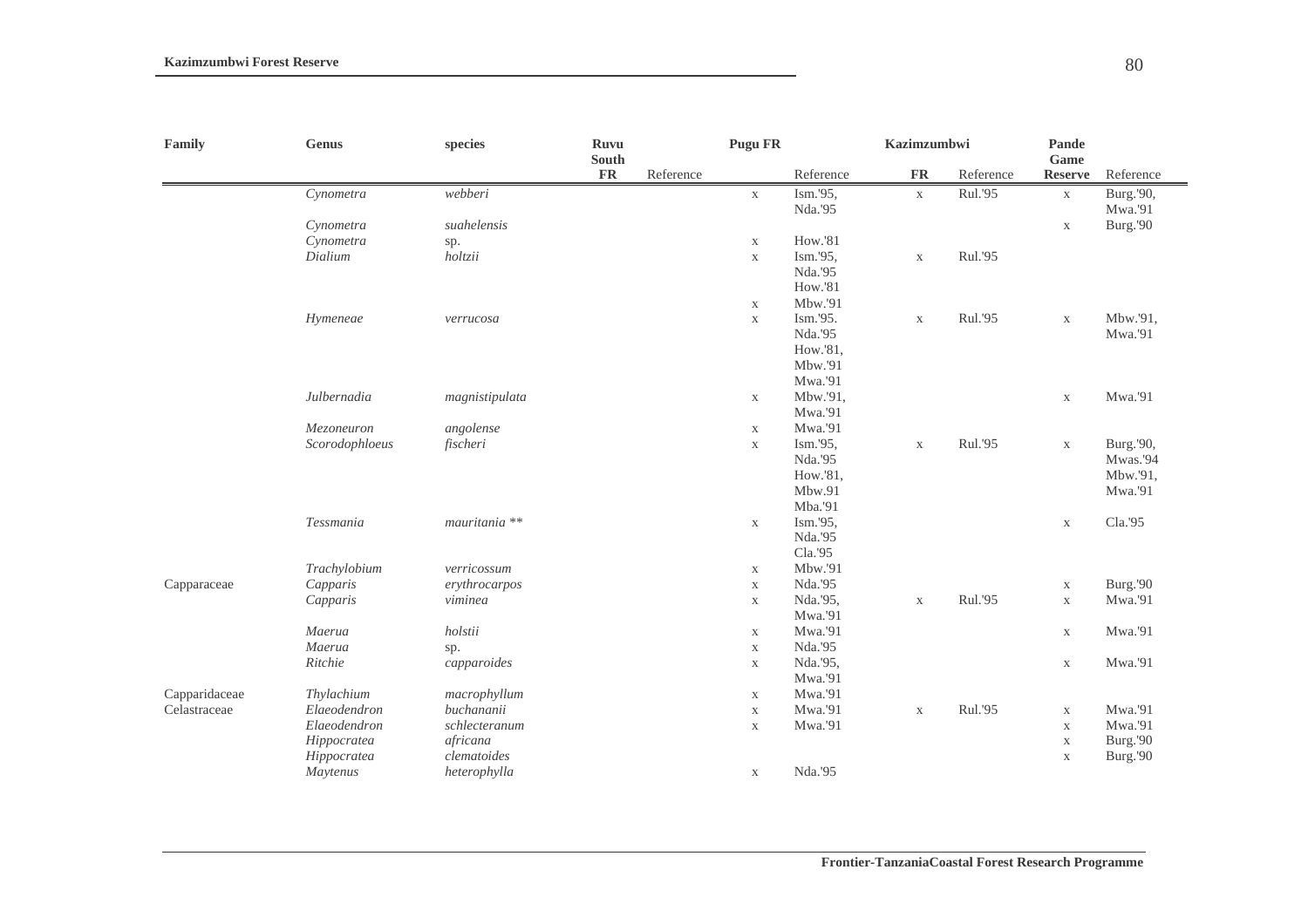| Family         | <b>Genus</b> | species          | Ruvu<br>South |           | <b>Pugu FR</b> |           | Kazimzumbwi   |           | <b>Pande</b><br>Game |           |
|----------------|--------------|------------------|---------------|-----------|----------------|-----------|---------------|-----------|----------------------|-----------|
|                |              |                  | <b>FR</b>     | Reference |                | Reference | $\mathbf{FR}$ | Reference | <b>Reserve</b>       | Reference |
|                | Maytenus     | mossambicence    |               |           | $\mathbf X$    | Nda.'95,  |               |           | $\mathbf X$          | Mwa.'91   |
|                |              |                  |               |           |                | Mwa.'91   |               |           |                      |           |
|                | Maytenus     | senegalensis     |               |           | $\mathbf X$    | Nda.'95,  | $\mathbf X$   | Rul.'95   | $\mathbf X$          | Mwa.'91   |
|                |              |                  |               |           |                | Mwa.'91   |               |           |                      |           |
|                | Maytenus     | undata           |               |           | $\mathbf X$    | Nda.'95,  | $\mathbf X$   | Rul.'95   | $\mathbf X$          | Burg.'90, |
|                |              |                  |               |           |                | Mwa.'91   |               |           |                      | Mwas.'94  |
|                |              |                  |               |           |                |           |               |           |                      | Mwa.'91   |
|                | Salacia      | elegans          |               |           | $\mathbf X$    | Nda.'95,  |               |           | $\mathbf X$          | Burg.'90, |
|                |              |                  |               |           |                | Mwa.'91   |               |           |                      | Mwas.'94  |
|                |              |                  |               |           |                |           |               |           |                      | Mbw.'91,  |
|                |              |                  |               |           |                |           |               |           |                      | Mwa.'91   |
|                | Salacia      | leptoclada       |               |           | $\mathbf X$    | Nda.'95   |               |           |                      |           |
|                | Salacia      | madagascariensis |               |           | $\mathbf X$    | Nda.'95,  | $\mathbf X$   | Rul.'95   | $\mathbf X$          | Burg.'90, |
|                |              |                  |               |           |                | Mwa.'91   |               |           |                      | Mwas.'94  |
|                |              |                  |               |           |                |           |               |           |                      | Mwa.'91   |
|                | Salacia      | sp.              |               |           |                |           |               |           | $\mathbf X$          | Mbw.'91   |
| Chenopodiaceae | Spirostachis | africana         |               |           |                |           |               |           | $\mathbf X$          | Mbw.'91   |
| Clusiaceae     | Harungana    | madagascariensis |               |           |                |           |               |           | $\mathbf X$          | Burg.'90  |
| Colchicaceae   | Gloriosa     | superba          |               |           |                |           | $\mathbf X$   | Rul.'95   |                      |           |
| Combretaceae   | Combretum    | butyrosum        |               |           | $\mathbf X$    | Nda.'95,  |               |           | $\mathbf X$          | Mwa.'91   |
|                |              |                  |               |           |                | Mwa.'91   |               |           |                      |           |
|                | Combretum    | celastroides     |               |           | $\mathbf X$    | Nda.'95,  |               |           | $\mathbf X$          | Mwa.'91   |
|                |              |                  |               |           |                | Mwa.'91   |               |           |                      |           |
|                | Combretum    | harrisii **      | $\mathbf X$   | Cla.'95   | $\mathbf X$    | Nda.'95,  | $\mathbf X$   | Rul.'95   | $\mathbf X$          | Burg.'90, |
|                |              |                  |               |           |                | Mbw.'91   |               |           |                      | Mbw.'91   |
|                |              |                  |               |           |                | Mwa.'91,  |               |           |                      | Mwa.'91,  |
|                |              |                  |               |           |                | Cla.'95   |               |           |                      | Cla.'95   |
|                | Combretum    | holtzii          |               |           |                |           | $\mathbf X$   | Rul.'95   |                      |           |
|                | Combretum    | illiarii         |               |           | $\mathbf X$    | Nda.'95   |               |           | $\mathbf X$          | Mwas.'94, |
|                |              |                  |               |           |                |           |               |           |                      | Mbw.'91   |
|                |              |                  |               |           |                |           |               |           |                      | Burg.'90  |
|                | Combretum    | molle            |               |           |                |           | $\mathbf X$   | Rul.'95   |                      |           |
|                | Combretum    | padoides         |               |           | $\mathbf X$    | Nda.'95   |               |           |                      |           |
|                | Combretum    | pentagonum       |               |           | $\mathbf X$    | Nda.'95,  | $\mathbf X$   | Rul.'95   | $\mathbf X$          | Burg.'90, |
|                |              |                  |               |           |                | Mwa.'91   |               |           |                      | Mwas.'94  |
|                |              |                  |               |           |                |           |               |           |                      | Mwa.'91   |
|                | Combretum    | schumannii       |               |           |                |           |               |           | $\mathbf X$          | Burg.'90  |
|                | Combretum    | sp.              |               |           | $\mathbf X$    | Nda.'95   |               |           | $\mathbf X$          | Burg.'90  |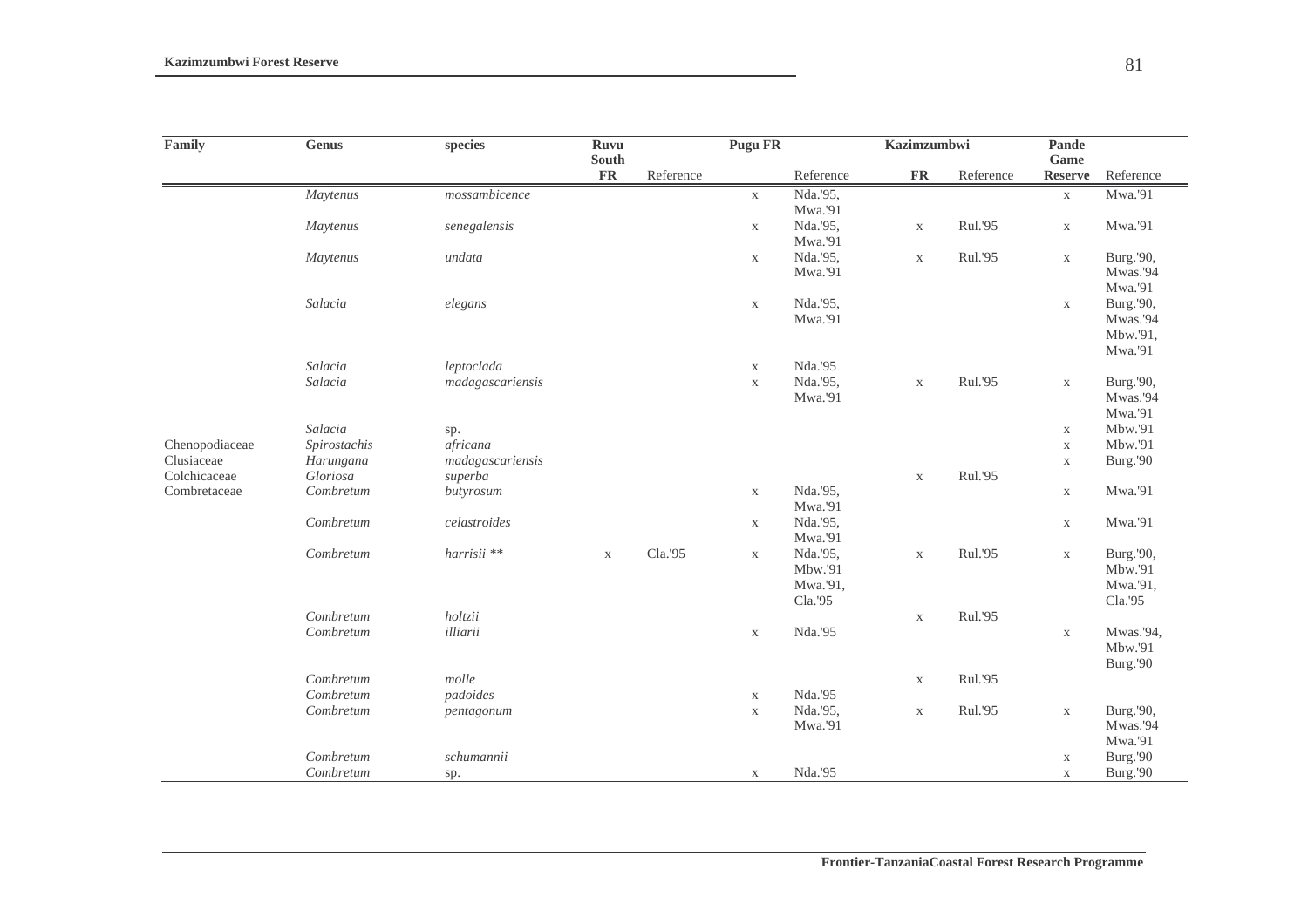| Family         | <b>Genus</b>       | species        | <b>Ruvu</b>        |           | Pugu FR     |           | <b>Kazimzumbwi</b> |           | Pande                  |           |
|----------------|--------------------|----------------|--------------------|-----------|-------------|-----------|--------------------|-----------|------------------------|-----------|
|                |                    |                | South<br><b>FR</b> | Reference |             | Reference | <b>FR</b>          | Reference | Game<br><b>Reserve</b> | Reference |
|                | Pteleopsis         | myrtifolia     |                    |           |             | Mbw.'91,  |                    | Rul.'95   |                        | Mbw.'91,  |
|                |                    |                |                    |           | $\mathbf X$ | Mwa.'91   | $\mathbf X$        |           | $\mathbf X$            | Mwa.'91   |
|                | Pteleopsis         | stuhmannii     |                    |           | $\mathbf X$ | Ism.'95   |                    |           |                        |           |
|                | Terminalia         | sericey        |                    |           |             |           |                    |           | $\mathbf X$            | Mbw.'91   |
|                | Terminalia         | spinosum       |                    |           |             |           |                    |           | $\mathbf X$            | Mbw.'91   |
| Compositae     | Ageratum           | conyzoides     |                    |           |             |           |                    |           | $\mathbf X$            | Burg.'90, |
|                |                    |                |                    |           |             |           |                    |           |                        | Mwas.'94  |
|                | Aspilia            | sp. *          |                    |           | $\mathbf X$ | How.'81,  |                    |           |                        |           |
|                |                    |                |                    |           |             | Mba.'91   |                    |           |                        |           |
|                | <b>Bidens</b>      | pilosa         |                    |           |             |           |                    |           | $\mathbf X$            | Burg.'90, |
|                |                    |                |                    |           |             |           |                    |           |                        | Mwas.'94  |
|                | Blepharisperum     | zanguebaricum  |                    |           | $\mathbf X$ | Mwa.'91   |                    |           | $\mathbf X$            | Burg.'90, |
|                |                    |                |                    |           |             |           |                    |           |                        | Mwa.'91   |
|                | <b>Blumea</b>      | aurita         |                    |           |             |           |                    |           | $\mathbf X$            | Burg.'90, |
|                |                    |                |                    |           |             |           |                    |           |                        | Mwas.'94  |
|                | Brachylaena        | huillensis     |                    |           | $\mathbf X$ | Ism.'95,  |                    |           | $\mathbf X$            | Burg.'90, |
|                |                    |                |                    |           |             | Nda.'95   |                    |           |                        | Mwas.'94  |
|                |                    |                |                    |           |             | Mwa.'91   |                    |           |                        | Mwa.'91   |
|                | Emilia             | japonica       |                    |           |             |           |                    |           | $\mathbf X$            | Burg.'90  |
|                | Emilia             | coccinea       |                    |           |             |           |                    |           | $\mathbf X$            | Mwas.'94  |
|                | Pluchea            | discorides     |                    |           | $\mathbf X$ | Mwa.'91   | $\mathbf X$        | Rul.'95   |                        |           |
|                | Psiadia            | arabia         |                    |           | $\mathbf X$ | Mwa.'91   |                    |           | $\mathbf X$            | Mbw.'91,  |
|                |                    |                |                    |           |             |           |                    |           |                        | Mwa.'91   |
|                | Psiadia            | puctulata      |                    |           | $\mathbf X$ | Mwa.'91   |                    |           | $\mathbf X$            | Mwa.'91   |
|                | Tridax             | procumbens     |                    |           |             |           |                    |           | $\mathbf X$            | Burg.'90, |
|                |                    |                |                    |           |             |           |                    |           |                        | Mwas.'94  |
|                | Veronia            | cinerea        |                    |           |             |           |                    |           | $\mathbf X$            | Burg.'90, |
|                |                    |                |                    |           |             |           |                    |           |                        | Mwas.'94  |
| Connaraceae    | <b>Brysocarpus</b> | boivinianus    |                    |           | $\mathbf X$ | Mwa.'91   |                    |           | $\mathbf X$            | Mwa.'91   |
|                | <b>Brysocarpus</b> | brownii        |                    |           | $\mathbf X$ | Nda.'95   |                    |           |                        |           |
|                | <b>Brysocarpus</b> | orientalis     |                    |           | $\mathbf X$ | Mwa.'91   | $\mathbf X$        | Rul.'95   | $\mathbf X$            | Mwa.'91   |
|                | Cnestis            | confertiflora  |                    |           | $\mathbf X$ | Nda.'95,  |                    |           | $\mathbf X$            | Mwa.'91   |
|                |                    |                |                    |           |             | Mwa.'91   |                    |           |                        |           |
| Convolvulaceae | Bonamia            | mossambicensis |                    |           | $\mathbf X$ | Nda.'95   |                    |           | $\mathbf X$            | Burg.'90, |
|                |                    |                |                    |           |             |           |                    |           |                        | Mwas.'94  |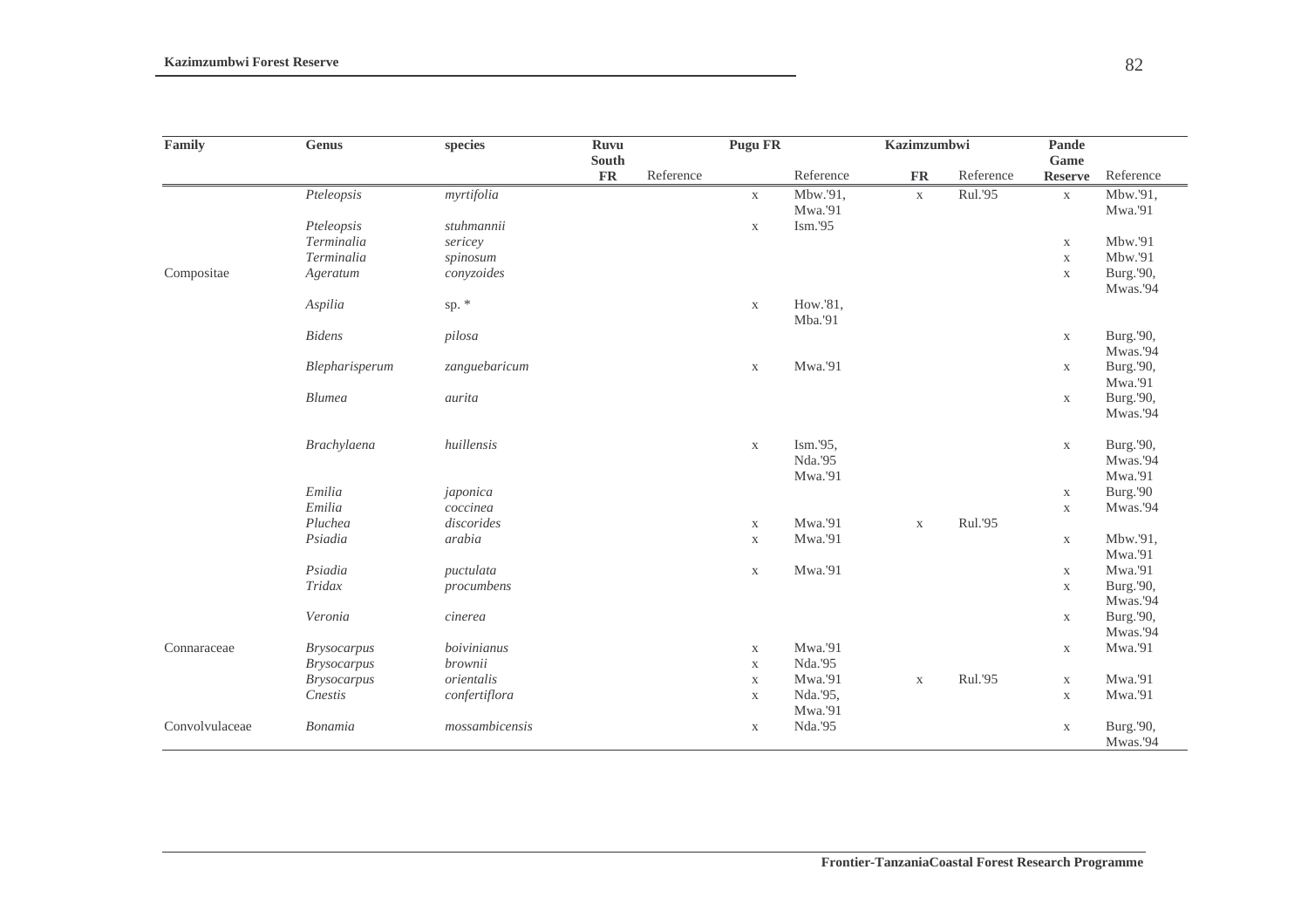| Family          | Genus         | species            | <b>Ruvu</b> |           | <b>Pugu FR</b> |                     | <b>Kazimzumbwi</b> |           | Pande                  |                      |
|-----------------|---------------|--------------------|-------------|-----------|----------------|---------------------|--------------------|-----------|------------------------|----------------------|
|                 |               |                    | South<br>FR | Reference |                | Reference           | $\mathbf{FR}$      | Reference | Game<br><b>Reserve</b> | Reference            |
| Convolvulaceae  | Jacquemontia  | paniculata         |             |           | $\mathbf X$    | Nda.'95             |                    |           |                        |                      |
|                 | Ipomoea       | ochracea           |             |           |                |                     | $\mathbf X$        | Rul.'95   |                        |                      |
| Cucurbitaceae   | Coccinia      | grandis            |             |           | $\mathbf X$    | Nda.'95             |                    |           |                        |                      |
|                 | Coccinia      | sp.                |             |           |                |                     |                    |           | $\mathbf X$            | Burg.'90,            |
|                 |               |                    |             |           |                |                     |                    |           |                        | Mwas.'94             |
|                 | Momordica     | trifoliata         |             |           |                |                     | $\mathbf X$        | Rul.'95   |                        |                      |
| Cycadaceae      | Encephalartos | hildebrandtii      |             |           | $\mathbf X$    | Mwa.'91,            | $\mathbf X$        | Rul.'95   | $\mathbf X$            | Mwas.'94,            |
|                 |               |                    |             |           |                | Cla.'95             |                    |           |                        | Mwa.'91              |
|                 |               | (CITES Appendix 1) |             |           |                |                     |                    |           |                        | Burg.'90,            |
|                 |               |                    |             |           |                |                     |                    |           |                        | Cla.'95              |
| Cyperaceae      | Mariscus      | sp.                |             |           |                |                     |                    |           | $\mathbf X$            | Burg.'90,            |
|                 |               |                    |             |           |                |                     |                    |           |                        | Mwas.'94             |
|                 | Scleria       | lithosperma        |             |           |                |                     |                    |           | $\mathbf X$            | Burg.'90,            |
|                 |               |                    |             |           |                |                     |                    |           |                        | Mwas.'94             |
|                 | Scleria       | racemose           |             |           | $\mathbf X$    | Nda.'95             |                    |           |                        |                      |
|                 | Pycerus       | sp. $*$            |             |           |                |                     | $\mathbf X$        | Cla.'95   |                        |                      |
| Dichapetalaceae | Dichapetalum  | arenarium          |             |           | $\mathbf X$    | Nda.'95,            |                    |           | $\mathbf X$            | Burg.'90,            |
|                 |               |                    |             |           |                | Mwa.'91             |                    |           |                        | Mwa.'91              |
|                 | Dichapetalum  | braunii            |             |           | $\mathbf X$    | Mwa.'91             |                    |           |                        |                      |
|                 | Dichapetalum  | mossambicensis     |             |           | $\mathbf X$    | Nda.'95,            |                    |           | $\mathbf X$            | Mwas.'94,            |
|                 | Dichapetalum  | stuhlmannii        |             |           |                | Mwa.'91<br>Nda.'95, |                    | Rul.'95   |                        | Mwa.'91<br>Burg.'90, |
|                 |               |                    |             |           | X              | Mbw.'91             | $\mathbf X$        |           | $\mathbf X$            | Mwas.'94             |
|                 |               |                    |             |           |                | Mwa.'91             |                    |           |                        | Mbw.'91,             |
|                 |               |                    |             |           |                |                     |                    |           |                        | Mwa.'91              |
| Dilliniaceae    | Tetracera     | boiviana           |             |           |                |                     |                    |           | $\mathbf X$            | Mwa.'91              |
|                 | Tetracera     | littoralis         |             |           | $\mathbf X$    | Nda.'95             |                    |           |                        |                      |
| Ebenaceae       | Diospyros     | brucei             |             |           | $\mathbf X$    | Ism.'95,            |                    |           | $\mathbf X$            | Burg.'90             |
|                 |               |                    |             |           |                | Nda.'95             |                    |           |                        |                      |
|                 |               |                    |             |           |                | Mwa.'91             |                    |           |                        |                      |
|                 | Diospyros     | capricornuta **    |             |           | $\mathbf X$    | Cla.'95             |                    |           |                        |                      |
|                 | Diospyros     | $engleri *$        |             |           | $\mathbf X$    | How.'81,            |                    |           |                        |                      |
|                 |               |                    |             |           |                | Mba.'91             |                    |           |                        |                      |
|                 | Diospyros     | ferruginea         |             |           | $\mathbf X$    | Mwa.'91             |                    |           |                        |                      |
|                 | Diospyros     | greenwayi          |             |           |                |                     |                    |           | $\mathbf X$            | Burg.'90             |
|                 | Diospyros     | mafiensis          |             |           | $\mathbf X$    | Nda.'95             |                    |           |                        |                      |
|                 | Diospyros     | menispiliformis    |             |           | $\mathbf X$    | Nda.'95             |                    |           |                        |                      |
|                 | Diospyros     | squarrosa          |             |           |                |                     |                    |           | $\mathbf X$            | Mwas.'94             |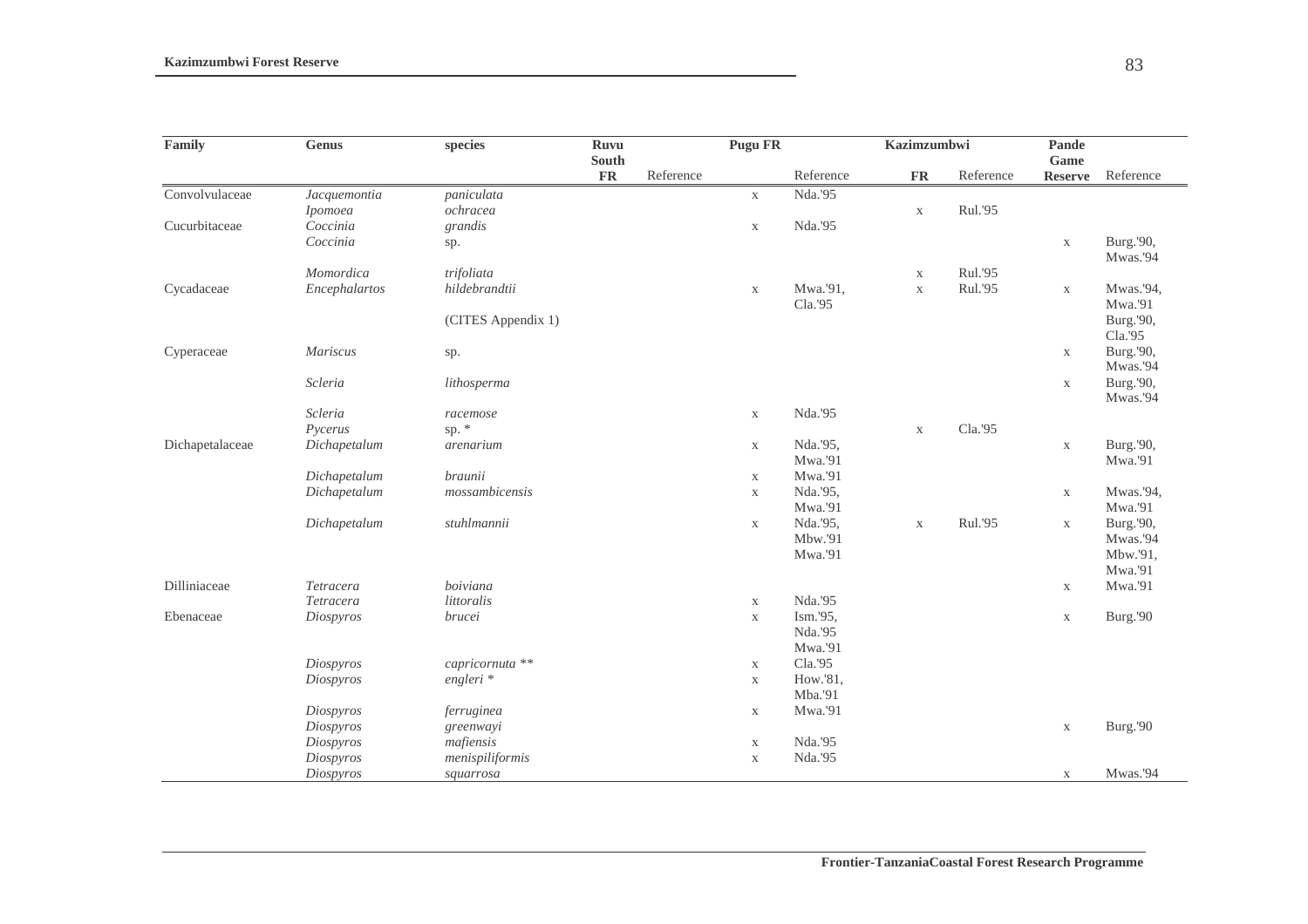| Family          | <b>Genus</b>    | species          | <b>Ruvu</b><br>South |           | <b>Pugu FR</b> |                | Kazimzumbwi |           | Pande<br>Game |           |
|-----------------|-----------------|------------------|----------------------|-----------|----------------|----------------|-------------|-----------|---------------|-----------|
|                 |                 |                  | FR                   | Reference |                | Reference      | <b>FR</b>   | Reference | Reserve       | Reference |
|                 | Diospyros       | verrucosa        |                      |           | $\mathbf X$    | Ism.'95,       | $\mathbf X$ | Rul.'95   | $\mathbf X$   | Burg.'90, |
|                 |                 |                  |                      |           |                | Nda.'95        |             |           |               | Mbw.'91   |
|                 |                 |                  |                      |           |                | Mwa.'91        |             |           |               | Mwa.'91   |
|                 | Diospyros       | sp.nov. $*$      |                      |           | $\mathbf X$    | Nda.'95, Mwas. |             |           |               |           |
|                 | Euclea          | natalensis       |                      |           | $\mathbf X$    | Mwa.'91        | $\mathbf X$ | Rul.'95   | $\mathbf X$   | Mwa.'91   |
| Erythroxylaceae | Erythroxylum    | emarginatum      |                      |           |                |                |             |           | $\mathbf X$   | Mwa.'91   |
|                 | Erythroxylum    | sp.              |                      |           |                |                |             |           | $\mathbf X$   | Burg.'90  |
| Euphorbiaceae   | Acalypha        | engleri          |                      |           | $\mathbf X$    | Nda.'95        |             |           |               |           |
|                 | Acalypha        | gillmanii **     |                      |           |                |                |             |           | $\mathbf X$   | Cla.'95   |
|                 | Acalypha        | neptunica        |                      |           |                |                |             |           | $\mathbf X$   | Burg.'90, |
|                 |                 |                  |                      |           |                |                |             |           |               | Mwas.'94  |
|                 |                 |                  |                      |           |                |                |             |           |               | Mwa.'91   |
|                 | Acalypha        | oillimanii       |                      |           |                |                |             |           | $\mathbf X$   | Mwa.'91   |
|                 | Acalypha        | racemosa         |                      |           | $\mathbf X$    | Mwa.'91        | $\mathbf X$ | Rul.'95   | $\mathbf X$   | Mwa.'91   |
|                 | Alchemes        | engleri **       |                      |           | $\mathbf X$    | Mba.'91        |             |           |               |           |
|                 | Alchornea       | laxiflorai       |                      |           | $\mathbf X$    | Mwa.'91        |             |           | $\mathbf X$   | Mwa.'91   |
|                 | Alichomea       | engleri          |                      |           | $\mathbf X$    | Mwa.'91        |             |           | $\mathbf X$   | Mwa.'91   |
|                 | Antidesma       | membranaceum     |                      |           | $\mathbf X$    | Mbw.'91        |             |           |               |           |
|                 | Antidesma       | venosum          |                      |           | $\mathbf X$    | Mwa.'91        |             |           | $\mathbf X$   | Mwa.'91   |
|                 | <b>Bridelia</b> | cathartica       |                      |           | $\mathbf X$    | Mwa.'91        | $\mathbf X$ | Rul.'95   | $\mathbf X$   | Mwa.'91   |
|                 | <b>Bridelia</b> | micrantha        |                      |           | $\mathbf X$    | Mwa.'91        | $\mathbf X$ | Rul.'95   | $\mathbf X$   | Burg.'90, |
|                 |                 |                  |                      |           |                |                |             |           |               | Mwa.'91   |
|                 | Croton          | jatrophoides **  |                      |           |                |                |             |           | $\mathbf X$   | Cla.'95   |
|                 | Croton          | pseudopulchellus |                      |           | $\mathbf X$    | Nda.'95,       |             |           | $\mathbf X$   | Burg.'90, |
|                 |                 |                  |                      |           |                | Mwa.'91        |             |           |               | Mwa.'91   |
| Euphorbiaceae   | Croton          | steenkampianus   | $\mathbf X$          | Cla.'95   |                |                |             |           |               |           |
|                 | Croton          | sylvaticus       |                      |           | $\mathbf X$    | Ism.'95,       |             |           |               |           |
|                 |                 |                  |                      |           |                | Nda.'95        |             |           |               |           |
|                 | <b>Drypetes</b> | arguta           |                      |           | $\mathbf X$    | Mwa.'91        |             |           | $\mathbf X$   | Burg.'90, |
|                 |                 |                  |                      |           |                |                |             |           |               | Mwas.'94  |
|                 |                 |                  |                      |           |                |                |             |           |               | Mbw.'91,  |
|                 |                 |                  |                      |           |                |                |             |           |               | Mwa.'91   |
|                 | <b>Drypetes</b> | natalensis       |                      |           | $\mathbf X$    | Nda.'95,       | $\mathbf X$ | Rul.'95   | $\mathbf X$   | Mwa.'91   |
|                 |                 |                  |                      |           |                | Mwa.'91        |             |           |               |           |
|                 | <b>Drypetes</b> | reticulata       |                      |           |                |                |             |           | $\mathbf X$   | Burg.'90  |
|                 | <b>Drypetes</b> | sp.              |                      |           |                |                |             |           | $\mathbf X$   | Burg.'90  |
|                 | Erythrococea    | bongensis        |                      |           | $\mathbf X$    | Mwa.'91        |             |           |               |           |
|                 | Euphorbia       | hirta            |                      |           |                |                | $\mathbf X$ | Rul.'95   |               |           |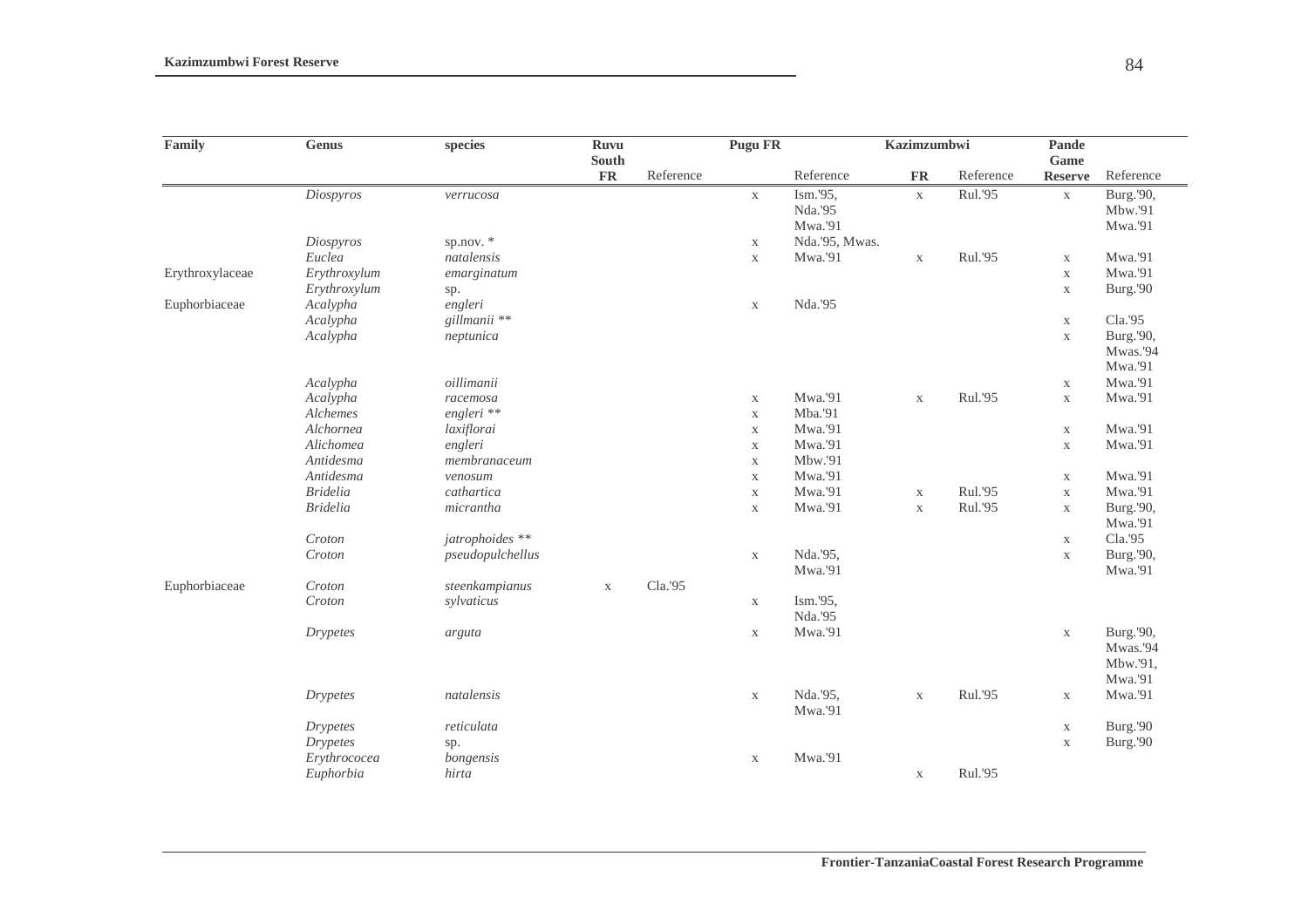| Family         | Genus          | species          | Ruvu<br>South |           | <b>Pugu FR</b> |           | Kazimzumbwi |           | Pande<br>Game  |           |
|----------------|----------------|------------------|---------------|-----------|----------------|-----------|-------------|-----------|----------------|-----------|
|                |                |                  | <b>FR</b>     | Reference |                | Reference | <b>FR</b>   | Reference | <b>Reserve</b> | Reference |
|                | Euphorbia      | nyikae           |               |           | $\mathbf X$    | Nda.'95   |             |           | $\mathbf X$    | Mbw.'91   |
|                | Euphorbia      | sp.              |               |           | $\mathbf X$    | Nda.'95,  |             |           |                |           |
|                |                |                  |               |           |                | Mbw.'91   |             |           |                |           |
|                | Mallotus       | oppositifolia    |               |           | $\mathbf X$    | Nda.'95   |             |           |                |           |
|                | Manihot        | glazionii        |               |           | $\mathbf X$    | Mbw.'91   |             |           |                |           |
|                | Margaritaria   | discoides        |               |           | $\mathbf X$    | Nda.'95   |             |           |                |           |
|                | Margaritaria   | sp.              |               |           | $\mathbf X$    | Nda.'95   |             |           |                |           |
|                | Mildbraedia    | carpinifolia     |               |           | $\mathbf X$    | Nda.'95,  |             |           | $\mathbf X$    | Burg.'90, |
|                |                |                  |               |           |                | Mwa.'91   |             |           |                | Mwa.'91   |
|                | Oldfieldia     | somalensis       |               |           | $\mathbf X$    | Mwa.'91   |             |           | $\mathbf X$    | Mwa.'91   |
|                | Phyllanthus    | nummulariformis  |               |           | $\mathbf X$    | Mwa.'91   |             |           |                |           |
|                | Pycnocoma      | littoralis       |               |           | $\mathbf X$    | Mbw.'91,  |             |           |                |           |
|                |                |                  |               |           |                | Mwa.'91   |             |           |                |           |
|                | Riciniodendron | heudelotii       |               |           | $\mathbf X$    | How.'81,  |             |           |                |           |
|                |                |                  |               |           |                | Mbw.'91   |             |           |                |           |
|                | Sapium         | triloculare **   |               |           | $\mathbf X$    | Ism.'95,  | $\mathbf X$ | Rul.'95   | $\mathbf X$    | Mbw.'91,  |
|                |                |                  |               |           |                | Nda.'95   |             |           |                | Mwa.'91   |
|                |                |                  |               |           |                | How.'81,  |             |           |                |           |
|                |                |                  |               |           |                | Mbw.91    |             |           |                |           |
|                |                |                  |               |           |                | Mba.'91,  |             |           |                |           |
|                |                |                  |               |           |                | Cla.'95   |             |           |                |           |
|                | Sapium         | sp. $*$          |               |           |                |           |             |           | $\mathbf X$    | Mwa.'91,  |
|                |                |                  |               |           |                |           |             |           |                | Cla.'95   |
|                | Securinega     | verrosa          |               |           | $\mathbf X$    | Mwa.'91   |             |           | $\mathbf X$    | Mwa.'91   |
|                | Suregada       | zanzibarensis    |               |           | $\mathbf X$    | Nda.'95,  | $\mathbf X$ | Rul.'95   | $\mathbf X$    | Burg.'90, |
|                |                |                  |               |           |                | Nda.'91   |             |           |                | Mwa.'91   |
|                | Tragia         | acalyphpoides ** |               |           | $\mathbf X$    | Cla.'95   | $\mathbf X$ | Cla.'95   |                |           |
|                | Tragia         | furialis         |               |           | $\mathbf X$    | Nda.'95   |             |           |                |           |
|                | Tragia         | jatrophosides *  |               |           | $\mathbf X$    | Mwas.     |             |           |                |           |
|                | Flueggea       | virosa           |               |           |                |           | $\mathbf X$ | Rul.'95   |                |           |
|                | $\mathcal{P}$  | sp. *            |               |           | $\mathbf X$    | Cla.'95   |             |           |                |           |
| Flacourtiaceae | Bivea          | jalbertii        |               |           | $\mathbf X$    | Mbw.'91,  |             |           |                |           |
|                |                |                  |               |           |                | Mwa.'91   |             |           |                |           |
|                | Casearia       | gladiformis      |               |           | $\mathbf X$    | Nda.'95,  |             |           | $\mathbf X$    | Mwa.'91   |
|                |                |                  |               |           |                | Mbw.'91   |             |           |                |           |
|                |                |                  |               |           |                | Mwa.'91   |             |           |                |           |
|                | Casearia       | holtzii **       |               |           | $\mathbf X$    | Mba.'91,  |             |           |                |           |
|                |                |                  |               |           |                | Mwa.'91   |             |           |                |           |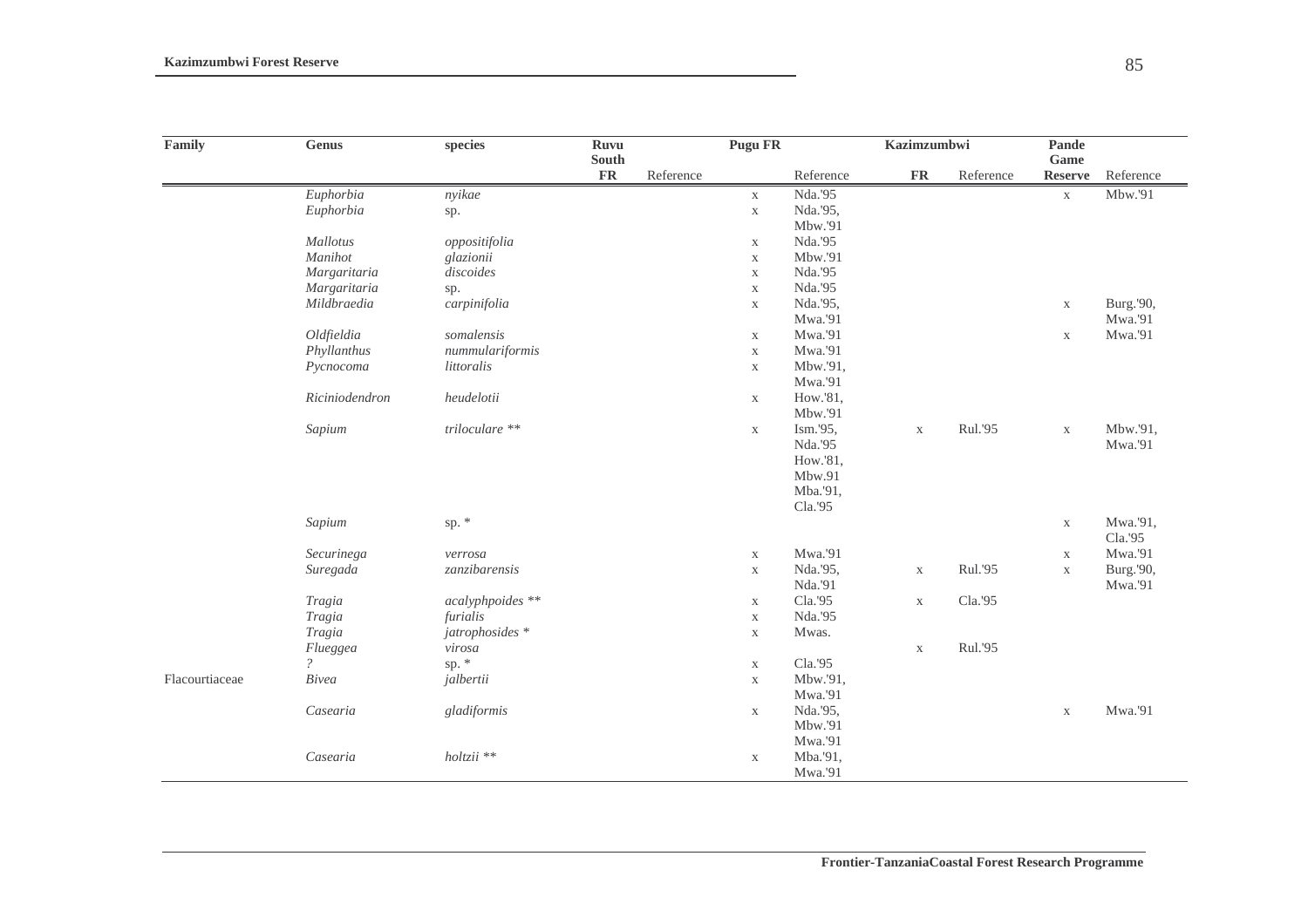| Family           | ${\bf Genus}$ | species       | <b>Ruvu</b>   |           | <b>Pugu FR</b> |                | <b>Kazimzumbwi</b> |           | Pande          |           |
|------------------|---------------|---------------|---------------|-----------|----------------|----------------|--------------------|-----------|----------------|-----------|
|                  |               |               | <b>South</b>  |           |                |                |                    |           | Game           |           |
|                  |               |               | $\mathbf{FR}$ | Reference |                | Reference      | <b>FR</b>          | Reference | <b>Reserve</b> | Reference |
|                  | Dovyalis      | macrocalyx    |               |           | $\mathbf X$    | Nda.'95        |                    |           |                |           |
|                  | Flacourtia    | indica        |               |           | $\mathbf X$    | Mwa.'91        | $\mathbf X$        | Rul.'95   |                |           |
|                  | Grandidiera   | boivinnii     |               |           | $\mathbf X$    | Nda.'95        |                    |           |                |           |
|                  | Ludia         | mauritiana    |               |           | $\mathbf X$    | Nda.'95,       |                    |           |                |           |
|                  |               |               |               |           |                | Mwa.'91        |                    |           |                |           |
|                  | Paropsia      | braumii       |               |           | $\mathbf X$    | Mbw.'91,       |                    |           |                |           |
|                  |               |               |               |           |                | Mwa.'91        |                    |           |                |           |
|                  | Xylotheca     | tettensis     |               |           | $\mathbf X$    | Nda.'95,       | $\mathbf X$        | Rul.'95   | $\mathbf X$    | Mwa.'91   |
|                  |               |               |               |           |                | Mwa.'91        |                    |           |                |           |
| Graminae         | Digitaria     | milanjiana    |               |           |                |                |                    |           | $\mathbf X$    | Burg.'90, |
|                  |               |               |               |           |                |                |                    |           |                | Mwas.'94  |
|                  | Eragrostis    | ciliaris      |               |           |                |                |                    |           | $\mathbf X$    | Burg.'90, |
|                  |               |               |               |           |                |                |                    |           |                | Mwas.'94  |
|                  | Flagellaria   | guineense     |               |           | $\mathbf X$    | Nda.'95,       |                    |           | $\mathbf X$    | Mwa.'91   |
|                  |               |               |               |           |                | Mwa.'91        |                    |           |                |           |
|                  | Humbertochloa | greenwayii ** |               |           | $\mathbf{X}$   | Nda.'95,       | $\mathbf X$        | Rul.'95   |                |           |
|                  |               |               |               |           |                | <b>How.'81</b> |                    |           |                |           |
|                  |               |               |               |           |                | Mba.'91        |                    |           |                |           |
|                  | Megastachya   | mucronata     |               |           |                |                |                    |           | $\mathbf X$    | Burg.'90  |
|                  | Olyra         | latifolia     |               |           | $\mathbf X$    | Nda.'95        |                    |           |                |           |
|                  | Panicum       | trichocaldium |               |           | $\mathbf X$    | Nda.'95        |                    |           | $\mathbf X$    | Mwas.'94  |
|                  | Panicum       | deustum       |               |           |                |                |                    |           | $\mathbf X$    | Burg.'90  |
|                  | Panicum       | trichocladum  |               |           |                |                |                    |           | $\mathbf X$    | Burg.'90  |
|                  | Pennisetum    | purpureum     |               |           |                |                |                    |           | $\mathbf X$    | Burg.'90, |
|                  |               |               |               |           |                |                |                    |           |                | Mwas.'94  |
| Guttiferae       | Garcinia      | acutifolia ** |               |           | $\mathbf X$    | Nda.'95,       | $\mathbf X$        | Rul.'95   | $\mathbf X$    | Mwa.'91   |
|                  |               |               |               |           |                | Mwa.'91        |                    |           |                |           |
|                  |               |               |               |           |                | Cla.'95        |                    |           |                |           |
|                  | Garcinia      | buchananii    |               |           | $\mathbf X$    | Mwa.'91        |                    |           | $\mathbf X$    | Burg.'90, |
|                  |               |               |               |           |                |                |                    |           |                | Mwa.'91   |
|                  | Garcinia      | livingstonei  |               |           | $\mathbf X$    | Nda.'95,       |                    |           | $\mathbf X$    | Mbw.'91   |
|                  |               |               |               |           |                | Mbw.'91        |                    |           |                |           |
|                  | Garcinia      | sp.           |               |           |                |                |                    |           | $\mathbf X$    | Burg.'90  |
| Guttiferae       | Vismia        | orientalis    |               |           | $\mathbf X$    | Mwa.'91        |                    |           | $\mathbf X$    | Burg.'90, |
|                  |               |               |               |           |                |                |                    |           |                | Mwas.'94  |
|                  |               |               |               |           |                |                |                    |           |                | Mwa.'91   |
| Hymenocardiaceae | Hymenocardia  | ulmoides      |               |           | $\mathbf X$    | Ism.'95,       |                    |           | $\mathbf X$    | Burg.'90, |
|                  |               |               |               |           |                | Nda.'95        |                    |           |                | Mwa.'91   |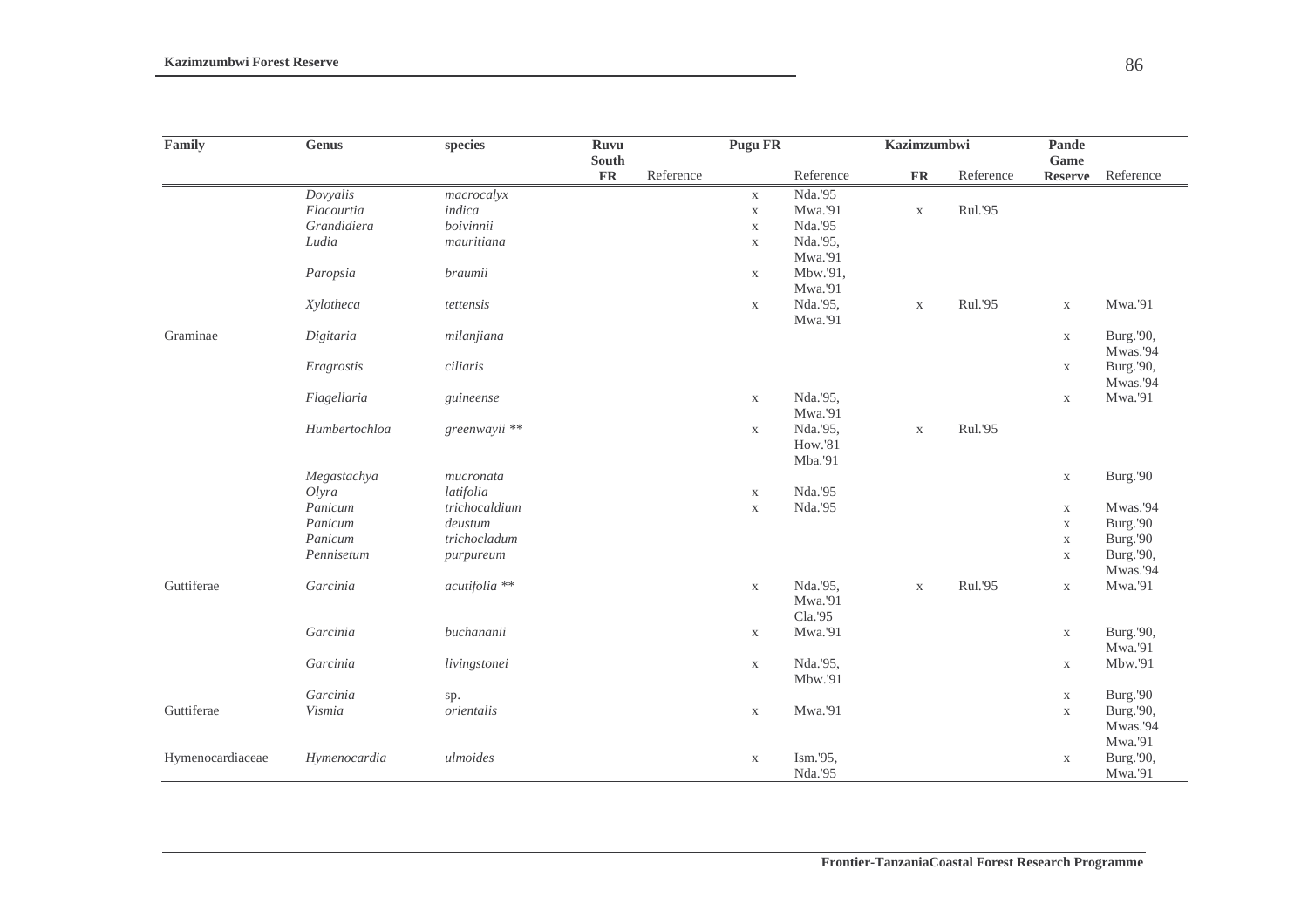| Family        | <b>Genus</b>        | species          | <b>Ruvu</b><br>South |           | <b>Pugu FR</b> |               | Kazimzumbwi |           | Pande<br>Game  |           |
|---------------|---------------------|------------------|----------------------|-----------|----------------|---------------|-------------|-----------|----------------|-----------|
|               |                     |                  | $\mathbf{FR}$        | Reference |                | Reference     | ${\bf FR}$  | Reference | <b>Reserve</b> | Reference |
|               |                     |                  |                      |           |                | Mbw.'91       |             |           |                |           |
| Icacinaceae   | Apodytes            | dimidiata        |                      |           | $\mathbf X$    | Nda.'95       |             |           |                |           |
| Labiatae      | Hoslundia           | opposita         |                      |           | $\mathbf X$    | Mwa.'91       | $\mathbf X$ | Rul.'95   | $\mathbf X$    | Mwa.'91   |
|               | Plectrabthus        | seretii          |                      |           | $\mathbf X$    | Nda.'95       |             |           |                |           |
|               | <b>Tinnea</b>       | aethiopica       |                      |           | $\mathbf{X}$   | Mwa.'91       |             |           |                |           |
| Lecythidaceae | Barringtonnia       | racemosa         |                      |           | $\mathbf X$    | Nda.'95,      |             |           |                |           |
|               |                     |                  |                      |           |                | Mbw.'91       |             |           |                |           |
|               |                     |                  |                      |           |                | Mwa.'91       |             |           |                |           |
|               | Foetidia            | africana         |                      |           |                |               |             |           |                |           |
|               | Foetidia            | spinov           |                      |           | $\mathbf{X}$   | Mbw.'91       |             |           |                |           |
| Leguminosae   | <b>Brachystegia</b> | spiciformis      |                      |           | $\mathbf X$    | How.'81, Mbw. | $\mathbf X$ | Rul.'95   | $\mathbf X$    | Mbw.'91   |
|               |                     |                  |                      |           |                | '91           |             |           |                |           |
|               | Erythrophleum       | suaveolens       |                      |           | X              | How.'81,      |             |           |                |           |
|               |                     |                  |                      |           |                | Mbw.'91       |             |           |                |           |
|               | Erythrophleum       | sp.              |                      |           | $\mathbf X$    | Mbw.'91       |             |           |                |           |
|               | Guibortia           | schliebenii      |                      |           | $\mathbf X$    | Mbw.'91       | $\mathbf X$ | Rul.'95   | $\mathbf X$    | Mbw.'91   |
|               | Pirostigma          | thorningii       |                      |           | $\mathbf X$    | Mbw.'91       |             |           |                |           |
|               | Tamarindus          | indica           |                      |           |                |               |             |           | $\mathbf X$    | Mbw.'91   |
|               | <b>Baphiopsis</b>   | africana         |                      |           |                |               |             |           | $\mathbf X$    | Burg.'90, |
|               |                     |                  |                      |           |                |               |             |           |                | Mwas.'94  |
| Liliaceae     | Asparagus           | africana         |                      |           | $\mathbf X$    | Nda.'95       |             |           |                |           |
|               | Asparagus           | falcatus         |                      |           |                |               | $\mathbf X$ | Rul.'95   | $\mathbf X$    | Burg.'90  |
|               | Hugonia             | castaneifolia    |                      |           | $\mathbf X$    | Nda.'95,      | $\mathbf X$ | Rul.'95   | $\mathbf X$    | Mwas.'94, |
|               |                     |                  |                      |           |                | Mwa.'91       |             |           |                | Mwa.'91   |
|               |                     |                  |                      |           |                |               |             |           | $\mathbf X$    | Burg.'90  |
|               | Hugonia             | sp.              |                      |           |                |               |             |           | $\mathbf X$    | Burg.'90  |
|               | Sansvaeria          | zanzibarica      |                      |           | $\mathbf X$    | Nda.'95       |             |           |                |           |
| Loganiaceae   | Mostuea             | <i>brunonis</i>  |                      |           | $\mathbf X$    | Nda.'95,      |             |           | $\mathbf X$    | Burg.'90, |
|               |                     |                  |                      |           |                | Mwa.'91       |             |           |                | Mwa.'91   |
|               | Mostuea             | microphylla      |                      |           | $\mathbf X$    | Mwa.'91       |             |           |                |           |
|               | Strychnos           | lucens           |                      |           | $\mathbf X$    | Mwa.'91       |             |           |                |           |
|               | Strychnos           | madagascariensis |                      |           |                |               |             |           | $\mathbf X$    | Mwa.'91   |
|               | Strychnos           | panganensis      |                      |           | $\mathbf X$    | Nda.'95,      | $\mathbf X$ | Rul.'95   | $\mathbf X$    | Burg.'90, |
|               |                     |                  |                      |           |                | Mwa.'91       |             |           |                | Mwa.'91   |
|               | Strychnos           | scheffleria      |                      |           | $\mathbf X$    | Mwa.'91       |             |           |                |           |
|               | Strychnos           | usambarensis     |                      |           |                |               |             |           | $\mathbf X$    | Burg.'90  |
|               | Strychnos           | sp.              |                      |           |                |               |             |           | $\mathbf X$    | Mbw.'91   |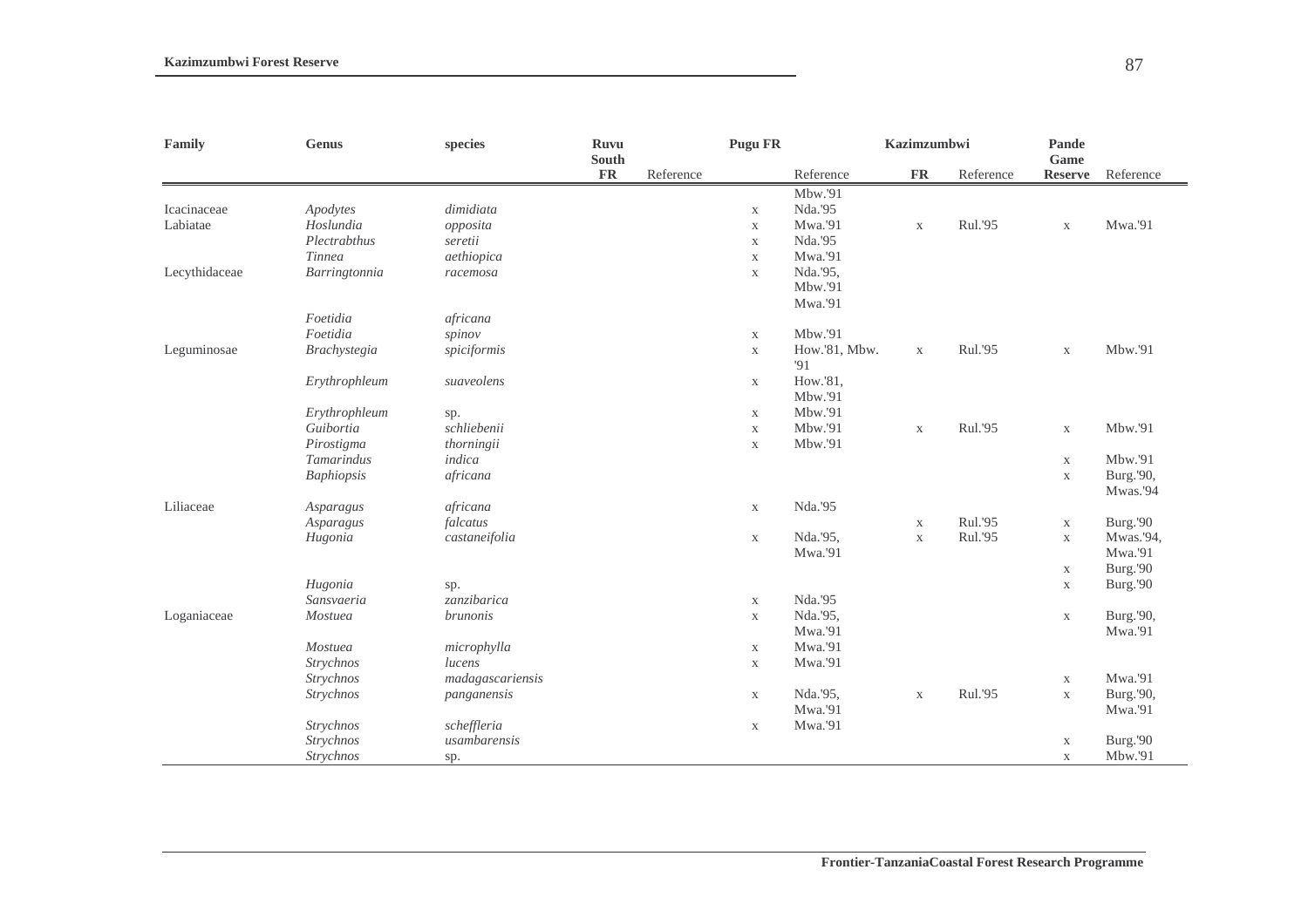| Family          | <b>Genus</b>    | species             | <b>Ruvu</b>        |           | <b>Pugu FR</b> |           | <b>Kazimzumbwi</b> |           | Pande<br>Game  |           |
|-----------------|-----------------|---------------------|--------------------|-----------|----------------|-----------|--------------------|-----------|----------------|-----------|
|                 |                 |                     | South<br><b>FR</b> | Reference |                | Reference | <b>FR</b>          | Reference | <b>Reserve</b> | Reference |
| Loranthaceae    | Tapinanthus     | longipes **         |                    |           | $\mathbf X$    | How.'81,  |                    |           |                |           |
|                 |                 |                     |                    |           |                | Mba.'91   |                    |           |                |           |
|                 |                 |                     |                    |           |                | Cla.'95   |                    |           |                |           |
| Lovanthuaceae   | Lovanthus       | hildebrandtii       |                    |           | $\mathbf X$    | Mbw.'91   |                    |           |                |           |
| Malphigiaceae   | Acridocarpus    | chloropterus        |                    |           | $\mathbf X$    | Nda.'95,  |                    |           | $\mathbf X$    | Mwa.'91   |
|                 |                 |                     |                    |           |                | Mwa.'91   |                    |           |                |           |
|                 | Acridocarpus    | pauciglandulosus ** |                    |           | $\mathbf X$    | Cla.'95   |                    |           |                |           |
|                 | Acridocarpus    | sp.                 |                    |           | $\mathbf X$    | Nda.'95   |                    |           |                |           |
|                 | Tristellateia   | africana            |                    |           | $\mathbf X$    | Mwa.'91   |                    |           |                |           |
| Malvaceae       | Abutilion       | mauritanum          |                    |           | $\mathbf X$    | Mwa.'91   |                    |           |                |           |
|                 | Gossypiodes     | kirkii              |                    |           | $\mathbf X$    | Mwa.'91   |                    |           | $\mathbf X$    | Burg.'90, |
|                 |                 |                     |                    |           |                |           |                    |           |                | Mwa.'91   |
|                 | Hibscus         | vitifolius          |                    |           | $\mathbf X$    | Mwa.'91   |                    |           |                |           |
|                 | Thespesia       | danis               |                    |           | $\mathbf X$    | Mwa.'91   |                    |           | $\mathbf X$    | Mwa.'91   |
| Melastomataceae | Memecylon       | myrianthum          |                    |           | $\mathbf X$    | Mwa.'91   |                    |           |                |           |
|                 | Memecylon       | sansibaricum        |                    |           | $\mathbf X$    | Mwa.'91   | $\mathbf X$        | Rul.'95   | $\mathbf X$    | Burg.'90  |
| Meliaceae       | Khaya           | nyasica             |                    |           | $\mathbf X$    | Mwa.'91   |                    |           |                |           |
|                 | Lepidotrichilia | volkensii           |                    |           |                |           |                    |           | $\mathbf X$    | Mbw.'91   |
|                 | Pseudobersama   | mossambicensis      |                    |           | $\mathbf X$    | Nda.'95   |                    |           |                |           |
|                 | Turraea         | floribunda          |                    |           | $\mathbf X$    | Mwa.'91   |                    |           |                |           |
|                 | Turraea         | mombassana          |                    |           | $\mathbf X$    | Mwa.'91   |                    |           | $\mathbf X$    | Mwa.'91   |
|                 | Turraea         | wakefieldii         |                    |           | $\mathbf X$    | Mwa.'91   |                    |           | $\mathbf X$    | Mwa.'91   |
| Melianthaceae   | <b>Bersoma</b>  | suffruticosa        |                    |           | $\mathbf X$    | Mbw.'91,  |                    |           |                |           |
|                 |                 |                     |                    |           |                | Mwa.'91   |                    |           |                |           |
| Menispermaceae  | Jateorhiza      | palmata             |                    |           | $\mathbf{X}$   | Nda.'95   |                    |           |                |           |
|                 | Tiliacora       | funifera            |                    |           | $\mathbf X$    | Nda.'95   |                    |           |                |           |
|                 | Tinospora       | caffre              |                    |           | $\mathbf X$    | Nda.'95   |                    |           | $\mathbf X$    | Burg.'90, |
|                 |                 |                     |                    |           |                |           |                    |           |                | Mwas.'94  |
| Mimosaceae      | Acacia          | adenocalyx          |                    |           |                |           |                    |           | $\mathbf X$    | Burg.'90, |
|                 |                 |                     |                    |           |                |           |                    |           |                | Mwas.'94  |
| Mimosaceae      | Acacia          | brevispica          |                    |           | $\mathbf X$    | Nda.'95   |                    |           |                |           |
|                 | Acacia          | nergrescens         |                    |           | $\mathbf X$    | Ism.'95,  |                    |           |                |           |
|                 |                 |                     |                    |           |                | Nda.'95   |                    |           |                |           |
|                 | Acacia          | pentagona           |                    |           |                |           | $\mathbf X$        | Rul.'95   |                |           |
|                 | Acacia          | rovumae             |                    |           | $\mathbf X$    | Mbw.'91   |                    |           |                |           |
|                 | Albizia         | glabberima          |                    |           | $\mathbf X$    | Ism.'95,  |                    |           |                |           |
|                 |                 |                     |                    |           |                | Nda.'95   |                    |           |                |           |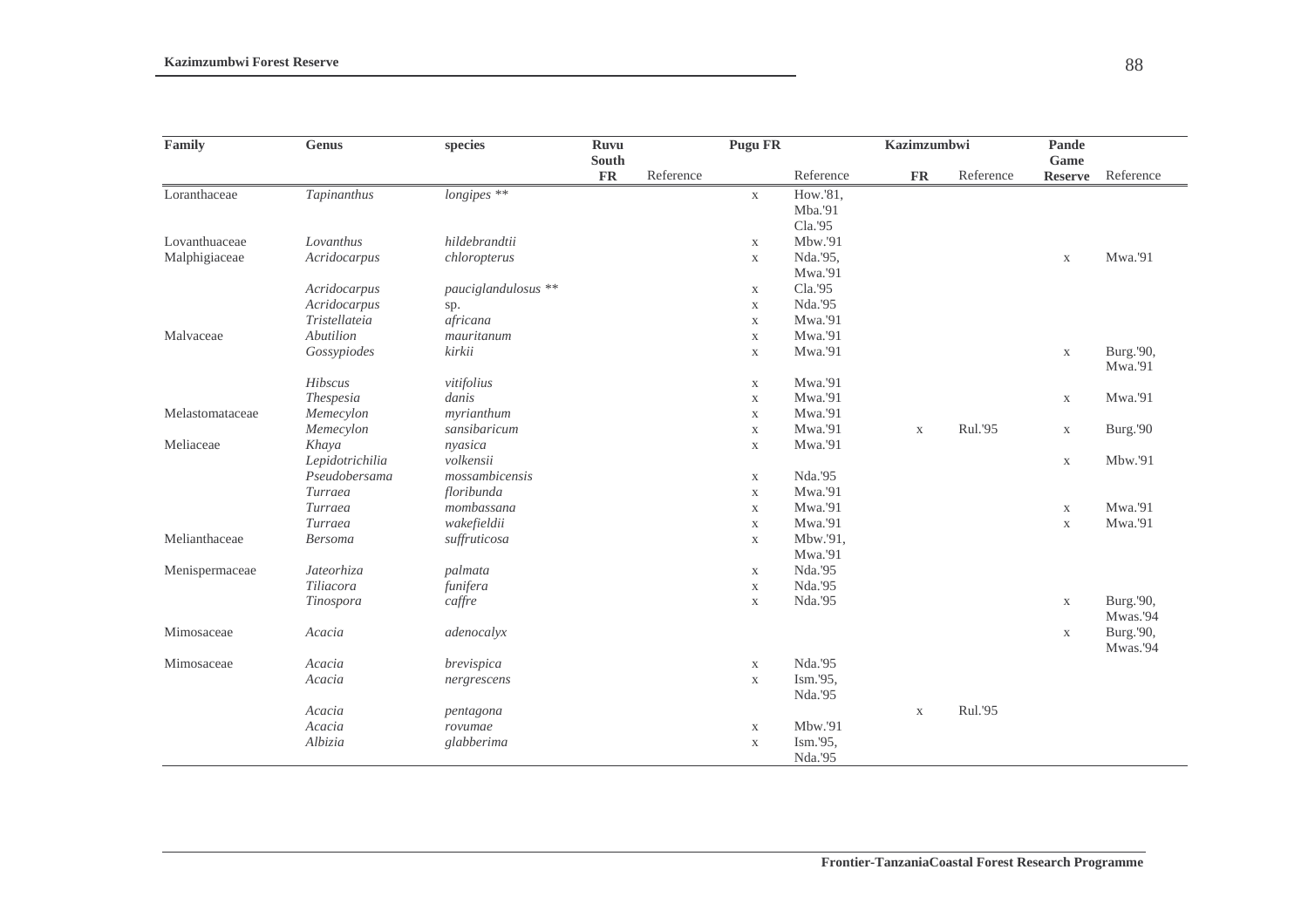| Family    | Genus         | species          | Ruvu       | South     | Pugu FR     |                     | Kazimzumbwi |           | <b>Pande</b><br>Game |           |
|-----------|---------------|------------------|------------|-----------|-------------|---------------------|-------------|-----------|----------------------|-----------|
|           |               |                  | ${\bf FR}$ | Reference |             | Reference           | ${\bf FR}$  | Reference | <b>Reserve</b>       | Reference |
|           | Albizia       | petersiana       |            |           | $\mathbf X$ | Ism.'95,            | $\mathbf X$ | Rul.'95   | $\mathbf X$          | Mbw.'91   |
|           |               |                  |            |           |             | Nda.'95             |             |           |                      |           |
|           |               |                  |            |           |             | Mbw.'91             |             |           |                      |           |
|           | Albizia       | gummerifera      |            |           | $\mathbf X$ | Nda.'95,            |             |           |                      |           |
|           |               |                  |            |           |             | How.'81             |             |           |                      |           |
|           |               |                  |            |           |             | Mwa.'91             |             |           |                      |           |
|           | Albizia       | versicolor       |            |           | $\mathbf X$ | Ism.'95             |             |           |                      |           |
|           | Dichrostachys | c                |            |           | $\mathbf X$ | Mwa.'91             | $\mathbf X$ | Rul.'95   | $\mathbf X$          | Mbw.'91,  |
|           |               |                  |            |           |             |                     |             |           |                      | Mwa.'91   |
|           | Newtonia      | paucijuga        |            |           | $\mathbf X$ | Ism.'95,            | $\mathbf X$ | Rul.'95   | $\mathbf X$          | Burg.'90  |
|           |               |                  |            |           |             | Nda.'95<br>How.'81, |             |           |                      |           |
|           |               |                  |            |           |             | Mbw.91              |             |           |                      |           |
|           |               |                  |            |           |             | Mwa.'91             |             |           |                      |           |
|           | Parkia        | filicoides       |            |           | $\mathbf X$ | Nda.'95,            |             |           |                      |           |
|           |               |                  |            |           |             | How.'81             |             |           |                      |           |
|           |               |                  |            |           |             | Mbw.'91,            |             |           |                      |           |
|           |               |                  |            |           |             | Mwa.'91             |             |           |                      |           |
|           | Xylia         | africana         |            |           | $\mathbf X$ | Ism.'95,            |             |           |                      |           |
|           |               |                  |            |           |             | Nda.'95             |             |           |                      |           |
| Moraceae  | Antiaris      | toxicaria        |            |           | $\mathbf X$ | Ism.'95,            | $\mathbf X$ | Rul.'95   |                      |           |
|           |               |                  |            |           |             | Nda.'95             |             |           |                      |           |
|           |               |                  |            |           |             | How.'81, Mbw.       |             |           |                      |           |
|           |               |                  |            |           |             | '91                 |             |           |                      |           |
|           |               |                  |            |           |             | Mba.'91             |             |           |                      |           |
|           | Bosqueia      | phoberos         |            |           | $\mathbf X$ | How.'81, Mbw.       |             |           |                      |           |
|           |               |                  |            |           |             | 91                  |             |           |                      |           |
|           | Chlorophora   | $excelsa$        |            |           | $\mathbf X$ | Mbw.'91             |             |           | $\mathbf X$          | Mbw.'91   |
|           |               |                  |            |           | $\mathbf X$ | How.'81,            |             |           |                      |           |
|           |               |                  |            |           |             | Mwa.'91             |             |           |                      |           |
|           | Ficus         | exasperata       |            |           | $\mathbf X$ | Nda.'95             | $\mathbf X$ | Rul.'95   |                      |           |
|           | Ficus         | sp.              |            |           | $\mathbf X$ | Mbw.'91             |             |           | $\mathbf X$          | Mbw.'91   |
|           | Milicia       | excelsa          |            |           | $\mathbf X$ | Ism.'95,            | $\mathbf X$ | Rul.'95   |                      |           |
|           |               |                  |            |           |             | Nda.'95             |             |           |                      |           |
|           | Sloetiopsis   | usambarensis     |            |           | $\mathbf X$ | Nda.'95             |             |           |                      |           |
|           | Trilepisium   | madagascariensis |            |           | $\mathbf X$ | Ism.'95,            |             |           |                      |           |
|           |               |                  |            |           |             | Nda.'95             |             |           |                      |           |
| Myrtaceae | Eugenia       | sp.              |            |           | $\mathbf X$ | Nda.'95             |             |           |                      |           |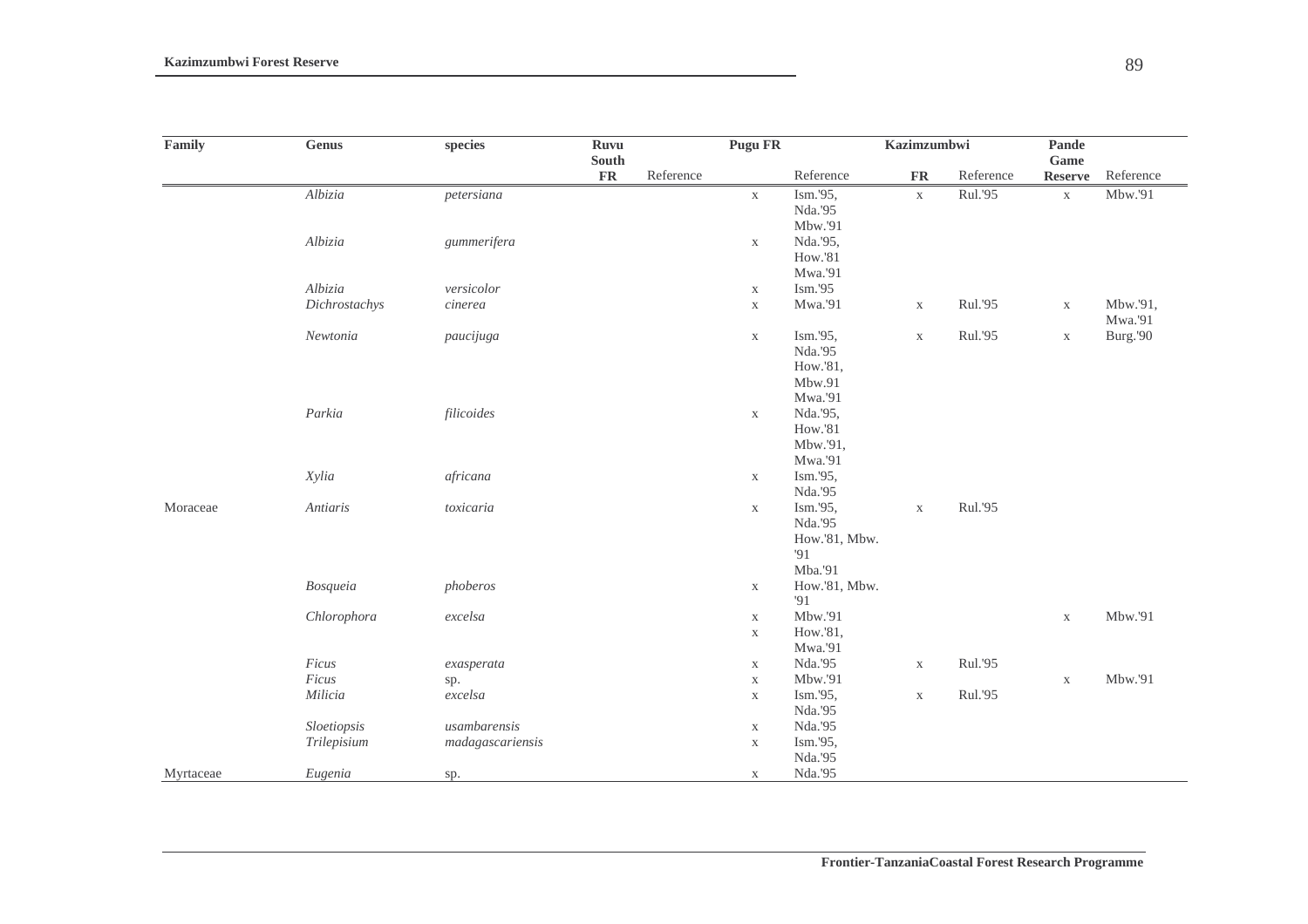| Family        | <b>Genus</b> | species        | Ruvu          |           | <b>Pugu FR</b> |               | Kazimzumbwi |           | Pande          |           |
|---------------|--------------|----------------|---------------|-----------|----------------|---------------|-------------|-----------|----------------|-----------|
|               |              |                | South         |           |                |               |             |           | Game           |           |
|               |              |                | $\mathbf{FR}$ | Reference |                | Reference     | ${\bf FR}$  | Reference | <b>Reserve</b> | Reference |
| Ochnaceae     | Ochna        | atropurpurea   |               |           | $\mathbf X$    | Nda.'95       |             |           |                |           |
|               | Ochna        | holtzii        |               |           | $\mathbf X$    | Nda.'95,      | $\mathbf X$ | Rul.'95   | $\mathbf X$    | Mwa.'91   |
|               |              |                |               |           |                | Mwa.'91       |             |           |                |           |
|               | Ochna        | mossambicensis |               |           | $\mathbf X$    | Mwa.'91       |             |           | $\mathbf X$    | Mwa.'91   |
|               | Ochna        | purpurea       |               |           | $\mathbf X$    | Mwa.'91       | $\mathbf X$ | Rul.'95   | $\mathbf X$    | Mwa.'91   |
|               | Ochna        | thomasiana     |               |           | $\mathbf X$    | Nda.'95,      |             |           | $\mathbf X$    | Burg.'90, |
|               |              |                |               |           |                | Mwa.'91       |             |           |                | Mwa.'91   |
|               | Ochna        | sp.            |               |           |                |               |             |           | $\mathbf X$    | Burg.'90  |
|               | $Ox$ hna     | mossambicensis |               |           | $\mathbf X$    | Mbw.'91       |             |           | $\mathbf X$    | Mbw.'91   |
| Oleacaceae    | Olax         | dissitiflora   |               |           | $\mathbf X$    | Mbw.'91       |             |           | $\mathbf X$    | Mbw.'91   |
|               | Chionathus   | battiscombei   |               |           | $\mathbf X$    | Nda.'95       |             |           |                |           |
|               | Olea         | africana       |               |           | $\mathbf X$    | Mbw.'91       |             |           |                |           |
| Opiliaceae    | Rhopalopilia | umbellulata    |               |           | $\mathbf X$    | Mwa.'91       |             |           |                |           |
| Orchidaceae   | Microcoelia  | exilis         |               |           |                |               |             |           | $\mathbf X$    | Burg.'90  |
|               | Polystacya   | puguensis *    |               |           | $\mathbf X$    | Mwas.         |             |           |                |           |
| Papilionaceae | Angylocalyx  | braunii        |               |           | $\mathbf X$    | Ism.'95,      |             |           | $\mathbf X$    | Burg.'90, |
|               |              |                |               |           |                | Nda.'95       |             |           |                | Mwa.'91   |
|               |              |                |               |           |                | Mwa.'91       |             |           |                |           |
|               | Baphia       | kirkii         |               |           | $\mathbf X$    | Ism.'95,      | $\mathbf X$ | Rul.'95   | $\mathbf X$    | Burg.'90, |
|               |              |                |               |           |                | Nda.'95       |             |           |                | Mwas.'94  |
|               | Baphia       | kirkii         |               |           |                | How.'81, Mbw. |             |           |                | Mbw.'91   |
|               |              |                |               |           |                | '91           |             |           |                |           |
|               |              |                |               |           |                | Mwa.'91       |             |           |                |           |
|               | Baphia       | puguensis **   |               |           | $\mathbf X$    | Nda.'95,      | $\mathbf X$ | Cla.'95   |                |           |
|               |              |                |               |           |                | How.'81       |             |           |                |           |
|               |              |                |               |           |                | Mba.'91,      |             |           |                |           |
|               |              |                |               |           |                | Mwa.'91       |             |           |                |           |
|               |              |                |               |           |                | Cla.'95       |             |           |                |           |
|               | Craibia      | brevicandata   |               |           | $\mathbf X$    | Nda.'95       |             |           | $\mathbf X$    | Burg.'90  |
|               | Crotolaria   | axillaris      |               |           | $\mathbf X$    | Mwa.'91       |             |           | $\mathbf X$    | Mwa.'91   |
|               | Crotolaria   | goodiformis    |               |           | $\mathbf X$    | Nda.'95,      |             |           | $\mathbf X$    | Mwa.'91   |
|               |              |                |               |           |                | Mwa.'91       |             |           |                |           |
|               | Crotolaria   | retusa         |               |           | $\mathbf{X}$   | Mwa.'91       |             |           | $\mathbf X$    | Mwa.'91   |
|               | Dalbergia    | acariintha **  |               |           |                |               | $\mathbf X$ | Cla.'95   |                |           |
|               | Dalbergia    | bracteolate    |               |           | $\mathbf X$    | Mwa.'91       |             |           | $\mathbf X$    | Mwa.'91   |
|               | Dalbergia    | melanoxylone   |               |           | $\mathbf X$    | Mbw.'91       |             |           | $\mathbf X$    | Mbw.'91   |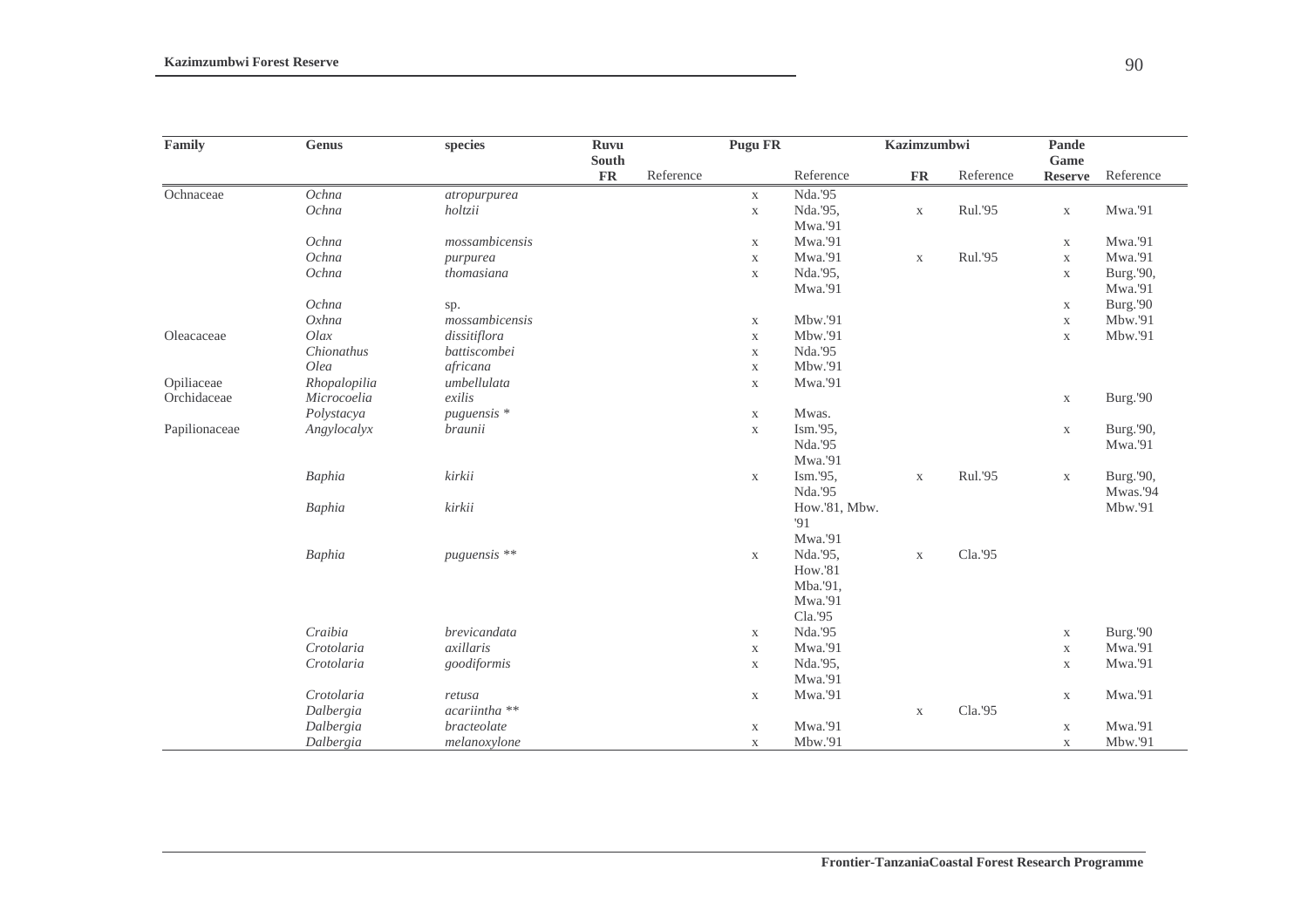| Family         | <b>Genus</b>      | species              | <b>Ruvu</b><br>South |           | <b>Pugu FR</b> |                     | Kazimzumbwi   |           | Pande<br>Game  |           |
|----------------|-------------------|----------------------|----------------------|-----------|----------------|---------------------|---------------|-----------|----------------|-----------|
|                |                   |                      | <b>FR</b>            | Reference |                | Reference           | $\mathbf{FR}$ | Reference | <b>Reserve</b> | Reference |
| Papilionaceae  | Dalbergia         | obovata              |                      |           | $\mathbf X$    | Nda.'95,            |               |           | $\mathbf X$    | Mwa.'91   |
|                |                   |                      |                      |           |                | Mbw.'91             |               |           |                |           |
|                |                   |                      |                      |           |                | Mwa.'91             |               |           |                |           |
|                | Dalbergia         | sp.                  |                      |           | $\mathbf X$    | Nda.'95             |               |           |                |           |
|                | Desmodium         | velutimum            |                      |           | $\mathbf X$    | Mwa.'91             |               |           |                |           |
|                | Erythrina         | sacleusii            |                      |           | $\mathbf X$    | Nda.'95,            | $\mathbf X$   | Rul.'95   | $\mathbf X$    | Mwas.'94, |
|                |                   |                      |                      |           |                | How.'81             |               |           |                | Mbw.'91   |
|                |                   |                      |                      |           |                | Mbw.'91             |               |           |                |           |
|                | Millettia         | eetveldeana          |                      |           | $\mathbf X$    | Mwa.'91             |               |           | $\mathbf X$    | Mwa.'91   |
|                | Millettia         | impressa             |                      |           | $\mathbf X$    | Nda.'95             |               |           | $\mathbf X$    | Burg.'90, |
|                |                   |                      |                      |           |                |                     |               |           |                | Mwas.'94  |
|                | Millettia         | puguensis **         |                      |           | X              | Nda.'95,            | $\mathbf X$   | Rul.'95,  | $\mathbf X$    | Mbw.'91   |
|                |                   |                      |                      |           |                | How.'81             |               | Cla.'95   |                |           |
|                |                   |                      |                      |           |                | Mba.'91,<br>Mwa.'91 |               |           |                |           |
|                |                   |                      |                      |           |                | Cla.'95             |               |           |                |           |
|                | Millettia         | usaramensis          |                      |           |                | Ism.'95,            |               |           |                | Burg.'90, |
|                |                   |                      |                      |           | $\mathbf X$    | Mwa.'91             |               |           | $\mathbf X$    | Mwas.'94  |
|                |                   |                      |                      |           |                |                     |               |           |                | Mwa.'91   |
|                | Platysepalum      | inopinatum           |                      |           | $\mathbf X$    | Mwa.'91             |               |           | $\mathbf X$    | Mwa.'91   |
|                | Rhynchosia        | $holtzii *$          |                      |           | $\mathbf X$    | Nda.'95,            |               |           |                |           |
|                |                   |                      |                      |           |                | How.'81             |               |           |                |           |
|                |                   |                      |                      |           |                | Mba.'91,            |               |           |                |           |
|                |                   |                      |                      |           |                | Cla.'95             |               |           |                |           |
|                | Rhynchosia        | sublobata            |                      |           | $\mathbf X$    | Mbw.'91             |               |           |                |           |
| Passifloraceae | Schlechterina     | mitostemmatoides     |                      |           | $\mathbf X$    | Nda.'95,            |               |           | $\mathbf X$    | Burg.'90, |
|                |                   |                      |                      |           |                | Mwa.'91             |               |           |                | Mwas.'94  |
|                |                   |                      |                      |           |                |                     |               |           |                | Mwa.'91   |
|                | Adenia            | lindiensis           |                      |           |                |                     | $\mathbf X$   | Rul.'95   |                |           |
|                | <b>Basananthe</b> | zanzibarica          |                      |           |                |                     |               |           | $\mathbf X$    | Burg.'90, |
|                |                   |                      |                      |           |                |                     |               |           |                | Mwas.'94  |
| Polygalaceae   | Carpolobia        | goetzei              |                      |           | $\mathbf X$    | Nda.'95,            |               |           |                |           |
|                |                   |                      |                      |           |                | Mwa.'91             |               |           |                |           |
| Poaceae        | <b>Brachiaria</b> | lindiensis **        |                      |           | $\mathbf X$    | Cla.'95             |               |           | $\mathbf X$    | Cla.'95   |
|                | Eragrostis        | sp.nov.              |                      |           |                |                     | $\mathbf X$   | Cla.'95   |                |           |
|                | Humbertochloa     | greenwayi *          |                      |           | $\mathbf X$    | Cla.'95             |               |           |                |           |
| Rhamnaceae     | Lasiodiscus       | holtzii <sup>*</sup> |                      |           | $\mathbf X$    | Nda.'95,            |               |           |                |           |
|                |                   |                      |                      |           |                | How.'81             |               |           |                |           |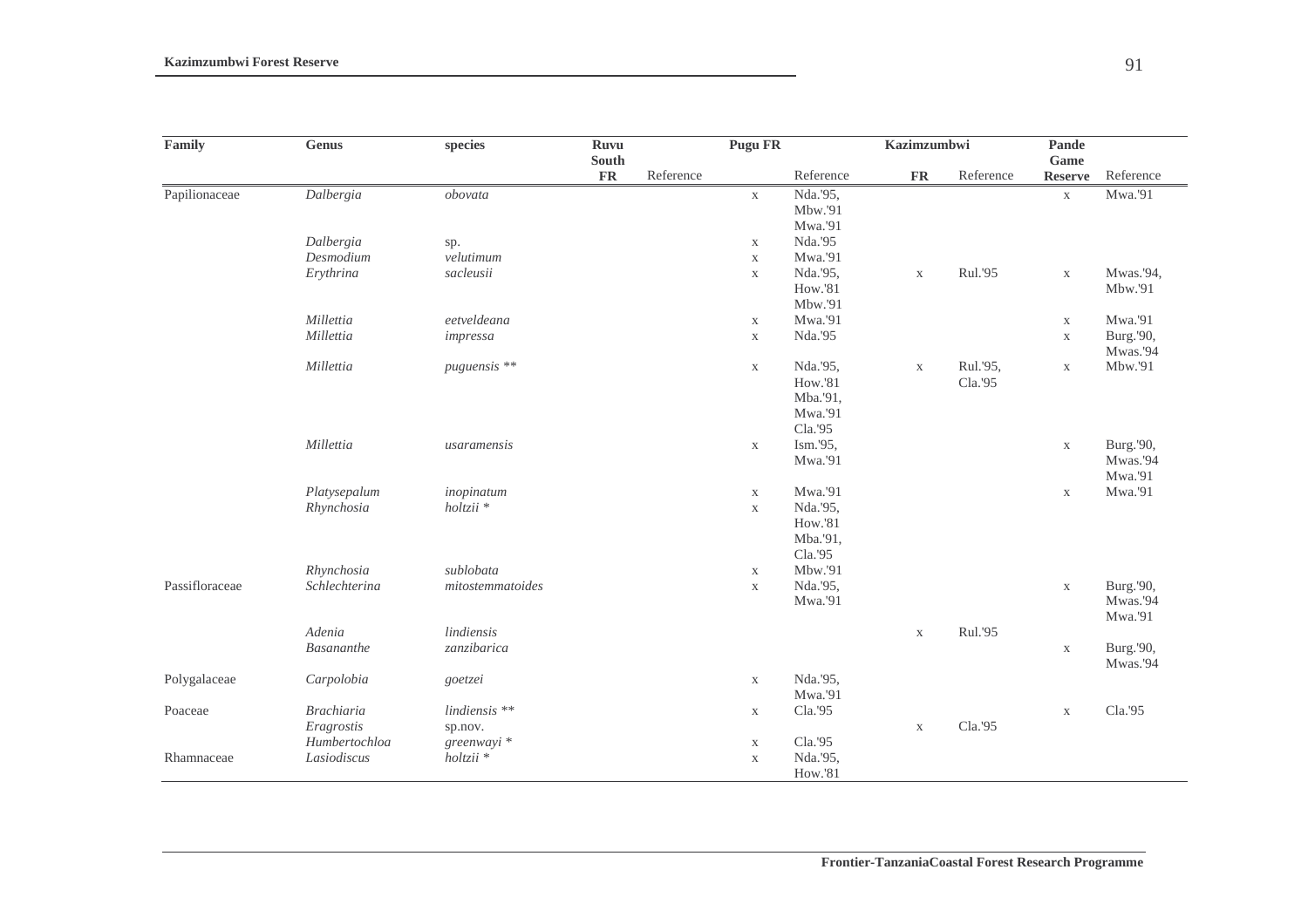| Family         | Genus         | species            | <b>Ruvu</b><br>South |           | <b>Pugu FR</b> |           | Kazimzumbwi |           | Pande<br>Game  |           |
|----------------|---------------|--------------------|----------------------|-----------|----------------|-----------|-------------|-----------|----------------|-----------|
|                |               |                    | <b>FR</b>            | Reference |                | Reference | <b>FR</b>   | Reference | <b>Reserve</b> | Reference |
|                |               |                    |                      |           |                | Mwa.'91,  |             |           |                |           |
|                |               |                    |                      |           |                | Cla.'95   |             |           |                |           |
|                |               |                    |                      |           | $\mathbf X$    | Mba.'91   |             |           |                |           |
|                | Lesiodiscus   | mildebrandtii      |                      |           | $\mathbf X$    | Mbw.'91   |             |           |                |           |
| Rhizophoraceae | Cassipourea   | malosana           |                      |           |                |           |             |           | $\mathbf X$    | Burg.'90  |
| Rubiaceae      | Aidia         | sp.                |                      |           |                |           |             |           | $\mathbf X$    | Burg.'90  |
|                | Canthium      | bibracteanum       |                      |           | $\mathbf X$    | Mwa.'91   |             |           | $\mathbf X$    | Mwa.'91   |
|                | Canthium      | mombazense         |                      |           | $\mathbf X$    | Mwa.'91   |             |           | $\mathbf X$    | Burg.'90, |
|                |               |                    |                      |           |                |           |             |           |                | Mwa.'91   |
|                | Canthium      | peteri **          |                      |           |                |           | $\mathbf X$ | Cla.'95   |                |           |
|                | Canthium      | schimperianum      |                      |           | $\mathbf X$    | Mwa.'91   |             |           | $\mathbf X$    | Burg.'90, |
|                |               |                    |                      |           |                |           |             |           |                | Mwa.'91   |
|                | Canthium      | setiflorum         |                      |           |                |           |             |           | $\mathbf X$    | Burg.'90  |
|                | Canthium      | venosum            |                      |           | $\mathbf X$    | Mwa.'91   |             |           | $\mathbf X$    | Mwa.'91   |
|                | Canthium      | vulgare            |                      |           | $\mathbf X$    | Mwa.'91   | $\mathbf X$ | Rul.'95   | $\mathbf X$    | Mwa.'91   |
|                | Canthium      | zanzibaricum       |                      |           | $\mathbf X$    | Mwa.'91   | $\mathbf X$ | Rul.'95   | $\mathbf X$    | Mwa.'91   |
|                | Chassalia     | umbraticola        |                      |           | $\mathbf X$    | Nda.'95,  |             |           | $\mathbf X$    | Mwa.'91   |
|                |               |                    |                      |           |                | Mwa.'91   |             |           |                |           |
|                | Chazalliela   | abrupta            |                      |           | $\mathbf X$    | Nda.'95   |             |           |                |           |
|                | Cladoceras    | subcapitatum       |                      |           | $\mathbf X$    | Nda.'95,  |             |           | $\mathbf X$    | Burg.'90, |
|                |               |                    |                      |           |                | Mwa.'91   |             |           |                | Mwas.'94  |
|                |               |                    |                      |           |                |           |             |           |                | Mwa.'91   |
|                | Coffea        | pseudozanguebariae |                      |           | $\mathbf X$    | Mwa.'91   | $\mathbf X$ | Rul.'95   | $\mathbf X$    | Mwa.'91   |
|                | Coffea        | sessiliflora (var. |                      |           | $\mathbf X$    | Mwas.,    |             |           |                |           |
|                |               |                    |                      |           |                | Mba.'91   |             |           |                |           |
|                |               | Mwasumbi) **       |                      |           |                |           |             |           |                |           |
|                | Cremaspora    | triflora           |                      |           | $\mathbf X$    | Nda.'95,  |             |           |                |           |
|                |               |                    |                      |           |                | Mwa.'91   |             |           |                |           |
|                | Crosopteris   | febrifuga          |                      |           |                |           |             |           | $\mathbf X$    | Mbw.'91   |
|                | Fadogia       | sp.                |                      |           | $\mathbf X$    | Mwa.'91   |             |           |                |           |
|                | Gardenia      | transvenulosa      |                      |           | $\mathbf X$    | Nda.'95,  | $\mathbf X$ | Rul.'95   | $\mathbf X$    | Burg.'90, |
|                |               |                    |                      |           |                | Mwa.'91   |             |           |                | Mwa.'91   |
|                | Gardenia      | volkensii          |                      |           |                | Nda.'95   |             |           | $\mathbf X$    | Burg.'90  |
|                | Grumilea      | rufescens *        |                      |           | $\mathbf X$    | How.'81,  |             |           |                |           |
|                |               |                    |                      |           |                | Mba.'91   |             |           |                |           |
|                |               |                    |                      |           |                | Cla.'95   |             |           |                |           |
|                | Heinsia       | crinita            |                      |           | $\mathbf X$    | Nda.'95   |             |           |                |           |
|                | Hymenodictyon | parvifolium        |                      |           | $\mathbf X$    | Nda.'95   |             |           |                |           |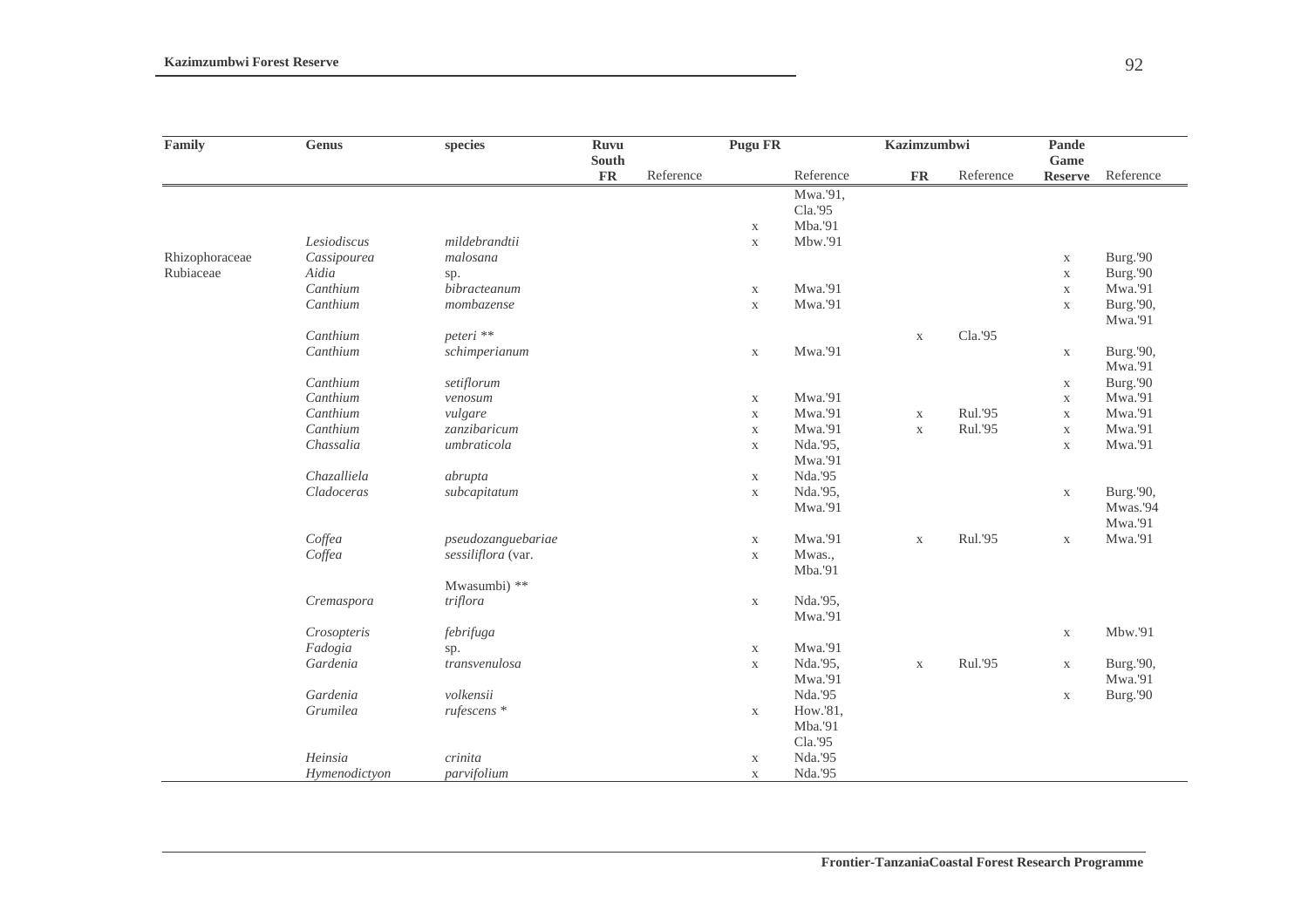| Family    | <b>Genus</b>  | species        | <b>Ruvu</b>            |           | Pugu FR     |           | Kazimzumbwi         |           | Pande                  |                     |  |
|-----------|---------------|----------------|------------------------|-----------|-------------|-----------|---------------------|-----------|------------------------|---------------------|--|
|           |               |                | South<br>$\mathbf{FR}$ | Reference |             | Reference | ${\rm \mathbf{FR}}$ | Reference | Game<br><b>Reserve</b> | Reference           |  |
|           | Keetia        | bibracteata    |                        |           | $\mathbf X$ | Nda.'95   |                     |           |                        |                     |  |
|           | Kraussia      | kirkii         |                        |           | $\mathbf X$ | Mwa.'91   |                     |           | $\mathbf X$            | Mwa.'91             |  |
| Rubiaceae | Lamprothammus | zanguebaricus  |                        |           | $\mathbf X$ | Mwa.'91   |                     |           |                        |                     |  |
|           | Leptactina    | hexamera       |                        |           | $\mathbf X$ | Mwa.'91   |                     |           |                        |                     |  |
|           | Leptactina    | oxyloba **     | $\mathbf X$            | Cla.'95   |             |           |                     |           |                        |                     |  |
|           | Leptactina    | platyphylla    |                        |           | $\mathbf X$ | Nda.'95,  | $\mathbf X$         | Rul.'95   | $\mathbf X$            | Burg.'90,           |  |
|           |               |                |                        |           |             | Mbw.'91   |                     |           |                        | Mwas.'94            |  |
|           |               |                |                        |           |             | Mwa.'91   |                     |           |                        | Mwa.'91             |  |
|           | Leptactina    | sp. B of FTEA* |                        |           |             |           |                     |           | $\mathbf X$            | Mwa.'91,<br>Cla.'95 |  |
|           | Meyna         | tetraphyla     |                        |           | $\mathbf X$ | Nda.'95,  |                     |           |                        |                     |  |
|           |               |                |                        |           |             | Mwa.'91   |                     |           |                        |                     |  |
|           | Meyna         | sp.            |                        |           | $\mathbf X$ | Nda.'95   |                     |           |                        |                     |  |
|           | Multidentia   | castaneae **   |                        |           |             |           | $\mathbf X$         | Cla.'95   |                        |                     |  |
|           | Mussaenda     | monticola      |                        |           | $\mathbf X$ | Nda.'95,  |                     |           |                        |                     |  |
|           |               |                |                        |           |             | Mwa.'91   |                     |           |                        |                     |  |
|           | Oxyanthus     | zanguebaricus  |                        |           | $\mathbf X$ | Nda.'95,  | $\mathbf X$         | Rul.'95   | $\mathbf X$            | Burg.'90,           |  |
|           |               |                |                        |           |             | Mwa.'91   |                     |           |                        | Mwa.'91             |  |
|           | Oxyanthus     | sp. $**$       |                        |           | $\mathbf X$ | Nda.'95   | $\mathbf X$         | Cla.'95   |                        |                     |  |
|           | Pavetta       | stenosepala    |                        |           | $\mathbf X$ | Nda.'95,  | $\mathbf X$         | Rul.'95   | $\mathbf X$            | Mwa.'91             |  |
|           |               |                |                        |           |             | Mwa.'91   |                     |           |                        |                     |  |
|           | Pentas        | bussei         |                        |           | $\mathbf X$ | Mwa.'91   |                     |           | $\mathbf X$            | Mwa.'91             |  |
|           | Polysphaeria  | parviflora     |                        |           | $\mathbf X$ | Nda.'95,  |                     |           | $\mathbf X$            | Mwa.'91             |  |
|           |               |                |                        |           |             | Mwa.'91   |                     |           |                        |                     |  |
|           | Psychotria    | holtzii        |                        |           | $\mathbf X$ | Mwa.'91   | $\mathbf X$         | Rul.'95   | $\mathbf X$            | Burg.'90,           |  |
|           |               |                |                        |           |             |           |                     |           |                        | Mbw.'91             |  |
|           |               |                |                        |           |             |           |                     |           |                        | Mwa.'91             |  |
|           | Psychotria    | laurecia       |                        |           | $\mathbf X$ | Nda.'95,  |                     |           | $\mathbf X$            | Mwa.'91             |  |
|           |               |                |                        |           |             | Mwa.'91   |                     |           |                        |                     |  |
|           | Psychotria    | riparia        |                        |           | $\mathbf X$ | Mbw.'91,  |                     |           | $\mathbf X$            | Mwa.'91             |  |
|           |               |                |                        |           |             | Mwa.'91   |                     |           |                        |                     |  |
|           | Pyrostria     | bibracteata    |                        |           | $\mathbf X$ | Nda.'95   |                     |           |                        |                     |  |
|           | Rothmania     | macrosiphon    |                        |           | $\mathbf X$ | Ism.'95,  |                     |           | $\mathbf X$            | Burg.'90,           |  |
|           |               |                |                        |           |             | Nda.'95   |                     |           |                        | Mwa.'91             |  |
|           |               |                |                        |           |             | Mwa.'91   |                     |           |                        |                     |  |
|           | Rothmania     | manganjae      |                        |           | $\mathbf X$ | Ism.'95,  |                     |           | $\mathbf X$            | Mbw.'91             |  |
|           |               |                |                        |           |             | Nda.'95   |                     |           |                        |                     |  |
|           |               |                |                        |           |             | Mbw.'91   |                     |           |                        |                     |  |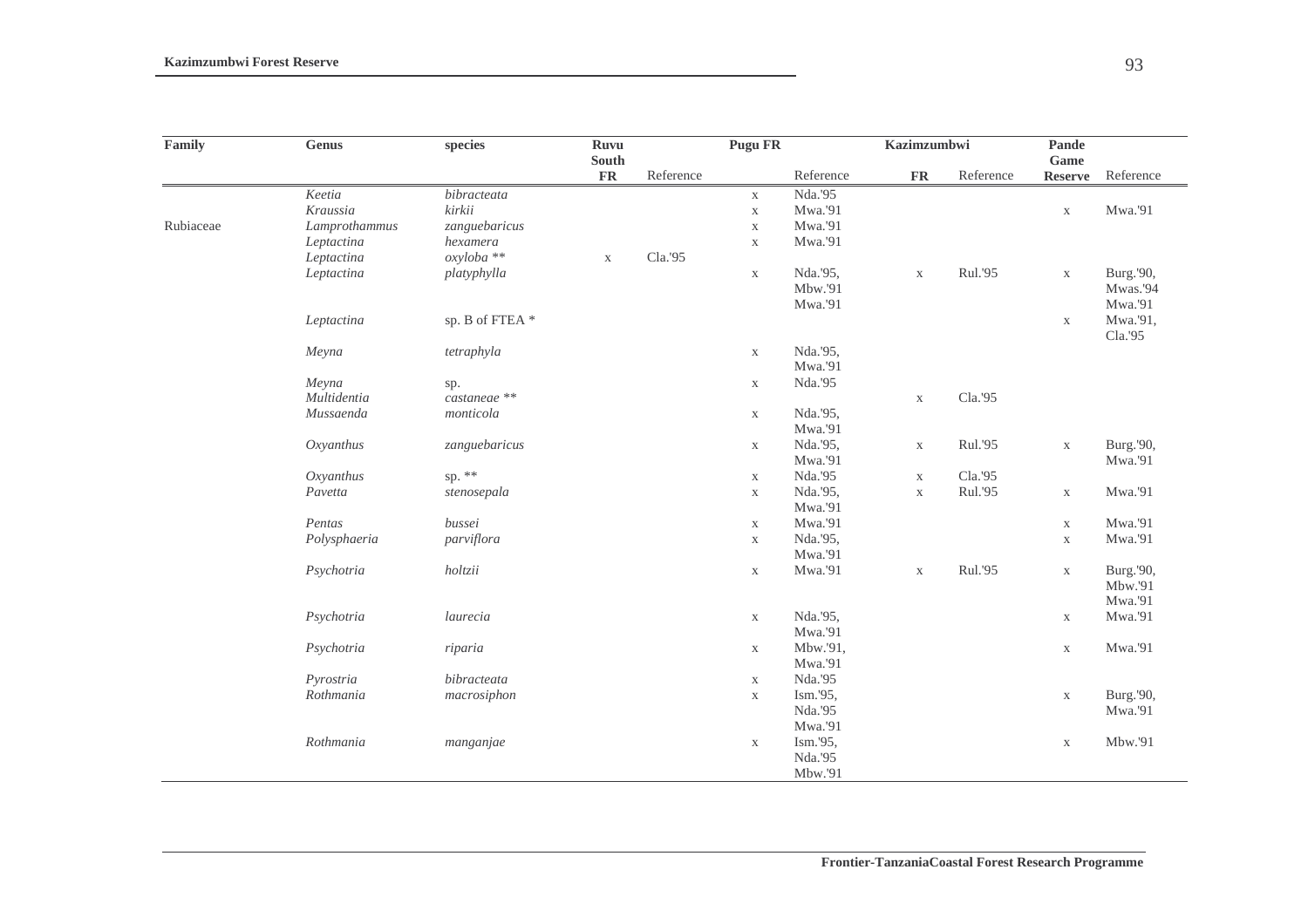| Family      | <b>Genus</b> | species                    | Ruvu                |           | <b>Pugu FR</b> |           | Kazimzumbwi |                         | Pande<br>Game  |           |
|-------------|--------------|----------------------------|---------------------|-----------|----------------|-----------|-------------|-------------------------|----------------|-----------|
|             |              |                            | South<br>${\bf FR}$ | Reference |                | Reference |             | ${\bf FR}$<br>Reference |                | Reference |
|             | Rubia        | sp.                        |                     |           | $\mathbf X$    | Mbw.'91   |             |                         | <b>Reserve</b> |           |
|             | Rytigynia    | $binata$ **                |                     |           | $\mathbf{X}$   | Mwa.'91,  | $\mathbf X$ | Rul.'95                 | $\mathbf X$    | Mwa.'91   |
|             |              |                            |                     |           |                | Cla.'95   |             |                         |                |           |
|             | Rytigynia    | celastroides               |                     |           |                |           |             |                         | $\mathbf X$    | Mwas.'94  |
|             | Rytigynia    | digacantha                 |                     |           | X              | Mwa.'91   |             |                         | $\mathbf X$    | Mwa.'91   |
|             | Rytigynia    | microphylla                |                     |           |                |           |             |                         | $\mathbf X$    | Burg.'90  |
|             | Tapiphylum   | sp.                        |                     |           | $\mathbf X$    | Nda.'95   |             |                         |                |           |
|             | Tarenna      | drummondii                 |                     |           | $\mathbf X$    | Mwa.'91   |             |                         | $\mathbf X$    | Burg.'90, |
|             |              |                            |                     |           |                |           |             |                         |                | Mwas.'94  |
|             |              |                            |                     |           |                |           |             |                         |                | Mwa.'91   |
|             | Tarenna      | nigrescens                 |                     |           | $\mathbf X$    | Mwa.'91   |             |                         | $\mathbf X$    | Burg.'90, |
|             |              |                            |                     |           |                |           |             |                         |                | Mwa.'91   |
|             | Tricalysia   | allocalyx **               |                     |           | $\mathbf X$    | Nda.'95,  |             |                         | $\mathbf X$    | Burg.'90, |
|             |              |                            |                     |           |                | Mwa.'91   |             |                         |                | Mwas.'94  |
|             |              |                            |                     |           |                | Cla.'95   |             |                         |                | Mwa.'91,  |
|             |              |                            |                     |           |                |           |             |                         |                | Cla.'95   |
|             | Tricalysia   | avolifolia                 |                     |           | $\mathbf X$    | Mwa.'91   |             |                         | $\mathbf X$    | Mwa.'91   |
|             | Tricalysia   | bridsonia var. pandensis * |                     |           |                |           |             |                         | $\mathbf X$    | Mwa.'91   |
|             | Tricalysia   | ovalifolia                 |                     |           |                |           |             |                         | $\mathbf X$    | Burg.'90, |
|             |              |                            |                     |           |                |           |             |                         |                | Mwas.'94  |
|             | Tricalysia   | pallens                    |                     |           | $\mathbf X$    | Ism.'95,  |             |                         |                |           |
|             |              |                            |                     |           |                | Nda.'95   |             |                         |                |           |
|             | Vanaueria    | tomentosa                  |                     |           | $\mathbf X$    | Mwa.'91   |             |                         |                |           |
| Rutaceae    | Teclea       | simplicifolia              |                     |           |                |           |             |                         | $\mathbf X$    | Burg.'90  |
|             | Teclea       | trichocarpa                |                     |           |                |           | $\mathbf X$ | Rul.'95                 | $\mathbf X$    | Burg.'90  |
|             | Vepris       | lanceolata                 |                     |           |                |           | $\mathbf X$ | Rul.'95                 |                |           |
|             | Zanthoxylum  | chalybeum                  |                     |           | $\mathbf X$    | Nda.'95,  | $\mathbf X$ | Rul.'95                 |                |           |
|             |              |                            |                     |           |                | Mbw.'91   |             |                         |                |           |
|             | Zanthoxylum  | holtzianum                 |                     |           | $\mathbf X$    | Ism.'95,  |             |                         | $\mathbf X$    | Burg.'90, |
|             |              |                            |                     |           |                | Nda.'95   |             |                         |                | Mwas.'94  |
| Sapindaceae | Allophylus   | pervillei                  |                     |           | $\mathbf X$    | Nda.'95   |             |                         |                |           |
|             | Allophylus   | stachyanthus               |                     |           | $\mathbf X$    | Mbw.'91   |             |                         |                |           |
|             | Blighia      | unijugata                  |                     |           | $\mathbf X$    | Ism.'95,  |             |                         | $\mathbf X$    | Burg.'90, |
|             |              |                            |                     |           |                | Nda.'95   |             |                         |                | Mwas.'94  |
|             | Bioghiopsis  | sp.                        |                     |           | $\mathbf X$    | Mbw.'91   |             |                         |                |           |
|             | Deinbollia   | borbonica                  |                     |           | $\mathbf X$    | Ism.'95,  | $\mathbf X$ | Rul.'95                 |                |           |
|             |              |                            |                     |           |                | Nda.'95   |             |                         |                |           |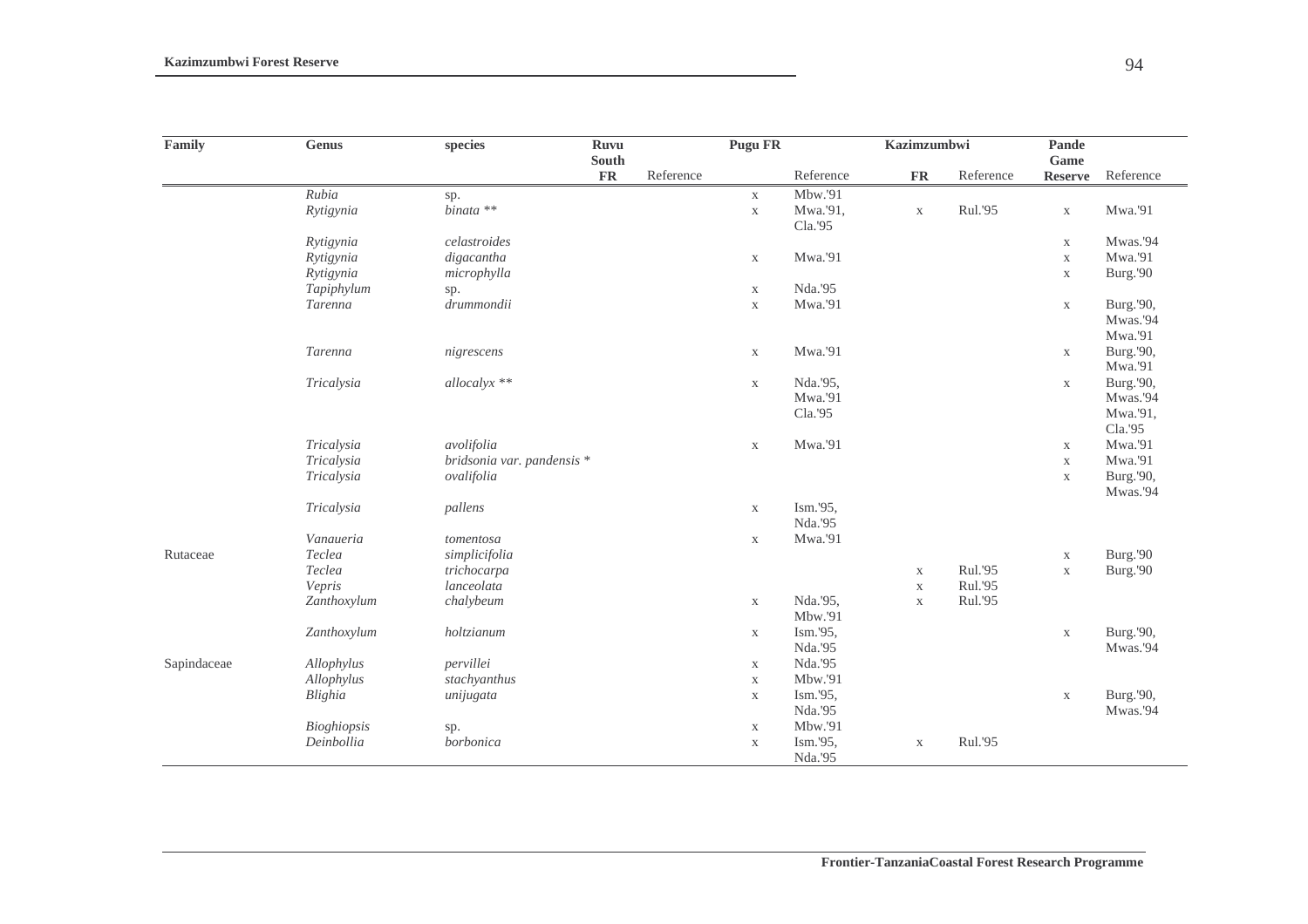| Family        | <b>Genus</b>      | species        | <b>Ruvu</b><br>South |           | <b>Pugu FR</b> |           | Kazimzumbwi |           | Pande<br>Game  |                       |
|---------------|-------------------|----------------|----------------------|-----------|----------------|-----------|-------------|-----------|----------------|-----------------------|
|               |                   |                | <b>FR</b>            | Reference |                | Reference | <b>FR</b>   | Reference | <b>Reserve</b> | Reference             |
|               | Haplocoelopsis    | africana       |                      |           | $\mathbf X$    | Ism.'95,  |             |           |                |                       |
|               |                   |                |                      |           |                | Nda.'95   |             |           |                |                       |
|               | Haplocoelum       | foliosum       |                      |           | $\mathbf X$    | Nda.'95   | $\mathbf X$ | Rul.'95   | $\mathbf X$    | Burg.'90,<br>Mwas.'94 |
|               | Haplocoelum       | inopleum       |                      |           | $\mathbf X$    | Ism.'95   |             |           | $\mathbf X$    | Burg.'90              |
|               | Haplocoelum       | mambasence     |                      |           | $\mathbf X$    | Mbw.'91   |             |           | $\mathbf X$    | Mbw.'91               |
|               | Haplocoelum       | trigonocarpum  |                      |           | $\mathbf X$    | Ism.'95,  |             |           | $\mathbf X$    | Burg.'90,             |
|               |                   |                |                      |           |                | Nda.'95   |             |           |                | Mwas.'94              |
|               | Lecaniodiscus     | sp.nov.        |                      |           | $\mathbf X$    | Mwas.     |             |           |                |                       |
|               | Lepisanthes       | senegalensis   |                      |           | $\mathbf X$    | Nda.'95   |             |           |                |                       |
| Sapindaceae   | Pancovia          | golungensis    |                      |           | $\mathbf X$    | Nda.'95   |             |           |                |                       |
|               | Pancovia          | hildebrandtii  |                      |           |                |           | $\mathbf X$ | Rul.'95   | $\mathbf X$    | Burg.'90,<br>Mwas.'94 |
|               | Pancovia          | holtzii        |                      |           | $\mathbf X$    | Nda.'95   |             |           | $\mathbf X$    | Burg.'90              |
| Sapotaceae    | Afroseralisia     | kassneri **    |                      |           | $\mathbf X$    | Cla.'95   |             |           |                |                       |
|               | Bequaertiodendron | megalismo      |                      |           | $\mathbf X$    | Nda.'95   |             |           |                |                       |
|               | Malacantha        | alnifolia      |                      |           | $\mathbf X$    | Mba.'91   | $\mathbf X$ | Rul.'95   |                |                       |
|               | Manilkara         | discolor       |                      |           |                |           | $\mathbf X$ | Rul.'95   |                |                       |
|               | Manilkara         | sansibarensis  |                      |           | $\mathbf X$    | Ism.'95,  | $\mathbf X$ | Rul.'95   | $\mathbf X$    | Burg.'90,             |
|               |                   |                |                      |           |                | Nda.'95   |             |           |                | Mwas.'94              |
|               | Manilkara         | sulcata        |                      |           | $\mathbf X$    | Ism.'95,  | $\mathbf X$ | Rul.'95   | $\mathbf X$    | Burg.'90,             |
|               |                   |                |                      |           |                | Nda.'95   |             |           |                | Mwas.'94              |
|               |                   |                |                      |           |                | Mbw.'91,  |             |           |                | Mbw.'91               |
|               |                   |                |                      |           |                | Mba.'91   |             |           |                |                       |
|               | Pachystela        | brevipes       |                      |           | $\mathbf X$    | Ism.'95   |             |           |                |                       |
|               | Sideroxylon       | inerme         |                      |           |                |           |             |           | $\mathbf X$    | Burg.'90              |
| Solanaceae    | Solanum           | renschii       |                      |           | $\mathbf X$    | Nda.'95   |             |           |                |                       |
| Sterculiaceae | Cola              | clavata        |                      |           |                |           | $\mathbf X$ | Rul.'95   | $\mathbf X$    | Burg.'90,             |
|               |                   |                |                      |           |                |           |             |           |                | Mwas.'94              |
|               |                   |                |                      |           |                |           |             |           |                | Mbw.'91               |
|               | Cola              | microcarpa     |                      |           | $\mathbf X$    | Nda.'95   |             |           | $\mathbf X$    | Burg.'90,             |
|               |                   |                |                      |           |                |           |             |           |                | Mwas.'94              |
|               | Dombeya           | shupangae      |                      |           | $\mathbf X$    | Mbw.'91   |             |           |                |                       |
|               | Nesogordonia      | holtzii        |                      |           | $\mathbf X$    | Ism.'95,  |             |           | $\mathbf X$    | Burg.'90,             |
|               |                   |                |                      |           |                | Nda.'95   |             |           |                | Mwas.'94              |
|               |                   |                |                      |           |                |           |             |           |                | Mwa.'91               |
|               | Stercularia       | quinqueloba    |                      |           | $\mathbf X$    | Mbw.'91   | $\mathbf X$ | Rul.'95   | $\mathbf X$    | Mbw.'91               |
|               | Sterculia         | schliebenii ** |                      |           | $\mathbf X$    | Nda.'95   |             |           | $\mathbf X$    | Cla.'95               |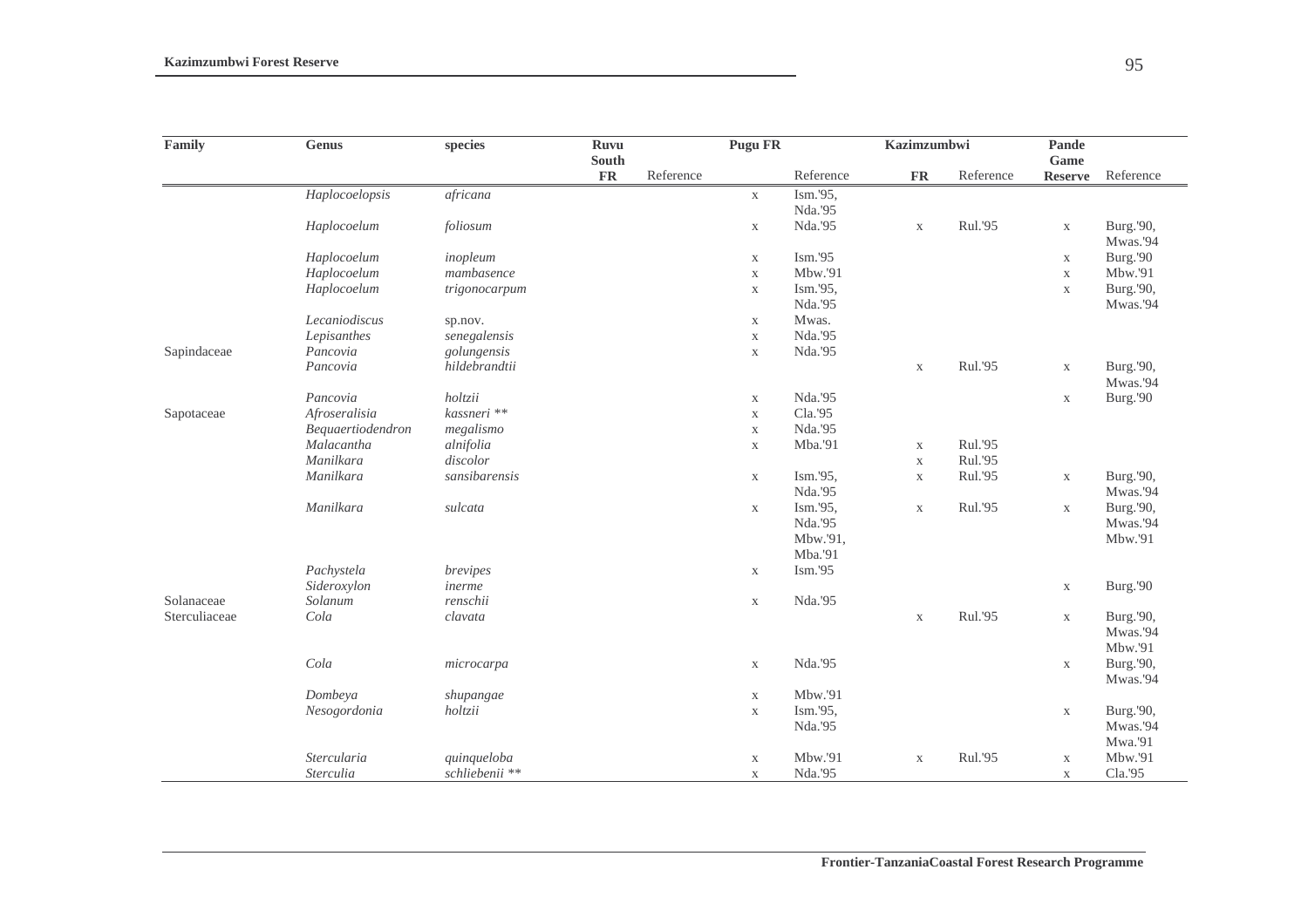| Family       | <b>Genus</b> | species        |               | Ruvu<br>South |             | <b>Pugu FR</b>      | <b>Kazimzumbwi</b> |           | Pande<br>Game  |                       |
|--------------|--------------|----------------|---------------|---------------|-------------|---------------------|--------------------|-----------|----------------|-----------------------|
|              |              |                | $\mathbf{FR}$ | Reference     |             | Reference           | ${\bf FR}$         | Reference | <b>Reserve</b> | Reference             |
| Thymeleaceae | Synaptolepis | kirkii         |               |               | $\mathbf X$ | Nda.'95             | $\mathbf X$        | Rul.'95   | $\mathbf X$    | Burg.'90,<br>Mwas.'94 |
| Tiliaceae    | Grewia       | cornocarpa     |               |               | $\mathbf X$ | Ism.'95,<br>Nda.'95 | $\mathbf X$        | Rul.'95   |                |                       |
|              | Grewia       | forbesii       |               |               |             |                     | $\mathbf X$        | Rul.'95   | $\mathbf X$    | Burg.'90              |
|              | Grewia       | goetzeana      |               |               |             |                     |                    |           | $\mathbf X$    | Burg.'90              |
|              | Grewia       | holtzii        |               |               | $\mathbf X$ | Nda.'95,<br>Mbw.'91 |                    |           |                |                       |
|              | Grewia       | leptopus       |               |               |             |                     |                    |           | $\mathbf X$    | Burg.'90,<br>Mwas.'94 |
|              | Grewia       | microcarpa     |               |               | $\mathbf X$ | Nda.'95,<br>Mbw.'91 |                    |           |                |                       |
|              | Triumfetta   | rhombifolia    |               |               |             |                     |                    |           | $\mathbf X$    | Burg.'90              |
| Ulmaceae     | <b>Trema</b> | orientalis     |               |               | $\mathbf X$ | Mbw.'91             | $\mathbf X$        | Rul.'95   |                |                       |
| Verbenaceae  | Clerodendron | myricoides     |               |               |             |                     | $\mathbf X$        | Rul.'95   |                |                       |
|              | Clerodendron | capitatum      |               |               |             |                     |                    |           | $\mathbf X$    | Burg.'90,<br>Mwas.'94 |
|              | Clerodendron | sp.            |               |               | $\mathbf X$ | Nda.'95             |                    |           |                |                       |
|              | Lantana      | camara         |               |               | $\mathbf X$ | Nda.'95             |                    |           |                |                       |
|              | Lippia       | sp.            |               |               | $\mathbf X$ | Nda.'95             |                    |           |                |                       |
|              | Vitex        | bunguensis     |               |               |             |                     | $\mathbf X$        | Rul.'95   |                |                       |
|              | Vitex        | doniana        |               |               |             |                     | $\mathbf X$        | Rul.'95   | $\mathbf X$    | Mbw.'91               |
|              | Vitex        | strickeri      |               |               | $\mathbf X$ | Nda.'95             |                    |           |                |                       |
|              | Vitex        | zanzibarensis  |               |               | $\mathbf X$ | Ism.'95,            |                    |           |                |                       |
|              |              |                |               |               |             | Nda.'95             |                    |           |                |                       |
|              | Vitex        | sp. B of FTEA* |               |               |             |                     |                    |           | $\mathbf X$    | Cla.'95               |
| Violaceae    | Rinorea      | angustifolia   |               |               | $\mathbf X$ | Nda.'95             |                    |           |                |                       |
|              | Rinorea      | ferrunginea    |               |               | $\mathbf X$ | Nda.'95             | $\mathbf X$        | Rul.'95   |                |                       |
|              | Rinorea      | illicifolia    |               |               | $\mathbf X$ | Nda.'95             |                    |           |                |                       |
|              | Rinorea      | sp.            |               |               |             |                     |                    |           | $\mathbf X$    | Burg.'90              |
| Vitaceae     | Cissus       | producta       |               |               |             |                     |                    |           | $\mathbf X$    | Burg.'90,             |
|              |              |                |               |               |             |                     |                    |           |                | Mwas.'94              |
|              | Cissus       | quadrangularis |               |               | $\mathbf X$ | Nda.'95             |                    |           |                |                       |
|              | Cissus       | rotundifolia   |               |               |             |                     | $\mathbf X$        | Rul.'95   | $\mathbf X$    | Burg.'90              |
|              | Cyphostemma  | buchananii     |               |               |             |                     |                    |           | $\mathbf X$    | Burg.'90,             |
|              |              |                |               |               |             |                     |                    |           |                | Mwas.'94              |
|              | Cyphostemma  | hildebrandtii  |               |               | $\mathbf X$ | Nda.'95             |                    |           | $\mathbf X$    | Burg.'90              |
|              | Rhoicissus   | revoilii       |               |               |             |                     |                    |           | $\mathbf X$    | Burg.'90              |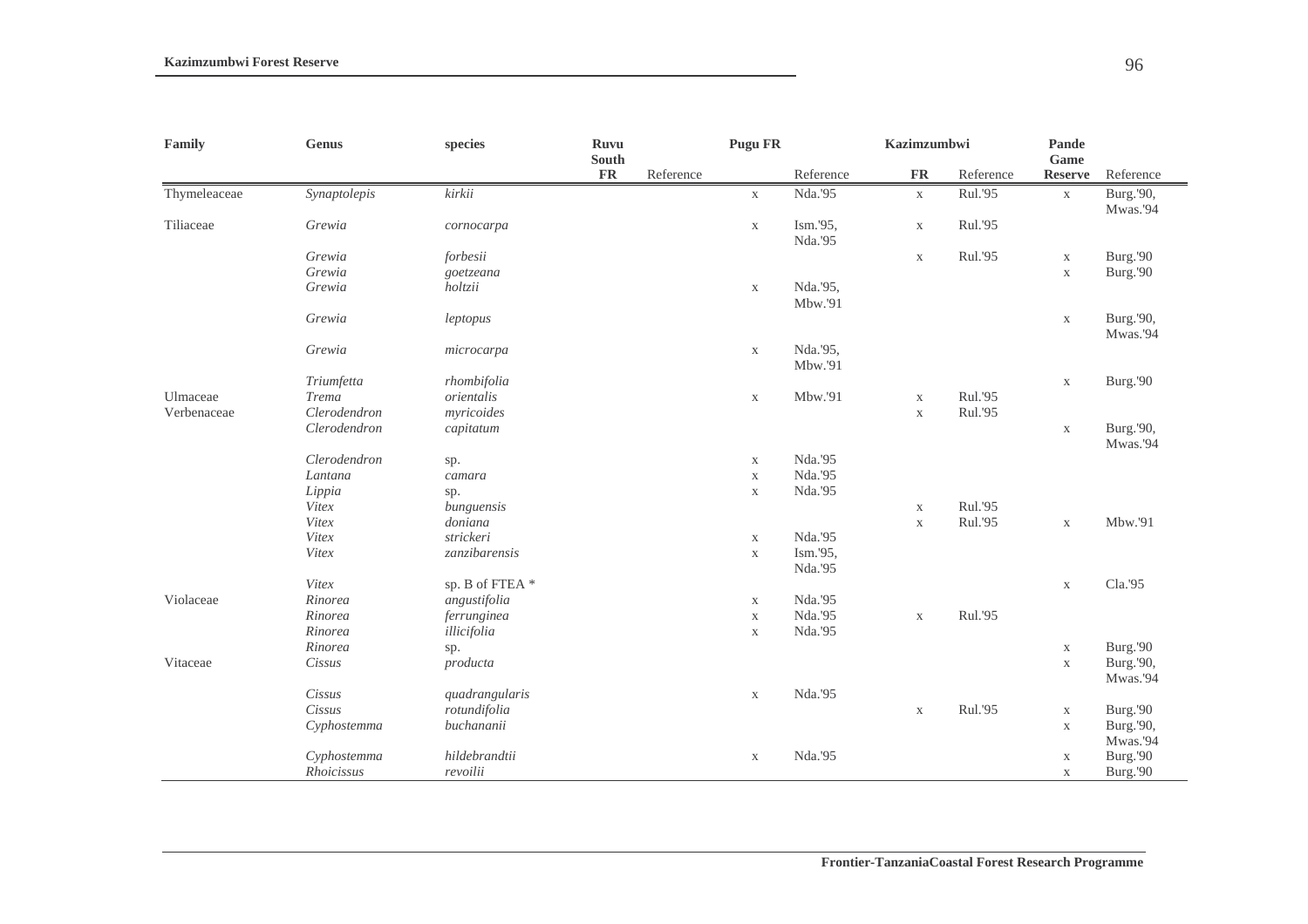| Family                                                                                     | <b>Genus</b>            | species                                                                                                                                                                                                                                                                                                                                                                                                                                                                                                                                                                                                                                                                                                       | <b>Ruvu</b>               | <b>Pugu FR</b> |              |           | Kazimzumbwi |           | Pande                  |                      |
|--------------------------------------------------------------------------------------------|-------------------------|---------------------------------------------------------------------------------------------------------------------------------------------------------------------------------------------------------------------------------------------------------------------------------------------------------------------------------------------------------------------------------------------------------------------------------------------------------------------------------------------------------------------------------------------------------------------------------------------------------------------------------------------------------------------------------------------------------------|---------------------------|----------------|--------------|-----------|-------------|-----------|------------------------|----------------------|
|                                                                                            |                         |                                                                                                                                                                                                                                                                                                                                                                                                                                                                                                                                                                                                                                                                                                               | <b>South</b><br><b>FR</b> | Reference      |              | Reference | FR          | Reference | Game<br><b>Reserve</b> | Reference            |
| $\overline{?}$                                                                             | Ecobolium               | umbrossus                                                                                                                                                                                                                                                                                                                                                                                                                                                                                                                                                                                                                                                                                                     |                           |                |              |           |             |           | X                      | Burg.'90,<br>Mwa.'91 |
| $\Omega$                                                                                   | Trichaulux              | mwasumbii                                                                                                                                                                                                                                                                                                                                                                                                                                                                                                                                                                                                                                                                                                     |                           |                |              |           |             |           | X                      | Mwas.'94             |
| * Endemic<br>** Near Endemic                                                               |                         |                                                                                                                                                                                                                                                                                                                                                                                                                                                                                                                                                                                                                                                                                                               |                           |                |              |           |             |           |                        |                      |
| No. of species                                                                             |                         |                                                                                                                                                                                                                                                                                                                                                                                                                                                                                                                                                                                                                                                                                                               | 3                         |                | 377          |           | 103         |           | 271                    |                      |
| No. of endemic species                                                                     |                         |                                                                                                                                                                                                                                                                                                                                                                                                                                                                                                                                                                                                                                                                                                               | $\Omega$                  |                | 13           |           |             |           | 3                      |                      |
| No. of near endemic species                                                                |                         |                                                                                                                                                                                                                                                                                                                                                                                                                                                                                                                                                                                                                                                                                                               | $\mathfrak{2}$            |                | 21           |           | 12          |           | 4                      |                      |
| No. of endemic general                                                                     |                         |                                                                                                                                                                                                                                                                                                                                                                                                                                                                                                                                                                                                                                                                                                               | $\Omega$                  |                | $\mathbf{1}$ |           | $\Omega$    |           | $\overline{0}$         |                      |
| <b>REFERENCES</b><br>Abbreviation:<br>Burg.'90<br>Cla.'95<br>How.'81<br>Ism.'95<br>Mwa.'91 | Mturi, F.M. Urasa)      | Burgess N.D. (1990) Preliminary results of biological surveys in seven coastal forests of Tanzania. Frontier.<br>Clarke G.P. & Dickinson A. (1995) Status reports for 11 Coastal Forests in Tanzania. Frontier.<br>Howell K.M. (1981) Pugu Forest Reserve: biological values and development. African Journal of Ecology, 19, 73-81.<br>Ismail F.A.R. & Rulangaranga Z.K. (1995) Tree s[ecies distribution vis a vis environmental factors in Pugu Forest Reserve, Coast Region. (eds. K.M. Howell, F.A.<br>Coastal Forest Biodiversity. Pp. 13-26. University of Dar es Salaam.<br>Mwakamela B.J.A.A (1991) Studies of floristic composition of Pugu and Pande Forests: Shrubs. University of Dar es Salaam. |                           |                |              |           |             |           |                        |                      |
| Mbw.'91                                                                                    |                         | Mbwana A.H.B. (1991) Studies of Florisitic Composition of Pugu and Pande Forests: Trees. University of Dar es Salaam.                                                                                                                                                                                                                                                                                                                                                                                                                                                                                                                                                                                         |                           |                |              |           |             |           |                        |                      |
| Mwas.                                                                                      |                         | Mwasumbi L.B. Pugu Forest Inventory. University of Dar es Salaam.                                                                                                                                                                                                                                                                                                                                                                                                                                                                                                                                                                                                                                             |                           |                |              |           |             |           |                        |                      |
| Mwas.'94                                                                                   | 81.                     | Mwasumbi L.B., Burgess N.D. & Clarke G.P. (1994) Vegetation of Pande and Kiono Coastal forests, Tanzania. Vegetatio, 113, 71-                                                                                                                                                                                                                                                                                                                                                                                                                                                                                                                                                                                 |                           |                |              |           |             |           |                        |                      |
| Nda.'95                                                                                    | F.A. Mturi, F.M. Urasa) | Ndangalasi H.J. & Rulangaranga Z.K. (1995) Canopy gap characteristics and regenerating species composition in Pugu Forest Reserve, Tanzania. (eds. K.M. Howell,<br>Coastal Forest Biodiversity. Pp. 27-39. University of Dar es Salaam.                                                                                                                                                                                                                                                                                                                                                                                                                                                                       |                           |                |              |           |             |           |                        |                      |
| Rul.'95                                                                                    | Urasa)                  | Rulangaranga Z.K. (1995) Plant species distribution in Kazimzumbwi Forest Reserve, Kisarawe District, Coast Region. (eds. K.M. Howell, F.A. Mturi, F.M.<br>Coastal Forest Biodiversity. Pp. 59-63. University of Dar es Salaam.                                                                                                                                                                                                                                                                                                                                                                                                                                                                               |                           |                |              |           |             |           |                        |                      |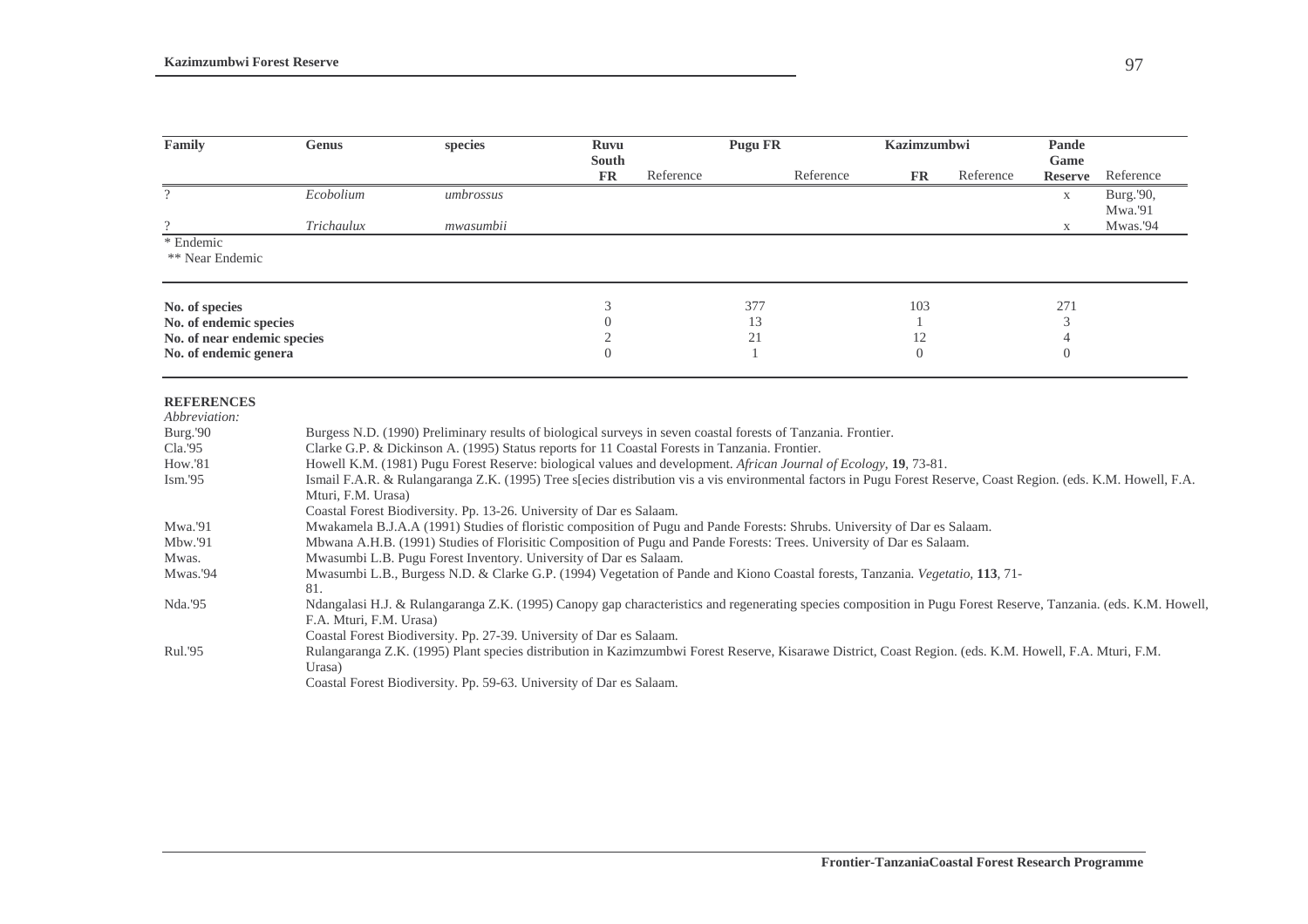# **MAMMALS**

| Family            | Genus           | species                                 | <b>Common name</b>                                    | <b>Ruvu</b><br>South |                                    | Pugu FR     |                | <b>Kazimzumbwi</b>        |           | Pande<br>Game |                   |
|-------------------|-----------------|-----------------------------------------|-------------------------------------------------------|----------------------|------------------------------------|-------------|----------------|---------------------------|-----------|---------------|-------------------|
|                   |                 |                                         |                                                       | <b>FR</b>            | Reference                          |             | Reference      | <b>FR</b>                 | Reference |               | Reserve Reference |
| <b>PRIMATES</b>   |                 |                                         |                                                       |                      |                                    |             |                |                           |           |               |                   |
| Cercopithecidae   | Papio           | cynocephalus                            | Yellow baboon                                         |                      |                                    | $\mathbf X$ | How.'81, Coc.a |                           |           |               |                   |
| Cercopithecinae   | Cercopithecus   | aethiops                                | Grivet monkey                                         |                      |                                    | $\mathbf X$ | <b>How.'81</b> |                           |           |               |                   |
|                   | Cercopithecus   | albogularis                             | White-throated<br>monkey<br>or, Syke's Blue<br>monkey | $\mathbf X$          | Coc.a, b                           | $\mathbf X$ | Coc.a          | $\boldsymbol{\mathrm{X}}$ | Coc.a, b  |               |                   |
|                   | Cercopithecus   | mitis                                   | Gentle monkey                                         |                      |                                    | X           | <b>How.'81</b> |                           |           |               |                   |
|                   | Cercopithecus   | pygerythrus                             | Vervet monkey                                         |                      |                                    | $\mathbf X$ | Coc.a          | $\mathbf X$               | Coc.a, b  |               |                   |
| Galagonidae       | Otolemur        | crassicaudatus                          | Greater galago                                        |                      |                                    | $\mathbf X$ | <b>How.'81</b> |                           |           |               |                   |
|                   | Otolemur        | garnetti <sup><math>\wedge</math></sup> | Small-eared<br>galago                                 |                      |                                    | $\mathbf X$ | Coc.a          | $\mathbf{X}$              | Coc.a, b  |               |                   |
|                   | Galago          | senegalensis                            | Senegal galago                                        |                      |                                    | $\mathbf X$ | <b>How.'81</b> |                           |           |               |                   |
|                   | Galago          | zanzibaricus *                          | Zanzibar galago                                       | $\mathbf X$          | Cla.'95                            | $\mathbf X$ | Coc.a, b       | $\boldsymbol{\mathrm{X}}$ | Coc.a, b  |               |                   |
| <b>CHIROPTERA</b> |                 |                                         |                                                       |                      |                                    |             |                |                           |           |               |                   |
| Pteropodidae      | Epomophorus     | wahlbergi                               | Wahlberg's fruit                                      | $\mathbf X$          | Coc.'98,                           | $\mathbf X$ | How.'81        | $\mathbf X$               | Coc.'98,  |               |                   |
|                   |                 |                                         | bat                                                   |                      | Coc.a, b                           |             |                |                           | Coc.a, b  |               |                   |
|                   | Lissonycteris   | angolensis                              | Angola fruit bat                                      |                      |                                    | $\mathbf X$ | Coc.a          | $\mathbf X$               | Coc.a, b  |               |                   |
|                   | Myonycteris     | relicta *                               | Collared fruit bat                                    | $\mathbf X$          | Coc.'98,<br>Coc.a, b, c<br>Cla.'95 |             |                |                           |           |               |                   |
|                   | Rousettus       | aegyptiacus leachi Rousette bat,        |                                                       |                      |                                    |             |                | $\mathbf X$               | Coc.'98,  |               |                   |
|                   |                 |                                         | Egyptian fruit bat                                    |                      |                                    |             |                |                           | Coc.a, b  |               |                   |
| Hipposideridae    | Hipposideros    | commersoni                              | Commerson's                                           | $\mathbf X$          | Coc.b                              | $\mathbf X$ | Coc.b          | $\mathbf X$               | Coc.'98,  |               |                   |
|                   |                 |                                         | Leaf-nosed bat                                        |                      |                                    |             |                |                           | Coc.b     |               |                   |
|                   | Hipposideros    | ruber ruber                             | Noack's African<br>Leaf-nosed bat                     | $\mathbf X$          | Coc.'98,<br>Coc.b                  | $\mathbf X$ | <b>How.'81</b> | $\mathbf X$               | Coc.'98   |               |                   |
|                   | Triaenops       | persicus afer                           | Persion leaf-nosed                                    | $\mathbf X$          | Coc.'98,                           | $\mathbf X$ | <b>How.'81</b> | $\mathbf X$               | Coc.'98,  |               |                   |
|                   |                 |                                         | bat                                                   |                      | Coc.b                              |             |                |                           | Coc.b     |               |                   |
| Megadermatidae    | Lavia           | frons                                   | Yellow-winged                                         |                      |                                    |             |                | $\mathbf X$               | Coc.'98,  |               |                   |
|                   |                 |                                         | bat                                                   |                      |                                    |             |                |                           | Coc.b     |               |                   |
| Molossidae        | Tadarida        | major                                   | Guano bat                                             |                      |                                    | $\mathbf X$ | <b>How.'81</b> |                           |           |               |                   |
|                   | Tadarida        | pumila                                  | Guano bat                                             |                      |                                    | $\mathbf X$ | <b>How.'81</b> |                           |           |               |                   |
| Nycteridae        | <i>Nycteris</i> | aurita                                  | Slit faced bat                                        | $\mathbf X$          | Coc.'98                            |             |                |                           |           |               |                   |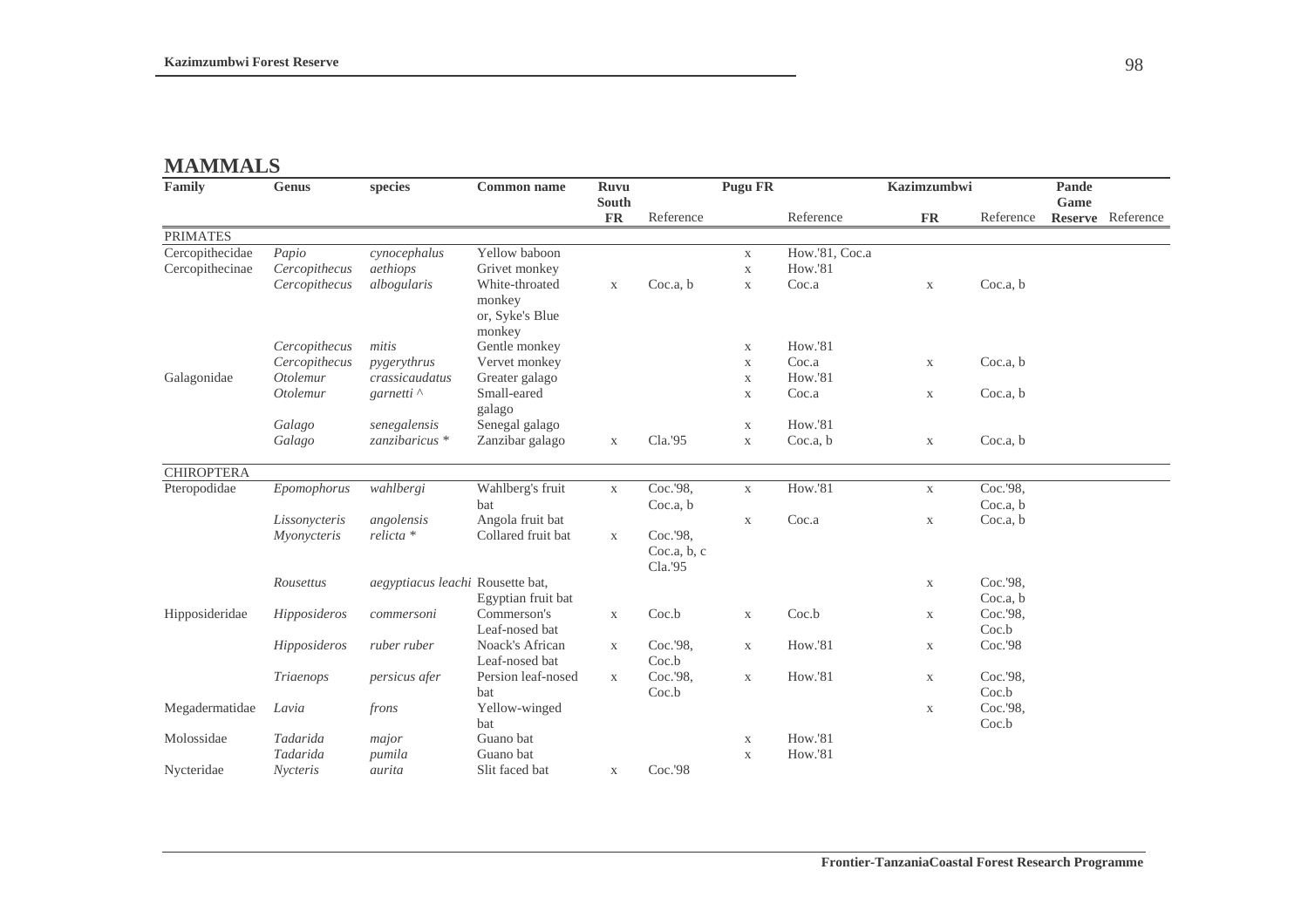| Family               | <b>Genus</b>  | species              | <b>Common name</b>          | <b>Ruvu</b>         |                   | <b>Pugu FR</b> |                | Kazimzumbwi  |                   | Pande |                   |
|----------------------|---------------|----------------------|-----------------------------|---------------------|-------------------|----------------|----------------|--------------|-------------------|-------|-------------------|
|                      |               |                      |                             | South               |                   |                |                |              |                   | Game  |                   |
|                      |               |                      |                             | ${\rm \mathbf{FR}}$ | Reference         |                | Reference      | ${\rm FR}$   | Reference         |       | Reserve Reference |
|                      | Nycteris      | hispida              | Hairy Slit faced            | $\mathbf X$         | Coc.b             |                |                | $\mathbf X$  | Coc.'98,          |       |                   |
|                      |               |                      | bat                         |                     |                   |                |                |              | Coc.b             |       |                   |
|                      | Nycteris      | thebaica             | Egyptian Slit<br>faced bat  |                     |                   | $\mathbf X$    | How.'81, Coc.b |              |                   |       |                   |
| Rhinolophinae        | Rhinolophus   | landeri lobatus      | Lander's<br>Horseshoe bat   | $\mathbf X$         | Coc.'98,<br>Coc.b | $\mathbf X$    | How.'81        | $\mathbf X$  | Coc.'98,<br>Coc.b |       |                   |
| Vespertilionidae     | Eptesicus     | capensis             | Cape serotine               |                     |                   |                |                | $\mathbf X$  | Coc.'98,<br>Coc.b |       |                   |
|                      | <b>Myotis</b> | tricolor             | Cape Hairy bat              |                     |                   |                |                | $\mathbf X$  | Coc.'98,<br>Coc.b |       |                   |
|                      | Pipstrellus   | nanus                | Banana bat                  |                     |                   |                |                | $\mathbf{X}$ | Coc.'98,          |       |                   |
|                      | Scotophilus   | dinganii             | Yellow House bat            |                     |                   |                |                | X            | Coc.b<br>Coc.'98, |       |                   |
|                      |               |                      |                             |                     |                   |                |                |              | Coc.b             |       |                   |
|                      | Scotophilus   | hirundo              | Dark winged<br>House bat    |                     |                   |                |                | $\mathbf X$  | Coc.'98,<br>Coc.b |       |                   |
| <b>INSECTIVORA</b>   |               |                      |                             |                     |                   |                |                |              |                   |       |                   |
| Soricidae            | Crocidura     | hirta                | White-toothed               | $\mathbf X$         | Coc.a             | $\mathbf X$    | How.'81, Coc.c |              |                   |       |                   |
|                      |               |                      | shrew                       |                     |                   |                |                |              |                   |       |                   |
|                      | Crocidura     | fuscomurina          | White-toothed<br>shrew      |                     |                   |                |                | $\mathbf X$  |                   |       |                   |
|                      | Crocidura     | sp.                  | White-toothed<br>shrew      |                     |                   |                |                | $\mathbf X$  |                   |       |                   |
| <b>MACROSCELIDEA</b> |               |                      |                             |                     |                   |                |                |              |                   |       |                   |
| Macroscelididae      | Pterodromus   | tetradactylus        | Four-toed<br>elephant shrew | $\mathbf X$         | Coc.b             |                |                | $\mathbf X$  | Coc.b             |       |                   |
|                      | Rhynchocyon   | cirnei               | Chequered<br>elephant shrew |                     |                   | $\mathbf X$    | How.'81        |              |                   |       |                   |
|                      | Rhynchocyon   | petersi <sup>*</sup> | Zanj elephant<br>shrew      | $\mathbf{X}$        | Coc.a, b          | $\mathbf X$    | Coc.a, Cla.'95 | $\mathbf X$  | Coc.a, b          |       |                   |
|                      |               |                      |                             | $\mathbf X$         | Coc.a,<br>Cla.'95 |                |                | $\mathbf X$  | Coc.a             |       |                   |
| <b>RODENTIA</b>      |               |                      |                             |                     |                   |                |                |              |                   |       |                   |
| Cricetomyinae        | Beamys        | $hindei$ **          | Lesser pouched              | $\mathbf X$         | Coc.b,            |                |                |              |                   |       |                   |
|                      |               |                      | rat                         |                     | Cla.'95           |                |                |              |                   |       |                   |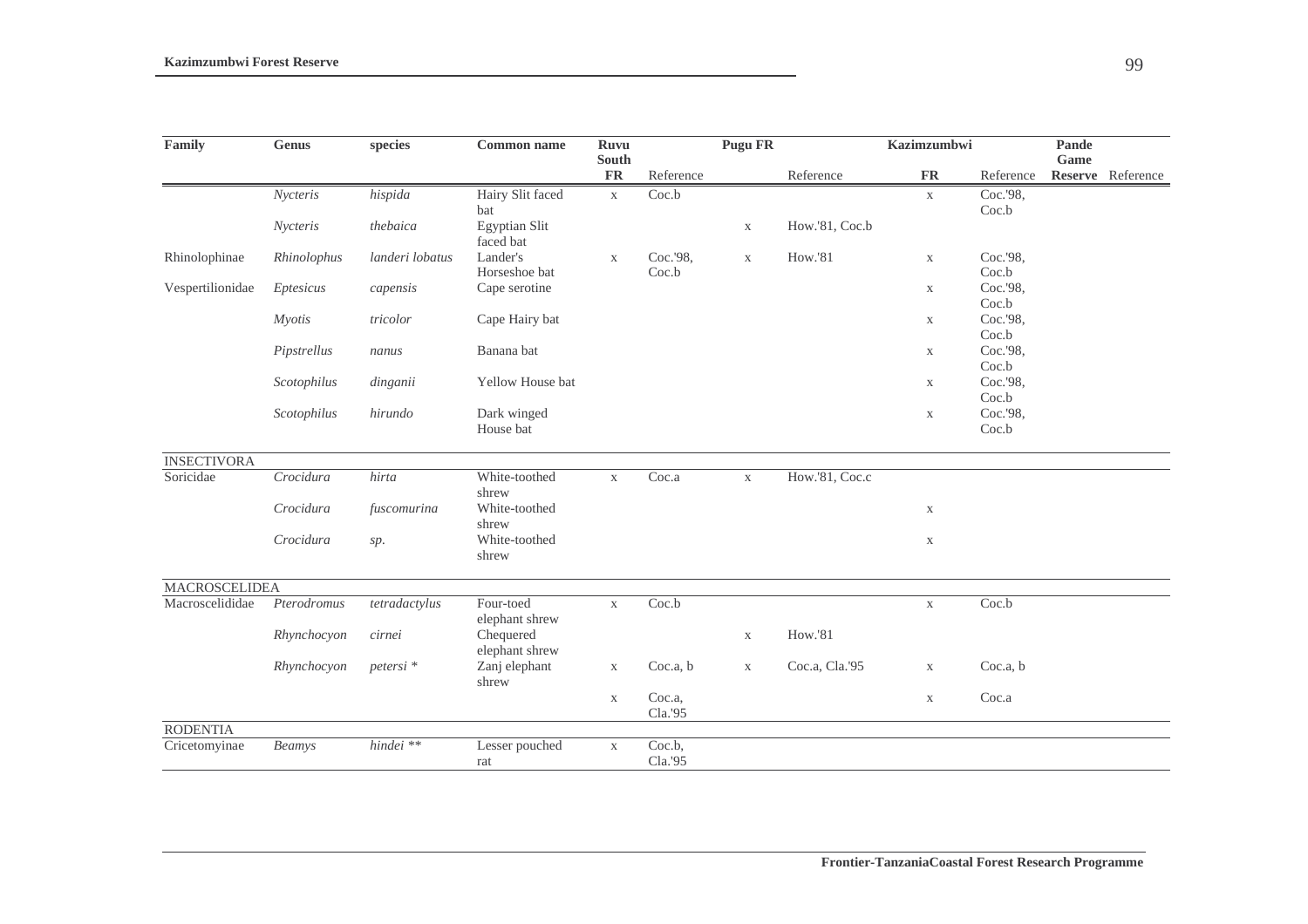| Family              | Genus                | species           | <b>Common name</b>                   | <b>Ruvu</b>               |                      | <b>Pugu FR</b> |                           | <b>Kazimzumbwi</b>        |           | Pande |                   |
|---------------------|----------------------|-------------------|--------------------------------------|---------------------------|----------------------|----------------|---------------------------|---------------------------|-----------|-------|-------------------|
|                     |                      |                   |                                      | <b>South</b><br><b>FR</b> | Reference            |                | Reference                 | <b>FR</b>                 | Reference | Game  | Reserve Reference |
|                     | Cricetomys           | gambianus         | Giant Gambian                        |                           |                      | $\mathbf X$    | How.'81, Coc.a,           | $\mathbf{X}$              | Coc.a, b  |       |                   |
|                     |                      |                   | pouched rat                          |                           |                      |                | b                         |                           |           |       |                   |
|                     | Cricetomys           | hindei            | Giant pouched rat                    | $\mathbf X$               | Coc.a                |                |                           |                           |           |       |                   |
| Gerbillinae         | Tatera               | leucogaster       | Tatera (Naked-<br>soled) gerbil      |                           |                      | X              | <b>How.'81</b>            |                           |           |       |                   |
| Hystricidae         | Hystrix              | sp.               | Porcupine                            |                           |                      | $\mathbf X$    | <b>How.'81</b>            | X                         | Coc.a, b  |       |                   |
| Myoxidae            | Graphiurus           | murinus           | African dormouse                     |                           |                      | $\mathbf X$    | How.'81, Coc.a            | $\mathbf X$               | Coc.b     |       |                   |
|                     | Graphiurus           | sp.nov. cf parvus | African dormouse                     |                           |                      |                |                           | X                         | Coc.a     |       |                   |
| Muridae             | Acomys               | spinosissimus     | Spiny mouse                          | $\mathbf X$               | Coc.a                |                |                           | $\mathbf X$               | Coc.a     |       |                   |
|                     | Acomys               | subspinosus       | Spiny mouse                          | $\mathbf{X}$              | Coc.b                |                |                           | $\mathbf X$               | Coc.b     |       |                   |
|                     | Grammomys            | dolichurus        | Narrow-footed<br>woodland mouse      |                           | Coc.b                |                |                           | $\mathbf X$               | Coc.a     |       |                   |
|                     | Rattus               | rattus            | <b>Black</b> rat                     |                           |                      | $\mathbf X$    | <b>How.'81</b>            | X                         | Coc.b     |       |                   |
|                     | Thamnommys           | dolichurus        | Narrow-footed                        |                           |                      |                |                           | X                         | Coc.b     |       |                   |
|                     |                      |                   | thicket rat                          |                           |                      |                |                           |                           |           |       |                   |
| Sciuridae           | Paraxerus            | palliatus         | <b>Red Bellied Coast</b><br>squirrel |                           |                      | X              | Coc.b                     |                           |           |       |                   |
| <b>CARNIVORA</b>    |                      |                   |                                      |                           |                      |                |                           |                           |           |       |                   |
| Felidae             | Panthera             | leq               | Lion                                 | $\mathbf X$               | Coc.a, b             |                |                           | $\mathbf X$               | Coc.a, b  |       |                   |
| Herpestidae         | Herpestes            | sanguineus        | Slender mongoose                     |                           |                      |                |                           | X                         | Coc.a, b  |       |                   |
| Nandininae          | Nandina              | binotata          | African palm civet                   |                           |                      | $\mathbf X$    | How.'81, Coc.a            |                           |           |       |                   |
| Viverridae          | Civettictis          | civetta           | African civet                        |                           |                      | $\mathbf X$    | <b>How.'81</b>            |                           |           |       |                   |
|                     | Genetta              | tigrina           | Blotched genet                       |                           |                      | $\mathbf X$    | How.'81, Coc.a            |                           |           |       |                   |
|                     | Genetta              | sp.               | Genet                                |                           |                      | $\mathbf X$    | Coc.b                     | $\boldsymbol{\mathrm{X}}$ | Coc.a, b  |       |                   |
| <b>PHOLIDOTA</b>    |                      |                   |                                      |                           |                      |                |                           |                           |           |       |                   |
| Manidae             | Manis                | temmincki         | Temminck's<br>Ground pangolin        |                           |                      | $\mathbf X$    | How.'81, Coc.a,<br>h      |                           |           |       |                   |
| <b>PROBOSCIDEA</b>  |                      |                   |                                      |                           |                      |                |                           |                           |           |       |                   |
| Elephantidae        | Loxodonta            | africana ^        | African elephant                     | $\mathbf X$               | Coc.a, b,<br>Cla.'95 |                |                           |                           |           |       |                   |
| <b>ARTIODACTYLA</b> |                      |                   |                                      |                           |                      |                |                           |                           |           |       |                   |
| Cephalophini        | Cephalophus          | natalensis        | Natal duiker                         |                           |                      | $\mathbf X$    | $\overline{\text{Coc.a}}$ | $\mathbf X$               | Coc.a, b  |       |                   |
|                     | Cephalophus          | sp.               | Forest duiker                        |                           |                      | X              | How.'81                   |                           |           |       |                   |
| Suidae              | Potamochoerus porcus |                   | Red river hog                        |                           |                      | $\mathbf X$    | How.'81, Coc.a            | $\mathbf{X}$              | Coc.a, b  |       |                   |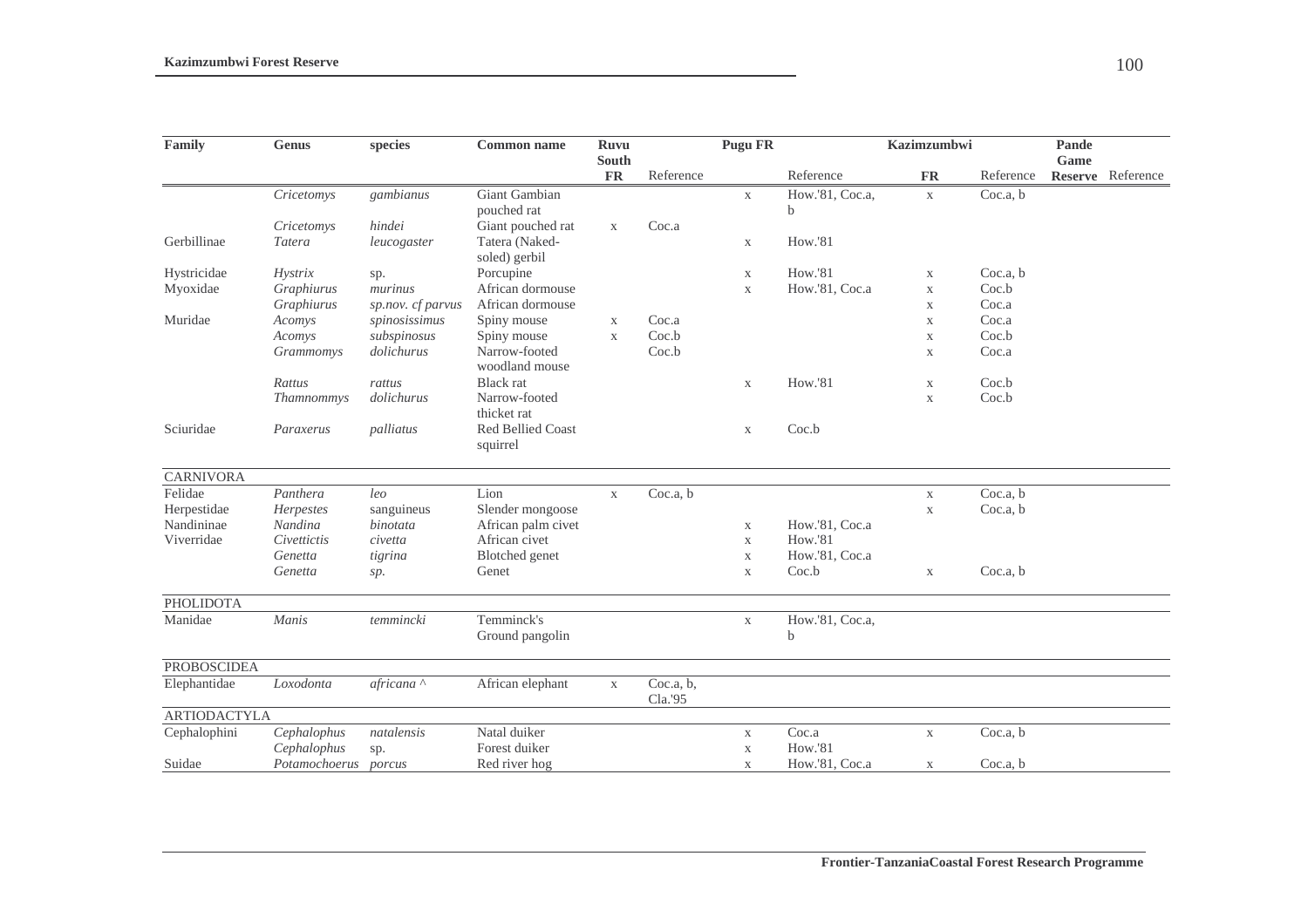\*\* Endemic to CF/EA and a few other East African forests (After Coc.c)

^ 'Rare" species (After Coc.c)

|                        | Ruvu<br><b>South</b> | Pugu FR | <b>Kazimzumbwi</b> | Pande                    |
|------------------------|----------------------|---------|--------------------|--------------------------|
|                        | <b>FR</b>            |         | FR                 | Game<br><b>Reserve</b>   |
| No. of endemic or near |                      |         |                    | $\overline{\phantom{a}}$ |
| endemic species        |                      |         |                    |                          |
| No. of bat             |                      |         | 14                 |                          |
| species                |                      |         |                    |                          |
| No. of non-bat species |                      | 26      | 21                 | $\overline{\phantom{0}}$ |
| Total no. of mammal    | 19                   | 35      | 35                 |                          |
| species                |                      |         |                    |                          |

### **REFERENCES**

*Abbreviation:* 

Cla.'95 ClarkeG.P. & Dickinson A. (1995) Status reports for 11 Coastal Forests in Coast Region, Tanzania. Frontier

Coc.'98 Cockle A., Kock D., Stublefield L., Howell K.M. & Burgess N.D. (1998) Bat assemblages in Tanzanian Coastal Forests. *Mammalia*, **62**, 53-68.

Coc.a Cockle A. The mammal guilds of Tanzanian Coastal Forests.<br>Coc.b Cockle A. Draft: Notes on a mammal survey in thirteen Tanza

Cockle A. Draft: Notes on a mammal survey in thirteen Tanzanian Coastal Forests.

Coc.c Cockle A., Howell K.M. & Burgess N. The mammal fauna of Coastal Forests.<br>How.'81 Howell K.M. (1981) Pugu Forest Reserve: biological values and development.

How.'81 Howell K.M. (1981) Pugu Forest Reserve: biological values and development. *African Journal of Ecology*, **19**, 73-81.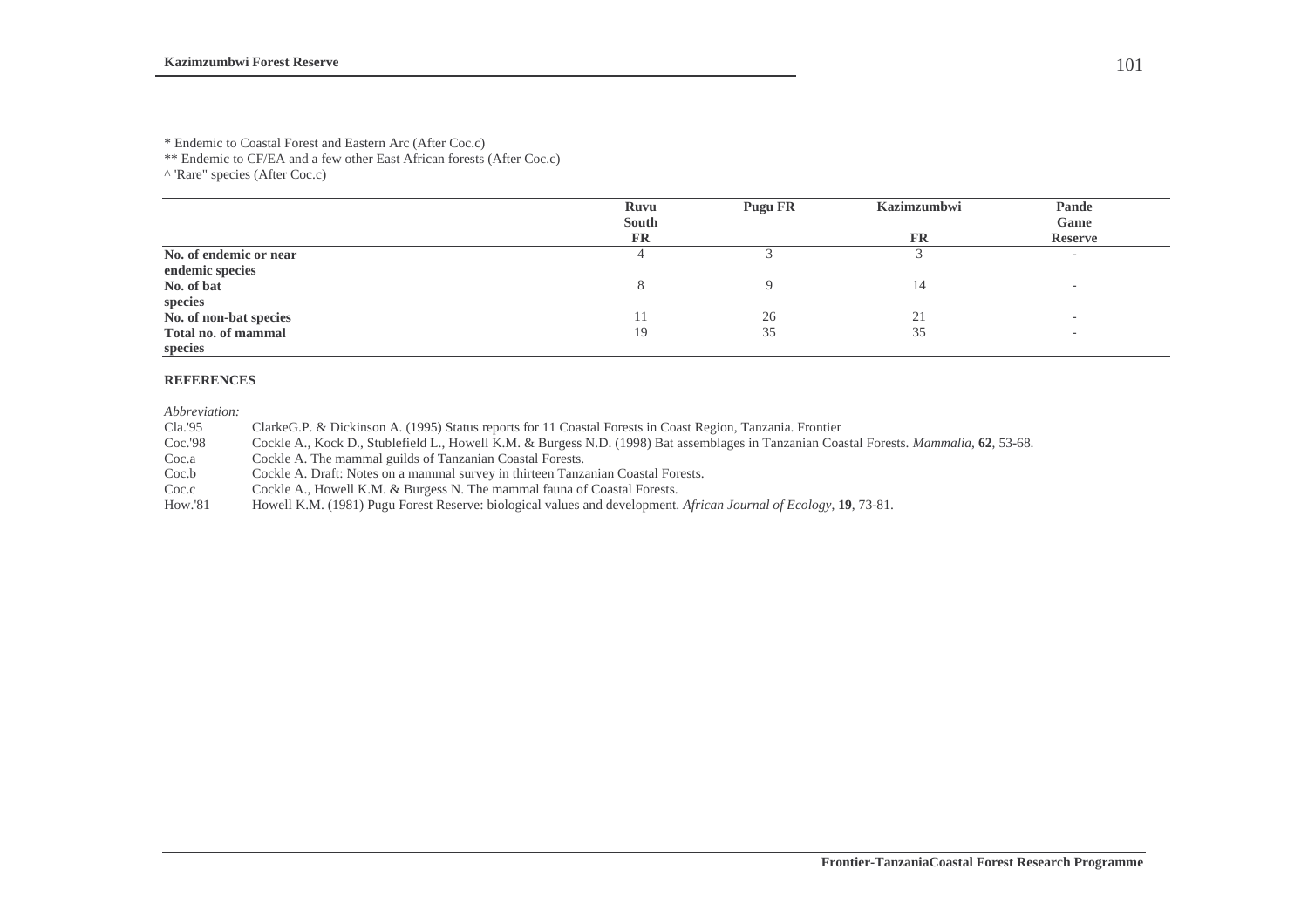**Endemic and near endemic mammal species** (After Coc.c)

| Order          | Family                      | Genus               | species       | Common name                     | Endemic to:                                |
|----------------|-----------------------------|---------------------|---------------|---------------------------------|--------------------------------------------|
| Primate        | Cercopethecidae Cercocebus  |                     | galeritus     | Tana mangabey                   | <b>Coastal Forest</b>                      |
|                | Colobidae                   | Colobus             | kirkii        | Pied colobus                    | <b>Coastal Forest</b>                      |
|                | Galagonidae                 | Galago              | zanzibaricus  | Zanzibar galago                 | <b>Coastal Forest and Eastern Arc</b>      |
|                |                             | Galago              | sp.nov. A     | Galago                          | <b>Coastal Forest</b>                      |
|                |                             | Galago              | sp.nov. B     | Galago                          | <b>Coastal Forest</b>                      |
|                |                             | Otolemur            | garnetti      | Small-eared                     | Rare' species                              |
|                |                             |                     |               | galago                          |                                            |
| Chiroptera     | Pteropodidae                | Myonycteris         | relicta       | Collared fruit bat              | <b>Coastal Forest and Eastern Arc</b>      |
|                |                             | Pteropus            | seychellensis | Flying fox                      | Rare' species                              |
|                |                             | Pteropus            | voeltzkowi    | Flying fox                      | <b>Coastal Forest</b>                      |
|                | Molossidae                  | Tadarida            | brachyptera   | Guano bat                       | <b>Coastal Forest and Eastern Arc</b>      |
|                | Rhinolophinae               | Rhinolophus         | deckeni       | Horseshoe bat                   | <b>Coastal Forest</b>                      |
|                |                             | Rhinolophus         | sp.nov.       | Horseshoe bat                   | <b>Coastal Forest</b>                      |
|                | Vespertilionidae Kerviflora |                     | africana      | Wooly bat                       | <b>Coastal Forest</b>                      |
| Insectivora    | Soricidae                   |                     | 4 spp.        | Shrew                           | <b>Coastal Forest</b>                      |
| Macroscelidea  | Rhychocyoninae Rhynchocyon  |                     | chrysopygus   | Golden-rumped                   | <b>Coastal Forest</b>                      |
|                |                             |                     |               | elephant shrew                  |                                            |
|                |                             | Rhynchocyon petersi |               | Zanj elephant                   | <b>Coastal Forest and Eastern Arc</b>      |
|                |                             |                     |               | shrew                           |                                            |
|                | <b>Funisciurus</b>          | Funiscirus          | pallitus      | Rope squirrel                   | <b>Coastal Forest and Eastern Arc</b>      |
| Rodentia       | Cricetomyinae               | Beamys              | hindei        | Lesser pouched                  | CF/EA and a few other East African forests |
|                |                             |                     |               | rat                             |                                            |
|                | Myoxidae                    | Graphiurus          | sp.nov.       | African dormouse Coastal Forest |                                            |
| Hyracoidea     | Procavidae                  | Dendrohyrax         | validus       | Tree hyrax                      | CF/EA and a few other East African forests |
| Proboscidea    | Elephantidae                | Loxodonta           | africana      | African elephant                | Rare' species                              |
| Perissodactyla | Rhinocerotidae              | Diceros             | bicornis      | Browse (Black)                  | Rare' species                              |
|                |                             |                     |               | rhinoceros                      |                                            |
| Artiodactyla   | Cepholophini                | Cephalophus         | adersi        | Ader's duiker                   | <b>Coastal Forest</b>                      |
|                |                             | Cephalophus         | spadix        | Abbot's duiker                  | CF/EA and a few other East African forests |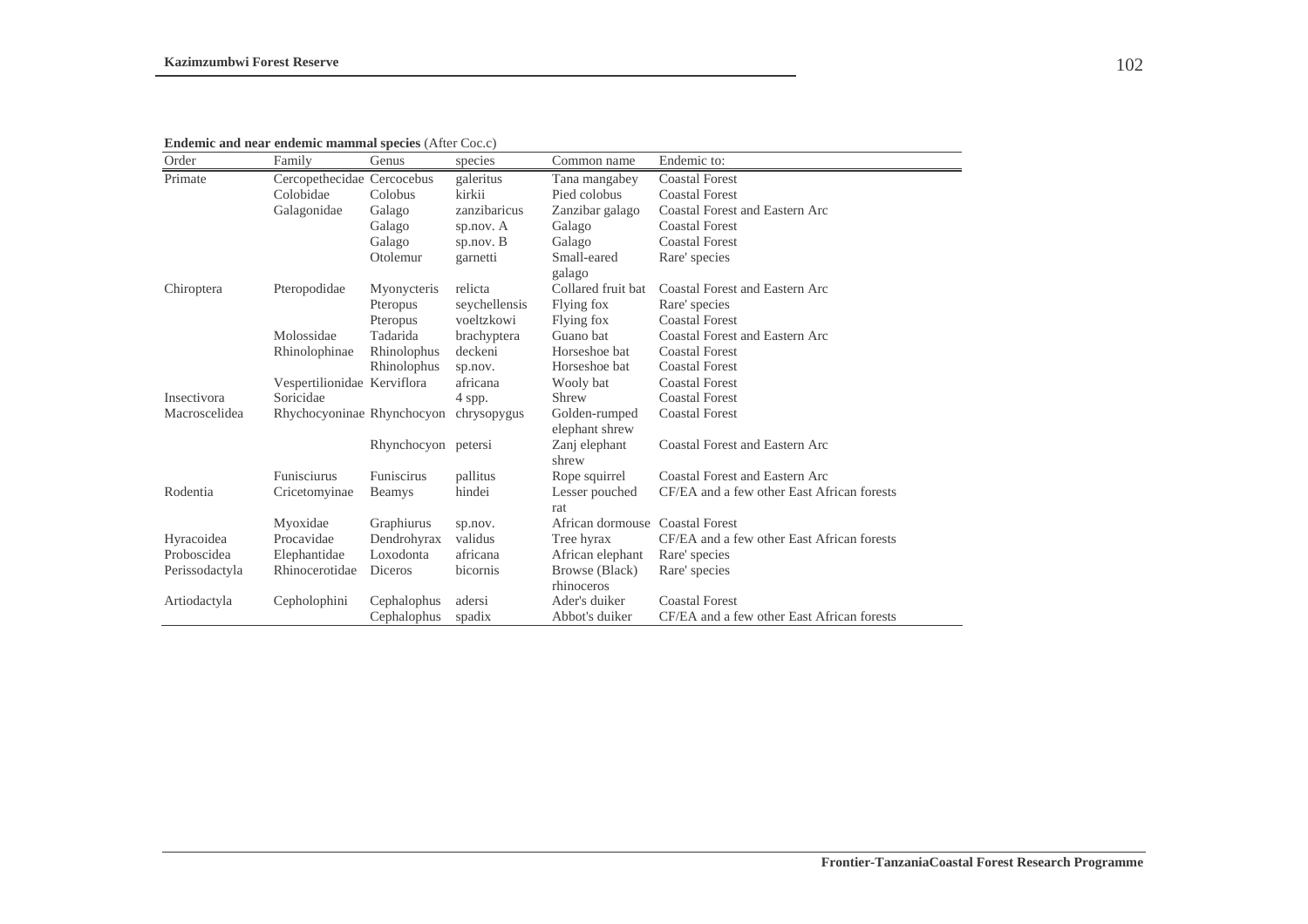## **BIRDS**

| Family       | Genus          | species       | <b>Common name</b>             | <b>Ruvu South FR</b> |           | <b>Pugu FR</b>            |                                          |              | Kazimzumbwi FR        | <b>Pande Game Reserve</b> |                                        |
|--------------|----------------|---------------|--------------------------------|----------------------|-----------|---------------------------|------------------------------------------|--------------|-----------------------|---------------------------|----------------------------------------|
|              |                |               |                                |                      | Reference |                           | Reference                                |              | Reference             |                           | Reference                              |
|              | Ardeola        | striatus      | Green-backed heron             |                      |           | $\mathbf X$               | <b>How.'81</b>                           |              |                       |                           |                                        |
| Accipitridae | Accipiter      | tachiro       | African goshawk                |                      |           | $\mathbf X$               | How.'81,<br>Burg.                        | X            | Hux.                  | $\mathbf{X}$              | Burg.'90,                              |
|              | Accipiter      | melanoleucus  | Great sparrowhawk              |                      |           | $\mathbf X$               | Burg.,<br>Ogl.                           |              |                       |                           | Burg., a                               |
|              | Accipiter      | minullus      | Little sparrowhawk             |                      |           |                           |                                          | $\mathbf{X}$ | Hux.                  |                           |                                        |
|              | Circaetus      | fasciolatus   | Southern Banded<br>Snake eagle | $\mathbf X$          | Cla.'95   | $\mathbf X$               | Dav.'95,<br>Cla.'95                      | $\mathbf X$  | Hux., Ogl.,<br>Burg.b | $\mathbf X$               | Cla.'95                                |
|              | Macheirhamphus | alcinus       | Bat-eating buzzard             |                      |           | $\boldsymbol{\mathrm{X}}$ | <b>How.'81</b>                           |              |                       |                           |                                        |
|              | Pernis         | apivorus      | Honey buzzard                  |                      |           | $\mathbf X$               | <b>How.'81</b>                           |              |                       |                           |                                        |
|              | Terathopius    | ecauddatus    | <b>Bateleur</b>                |                      |           | $\mathbf X$               | How.'81                                  | $\mathbf{X}$ | Hux.                  |                           |                                        |
|              | Gypohierax     | angolensis    | Palm-nut vulture               |                      |           | $\mathbf X$               | <b>How.'81</b>                           | $\mathbf{X}$ | Hux.                  |                           |                                        |
|              | Neophron       | monachus      | Hooded vulture                 |                      |           | $\mathbf X$               | <b>How.'81</b>                           |              |                       |                           |                                        |
|              | Stephanoaetus  | coronatus     | Crowned eagle                  |                      |           | $\mathbf X$               | Burg.,<br>Ogl.                           | $\mathbf{X}$ | Hux., Ogl.            |                           |                                        |
| Numididae    | Guttera        | pucherani     | Kenya crested<br>guineafowl    |                      |           | $\mathbf X$               | How.'81,<br>Dav.'95<br>Burg.,<br>Ogl.    | X            | Hux., Ogl.            | $\mathbf X$               | Burg.'90,<br>Dav.<br>Burg., a,<br>Ogl. |
| Rallidae     | Sarothrura     | elegans       | Buff-spotted pigmy<br>crake    |                      |           | $\mathbf X$               | Burg.                                    |              |                       |                           |                                        |
| Columbidae   | Streptopelia   | semitorquata  | Red-eyed dove                  |                      |           | X                         | <b>How.'81</b>                           |              |                       |                           |                                        |
|              | Turtur         | chalcospilos  | Emerald-spotted wood<br>dove   |                      |           | $\mathbf X$               | How.'81                                  | X            | Hux.                  |                           |                                        |
|              | Turtur         | tympanistria  | Tambourine dove                |                      |           | $\mathbf X$               | How.'81,<br>Dav.'95<br>Burg., a,<br>Ogl. | X            | Hux., Ogl.            | $\mathbf X$               | Burg.'90,<br>Burg.<br>Ogl.             |
|              | Aplopelia      | larvata       | Lemon dove                     |                      |           | $\mathbf X$               | Burg.,<br>Ogl.                           |              |                       |                           |                                        |
| Musophagidae | Tauraco        | livingstonii  | Livingstone's tauraco          |                      |           | $\mathbf X$               | How.'81,<br>Dav.'95<br>Burg.,<br>Ogl.    | $\mathbf X$  | Hux., Ogl.            | $\mathbf X$               | Burg.'90,<br>Burg., a<br>Ogl.          |
| Cuculidae    | Centropus      | superciliosus | White-browed coucal            |                      |           | $\mathbf X$               | <b>How.'81</b>                           | X            | Hux.                  |                           |                                        |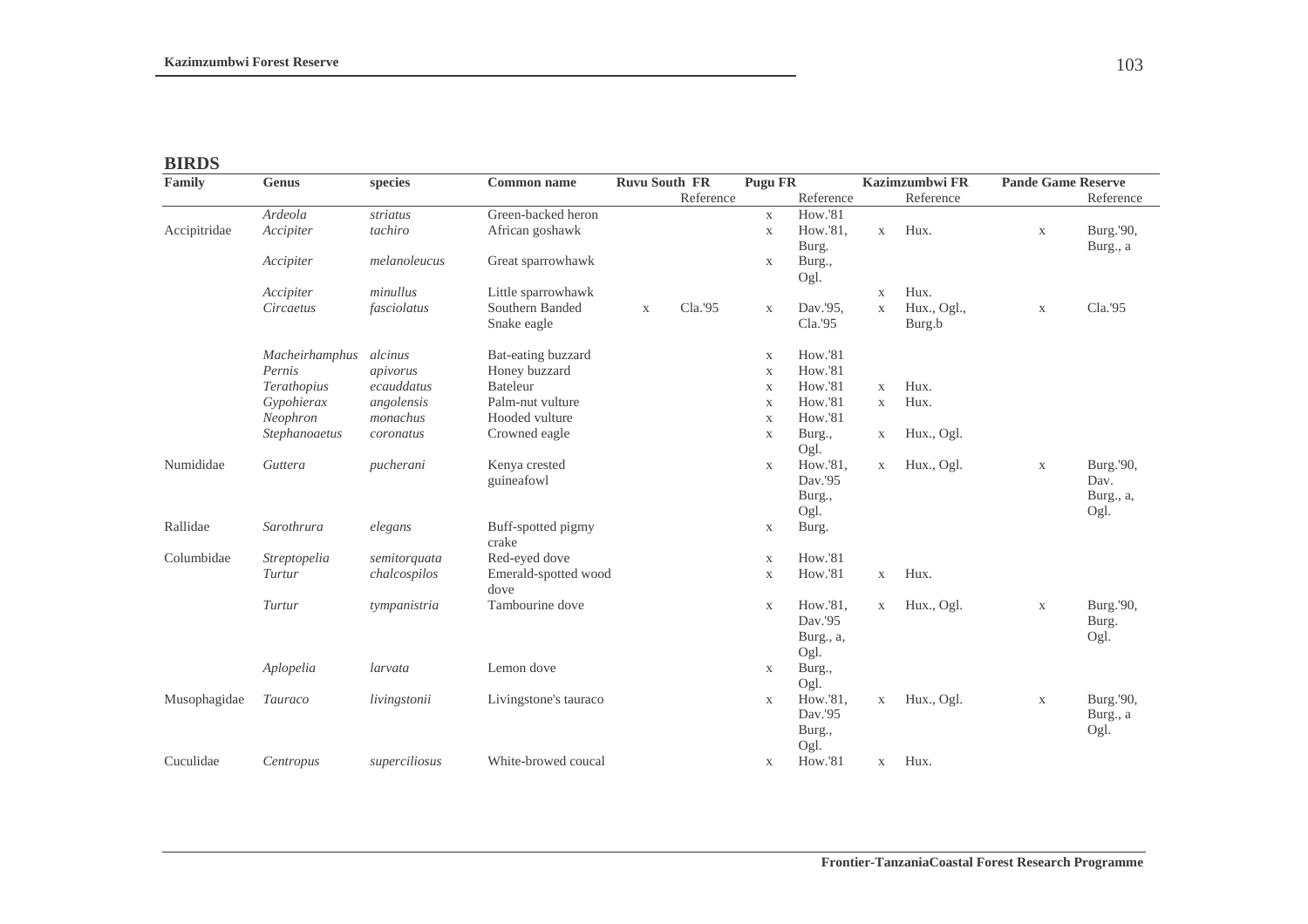| Family        | Genus             | species        | Common name               | <b>Ruvu South FR</b> | <b>Pugu FR</b> |                |              | <b>Kazimzumbwi FR</b> | <b>Pande Game Reserve</b> |               |
|---------------|-------------------|----------------|---------------------------|----------------------|----------------|----------------|--------------|-----------------------|---------------------------|---------------|
|               |                   |                |                           | Reference            |                | Reference      |              | Reference             |                           | Reference     |
|               | Ceuthmochares     | aereus         | Yellow-bill / Green       |                      | $\mathbf X$    | How.'81,       | $\mathbf X$  | Hux.                  | $\mathbf X$               | Burg.'90,     |
|               |                   |                | coucal                    |                      |                | Burg.          |              |                       |                           | Burg., a      |
|               |                   |                |                           |                      |                | Ogl.           |              |                       |                           | Ogl.          |
| Strigidae     | Ciccaba           | woodfordii     | African wood owl          |                      | $\mathbf X$    | How.'81,       | $\mathbf X$  | Hux., Ogl.            | $\mathbf X$               | Burg.'90,     |
|               |                   |                |                           |                      |                | Burg.          |              |                       |                           | Burg., a      |
|               |                   |                |                           |                      |                | Ogl.           |              |                       |                           | Ogl.          |
|               | Glaucidium        | perlatum       | Pearl-spotted owlet       |                      |                |                | $\mathbf X$  | Hux.                  |                           |               |
| Caprimulgidae | Caprimulgus       | fossii         | Mozambique nightjar       |                      | $\mathbf X$    | <b>How.'81</b> |              |                       |                           |               |
|               | Caprimulgus       | pectorialis    | Fiery-necked nightjar     |                      |                |                | $\mathbf X$  | Hux.                  | $\mathbf X$               | Burg.'90,     |
|               |                   |                |                           |                      |                |                |              |                       |                           | Burg.a        |
|               | Apus              | affinus        | Little swift              |                      | $\mathbf X$    | <b>How.'81</b> |              |                       |                           |               |
|               | Cypsiurus         | parvus         | Palm swift                |                      | $\mathbf X$    | <b>How.'81</b> | $\mathbf X$  | Hux.                  |                           |               |
|               | Neafrapus         | boehmi         | <b>Bodini's Spinetail</b> |                      |                |                | X            | Hux.                  |                           |               |
|               | Colius            | striatus       | Speckled mousebird        |                      | $\mathbf X$    | <b>How.'81</b> |              |                       |                           |               |
| Alcedinidae   | Halcyon           | albiventris    | Brown-hooded              |                      | $\mathbf X$    | <b>How.'81</b> | $\mathbf X$  | Hux., Ogl.            |                           |               |
|               |                   |                | kingfisher                |                      |                |                |              |                       |                           |               |
|               | Halcyon           | chelicuti      | Striped kingfisher        |                      |                |                | $\mathbf X$  | Hux.                  |                           |               |
|               | Halcyon           | senegalensis   | Woodland kingfisher       |                      |                |                | X            | Hux.                  |                           |               |
|               | Ispidina          | picta          | Pygmy kingfisher          |                      | $\mathbf X$    | Dav.'95,       | $\mathbf X$  | Hux.                  | $\mathbf X$               | Burg.'90,     |
|               |                   |                |                           |                      |                | Burg.          |              |                       |                           | Burg., a      |
| Trogonidae    | Apaloderma        | narina         | Narina's trogon           |                      | $\mathbf X$    | How.'81,       | $\mathbf X$  | Hux., Ogl.            | $\mathbf X$               | Burg.'90,     |
|               |                   |                |                           |                      |                | Burg.          |              |                       |                           | Burg., a      |
|               |                   |                |                           |                      |                | Ogl.           |              |                       |                           | Ogl.          |
|               | Merops            | boehmi         | Boehm's bee-eater         |                      | $\mathbf X$    | <b>How.'81</b> | $\mathbf{X}$ | Hux.                  |                           |               |
|               | Merops            | superciliosus  | Blue-cheeked bee-         |                      | $\mathbf X$    | <b>How.'81</b> |              |                       |                           |               |
|               |                   | persicus       | eater                     |                      |                |                |              |                       |                           |               |
|               | Phoeniculus       | purpureus      | Green Wood hoopoe         |                      |                |                | $\mathbf X$  | Hux.                  |                           |               |
| Bucerotidae   | <b>Bycanistes</b> | bucinator      | Trumpeter hornbill        |                      | $\mathbf X$    | Burg.,         | $\mathbf X$  | Hux.                  | $\mathbf X$               | Burg.'90,     |
|               |                   |                |                           |                      |                | Ogl.           |              |                       |                           | Burg.         |
|               |                   |                |                           |                      |                |                |              |                       |                           | Ogl.          |
|               | Tockus            | alboterminatus | Crowned hornbill          |                      | $\mathbf{X}$   | How.'81,       | $\mathbf X$  | Hux., Ogl.            | $\mathbf X$               | Burg.a, Ogl.  |
|               |                   |                |                           |                      |                | Ogl.           |              |                       |                           |               |
| Capitonidae   | Buccanodon        | leucotis       | White-eared barbet        |                      | $\mathbf X$    | <b>How.'81</b> |              |                       |                           |               |
|               | Pogoniulus        | bilineatus     | Yellow-rumped             |                      | $\mathbf X$    | How.'81,       | $\mathbf X$  | Hux., Ogl.            | $\mathbf X$               | Burg.'90,     |
|               |                   |                | tinkerbird                |                      |                | Burg.          |              |                       |                           | Burg., a      |
|               |                   |                |                           |                      |                | Ogl.           |              |                       |                           | Ogl.          |
|               | Pogoniulus        | simplex        | Green tinkerbird          |                      | X              | How.'81,       | $\mathbf X$  | Hux., Ogl.            | $\mathbf X$               | Burg.'90,     |
|               |                   |                |                           |                      |                | Dav.'95        |              |                       |                           | Burg., $a, b$ |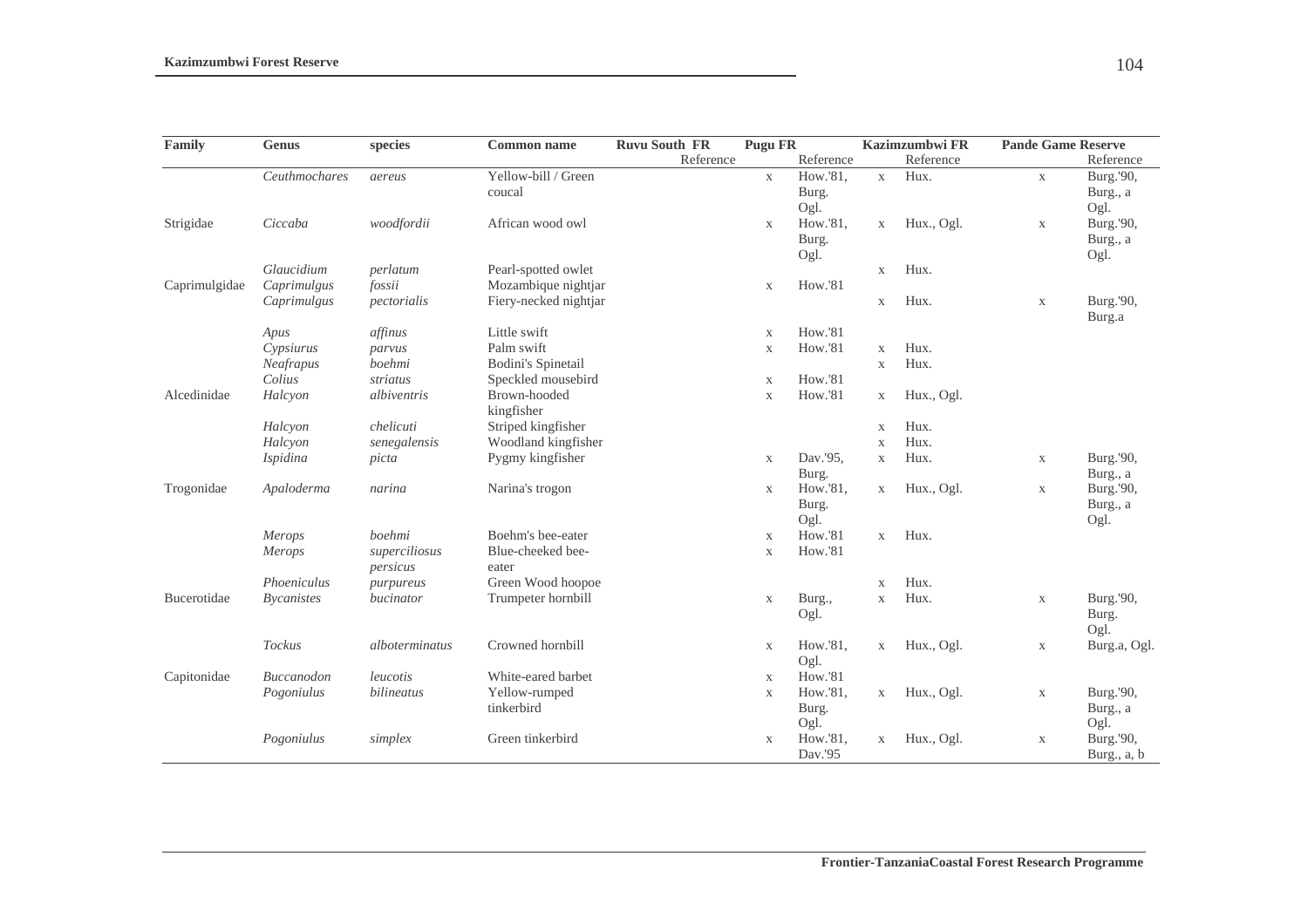| Family         | <b>Genus</b>     | species                  | <b>Common name</b>   | <b>Ruvu South FR</b> |           | <b>Pugu FR</b> |                    |             | Kazimzumbwi FR | <b>Pande Game Reserve</b> |           |
|----------------|------------------|--------------------------|----------------------|----------------------|-----------|----------------|--------------------|-------------|----------------|---------------------------|-----------|
|                |                  |                          |                      |                      | Reference |                | Reference          |             | Reference      |                           | Reference |
|                |                  |                          |                      |                      |           |                | Burg., b,          |             | Burg.b         |                           | Ogl.      |
|                |                  |                          |                      |                      |           |                | Ogl.               |             |                |                           |           |
| Indicatoridae  | <b>Indicator</b> | meliphilus               | Pallid honeyguide    |                      |           | $\mathbf X$    | How.'81            |             |                |                           |           |
|                | <b>Indicator</b> | minor                    | Lesser honeyguide    |                      |           |                |                    | $\mathbf X$ | Hux., Ogl.     | $\mathbf X$               | Burg.'90, |
|                |                  |                          |                      |                      |           |                |                    |             |                |                           | Burg.a    |
|                | Indicator        | variegata                | Scaly-throated       |                      |           | $\mathbf X$    | Burg.              | $\mathbf X$ | Hux.           |                           |           |
|                |                  |                          | honeyguide           |                      |           |                |                    |             |                |                           |           |
| Picidae        | Campethera       | abingoni                 | Golden-tailed        |                      |           | X              | Burg.,             |             |                |                           |           |
|                |                  |                          | woodpecker           |                      |           |                | Ogl.               |             |                |                           |           |
|                | Campethera       | cailliautii              | Little spotted       |                      |           | $\mathbf X$    | How.'81,           | $\mathbf X$ | Hux., Ogl.     | $\mathbf X$               | Burg.'90, |
|                |                  |                          | woodpecker           |                      |           |                | Burg.              |             |                |                           | Burg., a  |
|                |                  |                          |                      |                      |           |                | Ogl.               |             |                |                           | Ogl.      |
| Eurylaimidae   | Smithornis       | capensis                 | African broadbill    |                      |           | $\mathbf X$    | How.'81,           | $\mathbf X$ | Hux., Ogl.     | $\mathbf X$               | Burg.'90, |
|                |                  |                          |                      |                      |           |                | Burg.              |             |                |                           | Burg., a  |
|                |                  |                          |                      |                      |           |                | Ogl.               |             |                |                           | Ogl.      |
| Pittidae       | Pitta            | angolensis               | African pitta        |                      |           | $\mathbf X$    | Dav.'95,           |             |                |                           |           |
|                |                  |                          |                      |                      |           |                | Burg.              |             |                |                           |           |
|                |                  |                          |                      |                      |           |                | Ogl.               |             |                |                           |           |
| Hirundidae     | Hirundo          | abyssinica               | Striped swallow      |                      |           | $\mathbf X$    | How.'81            | $\mathbf X$ | Hux.           |                           |           |
|                | Hirundo          | duarica                  | Red-rumped swallow   |                      |           | $\mathbf X$    | <b>How.'81</b>     |             |                |                           |           |
|                | Psalidoprocne    | pristoptera              | Black rough-wing     |                      |           | $\mathbf X$    | How.'81,           |             |                |                           |           |
|                | Anthus           | sokokensis <sup>**</sup> |                      |                      | Cla.'95   |                | Burg.<br>How.'81,  |             |                |                           |           |
|                |                  |                          | Sokoke pipit         | $\mathbf X$          |           | $\mathbf{X}$   | Dav.'95            |             |                |                           |           |
|                |                  |                          |                      |                      |           |                |                    |             |                |                           |           |
|                |                  |                          |                      |                      |           |                | Burg.b,<br>Cla.'95 |             |                |                           |           |
| $\overline{?}$ | Campephaga       | phoenicea                | Black-cuckoo-shrike  |                      |           | $\mathbf X$    | How.'81            | $\mathbf X$ | Hux.           |                           |           |
| Motacillidae   | Motacilla        | alba                     | African pied wagtail |                      |           | $\mathbf X$    | <b>How.'81</b>     |             |                |                           |           |
|                |                  |                          |                      |                      |           |                |                    |             |                |                           |           |
| Pycnonotidae   | Andropadus       | importunus               | Zanzibar sombre      |                      |           | $\mathbf X$    | How.'81            |             |                |                           |           |
|                |                  |                          | greenbul             |                      |           |                |                    |             |                |                           |           |
|                | Andropadus       | virens                   | Little greenbul      |                      |           | $\mathbf X$    | How.'81,           | $\mathbf X$ | Hux., Ogl.     |                           |           |
|                |                  |                          |                      |                      |           |                | Burg.              |             |                |                           |           |
|                |                  |                          |                      |                      |           |                | Ogl.               |             |                |                           |           |
|                | Chlorocichla     | flaviventris             | Yellow-bellied       |                      |           | $\mathbf X$    | How.'81,           | $\mathbf X$ | Hux., Ogl.     | $\mathbf X$               | Burg.'90, |
|                |                  |                          | greenbul             |                      |           |                | Burg.              |             |                |                           | Burg., a  |
|                |                  |                          |                      |                      |           |                | Ogl.               |             |                |                           | Ogl.      |
|                | Nicator          | chloris                  | Nicator              |                      |           | $\mathbf X$    | How.'81,           | $\mathbf X$ | Hux., Ogl.     | $\mathbf X$               | Burg.'90, |
|                |                  |                          |                      |                      |           |                | Burg.              |             |                |                           | Burg., a  |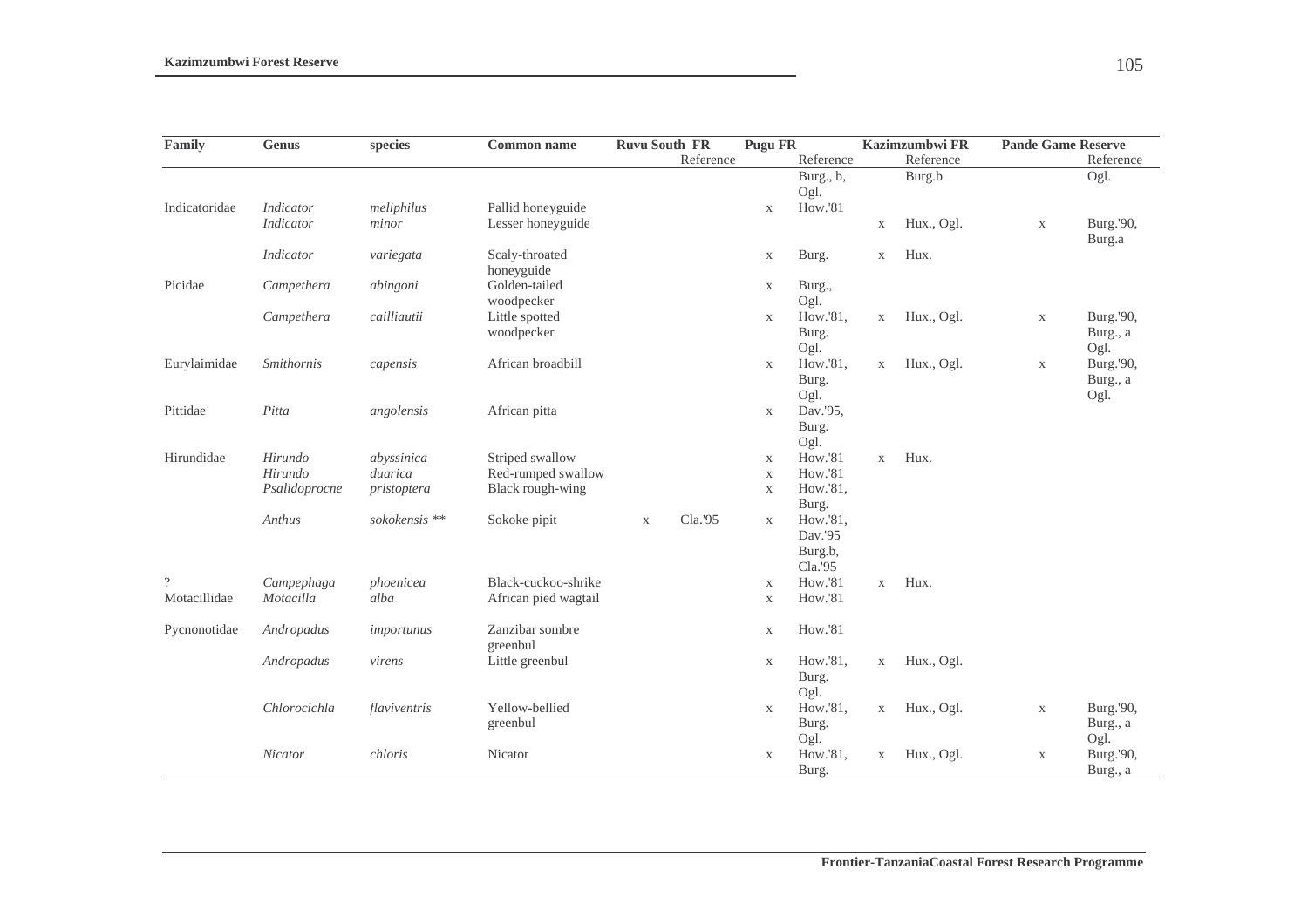| Family  | <b>Genus</b>   | species         | <b>Common name</b>             | <b>Ruvu South FR</b> |           | <b>Pugu FR</b> |                                                           |              | Kazimzumbwi FR       | <b>Pande Game Reserve</b> |                                                |
|---------|----------------|-----------------|--------------------------------|----------------------|-----------|----------------|-----------------------------------------------------------|--------------|----------------------|---------------------------|------------------------------------------------|
|         |                |                 |                                |                      | Reference |                | Reference                                                 |              | Reference            |                           | Reference                                      |
|         | Phyllastrephus | fischeri **     | Fisher's greenbul              |                      |           | $\mathbf X$    | Ogl.<br>How.'81,<br>Dav.'91<br>Burg.,<br>Ogl.,<br>Cla.'95 | $\mathbf X$  | Hux., Ogl.           | $\mathbf X$               | Ogl.<br>Burg.'90,<br>Burg., a<br>Ogl., Cla.'95 |
|         | Phyllastrephus | terrestris      | Brownbul                       |                      |           | $\mathbf X$    | Burg.,<br>Ogl.                                            |              |                      |                           |                                                |
|         | Phyllastrephus | flavostriatus   | Yellow-streaked<br>greenbul    |                      |           | $\mathbf X$    | How.'81,<br>Burg.                                         | $\mathbf X$  | Hux.                 | $\mathbf X$               | Burg.'90,<br>Burg., a                          |
|         | Phyllastrephus | debilis         | Tiny greenbul                  |                      |           | X              | Dav.'95,<br>Burg.<br>Ogl.,<br>Burg.b                      | $\mathbf{X}$ | Hux., Ogl.<br>Burg.b | $\mathbf X$               | Burg.'90,<br>Burg., a, b<br>Ogl.               |
|         | Pyconontus     | <b>barbatus</b> | Common bulbul                  |                      |           |                |                                                           | $\mathbf X$  | Hux.                 |                           |                                                |
|         | Pycnonotus     | barbatus        | Dark-capped bulbul             |                      |           | $\mathbf X$    | How.'81                                                   |              |                      |                           |                                                |
| Turidae | Cercotrichas   | quadrivirgata   | Eastern bearded scrub<br>robin |                      |           | $\mathbf X$    | How.'81,<br>Burg.<br>Ogl.                                 | $\mathbf X$  | Hux., Ogl.           | $\mathbf X$               | Burg.'90,<br>Burg., a<br>Ogl.                  |
|         | Cercotrichas   | leocophrys      | White-browed scrub<br>robin    |                      |           |                |                                                           | $\mathbf X$  | Hux.                 |                           |                                                |
|         | Cossypha       | natalensis      | Red-capped robin chat          |                      |           | $\mathbf X$    | How.'81,<br>Dav.'95<br>Burg.,<br>Ogl.                     | $\mathbf X$  | Hux., Ogl.           | $\mathbf X$               | Burg.'90,<br>Burg., a<br>Ogl.                  |
|         | Neocossyphus   | rufus           | Red-tailed ant thrush          |                      |           | $\mathbf X$    | Dav.'95,<br>Ogl.                                          | $\mathbf X$  | Hux., Ogl.           | $\mathbf X$               | Burg.'90, a,<br>Ogl.                           |
|         | Turdus         | fischeri        | Spotted ground thrush          |                      |           | $\mathbf X$    | Ogl.,<br>Dav.'95<br>Burg.b,<br>Cla.'95                    |              |                      |                           |                                                |
|         | Pogonocichla   | stellata        | White-starred bush<br>robin    |                      |           | $\mathbf X$    | How.'81,<br>Burg.<br>Ogl.                                 |              |                      |                           |                                                |
|         | Sheppardia     | gunningi        | East coast akalat              | $\mathbf X$          | Cla.'95   | $\mathbf{X}$   | How.'81,<br>Dav.'95                                       | $\mathbf X$  | Hux., Ogl.           |                           |                                                |
|         |                |                 |                                |                      |           |                | Burg.,<br>Ogl.,<br>Burg.b                                 |              | Burg.b               |                           |                                                |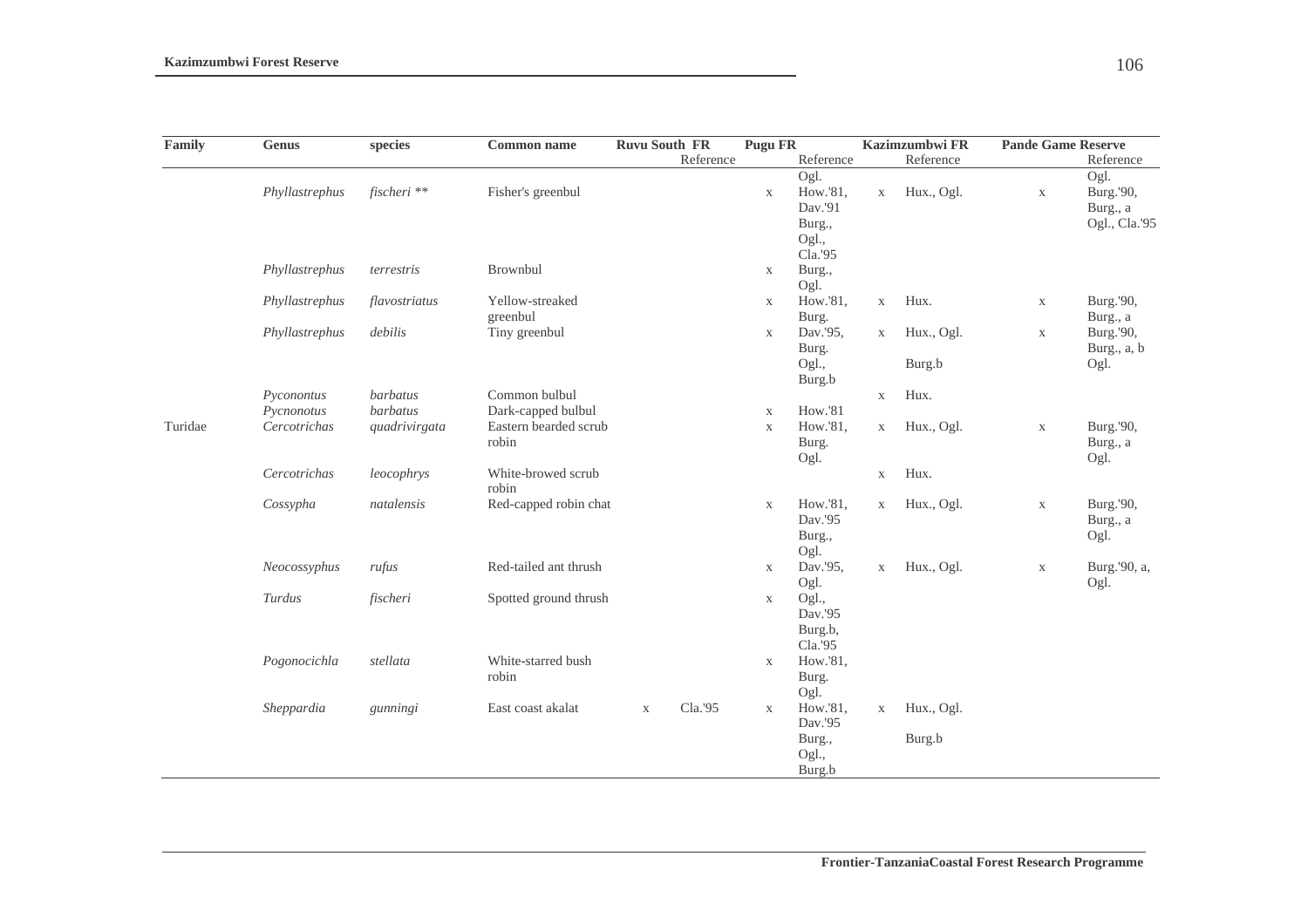| Family        | Genus        | species           | <b>Common name</b>             | <b>Ruvu South FR</b> |           | <b>Pugu FR</b> |                             |              | Kazimzumbwi FR | <b>Pande Game Reserve</b> |                             |
|---------------|--------------|-------------------|--------------------------------|----------------------|-----------|----------------|-----------------------------|--------------|----------------|---------------------------|-----------------------------|
|               |              |                   |                                |                      | Reference |                | Reference                   |              | Reference      |                           | Reference                   |
|               |              |                   |                                |                      |           |                | cla.'95                     |              |                |                           |                             |
|               | Turdus       | gurneyi           | Orange ground thrush           |                      |           | $\mathbf X$    | Ogl.                        |              |                |                           |                             |
| Sylviidae     | Camaroptera  | brachyura         | Green-backed                   |                      |           | $\mathbf X$    | How.'81,                    | $\mathbf X$  | Hux., Ogl.     | $\mathbf X$               | Burg.'90,                   |
|               |              |                   | camaroptera                    |                      |           |                | Ogl.                        |              |                |                           | Burg.a<br>Ogl.              |
|               | Macrosphenus | kretschmeri       | Kretschmer's longbill          |                      |           | $\mathbf X$    | How.'81,<br>Dav.'95         | $\mathbf{X}$ | Hux., Ogl.     |                           |                             |
|               |              |                   |                                |                      |           |                | Ogl.,<br>Burg.b             |              | Burg.b         |                           |                             |
|               | Prinia       | subflava          | Tawny-flanked prinia           |                      |           | $\mathbf X$    | How.'81                     |              |                |                           |                             |
|               | Apalis       | flavida           | Coastal green-tailed<br>apalis |                      |           | $\mathbf X$    | <b>How.'81</b>              |              |                |                           |                             |
|               | Apalis       | melanocephala     | Black-headed apalis            |                      |           | $\mathbf X$    | How.'81,<br>Ogl.            | $\mathbf X$  | Hux., Ogl.     |                           |                             |
| Muscicapidae  | <b>Batis</b> | mixta             | Puffback flycatcher            |                      |           | $\mathbf{X}$   | How.'81,<br>Ogl.            |              |                |                           |                             |
|               | Erythrocerus | holochlorus **    | Little yellow<br>flycatcher    | $\mathbf X$          | Cla.'95   | $\mathbf{X}$   | How.'81,<br>Dav.'95         | $\mathbf X$  | Hux., Ogl.     | $\mathbf X$               | Burg.'90, a,<br>Ogl.        |
|               |              |                   |                                |                      |           |                | Ogl.,<br>Burg.b,<br>Cla.'95 |              | Burg.b         |                           | Burg.b,<br>Cla.'95          |
|               | Platysteira  | peltata           | Black-throated wattle<br>eye   |                      |           | $\mathbf X$    | How.'81                     |              |                |                           |                             |
|               | Terpsiphone  | viridis           | Paradise flycatcher            |                      |           | $\mathbf X$    | How.'81,<br>Ogl.            | $\mathbf X$  | Hux., Ogl.     | $\mathbf X$               | Burg.'90,<br>Burg.a<br>Ogl. |
|               | Trochocercus | cyanomelas        | Crested flycatcher             |                      |           | $\mathbf X$    | How.'81,<br>Ogl.            | $\mathbf X$  | Hux., Ogl.     | $\mathbf X$               | Burg.'90,<br>Burg.a<br>Ogl. |
| Timaliidae    | Trichastoma  | rufipennis        | Pale-brested illadopsis        |                      |           | $\mathbf{X}$   | How.'81,<br>Dav.'95         | $\mathbf{X}$ | Hux., Ogl.     |                           |                             |
|               |              | ssp.puguensis $*$ |                                |                      |           |                | Ogl.,<br>Cla.'95            |              |                |                           |                             |
| Zosteropidae  | Zosterops    | senegalensis      | Yellow white-eye               |                      |           |                |                             |              |                | $\mathbf X$               | Burg.'90,<br>Burg.a         |
| Nectariniidae | Anthreptes   | collaris          | Collared sunbird               |                      |           | $\mathbf X$    | How.'81,                    | $\mathbf X$  | Hux., Ogl.     | $\mathbf X$               | Burg.'90,                   |
|               |              |                   |                                |                      |           |                | Ogl.                        |              |                |                           | Burg.a                      |
|               |              |                   |                                |                      |           |                |                             |              |                |                           | Ogl.                        |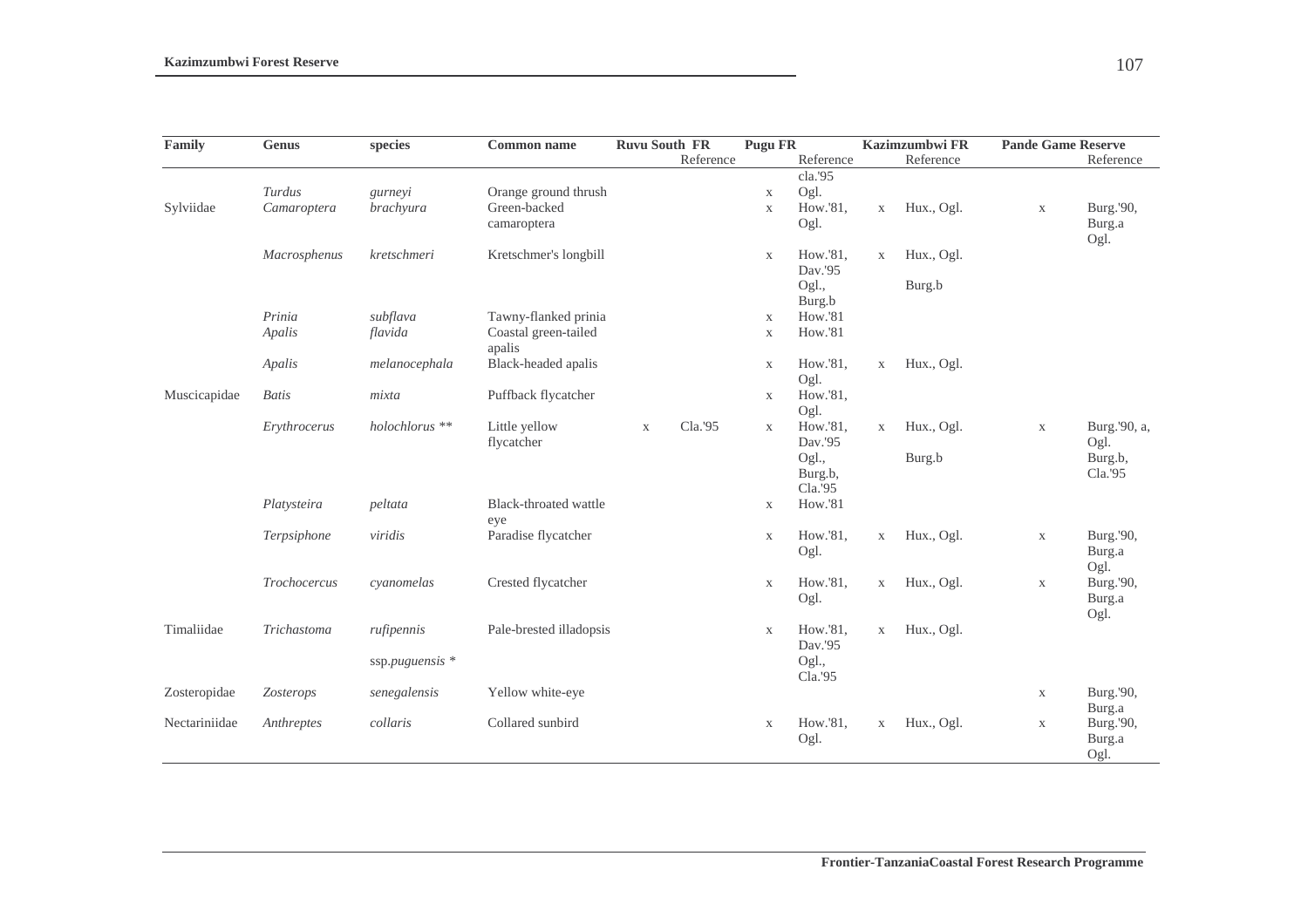| Family                   | Genus          | species        | <b>Common name</b>             | <b>Ruvu South FR</b> | Pugu FR      |                |              | Kazimzumbwi FR | <b>Pande Game Reserve</b> |           |
|--------------------------|----------------|----------------|--------------------------------|----------------------|--------------|----------------|--------------|----------------|---------------------------|-----------|
|                          |                |                |                                | Reference            |              | Reference      |              | Reference      |                           | Reference |
|                          | Anthreptes     | neglectus      | Uluguru violet-backed          |                      | $\mathbf X$  | How.'81,       | $\mathbf X$  | Hux., Ogl.     |                           |           |
|                          |                |                | sunbird                        |                      |              | Dav.'95        |              |                |                           |           |
|                          |                |                |                                |                      |              | Ogl.,          |              | Burg.b         |                           |           |
|                          |                |                |                                |                      |              | Burg.b         |              |                |                           |           |
|                          | Anthreptes     | reichenowi     | Plain-backed sunbird           |                      |              |                |              |                | $\mathbf X$               | Burg.'90, |
|                          |                |                |                                |                      |              |                |              |                |                           | Burg.a    |
|                          |                |                |                                |                      |              |                |              |                |                           | Ogl.,     |
|                          |                |                |                                |                      |              |                |              |                |                           | Burg.b,   |
|                          |                |                |                                |                      |              |                |              |                |                           | Cla.'95   |
|                          | Nectarinia     | olivacea       | Olive sunbird                  |                      | $\mathbf X$  | How.'81,       | $\mathbf X$  | Hux., Ogl.     | $\mathbf X$               | Burg.'90, |
|                          |                |                |                                |                      |              | Ogl.           |              |                |                           | Burg.a    |
|                          |                |                |                                |                      |              |                |              |                |                           | Ogl.      |
|                          | Nectarinia     | senegalensis   | Scarlet-chested                |                      | $\mathbf X$  | <b>How.'81</b> |              |                |                           |           |
|                          |                |                | sunbird                        |                      |              |                |              |                |                           |           |
| $\overline{\mathcal{L}}$ | <b>Oriolus</b> | auratus        | African Golden oriole          |                      |              |                | X            | Hux.           |                           |           |
|                          | <b>Oriolus</b> | larvatus       | Black-headed oriole            |                      |              |                | $\mathbf{X}$ | Hux.           |                           |           |
| Malaconotidae            | Dryoscopus     | hamatus        | Black puff-back                |                      | $\mathbf X$  | <b>How.'81</b> |              |                |                           |           |
|                          | Dryoscopus     | cubla          | Zanzibar puff-back             |                      | $\mathbf{X}$ | How.'81,       | X            | Hux.           |                           |           |
|                          |                |                |                                |                      |              | Ogl.           |              |                |                           |           |
|                          | Laniarus       | ferrungineus   | Tropical boubou                |                      | $\mathbf X$  | How.'81,       | X            | Hux., Ogl.     | $\mathbf X$               | Burg.'90, |
|                          |                |                |                                |                      |              | Ogl.           |              |                |                           | Burg.a    |
|                          |                |                |                                |                      |              |                |              |                |                           | Ogl.      |
|                          | Malaconotus    | blanchoti      | Grey-headed bush               |                      | $\mathbf X$  | How.'81,       |              |                |                           |           |
|                          |                |                | shrike                         |                      |              | Ogl.           |              |                |                           |           |
|                          | Malaconotus    | quadricolour   | Four-coloured bush             |                      |              |                |              |                | $\mathbf X$               | Burg.'90, |
|                          |                |                | shrike                         |                      |              |                |              |                |                           | Burg.a    |
|                          | Malaconotus    | sulfureopectus | Sulphur-breasted bush          |                      | $\mathbf X$  | <b>How.'81</b> |              |                |                           |           |
|                          |                |                | shrike                         |                      |              |                |              |                |                           |           |
| Prionopidae              | Prionops       | scopifrons     | Chestnut-fronted helmet shrike |                      | $\mathbf{X}$ | How.'81,       | $\mathbf X$  | Hux., Ogl.     | $\mathbf X$               | Burg.'90, |
|                          |                |                |                                |                      |              | Dav.'95        |              |                |                           | Burg.a, b |
|                          |                |                |                                |                      |              | Ogl.,          |              | Burg.b         |                           | Ogl.      |
|                          |                |                |                                |                      |              | Burg.b         |              |                |                           |           |
|                          | Tchagra        | australis      | Brown-headed bush              |                      | $\mathbf X$  | <b>How.'81</b> |              |                |                           |           |
|                          |                |                | shrike                         |                      |              |                |              |                |                           |           |
| Sturnidae                | Cinnyricinclus | leucogaster    | Violet-backed starling         |                      | $\mathbf X$  | How.'81        |              |                |                           |           |
|                          | Lamprotornis   | corruscus      | Black-brested glossy           |                      | X            | How.'81,       | X            | Hux., Ogl.     |                           |           |
|                          |                |                | starling                       |                      |              | Ogl.           |              |                |                           |           |
| Dicruridae               | Dicurus        | adsimilis      | Drongo                         |                      | X            | How.'81        |              |                |                           |           |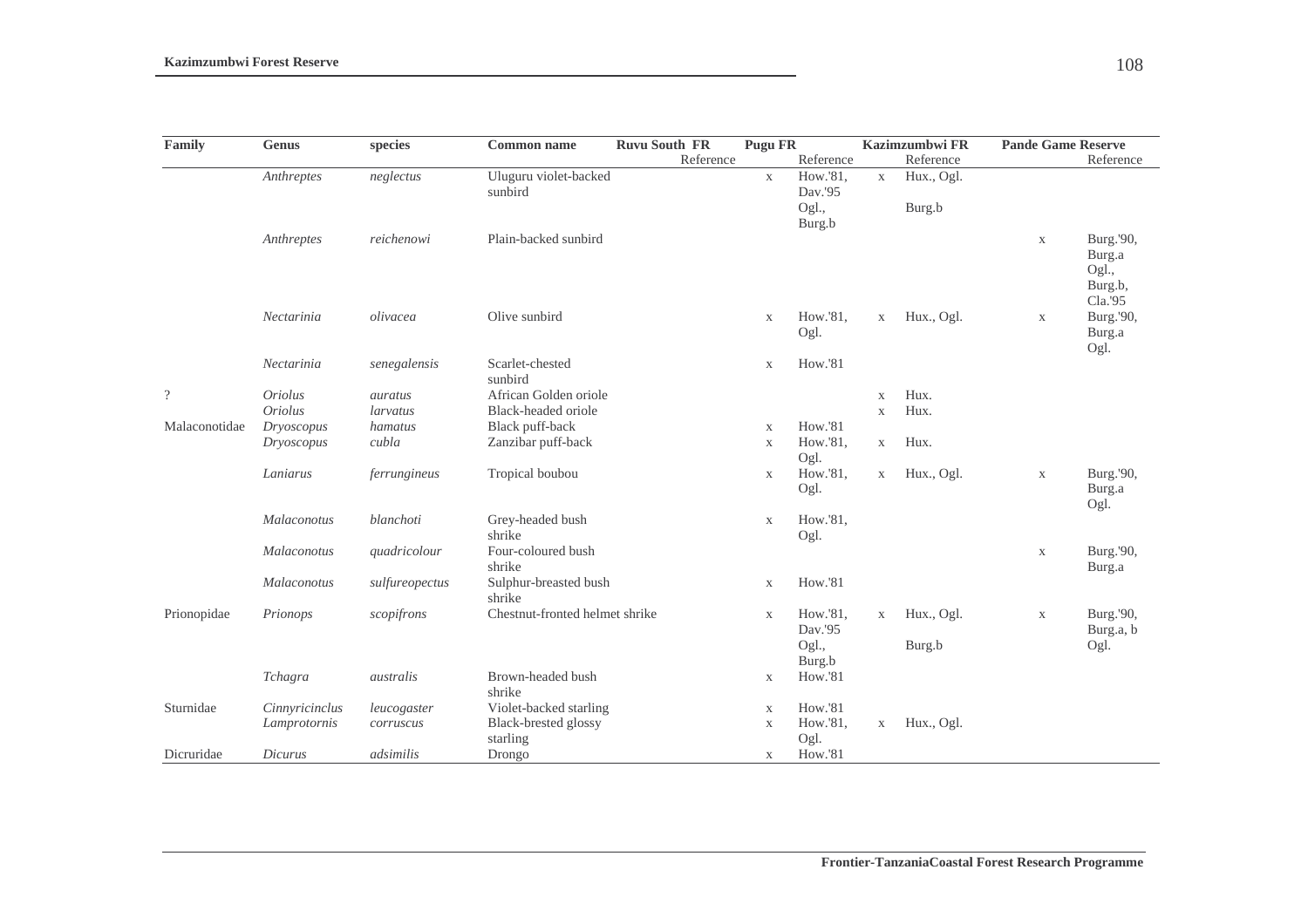| Family                   | <b>Genus</b>                | species                                              | <b>Common name</b>                                                                                                                                           | <b>Ruvu South FR</b> | <b>Pugu FR</b> |           |                | Kazimzumbwi FR | <b>Pande Game Reserve</b> |                |
|--------------------------|-----------------------------|------------------------------------------------------|--------------------------------------------------------------------------------------------------------------------------------------------------------------|----------------------|----------------|-----------|----------------|----------------|---------------------------|----------------|
|                          |                             |                                                      |                                                                                                                                                              | Reference            |                | Reference |                | Reference      |                           | Reference      |
|                          | Dicurus                     | ludwigii                                             | Square-tailed drongo                                                                                                                                         |                      | $\mathbf{X}$   | How.'81,  | $\mathbf X$    | Hux., Ogl.     | $\mathbf X$               | Burg.'90,      |
|                          |                             |                                                      |                                                                                                                                                              |                      |                | Burg.     |                |                |                           | Burg., a       |
|                          |                             |                                                      |                                                                                                                                                              |                      |                | Ogl.      |                |                |                           | Ogl.           |
|                          | Passer                      | griseus                                              | Grey-headed sparrow                                                                                                                                          |                      | $\mathbf{X}$   | How.'81   |                |                |                           |                |
| Ploceidae                | Ploceus                     | bicolor                                              | Dark-backed weaver                                                                                                                                           |                      | $\mathbf{X}$   | How.'81,  | $\mathbf X$    | Hux., Ogl.     | $\mathbf X$               | Burg.'90,      |
|                          |                             |                                                      |                                                                                                                                                              |                      |                | Ogl.      |                |                |                           | Burg.a<br>Ogl. |
|                          | Ploceus                     | ocularis                                             | Spectacled weaver                                                                                                                                            |                      | $\mathbf X$    | How.'81   |                |                |                           |                |
|                          | Euplectus                   | capensis                                             | Yellow bishop                                                                                                                                                |                      | $\mathbf X$    | How.'81   |                |                |                           |                |
| Estrildidae              | Estrilda                    | astrild                                              | Waxbill                                                                                                                                                      |                      | X              | How.'81   | $\mathbf X$    | Hux.           |                           |                |
|                          | <b>Hypargos</b>             | niveoguttatus                                        | Peter's twinspot                                                                                                                                             |                      | $\mathbf X$    | How.'81,  | $\mathbf X$    | Hux., Ogl.     | $\mathbf X$               | Burg.'90,      |
|                          |                             |                                                      |                                                                                                                                                              |                      |                | Dav.'95   |                |                |                           | Burg.a         |
|                          |                             |                                                      |                                                                                                                                                              |                      |                | Ogl.      |                |                |                           | Ogl.           |
|                          | Hypargos                    | nitidula                                             | Green-backed                                                                                                                                                 |                      | $\mathbf X$    | Ogl.      | $\mathbf X$    | Hux., Ogl.     | $\mathbf X$               | Burg.'90,      |
|                          |                             |                                                      | twinspot                                                                                                                                                     |                      |                |           |                |                |                           | Burg.a         |
|                          |                             |                                                      |                                                                                                                                                              |                      |                |           |                |                |                           | Ogl.           |
|                          | Lonchura                    | bicolor                                              | Rufous-backed                                                                                                                                                |                      | $\mathbf X$    | How.'81   |                |                |                           |                |
|                          |                             |                                                      | mannikin                                                                                                                                                     |                      |                |           |                |                |                           |                |
|                          | Pirinestes                  | minor                                                | Lesser seed-cracker                                                                                                                                          |                      | $\mathbf X$    | How.'81,  | $\mathbf X$    | Burg.b         |                           |                |
| * Endemic                | ** Near endemic             |                                                      |                                                                                                                                                              |                      |                | Burg.b    |                |                |                           |                |
| No. of endemic species   |                             |                                                      |                                                                                                                                                              |                      |                |           |                |                |                           |                |
|                          | No. of near endemic species |                                                      |                                                                                                                                                              | $\sqrt{2}$           | 3              |           | $\mathfrak{2}$ |                |                           |                |
| Total no.of bird species |                             |                                                      |                                                                                                                                                              | $\overline{4}$       | 97             |           | 69             |                | 40                        |                |
| <b>REFERENCES.</b>       |                             |                                                      |                                                                                                                                                              |                      |                |           |                |                |                           |                |
| Abbreviation             |                             |                                                      |                                                                                                                                                              |                      |                |           |                |                |                           |                |
| Burg.'90                 |                             |                                                      | Burgess N.D. (1990) Preliminary results of biological surveys in seven Coastal Forests of Tanzania. Frontier.                                                |                      |                |           |                |                |                           |                |
| Burg.                    |                             |                                                      | Burgess N.D., Huxham M.J., Baker N.E., Mlingwa C., Davis S.J. & Cutts C.J. Preliminary assessment of forest-birds in Kiono, Pande, Kisiju and Kiwengoma      |                      |                |           |                |                |                           |                |
|                          | Coastal Forests, Tanzania.  |                                                      |                                                                                                                                                              |                      |                |           |                |                |                           |                |
| Burg.a                   |                             |                                                      | Burgess N.D., Huxham M.J., Mlingwa C., Davis S.J. & Cutts C.J. Preliminary assessment of forest-birds in Kiono, Pande, Kisiju and Kiwengoma Coastal Forests, |                      |                |           |                |                |                           |                |
|                          | Tanzania.                   |                                                      |                                                                                                                                                              |                      |                |           |                |                |                           |                |
| Burg.b                   |                             |                                                      | Burgess N.D. & Mlingwa C.O.F. Forest-birds of Coastal Forests in Tanzania and Kenya.                                                                         |                      |                |           |                |                |                           |                |
| Cla.'95                  |                             |                                                      | Clarke G.P. & Dickinson A. (1995) Status reports for 11 Coastal Forests in Coast Region, Tanzania. Frontier.                                                 |                      |                |           |                |                |                           |                |
| Dav.'95                  |                             |                                                      | Davies S.G.F. (1995) Birds of Tanzania's Coastal Forests withspecial reference to the Pugu Hills. (eds. K.M. Howell, F.A. Mturi, F.M. Urasa) Coastal Forest  |                      |                |           |                |                |                           |                |
|                          |                             | Biodiversity. Pp.55-58. University of Dar es Salaam. |                                                                                                                                                              |                      |                |           |                |                |                           |                |
| How.'81                  |                             |                                                      | Howell K.M. (1981) Pugu Forest Reserve: biological values and development. African Journal of Ecology, 19, 73-81.                                            |                      |                |           |                |                |                           |                |
| Hux.                     |                             |                                                      | Huxham M.J., Mlingwa C.O.F & Burgess N.D. A preliminary assessment of the birds of Kazimzumbwi Forest Reserve, Kisarawe District, Tanzania.                  |                      |                |           |                |                |                           |                |
| Ogl.                     |                             |                                                      | Ogle S.M. & College C. Bird species diversity, area and habitat complexity in the Coastal Forests of Tanzania.                                               |                      |                |           |                |                |                           |                |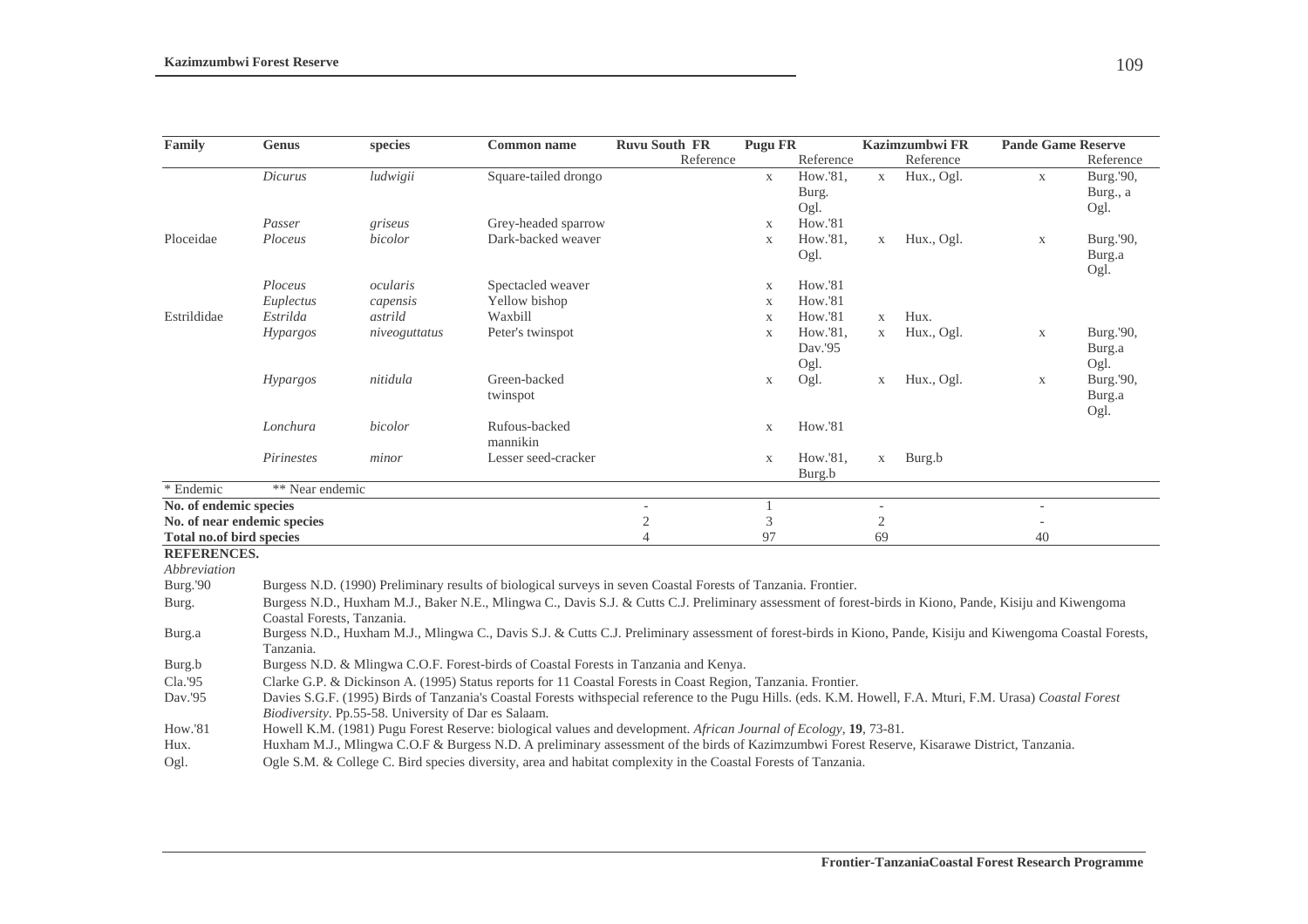## **REPTILES**

|                                | <b>Family</b>                | Genus        | species          | <b>Common name</b>          | <b>Ruvu South FR</b> | <b>Pugu FR</b> |           |                      | Kazimzumbwi FR | Pande                  |           |
|--------------------------------|------------------------------|--------------|------------------|-----------------------------|----------------------|----------------|-----------|----------------------|----------------|------------------------|-----------|
|                                |                              |              |                  |                             | Reference            |                | Reference |                      | Reference      | Game<br><b>Reserve</b> | Reference |
|                                | Chameleons Chamaeleonidae    | Rhampholeon  | brevicaudatus ** | Bearded pygmy<br>chameleon  |                      |                |           | $\mathbf{X}$         | Cla.95         |                        |           |
| <b>Snakes</b>                  | Colubridae                   | Aparallactus | werneri **       | Usambara centipede<br>eater |                      |                |           | $\mathbf X$          | Cla.'95        |                        |           |
|                                |                              | Dasypeltis   | $medici$ **      | East African Egg Eater      |                      | X              | Cla.'95   |                      |                |                        |           |
| Lizards                        | Laceritidae                  | Heliobolus   | neumanni         | Neumann's Sand-lizard       |                      | X              | Cla.'95   |                      |                |                        |           |
| ** Near<br>endemic             |                              |              |                  |                             |                      |                |           |                      |                |                        |           |
| No. of forest dependent        | No. of near-endemic species  |              |                  |                             | 7                    |                |           | $\overline{2}$<br>16 |                | -<br>$\qquad \qquad$   |           |
| species (Cla.'95)<br>(Cla.'95) | No. of known reptile species |              |                  |                             | 7                    | 5              |           | 16                   |                | $\overline{2}$         |           |

#### **REFERENCES**

*Abbreviation:*

Cla.'95 Clarke G.P. & Dickinson A. (1995) Status reports for 11 Coastal Forests in Coast Region, Tanzania.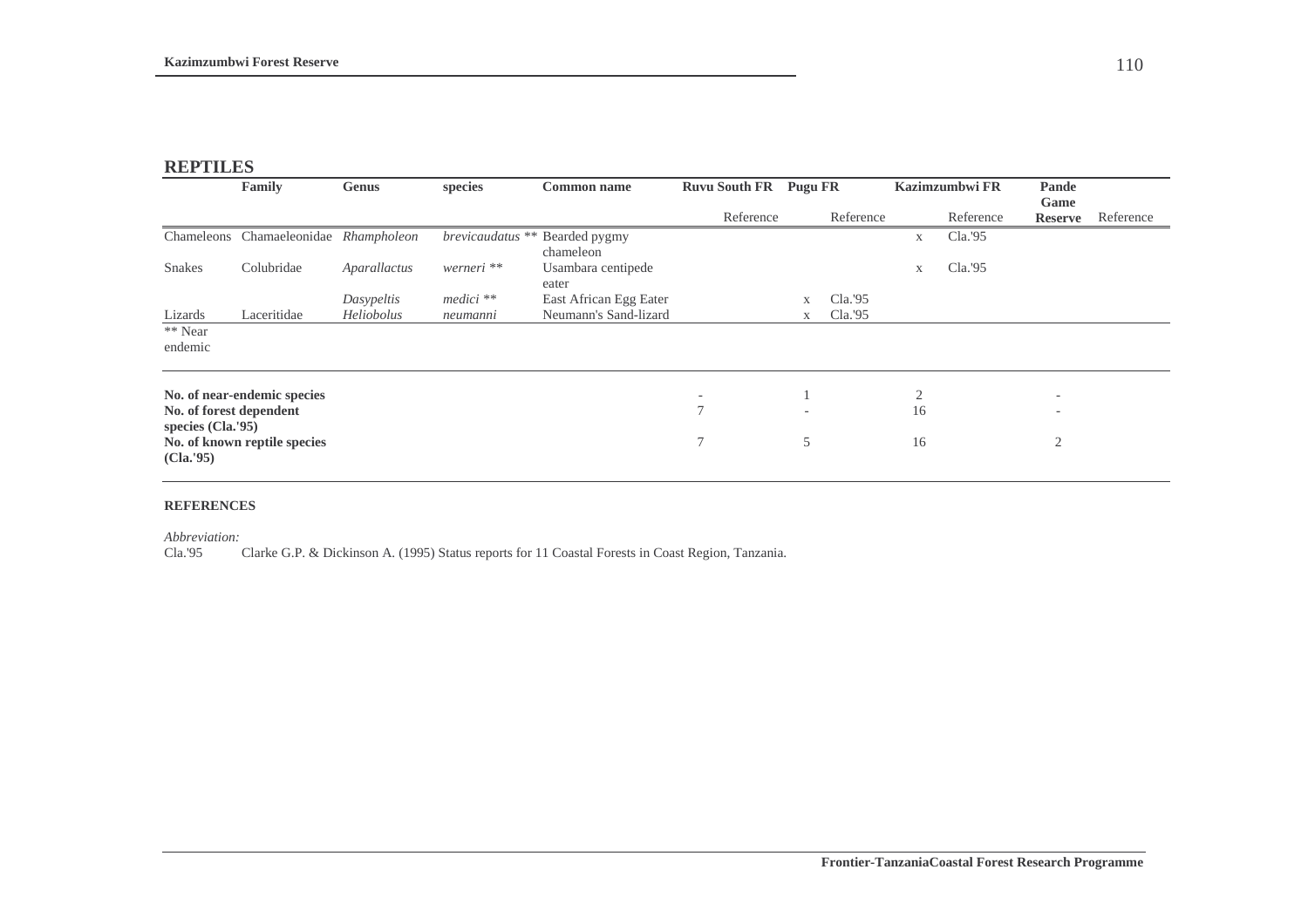# **AMPHIBIANS**

| Family                      | <b>Genus</b>                  | species                  | <b>Common name</b>          | <b>Ruvu</b>                   |           | Pugu FR     |           | <b>Kazimzumbwi</b> |                  | <b>Pande Game</b> |           |
|-----------------------------|-------------------------------|--------------------------|-----------------------------|-------------------------------|-----------|-------------|-----------|--------------------|------------------|-------------------|-----------|
|                             |                               |                          |                             | <b>South</b><br>$\mathbf{FR}$ | Reference |             | Reference | <b>FR</b>          | Reference        | <b>Reserve</b>    | Reference |
| Bufonidae                   | <b>Bufo</b>                   | lindneri                 | Toad                        |                               |           | $\mathbf X$ | Cla.'95,  |                    |                  |                   |           |
|                             |                               |                          |                             |                               |           |             | Poyn.     |                    |                  |                   |           |
|                             | <b>Bufo</b>                   | gutturalis               | Guttural toad               |                               |           | $\mathbf X$ | Poyn.     | $\mathbf X$        | Poyn.            |                   |           |
|                             | Mertensophryne                | micranotis **            | Tree toad                   |                               |           | $\mathbf X$ | Cla.'95,  | $\mathbf X$        | Cla.'95,         |                   |           |
|                             |                               |                          |                             |                               |           |             | Poyn.     |                    | Poyn.<br>Dic.'92 |                   |           |
| Microhylidae                | <b>Breviceps</b>              | mossambicus              | Mozambique rain frog        |                               |           | $\mathbf X$ | Poyn.     | $\mathbf X$        | Poyn.            |                   |           |
| Ranidae                     | Ptychadena                    | anchietae                | Plain grass frog            |                               |           | $\mathbf X$ | Poyn.     |                    |                  |                   |           |
|                             | Phrynobatrachus               | acridoides               | East African puddle<br>frog |                               |           | $\mathbf X$ | Poyn.     | $\mathbf X$        | Poyn.            |                   |           |
|                             | Phrynobatrachus               | mababiensis              |                             |                               |           |             |           | $\mathbf X$        | Poyn.            |                   |           |
| Arthroleptidae              | Arthroleptus                  | affinis                  | Squeaker                    |                               |           | $\mathbf X$ | Poyn.     |                    |                  |                   |           |
|                             | Arthroleptus                  | globosa                  |                             |                               |           |             |           | $\mathbf X$        | Poyn.            |                   |           |
|                             | Arthroleptus                  | stenodactylus            | Shovel-footed<br>squeaker   |                               |           | $\mathbf X$ | Poyn.     | $\mathbf X$        | Poyn.            |                   |           |
|                             | Arthroleptus                  | xenodactyloides Squeaker |                             |                               |           | $\mathbf X$ | Poyn.     |                    |                  |                   |           |
| Rhacophoridae               | Chiromantis                   | xerampelina              | Foam nest frog              |                               |           | $\mathbf X$ | Poyn.     | $\mathbf X$        | Poyn.            | $\mathbf X$       | Poyn.     |
| Hyperolidae                 | Afrixalus                     | <i>brachycnemis</i>      |                             |                               |           |             |           | $\mathbf X$        | Poyn.            |                   |           |
|                             | Afrixalus                     | sylvaticus **            | Leaf-folding frog           |                               |           |             |           | $\mathbf X$        | Cla.'95,         |                   |           |
|                             |                               |                          |                             |                               |           |             |           |                    | Poyn.            |                   |           |
|                             |                               |                          |                             |                               |           |             |           |                    | Dic.'92          |                   |           |
|                             | Afrixalus                     | sp.                      | Leaf-folding frog           |                               |           |             |           | $\mathbf X$        | Poyn.            |                   |           |
|                             | Hyperolius                    | mitchelli                |                             |                               |           |             |           | $\mathbf X$        | Poyn.            |                   |           |
|                             | Hyperolius                    | tuberilinguis            |                             |                               |           |             |           | $\mathbf X$        | Poyn.            |                   |           |
|                             | Leptopelis                    | flavomaculatus           | Treefrog                    |                               |           |             |           | $\mathbf X$        | Cla.'95,         |                   |           |
|                             |                               | $***$                    |                             |                               |           |             |           |                    | Poyn.            |                   |           |
| ** Near endemic             |                               |                          |                             |                               |           |             |           |                    |                  |                   |           |
| No.of near endemics species |                               |                          |                             |                               |           |             |           | 3                  |                  |                   |           |
|                             | No.of known amphibian species |                          |                             | 3                             |           | 11          |           | 15                 |                  | $\mathbf{2}$      |           |
| (Cla.'95)                   |                               |                          |                             |                               |           |             |           |                    |                  |                   |           |
| <b>REFERENCES</b>           |                               |                          |                             |                               |           |             |           |                    |                  |                   |           |
| Abbreviation:               |                               |                          |                             |                               |           |             |           |                    |                  |                   |           |

Cla.'95 Clarke G.P. & Dickinson A. (1995) Status reports for 11 Coastal Forests in Coast Region, Tanzania.<br>Poyn. Poynton J.C. Amphibians of Coastal Forests. Natural History Museum, London.

Poyn. Poynton J.C. Amphibians of Coastal Forests. Natural History Museum, London.

Dic.'92 Dickinson A. (1992) Amphibians of Coastal Forests and surrounding areas. Frontier Tanzania.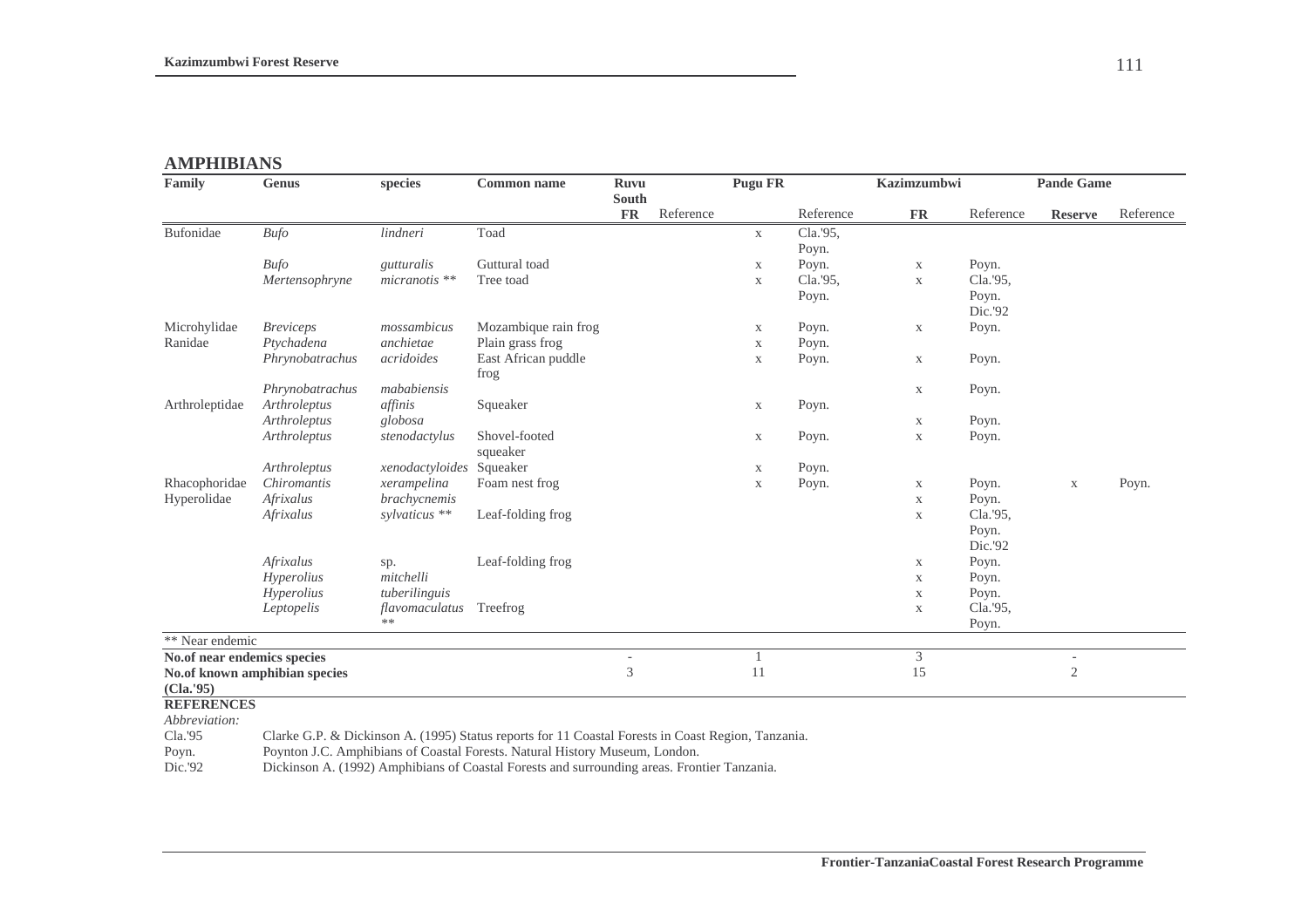### **BUTTERFLIES**

| Family      | <b>Genus</b>               | <b>Ruvu South</b><br>species |           |           | <b>Pugu FR</b> |           | Kazimzumbwi |           | <b>Pande Game</b> |           |
|-------------|----------------------------|------------------------------|-----------|-----------|----------------|-----------|-------------|-----------|-------------------|-----------|
|             |                            |                              | <b>FR</b> | Reference |                | Reference | <b>FR</b>   | Reference | <b>Reserve</b>    | Reference |
| Acraeidae   | Acraea                     | admantha                     |           |           | $\mathbf{X}$   | Gra.'84   |             |           |                   |           |
|             | Acraea                     | aerita acrita                |           |           | $\mathbf X$    | Gra.'84   |             |           |                   |           |
|             | Acraea                     | amenosa                      |           |           | $\mathbf X$    | Gra.'84   |             |           |                   |           |
|             | Acraea                     | cabria                       |           |           | $\mathbf X$    | Gra.'84   |             |           |                   |           |
|             | Acraea                     | caldera neluska              |           |           | $\mathbf X$    | Gra.'84   |             |           |                   |           |
|             | Acraea                     | cuva                         |           |           | $\mathbf X$    | Gra.'84   |             |           |                   |           |
|             | Acraea                     | egina areca                  |           |           | $\mathbf X$    | Gra.'84   |             |           |                   |           |
|             | Acraea                     | encedon                      |           |           | $\mathbf X$    | Gra.'84   |             |           |                   |           |
|             | Acraea                     | eponina                      |           |           | $\mathbf X$    | Gra.'84   |             |           |                   |           |
|             | Acraea                     | esebria                      |           |           | $\mathbf X$    | Gra.'84   |             |           |                   |           |
|             | Acraea                     | guirna                       |           |           |                |           |             |           | $\mathbf X$       | O'Har     |
|             | Acraea                     | insignis balbina             |           |           | $\mathbf X$    | Gra.'84   |             |           |                   |           |
|             | Acraea                     | johnstoni johnstoni          |           |           | $\mathbf X$    | Gra.'84   |             |           |                   |           |
|             | Acraea                     | machequena                   |           |           | $\mathbf X$    | Gra.'84   |             |           |                   |           |
|             | Acraea                     | natalica natalica            |           |           | $\mathbf X$    | Gra.'84   |             |           |                   |           |
|             | Acraea                     | onsaea                       |           |           | $\mathbf X$    | Gra.'84   |             |           |                   |           |
|             | Acraea                     | perpsichore neobule          |           |           | $\mathbf X$    | Gra.'84   |             |           |                   |           |
|             | Acraea                     | petraea                      |           |           | $\mathbf X$    | Gra.'84   |             |           |                   |           |
|             | Acraea                     | pseudolycia                  |           |           | $\mathbf X$    | Gra.'84   |             |           |                   |           |
|             |                            | astrigera                    |           |           |                |           |             |           |                   |           |
|             | Acraea                     | pudeorella detecta           |           |           | $\mathbf X$    | Gra.'84   |             |           |                   |           |
|             | Acraea                     | quirina rosa                 |           |           | $\mathbf X$    | Gra.'84   |             |           |                   |           |
|             | Acraea                     | rabbaiae mombasae            |           |           | $\mathbf X$    | Gra.'84   |             |           |                   |           |
|             | Acraea                     | satis                        |           |           | $\mathbf X$    | Gra.'84   |             |           |                   |           |
|             | Acraea                     | sonata                       |           |           | $\mathbf X$    | Gra.'84   |             |           |                   |           |
|             | Acraea                     | zetes acara                  |           |           | $\mathbf X$    | Gra.'84   |             |           |                   |           |
|             | <b>Bematistes</b>          | epaea epitellus              |           |           | $\mathbf X$    | Gra.'84   |             |           | $\mathbf X$       | O'Har     |
| Danaidae    | <b>Amaris</b>              | niavius dominicanus          |           |           | $\mathbf X$    | Gra.'84   |             |           |                   |           |
|             | <b>Amaris</b>              | ochlea ochlea                |           |           | $\mathbf X$    | Gra.'84   |             |           |                   |           |
|             | Danaus                     | chrysippus                   |           |           | $\mathbf X$    | Gra.'84   |             |           |                   |           |
|             | Pardopsis                  | punctatissima                |           |           | $\mathbf X$    | Gra.'84   |             |           | $\mathbf X$       | O'Har     |
| Hepseriidae | Tagiades                   | flesus                       |           |           |                |           |             |           | $\mathbf X$       | O'Har     |
|             | $\boldsymbol{\mathcal{P}}$ | sp.                          |           |           |                |           |             |           | $\mathbf X$       | O'Har     |
| Libythea    | Libytheca                  | labdaca laius                |           |           | $\mathbf X$    | Gra.'84   |             |           |                   |           |
| Lycaenidae  | Hemiolaus                  | coeculus littoralis          |           |           |                |           | $\mathbf X$ | Kie.'93   |                   |           |
|             | <b>Iolaus</b>              | sp.                          |           |           |                |           |             |           | $\mathbf X$       | O'Har     |
|             | Azanus                     | mirza                        |           |           |                |           | $\mathbf X$ | Kie.'93   |                   |           |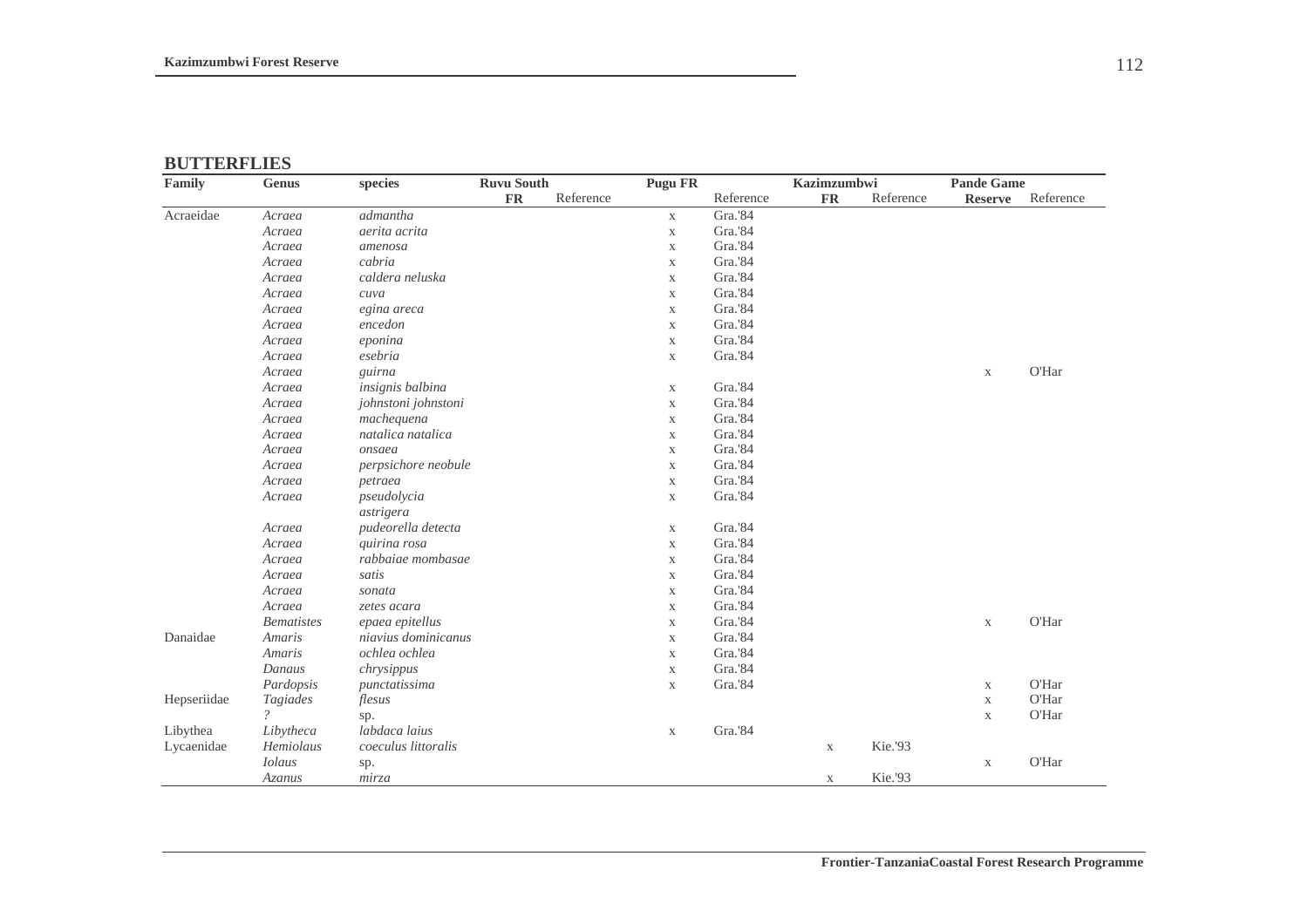| Family      | Genus         | species                | <b>Ruvu South</b> |           | <b>Pugu FR</b> |           | Kazimzumbwi |           | <b>Pande Game</b> |           |
|-------------|---------------|------------------------|-------------------|-----------|----------------|-----------|-------------|-----------|-------------------|-----------|
|             |               |                        | <b>FR</b>         | Reference |                | Reference | <b>FR</b>   | Reference | <b>Reserve</b>    | Reference |
| Nymphalidae | Euxanthe      | tiberius tiberius      |                   |           | $\mathbf X$    | Gra.'84   | $\mathbf X$ | Kie.'93   |                   |           |
|             | Euxanthe      | wakefieldi             | $\mathbf X$       | Kie.'93   | $\mathbf X$    | Gra.'84   | $\mathbf X$ | Kie.'93   |                   |           |
|             | Euphaedra     | eleus orientalis       |                   |           |                |           |             |           | $\mathbf X$       | O'Har     |
|             | Euphaedra     | nephron                |                   |           |                |           |             |           | $\mathbf X$       | O'Har     |
|             | Charaxes      | achaemenes             |                   |           | $\mathbf X$    | Gra.'84   |             |           |                   |           |
|             | Charaxes      | baumanni granti        |                   |           | $\mathbf X$    | Gra.'84   |             |           |                   |           |
|             | Charaxes      | brutus alcyone         |                   |           | $\mathbf X$    | Gra.'84   | $\mathbf X$ | Kie.'93   |                   |           |
|             | Charaxes      | candiope               |                   |           | $\mathbf X$    | Gra.'84   | $\mathbf X$ | Kie.'93   |                   |           |
|             | Charaxes      | castor flavifasciatus  |                   |           | $\mathbf X$    | Gra.'84   | $\mathbf X$ | Kie.'93   |                   |           |
|             | Charaxes      | cithaeron kenneti      | $\mathbf X$       | Kie.'93   | $\mathbf X$    | Gra.'84   | $\mathbf X$ | Kie.'93   |                   |           |
|             | Charaxes      | etesipe tavetensis     |                   |           | $\mathbf X$    | Gra.'84   |             |           |                   |           |
|             | Charaxes      | ethalion littoralis    |                   |           | $\mathbf X$    | Gra.'84   |             |           |                   |           |
|             | Charaxes      | guderiana<br>guderiana |                   |           | $\mathbf X$    | Gra.'84   |             |           |                   |           |
|             | Charaxes      | jahlusa argynnides     | $\mathbf X$       | Kie.'93   | $\mathbf X$    | Gra.'84   |             |           |                   |           |
|             | Charaxes      | jasius-saturnus        |                   |           | $\mathbf X$    | Gra.'84   |             |           |                   |           |
|             | Charaxes      | lasti lasti            |                   |           | $\mathbf X$    | Gra.'84   |             |           |                   |           |
|             | Charaxes      | protoclea azota        | $\mathbf X$       | Kie.'93   | $\mathbf X$    | Gra.'84   | $\mathbf X$ | Kie.'93   |                   |           |
|             | Charaxes      | tavetensis             |                   |           |                |           | $\mathbf X$ | Kie.'93   |                   |           |
|             | Charaxes      | varanes vologeses      | $\mathbf X$       | Kie.'93   | $\mathbf X$    | Gra.'84   | $\mathbf X$ | Kie.'93   |                   |           |
|             | Charaxes      | violetta maritima      |                   |           | $\mathbf X$    | Gra.'84   |             |           |                   |           |
|             | Charaxes      | zoolina zoolina        | $\mathbf X$       | Kie.'93   | $\mathbf X$    | Gra.'84   | $\mathbf X$ | Kie.'93   |                   |           |
|             | Euptera       | kinugnana              |                   |           |                |           | $\mathbf X$ | Kie.'93   |                   |           |
|             | Euptera       | pluto kinugnana        |                   |           | $\mathbf X$    | Gra.'84   |             |           |                   |           |
|             | Euphaedra     | neophron neophron      |                   |           | $\mathbf X$    | Gra.'84   |             |           |                   |           |
|             | Euryphura     | achylus achylus        |                   |           | $\mathbf X$    | Gra.'84   | $\mathbf X$ | Kie.'93   |                   |           |
|             | Hamanumida    | daedalus               | $\mathbf X$       | Kie.'93   | $\mathbf X$    | Gra.'84   | $\mathbf X$ | Kie.'93   |                   |           |
|             | Aterica       | galene theophanes      | $\mathbf X$       | Kie.'93   | $\mathbf X$    | Gra.'84   | $\mathbf X$ | Kie.'93   | $\mathbf X$       | Kie.'93   |
|             | Pseudacraea   | boisduvali crimenti    |                   |           | $\mathbf X$    | Gra.'84   |             |           |                   |           |
|             | Pseudacraea   | boisduvali trimeni     |                   |           |                |           | $\mathbf X$ | Kie.'93   |                   |           |
|             | Pseudacraea   | lucretia expanca       |                   |           | $\mathbf X$    | Gra.'84   | $\mathbf X$ | Kie.'93   |                   |           |
|             | Neptis        | goochi                 |                   |           |                |           | $\mathbf X$ | Kie.'93   |                   |           |
|             | Neptis        | kiriakofi              |                   |           | $\mathbf X$    | Gra.'84   |             |           | $\mathbf X$       | Kie.'93   |
|             | <b>Neptis</b> | laeta                  |                   |           | $\mathbf X$    | Gra.'84   |             |           |                   |           |
|             | Neptis        | nina                   |                   |           | $\mathbf X$    | Gra.'84   |             |           |                   |           |
|             | <b>Neptis</b> | rogersi                |                   |           | $\mathbf X$    | Gra.'84   |             |           |                   |           |
|             | <b>Neptis</b> | saelava marpessa       |                   |           | $\mathbf X$    | Gra.'84   |             |           |                   |           |
|             | <b>Neptis</b> | serena                 |                   |           | $\mathbf X$    | Gra.'84   |             |           | $\mathbf X$       | Kie.'93   |
|             | <b>Neptis</b> | trigonophora           |                   |           |                | Gra.'84   |             |           | $\mathbf{X}$      | O'Har     |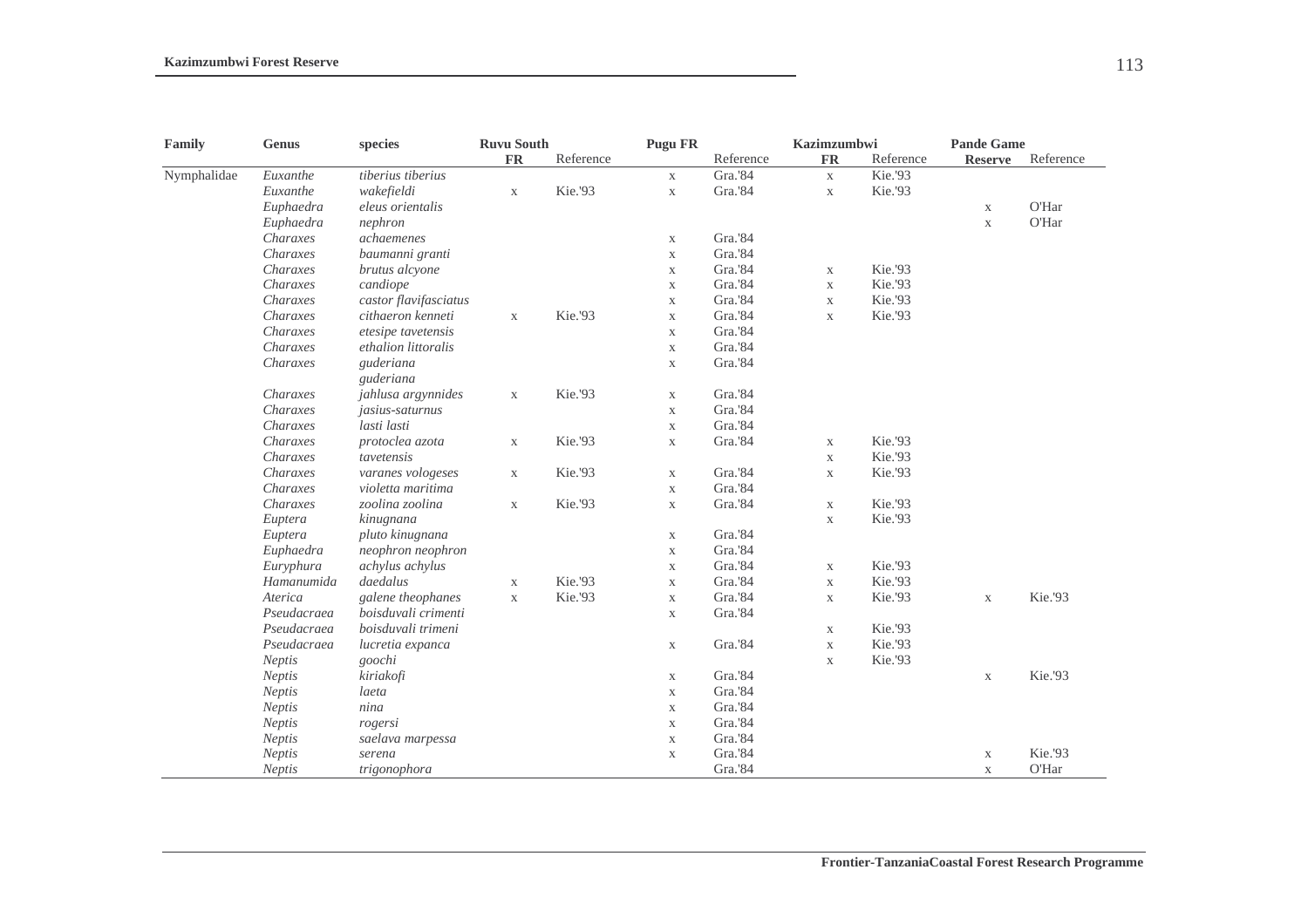| Family       | <b>Genus</b>  | species              | <b>Ruvu South</b> |           | <b>Pugu FR</b> |           | <b>Kazimzumbwi</b> |           | <b>Pande Game</b> |           |
|--------------|---------------|----------------------|-------------------|-----------|----------------|-----------|--------------------|-----------|-------------------|-----------|
|              |               |                      | $\mathbf{FR}$     | Reference |                | Reference | <b>FR</b>          | Reference | <b>Reserve</b>    | Reference |
| Nymphalidae  | Neptis        | trigonophora         |                   |           | $\mathbf X$    | Gra.'84   |                    |           |                   |           |
|              |               | trigonophora         |                   |           |                |           |                    |           |                   |           |
|              | Cyrestis      | camillus sublineata  |                   |           | $\mathbf X$    | Gra.'84   | $\mathbf X$        | Kie.'93   | $\mathbf X$       | O'Har     |
|              | <b>Byblia</b> | anvatara acheloya    |                   |           | $\mathbf X$    | Gra.'84   | $\mathbf X$        | Kie.'93   |                   |           |
|              | <b>Byblia</b> | ilithya              |                   |           | $\mathbf X$    | Gra.'84   |                    |           |                   |           |
|              | Neptidopsis   | fulgurata platyptera |                   |           | $\mathbf X$    | Gra.'84   |                    |           |                   |           |
|              | Neptidopsis   | ophione velleda      | $\mathbf X$       | Kie.'93   | $\mathbf X$    | Gra.'84   |                    |           |                   |           |
|              | Eurythela     | dryope angulata      | $\mathbf X$       | Kie.'93   | $\mathbf X$    | Gra.'84   | $\mathbf X$        | Kie.'93   | $\mathbf X$       | O'Har     |
|              | Hypolimnas    | deceptor deceptor    |                   |           | $\mathbf X$    | Gra.'84   |                    |           |                   |           |
|              | Hypolimnas    | dubius               |                   |           |                | Gra.'84   |                    |           | $\mathbf X$       | O'Har     |
|              |               | dubius/drucei        |                   |           |                |           |                    |           |                   |           |
|              | Hypolimnas    | dubius wahlbergi     |                   |           | $\mathbf X$    | Gra.'84   |                    |           | $\mathbf X$       | Kie.'93   |
|              | Hypolimnas    | misippus             |                   |           | $\mathbf X$    | Gra.'84   |                    |           | $\mathbf X$       | Kie.'93,  |
|              |               |                      |                   |           |                |           |                    |           |                   | O'Har     |
|              | Hypolimnas    | usambara             |                   |           | $\mathbf X$    | Gra.'84   |                    |           |                   |           |
|              | Salamis       | anacardii            |                   |           | $\mathbf X$    | Gra.'84   |                    |           |                   |           |
|              | Salamis       | parhassus            |                   |           | $\mathbf X$    | Gra.'84   | $\mathbf X$        | Kie.'93   | $\mathbf X$       | O'Har     |
|              | Junonia       | artaxia              |                   |           | $\mathbf X$    | Gra.'84   |                    |           |                   |           |
|              | Junonia       | hierta cebrene       |                   |           | $\mathbf X$    | Gra.'84   |                    |           |                   |           |
|              | Junonia       | natalica natalica    |                   |           | $\mathbf X$    | Gra.'84   |                    |           |                   |           |
|              | Junonia       | oenone oenone        |                   |           | $\mathbf X$    | Gra.'84   |                    |           |                   |           |
|              | Junonia       | orithya              |                   |           | $\mathbf X$    | Gra.'84   |                    |           |                   |           |
|              |               | madagascariensis     |                   |           |                |           |                    |           |                   |           |
|              | Junonia       | terea elgiva         |                   |           | $\mathbf X$    | Gra.'84   | $\mathbf X$        | Kie.'93   |                   |           |
|              | Precis        | actia                |                   |           | $\mathbf X$    | Gra.'84   | $\mathbf X$        | Kie.'93   |                   |           |
|              | Sallya        | boisduvali           |                   |           | $\mathbf X$    | Gra.'84   |                    |           |                   |           |
|              |               | boisduvali           |                   |           |                |           |                    |           |                   |           |
|              | Sallya        | moranti              |                   |           | $\mathbf X$    | Gra.'84   |                    |           |                   |           |
|              | Sallya        | natalensis           |                   |           | $\mathbf X$    | Gra.'84   |                    |           |                   |           |
|              | Hachnoptera   | iole ayresi          |                   |           | $\mathbf X$    | Gra.'84   | $\mathbf X$        | Kie.'93   |                   |           |
|              | Phalanta      | eurytis columbina    |                   |           | $\mathbf X$    | Gra.'84   |                    |           |                   |           |
|              | Phalanta      | eurytis eurytis      |                   |           |                |           | $\mathbf X$        | Kie.'93   |                   |           |
|              | Phalanta      | phalantha            |                   |           |                |           | $\mathbf X$        | Kie.'93   | $\mathbf X$       | Kie.'93   |
|              | Phalanta      | phalantha aethiopia  |                   |           | $\mathbf X$    | Gra.'84   |                    |           |                   |           |
|              | Hanma         | theobene blassi      |                   |           | $\mathbf X$    | Gra.'84   |                    |           |                   |           |
|              | Bebaeria      | mardania oreintis    |                   |           | $\mathbf X$    | Gra.'84   |                    |           |                   |           |
|              | Vanessa       | cardui               |                   |           | $\mathbf X$    | Gra.'84   |                    |           |                   |           |
| Papilionidae | Papilio       | angolensis           |                   |           | $\mathbf X$    | Gra.'84   |                    |           | $\mathbf X$       | Kie.'93   |
|              | Papilio       | constantinus         |                   |           | $\mathbf X$    | Gra.'84   |                    |           |                   |           |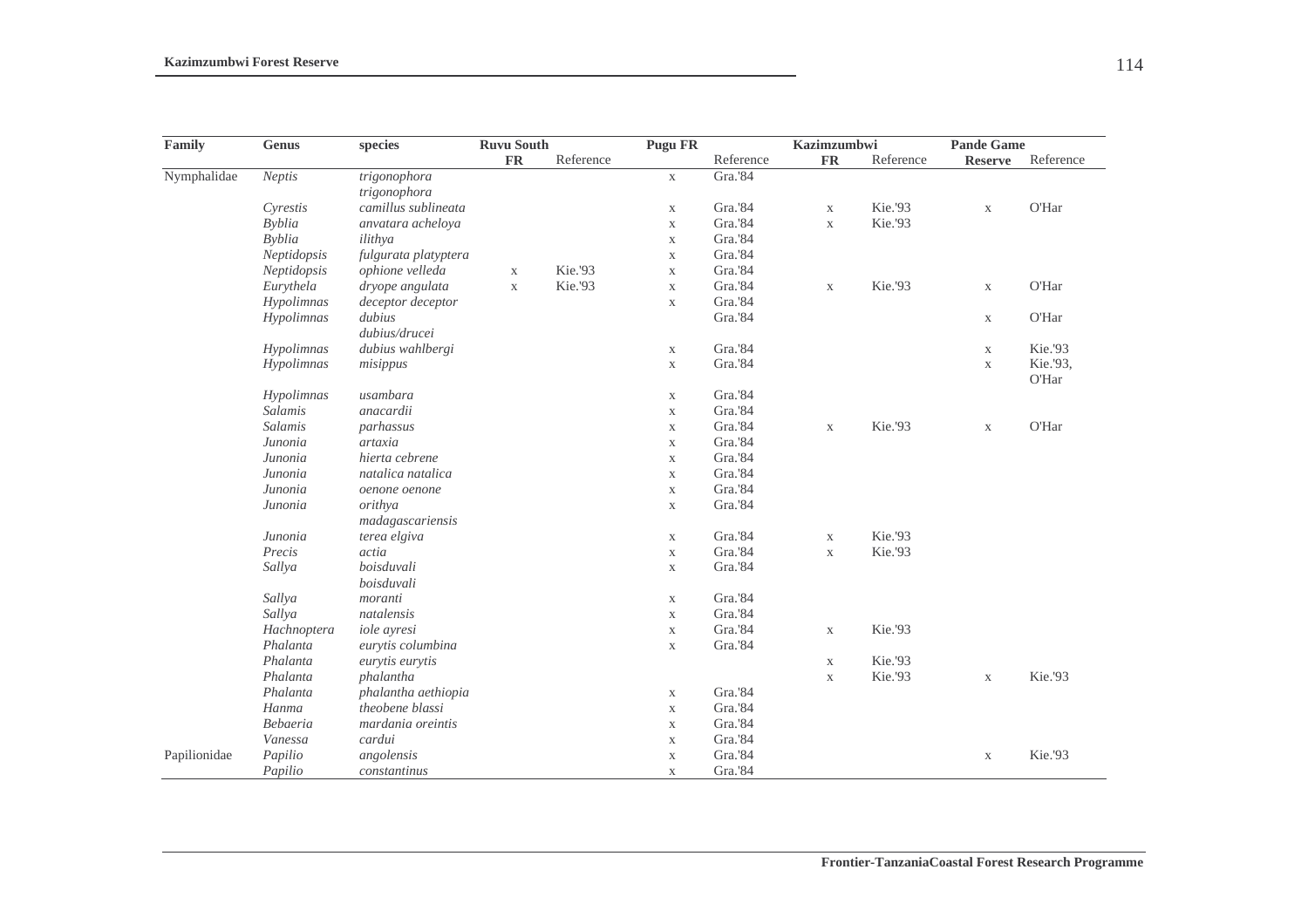| Family       | Genus      | species             | <b>Ruvu South</b> |           | <b>Pugu FR</b> |           | <b>Kazimzumbwi</b> |           | <b>Pande Game</b> |           |
|--------------|------------|---------------------|-------------------|-----------|----------------|-----------|--------------------|-----------|-------------------|-----------|
|              |            |                     | <b>FR</b>         | Reference |                | Reference | <b>FR</b>          | Reference | <b>Reserve</b>    | Reference |
| Papilionidae | Papilio    | dardanus cenea      |                   |           |                |           |                    |           | $\mathbf X$       | O'Har     |
|              | Papilio    | dardanus ochracea   |                   |           |                |           |                    |           | $\mathbf X$       | O'Har     |
|              | Papilio    | dardanus tibullus   |                   |           | $\mathbf X$    | Gra.'84   | $\mathbf X$        | Kie.'93   |                   |           |
|              | Papilio    | demodocus           |                   |           | $\mathbf X$    | Gra.'84   |                    |           | $\mathbf X$       | Kie.'93   |
|              | Papilio    | f. hippocoonides    |                   |           |                | Gra.'84   |                    |           |                   |           |
|              | Papilio    | nireus lyaeus       | $\mathbf X$       | Kie.'93   | $\mathbf X$    | Gra.'84   | $\mathbf X$        | Kie.'93   |                   |           |
|              | Graphium   | antheus             |                   |           | $\mathbf X$    | Gra.'84   |                    |           |                   |           |
|              | Graphium   | colonna             |                   |           | $\mathbf X$    | Gra.'84   | $\mathbf X$        | Kie.'93   |                   |           |
|              | Graphium   | leonidas            |                   |           | $\mathbf X$    | Gra.'84   | $\mathbf X$        | Kie.'93   | $\mathbf X$       | Kie.'93,  |
|              |            |                     |                   |           |                |           |                    |           |                   | O'Har     |
|              | Graphium   | ophidicephalus      | $\mathbf X$       | Kie.'93   | $\mathbf X$    | Gra.'84   | $\mathbf X$        | Kie.'93   |                   |           |
|              | Graphium   | philnonoe           |                   |           | $\mathbf X$    | Gra.'84   | $\mathbf X$        | Kie.'93   |                   |           |
|              | Graphium   | polistratus         | $\mathbf X$       | Kie.'93   | $\mathbf X$    | Gra.'84   |                    |           |                   |           |
|              | Graphium   | polycenes           |                   |           | $\mathbf X$    | Gra.'84   |                    |           |                   |           |
|              | Graphium   | porthaon            |                   |           | $\mathbf X$    | Gra.'84   |                    |           | $\mathbf X$       | Kie.'93   |
| Pieridae     | Catopsilia | florella            | $\mathbf X$       | Kie.'93   | $\mathbf X$    | Gra.'84   | $\mathbf X$        | Kie.'93   |                   |           |
|              | Anaphaeis  | creona              |                   |           |                |           |                    |           | $\mathbf X$       | O'Har     |
|              | Eurema     | <i>brigitta</i>     |                   |           | $\mathbf X$    | Gra.'84   | $\mathbf X$        | Kie.'93   | $\mathbf X$       | O'Har     |
|              | Eurema     | desjardinsi         |                   |           | $\mathbf X$    | Gra.'84   |                    |           |                   |           |
|              | Eurema     | florica nivea       |                   |           | $\mathbf X$    | Gra.'84   |                    |           |                   |           |
|              | Eurema     | hapale              |                   |           | $\mathbf X$    | Gra.'84   |                    |           |                   |           |
|              | Eurema     | hecabe solifera     |                   |           | $\mathbf X$    | Gra.'84   | $\mathbf X$        | Kie.'93   |                   |           |
|              | Eurema     | senegalensis        |                   |           |                |           | $\mathbf X$        | Kie.'93   |                   |           |
|              | Nepheronia | argia mhondana      |                   |           | $\mathbf X$    | Gra.'84   | $\mathbf X$        | Kie.'93   | $\mathbf X$       | O'Har     |
|              | Nepheronia | buquetti            |                   |           | $\mathbf X$    | Gra.'84   |                    |           |                   |           |
|              | Nepheronia | thalassina sinalata |                   |           | $\mathbf X$    | Gra.'84   | $\mathbf X$        | Kie.'93   |                   |           |
|              | Eronia     | cleodora dilatata   |                   |           | $\mathbf X$    | Gra.'84   | $\mathbf X$        | Kie.'93   |                   |           |
|              | Eronia     | leda                |                   |           | $\mathbf X$    | Gra.'84   |                    |           |                   |           |
|              | Colotis    | amata calais        |                   |           |                |           |                    |           | $\mathbf X$       | Kie.'93   |
|              | Colotis    | antevippe gavisa    |                   |           | $\mathbf X$    | Gra.'84   |                    |           |                   |           |
|              | Colotis    | euippe              |                   |           |                |           |                    |           | $\mathbf X$       | O'Har     |
|              | Colotis    | evagore antigone    |                   |           | $\mathbf X$    | Gra.'84   |                    |           |                   |           |
|              | Colotis    | evenina evenina     |                   |           |                |           |                    |           | X                 | O'Har     |
| Pieridae     | Colotis    | evenina sipylus     |                   |           | $\mathbf X$    | Gra.'84   |                    |           |                   |           |
|              | Colotis    | evigpe complexivus  |                   |           |                |           |                    |           | $\mathbf X$       | O'Har     |
|              | Colotis    | evippe omphale      |                   |           | $\mathbf X$    | Gra.'84   | $\mathbf X$        | Kie.'93   |                   |           |
|              | Colotis    | hetaera             |                   |           | $\mathbf X$    | Gra.'84   |                    |           |                   |           |
|              | Colotis    | incretus            |                   |           | $\mathbf X$    | Gra.'84   |                    |           |                   |           |
|              | Colotis    | ione                |                   |           | $\mathbf X$    | Gra.'84   | $\mathbf X$        | Kie.'93   |                   |           |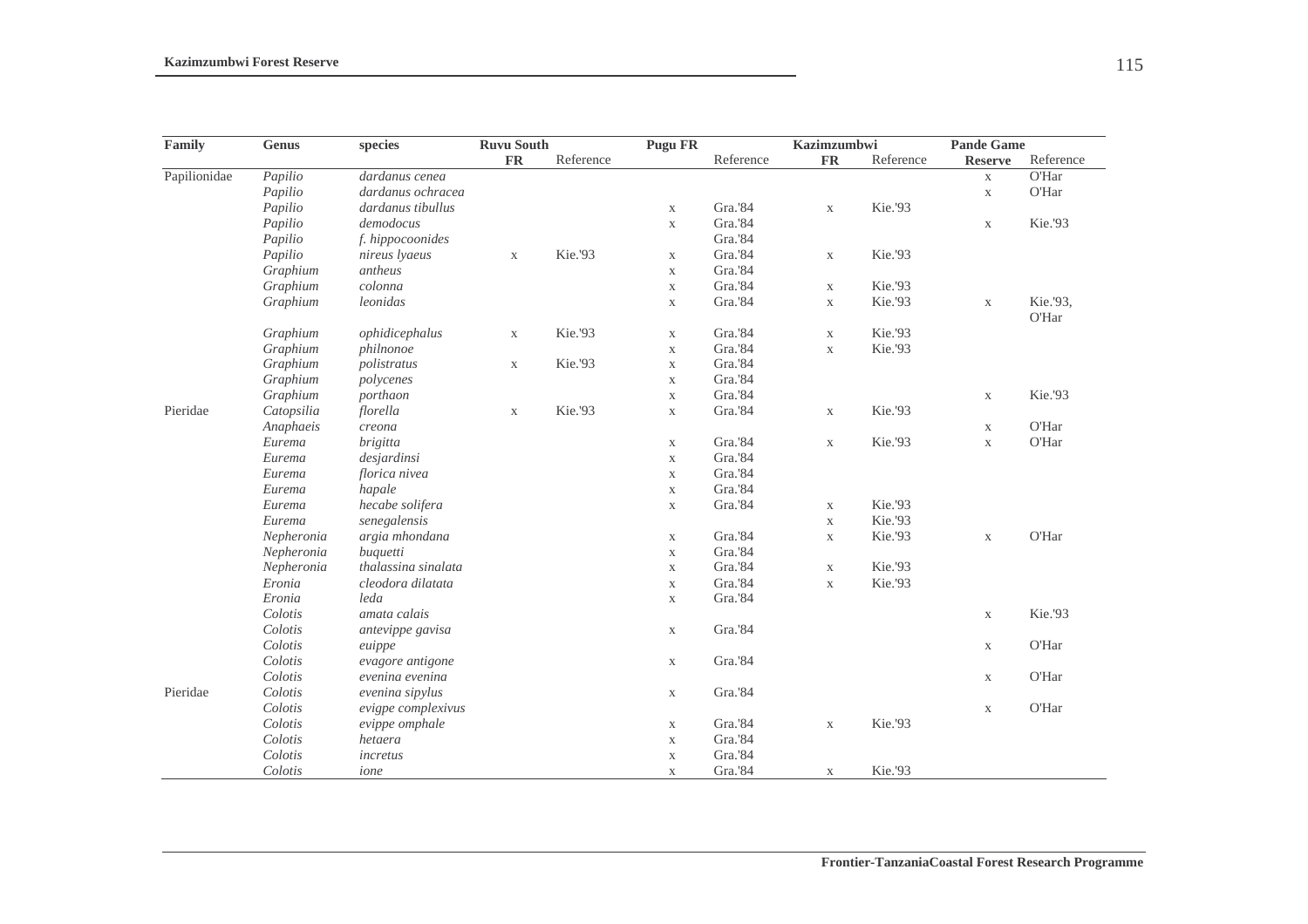| Family                                            | <b>Genus</b>    | species                 | <b>Ruvu South</b> |           | <b>Pugu FR</b> |           | <b>Kazimzumbwi</b>  |           | <b>Pande Game</b> |                   |
|---------------------------------------------------|-----------------|-------------------------|-------------------|-----------|----------------|-----------|---------------------|-----------|-------------------|-------------------|
|                                                   |                 |                         | <b>FR</b>         | Reference |                | Reference | ${\rm \mathbf{FR}}$ | Reference | <b>Reserve</b>    | Reference         |
|                                                   | Colotis         | regina                  |                   |           |                |           |                     |           | $\mathbf X$       | O'Har             |
|                                                   | Colotis         | vest catachrysops       |                   |           | $\mathbf X$    | Gra.'84   |                     |           |                   |                   |
|                                                   | <b>Belenois</b> | aurota aurota           |                   |           | $\mathbf X$    | Gra.'84   |                     |           |                   |                   |
|                                                   | <b>Belenois</b> | creona severina         |                   |           | $\mathbf X$    | Gra.'84   | $\mathbf X$         | Kie.'93   | $\mathbf X$       | Kie.'93,<br>O'Har |
|                                                   | <b>Belenois</b> | gidica                  |                   |           | $\mathbf X$    | Gra.'84   |                     |           |                   |                   |
|                                                   | <b>Belenois</b> | thysa thysa             | $\mathbf X$       | Kie.'93   | $\mathbf X$    | Gra.'84   | $\mathbf X$         | Kie.'93   | $\mathbf X$       | O'Har             |
|                                                   | Appias          | lasti lasti             |                   |           | $\mathbf X$    | Gra.'84   | $\mathbf X$         | Kie.'93   |                   |                   |
|                                                   | Dixeia          | doxa costata            |                   |           | $\mathbf X$    | Gra.'84   |                     |           |                   |                   |
|                                                   | Dixeia          | orbona vidua            |                   |           | $\mathbf X$    | Gra.'84   |                     |           |                   |                   |
|                                                   | Dixeia          | pigea                   |                   |           | $\mathbf X$    | Gra.'84   |                     |           |                   |                   |
|                                                   | <b>Mylothis</b> | agathina                |                   |           | $\mathbf X$    | Gra.'84   |                     |           |                   |                   |
|                                                   | Leptosia        | alcesta inalcesta       |                   |           | $\mathbf X$    | Gra.'84   |                     |           |                   |                   |
| Satyridae                                         | Melanitis       | leda                    |                   |           |                |           | $\mathbf X$         | Kie.'93   |                   |                   |
|                                                   | Melanitis       | leda helena             |                   |           | $\mathbf X$    | Gra.'84   |                     |           |                   |                   |
|                                                   | Gnophodes       | betsimena dicersa       |                   |           | $\mathbf X$    | Gra.'84   |                     |           |                   |                   |
|                                                   | Ypthima         | granulosa               |                   |           | $\mathbf X$    | Gra.'84   |                     |           |                   |                   |
|                                                   | Ypthima         | <i>impura paupera</i>   |                   |           | $\mathbf X$    | Gra.'84   |                     |           |                   |                   |
|                                                   | <b>Bicyclus</b> | anynana                 |                   |           | $\mathbf X$    | Gra.'84   |                     |           |                   |                   |
|                                                   | Bicyclus        | campinus<br>ocelligerus |                   |           | $\mathbf X$    | Gra.'84   |                     |           |                   |                   |
|                                                   | <b>Bicyclus</b> | safitza                 |                   |           | $\mathbf X$    | Gra.'84   |                     |           | $\mathbf X$       | O'Har             |
|                                                   | Henotesia       | persicua persicua       |                   |           | $\mathbf X$    | Gra.'84   |                     |           |                   |                   |
|                                                   | Physcaeneura    | jacksoni                |                   |           | $\mathbf X$    | Gra.'84   | $\mathbf X$         | Kie.'93   |                   |                   |
|                                                   | Physcaeneura    | pione                   |                   |           |                |           |                     |           | X                 | O'Har             |
| No.of butterfly species (listed                   |                 |                         | 15                |           | 138            |           | 48                  |           | 37                |                   |
| here)<br>No. of known butterfly species (Gra.'84) |                 |                         |                   | 225       |                |           |                     |           |                   |                   |

#### **REFERENCES**

*Abbreviation:* 

Gra.'84 Grant T.A. (1984) Lowland Coastal Forest butterflies of Tanzania. *AES Bulletin*, **43**, 163-167.<br>Kie.'93 Kielland J. (1993) A report on a collection of butterflies from the Coastal Forests of Tanzania.

Kielland J. (1993) A report on a collection of butterflies from the Coastal Forests of Tanzania, collected by Frontier-Tanzania.

O'Har O'Hara T.J., Weale M.E. & Allen J.A.Butterflies of Pande and Kiono Coastal Forests (mainland Tanzania) and Kilindoni (Mafia Island), collected between July and October 1989. University of Southampton.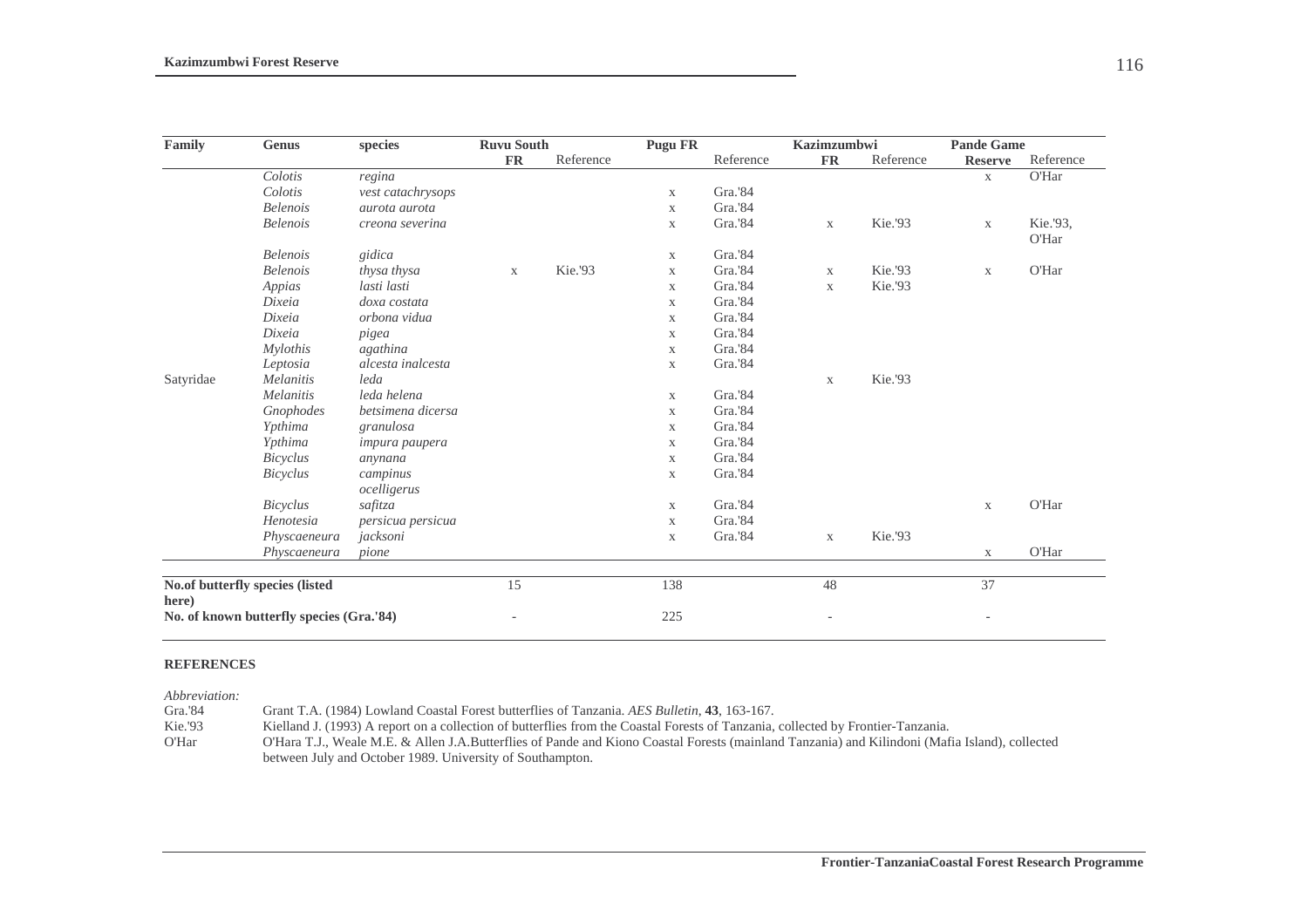## *Coastal Forest Research Programme Technical Paper Series*

- 1. The Society for Environmental Exploration (1990) *The feasibility of road improvement and construction within the southern sector of Mikumi National Park, Morogoro region, Tanzania*. Coastal Forest Research Programme Technical Report No. 1. The Society for Environmental Exploration, London and University of Dar es Salaam.
- 2. Sheil RD (1990) *Preliminary results of biological surveys in Zaraninge (Kiono) and Kiwengoma (Matumbi Hills) Coastal Forests, Tanzania: January to March 1990*. Coastal Forest Research Programme Technical Report No. 2. The Society for Environmental Exploration, London and University of Dar es Salaam. ISBN 1 873070 01 2. ISSN 0960 -2437.
- 3. Burgess ND (1990) *Preliminary results of biological surveys in seven coastal forests of Tanzania: July to September 1989*. Coastal Forest Research Programme Technical Report No. 3. The Society for Environmental Exploration and University of Dar es Salaam.
- 4. Kingdon J (1989) Frontier Tanzania Expedition 1989 1994: *Matumbi Interim Report*. Coastal Forest Research Programme Technical Report No. 4. The Society for Environmental Exploration, London and University of Dar es Salaam.
- 6. Waters T and Burgess ND (1994) *Preliminary results of biological surveys in Mchungu and Kiwengoma Coastal Forests, Tanzania, and notes on reconnaissance visits to five other forested areas; July to September 1990*. Coastal Forest Research Programme Technical Report No. 6. The Society for Environmental Exploration, London and the University of Dar es Salaam. ISSN 0960 - 2437.
- 7. Burgess N and Dickinson A (1993) *Site Description and evaluation: Kazimzumbwe Forest, Kisarawe District, Tanzania*. Coastal Forest Research Programme Technical Report No. 7. Unpublished report to the Society for Environmental Exploration, London and University of Dar es Salaam.
- 8. Cockle A (1992) *Site Description and Evaluation: Mkwaja Coastal Mosaic, Pangani District, Tanzania*. Coastal Forest Research Programme Technical Report No. 8. The Society for Environmental Exploration, London and University of Dar es Salaam.
- 9. Clarke GP and Matthews P (1991) *Preliminary Results of Biological Surveys of Gendagenda Forest Reserves and three other Forests of Tanga Region Tanzania*. Coastal Forest Research Programme Technical Report No. 9. The Society for Environmental Exploration, London and University of Dar es Salaam.
- 10. Matthews P (1993) *Medicinal plants of the Tanzanian Coastal Forests: a list of species with local names and applications*. Coastal Forest Research Programme Technical Report No. 10. The Society for Environmental Exploration, London and University of Dar es Salaam. ISSN 0960 - 2347.
- 11. Ansell C and Dickinson A (1994) *Site description and conservation evaluation: Zaraninge Forest Reserve, Bagamoyo District, Tanzania*. Coastal Forest Research Programme Technical Report No. 11. The Society for Environmental Exploration, London and University of Dar es Salaam. ISSN 0960 - 2437
- 12. Stubblefield L (1994) *Management summaries for 25 coastal forests in Tanzania*. Coastal Forest Research Programme Technical Report No. 12. The Society for Environmental Exploration, London and University of Dar es Salaam. ISSN 0960 - 2437
- 14. Matthews P (1995) *Site description and conservation evaluation: Amboni Caves and Mkulumuzi River valley, Tanga, Tanzania*. Coastal Forest Research Programme Technical Report No. 14. The Society for Environmental Exploration, London and University of Dar es Salaam. ISSN 0960 - 2437
- 15. Clarke GP (1995) *Checklist of the vascular plants of 13 Coastal Forests, Tanzania*. Coastal Forest Research Programme Technical Report No. 15. The Society for Environmental Exploration, London and University of Dar es Salaam. ISSN 0960 - 2437.